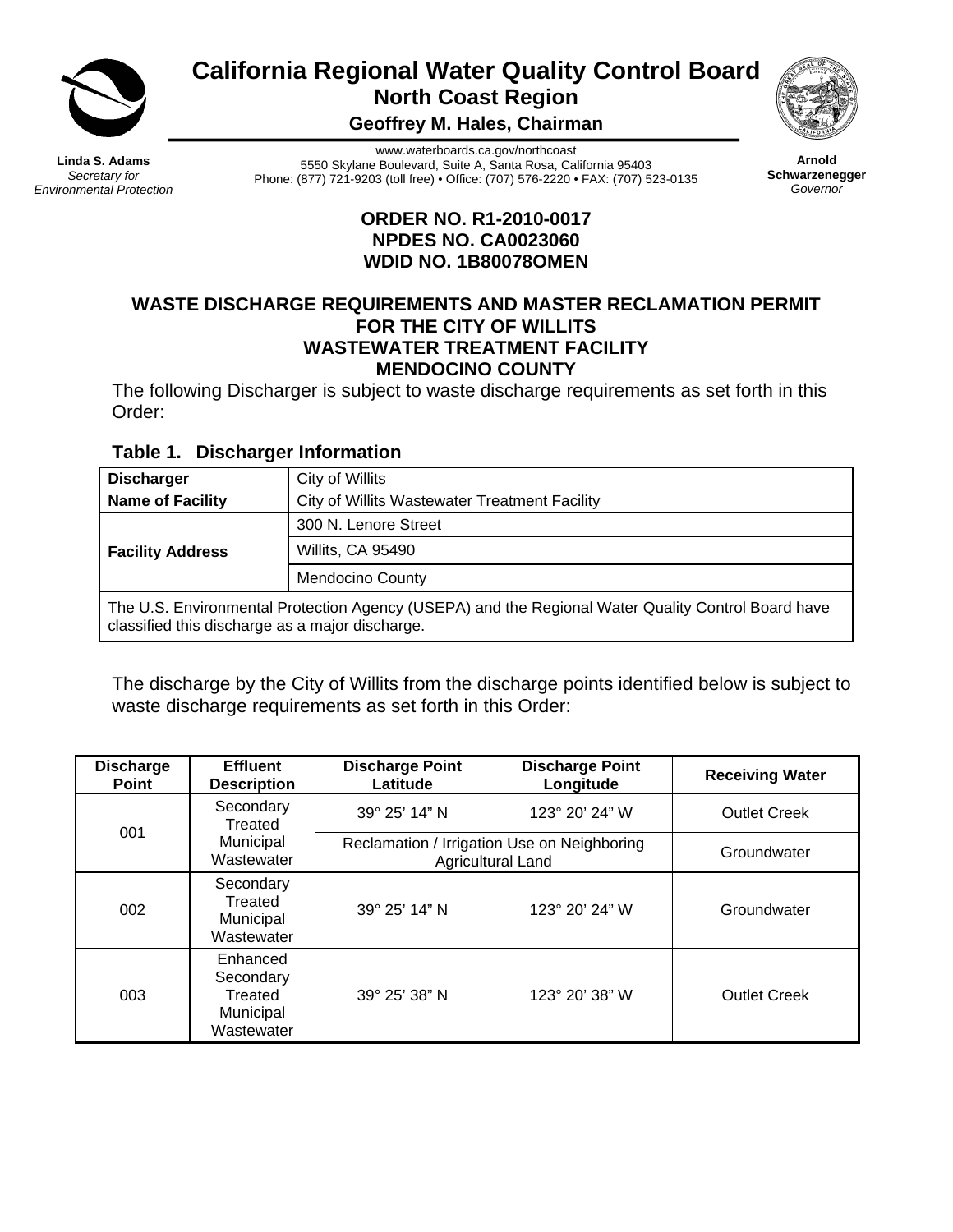| 004 | Enhanced<br>Secondary<br>Treated<br>Municipal<br>Wastewater | Reclamation / Irrigation Use on Neighboring<br>Agricultural Land | Groundwater |
|-----|-------------------------------------------------------------|------------------------------------------------------------------|-------------|
|-----|-------------------------------------------------------------|------------------------------------------------------------------|-------------|

# **Table 2. Discharge Location**

# **Table 3. Administrative Information**

| This Order was adopted by the Regional Water Quality Control Board on:                                                                                                                                  | July 15, 2010          |
|---------------------------------------------------------------------------------------------------------------------------------------------------------------------------------------------------------|------------------------|
| This Order shall become effective on:                                                                                                                                                                   | September 1, 2010      |
| This Order shall expire on:                                                                                                                                                                             | <b>August 30, 2015</b> |
| The Discharger shall file a Report of Waste Discharge in accordance with<br>title 23, California Code of Regulations, as application for issuance of new<br>waste discharge requirements no later than: | March 1, 2015          |

IT IS HEREBY ORDERED, that this Order supersedes Order No. R1-2001-71 upon the effective date specified in Table 3. This action in no way prevents the Regional Water Quality Control Board from taking any enforcement action for past violations of the previous permit. If any part of this Order is subject to a temporary stay of enforcement, unless otherwise specified, the Discharger shall comply with the analogous portions of Order No. R1-2001-71, which shall remain in effect for all purposes during the pendency of the stay.

I, Catherine Kuhlman, Executive Officer, do hereby certify that this Order with all attachments is a full, true, and correct copy of an Order adopted by the California Regional Water Quality Control Board, North Coast Region, on **July 15, 2010.**

> $\frac{1}{\sqrt{2}}$  ,  $\frac{1}{\sqrt{2}}$  ,  $\frac{1}{\sqrt{2}}$  ,  $\frac{1}{\sqrt{2}}$  ,  $\frac{1}{\sqrt{2}}$  ,  $\frac{1}{\sqrt{2}}$  ,  $\frac{1}{\sqrt{2}}$  ,  $\frac{1}{\sqrt{2}}$  ,  $\frac{1}{\sqrt{2}}$  ,  $\frac{1}{\sqrt{2}}$  ,  $\frac{1}{\sqrt{2}}$  ,  $\frac{1}{\sqrt{2}}$  ,  $\frac{1}{\sqrt{2}}$  ,  $\frac{1}{\sqrt{2}}$  ,  $\frac{1}{\sqrt{2}}$ Catherine Kuhlman, Executive Officer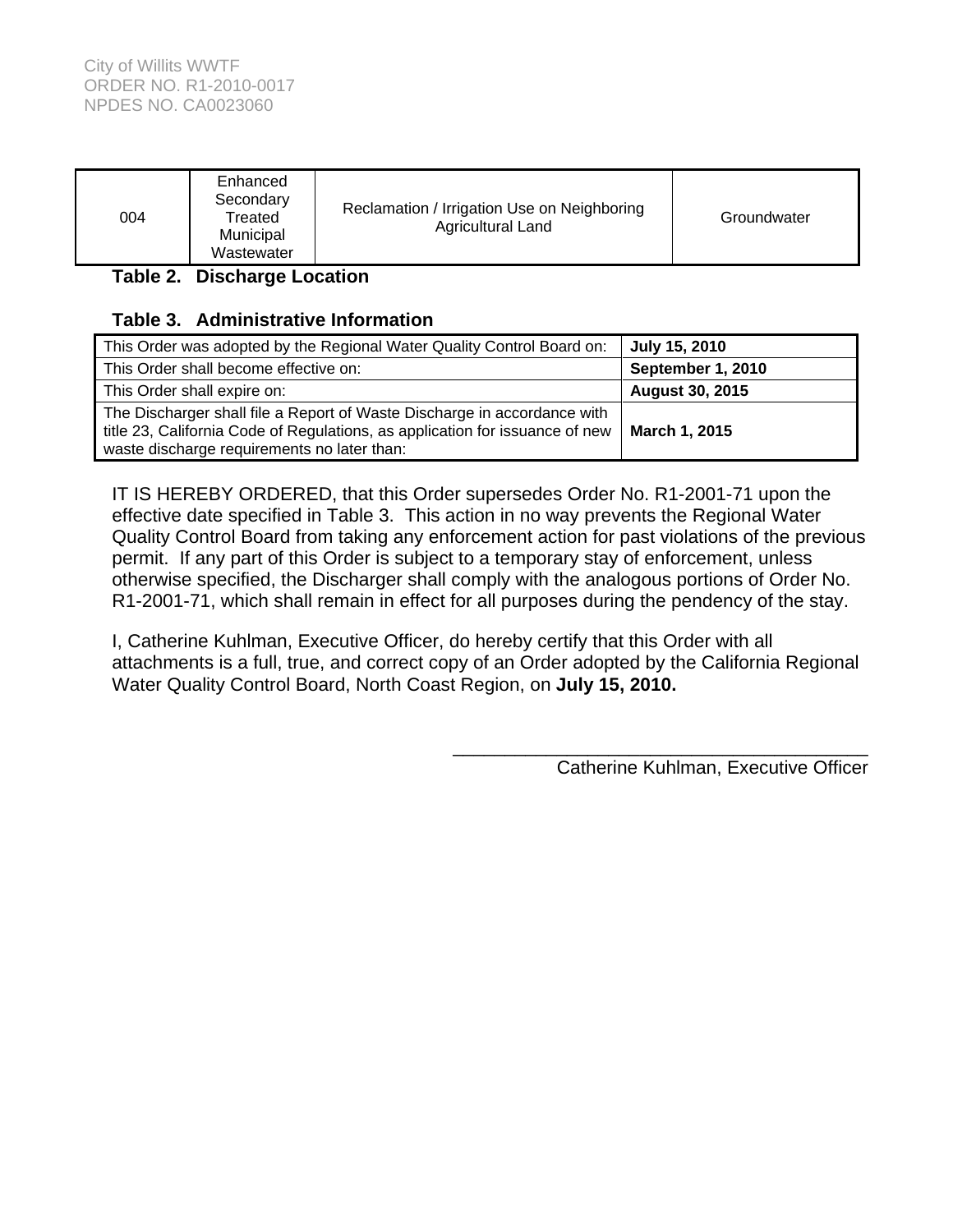# **Table of Contents**

| $\mathbf{I}$ .  |           |                                                                                 |  |
|-----------------|-----------|---------------------------------------------------------------------------------|--|
| $\mathbf{II}$ . |           |                                                                                 |  |
| III.            |           |                                                                                 |  |
| IV.             |           |                                                                                 |  |
|                 |           |                                                                                 |  |
|                 |           |                                                                                 |  |
|                 | B.        |                                                                                 |  |
|                 |           |                                                                                 |  |
|                 |           |                                                                                 |  |
|                 |           |                                                                                 |  |
|                 | D.        |                                                                                 |  |
|                 |           |                                                                                 |  |
|                 |           |                                                                                 |  |
|                 | Е.        |                                                                                 |  |
| V.              |           |                                                                                 |  |
|                 | А.        |                                                                                 |  |
|                 | B.        |                                                                                 |  |
| VI.             |           |                                                                                 |  |
|                 | Α.        |                                                                                 |  |
|                 | <b>B.</b> |                                                                                 |  |
|                 | C.        |                                                                                 |  |
|                 |           |                                                                                 |  |
|                 |           | 2. Special Studies, Technical Reports and Additional Monitoring Requirements 24 |  |
|                 |           |                                                                                 |  |
|                 |           |                                                                                 |  |
|                 |           |                                                                                 |  |
|                 |           |                                                                                 |  |
|                 |           | 7. Statewide General WDRs for Discharge of Biosolids to Land 33                 |  |
|                 |           |                                                                                 |  |
|                 |           |                                                                                 |  |

# **List of Tables**

| Table 2. |  |
|----------|--|
|          |  |
|          |  |
|          |  |
|          |  |
|          |  |
| Table 8. |  |
|          |  |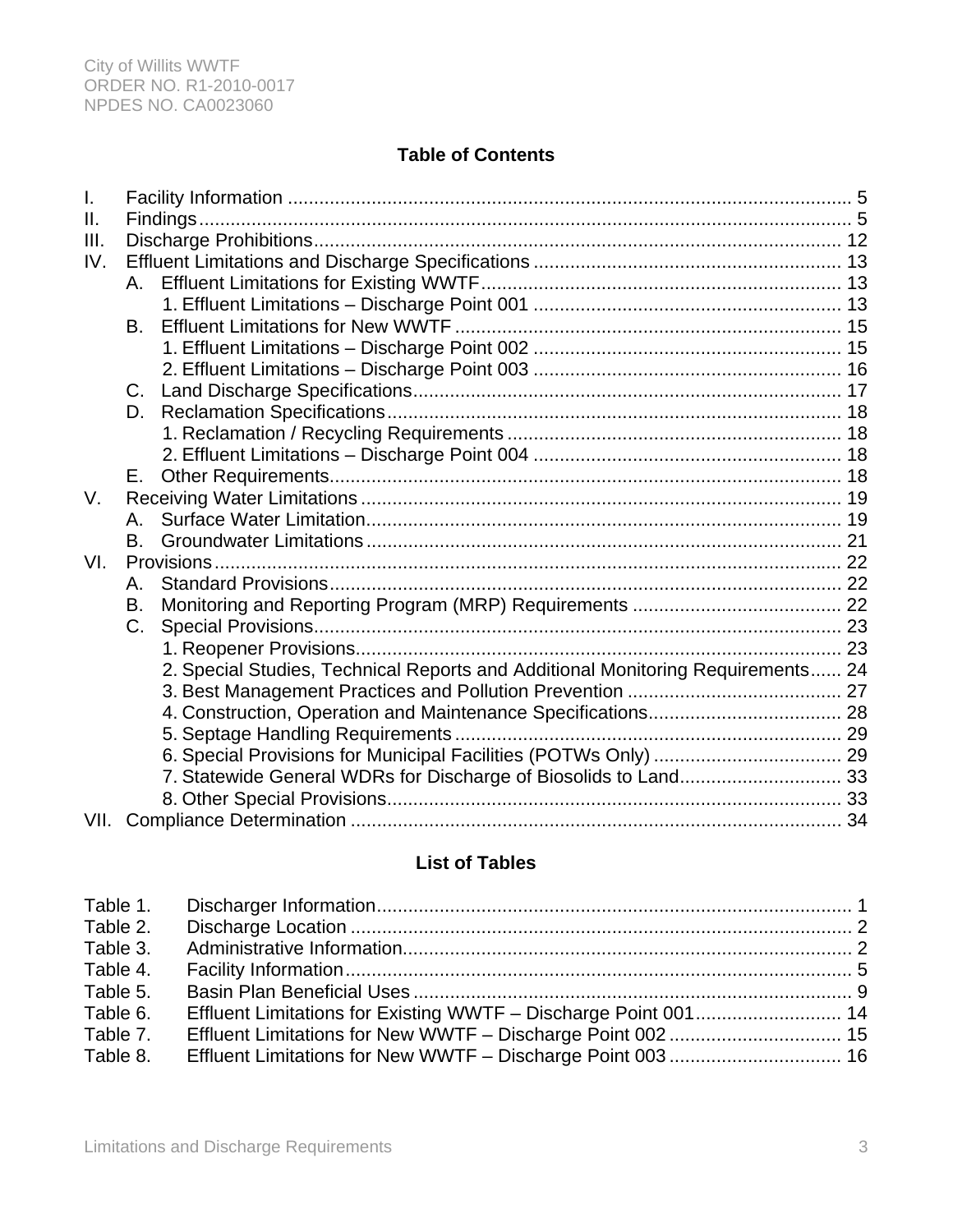# **List of Attachments**

| Attachment G 1 - Final Ammonia Average Monthly Effluent Limitations F-1 |  |
|-------------------------------------------------------------------------|--|
| Attachment G-2 - Final Ammonia Maximum Daily Effluent Limitations  G-2  |  |
|                                                                         |  |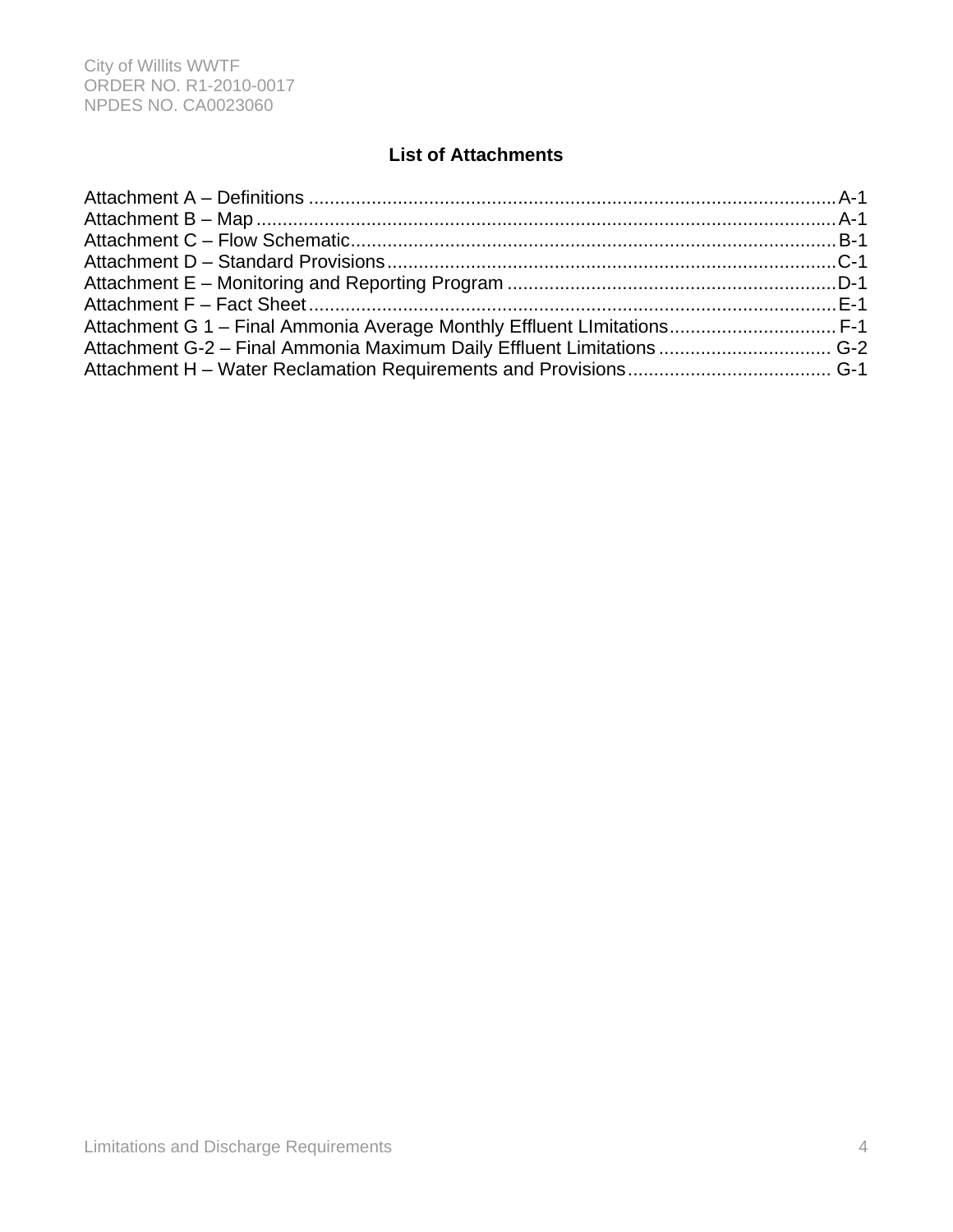# **I. FACILITY INFORMATION**

The following Discharger is subject to waste discharge requirements as set forth in this Order:

| <b>Discharger</b>                                   | City of Willits                                                                                                              |  |
|-----------------------------------------------------|------------------------------------------------------------------------------------------------------------------------------|--|
| <b>Name of Facility</b>                             | City of Willits Wastewater Treatment Facility                                                                                |  |
|                                                     | 300 N. Lenore Street                                                                                                         |  |
| <b>Facility Address</b>                             | Willits, CA 95490                                                                                                            |  |
|                                                     | <b>Mendocino County</b>                                                                                                      |  |
| <b>Facility Contact, Title, and</b><br><b>Phone</b> | JC England, Chief Plant Operator, (707) 459-5028                                                                             |  |
| <b>Mailing Address</b>                              | 111 E. Commercial Street, Willits, CA 95490                                                                                  |  |
| <b>Type of Facility</b>                             | <b>Publicly Owned Treatment Works (POTW)</b>                                                                                 |  |
| <b>Existing Facility Design Flow</b>                | 1.3 million gallons per day (mgd) Average Dry Weather Flow (ADWF)<br>3.0 mgd Peak Wet Weather Flow Treatment Capacity (PWWF) |  |
| <b>New Facility Design Flow</b>                     | 7.0 mgd Average Monthly Flow                                                                                                 |  |
| <b>New Facility Permitted Flow</b>                  | 4.0 mgd Average Monthly Flow                                                                                                 |  |

#### **Table 4. Facility Information**

### **II. FINDINGS**

The California Regional Water Quality Control Board, North Coast Region (hereinafter Regional Water Board), finds:

**A. Background.** The City of Willits (hereinafter Discharger) is currently discharging pursuant to Order No. R1-2001-71 and National Pollutant Discharge Elimination System (NPDES) Permit No. CA0023060. The Discharger submitted a Report of Waste Discharge, dated March 30, 2006, and applied for NPDES permit renewal to operate the existing WWTF. A supplemental ROWD was submitted on December 8, 2009, proposing construction of a new wastewater treatment facility (WWTF) that is designed to discharge an average annual flow up to 7.0 mgd. However, the Discharger has requested a permitted flow of only 4.0 mgd based on projected needs through 2025. Until the new WWTF is constructed and operational, the Discharger will continue to operate the existing WWTF, which has an ADWF capacity of 1.3 mgd and a PWWF capacity of 3.0 mgd, under the terms set out in section IV.A of this Order. The application was deemed complete on March 11, 2010.

For the purposes of this Order, references to the "discharger" or "permittee" in applicable federal and State laws, regulations, plans, or policy are held to be equivalent to references to the Discharger herein

**B. Facility Description**. The Discharger owns and operates a municipal WWTF and associated wastewater collection, reclamation, and disposal facilities that serve a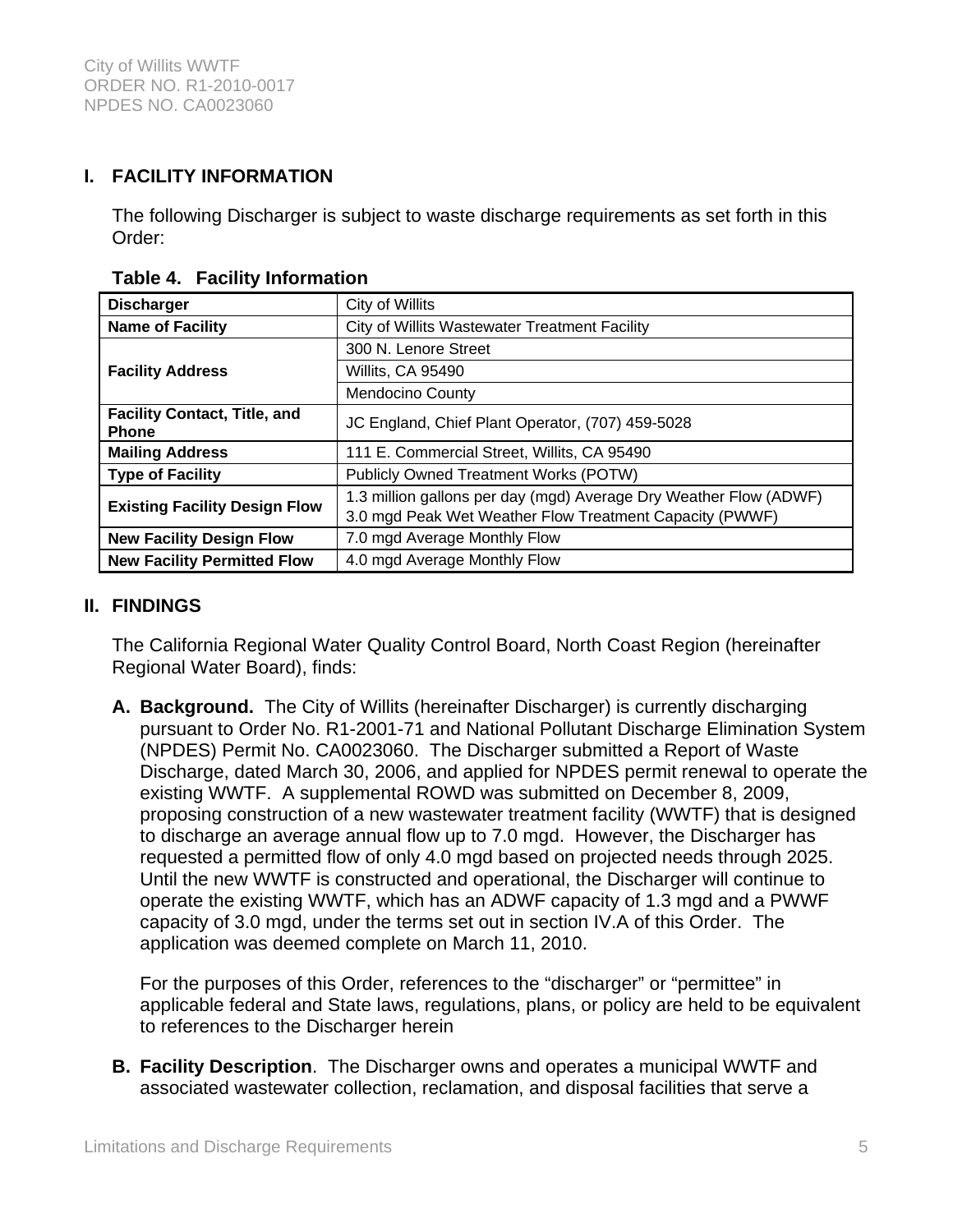population of 5,300. The Willits WWTF receives untreated domestic wastewater from two additional collection systems in the adjacent communities of Brooktrails and Meadowbrook Manor, which serve populations of 4,000 and 200 respectively. In total, the Willits WWTF serves a population of 9,500 residential and commercial users. The existing treatment system includes headworks with grit removal, two extended aeration basins, settling in a circular clarifier, disinfection in a chlorine contact chamber, and dechlorination. Wet weather flows exceeding secondary treatment capability are temporarily diverted to a series of up to five holding basins providing 16 million gallons of combined storage capacity. The existing WWTF is designed to treat an ADWF of 1.3 mgd with peak flows up to 3.0 mgd.

The Discharger plans to construct a new WWTF within the effective period of this Order. The new WWTF system will provide enhanced secondary level treatment of wastewater. The new WWTF will include a septage receiving stations prior to the existing headworks, extended aeration/activated sludge processes with nutrient removal, ultraviolet (UV) disinfection, followed by enhanced effluent polishing within a new treatment wetland (aka enhancement wetland). In addition to enhanced treatment, the wetland will provide storage to accommodate varying seasonal discharge requirements.

Currently, from October 1 through May 14, treated wastewater from the existing WWTF may be discharged at Discharge Point 001 to Outlet Creek, just below the confluence of Broaddus and Baechtel Creeks. Upon construction of the new WWTF, Discharge Point 001 will be abandoned and from October 1 through May 14, treated wastewater from the new WWTF may be discharged from the end of the treatment wetland at Discharge Point 003 to Outlet Creek, approximately 2,700 feet downstream of Discharge Point 001. Outlet Creek is a water of the United States, and a tributary to the Eel River within the Upper Main Eel River Watershed. From May 15 through September 30 and all other seasonally appropriate times, treated wastewater is recycled as spray irrigation on 200 acres of privately owned pasture located nearby.

Attachment B provides a map of the area around the facility. Attachment C provides flow schematics of the new WWTF including the new enhancement wetland as well as the existing WWTF.

**C. Legal Authorities.** This Order is issued pursuant to section 402 of the federal Clean Water Act (CWA) and implementing regulations adopted by the U.S. Environmental Protection Agency (USEPA) and chapter 5.5, division 7 of the California Water Code (commencing with section 13370). It shall serve as a NPDES permit for point source discharges from this facility to surface waters. This Order also serves as Waste Discharge Requirements (WDRs) for discharges to land and a Master Reclamation Permit pursuant to article 4, chapter 4, division 7 of the Water Code (commencing with section 13260 and 13520, respectively).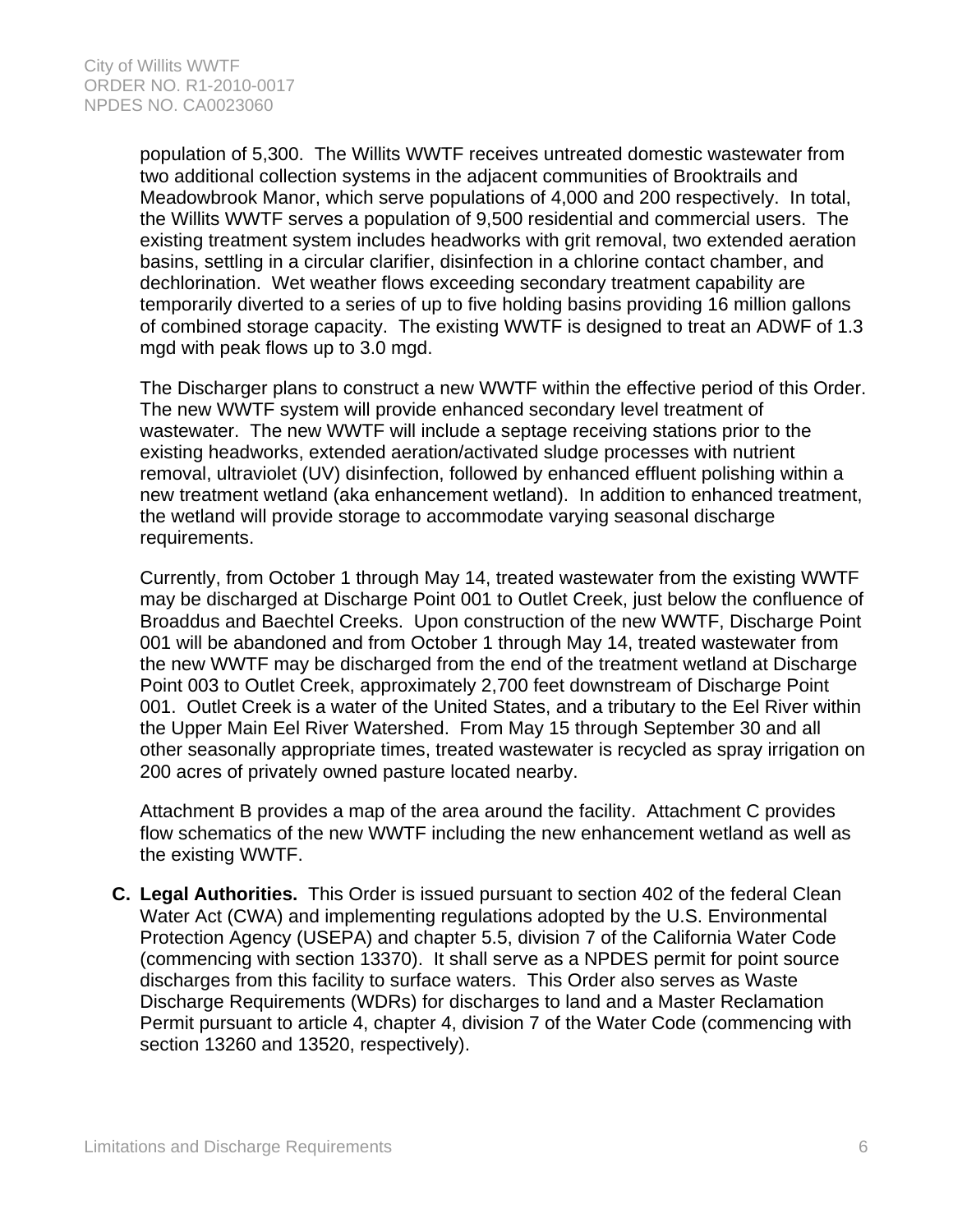- **D. Background and Rationale for Requirements.** The Regional Water Board developed the requirements in this Order based on information submitted as part of the application, through monitoring and reporting programs, and other available information. The Fact Sheet (Attachment F), which contains background information and rationale for Order requirements, is hereby incorporated into this Order and constitutes part of the Findings for this Order. Attachments A through E and G through H are also incorporated into this Order.
- **E. California Environmental Quality Act (CEQA).** Under Water Code section 13389, this action to adopt an NPDES permit is exempt from the provisions of CEQA, Public Resources Code sections 21100-21177.

This action also involves the adoption of WDRs for irrigation using treated effluent. For the portion of the permit that addresses WDRs for discharges to land, the Discharger certified an Environmental Impact Report (State Clearing House #2001032016) stating that the land disposal/reclamation areas of the project would comply with regulatory criteria, not have any significant effects or result in cumulative impacts on groundwater quality.

As a responsible agency under CEQA, the Regional Water Board is required to consider the final certified CEQA document(s) and reach its own conclusions on whether and how to approve a permit for the Discharger's reclamation plan. Prior to approving this Order, the Regional Water Board considered the environmental effects of the Discharger's reclamation plan as identified in the certified final EIR. In considering alternatives and mitigation measures, the Regional Water Board only has the responsibility for mitigating or avoiding those direct or indirect environmental effects of those parts of the reclamation plan that are within its jurisdiction to approve. (Public Resources Code, Section 21002.1(d); California Code of Regulations, title 14, section 15096(g) and (h)). The Regional Water Board has required, as a condition of this Order, mitigation measures for those potentially significant impacts over which the Regional Water Board has authority. The Regional Water Board finds that with mitigation, all potentially significant impacts of the City's reclamation plan will be reduced to levels of insignificance, as described below.

Uses of recycled water for irrigation of agricultural operations under the seasonal irrigation option have the potential to create or contribute to incidental offsite runoff and discharge to adjacent drainages. Therefore, discharges of irrigation runoff could reach natural surface waters and potentially cause incidental changes in water quality conditions. The potential for such occurrences of offsite runoff from irrigated areas is considered low because the City must develop a detailed engineering report under the applicable title 22 regulations and Irrigation Management Plans for each use site that identifies the operational controls and environmental protection measures that will be implemented to protect surface water and groundwater quality. In addition, the projected effluent quality indicates that the anticipated constituent concentrations would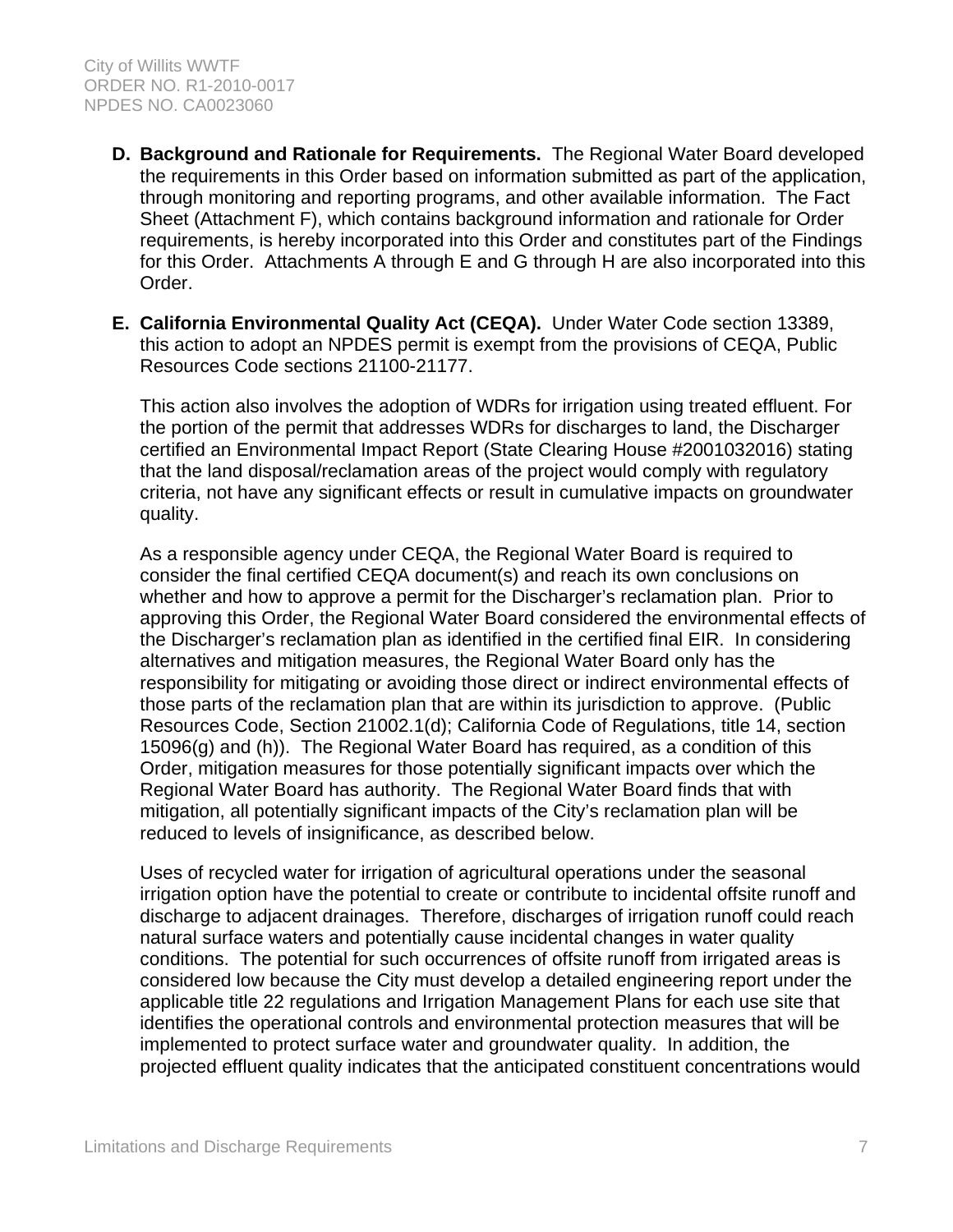be low and the small quantity of incidental runoff events would not be expected to substantially impair receiving waters. This impact would be less than significant.

In order to allow reclamation at sites not addressed in the existing EIR, the Discharger will need to conduct an environmental analysis of any potential impacts, and will act as the lead agency for CEQA. The Discharger must ensure all reclamation activities comply with Attachment H – Water Reclamation Requirements and Provisions, of this Order.

- **F. Technology-based Effluent Limitations.** Section 301(b) of the CWA and implementing USEPA permit regulations at section 122.44, title 40 of the Code of Federal Regulations (40 CFR 122.44), require that permits include conditions meeting applicable technology-based requirements at a minimum, and any more stringent effluent limitations necessary to meet applicable water quality standards. The discharge authorized by this Order must meet minimum federal technology-based requirements based on Secondary Treatment Standards at 40 CFR Part 133 and/or Best Professional Judgment (BPJ) in accordance with 40 CFR 125.3. A detailed discussion of the technology-based effluent limitations development is included in the Fact Sheet (Attachment F).
- **G. Water Quality-Based Effluent Limitations.** Section 301(b) of the CWA and 40 CFR 122.44(d) require that permits include limitations more stringent than applicable federal technology-based requirements where necessary to achieve applicable water quality standards.

40 CFR 122.44(d)(1)(i) mandates that permits include effluent limitations for all pollutants that are or may be discharged at levels that have the reasonable potential to cause or contribute to an exceedance of a water quality standard, including numeric and narrative objectives within a standard. Where reasonable potential has been established for a pollutant, but there is no numeric criterion or objective for the pollutant, water quality-based effluent limitations (WQBELs) must be established using: (1) USEPA criteria guidance under CWA section 304(a), supplemented where necessary by other relevant information; (2) an indicator parameter for the pollutant of concern; or (3) a calculated numeric water quality criterion, such as a proposed state criterion or policy interpreting the state's narrative criterion, supplemented with other relevant information, as provided in 40 CFR 122.44(d)(1)(vi).

**H. Water Quality Control Plans.** The Regional Water Board adopted a Water Quality Control Plan for the North Coast Region (hereinafter Basin Plan) that designates beneficial uses, establishes water quality objectives, and contains implementation programs and policies to achieve those objectives for all waters addressed through the plan. The Basin Plan at page 2-1 states that the beneficial uses of any specifically identified water body generally apply to its tributary streams. The Basin Plan does not specifically identify beneficial uses for Outlet Creek, but does identify present and potential uses for the Eel River, to which Outlet Creek is tributary. In addition, the Basin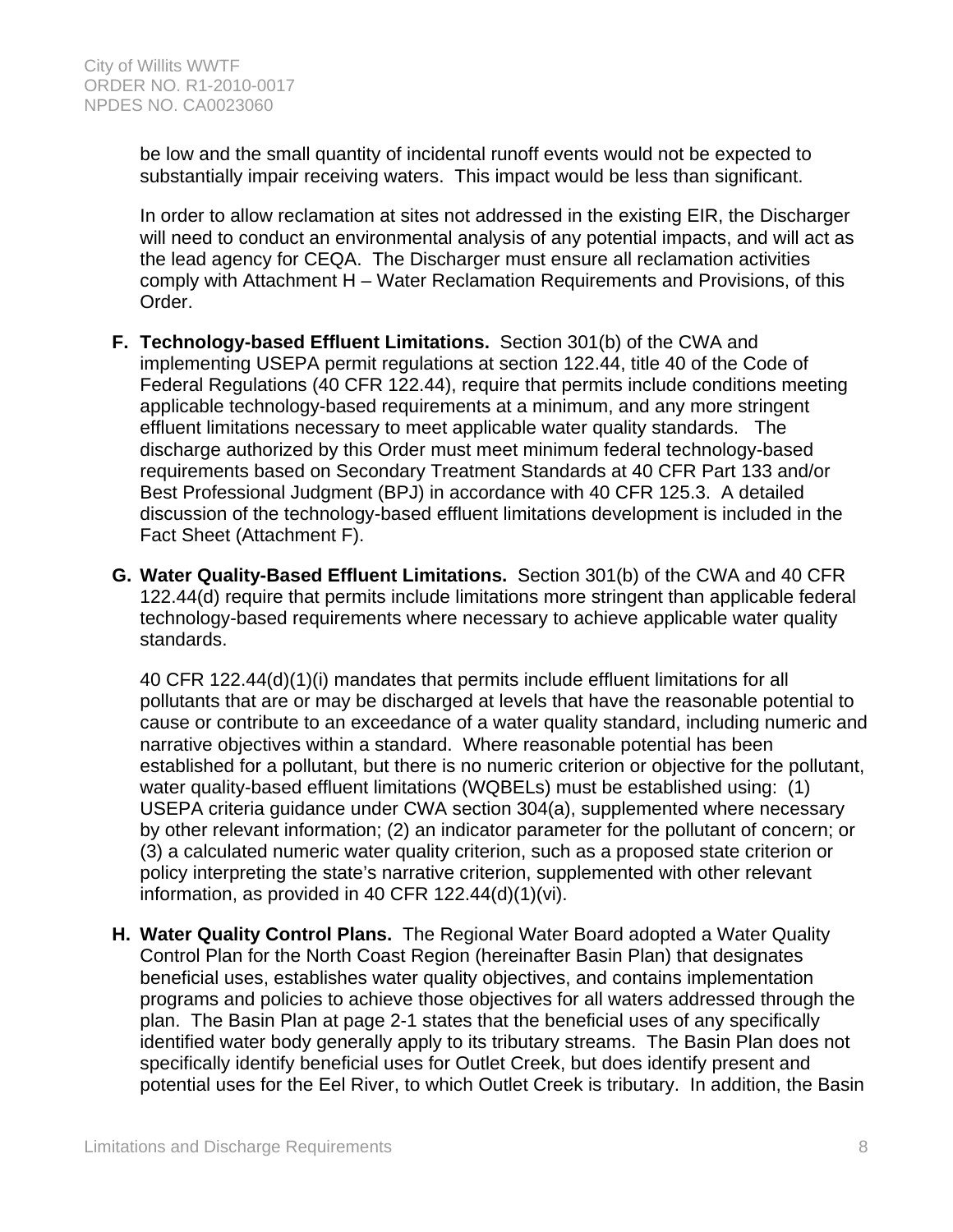Plan implements State Water Resources Control Board (State Water Board) Resolution No. 88-63, which established state policy that all waters, with certain exceptions, should be considered suitable or potentially suitable for municipal or domestic supply. Thus, as discussed in detail in the Fact Sheet, beneficial uses applicable to areal groundwater and Outlet Creek are as follows:

|                                                               |                                                                           | <b>Receiving Water Name</b><br><b>Discharge Points</b> |
|---------------------------------------------------------------|---------------------------------------------------------------------------|--------------------------------------------------------|
| <b>Beneficial Use (s)</b>                                     | <b>Outlet Creek</b><br><b>EFF-001</b><br><b>EFF-002</b><br><b>EFF-003</b> | Groundwater<br><b>EFF-002</b><br><b>EFF-004</b>        |
| Municipal and Domestic Water Supply (MUN)                     | E                                                                         | E                                                      |
| Agricultural Supply (AGR)                                     | Ē                                                                         | Ē                                                      |
| Industrial Service Supply (IND)                               | Ē                                                                         | Ē                                                      |
| Industrial Process Supply (PRO)                               | P                                                                         | $\overline{P}$                                         |
| Groundwater Recharge (GWR)                                    | E                                                                         | ---                                                    |
| Freshwater Replenishment (FRESH)                              | ---                                                                       | E                                                      |
| Navigation (NAV)                                              | E                                                                         | ---                                                    |
| <b>Hydropower Generation (POW)</b>                            | P                                                                         |                                                        |
| <b>Water Contact Recreation (REC-1)</b>                       | E                                                                         | ---                                                    |
| Non-contact Water Recreation (REC-2)                          | Ē                                                                         |                                                        |
| Commercial and Sport Fishing (COMM)                           | Ē                                                                         | ---                                                    |
| Warm Freshwater Habitat (WARM)                                | Ē                                                                         | ---                                                    |
| Cold Freshwater Habitat (COLD)                                | Ë                                                                         | ---                                                    |
| Wildlife Habitat (WILD)                                       | Ē                                                                         | ---                                                    |
| Preservation of Rare, Threatened or Endangered Species (RARE) | Ē                                                                         | ---                                                    |
| Migration of Aquatic Organisms (MIGR)                         | Ē                                                                         |                                                        |
| Spawning, Reproduction, and/or Early Development (SPWN)       | Ē                                                                         |                                                        |
| Aquaculture (AQUA)                                            | Ē                                                                         | P                                                      |
| Native American Culture (CUL)                                 | E                                                                         | E                                                      |

### **Table 5. Basin Plan Beneficial Uses**

Requirements of this Order implement the Basin Plan.

In June 2007, USEPA provided final approval of the list of impaired water bodies prepared by the State pursuant to CWA section 303(d), which requires identification of specific water bodies where it is expected that water quality standards will not be met after implementation of technology-based effluent limitations on point sources. The Upper Main Fork of the Eel River is 303(d) listed as impaired by sedimentation/siltation and temperature. Pursuant to CWA section 303(d), the Regional Water Board must adopt Total Maximum Daily Loads (TMDLs) to address impairing pollutants in 303(d) listed waters, and then implement TMDLs in NPDES permits. TMDLs establish the maximum quantity of a given pollutant that can be added to a water body from all sources without exceeding the applicable water quality standard for that pollutant and determine wasteload allocations (the portion of a TMDL allocated to existing and future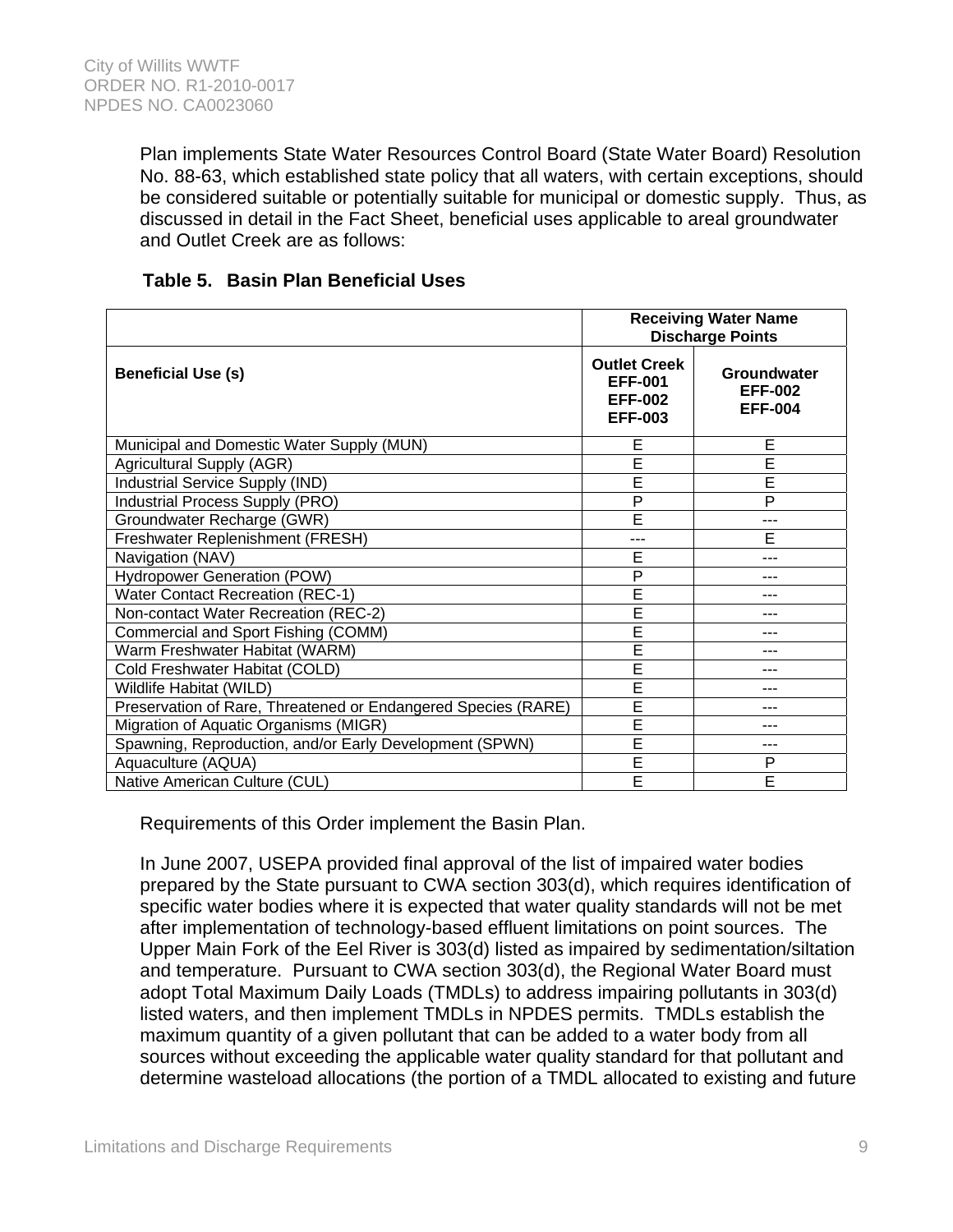point sources) for point sources and load allocations (the portion of a TMDL attributed to existing and future non-point sources) for non-point sources.

In December 2007, USEPA established a technical TMDL for sediment and temperature in the Upper Main Eel River and tributaries. This Order is consistent with the technical TMDL.

- **I. National Toxics Rule (NTR) and California Toxics Rule (CTR).** USEPA adopted the NTR on December 22, 1992, and later amended it on May 4, 1995 and November 9, 1999. About 40 criteria in the NTR applied in California. On May 18, 2000, USEPA adopted the CTR. The CTR promulgated new toxics criteria for California and, in addition, incorporated the previously adopted NTR criteria that were applicable in the state. The CTR was amended on February 13, 2001. These rules contain water quality criteria for priority pollutants.
- **J. State Implementation Policy.** On March 2, 2000, the State Water Board adopted the Policy for Implementation of Toxics Standards for Inland Surface Waters, Enclosed Bays, and Estuaries of California (State Implementation Policy or SIP). The SIP became effective on April 28, 2000 with respect to the priority pollutant criteria promulgated for California by the USEPA through the NTR and to the priority pollutant objectives established by the Regional Water Board in the Basin Plan. The SIP became effective on May 18, 2000 with respect to the priority pollutant criteria promulgated by the USEPA through the CTR. The State Water Board adopted amendments to the SIP on February 24, 2005 that became effective on July 13, 2005. The SIP establishes implementation provisions for priority pollutant criteria and objectives and provisions for chronic toxicity control. Requirements of this Order implement the SIP.
- **K. Compliance Schedules and Interim Requirements.** The State Water Board adopted Resolution No. 2008-0025 on April 15, 2008, titled *Policy for Compliance Schedules in National Pollutant Discharge Elimination System Permits*, which includes compliance schedule policies for pollutants that are not addressed by the SIP. This Policy became effective on August 27, 2008. This Order does not include compliance schedules or interim effluent limitations.
- **L. Alaska Rule.** On March 30, 2000, USEPA revised its regulation that specifies when new and revised state and tribal water quality standards (WQS) become effective for CWA purposes. (40 CFR 131.21; 65 Fed. Reg. 24641 (April 27, 2000).) Under the revised regulation (also known as the Alaska rule), new and revised standards submitted to USEPA after May 30, 2000, must be approved by USEPA before being used for CWA purposes. The final rule also provides that standards already in effect and submitted to USEPA by May 30, 2000 may be used for CWA purposes, whether or not approved by USEPA.
- **M. Stringency of Requirements for Individual Pollutants.** This Order contains both technology-based effluent limitations and WQBELs for individual pollutants. The technology-based effluent limitations consist of restrictions on 5-day biochemical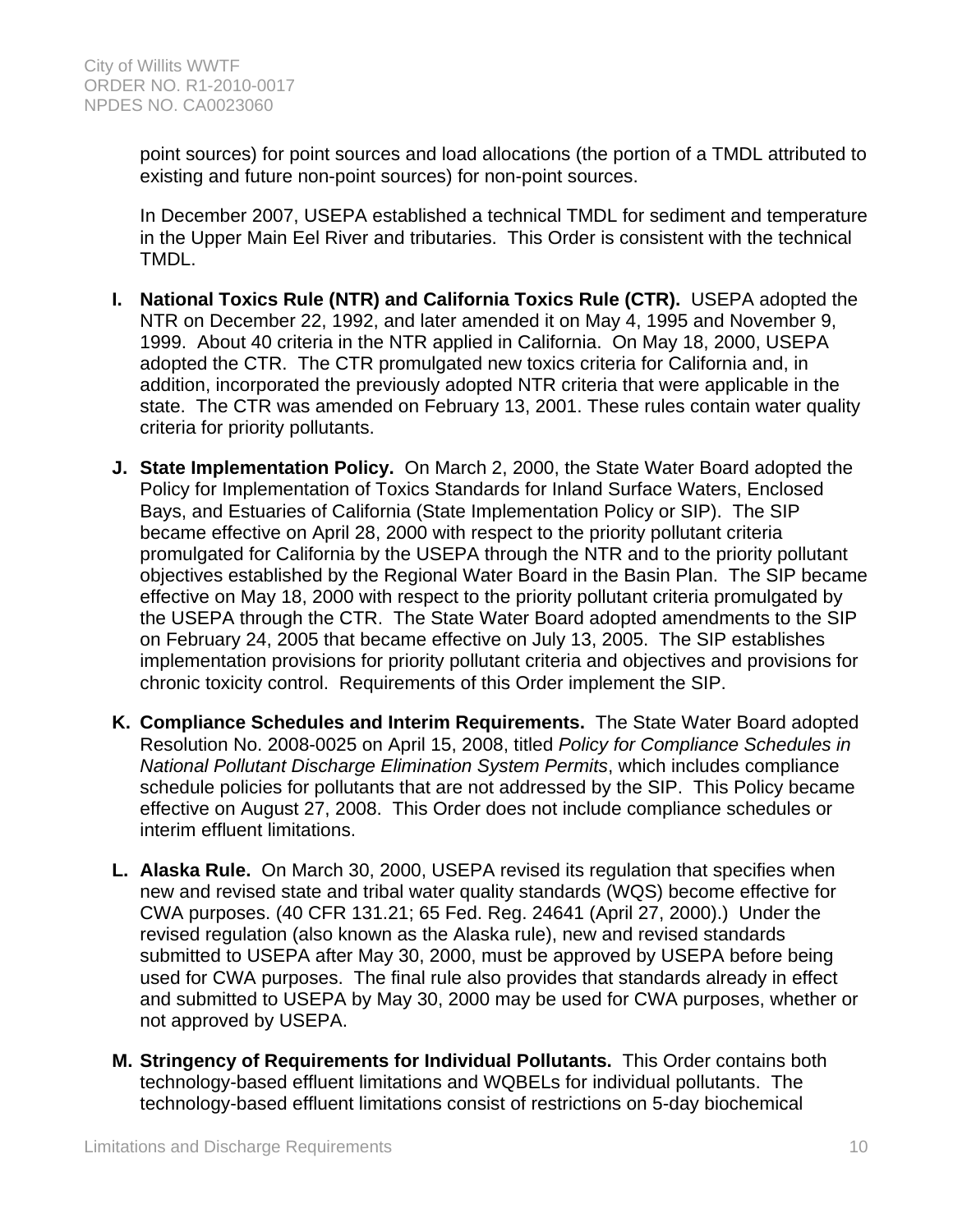oxygen demand  $(BOD<sub>5</sub>)$  and total suspended solids  $(TSS)$ . Restrictions on these pollutants are discussed in section IV.B.2 of the Fact Sheet (Attachment F). This Order's technology-based pollutant restrictions implement the minimum, applicable federal technology-based requirements. In addition, this Order contains effluent limitations more stringent than the minimum, federal technology-based requirements that are necessary to meet water quality standards.

WQBELs have been scientifically derived to implement water quality objectives that protect beneficial uses. Both the beneficial uses and the water quality objectives have been approved pursuant to federal law and are the applicable federal water quality standards. To the extent that toxic pollutant WQBELs were derived from the CTR, the CTR is the applicable standard pursuant to 40 CFR 131.38. The scientific procedures for calculating the individual WQBELs for priority pollutants are based on the CTR-SIP, which was approved by USEPA on May 18, 2000. All beneficial uses and water quality objectives contained in the Basin Plan were approved under state law and submitted to and approved by USEPA prior to May 30, 2000. Any water quality objectives and beneficial uses submitted to USEPA prior to May 30, 2000, but not approved by USEPA before that date, are nonetheless "applicable water quality standards for purposes of the CWA" pursuant to 40 CFR 131.21(c)(1). Collectively, this Order's restrictions on individual pollutants are no more stringent than required to implement the requirements of the CWA.

- **N. Antidegradation Policy**. 40 CFR 131.12 requires that the state water quality standards include an antidegradation policy consistent with the federal policy. The State Water Board established California's antidegradation policy in State Water Board Resolution No. 68-16. Resolution No. 68-16 incorporates the federal antidegradation policy where the federal policy applies under federal law. Resolution No. 68-16 requires that existing quality of waters be maintained unless degradation is justified based on specific findings. The Regional Water Board's Basin Plan implements, and incorporates by reference, both the state and federal antidegradation policies. As discussed in detail in the Fact Sheet the permitted discharge is consistent with the antidegradation provision of 40 CFR 131.12 and State Water Board Resolution No. 68-16.
- **O. Anti-Backsliding Requirements.** Sections 402(o)(2) and 303(d)(4) of the CWA and federal regulations at 40 CFR 122.44(l) prohibit backsliding in NPDES permits. These anti-backsliding provisions require effluent limitations in a reissued permit to be as stringent as those in the previous permit, with some exceptions where limitations may be relaxed. As discussed in detail in the Fact Sheet relaxation of effluent limitations in this Order for flow and mass limitations are consistent with the anti-backsliding requirements of the CWA and federal regulations.
- **P. Endangered Species Act.** This Order does not authorize any act that results in the taking of a threatened or endangered species or any act that is now prohibited, or becomes prohibited in the future, under either the California Endangered Species Act (Fish and Game Code sections 2050 to 2097) or the Federal Endangered Species Act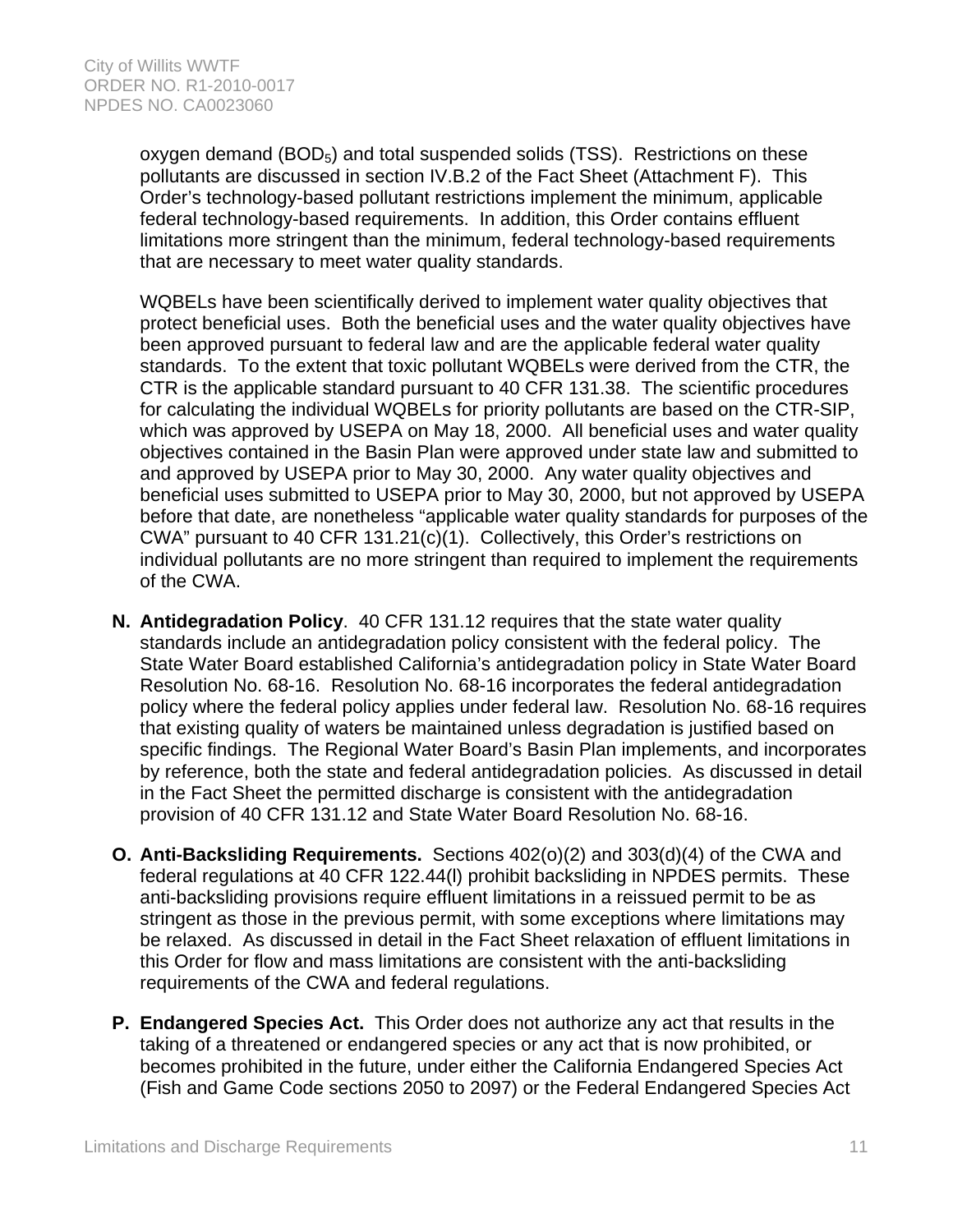(16 U.S.C.A. sections 1531 to 1544). This Order requires compliance with effluent limits, receiving water limits, and other requirements to protect the beneficial uses of waters of the state. The discharger is responsible for meeting all requirements of the applicable Endangered Species Act.

- **Q. Monitoring and Reporting.** 40 CFR 122.48 requires that all NPDES permits specify requirements for recording and reporting monitoring results. Water Code sections 13267 and 13383 authorizes the Regional Water Board to require technical and monitoring reports. The Monitoring and Reporting Program establishes monitoring and reporting requirements to implement federal and State requirements. This Monitoring and Reporting Program is provided in Attachment E.
- **R. Standard and Special Provisions.** Standard Provisions, which apply to all NPDES permits in accordance with 40 CFR 122.41, and additional conditions applicable to specified categories of permits in accordance with 40 CFR 122.42, are provided in Attachment D. The discharger must comply with all standard provisions and with those additional conditions that are applicable under 40 CFR 122.42. The Regional Water Board has also included in this Order special provisions applicable to the Discharger. A rationale for the special provisions contained in this Order is provided in the attached Fact Sheet.
- **S. Provisions and Requirements Implementing State Law.** The provisions/requirements in subsections IV.D. and VI.C.2.b of this Order are included to implement State law only. These provisions/requirements are not required or authorized under the federal CWA; consequently, violations of these provisions/requirements are not subject to the enforcement remedies that are available for NPDES violations.
- **T. Notification of Interested Parties.** The Regional Water Board has notified the Discharger and interested agencies and persons of its intent to prescribe Waste Discharge Requirements for the discharge and has provided them with an opportunity to submit their written comments and recommendations. Details of notification are provided in the Fact Sheet of this Order.
- **U. Consideration of Public Comment.** The Regional Water Board, in a public meeting, heard and considered all comments pertaining to the discharge. Details of the Public Hearing are provided in the Fact Sheet of this Order.

# **III. DISCHARGE PROHIBITIONS**

- **A.** The discharge of any waste not disclosed by the Discharger or not within the reasonable contemplation of the Regional Water Board is prohibited.
- **B.** Creation of pollution, contamination, or nuisance as defined by section 13050 of the California Water Code is prohibited.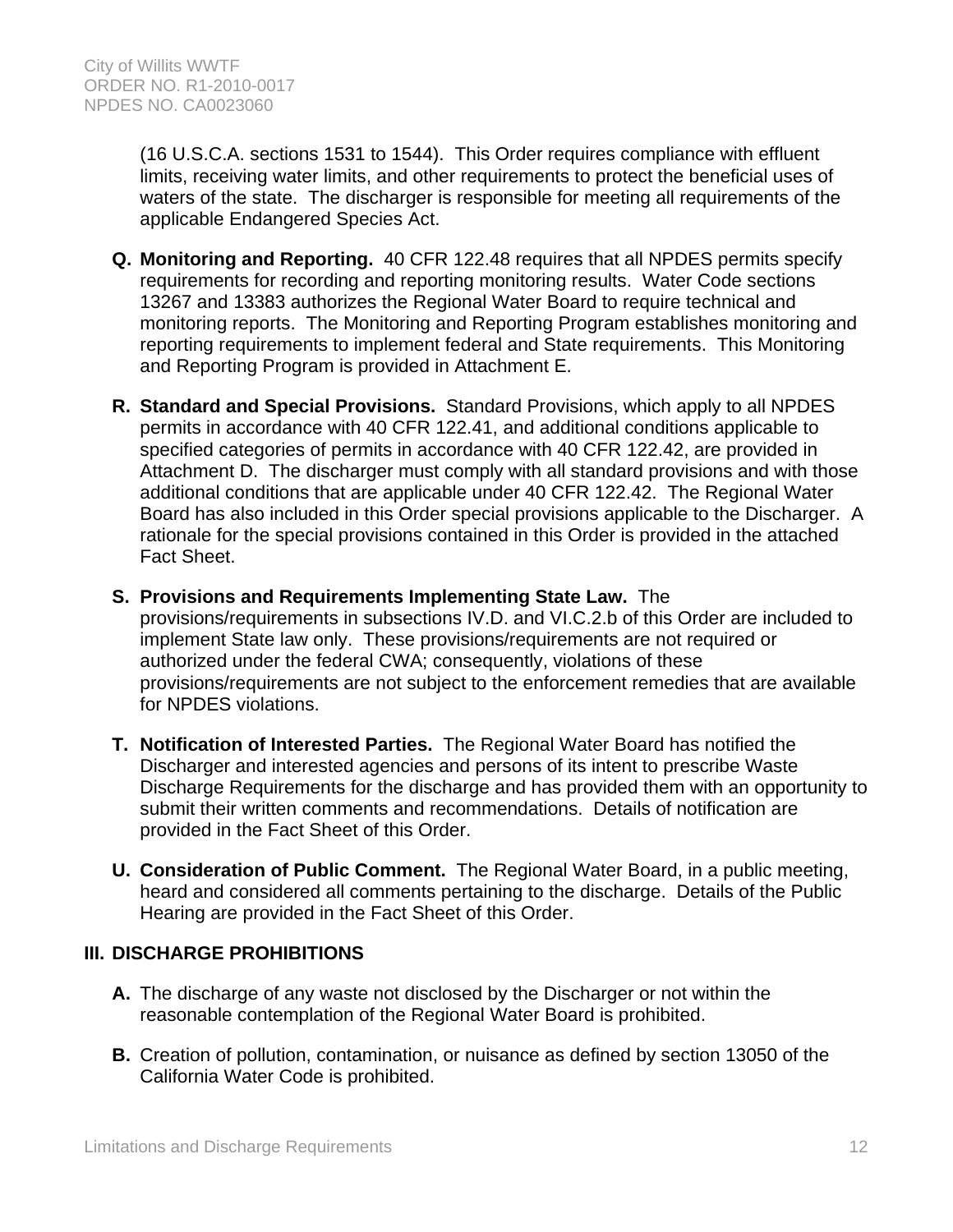- **C.** The discharge of sludge or digester supernatant is prohibited, except as authorized under section VI.C.6.c of this Order (Solids Disposal and Handling Requirements).
- **D.** The discharge or reclamation use of untreated or partially treated waste (receiving a lower level of treatment than described in section II.A of the Fact Sheet) from anywhere within the collection, treatment, or disposal system is prohibited, except as provided for in Attachment D, Standard Provision G (Bypass).
- **E.** Any sanitary sewer overflow (SSO) that results in a discharge of untreated or partially treated wastewater to (a) waters of the State, (b) groundwater, or (c) land that creates pollution, contamination, or nuisance as defined in California Water Code section 13050 (m) is prohibited.
- **F.** The discharge of waste to land that is not owned by or under agreement to use by the Discharger is prohibited, except for use for fire suppression as provided in title 22, sections 60307 (a) and (b) of the California Code of Regulations.
- **G.** The discharge of waste at any point not described in Finding II.B or authorized by a permit issued by the State Water Board or another Regional Water Board is prohibited.
- **H.** The discharge of waste to the Eel River and its tributaries is prohibited during the period from May 15 through September 30 of each year.
- **I.** The discharge of septage to a location other than an approved septage receiving station is prohibited.
- **J.** The mean daily dry weather flow of waste through the existing treatment plant shall not exceed 1.3 mgd, measured at EFF-001 over a calendar month. The wet weather flow of waste through the existing treatment plant shall not exceed peak flows of 3.0 mgd, measured continuously at EFF-001, calculated daily and averaged over a calendar month.
- **K.** The mean daily flow of waste through the new treatment plant shall not exceed 4.0 mgd, measured continuously at EFF-002, calculated daily and averaged over a calendar month.

# **IV. EFFLUENT LIMITATIONS AND DISCHARGE SPECIFICATIONS**

# **A. Effluent Limitations for Existing WWTF**

# **1. Effluent Limitations – Discharge Point 001**

**a.** For the duration of operation of the existing WWTF as well as during the initial 90 days start-up period after activation of the new WWTF, the Discharger shall maintain compliance with the following limitations at Discharge Point 001, with compliance measured at Monitoring Location EFF-001 prior to discharge into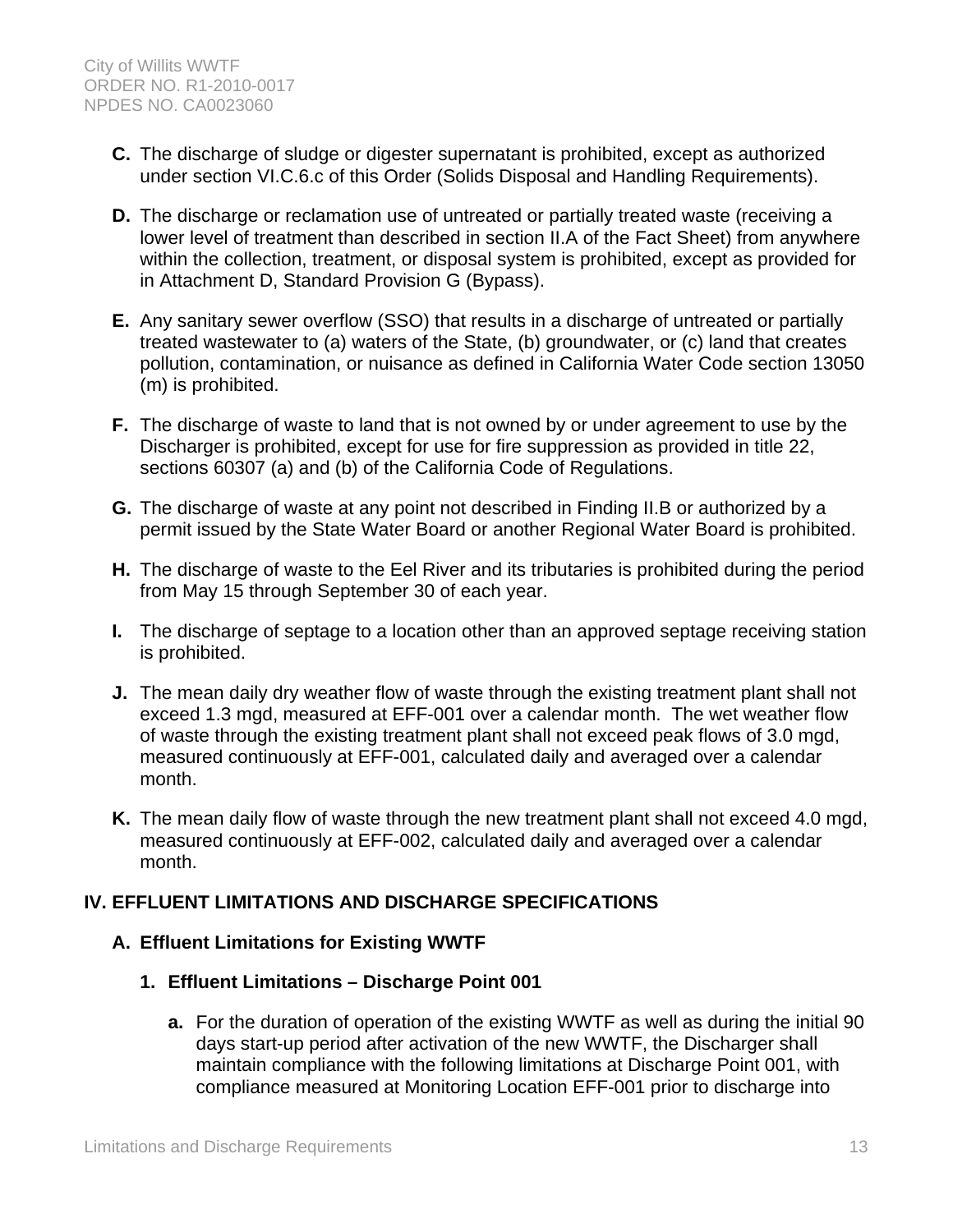Outlet Creek and/or areas of recycled water application, as described in the Monitoring and Reporting Program (Attachment E). These effluent limitations shall apply in lieu of the corresponding effluent limitations specified for the same parameters that will take effect upon activation of the new WWTF<sup>1</sup>.

|                                    |                        | <b>Effluent Limitations</b> |                   |                                |                                 |                                        |
|------------------------------------|------------------------|-----------------------------|-------------------|--------------------------------|---------------------------------|----------------------------------------|
| <b>Parameter</b>                   | <b>Units</b>           | Average<br><b>Monthly</b>   | Average<br>Weekly | <b>Maximum</b><br><b>Daily</b> | Instantaneous<br><b>Minimum</b> | <b>Instantaneous</b><br><b>Maximum</b> |
| <b>Biochemical Oxygen</b>          | mg/L                   | 30                          | 45                | 60                             |                                 |                                        |
| Demand (5-day @ 20°C)              | lbs/day <sup>2,3</sup> | 325                         | 488               | 650                            | --                              |                                        |
| <b>Total Suspended Solids</b>      | mg/L                   | 30                          | 45                | 60                             |                                 |                                        |
|                                    | lbs/day <sup>2,3</sup> | 325                         | 488               | 650                            | --                              |                                        |
| pH                                 | std units              | --                          | --                | --                             | 6.5                             | 8.5                                    |
| Cyanide, Total (as CN)             | $\mu$ g/L              | 4.3                         | --                | 8.5                            |                                 |                                        |
| Dichlorobromomethane               | $\mu$ g/L              | 0.56                        | --                | 1.1                            | --                              |                                        |
| Chlorine, Total Residual           | mg/L                   | 0.01                        | --                | 0.02                           | --                              |                                        |
| Settleable Solids                  | mI/L                   | 0.1                         | --                | 0.2                            | --                              |                                        |
| <b>Total Coliform</b><br>Organisms | MPN/100 mL             | 23 <sup>4</sup>             |                   | 230                            |                                 |                                        |

**Table 6. Effluent Limitations for Existing WWTF – Discharge Point 001** 

- **b. Percent Removal:** The average monthly percent removal of BOD<sub>5</sub> and TSS shall not be less than 85 percent. Percent removal shall be determined from the 30-day average value of influent wastewater concentration in comparison to the 30-day average value of effluent concentration for the same constituent over the same time period as measured at Monitoring Locations INF-001 and EFF-001, respectively.
- **c. Discharge Rate.** During the period from October 1 through May 14, discharges of treated wastewater shall not exceed 1 percent (1:100) of the upstream receiving water flow. For purposes of this Order, the flow in Outlet Creek shall be

2 The mass discharge (lbs/day) is obtained from the following calculation for any calendar day, week or month:  $C_i$ 

$$
\frac{8.34}{N}\sum_{i=1}^{N}Q_{i}
$$

 $\overline{a}$ 

<sup>1</sup> During the initial 90 day start-up period after activation of the new WWTF the effluent limitations contained in Table 6 shall apply as appropriate to Discharge Points 002, 003, and 004 as measured at Eff-002, EFF-003, and EFF-004.

in which N is the number of samples analyzed,  $Q_i$  and  $C_i$  are the flow rate (mgd) and the constituent concentration (mg/L) respectively, which are associated with each of the N grab samples, which may be taken in the sampling period. If a composite sample is taken,  $C_i$  is the concentration measured in the composite sample and  $Q_i$  is the average flow rate occurring during the period over which samples are composited.<br>Mess besed offluent limitations are besed on the overage drumather flow of 1.2 mod

Mass-based effluent limitations are based on the average dry weather flow of 1.3 mgd.

The median of all samples collected in a 30-day period. Compliance with the 30-day median shall be calculated based upon a continuous basis.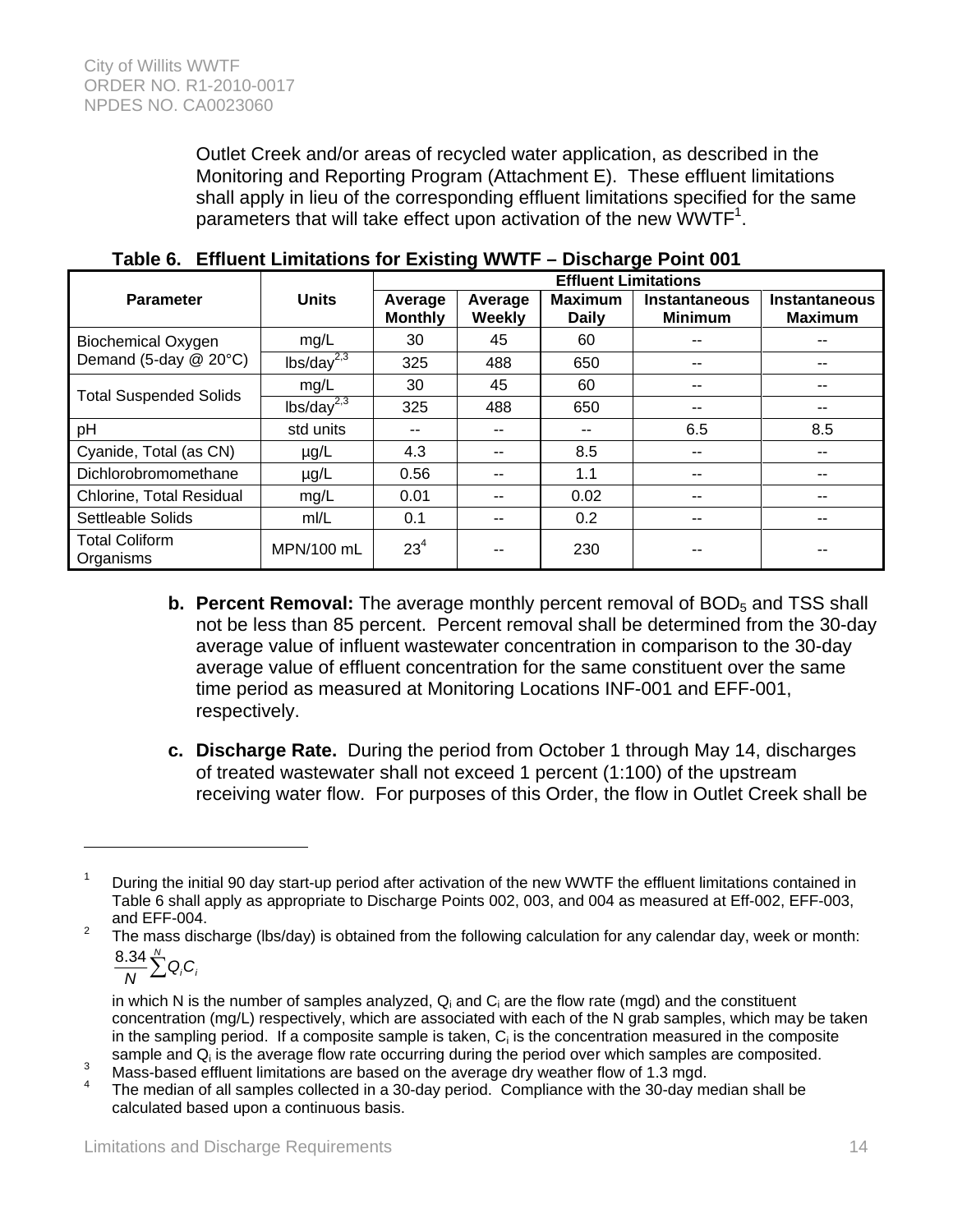measured at the concrete flow-control structure in the creek below the confluence of Bechtel and Broaddus Creeks.

- **d. Acute Toxicity.** There shall be no acute toxicity in treated wastewater discharged to the Eel River and its tributaries. The Discharger will be considered compliant with this limitation when the survival of aquatic organisms in a 96-hour bioassay of undiluted effluent complies with the following:
	- **i.** Minimum for any one bioassay: 70 percent survival
	- ii. Median for any three or more consecutive bioassays<sup>5</sup>: at least 90 percent survival.

Compliance with the acute toxicity effluent limitation shall be determined in accordance with section V of the Monitoring and Reporting Program (Attachment E) of this Order.

### **B. Effluent Limitations for New WWTF**

### **1. Effluent Limitations – Discharge Point 002**

**a.** Thirty (30) days prior to activation of the new WWTF described under paragraph 2 of Finding II.B, the Discharger shall submit written notification to the Executive Officer declaring the intent to operate and discharge from the new WWTF. Ninety (90) days after the initial activation of the new WWTF, the Discharger shall maintain compliance with the following effluent limitations at Discharge Point 002, with compliance measured at Monitoring Location EFF-002 following mechanical treatments as described in the Monitoring and Reporting Program (Attachment E).

|                                       |                 | <b>Effluent Limitations</b> |         |                |               |               |  |
|---------------------------------------|-----------------|-----------------------------|---------|----------------|---------------|---------------|--|
| Parameter                             | Units           | Average                     | Average | <b>Maximum</b> | Instantaneous | Instantaneous |  |
|                                       |                 | Monthly                     | Weekly  | Daily          | Minimum       | Maximum       |  |
| Biochemical                           | mg/L            | 10                          | 15      | $- -$          | $- -$         | $- -$         |  |
| Oxygen Demand<br>$(5$ -day @ 20 $°C)$ | $lbs/day^{2,6}$ | 334                         | 500     | $- -$          | $- -$         | $- -$         |  |

### **Table 7. Effluent Limitations for New WWTF – Discharge Point 002**

5 During periods of survival greater than 90 percent, the median shall be reported using the three most recent consecutive bioassays. When survival is depressed below 90 percent, the median calculation shall be reported after two more consecutive bioassays have been completed. The median shall continue to be calculated using all bioassays from the first reduction in survival below 90 percent until the median survival of all such samples exceeds 90 percent survival or until three consecutive samples demonstrate survival exceeding 90 percent.

6 Mass-based effluent limitations are based on the permitted average monthly flow of 4.0 mgd.

 $\overline{a}$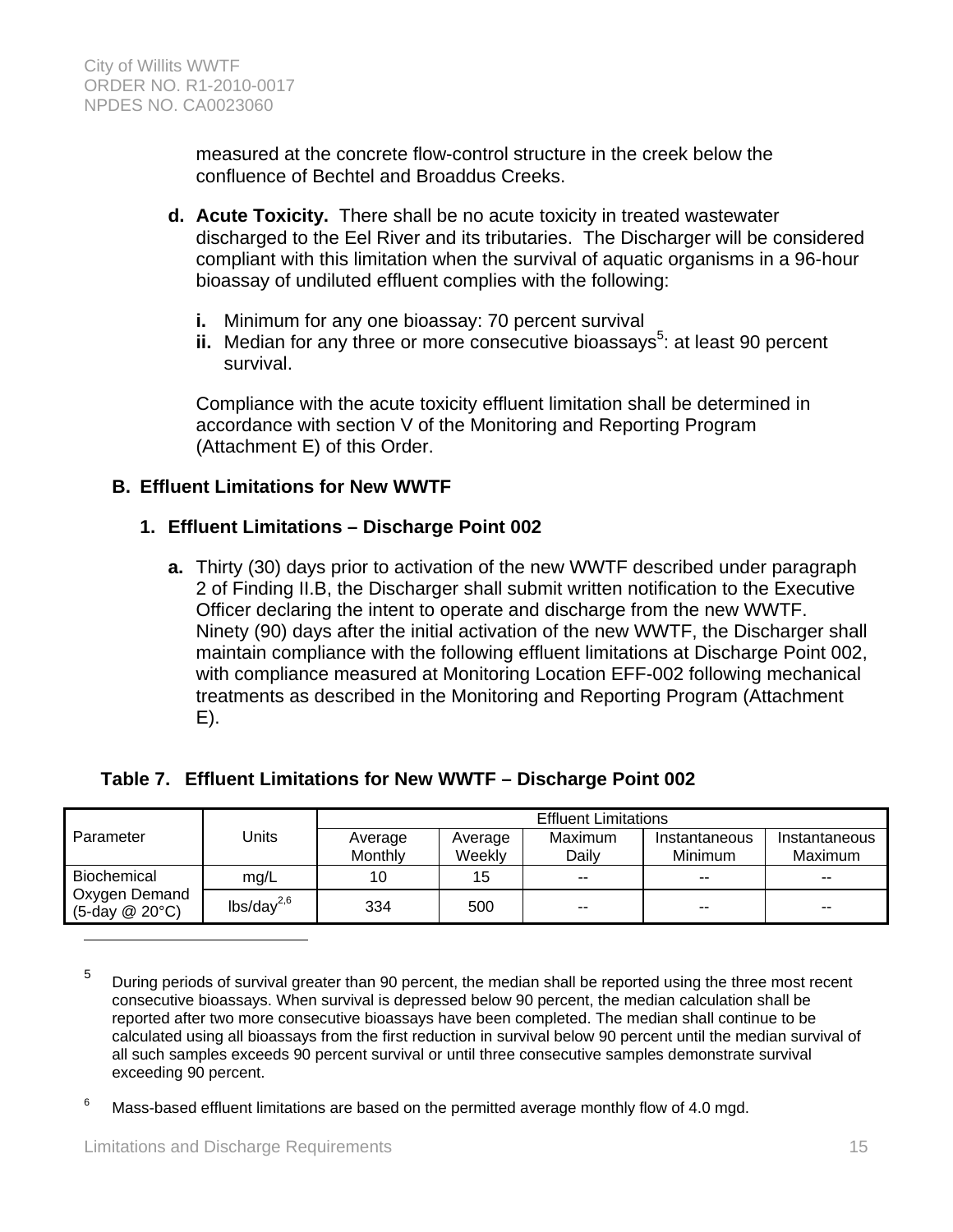|                                        |                 | <b>Effluent Limitations</b> |               |               |               |               |  |
|----------------------------------------|-----------------|-----------------------------|---------------|---------------|---------------|---------------|--|
| Parameter                              | Units           | Average                     | Average       | Maximum       | Instantaneous | Instantaneous |  |
|                                        |                 | Monthly                     | Weekly        | Daily         | Minimum       | Maximum       |  |
| <b>Total Suspended</b>                 | mg/L            | 10                          | 15            | $- -$         | --            | --            |  |
| <b>Solids</b>                          | $lbs/day^{2,6}$ | 334                         | 500           | $\sim$ $\sim$ | $- -$         | --            |  |
| pH                                     | std units       | $\sim$ $\sim$               | $\sim$ $\sim$ | --            | 6.5           | 8.5           |  |
| Nitrogen, Total<br>(as N)              | mg/L            | 10.0                        |               | --            | --            |               |  |
| <b>Total Coliform</b><br>Organisms $7$ | MPN/100 mL      | $23^{4}$                    | 230           | --            | --            | --            |  |

# **Table 7. Effluent Limitations for New WWTF – Discharge Point 002**

**a. Percent Removal:** The average monthly percent removal of BOD<sub>5</sub> and TSS shall not be less than 85 percent. Percent removal shall be determined from the 30 day average value of influent wastewater concentration in comparison to the 30 day average value of effluent concentration for the same constituent over the same time period as measured at Monitoring Locations INF-001 and EFF-002, respectively.

# **2. Effluent Limitations – Discharge Point 003**

**a.** As of October 1, 2012, the Discharger shall maintain compliance with the following effluent limitations at Discharge Point 003, with compliance measured at Monitoring Location EFF-003 after the enhancement wetland and prior to discharge into Outlet Creek as described in the Monitoring and Reporting Program (Attachment E).

# **Table 8. Effluent Limitations for New WWTF – Discharge Point 0038**

| <b>Parameter</b>                 | Units     | <b>Effluent Limitations</b> |                   |                                |                                 |                                        |  |
|----------------------------------|-----------|-----------------------------|-------------------|--------------------------------|---------------------------------|----------------------------------------|--|
|                                  |           | Average<br><b>Monthly</b>   | Average<br>Weekly | <b>Maximum</b><br><b>Daily</b> | Instantaneous<br><b>Minimum</b> | <b>Instantaneous</b><br><b>Maximum</b> |  |
| pH                               | std units | $- -$                       | $- -$             | $- -$                          | 6.5                             | 8.5                                    |  |
| Cyanide, Total<br>$(a \circ CN)$ | $\mu$ g/L | 4.3                         | $- -$             | 8.5                            | $- -$                           | $- -$                                  |  |

 $\overline{a}$ 7 Compliance with this parameter shall apply at all times. During periods of discharge at Discharge Point 003, enforcement for this parameter shall be applied in accordance with CWC section 13385. At all other times, including during periods of discharge from Discharge Point 004, compliance shall be evaluated in light of Basin Plan and title 22 requirements.

Once the new mechanical treatment facility is operational, sampling and analysis for compliance with Discharge Point 003 effluent limitations for all constituents other than nitrogen compounds shall be conducted at EFF-002 until September 30, 2012.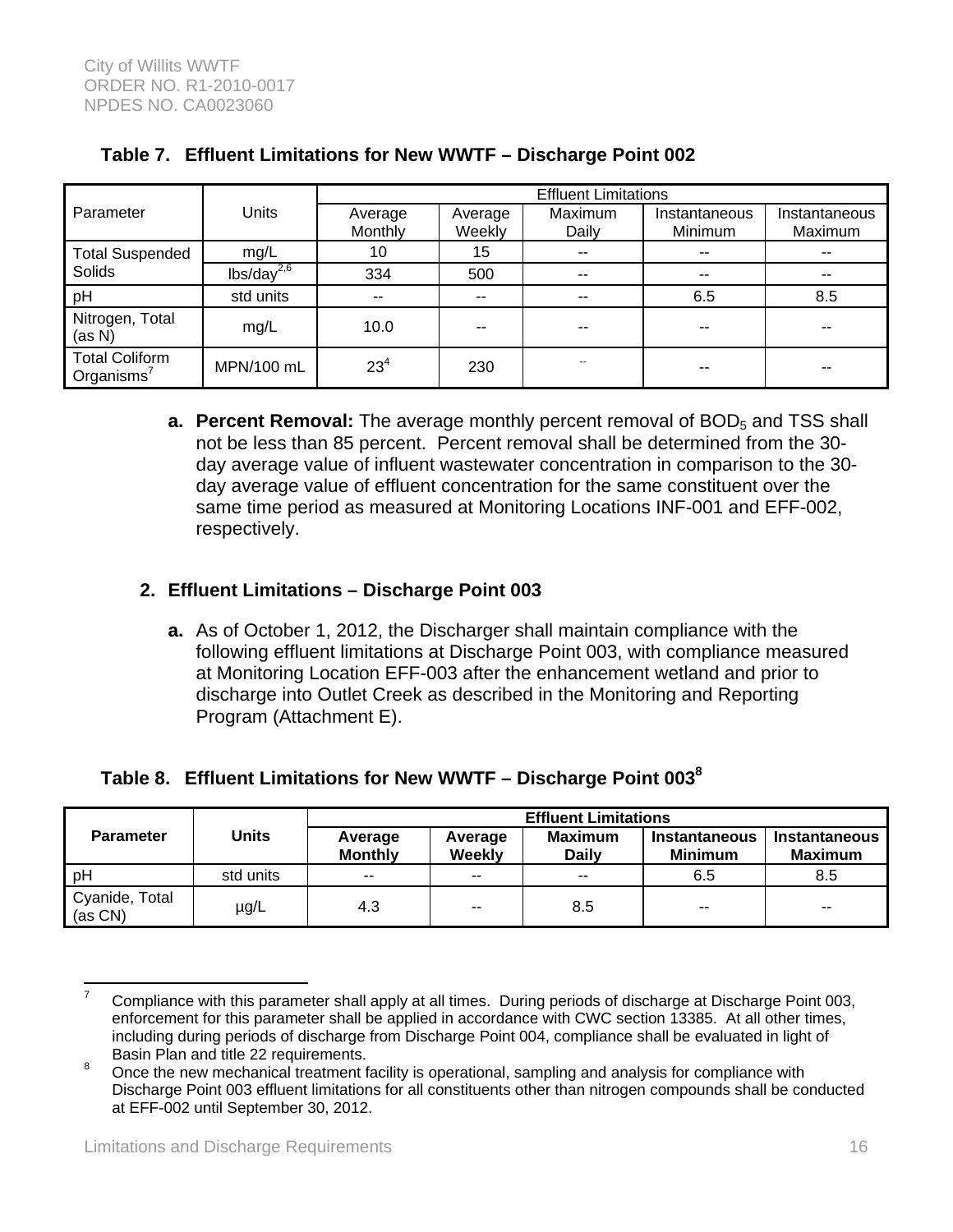| <b>Parameter</b>                     | <b>Units</b> | <b>Effluent Limitations</b>      |                          |                                |                                        |                                        |  |
|--------------------------------------|--------------|----------------------------------|--------------------------|--------------------------------|----------------------------------------|----------------------------------------|--|
|                                      |              | Average<br><b>Monthly</b>        | Average<br><b>Weekly</b> | <b>Maximum</b><br><b>Daily</b> | <b>Instantaneous</b><br><b>Minimum</b> | <b>Instantaneous</b><br><b>Maximum</b> |  |
| Ammonia<br>Nitrogen, Total<br>(as N) | mg/L         | See<br>Attachment G <sup>9</sup> | --                       | See<br>Attachment G            | --                                     | --                                     |  |
| Nitrogen, Total<br>(as N)            | mg/L         | $1.6^{10}$                       | --                       | --                             | --                                     | --                                     |  |
| Nitrogen, Total<br>(as N)            | mg/L         | 6.0                              | --                       | $- -$                          | --                                     | --                                     |  |
| Settleable<br>Solids                 | mI/L         | 0.1                              | --                       | 0.2                            | --                                     | --                                     |  |

# **Table 8. Effluent Limitations for New WWTF – Discharge Point 0038**

- **b. Discharge Rate.** During the period from October 1 through May 14, discharges of treated wastewater shall not exceed 10 percent (1:10) of the upstream receiving water flow. For purposes of this Order, the flow in Outlet Creek shall be measured at the concrete flow-control structure in the creek below the confluence of Bechtel and Broaddus Creeks.
- **c. Acute Toxicity.** There shall be no acute toxicity in treated wastewater discharged to the Eel River and its tributaries. The Discharger will be considered compliant with this limitation when the survival of aquatic organisms in a 96-hour bioassay of undiluted effluent complies with the following:
	- **i.** Minimum for any one bioassay: 70 percent survival
	- ii. Median for any three or more consecutive bioassays<sup>5</sup>: at least 90 percent survival.

Compliance with the acute toxicity effluent limitation shall be determined in accordance with section V of the Monitoring and Reporting Program (Attachment E) of this Order.

# **C. Land Discharge Specifications**

This section of the Order is not applicable as this Order does not permit treated wastewater to be land applied for the purpose of disposal. The Order does include

 $\overline{a}$ 

<sup>9</sup> Average monthly effluent limitations (AMELs) for ammonia are determined based on the pH and temperature of the receiving water at the time the discharge is sampled. Maximum daily effluent limitations (MDELs) for ammonia are determined based on the pH of the receiving water at the time the discharge is sampled. See Attachments G-1 and G-2 for full tables of effluent limitations for ammonia.

<sup>&</sup>lt;sup>10</sup> This effluent limitation applies only under critical conditions which occur when receiving water in Outlet Creek is either greater than 15°C or flowing at less than 2.4 cubic feet per second (cfs). At all other times, the total nitrogen effluent limitations for Discharge Point 003 shall be 6.0 mg/L.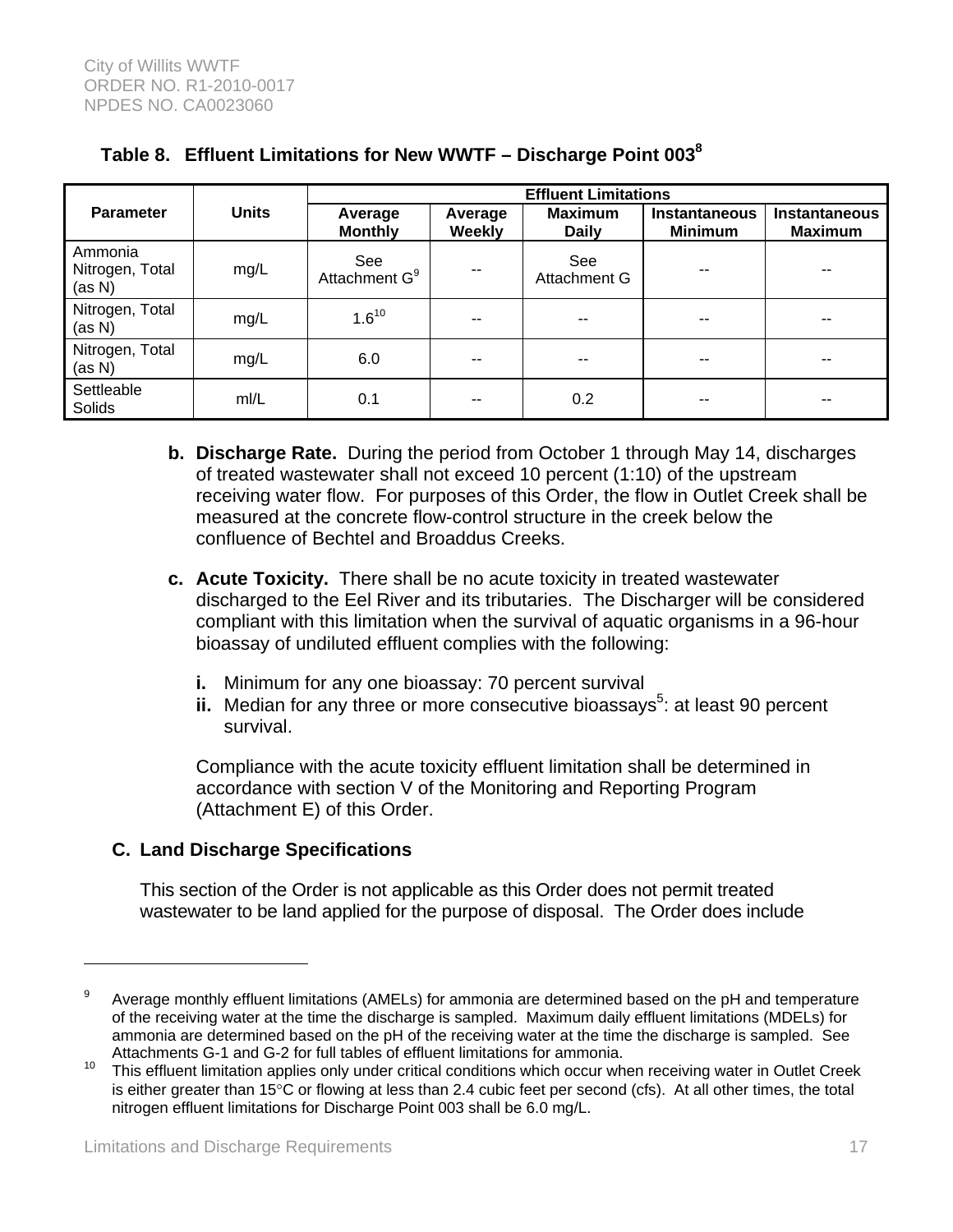Reclamation Specifications, below, which are applicable to reclamation/irrigation uses of treated wastewater.

# **D. Reclamation Specifications**

### **1. Reclamation / Recycling Requirements**

- **a.** The Discharger shall comply with applicable state and local requirements regarding the production and use of reclaimed wastewater, including requirements of California Water Code (Water Code) sections 13500 – 13577 (Water Reclamation) and Department of Health Services (DHS) regulations at title 22, sections 60301 – 60357 of the Cal. Code of Regs (Water Recycling Criteria).
- **b.** The Discharger shall comply with the specific requirements contained in Reclamation Requirements and Provisions - Attachment H of this Order.

### **2. Effluent Limitations – Discharge Point 004**

**c. Discharge Rate.** During the period from May 15 through September 30 and all other times seasonally appropriate, discharges of treated wastewater shall not exceed the agronomic requirements<sup>11</sup> of the crops being irrigated.

### **E. Other Requirements**

- **1. Disinfection Process Requirements for Ultraviolet (UV) Disinfection System**. Upon completion and testing of the UV disinfection system, the Discharger shall operate the UV disinfection system in accordance with the following operating protocol and technical and administrative procedures in order to demonstrate compliance with Effluent Limitations at Discharge Point 002.
	- **a.** The Discharger shall provide continuous, reliable monitoring of flow, UV transmittance, UV intensity, UV dose, UV power, and turbidity.
	- **b.** The Discharger shall operate the UV disinfection system to provide a minimum UV dose of 50 millijoules per square centimeter (mJ/cm2) at all times.
	- **c.** The UV transmittance (at 254 nanometers) in the wastewater shall not fall below 65 percent of maximum at any time, unless otherwise approved by CDPH.

<u>.</u>

Agronomic requirements refers to a specific rate of recycled water application that provides optimum amount of water, nutrients and salts, which selected crops require or tolerate without having any excessive nutrient or salt percolate beyond the root zone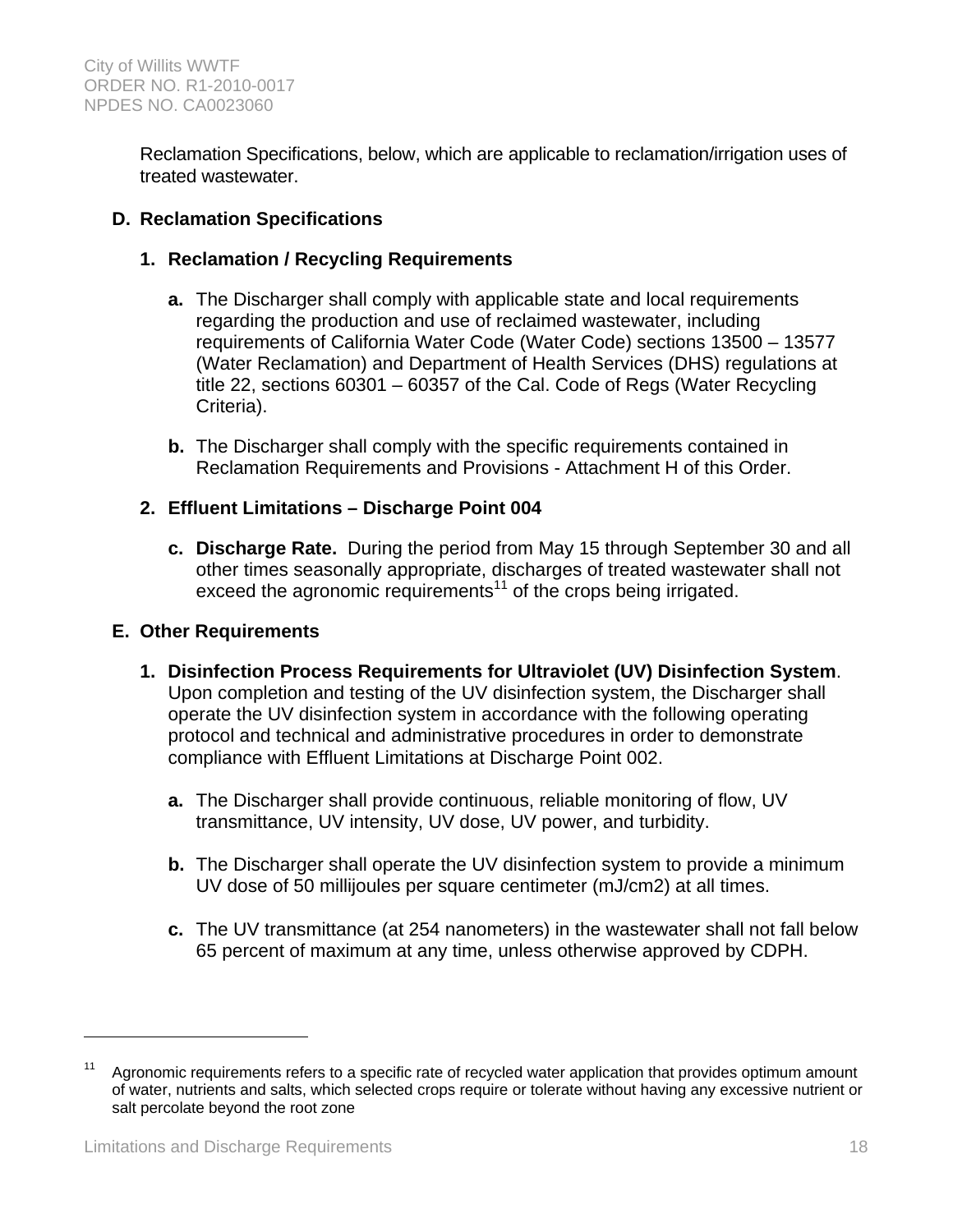- **d.** The quartz sleeves and cleaning system components shall be visually inspected per the manufacturer's operation manual for physical wear (scoring, solarization, seal leaks, etc.) and to check the efficacy of the cleaning system.
- **e.** The quartz sleeves shall be cleaned at fixed intervals to ensure the minimum required UV dose delivery is consistently achieved. Cleaning intervals shall be established based on the presence of coliform organisms.
- **f.** Lamps shall be replaced per the manufacturer's recommendation, or sooner, if there are indications the lamps are failing to provide adequate disinfection. Lamp age and lamp replacement records must be maintained onsite.
- **g.** Prior to initial discharge at Discharge Points 002 the Discharger shall submit to the Executive Officer a copy of a letter from the UV supplier showing written acceptance of the UV system capacity based upon the National Water Research Institute validation testing from the CDPH for the UV disinfection system supplied for the Willits WWTF.
- **h.** Prior to initial discharge at Discharge Points 002 the Discharger shall submit to the Executive Officer and CDPH for approval, an operations and maintenance plan detailing how compliance with the National Water Research Institute's guidelines will be assured at all times.
- **i.** The UV disinfection system shall be operated in accordance with the approved operations and maintenance plan.
- **j.** Upon demonstration by the Discharger that the new UV system and operating protocol have been developed in accordance with the National Water Research Institute's guidelines the change in disinfection system from chlorine to UV and the operating protocol shall be authorized by letter from the Executive Officer.

# **V. RECEIVING WATER LIMITATIONS**

### **A. Surface Water Limitation**

Receiving water limitations are based on water quality objectives contained in the Basin Plan and are a required part of this Order. Compliance with receiving water limitations shall be measured at monitoring locations described in the Monitoring and Reporting Program (Attachment E). Discharges from the Facility shall not cause the following:

**1.** The discharge shall not cause the dissolved oxygen concentration of the receiving waters to be depressed below 7.0 mg/L. Additionally, the discharge shall not cause the dissolved oxygen content of the receiving water to fall below 10.0 mg/L more than 50 percent of the time, or below 7.5 mg/L more than 10 percent of the time assessed over a calendar year. In the event that the receiving waters are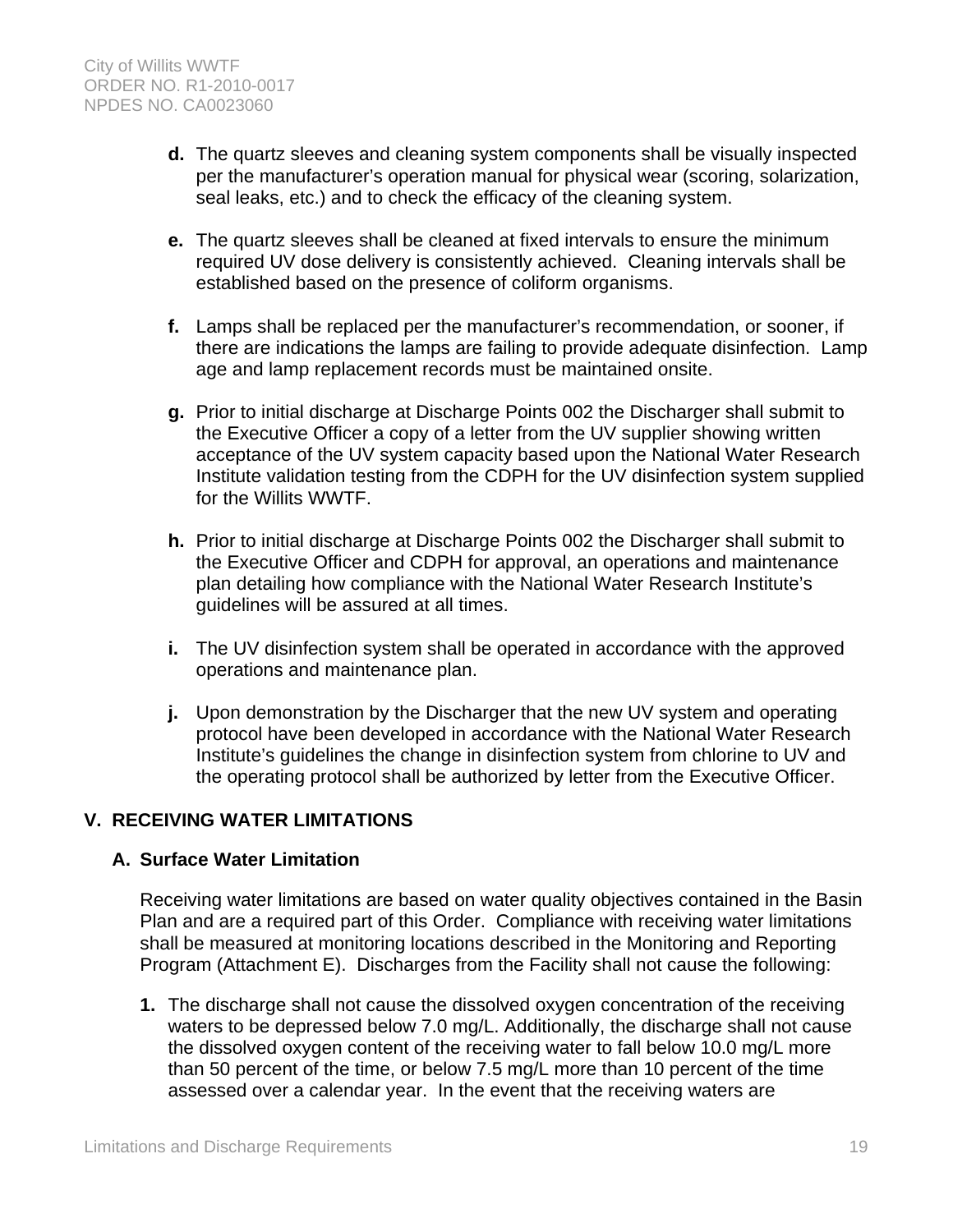determined to have dissolved oxygen concentration of less than 7.0 mg/L, the discharge shall not depress the dissolved oxygen concentration below the existing level.

- **2.** The discharge shall not cause the specific conductance (micromhos<sup>12</sup>) concentration of the receiving waters to increase above 200 micromhos 50 percent of the time, or above 400 micromhos more than 10 percent of the time.
- **3.** The discharge shall not cause the total dissolved solids concentration of the receiving waters to increase above 125 mg/L more than 50 percent of the time, or above 230 mg/L more than 10 percent of the time.
- **4.** The discharge shall not cause the pH of the receiving waters to be depressed below 6.5 nor raised above 8.5. Within this range, the discharge shall not cause the pH of the receiving waters to be changed at any time more than 0.5 units from normal ambient pH levels. If the pH of the receiving water is less than 6.5, the discharge shall not cause a further depression of the pH of the receiving water. If the pH of the receiving water is greater than 8.5, the discharge shall not cause a further increase in the pH of the receiving water.
- **5.** The discharge shall not cause turbidity of receiving waters to be increased more than 20 percent above naturally occurring background levels.
- **6.** The discharge shall not cause receiving waters to contain floating materials, including solids, liquids, foams, and scum, in concentrations that cause nuisance or adversely affect beneficial uses.
- **7.** The discharge shall not cause receiving waters to contain taste or odor producing substances in concentrations that impart undesirable tastes or odors to fish flesh or other edible products of aquatic origin, that cause nuisance, or` that adversely affect beneficial uses.
- **8.** The discharge shall not cause coloration of receiving waters that causes nuisance or adversely affects beneficial uses.
- **9.** The discharge shall not cause bottom deposits in receiving waters to the extent that such deposits cause nuisance or adversely affect beneficial uses.
- **10.** The discharge shall not cause or contribute concentrations of biostimulants to the receiving water that promote objectionable aquatic growth to the extent that such growth causes nuisance or adversely affects beneficial uses.

1

<sup>&</sup>lt;sup>12</sup> Measured at 77°F.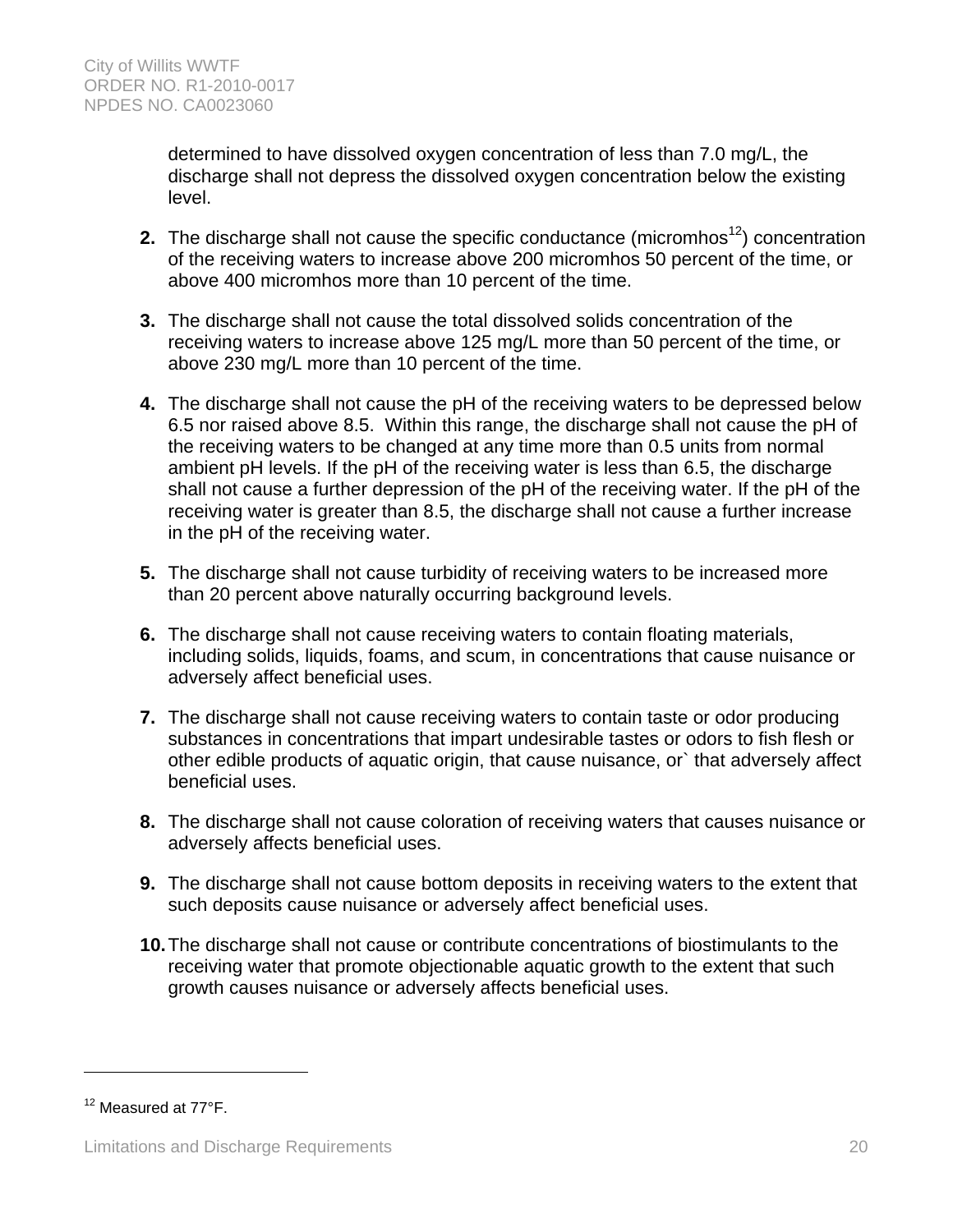- **11.** The discharge shall not cause receiving waters to contain toxic substances in concentrations that are toxic to, or that produce detrimental physiological responses in humans, plants, animals, or aquatic life. Compliance with this objective will be determined by use of indicator organisms, analyses of species diversity, population density, growth anomalies, bioassays of appropriate duration, or other appropriate methods, as specified by the Regional Water Board.
- **12.** The discharge shall not cause receiving water temperature to increase by more than 5º F above natural receiving water temperature at any time.
- **13.** No individual pesticide or combination of pesticides shall be present in concentrations that adversely affect beneficial uses. There shall be no bioaccumulation of pesticide concentrations found in bottom sediments or aquatic life.
- **14.** The discharge shall not cause the receiving waters to contain concentrations of pesticides in excess of the limiting concentrations set forth in Table 3-2 of the Basin Plan. The discharge shall not cause the receiving waters to contain concentrations of pesticides in excess of the limiting concentrations established as Maximum Contaminant Levels (MCLs) by the CDPH in title 22, Cal. Code of Regs, section 64444.
- **15.** The discharge shall not cause receiving waters to contain oils, greases, waxes, or other materials in concentrations that result in a visible film or coating on the surface of the water or on objects in the water, that cause nuisance, or that otherwise affect beneficial uses.
- **16.** The discharge shall not cause a violation of any applicable water quality standard for receiving waters adopted by the Regional Water Board or the State Water Board, as required by the federal CWA and regulations adopted thereunder. If more stringent applicable water quality standards are promulgated or approved pursuant to section 303 of the CWA, or amendments thereto, the Regional Water Board will revise and modify this Order in accordance with such more stringent standards.
- **17.** The discharge shall not cause concentrations of chemical constituents to occur in excess of limits specified in Table 3-2 of the Basin Plan or in excess of more stringent MCLs established for these pollutants in title 22, Cal. Code of Regs. Division 4, Chapter 15, Articles 4 and 5.5.

### **B. Groundwater Limitations**

The collection, storage, and use of wastewater or recycled water shall not cause or contribute to a statistically significant degradation of groundwater quality, cause exceedance of applicable water quality objectives or create adverse impacts to beneficial uses of groundwater.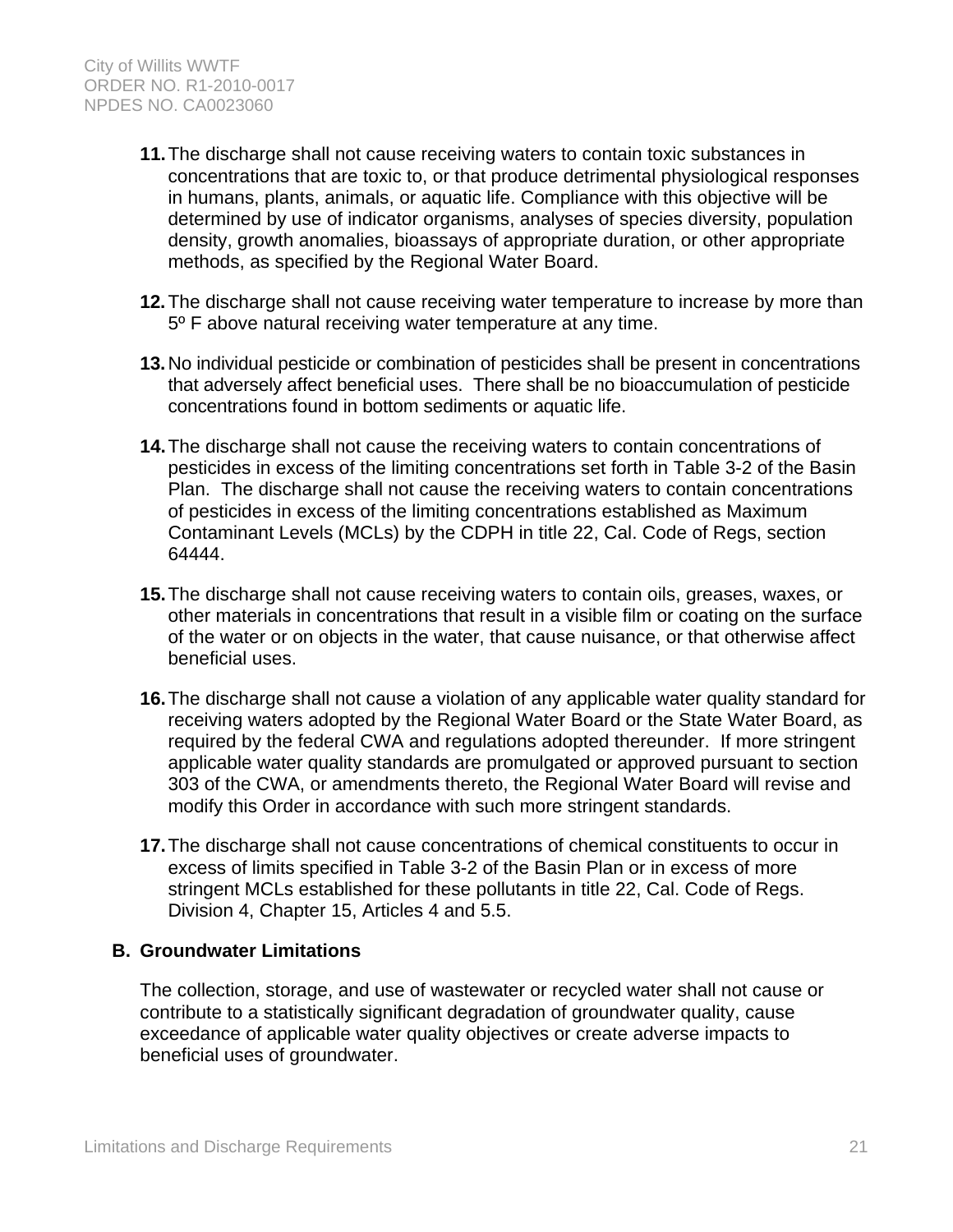# **VI. PROVISIONS**

### **A. Standard Provisions**

- **1. Federal Standard Provisions.** The Discharger shall comply with all Standard Provisions included in Attachment D of this Order.
- **2. Regional Water Board Standard Provisions.** The Discharger shall comply with the following provisions:
	- **a.** Failure to comply with provisions or requirements of this Order, or violation of other applicable laws or regulations governing discharges from this facility, may subject the Discharger to administrative or civil liabilities, criminal penalties, and/or other enforcement remedies to ensure compliance. Additionally, certain violations may subject the Discharger to civil or criminal enforcement from appropriate local, state, or federal law enforcement entities.
	- **b.** In the event the Discharger does not comply or will be unable to comply for any reason, with any prohibition, interim or final effluent limitation, land discharge specification, reclamation specification, receiving water limitation, or provision of this Order that may result in a significant threat to human health or the environment, such as inundation of treatment components, breach of pond containment, sanitary sewer overflow, irrigation runoff, etc., and/or that results in a discharge to a drainage channel or a surface water, the Discharger shall report orally and in writing to the Regional Water Board staff all unauthorized spills. Spill notification and reporting shall be conducted in accordance with section X.E. of the Monitoring and Reporting Program (Attachment E).
	- **c.** Prior to making any change in the point of discharge, place of use, or purpose of use of treated wastewater that results in a decrease of flow in any portion of a watercourse, the Discharger must file a petition with the State Water Board, Division of Water Rights, and receive approval for such a change. (Water Code § 1211)
	- **d.** Ponds used for the storage of recycled water shall be constructed in a manner that protects groundwater. The Discharger shall submit design proposals for new wastewater storage ponds to the Regional Water Board Executive Officer for review prior to construction and demonstrate that the pond complies with the Water Code and title 27 of the California Code of Regulations. Pond design and operation plan must include features and BMPs to protect groundwater and prevent exceedances of groundwater quality objectives.

# **B. Monitoring and Reporting Program (MRP) Requirements**

The Discharger shall comply with the MRP and future revisions thereto, in Attachment E of this Order.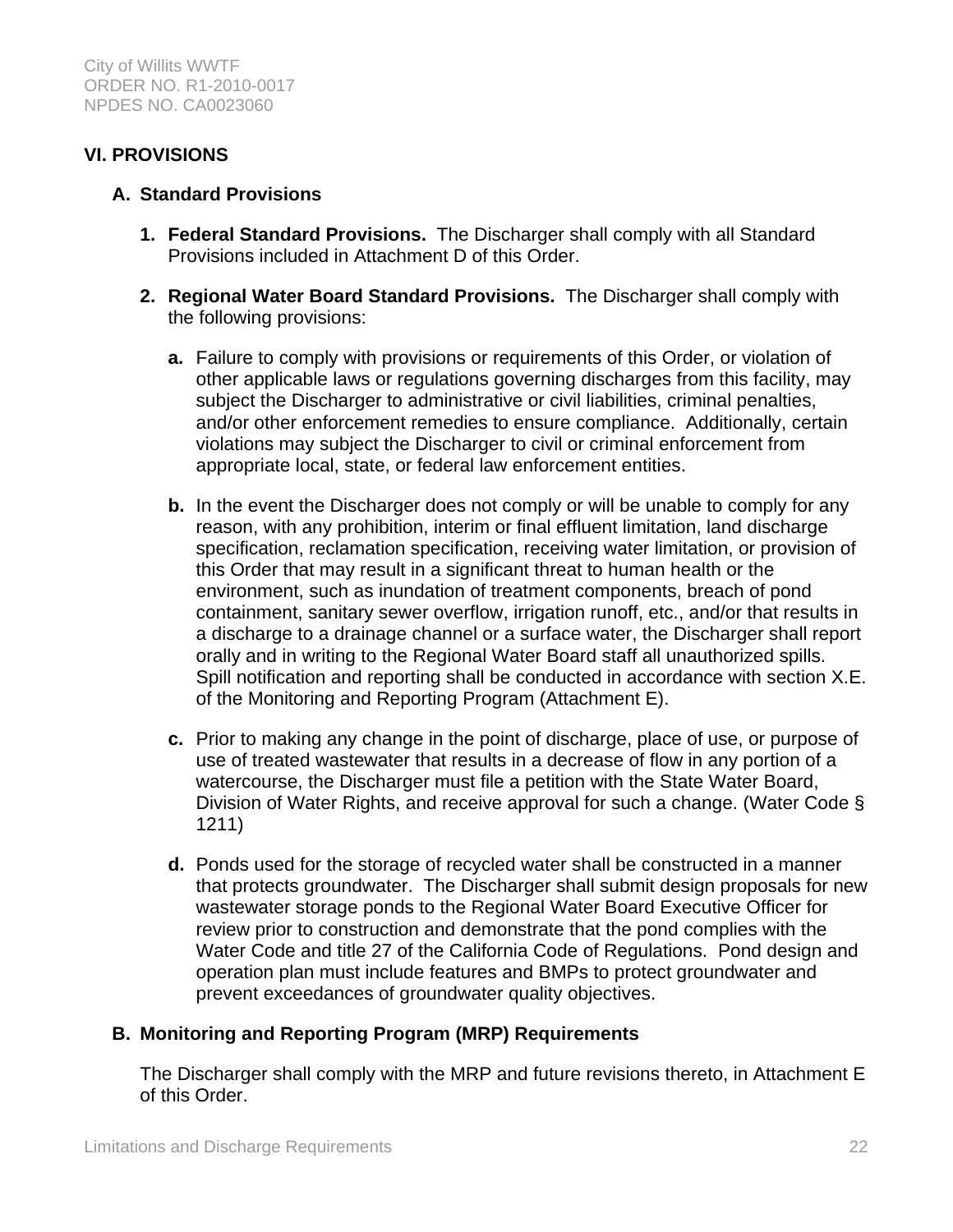# **C. Special Provisions**

### **1. Reopener Provisions**

- **a. Standard Revisions.** If applicable water quality standards are promulgated or approved pursuant to section 303 of the CWA, or amendments thereto, the Regional Water Board may reopen this Order and make modifications in accordance with such revised standards.
- **b. Reasonable Potential.** This Order may be reopened for modification to include an effluent limitation if monitoring establishes that the discharge causes, has the reasonable potential to cause, or contributes to an excursion above an applicable water quality objective.
- **c. Whole Effluent Toxicity (WET).** As a result of a Toxicity Reduction Evaluation (TRE), this Order may be reopened to include a chronic toxicity limitation and/or a limitation for a specific toxic pollutant identified by a TRE. In addition, if a numeric water quality objective for chronic toxicity is adopted by the State Water Board, this Order may be reopened to include an effluent limitation for chronic toxicity based on that objective.
- **d. 303 (d) Listed Pollutants.** If a new TMDL is adopted and is applicable to receiving waters for this discharge, this Order may be reopened to incorporate requirements of the TMDL. If the Regional Water Board determines that a voluntary offset program is feasible for and desired by the Discharger, then this Order may be reopened to reevaluate the effluent limitations for the pollutant or pollutants addressed by the TMDL and, if appropriate, to incorporate provisions recognizing the Discharger's participation in an offset program.
- **e. Special Studies.** If a wastewater reclamation/recycled water evaluation, water effect ratio, mixing zone or other water quality study provides new information and a basis for determining that a permit condition or conditions should be modified, the Regional Water Board may reopen this Order and make modifications in accordance with 40 CFR 122.62.
- **f. Nutrients.** This Order contains effluent limitations for ammonia, and total nitrogen. If new water quality objectives for nutrients are established, or if monitoring data indicate the need for more stringent effluent limitations for these or other nutrient parameters, this Order may be reopened and modified to include new or modified effluent limitations, as necessary.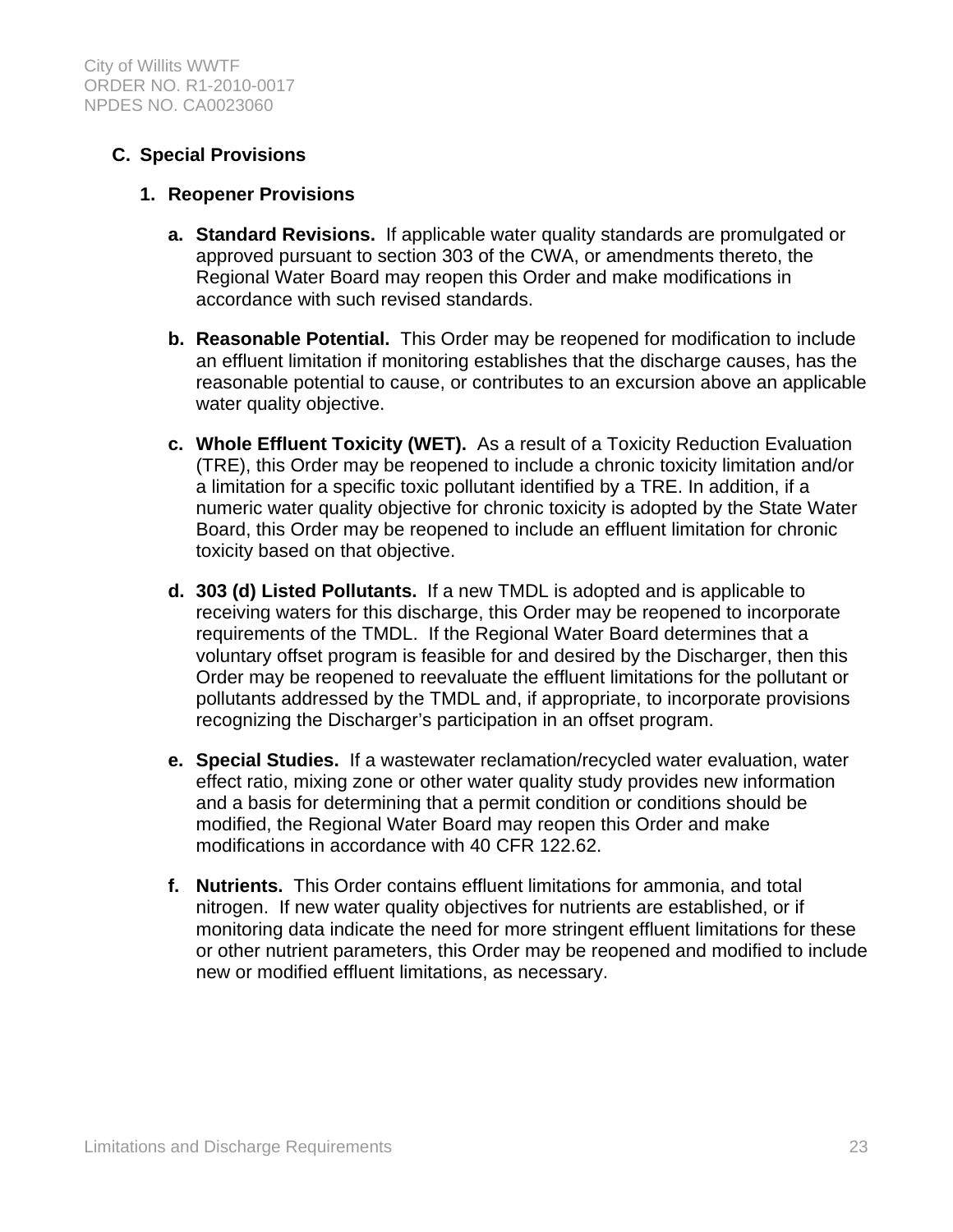# **2. Special Studies, Technical Reports and Additional Monitoring Requirements**

### **a. Toxicity Reduction Requirements**

**i. Whole Effluent Toxicity (WET).** In addition to a limitation for whole effluent acute toxicity, the Monitoring and Reporting Program (MRP) of this Order requires routine monitoring for whole effluent chronic toxicity to determine compliance with the Basin Plan's narrative water quality objective for toxicity. As established by the MRP, if either of the effluent limitations for acute toxicity is exceeded (a single sample with less than 70% survival or a three sample median of less than 90% survival) or if the chronic toxicity monitoring trigger of 1.0 TUc (where TUc =  $100/NOEC$ )<sup>13</sup> is exceeded, the Discharger shall conduct accelerated monitoring as specified in section V. of the MRP.

Results of accelerated toxicity monitoring will indicate a need to conduct a Toxicity Reduction Evaluation (TRE), if toxicity persists; or it will indicate that a return to routine toxicity monitoring is justified because persistent toxicity has not been identified by accelerated monitoring. A TRE shall be conducted in accordance with the TRE Workplan prepared by the Discharger pursuant to Section VI.C.2.a.(2) of this Order, below.

- **ii.** .**Toxicity Reduction Evaluations (TRE) Workplan.** The Discharger shall prepare and submit to the Regional Water Board Executive Officer a TRE Workplan **within 180 days of the effective date of this Order**. This requirement may be met using an existing TRE Workplan which meets the criteria contained in this section. This plan shall be reviewed and updated as necessary in order to remain current and applicable to the discharge and discharge facilities. The workplan shall describe the steps the Discharger intends to follow if toxicity is detected, and should include at least the following items:
	- **(a)** A description of the investigation and evaluation techniques that would be used to identify potential causes and sources of toxicity, effluent variability, and treatment system efficiency.
	- **(b)** A description of the facility's methods of maximizing in house treatment efficiency and good housekeeping practices.

 $\overline{a}$ 

<sup>&</sup>lt;sup>13</sup> This Order does not allow any credit for dilution for the chronic condition. Therefore, a TRE is triggered when the effluent exhibits a pattern of toxicity at 100% effluent.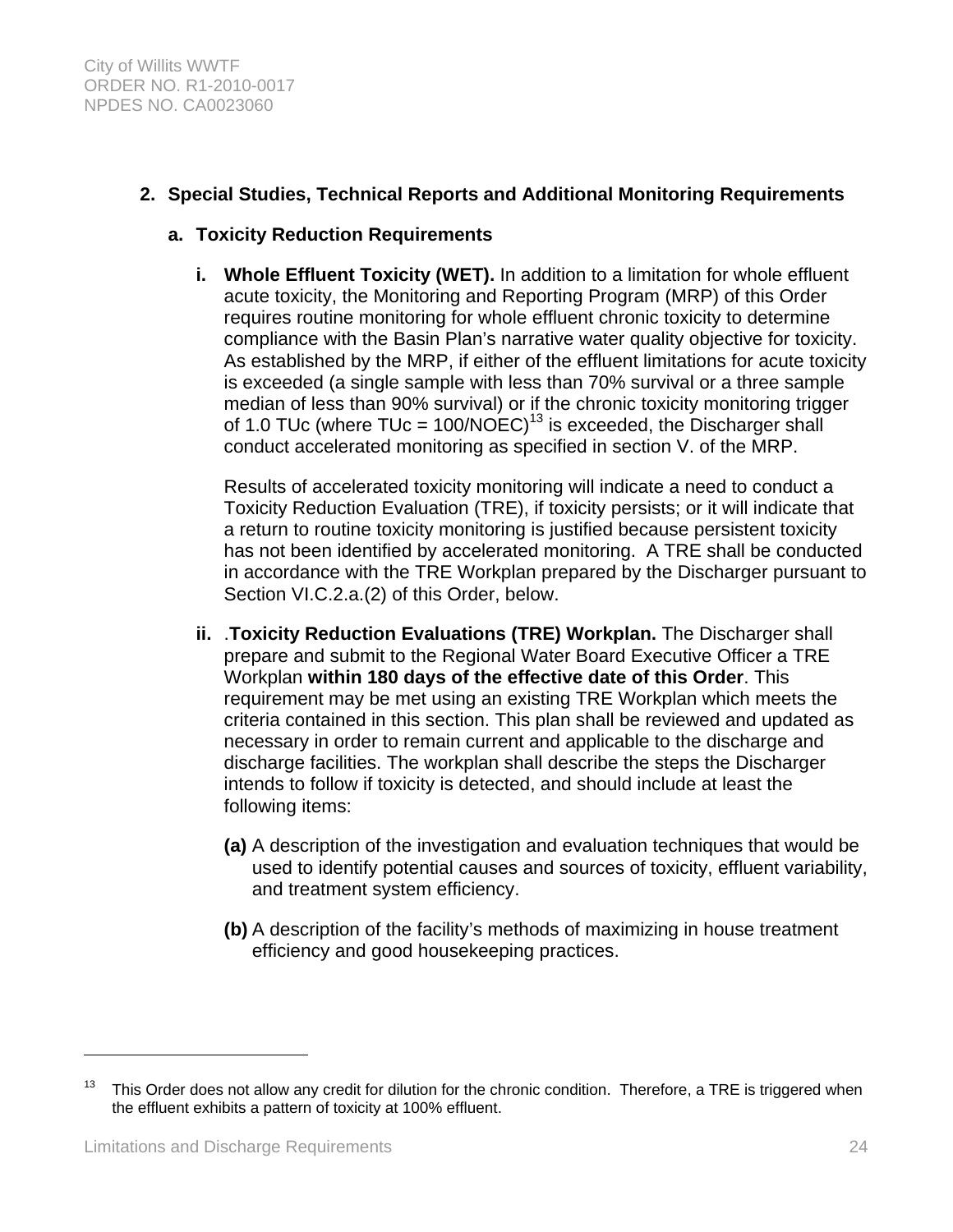- **(c)** If a toxicity identification evaluation (TIE) is necessary, an indication of the person who would conduct the TIEs (i.e., an in house expert or an outside contractor).
- **iii. Toxicity Reduction Evaluation (TRE)**. The TRE shall be conducted in accordance with the following:
	- **(a)** The TRE shall be initiated within 30 days of the date of completion of the accelerated monitoring test, required by section V of the MRP, observed to exceed either the acute or chronic toxicity parameter.
	- **(b)** The TRE shall be conducted in accordance with the Discharger's workplan.
	- **(c)** The TRE shall be in accordance with current technical guidance and reference material including, at a minimum, the USEPA manual EPA/833B 99/002.
	- **(d)** The TRE may end at any stage if, through monitoring results, it is determined that there is no longer consistent toxicity.
	- **(e)** The Discharger may initiate a TIE as part of the TRE process to identify the cause(s) of toxicity. As guidance, the Discharger shall use the USEPA acute and chronic manuals, EPA/600/6-91/005F (Phase I), EPA/600/R-92/080 (Phase II), and EPA-600/R-92/081 (Phase III).
	- **(f)** As toxic substances are identified or characterized, the Discharger shall continue the TRE by determining the source(s) and evaluating alternative strategies for reducing or eliminating the substances from the discharge. All reasonable steps shall be taken to reduce toxicity to levels consistent with chronic toxicity parameters.
	- **(g)** Many recommended TRE elements accompany required efforts of source control, pollution prevention, and storm water control programs. TRE efforts should be coordinated with such efforts. To prevent duplication of efforts, evidence of complying with requirements of recommendations of such programs may be acceptable to comply with requirements of the TRE.
	- **(h)** The Regional Water Board recognizes that chronic toxicity may be episodic and identification of a reduction of sources of chronic toxicity may not be successful in all cases. Consideration of enforcement action by the Regional Water Board will be based in part on the Discharger's actions and efforts to identify and control or reduce sources of consistent toxicity.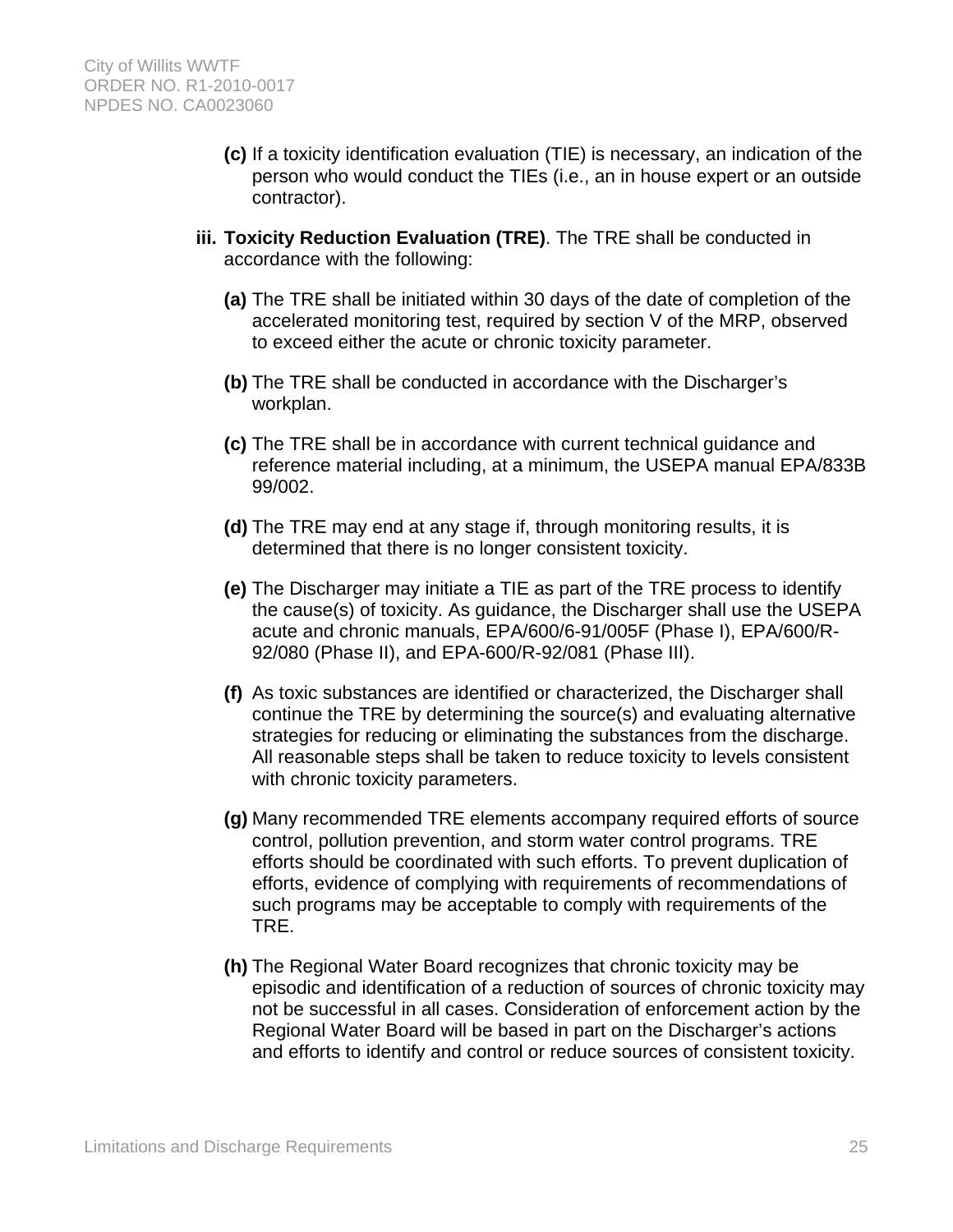### **b. Wastewater Reclamation Evaluation.**

The Discharger shall prepare and submit for Executive Officer approval a workplan to evaluate its water reclamation system. The workplan shall be of sufficient scope to demonstrate that the discharge of treated wastewater to the Discharger's land irrigation system will comply with Section IV.D of this Order, is protective of the beneficial uses of groundwater and in compliance with the recycled water requirements of title 22. The workplan shall include, but not be limited to the following:

- **i. By November 1, 2011**, submit for Executive Officer approval, a workplan for a reclamation study to determine appropriate salt, nutrient, and irrigation management practices for each area of application. The workplan proposal shall contain milestones and a time schedule for completion of the study. The workplan proposal should be designed to investigate:
	- **(a)** Annual storm water that could occur every 100 years, distributed monthly in accordance with historic rainfall patterns;
	- **(b)** site specific lithology and soil transmissivity;
	- **(c)** depth to groundwater across seasonal variations;
	- **(d)** quality of the recycled water
	- **(e)** vegetative or crop nutrient demand;
	- **(f)** acreage required to prevent irrigation beyond the agronomic requirements of vegetation or crops, accounting for evapotranspirative demand, distribution uniformity of irrigation system, and leaching needed to prevent the buildup of salts in soil.
- **ii.** By **November 1, 2012**, submit for Executive Officer approval a report describing the findings and conclusions of the reclamation study that models the fate and transport of wastewater, nutrients, and salts. The report should result in a definitive application rate for recycled water specific to each parcel and will upon Executive Officer approval become enforceable under this Order. The reclamation report shall include:
	- **(a)** all pertinent information including field data and lab reports, etc. used to derive conclusions in the report;
	- **(b)** nitrogen removal pathways including denitrification, volatilization, soil storage, crop uptake, and removal via harvesting,
	- **(c)** additional nutrient sources, from activities, such as grazing,
	- **(d)** a complete water balance for the entire designated use area identifying parcels by number, showing sufficient recycled water use/disposal capacity, incorporating factors such as rainfall, evaporation, evapotranspiration, soil moisture, and sustainable percolation rate of designated use are soils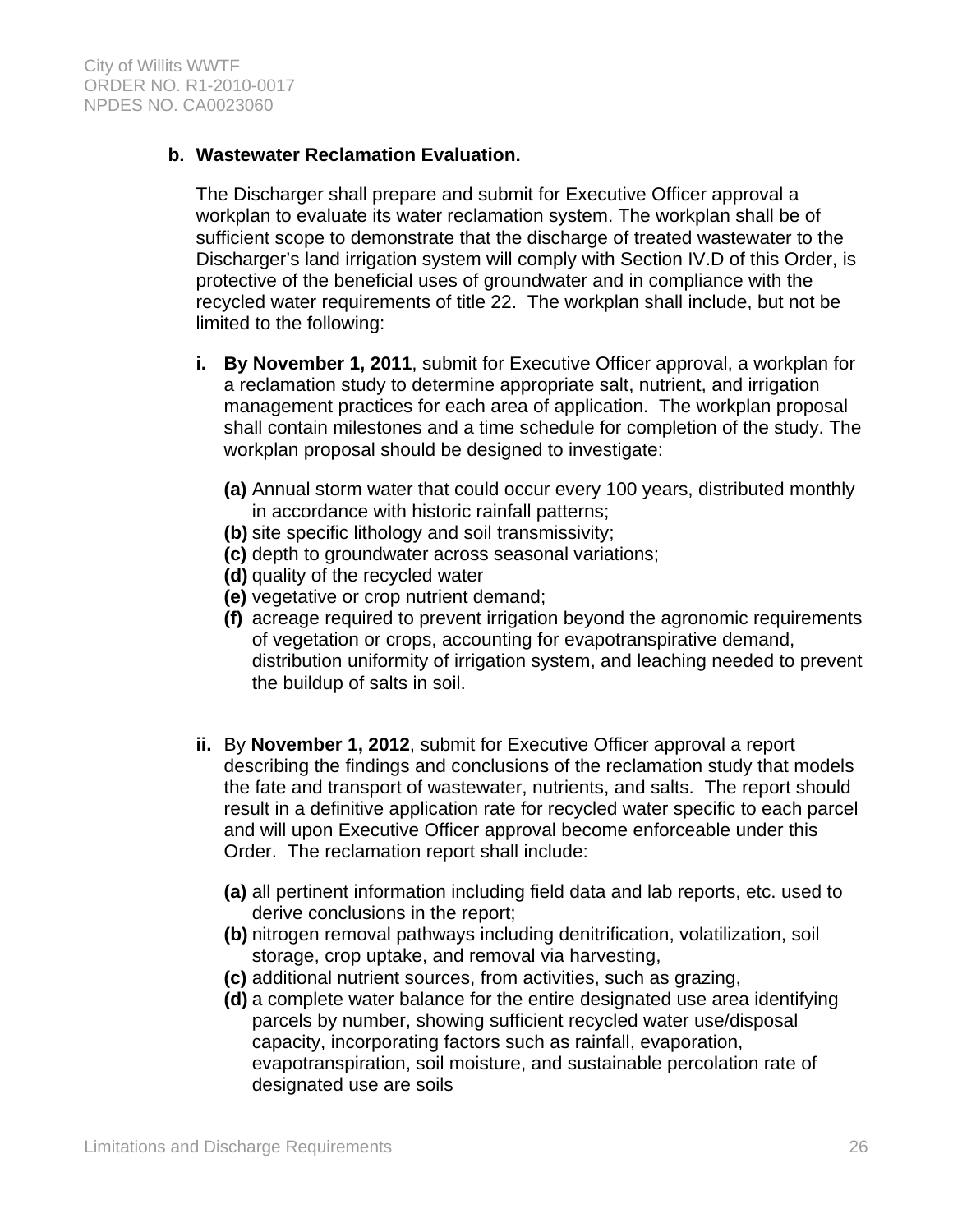- **(e)** a nitrogen balance indicating the hydraulic loading rate, annual vegetative nitrogen uptake, background soil nitrogen and estimating percolating nitrogen concentrations beyond the root zone of plants;
- **(f)** a map identifying each parcel to be used for recycled water application as well as surface water and well features.
- **iii.** If the reclamation study demonstrates that wastewater reuse does not conform to the requirements of Section IV.D., **by April 1, 2013**, the Discharger shall:
	- **(a)** Submit for Executive Officer approval, a written proposal including milestones and a time schedule for completion, to either study alternatives to comply with reclamation/recycling requirements; or
	- **(b)** Submit a revised report of waste discharge and apply for a permit to conduct land disposal.

### **3. Best Management Practices and Pollution Prevention**

The Discharger shall develop and conduct a Pollutant Minimization Program (PMP) as further described below when there is evidence (e.g., sample results reported as DNQ when the effluent limitation is less than the MDL, sample results from analytical methods more sensitive than those methods required by this Order, presence of WET, health advisories for fish consumption, results of benthic or aquatic organism tissue sampling) that a priority pollutant is present in the effluent above an effluent limitation and either:

- **a.** A sample result is reported as DNQ and the effluent limitation is less than the RL; or
- **b.** A sample result is reported as ND and the effluent limitation is less than the MDL, using definitions described in Attachment A and reporting protocols described in MRP section X.B.4.
- **c.** The PMP shall include, but not be limited to, the following actions and submittals acceptable to the Regional Water Board:
	- **i.** An annual review and semi-annual monitoring of potential sources of the reportable priority pollutant(s), which may include fish tissue monitoring and other bio-uptake sampling;
	- **ii.** Quarterly monitoring for the reportable priority pollutant(s) in the influent to the wastewater treatment system;
	- **iii.** Submittal of a control strategy designed to proceed toward the goal of maintaining concentrations of the reportable priority pollutant(s) in the effluent at or below the effluent limitation;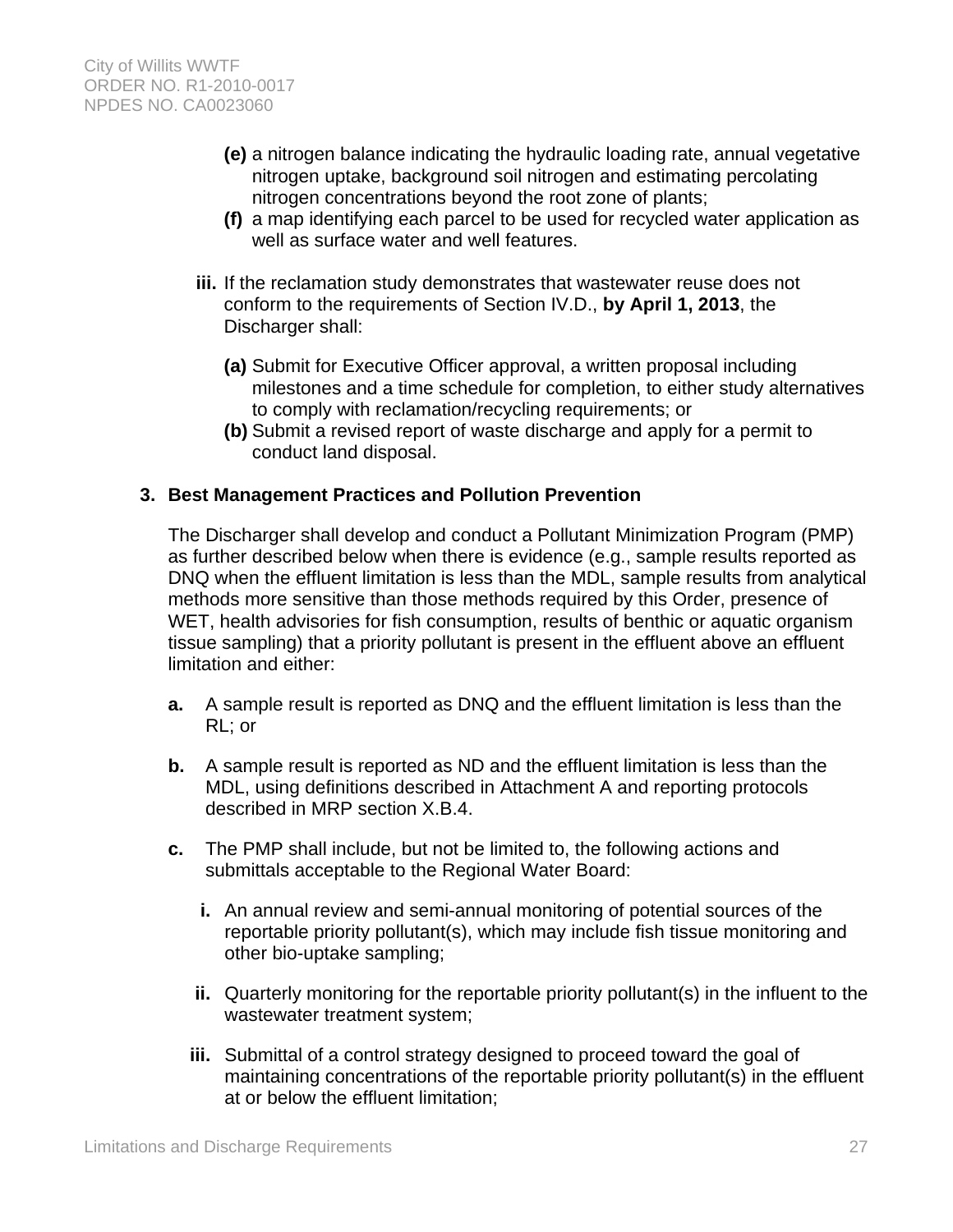- **iv.** Implementation of appropriate cost-effective control measures for the reportable priority pollutant(s), consistent with the control strategy; and
- **v.** An annual status report that shall be sent to the Regional Water Board including:
	- **(a)** All PMP monitoring results for the previous year;
	- **(b)** A list of potential sources of the reportable priority pollutant(s);
	- **(c)** A summary of all actions undertaken pursuant to the control strategy; and
	- **(d)** A description of actions to be taken in the following year.

### **4. Construction, Operation and Maintenance Specifications**

- **a.** The Discharger shall at all times properly operate and maintain all facilities and systems of treatment and control (and related appurtenances) that are installed or used by the Discharger to achieve compliance with this Order. Proper operation and maintenance includes adequate laboratory quality control and appropriate quality assurance procedures. This provision requires the operation or backup or auxiliary facilities or similar systems that are installed by the Discharger only when necessary to achieve compliance with the conditions of this Order. (40 CFR 122.41 (e))
- **b.** The Discharger shall maintain an updated Operation and Maintenance (O&M) Manual for the facility. The Discharger shall update the O&M Manual, as necessary, to conform to changes in operation and maintenance of the facility. The O&M Manual shall be readily available to operating personnel onsite. The O&M Manual shall include the following.
- **c.** Description of the treatment plant table of organization showing the number of employees, duties and qualifications and plant attendance schedules (daily, weekends and holidays, part-time, etc). The description should include documentation that the personnel are knowledgeable and qualified to operate the treatment facility so as to achieve the required level of treatment at all times.
	- **i.** Detailed description of safe and effective operation and maintenance of treatment processes, process control instrumentation and equipment.
	- **ii.** Description of laboratory and quality assurance procedures.
	- **iii.** Process and equipment inspection and maintenance schedules.
	- **iv.** Description of safeguards to assure that, should there be reduction, loss, or failure of electric power, the Discharger will be able to comply with requirements of this Order.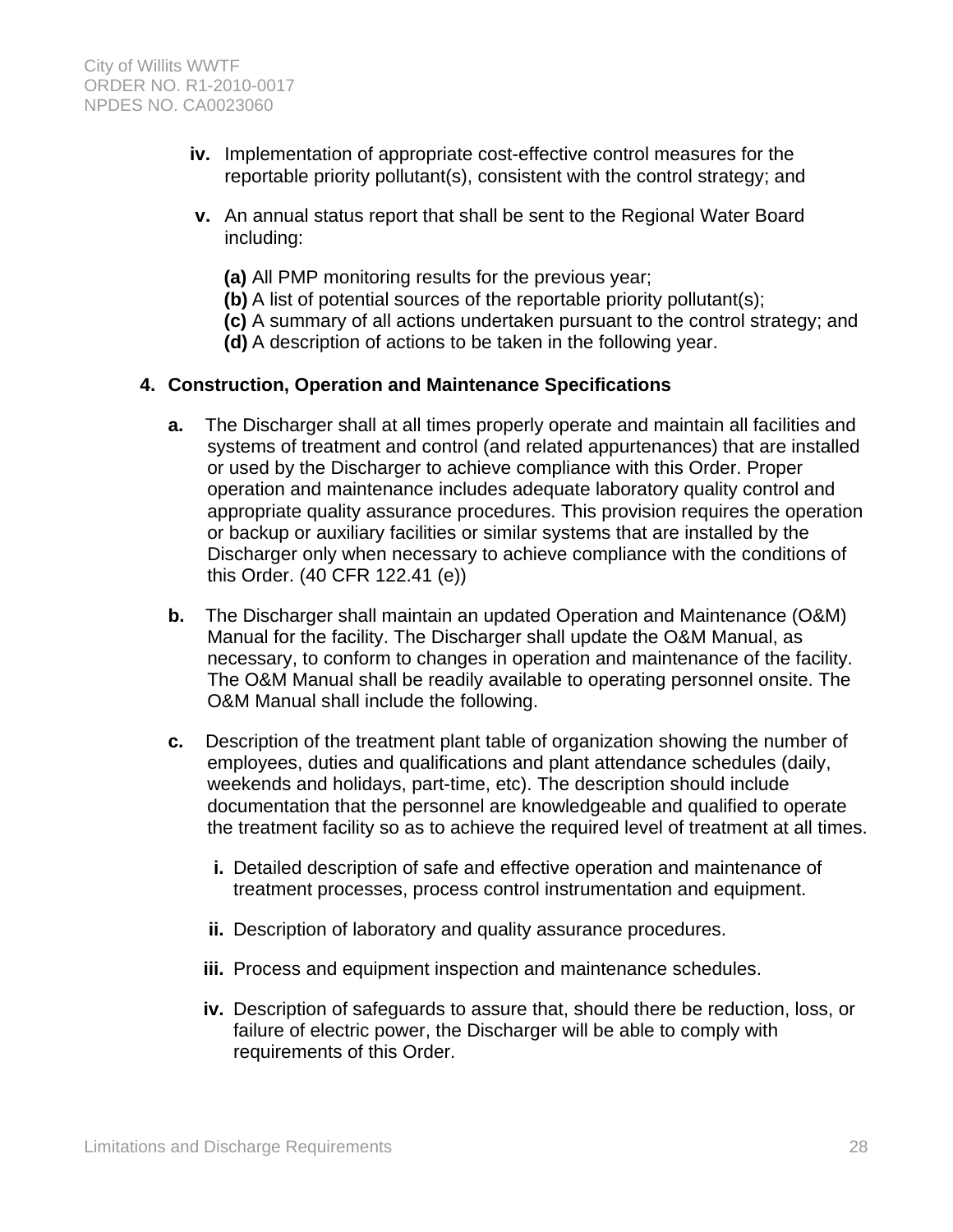**v.** Description of preventive (fail-safe) and contingency (response and cleanup) plans for controlling accidental discharges, and for minimizing the effect of such events. These plans shall identify the possible sources (such as loading and storage areas, power outage, waste treatment unit failure, process equipment failure, tank and piping failure) of accidental discharges, untreated or partially treated waste bypass, and polluted drainage.

### **5. Septage Handling Requirements**

- **a.** The Discharger shall implement any necessary legal authorities to monitor and enforce septage handling requirements, including restriction of discharges of toxic materials to the collection system and WWTF and inspection facilities connected to the system.
- **b.** The Discharger shall maintain a waste hauler manifest that identifies the name of the hauler, county ID number, the date and time the waste load was transferred, and the volume and source of the waste.
- **c.** The Discharger shall accept the discharge of septage only during business hours and when the Discharger's operations staff is on site.
- **d.** The Discharger shall accept septage only at an approved septage receiving station/location..
- **e.** The Discharger shall collect representative grab samples of septage loads in accordance with monitoring and reporting program (Attachment E).

### **6. Special Provisions for Municipal Facilities (POTWs Only)**

#### **a. Wastewater Collection Systems**

- **i. Statewide-General WDRs for Sanitary Sewer Systems**
	- **(e)** On May 2, 2006, the State Water Board adopted State Water Board Order No. 2006-0003-DWQ, Statewide General WDRs for Sanitary Sewer Systems. Order No. 2006-0003-DWQ requires that all public agencies that currently own or operate sanitary sewer systems apply for coverage under the General WDRs by November 2, 2006. On February 20, 2008, the State Water Board adopted Order No. WQ-2008-0002-EXEC Adopting Amended Monitoring and Reporting Requirements for Statewide General Waste Discharge Requirements for Sanitary Sewer Systems. The Discharger shall maintain coverage under, and shall be subject to the requirements of Order Nos. 2006-0003-DWQ and WQ-2008-0002-EXEC and any future revisions thereto for operation of its wastewater collection system.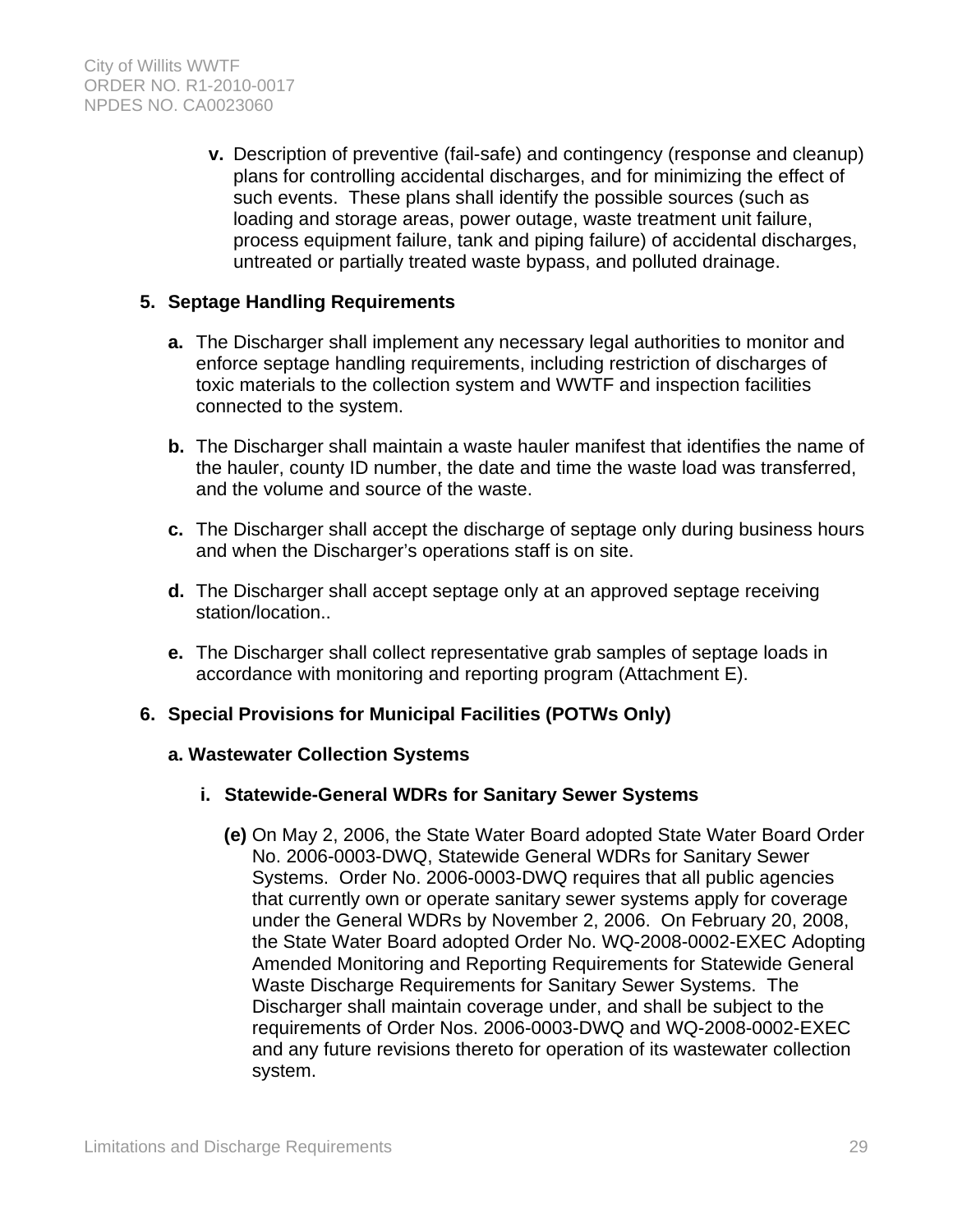**(f)** In addition to the coverage obtained under Order No. 2006-0003, the Discharger's collection system is part of the system that is subject to this Order. As such, the Discharger must properly operate and maintain its collection system. (40 CFR 122.41 (e)) The Discharger must report any noncompliance (40 CFR 122.41 (l) (6) and (7)) and mitigate any discharge from the collection system in violation of this Order (40 CFR 122.41 (d)).

### **ii. Sanitary Sewer Overflows**

- **(g)** The Discharger shall take all feasible steps to stop spills and sanitary sewer overflows (SSOs) as soon as possible. All reasonable steps should be taken to collect spilled material and protect the public from contact with wastes or waste-contaminated soil or surfaces.
- **(h)** The Discharger shall report orally and in writing to the Regional Water Board staff all SSOs and unauthorized spills of waste. Spill notification and reporting shall be conducted in accordance with the Monitoring and Reporting Program.

### **b. Source Control Provisions**

The Discharger shall perform source control functions, to include the following.

- **i.** Implement the necessary legal authorities to monitor and enforce source control standards, restrict discharges of toxic materials to the collection system and inspect facilities connected to the system.
- **ii.** If waste haulers are allowed to discharge to the Facility, establish a waste hauler permit system, to be reviewed by the Executive Officer, to regulate waste haulers discharging to the collection system or facility.
- **iii.** Conduct a waste survey one time every 5 years, or more frequently if required by the Executive Officer, to identify all industrial dischargers that might discharge pollutants that could pass through or interfere with the operation or performance of the facility.
	- **(a)** General prohibitions. Pollutants introduced into WWTFs by a nondomestic source shall not pass through [40 CFR403.3(n)] the WWTF or interfere [40 CFR 403.3(i)] with the operation or performance of the works. These general prohibitions and the specific prohibitions in paragraph (b) of this provision apply to all non-domestic sources introducing pollutants into a WWTF whether or not the source is subject to other National Pretreatment Standards or any national, state, or local pretreatment requirements.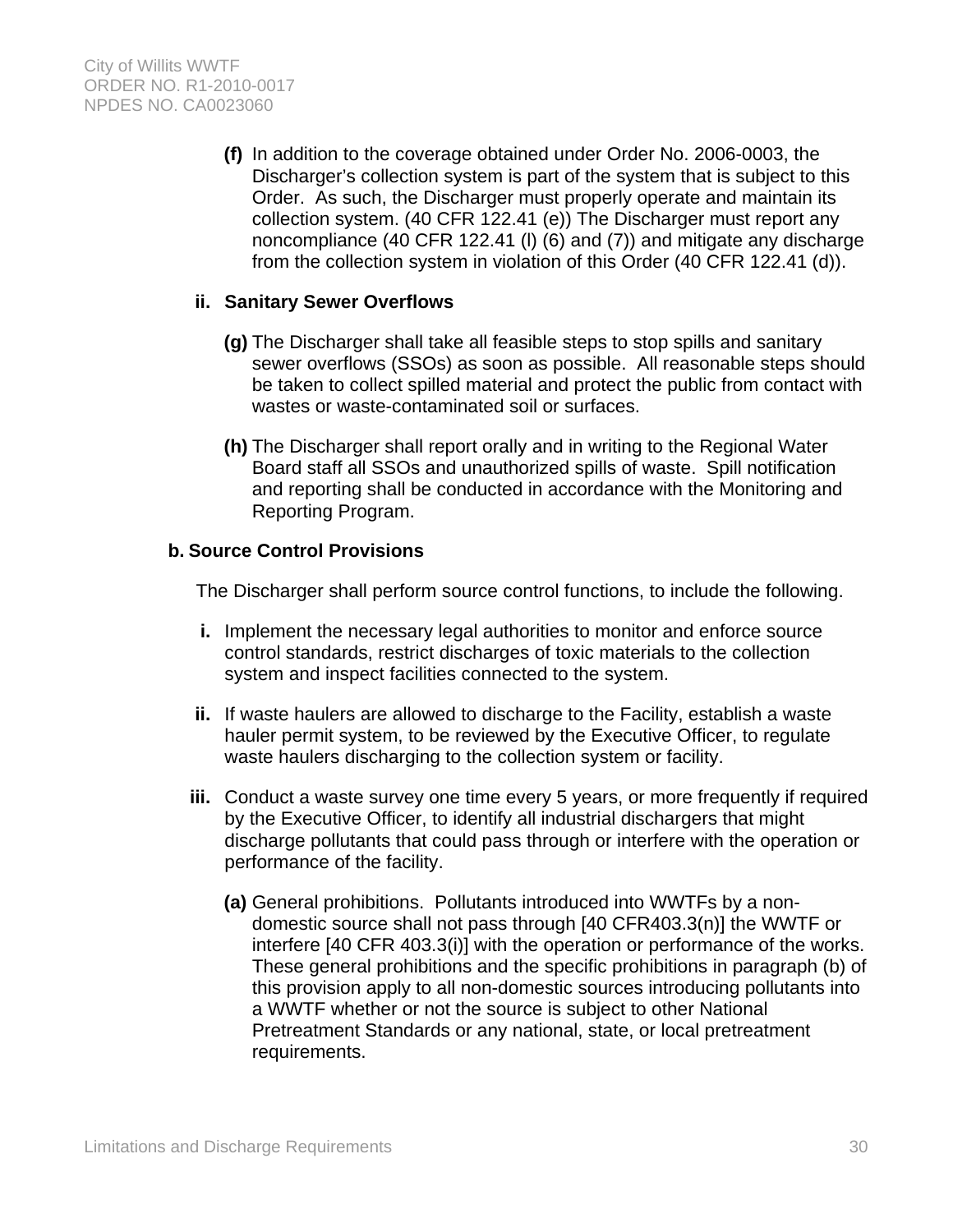- **(b)** Specific prohibitions. In addition, the following pollutants shall not be introduced into a WWTF:
	- **(i)** Pollutants that create a fire or explosion hazard in the WWTF;
	- **(ii)** Pollutants that will cause corrosive structural damage to the WWTF, but in no case discharges with pH lower than 5.0, unless the WWTF is specifically designed to accommodate such discharges;
	- **(iii)** Solid or viscous pollutants in amounts that will cause obstruction to the flow in the WWTF resulting in interference;
	- **(iv)** Any pollutant, including oxygen demanding pollutants (BOD, etc.) released in a discharge at a flow rate and/or pollutant concentration that will cause interference with the WWTF;
	- **(v)** Heat in amounts that will inhibit biological activity in the WWTF resulting in interference, but in no case heat in such quantities that the temperature at the WWTF exceeds 40ºC (104ºF) unless the Regional Water Board, upon request of the permittee, approves alternate temperature limits;
	- **(vi)** Petroleum oil, nonbiodegradable cutting oil, or products of mineral oil origin in amounts that will cause interference or pass through;
	- **(vii)** Pollutants that result in the presence of toxic gases, vapors, or fumes within the WWTF in a quantity that may cause acute worker health and safety problems; and
	- **(viii)** Any trucked or hauled pollutant, except at discharge points designated by the permittee.
	- **(ix)** Perform ongoing industrial inspections and monitoring, as necessary, to ensure adequate source control.
	- **(x)** Perform public outreach to educate industrial, commercial, and residential users about the importance of preventing discharges of industrial and toxic wastes to the wastewater treatment plant.

#### **c. Sludge Disposal and Handling Requirements**

**i.** Sludge, as used in this document, means the solid, semisolid, and liquid residues removed during primary, secondary, or advanced wastewater treatment processes. Solid waste refers to grit and screenings generated during preliminary treatment. Biosolids refers to sludge that has been treated and tested and shown to be capable of being beneficially and legally used pursuant to federal and State regulations as a soil amendment for agriculture, silviculture, horticulture, and land reclamation activities.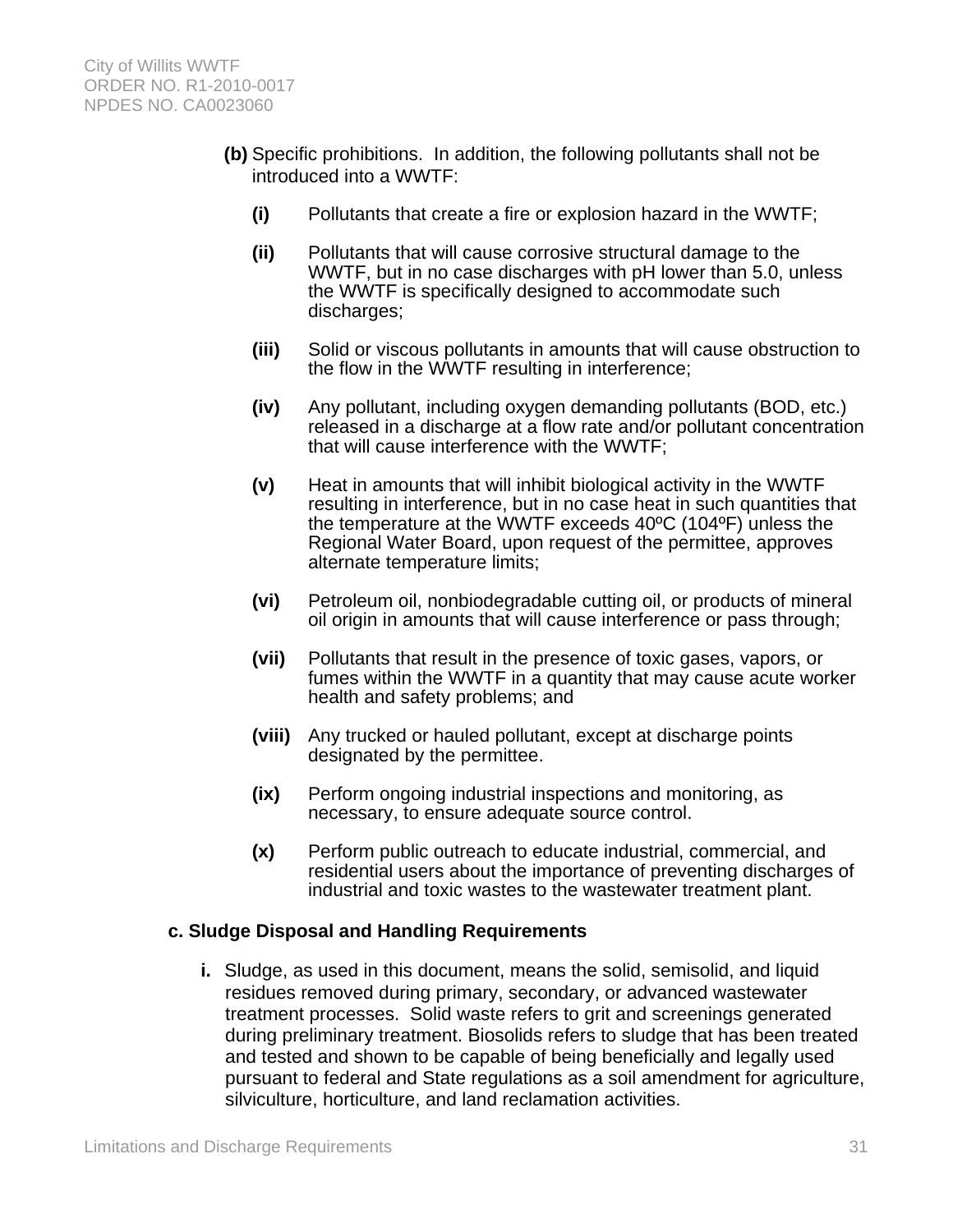- **ii.** All collected sludges and other solid waste removed from liquid wastes shall be removed from screens, sumps, ponds, and tanks as needed to ensure optimal plant operation and disposed of in accordance with applicable federal and State regulations.
- **iii.** The use and disposal of biosolids shall comply with all requirements of 40 CFR Part 503, which are enforceable by the USEPA, not the Regional Water Board. If, during the term of this Order, the State accepts primacy for implementation of 40 CFR Part 503, the Regional Water Board may also initiate enforcement, where appropriate.
- **iv.** Sludge or biosolids that are disposed of in a municipal solid waste landfill or used as landfill daily cover shall meet the applicable requirements of 40 CFR Part 258. In its annual Self-Monitoring Report, the Discharger shall report the amount of sludge or biosolids disposed of, and the landfill(s) which received the sludge or biosolids.
- **v.** The beneficial use of biosolids by application to land as soil amendment is not covered or authorized by this Order. Biosolids that are applied to land as soil amendment by the Discharger within the North Coast Region shall comply with State Water Board Water Quality Order No. 2004-0012-DWQ (General Waste Discharge Requirements for the Discharge of Biosolids to Land as a Soil Amendment in Agricultural, Silvicultural, Horticultural, and Land Reclamation Activities) or other permits issued by the Regional Water Board.
- **vi.** The Discharger shall take all reasonable steps to prevent and minimize any sludge use or disposal in violation of this Order that is likely to adversely affect human health or the environment.
- **vii.** Solids and sludge treatment, storage, and disposal or reuse shall not create a nuisance, such as objectionable odors and flies, and shall not result in ground water contamination.
- **viii.** Solids and sludge treatment and storage sites shall have facilities adequate to divert surface water runoff from adjacent areas, to protect the boundaries of the site from erosion, and to prevent drainage from the treatment and storage site. Adequate protection is defined as protection from at least a 100-year storm event.
	- **ix.** The discharge of sewage sludge, biosolids, and other waste solids shall not cause waste material to be in a position where it is, or can be conveyed from the treatment and storage sites and deposited in the waters of the State.

### **d. Operator Certification**

Supervisors and operators of municipal WWTFs shall possess a certificate of appropriate grade in accordance with title 23, Cal. Code of Regs, section 3680.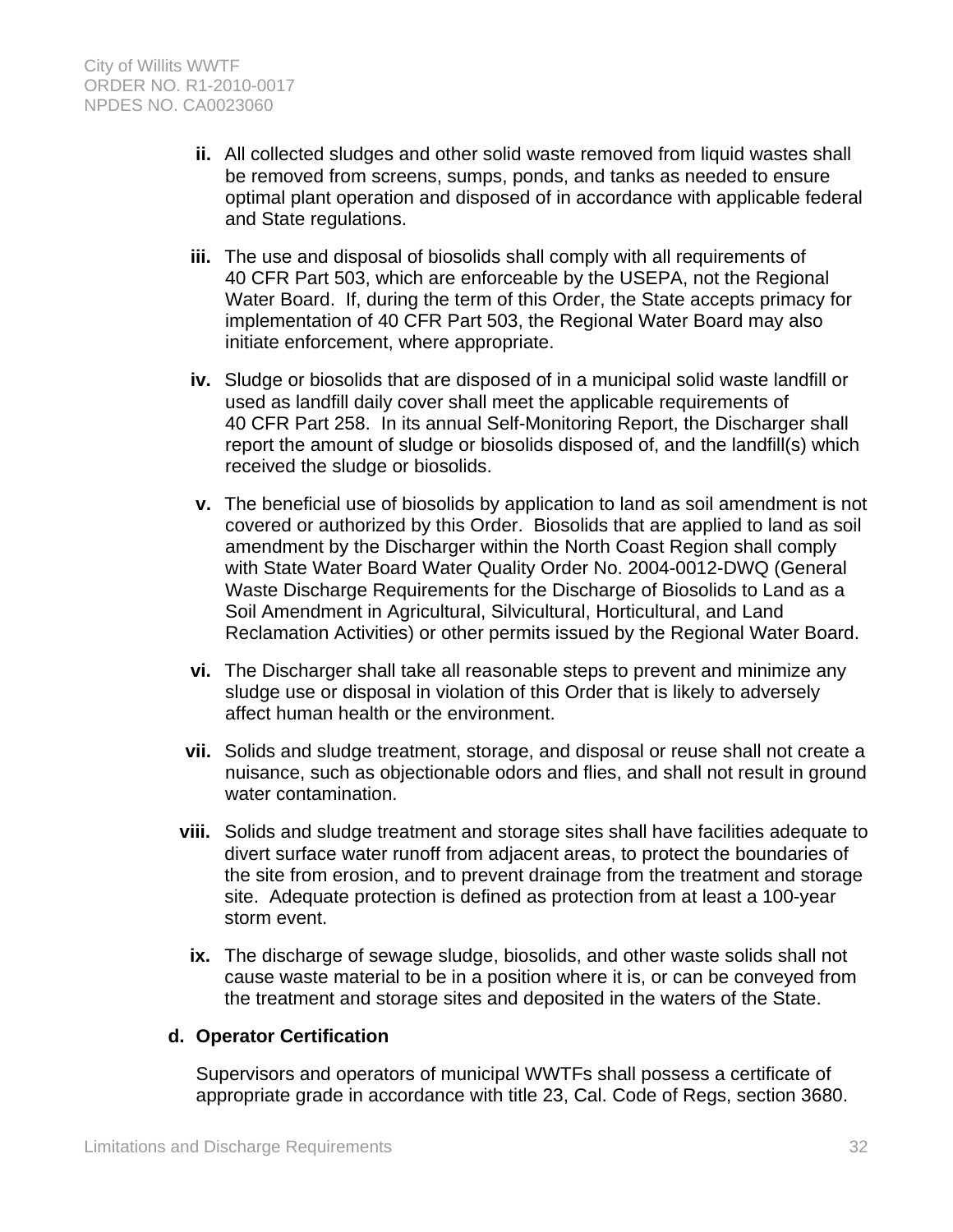The State Water Board may accept experience in lieu of qualification training. In lieu of a properly certified WWTP operator, the State Water Board may approve use of a water treatment facility operator of appropriate grade certified by CDPH where water reclamation is involved.

### **e. Adequate Capacity**

If the Discharger's wastewater treatment plant will reach capacity within 4 years, the Discharger shall notify the Regional Water Board. A copy of such notification shall be sent to appropriate local elected officials, local permitting agencies, and the press. Factors to be evaluated in assessing reserve capacity shall include, at a minimum, (1) comparison of the wet weather design flow with the highest daily flow, and (2) comparison of the average dry weather design flow with the lowest 30-day flow. The Discharger shall demonstrate that adequate steps are being taken to address the capacity problem. The Discharger shall submit a technical report to the Regional Water Board showing how flow volumes will be prevented from exceeding capacity, or how capacity will be increased, within 120 days after providing notification to the Regional Water Board, or within 120 days after receipt of Regional Water Board notification, that the WWTP will reach capacity within four years. The time for filing the required technical report may be extended by the Regional Water Board. An extension of 30 days may be granted by the Executive Officer, and longer extensions may be granted by the Regional Water Board itself (title 23, Cal. Code of Regs., section 2232)

# **7. Statewide General WDRs for Discharge of Biosolids to Land**

For the discharge of biosolids from the wastewater treatment plant, **no later than 1 year from the effective date of this Order**, the Discharger shall obtain authorization to discharge under and meet the requirements of the State Water Resources Control Board Water Quality Order No. 2004-0012–DWQ *General Waste Discharge Requirements for the Discharge of Biosolids to Land or Use as a Soil Amendment In Agricultural, Silvicultural, Horticultural, and Land Reclamation Activities*, or other permit issued by the Regional Water Board as applicable. Alternatively, the Discharger may dispose of biosolids at another appropriately permitted facility.

# **8. Other Special Provisions**

### **a. Storm Water**

For the control of storm water discharged from the site of the WWTF, if applicable, the Discharger shall seek authorization to discharge under and meet the requirements of the State Water Board's Water Quality Order 97-03-DWQ, NPDES General Permit No. CAS000001, Waste Discharge Requirements for Discharges of Storm Water Associated with Industrial Activities Excluding Construction Activities (or subsequent renewed versions of the General Permit).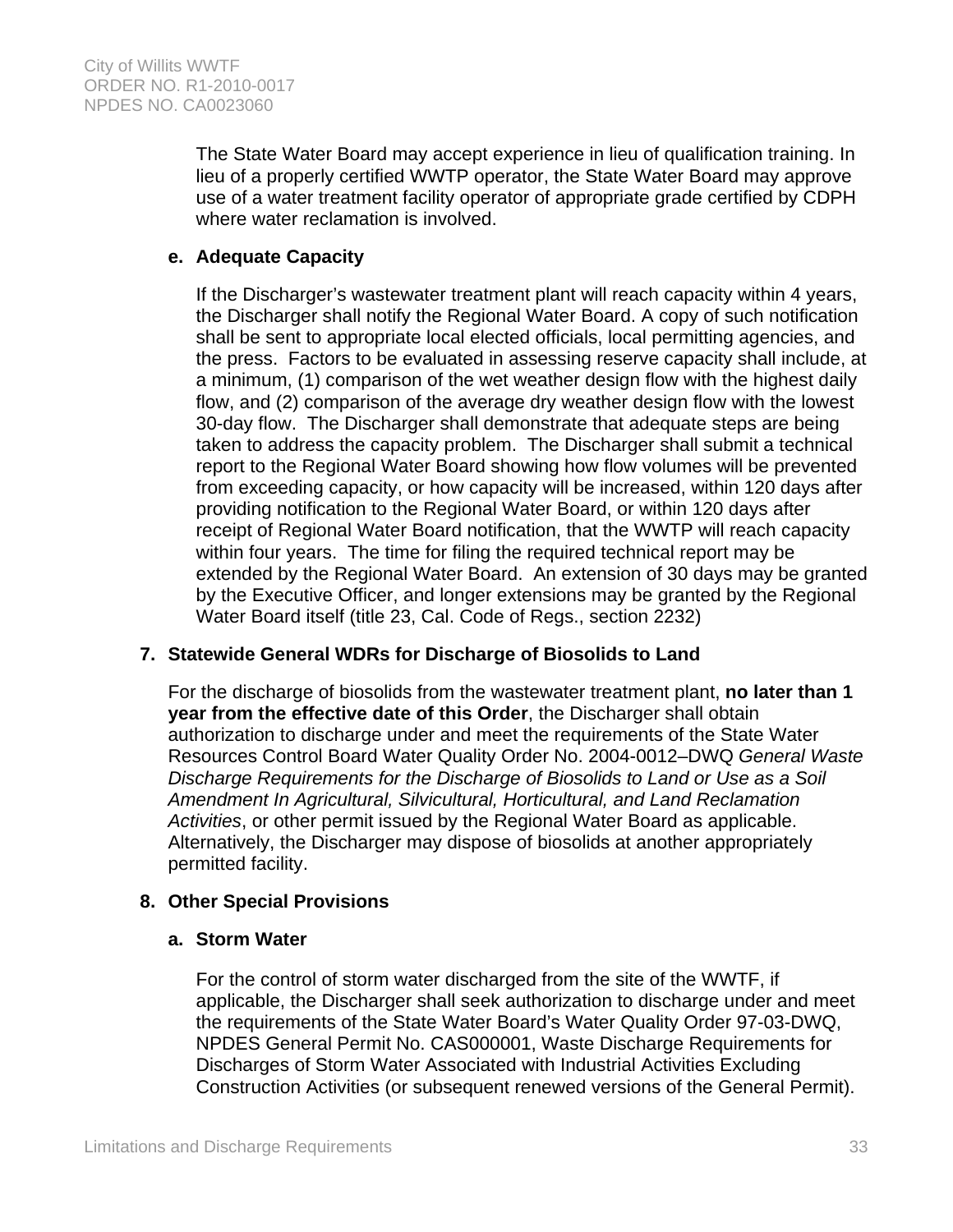### **b. Compliance Schedules**

This section of the Order is not applicable.

#### **VII. COMPLIANCE DETERMINATION**

Compliance with the effluent limitations contained in section IV of this Order will be determined as specified below.

### **A. General**

Compliance with effluent limitations for priority pollutants shall be determined using sample reporting protocols defined in the MRP of this Order. For purposes of reporting and administrative enforcement by the Regional and State Water Boards, the Discharger shall be deemed out of compliance with effluent limitations if the concentration of the priority pollutant in the monitoring sample is greater than the effluent limitation and greater than or equal to the reporting level (RL).

### **B. Multiple Sample Data**

When determining compliance with an AMEL for priority pollutants, and more than one sample result is available, the Discharger shall compute the arithmetic mean unless the data set contains one or more reported determinations of "Detected, but Not Quantified" (DNQ) or "Not Detected" (ND). In those cases, the Discharger shall compute the median in place of the arithmetic mean in accordance with the following procedure.

- **1.** The data set shall be ranked from low to high, ranking the reported ND determinations lowest, DNQ determinations next, followed by quantified values (if any). The order of the individual ND or DNQ determinations is unimportant.
- **2.** The median value of the data set shall be determined. If the data set has an odd number of data points, then the median is the middle value. If the data set has an even number of data points, then the median is the average of the two values around the middle unless one or both of the points are ND or DNQ, in which case the median value shall be the lower of the two data points where DNQ is lower than a value and ND is lower than DNQ.

# **C. Average Monthly Effluent Limitation (AMEL)**

If the average (or when applicable, the median determined by subsection B above for multiple sample data) of daily discharges over a calendar month exceeds the AMEL for a given parameter, this will represent a single violation, though the Discharger will be considered out of compliance for each day of that month for that parameter (e.g., resulting in 31 days of non-compliance in a 31-day month). If only a single sample is taken during the calendar month and the analytical result for that sample exceeds the AMEL, the Discharger will be considered out of compliance for that calendar month. The Discharger will only be considered out of compliance for days when the discharge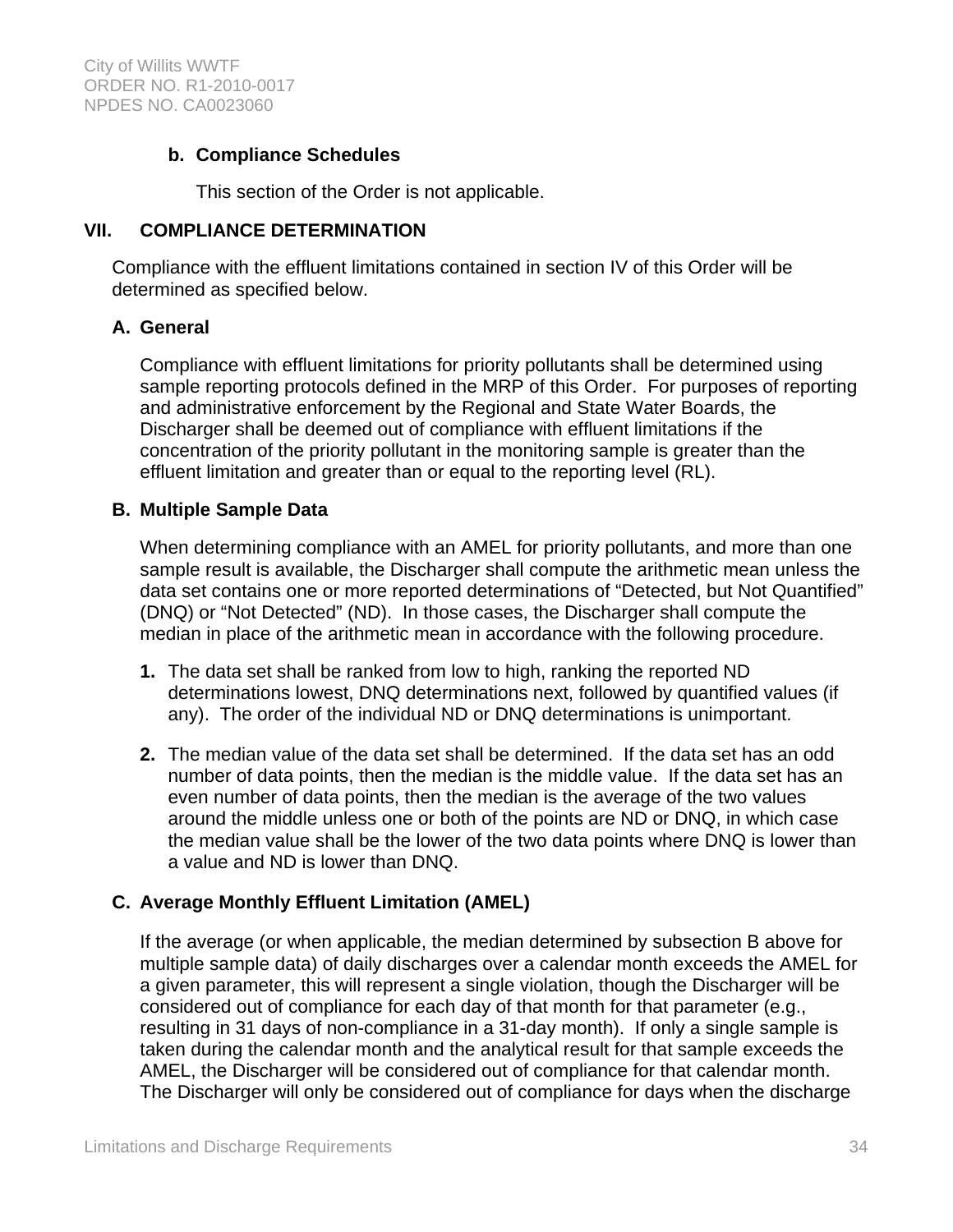occurs. For any one calendar month during which no sample (daily discharge) is taken, no compliance determination can be made for that calendar month.

### **D. Average Weekly Effluent Limitation (AWEL)**

If the average (or when applicable, the median determined by subsection B above for multiple sample data) of daily discharges over a calendar week exceeds the AWEL for a given parameter, this will represent a single violation, though the Discharger will be considered out of compliance for each day of that week for that parameter, resulting in 7 days of non-compliance. If only a single sample is taken during the calendar week and the analytical result for that sample exceeds the AWEL, the Discharger will be considered out of compliance for that calendar week. The Discharger will only be considered out of compliance for days when the discharge occurs. For any one calendar week during which no sample (daily discharge) is taken, no compliance determination can be made for that calendar week.

### **E. Maximum Daily Effluent Limitation (MDEL)**

If a daily discharge (or when applicable, the median determined by subsection B, above, for multiple sample data of a daily discharge) exceeds the MDEL for a given parameter, the Discharger will be considered out of compliance for that parameter for that 1 day only within the reporting period. For any 1 day during which no sample is taken, no compliance determination can be made for that day.

### **F. Instantaneous Minimum Effluent Limitation**

If the analytical result of a single grab sample is lower than the instantaneous minimum effluent limitation for a parameter, the Discharger will be considered out of compliance for that parameter for that single sample. Non-compliance for each sample will be considered separately (e.g., the results of two grab samples taken within a calendar day that both are lower than the instantaneous minimum effluent limitation would result in two instances of non-compliance with the instantaneous minimum effluent limitation).

### **G. Instantaneous Maximum Effluent Limitation**

If the analytical result of a single grab sample is higher than the instantaneous maximum effluent limitation for a parameter, the Discharger will be considered out of compliance for that parameter for that single sample. Non-compliance for each sample will be considered separately (e.g., the results of two grab samples taken within a calendar day that both exceed the instantaneous maximum effluent limitation would result in two instances of non-compliance with the instantaneous maximum effluent limitation).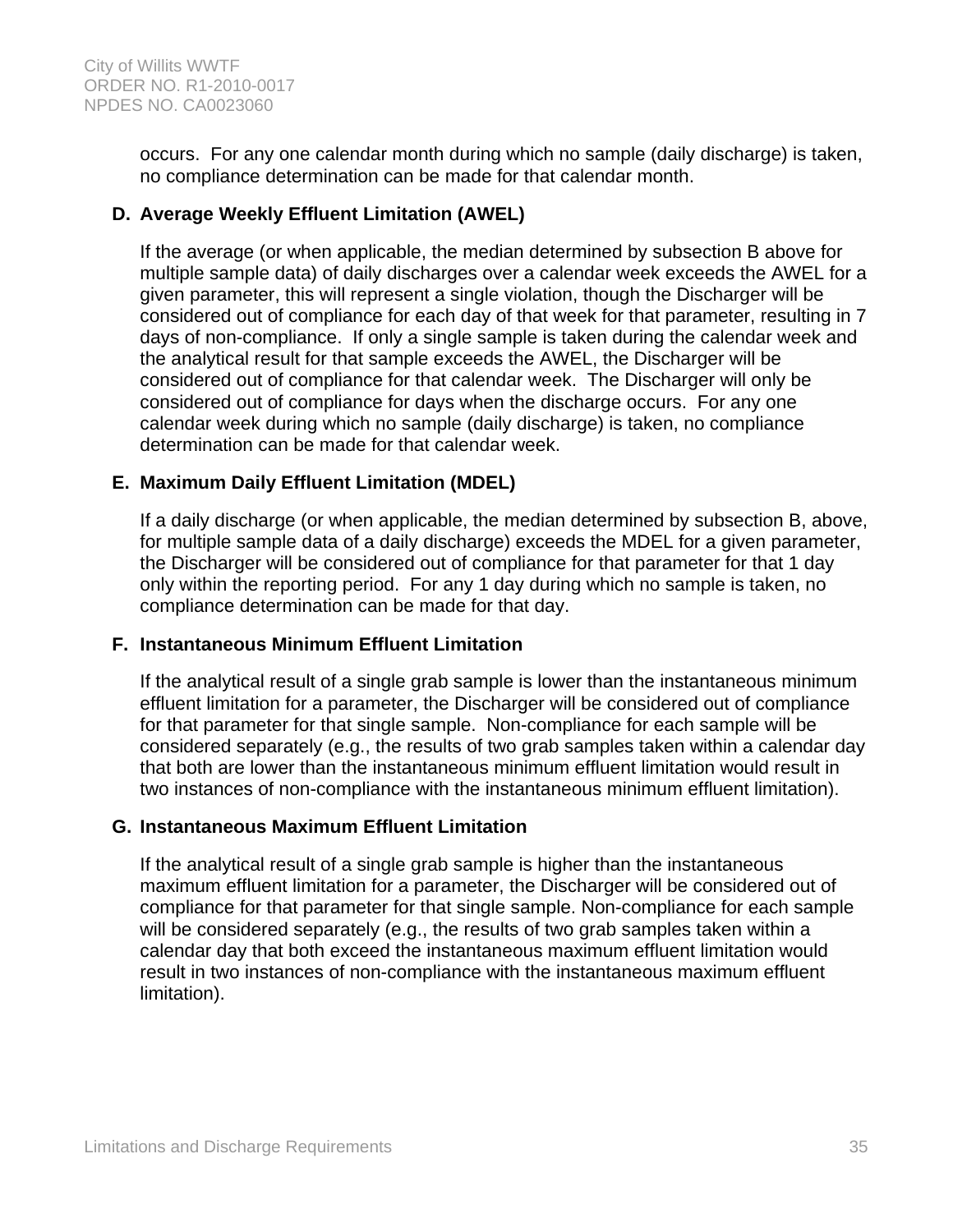# **ATTACHMENT A – DEFINITIONS**

### **Arithmetic Mean ()**

Also called the average, is the sum of measured values divided by the number of samples. For ambient water concentrations, the arithmetic mean is calculated as follows:

Arithmetic mean =  $\mu$  =  $\Sigma x / n$  where:  $\Sigma x$  is the sum of the measured ambient water concentrations, and n is the number of samples.

### **Average Monthly Effluent Limitation (AMEL)**

The highest allowable average of daily discharges over a calendar month, calculated as the sum of all daily discharges measured during a calendar month divided by the number of daily discharges measured during that month.

### **Average Weekly Effluent Limitation (AWEL)**

The highest allowable average of daily discharges over a calendar week (Sunday through Saturday), calculated as the sum of all daily discharges measured during a calendar week divided by the number of daily discharges measured during that week.

### **Bioaccumulative**

Those substances taken up by an organism from its surrounding medium through gill membranes, epithelial tissue, or from food and subsequently concentrated and retained in the body of the organism.

### **Carcinogenic**

Pollutants are substances that are known to cause cancer in living organisms.

### **Coefficient of Variation (CV)**

CV is a measure of the data variability and is calculated as the estimated standard deviation divided by the arithmetic mean of the observed values.

### **Daily Discharge**

Daily Discharge is defined as either: (1) the total mass of the constituent discharged over the calendar day (12:00 am through 11:59 pm) or any 24-hour period that reasonably represents a calendar day for purposes of sampling (as specified in the permit), for a constituent with limitations expressed in units of mass or; (2) the unweighted arithmetic mean measurement of the constituent over the day for a constituent with limitations expressed in other units of measurement (e.g., concentration).

The daily discharge may be determined by the analytical results of a composite sample taken over the course of one day (a calendar day or other 24-hour period defined as a day) or by the arithmetic mean of analytical results from one or more grab samples taken over the course of the day.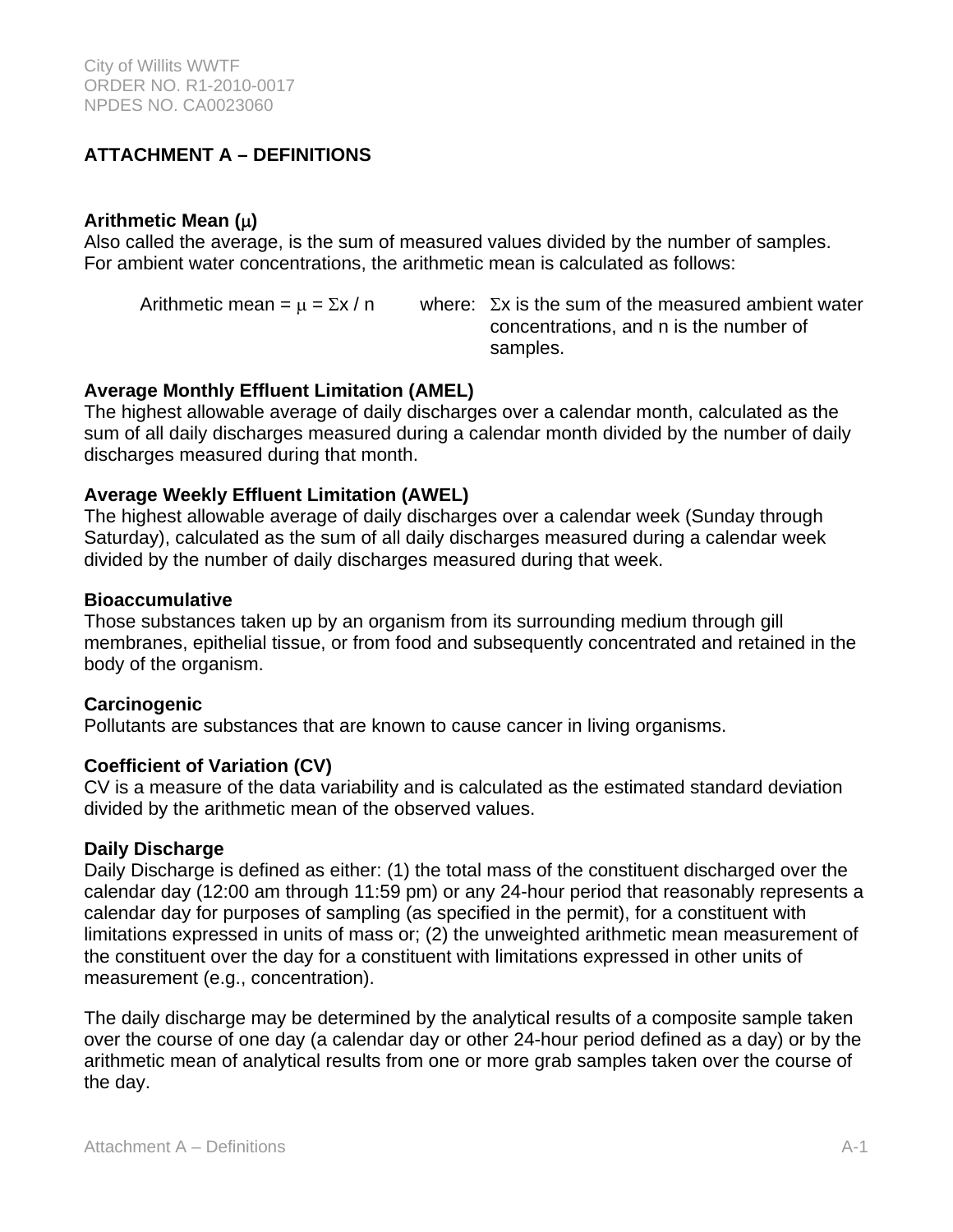For composite sampling, if 1 day is defined as a 24-hour period other than a calendar day, the analytical result for the 24-hour period will be considered as the result for the calendar day in which the 24-hour period ends.

## **Detected, but Not Quantified (DNQ)**

DNQ are those sample results less than the RL, but greater than or equal to the laboratory's MDL.

### **Dilution Credit**

Dilution Credit is the amount of dilution granted to a discharge in the calculation of a water quality-based effluent limitation, based on the allowance of a specified mixing zone. It is calculated from the dilution ratio or determined through conducting a mixing zone study or modeling of the discharge and receiving water.

### **Effluent Concentration Allowance (ECA)**

ECA is a value derived from the water quality criterion/objective, dilution credit, and ambient background concentration that is used, in conjunction with the coefficient of variation for the effluent monitoring data, to calculate a long-term average (LTA) discharge concentration. The ECA has the same meaning as waste load allocation (WLA) as used in USEPA guidance (Technical Support Document For Water Quality-based Toxics Control, March 1991, second printing, EPA/505/2-90-001).

### **Enclosed Bays**

Enclosed Bays means indentations along the coast that enclose an area of oceanic water within distinct headlands or harbor works. Enclosed bays include all bays where the narrowest distance between the headlands or outermost harbor works is less than 75 percent of the greatest dimension of the enclosed portion of the bay. Enclosed bays include, but are not limited to, Humboldt Bay, Bodega Harbor, Tomales Bay, Drake's Estero, San Francisco Bay, Morro Bay, Los Angeles-Long Beach Harbor, Upper and Lower Newport Bay, Mission Bay, and San Diego Bay. Enclosed bays do not include inland surface waters or ocean waters.

### **Estimated Chemical Concentration**

The estimated chemical concentration that results from the confirmed detection of the substance by the analytical method below the ML value.

### **Estuaries**

Estuaries means waters, including coastal lagoons, located at the mouths of streams that serve as areas of mixing for fresh and ocean waters. Coastal lagoons and mouths of streams that are temporarily separated from the ocean by sandbars shall be considered estuaries. Estuarine waters shall be considered to extend from a bay or the open ocean to a point upstream where there is no significant mixing of fresh water and seawater. Estuarine waters included, but are not limited to, the Sacramento-San Joaquin Delta, as defined in Water Code section 12220, Suisun Bay, Carquinez Strait downstream to the Carquinez Bridge, and appropriate areas of the Smith, Mad, Eel, Noyo, Russian, Klamath, San Diego, and Otay rivers. Estuaries do not include inland surface waters or ocean waters.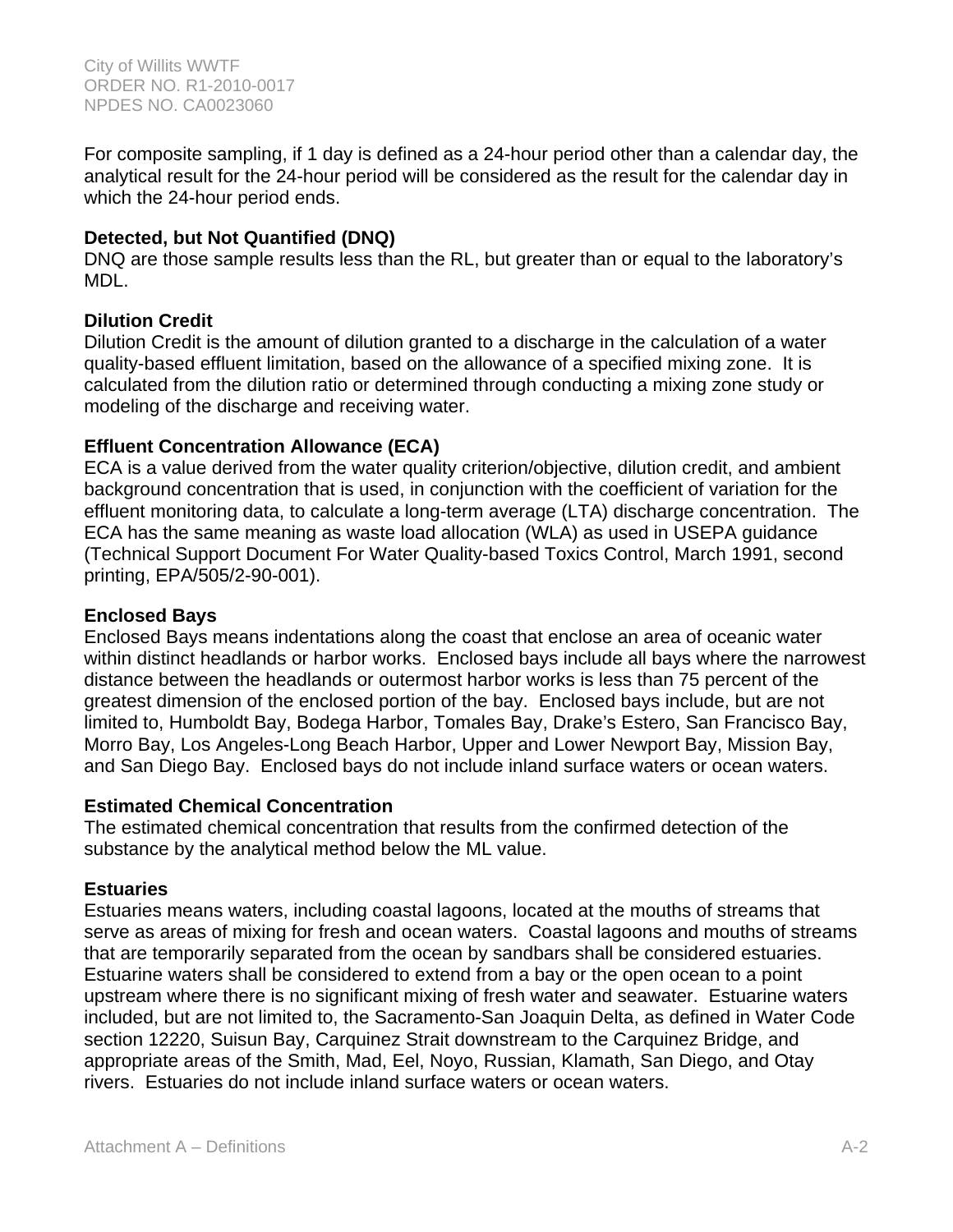### **Inland Surface Waters**

All surface waters of the State that do not include the ocean, enclosed bays, or estuaries.

#### **Instantaneous Maximum Effluent Limitation**

The highest allowable value for any single grab sample or aliquot (i.e., each grab sample or aliquot is independently compared to the instantaneous maximum limitation).

#### **Instantaneous Minimum Effluent Limitation**

The lowest allowable value for any single grab sample or aliquot (i.e., each grab sample or aliquot is independently compared to the instantaneous minimum limitation).

### **Maximum Daily Effluent Limitation (MDEL)**

The highest allowable daily discharge of a pollutant, over a calendar day (or 24-hour period). For pollutants with limitations expressed in units of mass, the daily discharge is calculated as the total mass of the pollutant discharged over the day. For pollutants with limitations expressed in other units of measurement, the daily discharge is calculated as the arithmetic mean measurement of the pollutant over the day.

#### **Median**

The middle measurement in a set of data. The median of a set of data is found by first arranging the measurements in order of magnitude (either increasing or decreasing order). If the number of measurements (*n*) is odd, then the median =  $X_{(n+1)/2}$ . If *n* is even, then the median =  $(X_{n/2} + X_{n/2+1})/2$  (i.e., the midpoint between the  $n/2$  and  $n/2+1$ ).

#### **Method Detection Limit (MDL)**

MDL is the minimum concentration of a substance that can be measured and reported with 99 percent confidence that the analyte concentration is greater than zero, as defined in title 40 of the Code of Federal Regulations, Part 136 (40 CFR Part 136), Attachment B, revised as of July 3, 1999.

#### **Minimum Level (ML)**

ML is the concentration at which the entire analytical system must give a recognizable signal and acceptable calibration point. The ML is the concentration in a sample that is equivalent to the concentration of the lowest calibration standard analyzed by a specific analytical procedure, assuming that all the method specified sample weights, volumes, and processing steps have been followed.

#### **Mixing Zone**

Mixing Zone is a limited volume of receiving water that is allocated for mixing with a wastewater discharge where water quality criteria can be exceeded without causing adverse effects to the overall water body.

#### **Not Detected (ND)**

Sample results which are less than the laboratory's MDL.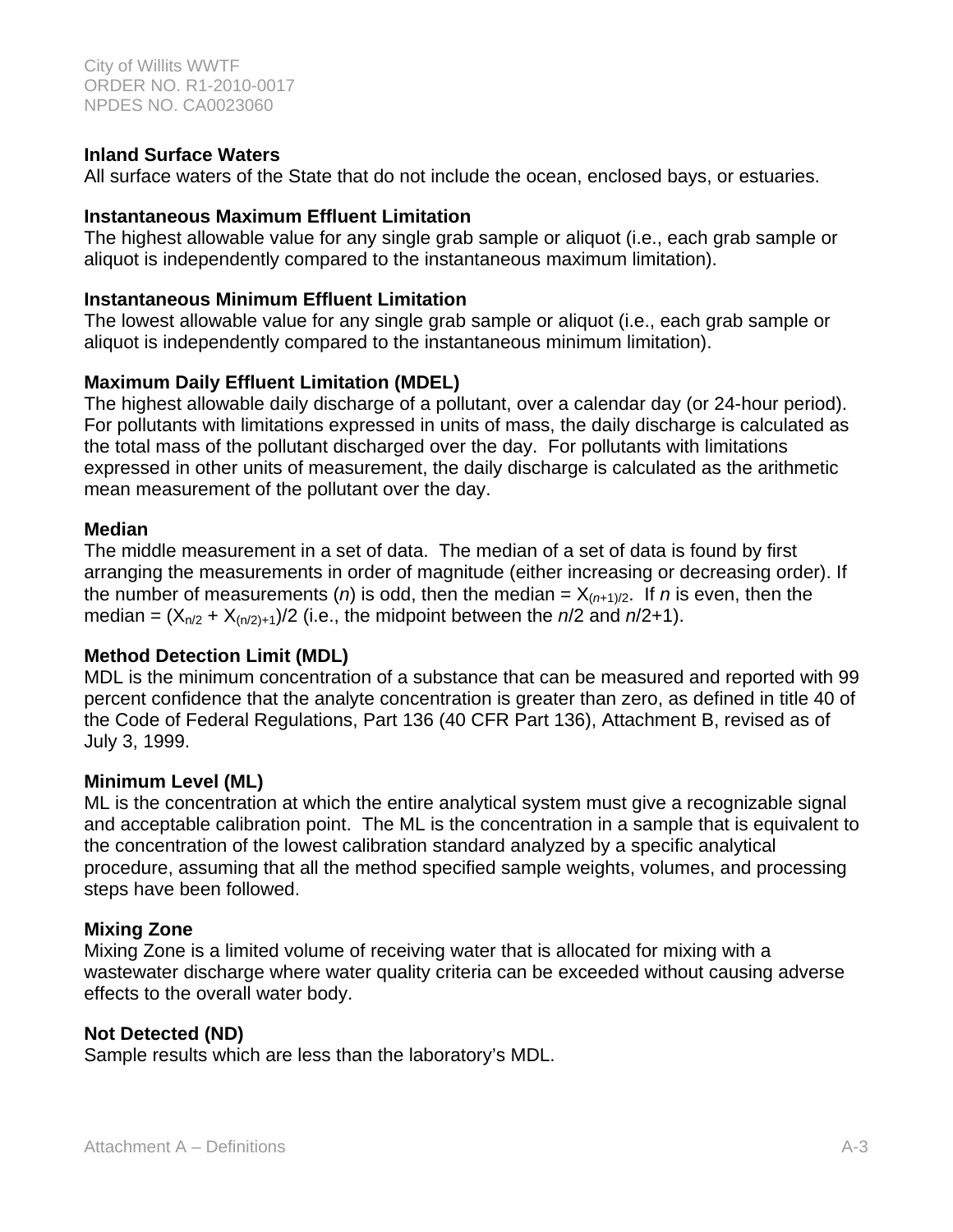### **Ocean Waters**

The territorial marine waters of the State as defined by California law to the extent these waters are outside of enclosed bays, estuaries, and coastal lagoons. Discharges to ocean waters are regulated in accordance with the State Water Board's California Ocean Plan.

### **Persistent Pollutants**

Persistent pollutants are substances for which degradation or decomposition in the environment is nonexistent or very slow.

### **Pollutant Minimization Program (PMP)**

PMP means waste minimization and pollution prevention actions that include, but are not limited to, product substitution, waste stream recycling, alternative waste management methods, and education of the public and businesses. The goal of the PMP shall be to reduce all potential sources of a priority pollutant(s) through pollutant minimization (control) strategies, including pollution prevention measures as appropriate, to maintain the effluent concentration at or below the water quality-based effluent limitation. Pollution prevention measures may be particularly appropriate for persistent bioaccumulative priority pollutants where there is evidence that beneficial uses are being impacted. The Regional Water Board may consider cost effectiveness when establishing the requirements of a PMP. The completion and implementation of a Pollution Prevention Plan, if required pursuant to Water Code section 13263.3(d), shall be considered to fulfill the PMP requirements.

### **Pollution Prevention**

Pollution Prevention means any action that causes a net reduction in the use or generation of a hazardous substance or other pollutant that is discharged into water and includes, but is not limited to, input change, operational improvement, production process change, and product reformulation (as defined in Water Code section 13263.3). Pollution prevention does not include actions that merely shift a pollutant in wastewater from one environmental medium to another environmental medium, unless clear environmental benefits of such an approach are identified to the satisfaction of the State or Regional Water Board.

# **Reporting Level (RL)**

RL is the ML (and its associated analytical method) used for reporting and compliance determination from the MLs included in this Order. The MLs included in this Order correspond to approved analytical methods for reporting a sample result that are selected by the Regional Water Board either from Appendix 4 of the SIP in accordance with section 2.4.2 of the SIP or established in accordance with section 2.4.3 of the SIP. The ML is based on the proper application of method-based analytical procedures for sample preparation and the absence of any matrix interferences. Other factors may be applied to the ML depending on the specific sample preparation steps employed. For example, the treatment typically applied in cases where there are matrix-effects is to dilute the sample or sample aliquot by a factor of ten. In such cases, this additional factor must be applied to the ML in the computation of the RL.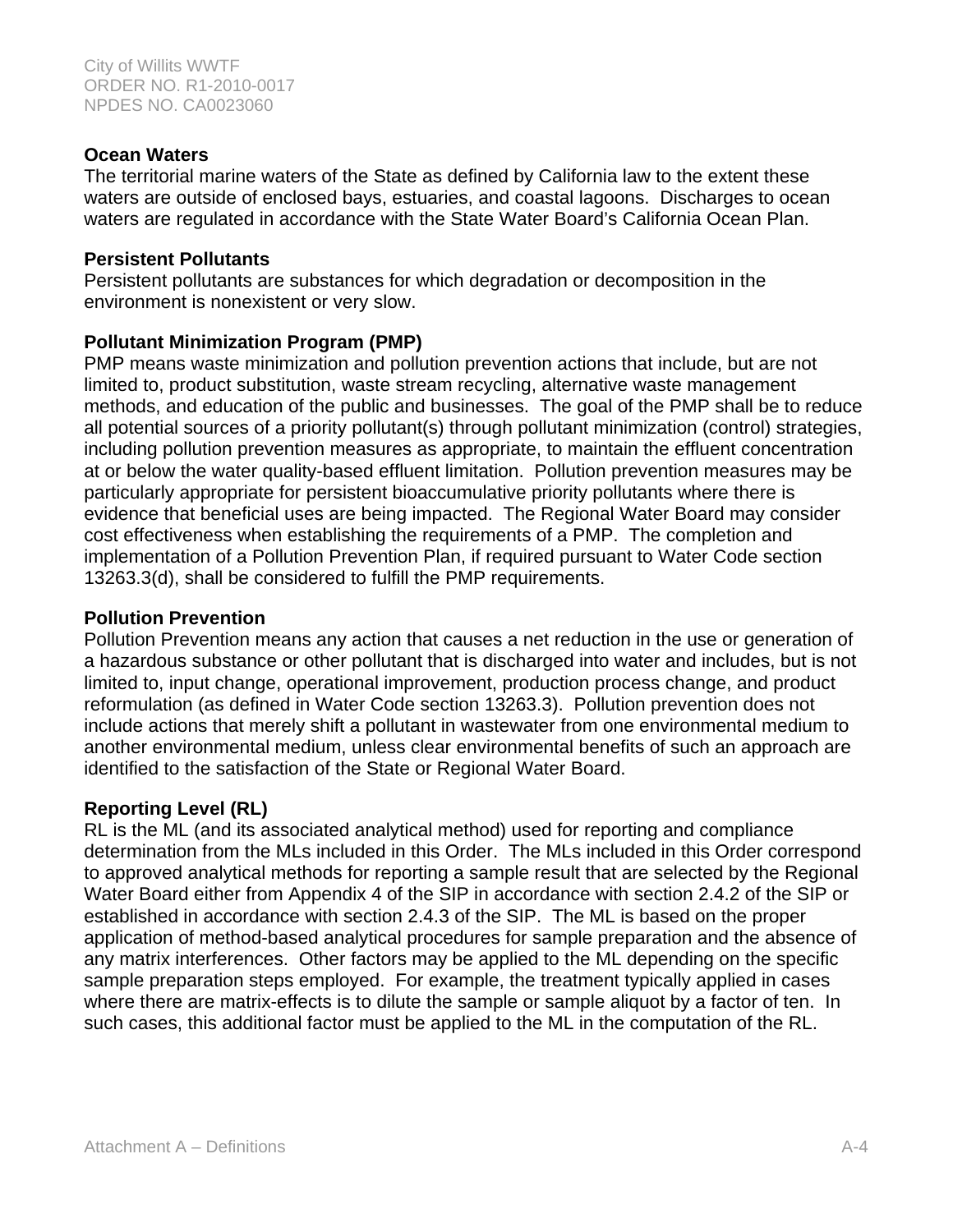### **Satellite Collection System**

The portion, if any, of a sanitary sewer system owned or operated by a different public agency than the agency that owns and operates the wastewater treatment facility that a sanitary sewer system is tributary to.

### **Source of Drinking Water**

Any water designated as municipal or domestic supply (MUN) in a Regional Water Board Basin Plan.

# **Standard Deviation ()**

Standard Deviation is a measure of variability that is calculated as follows:

$$
\sigma = (\sum [(x - \mu)^2]/(n - 1))^{0.5}
$$
 where:

x is the observed value;

 $\mu$  is the arithmetic mean of the observed values; and

n is the number of samples.

# **Toxicity Reduction Evaluation (TRE)**

TRE is a study conducted in a step-wise process designed to identify the causative agents of effluent or ambient toxicity, isolate the sources of toxicity, evaluate the effectiveness of toxicity control options, and then confirm the reduction in toxicity. The first steps of the TRE consist of the collection of data relevant to the toxicity, including additional toxicity testing, and an evaluation of facility operations and maintenance practices, and best management practices. A Toxicity Identification Evaluation (TIE) may be required as part of the TRE, if appropriate. (A TIE is a set of procedures to identify the specific chemical(s) responsible for toxicity. These procedures are performed in three phases (characterization, identification, and confirmation) using aquatic organism toxicity tests.)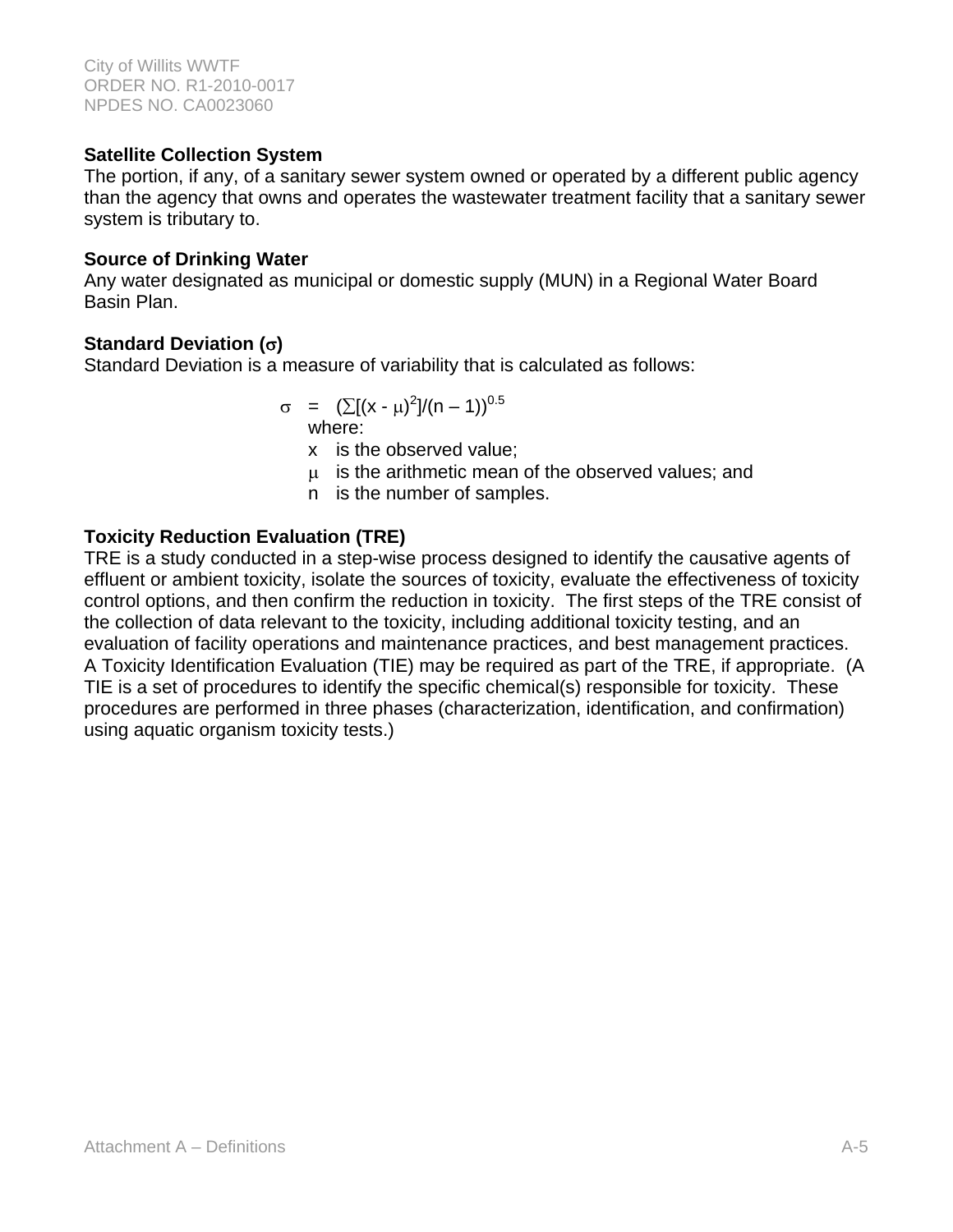## **ATTACHMENT B – MAP**

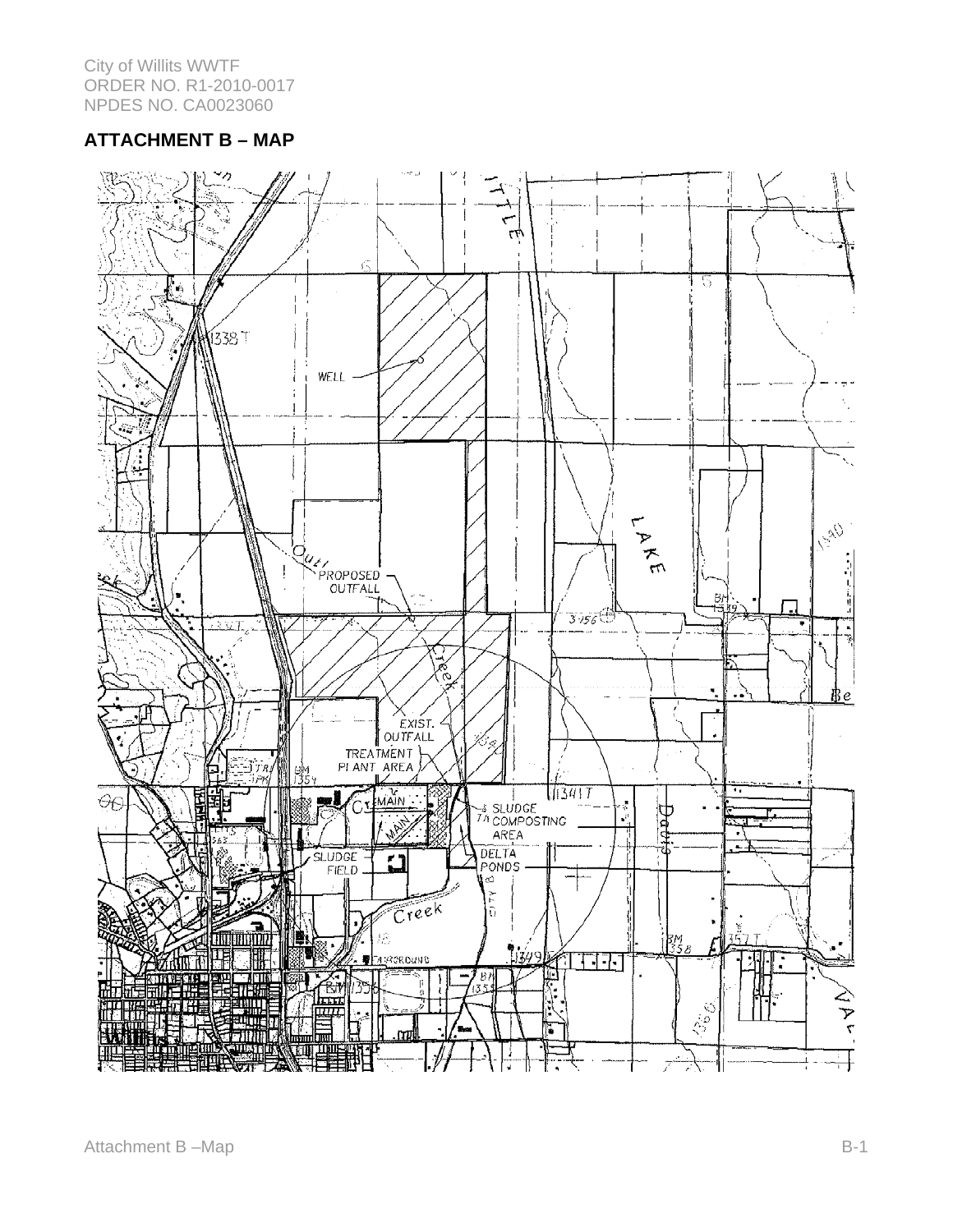### **ATTACHMENT C – FLOW SCHEMATIC**



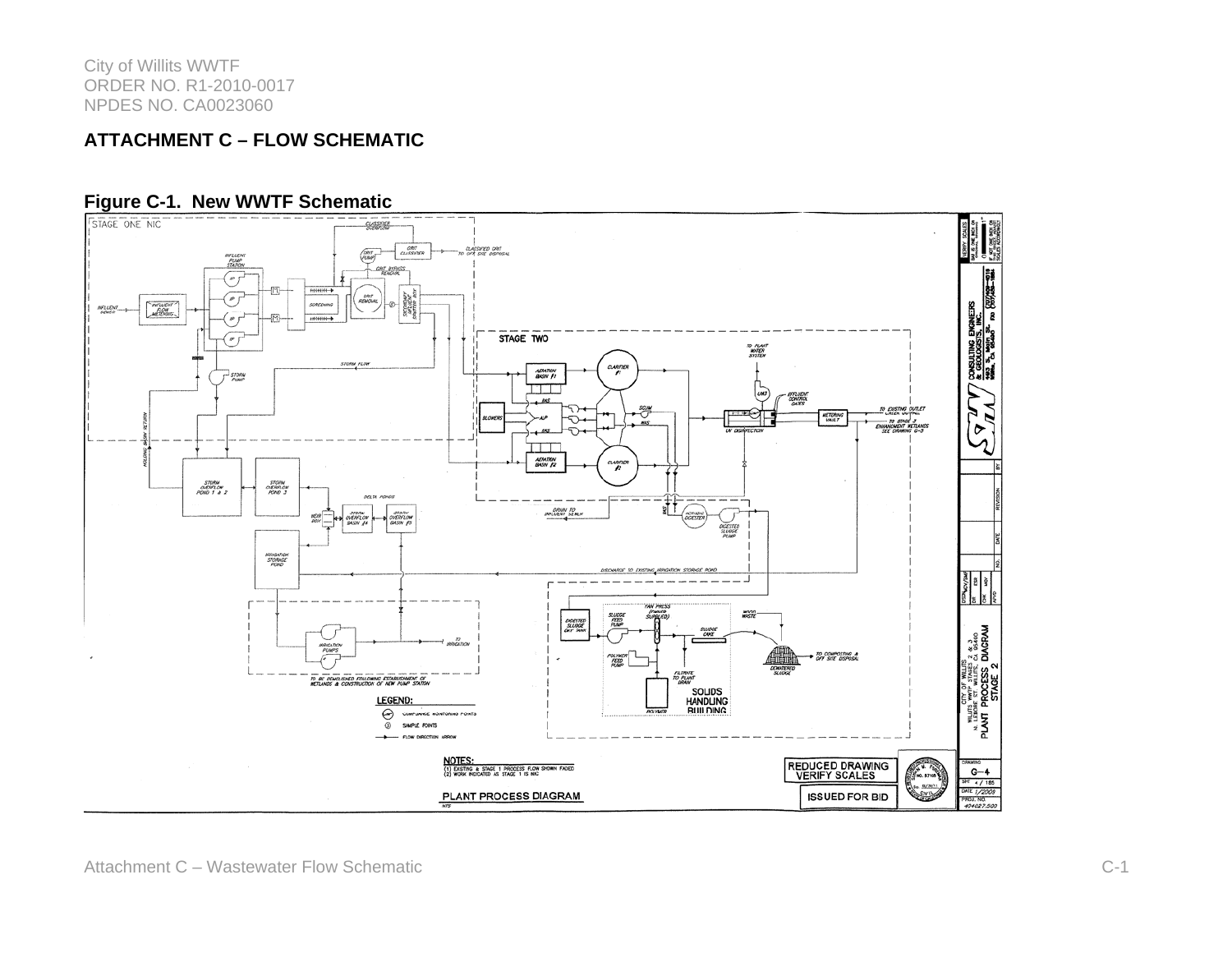

### **Figure C-2. New Enhancement Wetland Storage Pond Schematic**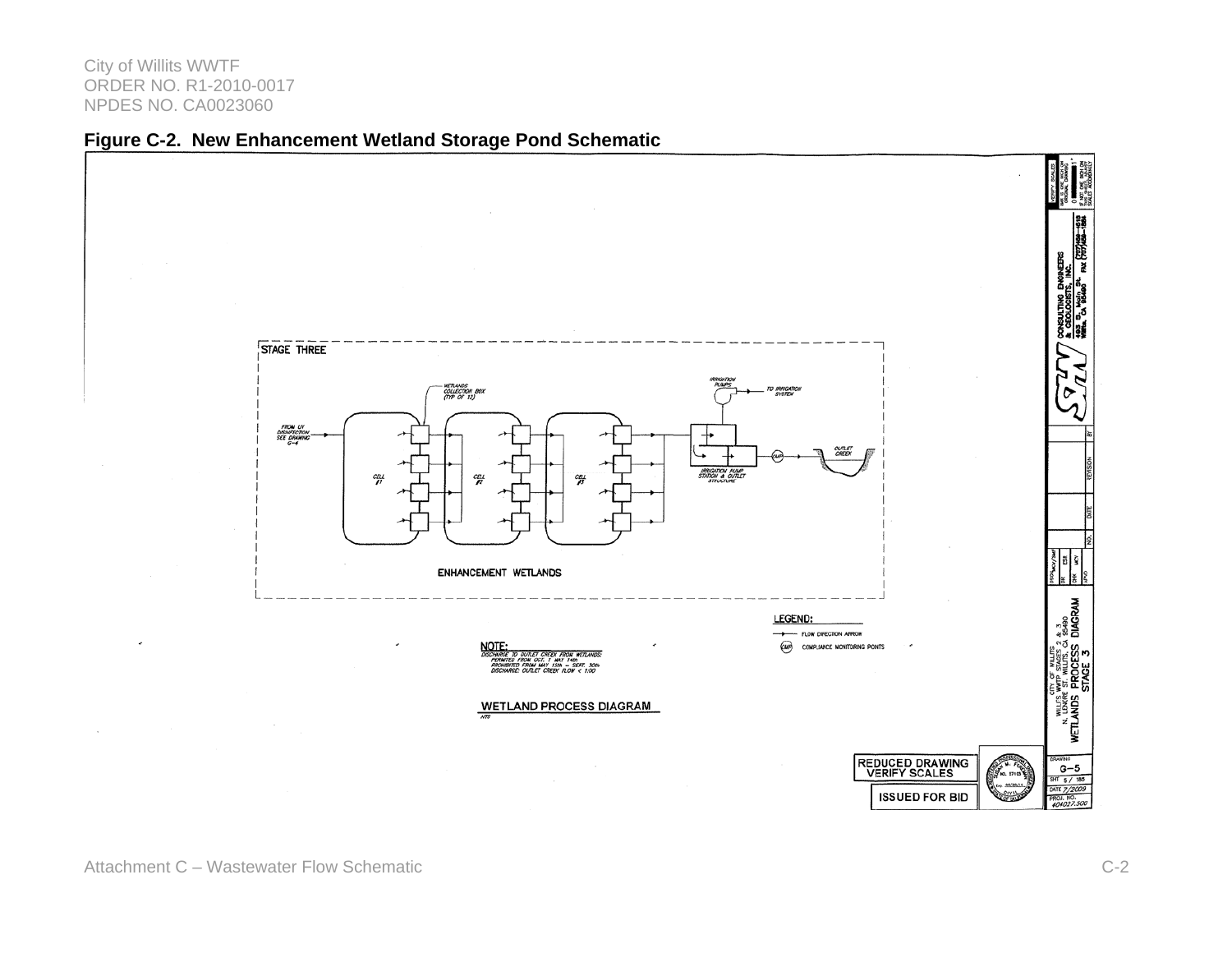### **Figure C-3. Existing WWTF Schematic**

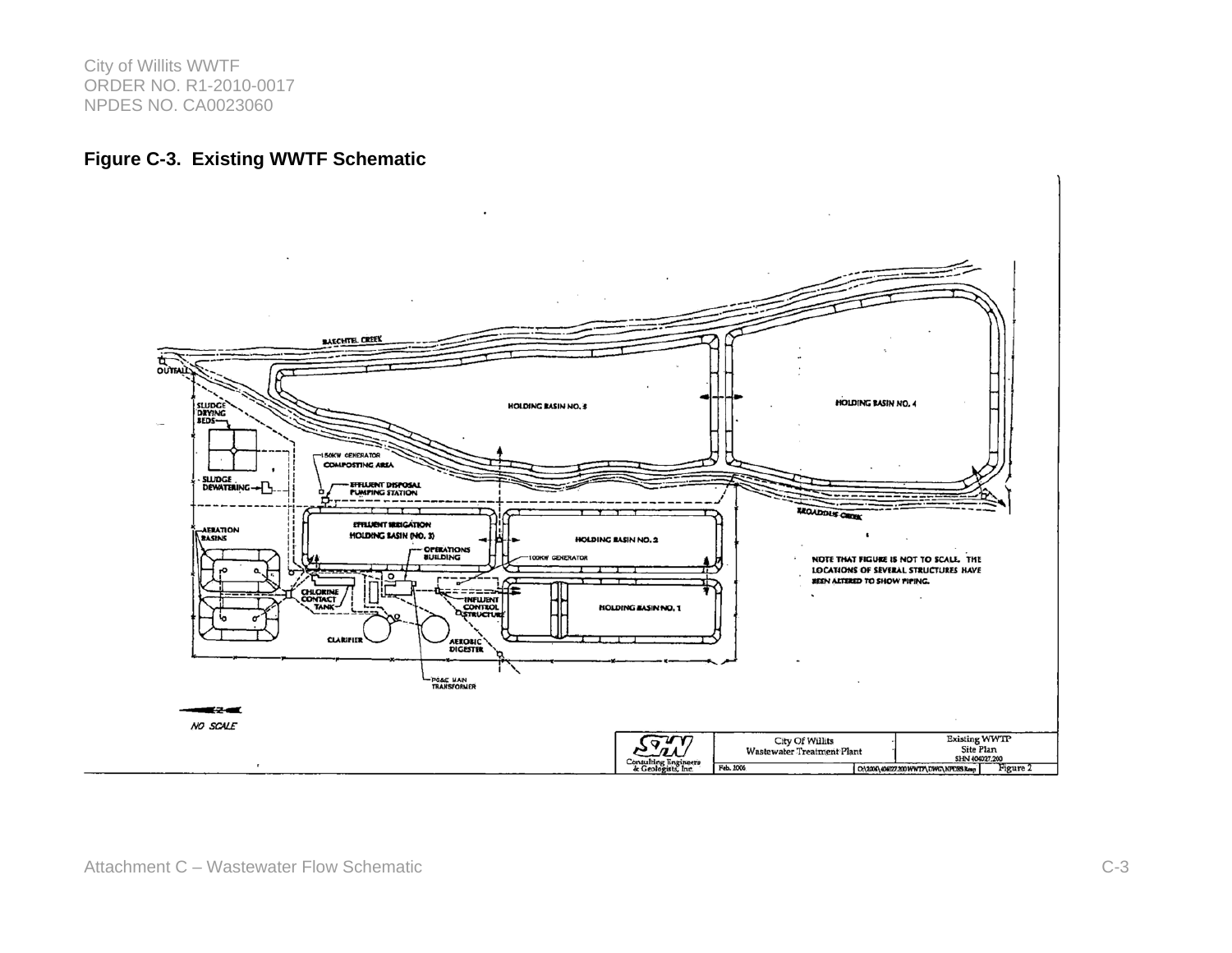# **ATTACHMENT D – STANDARD PROVISIONS**

# **I. STANDARD PROVISIONS – PERMIT COMPLIANCE**

### **A. Duty to Comply**

- **1.** The Discharger must comply with all of the conditions of this Order. Any noncompliance constitutes a violation of the Clean Water Act (CWA) and the California Water Code and is grounds for enforcement action, for permit termination, revocation and reissuance, or modification; or denial of a permit renewal application. (40 CFR 122.41(a).)
- **2.** The Discharger shall comply with effluent standards or prohibitions established under section 307(a) of the CWA for toxic pollutants and with standards for sewage sludge use or disposal established under section 405(d) of the CWA within the time provided in the regulations that establish these standards or prohibitions, even if this Order has not yet been modified to incorporate the requirement. (40 CFR 122.41(a)(1).)

### **B. Need to Halt or Reduce Activity Not a Defense**

It shall not be a defense for a Discharger in an enforcement action that it would have been necessary to halt or reduce the permitted activity in order to maintain compliance with the conditions of this Order. (40 CFR 122.41(c).)

### **C. Duty to Mitigate**

The Discharger shall take all reasonable steps to minimize or prevent any discharge or sludge use or disposal in violation of this Order that has a reasonable likelihood of adversely affecting human health or the environment. (40 CFR 122.41(d).)

### **D. Proper Operation and Maintenance**

The Discharger shall at all times properly operate and maintain all facilities and systems of treatment and control (and related appurtenances) which are installed or used by the Discharger to achieve compliance with the conditions of this Order. Proper operation and maintenance also includes adequate laboratory controls and appropriate quality assurance procedures. This provision requires the operation of backup or auxiliary facilities or similar systems that are installed by a Discharger only when necessary to achieve compliance with the conditions of this Order. (40 CFR 122.41(e).)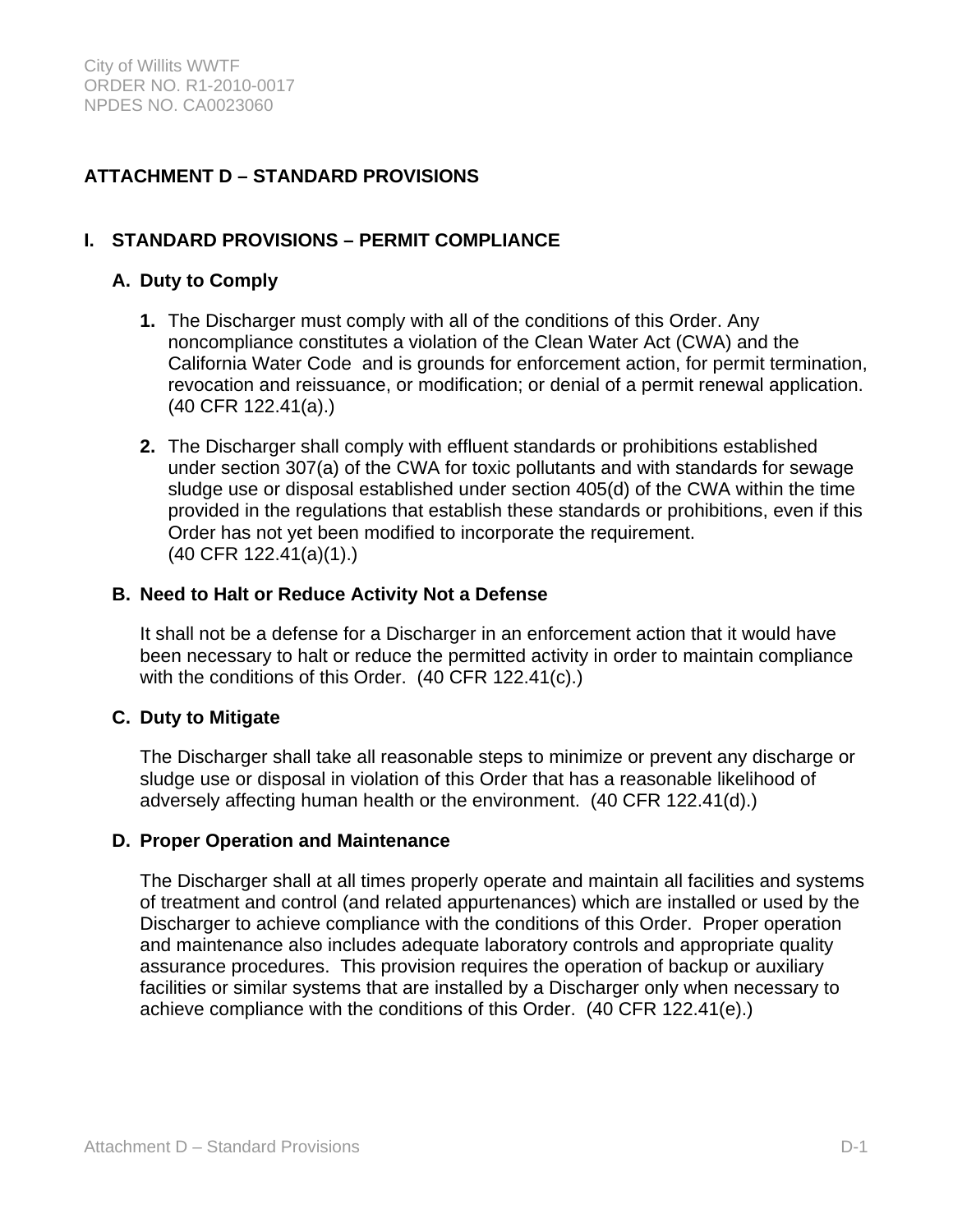# **E. Property Rights**

- **1.** This Order does not convey any property rights of any sort or any exclusive privileges. (40 CFR 122.41(g).)
- **2.** The issuance of this Order does not authorize any injury to persons or property or invasion of other private rights, or any infringement of state or local law or regulations. (40 CFR 122.5(c).)

# **F. Inspection and Entry**

The Discharger shall allow the Regional Water Board, State Water Board, United States Environmental Protection Agency (USEPA), and/or their authorized representatives (including an authorized contractor acting as their representative), upon the presentation of credentials and other documents, as may be required by law, to (40 CFR 122.41(i); Wat. Code, § 13383):

- **1.** Enter upon the Discharger's premises where a regulated facility or activity is located or conducted, or where records are kept under the conditions of this Order (40 CFR 122.41(i)(1));
- **2.** Have access to and copy, at reasonable times, any records that must be kept under the conditions of this Order (40 CFR 122.41(i)(2));
- **3.** Inspect and photograph, at reasonable times, any facilities, equipment (including monitoring and control equipment), practices, or operations regulated or required under this Order (40 CFR 122.41(i)(3)); and
- **4.** Sample or monitor, at reasonable times, for the purposes of assuring Order compliance or as otherwise authorized by the CWA or the Water Code, any substances or parameters at any location. (40 CFR 122.41(i)(4).)

### **G. Bypass**

- **1.** Definitions
	- **a.** "Bypass" means the intentional diversion of waste streams from any portion of a treatment facility. (40 CFR 122.41(m)(1)(i).)
	- **b.** "Severe property damage" means substantial physical damage to property, damage to the treatment facilities, which causes them to become inoperable, or substantial and permanent loss of natural resources that can reasonably be expected to occur in the absence of a bypass. Severe property damage does not mean economic loss caused by delays in production. (40 CFR 122.41(m)(1)(ii).)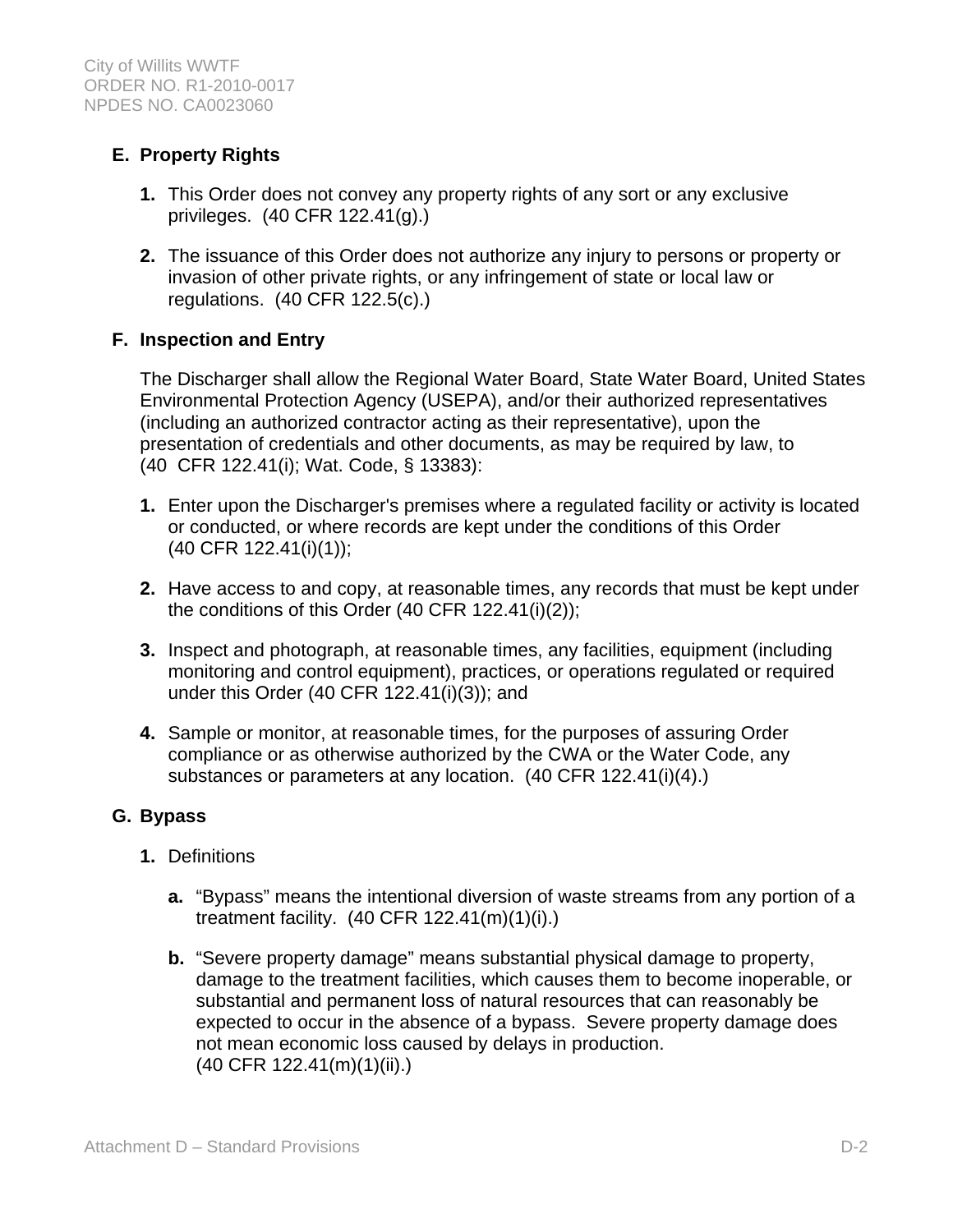- **2.** Bypass not exceeding limitations. The Discharger may allow any bypass to occur which does not cause exceedances of effluent limitations, but only if it is for essential maintenance to assure efficient operation. These bypasses are not subject to the provisions listed in Standard Provisions – Permit Compliance I.G.3, I.G.4, and I.G.5 below. (40 CFR 122.41(m)(2).)
- **3.** Prohibition of bypass. Bypass is prohibited, and the Regional Water Board may take enforcement action against a Discharger for bypass, unless (40 CFR 122.41(m)(4)(i)):
	- **a.** Bypass was unavoidable to prevent loss of life, personal injury, or severe property damage (40 CFR 122.41(m)(4)(i)(A));
	- **b.** There were no feasible alternatives to the bypass, such as the use of auxiliary treatment facilities, retention of untreated wastes, or maintenance during normal periods of equipment downtime. This condition is not satisfied if adequate back-up equipment should have been installed in the exercise of reasonable engineering judgment to prevent a bypass that occurred during normal periods of equipment downtime or preventive maintenance (40 CFR 122.41(m)(4)(i)(B)); and
	- **c.** The Discharger submitted notice to the Regional Water Board as required under Standard Provisions – Permit Compliance I.G.5 below. (40 CFR 122.41(m)(4)(i)(C).)
- **4.** The Regional Water Board may approve an anticipated bypass, after considering its adverse effects, if the Regional Water Board determines that it will meet the three conditions listed in Standard Provisions – Permit Compliance I.G.3 above. (40 CFR 122.41(m)(4)(ii).)
- **5.** Notice
	- **a.** Anticipated bypass. If the Discharger knows in advance of the need for a bypass, it shall submit a notice, if possible at least 10 days before the date of the bypass. (40 CFR 122.41(m)(3)(i).)
	- **b.** Unanticipated bypass. The Discharger shall submit notice of an unanticipated bypass as required in Standard Provisions - Reporting V.E below (24-hour notice). (40 CFR 122.41(m)(3)(ii).)

# **H. Upset**

Upset means an exceptional incident in which there is unintentional and temporary noncompliance with technology based permit effluent limitations because of factors beyond the reasonable control of the Discharger. An upset does not include noncompliance to the extent caused by operational error, improperly designed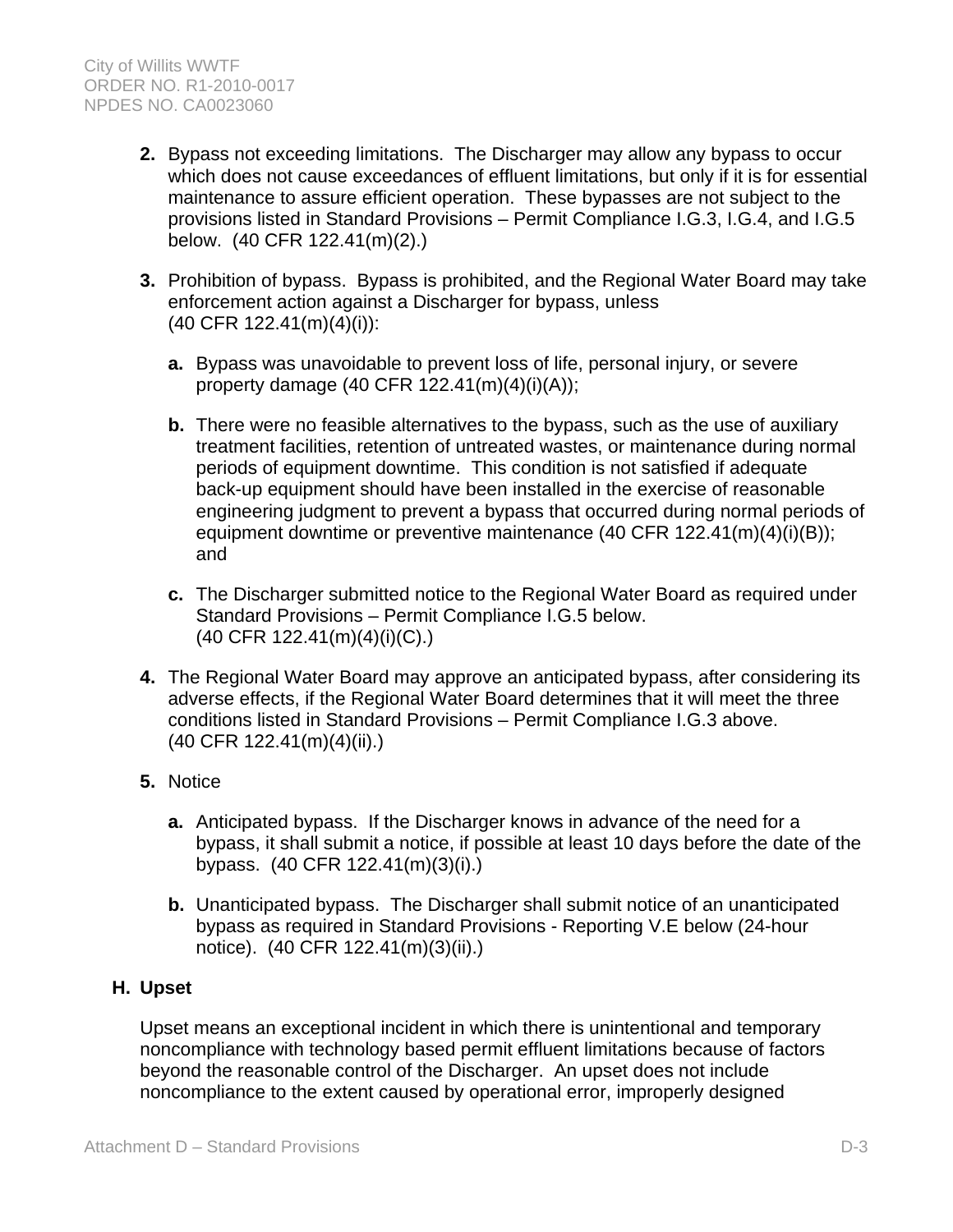treatment facilities, inadequate treatment facilities, lack of preventive maintenance, or careless or improper operation. (40 CFR 122.41(n)(1).)

- **1.** Effect of an upset. An upset constitutes an affirmative defense to an action brought for noncompliance with such technology based permit effluent limitations if the requirements of Standard Provisions – Permit Compliance I.H.2 below are met. No determination made during administrative review of claims that noncompliance was caused by upset, and before an action for noncompliance, is final administrative action subject to judicial review. (40 CFR 122.41(n)(2).)
- **2.** Conditions necessary for a demonstration of upset. A Discharger who wishes to establish the affirmative defense of upset shall demonstrate, through properly signed, contemporaneous operating logs or other relevant evidence that (40 CFR 122.41(n)(3)):
	- **a.** An upset occurred and that the Discharger can identify the cause(s) of the upset (40 CFR 122.41(n)(3)(i));
	- **b.** The permitted facility was, at the time, being properly operated (40 CFR 122.41(n)(3)(ii));
	- **c.** The Discharger submitted notice of the upset as required in Standard Provisions – Reporting V.E.2.b below (24-hour notice) (40 CFR 122.41(n)(3)(iii)); and
	- **d.** The Discharger complied with any remedial measures required under Standard Provisions – Permit Compliance I.C above. (40 CFR 122.41(n)(3)(iv).)
- **3.** Burden of proof. In any enforcement proceeding, the Discharger seeking to establish the occurrence of an upset has the burden of proof. (40 CFR 122.41(n)(4).)

# **II. STANDARD PROVISIONS – PERMIT ACTION**

### **A. General**

This Order may be modified, revoked and reissued, or terminated for cause. The filing of a request by the Discharger for modification, revocation and reissuance, or termination, or a notification of planned changes or anticipated noncompliance does not stay any Order condition. (40 CFR 122.41(f).)

# **B. Duty to Reapply**

If the Discharger wishes to continue an activity regulated by this Order after the expiration date of this Order, the Discharger must apply for and obtain a new permit. (40 CFR 122.41(b).)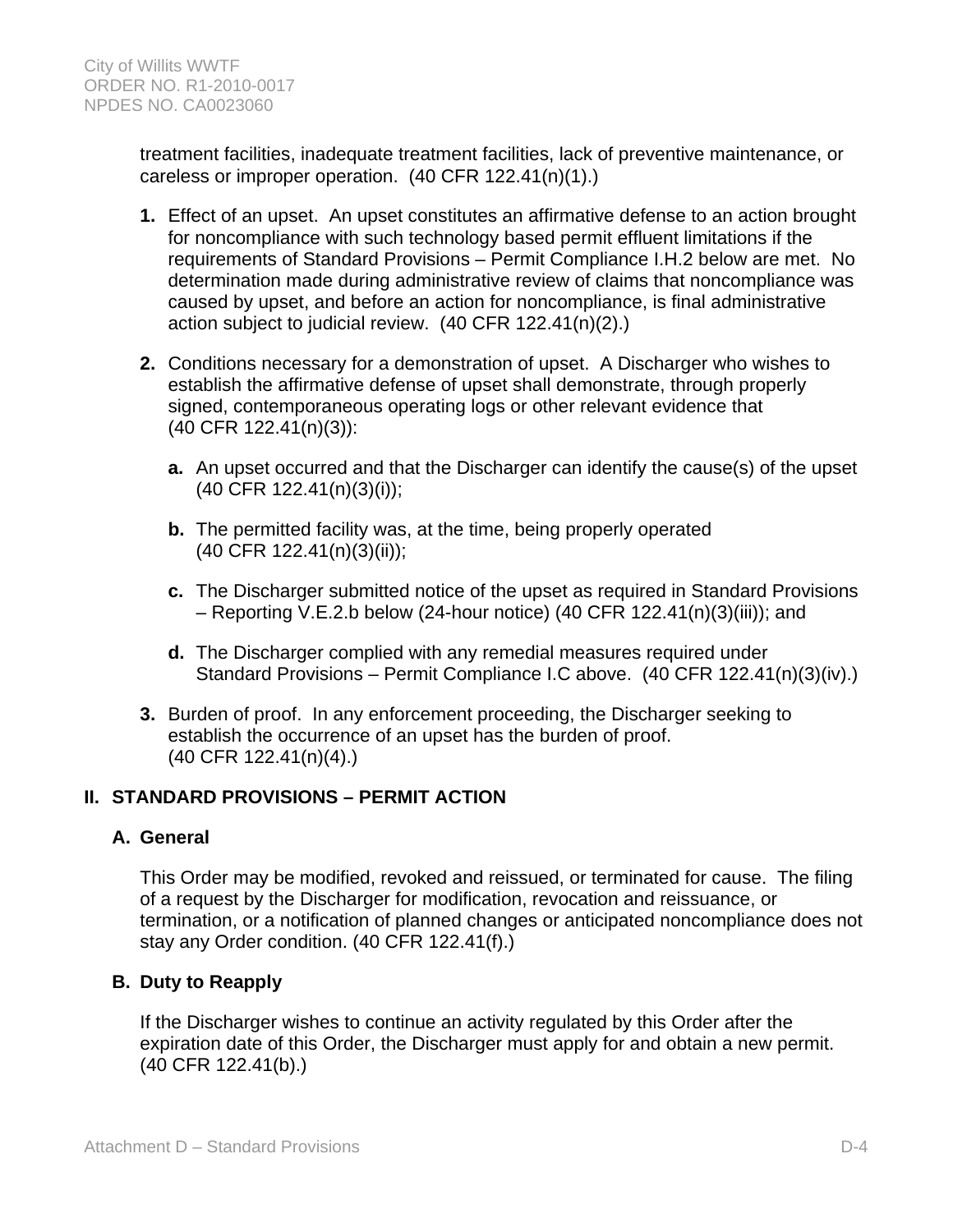# **C. Transfers**

This Order is not transferable to any person except after notice to the Regional Water Board. The Regional Water Board may require modification or revocation and reissuance of the Order to change the name of the Discharger and incorporate such other requirements as may be necessary under the CWA and the Water Code. (40 CFR 122.41(l)(3) and 122.61.)

# **III. STANDARD PROVISIONS – MONITORING**

- **A.** Samples and measurements taken for the purpose of monitoring shall be representative of the monitored activity. (40 CFR 122.41(j)(1).)
- **B.** Monitoring results must be conducted according to test procedures under 40 CFR Part 136 or, in the case of sludge use or disposal, approved under 40 CFR Part 136 unless otherwise specified in 40 CFR Part 503 unless other test procedures have been specified in this Order. (40 CFR 122.41(j)(4) and 122.44(i)(1)(iv).)

# **IV. STANDARD PROVISIONS – RECORDS**

**A.** Except for records of monitoring information required by this Order related to the Discharger's sewage sludge use and disposal activities, which shall be retained for a period of at least five years (or longer as required by 40 CFR Part 503), the Discharger shall retain records of all monitoring information, including all calibration and maintenance records and all original strip chart recordings for continuous monitoring instrumentation, copies of all reports required by this Order, and records of all data used to complete the application for this Order, for a period of at least three (3) years from the date of the sample, measurement, report or application. This period may be extended by request of the Regional Water Board Executive Officer at any time. (40 CFR 122.41(j)(2).)

# **B. Records of monitoring information shall include:**

- **1.** The date, exact place, and time of sampling or measurements (40 CFR 122.41(j)(3)(i));
- **2.** The individual(s) who performed the sampling or measurements (40 CFR 122.41(j)(3)(ii));
- **3.** The date(s) analyses were performed (40 CFR 122.41(j)(3)(iii));
- **4.** The individual(s) who performed the analyses (40 CFR 122.41(j)(3)(iv));
- **5.** The analytical techniques or methods used (40 CFR 122.41(j)(3)(v)); and
- **6.** The results of such analyses. (40 CFR 122.41(j)(3)(vi).)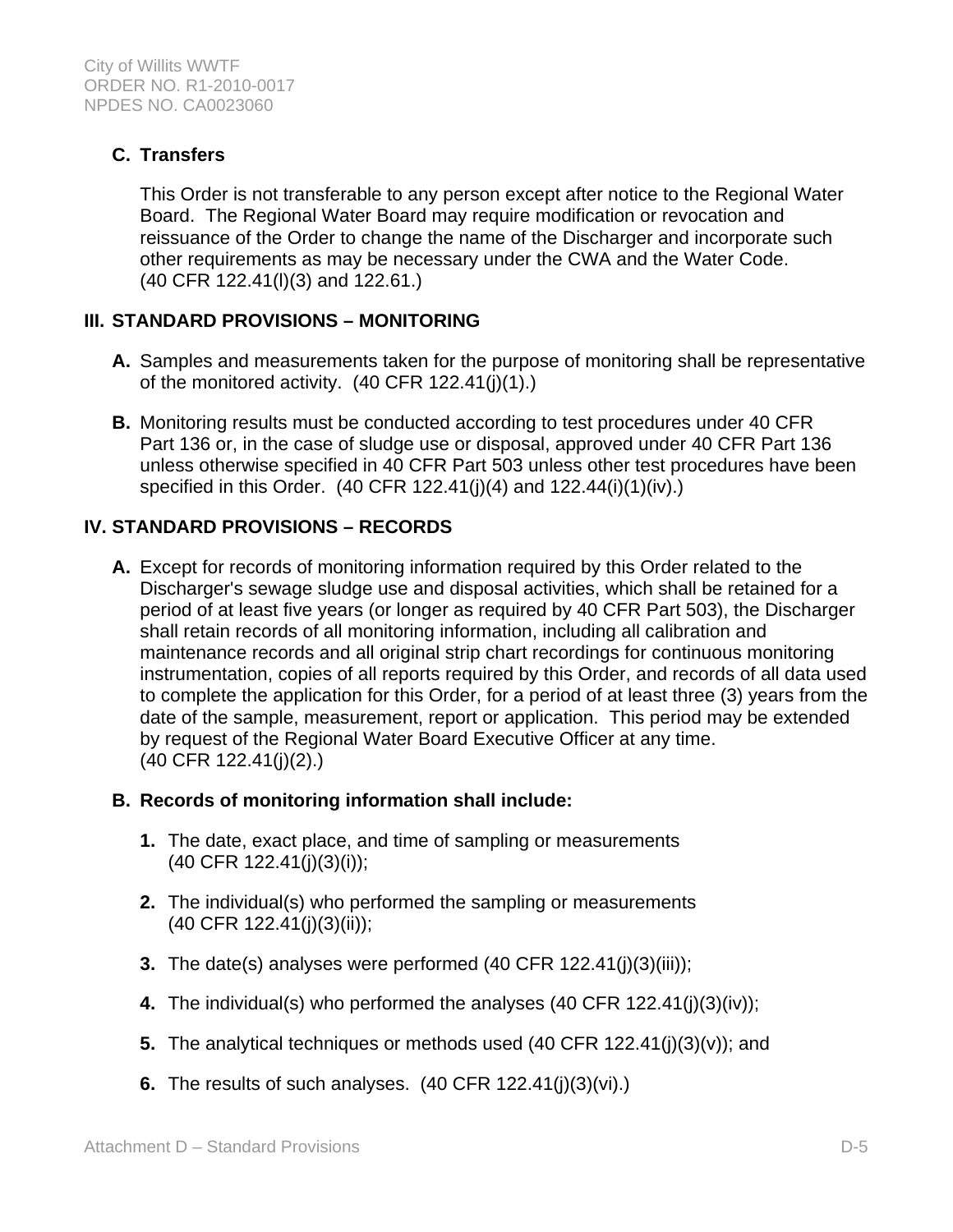- **C. Claims of confidentiality for the following information will be denied (40 CFR 122.7(b)):** 
	- **1.** The name and address of any permit applicant or Discharger (40 CFR 122.7(b)(1)); and
	- **2.** Permit applications and attachments, permits and effluent data. (40 CFR 122.7(b)(2).)

# **V. STANDARD PROVISIONS – REPORTING**

### **A. Duty to Provide Information**

The Discharger shall furnish to the Regional Water Board, State Water Board, or USEPA within a reasonable time, any information which the Regional Water Board, State Water Board, or USEPA may request to determine whether cause exists for modifying, revoking and reissuing, or terminating this Order or to determine compliance with this Order. Upon request, the Discharger shall also furnish to the Regional Water Board, State Water Board, or USEPA copies of records required to be kept by this Order. (40 CFR 122.41(h); Wat. Code, § 13267.)

### **B. Signatory and Certification Requirement**s

- **1.** All applications, reports, or information submitted to the Regional Water Board, State Water Board, and/or USEPA shall be signed and certified in accordance with Standard Provisions – Reporting V.B.2, V.B.3, V.B.4, and V.B.5 below. (40 CFR 122.41(k).)
- **2.** All permit applications shall be signed by either a principal executive officer or ranking elected official. For purposes of this provision, a principal executive officer of a federal agency includes: (i) the chief executive officer of the agency, or (ii) a senior executive officer having responsibility for the overall operations of a principal geographic unit of the agency (e.g., Regional Administrators of USEPA). (40 CFR 122.22(a)(3).).
- **3.** All reports required by this Order and other information requested by the Regional Water Board, State Water Board, or USEPA shall be signed by a person described in Standard Provisions – Reporting V.B.2 above, or by a duly authorized representative of that person. A person is a duly authorized representative only if:
	- **a.** The authorization is made in writing by a person described in Standard Provisions – Reporting V.B.2 above (40 CFR 122.22(b)(1));
	- **b.** The authorization specifies either an individual or a position having responsibility for the overall operation of the regulated facility or activity such as the position of plant manager, operator of a well or a well field, superintendent, position of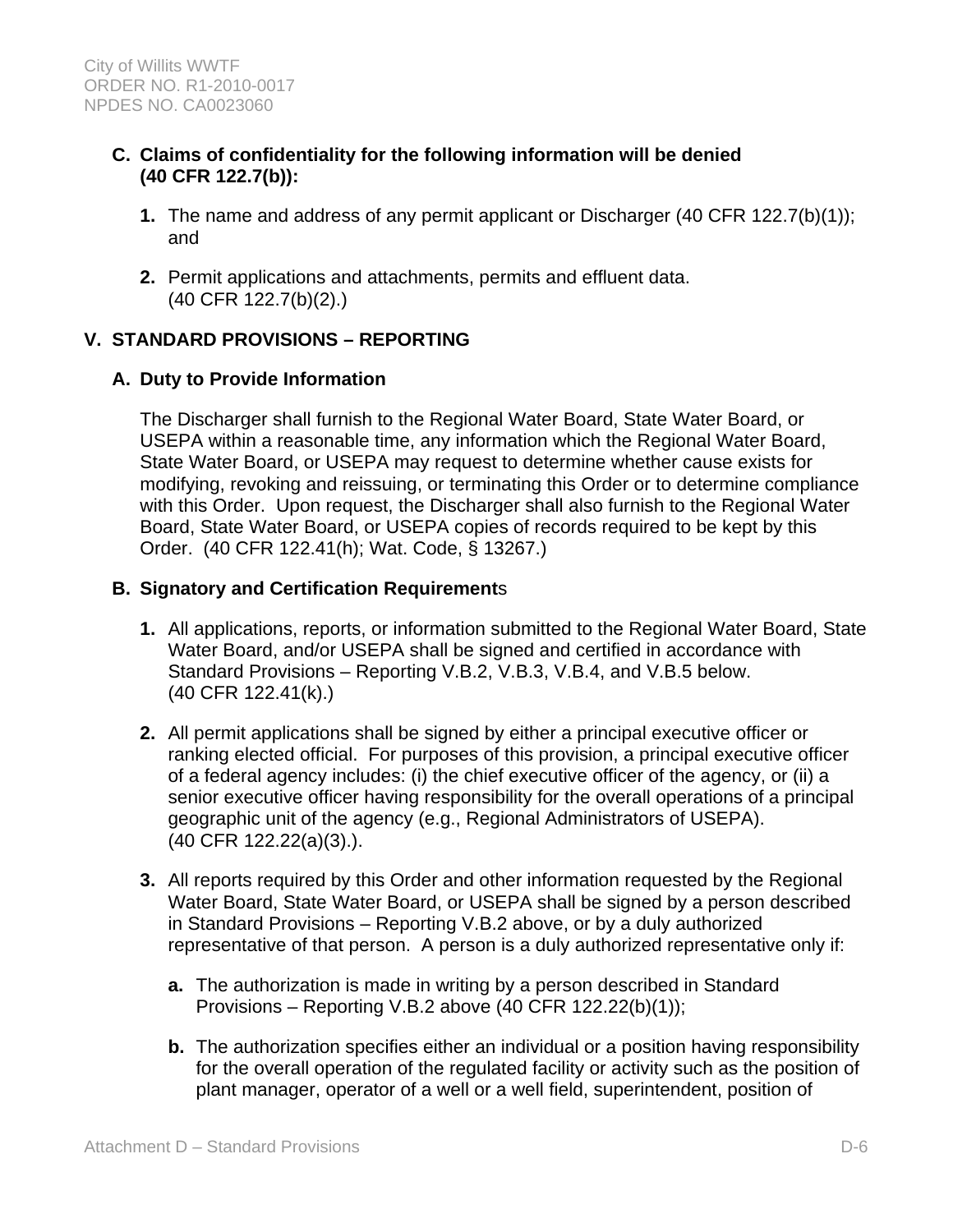equivalent responsibility, or an individual or position having overall responsibility for environmental matters for the company. (A duly authorized representative may thus be either a named individual or any individual occupying a named position.) (40 CFR 122.22(b)(2)); and

- **c.** The written authorization is submitted to the Regional Water Board and State Water Board. (40 CFR 122.22(b)(3).)
- **4.** If an authorization under Standard Provisions Reporting V.B.3 above is no longer accurate because a different individual or position has responsibility for the overall operation of the facility, a new authorization satisfying the requirements of Standard Provisions – Reporting V.B.3 above must be submitted to the Regional Water Board and State Water Board prior to or together with any reports, information, or applications, to be signed by an authorized representative. (40 CFR 122.22(c).)
- **5.** Any person signing a document under Standard Provisions Reporting V.B.2 or V.B.3 above shall make the following certification:

"I certify under penalty of law that this document and all attachments were prepared under my direction or supervision in accordance with a system designed to assure that qualified personnel properly gather and evaluate the information submitted. Based on my inquiry of the person or persons who manage the system or those persons directly responsible for gathering the information, the information submitted is, to the best of my knowledge and belief, true, accurate, and complete. I am aware that there are significant penalties for submitting false information, including the possibility of fine and imprisonment for knowing violations." (40 CFR 122.22(d).)

### **C. Monitoring Reports**

- **1.** Monitoring results shall be reported at the intervals specified in the Monitoring and Reporting Program (Attachment E) in this Order. (40 CFR 122.22(l)(4).)
- **2.** Monitoring results must be reported on a Discharge Monitoring Report (DMR) form or forms provided or specified by the Regional Water Board or State Water Board for reporting results of monitoring of sludge use or disposal practices. (40 CFR 122.41(l)(4)(i).)
- **3.** If the Discharger monitors any pollutant more frequently than required by this Order using test procedures approved under 40 CFR Part 136 or, in the case of sludge use or disposal, approved under 40 CFR Part 136 unless otherwise specified in 40 CFR Part 503, or as specified in this Order, the results of this monitoring shall be included in the calculation and reporting of the data submitted in the DMR or sludge reporting form specified by the Regional Water Board. (40 CFR 122.41(l)(4)(ii).)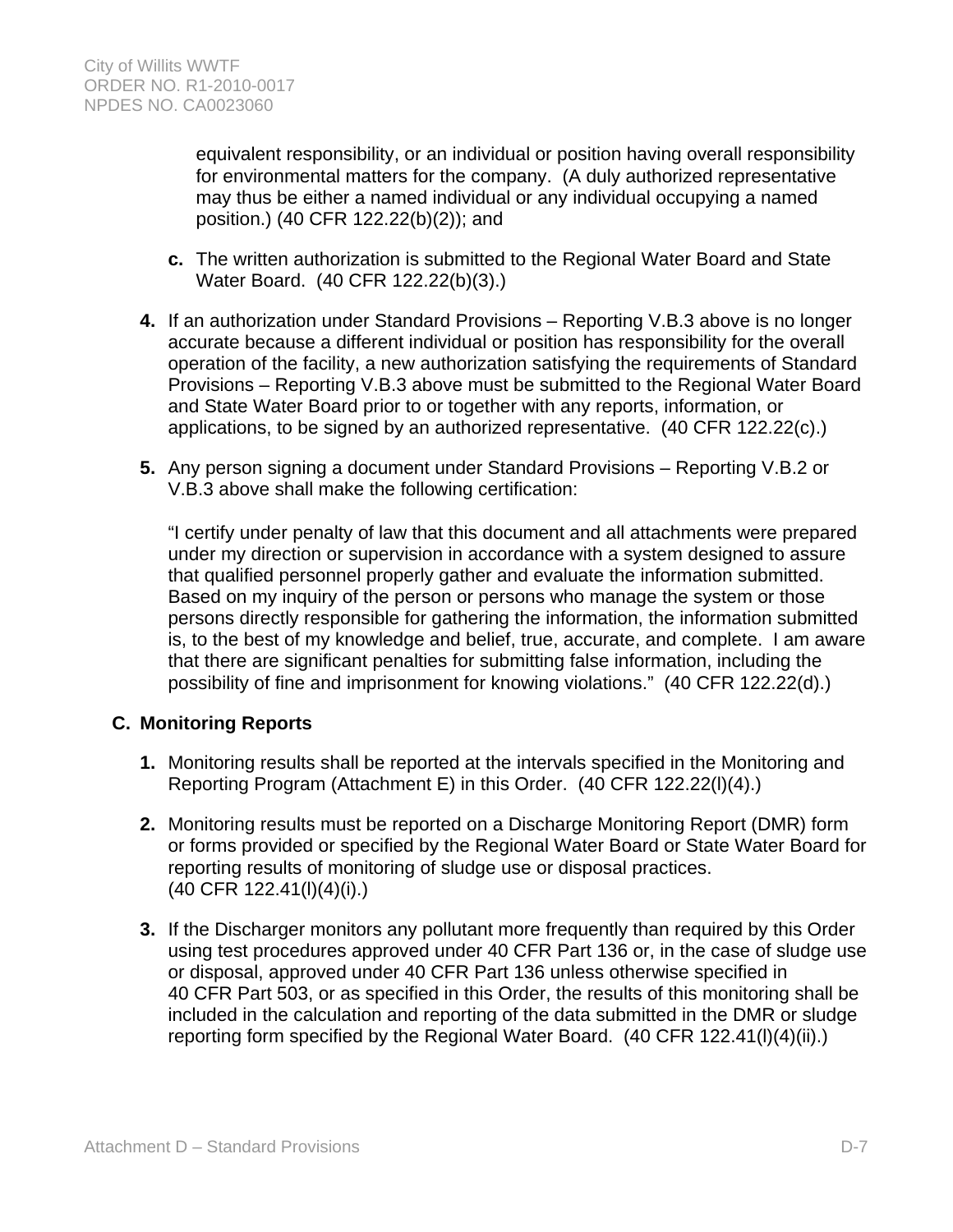**4.** Calculations for all limitations, which require averaging of measurements, shall utilize an arithmetic mean unless otherwise specified in this Order. (40 CFR 122.41(l)(4)(iii).)

## **D. Compliance Schedules**

Reports of compliance or noncompliance with, or any progress reports on, interim and final requirements contained in any compliance schedule of this Order, shall be submitted no later than 14 days following each schedule date. (40 CFR 122.41(l)(5).)

### **E. Twenty-Four Hour Reporting**

- **1.** The Discharger shall report any noncompliance that may endanger health or the environment. Any information shall be provided orally within 24 hours from the time the Discharger becomes aware of the circumstances. A written submission shall also be provided within five (5) days of the time the Discharger becomes aware of the circumstances. The written submission shall contain a description of the noncompliance and its cause; the period of noncompliance, including exact dates and times, and if the noncompliance has not been corrected, the anticipated time it is expected to continue; and steps taken or planned to reduce, eliminate, and prevent reoccurrence of the noncompliance. (40 CFR 122.41(l)(6)(i).)
- **2.** The following shall be included as information that must be reported within 24 hours under this paragraph  $(40$  CFR  $122.41(l)(6)(ii))$ :
	- **a.** Any unanticipated bypass that exceeds any effluent limitation in this Order. (40 CFR 122.41(l)(6)(ii)(A).)
	- **b.** Any upset that exceeds any effluent limitation in this Order. (40 CFR 122.41(l)(6)(ii)(B).)
- **3.** The Regional Water Board may waive the above-required written report under this provision on a case-by-case basis if an oral report has been received within 24 hours. (40 CFR 122.41(l)(6)(iii).)

### **F. Planned Changes**

The Discharger shall give notice to the Regional Water Board as soon as possible of any planned physical alterations or additions to the permitted facility. Notice is required under this provision only when (40 CFR 122.41(l)(1)):

**1.** The alteration or addition to a permitted facility may meet one of the criteria for determining whether a facility is a new source in 40 CFR 122.29(b) (40 CFR 122.41(l)(1)(i)); or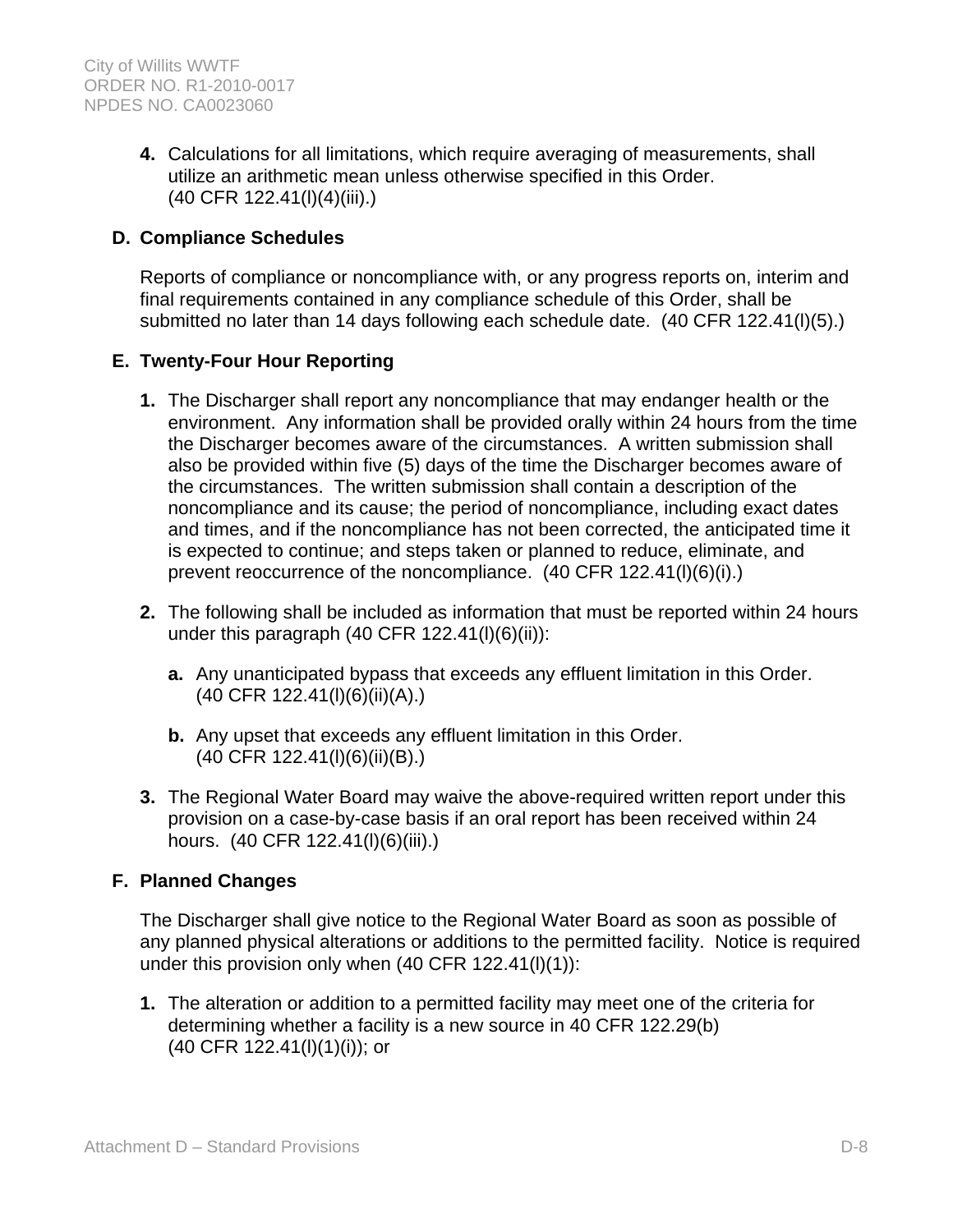- **2.** The alteration or addition could significantly change the nature or increase the quantity of pollutants discharged. This notification applies to pollutants that are not subject to effluent limitations in this Order. (40 CFR 122.41(l)(1)(ii).)
- **3.** The alteration or addition results in a significant change in the Discharger's sludge use or disposal practices, and such alteration, addition, or change may justify the application of permit conditions that are different from or absent in the existing permit, including notification of additional use or disposal sites not reported during the permit application process or not reported pursuant to an approved land application plan. (40 CFR 122.41(l)(1)(iii).)

### **G. Anticipated Noncompliance**

The Discharger shall give advance notice to the Regional Water Board or State Water Board of any planned changes in the permitted facility or activity that may result in noncompliance with General Order requirements. (40 CFR 122.41(l)(2).)

### **H. Other Noncompliance**

The Discharger shall report all instances of noncompliance not reported under Standard Provisions – Reporting V.C, V.D, and V.E above at the time monitoring reports are submitted. The reports shall contain the information listed in Standard Provision – Reporting V.E above. (40 CFR 122.41(l)(7).)

### **I. Other Information**

When the Discharger becomes aware that it failed to submit any relevant facts in a permit application, or submitted incorrect information in a permit application or in any report to the Regional Water Board, State Water Board, or USEPA, the Discharger shall promptly submit such facts or information. (40 CFR 122.41(l)(8).)

### **VI. STANDARD PROVISIONS – ENFORCEMENT**

**A.** The Regional Water Board is authorized to enforce the terms of this permit under several provisions of the Water Code, including, but not limited to, sections 13385, 13386, and 13387.

### **VII. ADDITIONAL PROVISIONS – NOTIFICATION LEVELS**

#### **A. Publicly-Owned Treatment Works (POTWs)**

All POTWs shall provide adequate notice to the Regional Water Board of the following (40 CFR 122.42(b)):

**1.** Any new introduction of pollutants into the POTW from an indirect discharger that would be subject to sections 301 or 306 of the CWA if it were directly discharging those pollutants (40 CFR 122.42(b)(1)); and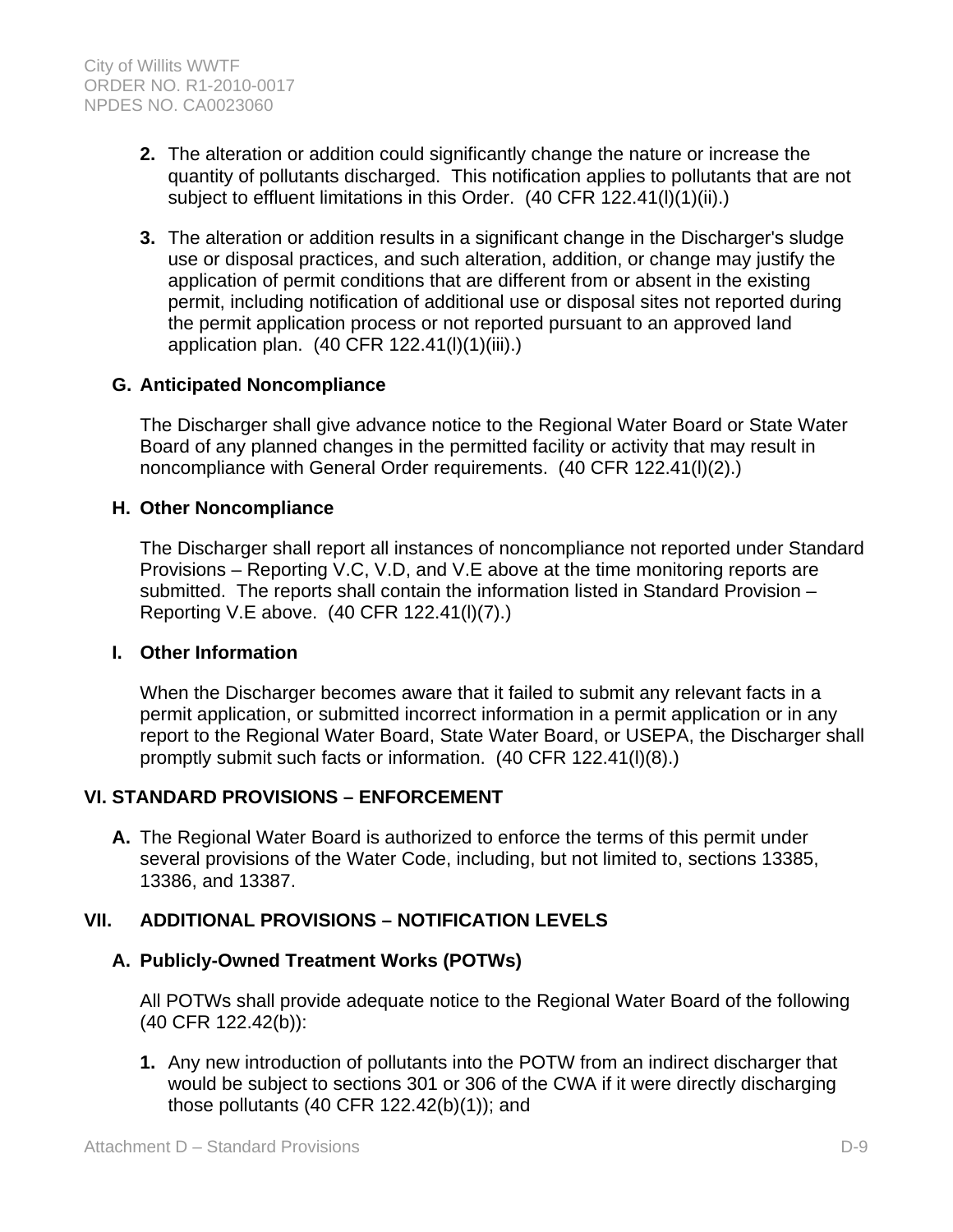- **2.** Any substantial change in the volume or character of pollutants being introduced into that POTW by a source introducing pollutants into the POTW at the time of adoption of the Order. (40 CFR 122.42(b)(2).)
- **3.** Adequate notice shall include information on the quality and quantity of effluent introduced into the POTW as well as any anticipated impact of the change on the quantity or quality of effluent to be discharged from the POTW. (40 CFR 122.42(b)(3).)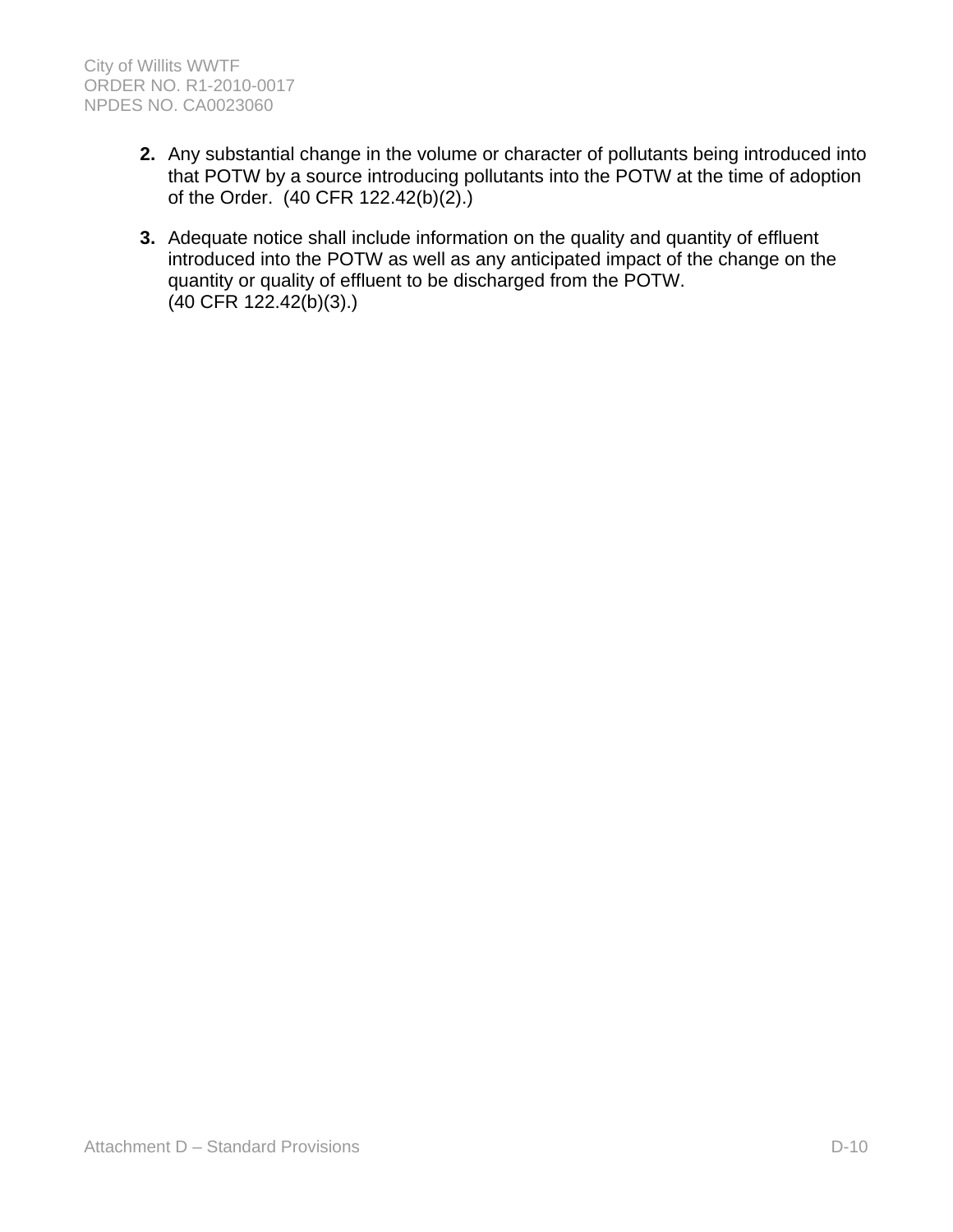# **ATTACHMENT E – MONITORING AND REPORTING PROGRAM**

# **Table of Contents**

| I.   |         |                                                                  | $E-3$ |
|------|---------|------------------------------------------------------------------|-------|
| Ш.   |         |                                                                  |       |
| III. |         |                                                                  |       |
|      | A.      |                                                                  |       |
| IV.  |         |                                                                  |       |
|      | А.      |                                                                  |       |
|      | В.      |                                                                  |       |
|      | $C_{1}$ |                                                                  |       |
| V.   |         |                                                                  |       |
| VI.  |         |                                                                  |       |
| VII. |         |                                                                  |       |
|      | Α.      |                                                                  |       |
|      | B.      |                                                                  |       |
|      |         |                                                                  |       |
|      | A.      |                                                                  |       |
|      | В.      |                                                                  |       |
|      |         |                                                                  |       |
|      | D.      |                                                                  |       |
| IX.  |         |                                                                  |       |
|      | А.      |                                                                  |       |
|      | В.      |                                                                  |       |
|      | $C_{1}$ | Disinfection Process Monitoring for UV Disinfection System  E-17 |       |
| Χ.   |         |                                                                  |       |
|      | Α.      |                                                                  |       |
|      | В.      |                                                                  |       |
|      | C.      |                                                                  |       |
|      | D.      |                                                                  |       |
|      | Е.      |                                                                  |       |

### **List of Tables**

| Table E-7. Recycled Water Effluent Monitoring - Monitoring Location EFF-004 E-13 |  |
|----------------------------------------------------------------------------------|--|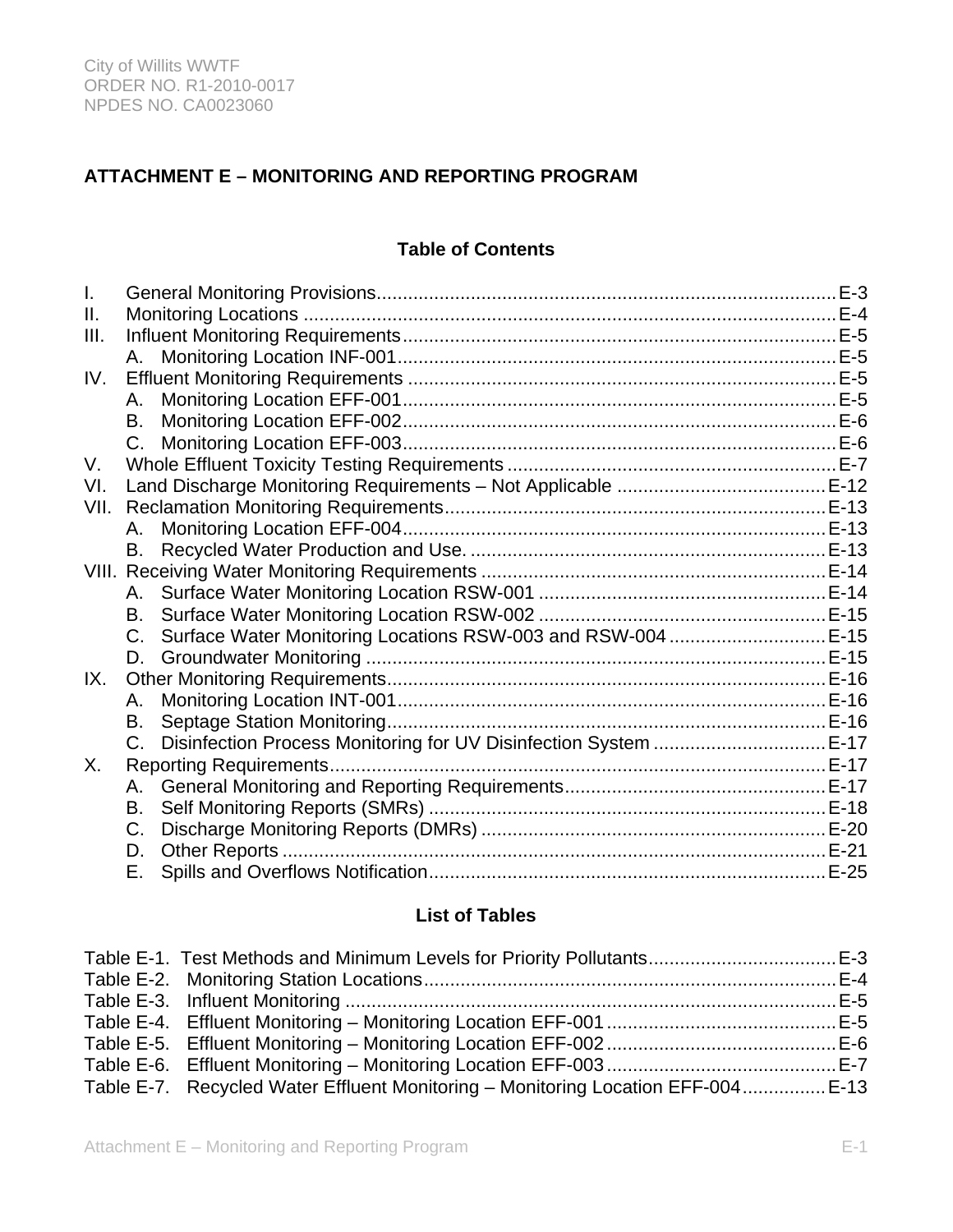| Table E-11. Receiving Water Monitoring Requirements – RSW-003 and RSW-004 E-15 |  |
|--------------------------------------------------------------------------------|--|
|                                                                                |  |
|                                                                                |  |
|                                                                                |  |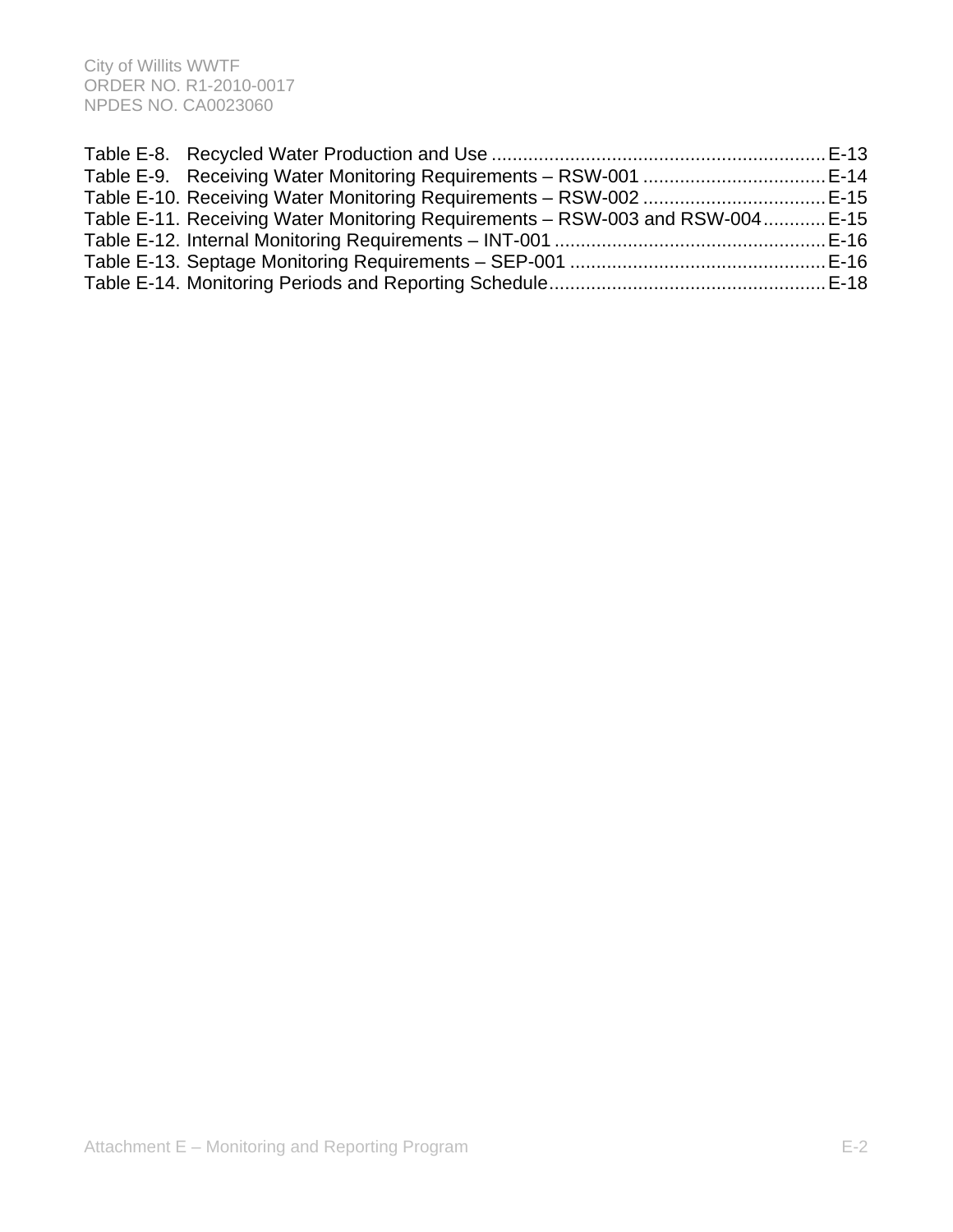# **ATTACHMENT E – MONITORING AND REPORTING PROGRAM (MRP)**

Title 40 of the Code of Federal Regulations section 122.48 (40 CFR 122.48) requires that all National Pollutant Discharge Elimination System (NPDES) permits specify monitoring and reporting requirements. California Water Code (CWC) sections 13267 and 13383 also authorize the Regional Water Quality Control Board (Regional Water Board) to require technical and monitoring reports. This MRP establishes monitoring and reporting requirements, which implement the federal and California regulations.

# **I. GENERAL MONITORING PROVISIONS**

- **A.** Composite samples may be taken by a proportional sampling device approved by the Executive Officer or by grab samples composited in proportion to flow. In compositing grab samples, the sampling interval shall not exceed 1 hour.
- **B.** If the Discharger monitors any pollutant more frequently than required by this Order, using test procedures approved by 40 CFR Part 136, or as specified in this Order, the results of this monitoring shall be included in the calculation and reporting of the data submitted in the monthly and annual discharger monitoring reports.
- **C.** Laboratories analyzing monitoring samples shall be certified by the Department of Public Health (DPH; formerly the Department of Health Services), in accordance with the provision of CWC section 13176, and must include quality assurance/quality control data with their reports.
- **D.** Compliance and reasonable potential monitoring, analyses shall be conducted using commercially available and reasonably achievable detection limits that are lower than the applicable effluent limitation. If no ML value is below the effluent limitation, the lowest ML shall be selected as the RL. Table E-1 lists the test methods the Discharger may use for compliance and reasonable potential monitoring to analyze priority pollutants with effluent limitations.

# **Table E-1. Test Methods and Minimum Levels for Priority Pollutants**

| <b>CTR</b><br># |                                                                                             | <b>Types of Analytical Methods</b><br>Minimum Levels (µg/L) |                                                                 |                     |  |  |
|-----------------|---------------------------------------------------------------------------------------------|-------------------------------------------------------------|-----------------------------------------------------------------|---------------------|--|--|
|                 | <b>Constituent</b><br><b>Types of Analytical</b><br><b>Methods</b><br>Minimum Levels (µg/L) | Gas<br>Chromatogra<br>phy (GC)                              | Gas<br>Chromatography/<br><b>Mass</b><br>Spectroscopy<br>(GCMS) | <b>Colorimetric</b> |  |  |
| 14              | Cyanide                                                                                     | ---                                                         | ---                                                             | 5                   |  |  |
| 27              | Dichlorobromomethane                                                                        | 0.5                                                         |                                                                 |                     |  |  |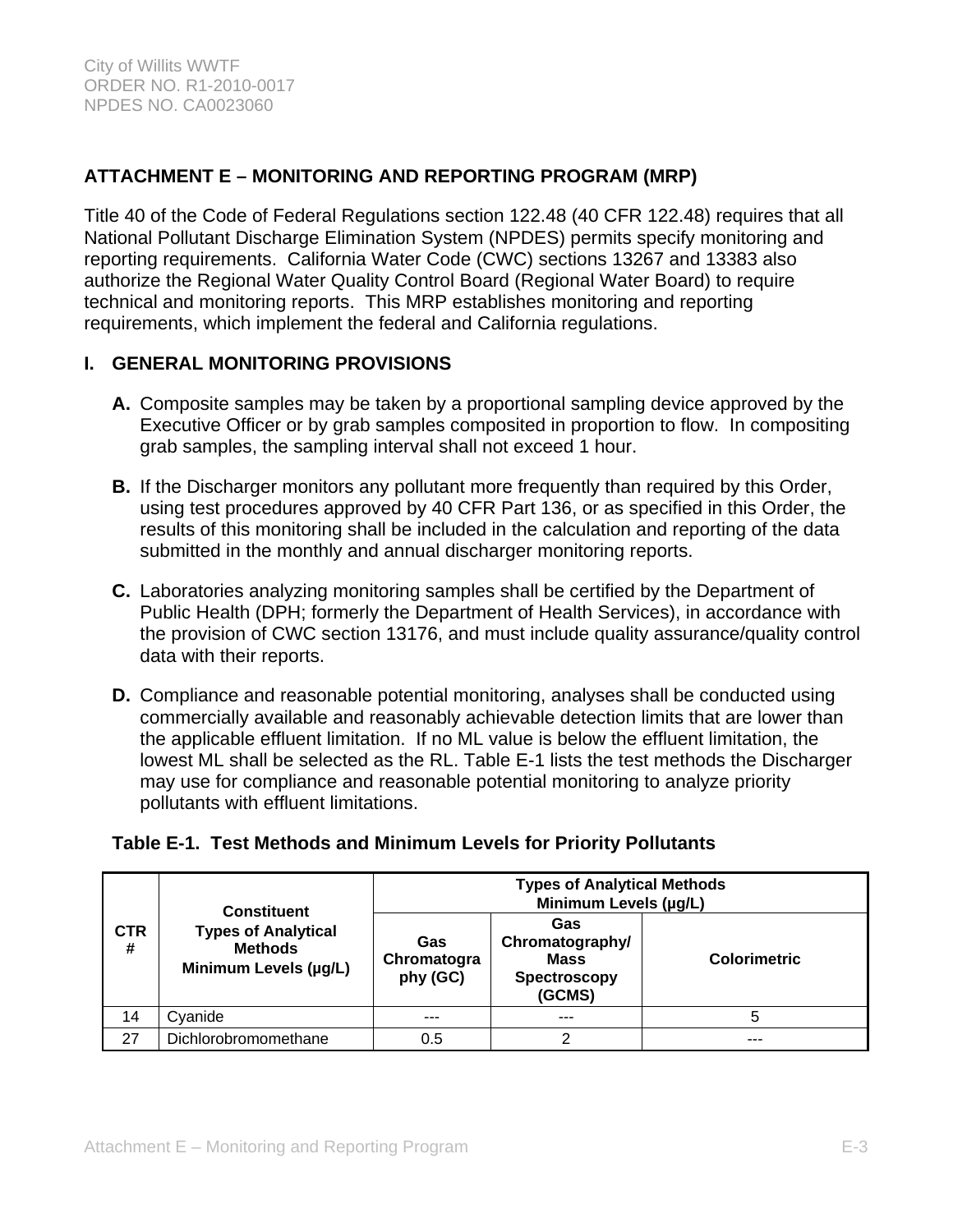# **II. MONITORING LOCATIONS**

The Discharger shall establish the following monitoring locations to demonstrate compliance with the effluent limitations, discharge specifications, and other requirements in this Order:

### **Table E-2. Monitoring Station Locations**

| <b>Discharge Point</b><br><b>Name</b> | <b>Monitoring Location</b><br><b>Name</b> | <b>Monitoring Location Description</b>                                                                                                                                                 |  |  |
|---------------------------------------|-------------------------------------------|----------------------------------------------------------------------------------------------------------------------------------------------------------------------------------------|--|--|
|                                       | <b>INF-001</b>                            | Influent at the headworks of wastewater treatment facility (WWTF)<br>prior to treatment and consisting of wastewater from both the<br>collection system and septage receiving station. |  |  |
|                                       | <b>CCC-001</b>                            | Internal monitoring location for purposes of monitoring chlorine<br>residual in chlorine treated wastewater within the contact chamber<br>prior to dechlorination <sup>1</sup> .       |  |  |
| 001                                   | EFF-001                                   | Treated effluent from the existing WWTF downstream of<br>disinfection processes, before contact with the receiving water or<br>land application.                                       |  |  |
| 002                                   | EFF-002                                   | Treated effluent from the mechanical portion of the new WWTF<br>downstream of the disinfection processes.                                                                              |  |  |
| 003                                   | EFF-003                                   | Treated effluent from the new WWTF downstream of the<br>enhancement wetland before contact with the receiving water.                                                                   |  |  |
| 004                                   | EFF-004                                   | Treated effluent from the new WWTF downstream of the<br>enhancement wetland before effluent application to reclamation<br>use $area(s)$                                                |  |  |
|                                       | <b>RSW-001</b>                            | Outlet Creek surface water at the confluence of Baechtel and<br>Broaddus Creeks upstream of and beyond influence of the<br>discharge.                                                  |  |  |
|                                       | RSW-002 <sup>2</sup>                      | Outlet Creek surface water at the point of discharge of<br>Discharge Point 001                                                                                                         |  |  |
|                                       | <b>RSW-003</b>                            | Outlet Creek surface water at the point of discharge of<br>Discharge Point 003.                                                                                                        |  |  |
|                                       | <b>RSW-004</b>                            | Outlet Creek surface water approximately 500 feet downstream of<br>Discharge Point 003 <sup>3</sup> .                                                                                  |  |  |
|                                       | <b>SEP-001</b>                            | Septage receiving station after complete mixing of septage wastes<br>and prior to the WWTF headworks                                                                                   |  |  |

 $\overline{a}$ 

<sup>1</sup> <sup>1</sup> This requirement applies only when disinfection is performed using chlorination.<br><sup>2</sup> Only required when discharging at Discharge Point 001

Only required when discharging at Discharge Point 001.

<sup>3</sup> Upon written request from the Discharger and subsequent approval from the Executive Officer, the exact location of RSW may be changed to best reflect site specific needs and/or conditions.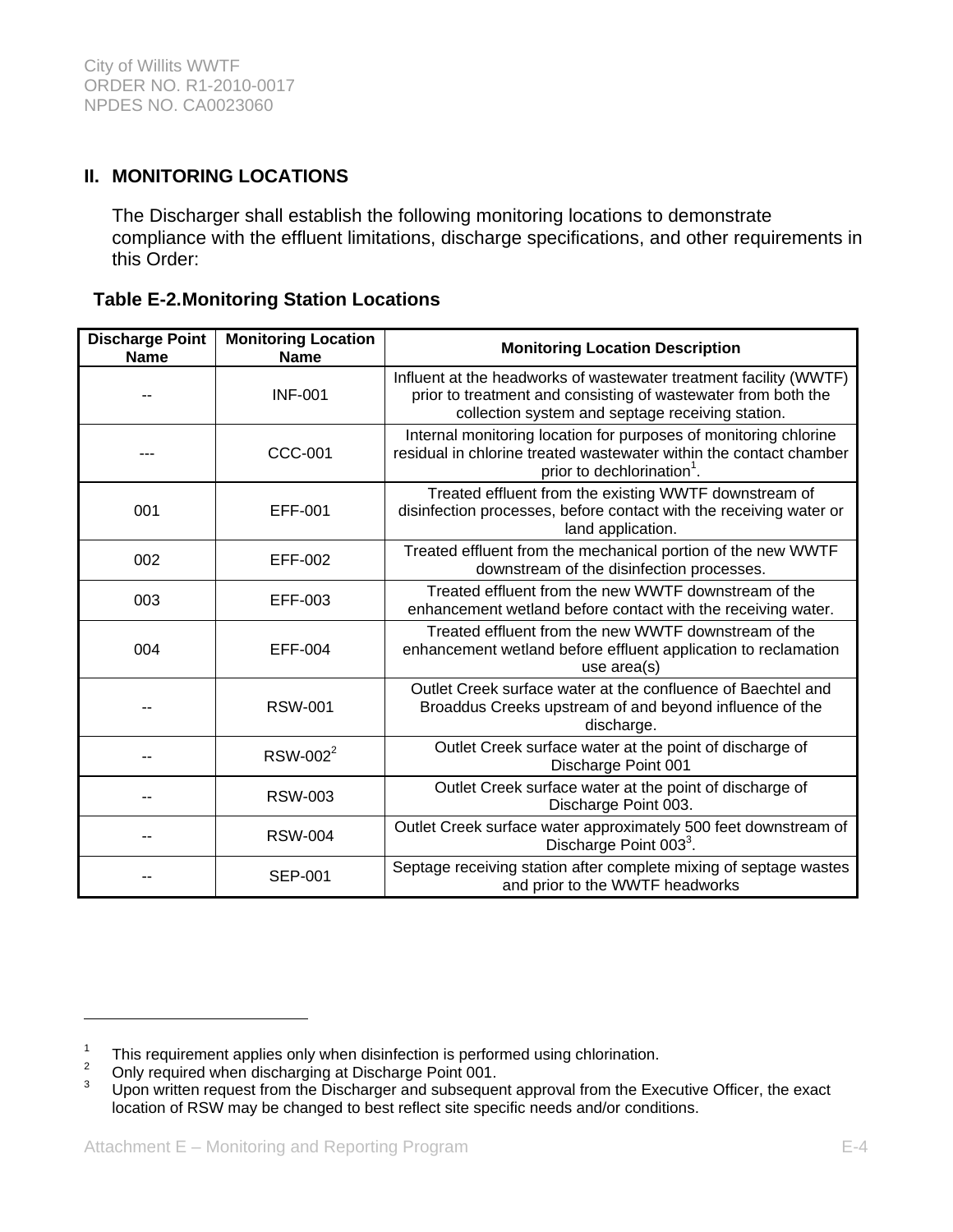# **III. INFLUENT MONITORING REQUIREMENTS**

### **A. Monitoring Location INF-001**

**1.** The Discharger shall monitor influent to the WWTF at Monitoring Location INF-001 as follows:

### **Table E-3. Influent Monitoring**

| <b>Parameter</b>                                                      | Units | <b>Sample Type</b> | <b>Minimum Sampling</b><br><b>Frequency</b> | <b>Required</b><br><b>Analytical Test</b><br>Method <sup>4</sup> |
|-----------------------------------------------------------------------|-------|--------------------|---------------------------------------------|------------------------------------------------------------------|
| <b>Biochemical Oxygen</b><br>Demand (5-day $@$ 20 $°C$ ) <sup>5</sup> | mg/L  | 24-hr Composite    | Weekly                                      | Std Method 5210B                                                 |
| Total Suspended Solids <sup>6</sup>                                   | mg/L  | 24-hr Composite    | Weekly                                      | Std Method 2540D                                                 |

# **IV. EFFLUENT MONITORING REQUIREMENTS**

### **A. Monitoring Location EFF-001**

**1.** When discharging at Discharge Point 001, the Discharger shall monitor effluent from the existing WWTF at Monitoring Location EFF-001 as follows.

### **Table E-4. Effluent Monitoring – Monitoring Location EFF-001**

| <b>Parameter</b>                                   | <b>Units</b> | <b>Sample Type</b> | <b>Minimum Sampling</b><br><b>Frequency</b> | <b>Required</b><br><b>Analytical Test</b><br>Method <sup>4</sup> |
|----------------------------------------------------|--------------|--------------------|---------------------------------------------|------------------------------------------------------------------|
| Flow (Mean Daily) <sup>5</sup>                     | mgd          | Meter              | Continuous                                  |                                                                  |
| Chlorine, Total Residual                           | mg/L         | Grab               | Daily                                       | 40 CFR Part 136                                                  |
| <b>Biochemical Oxygen Demand</b><br>(5-day @ 20°C) | mg/L         | 24-hr Composite    | Weekly                                      | Std Method 5210B                                                 |
| <b>Total Suspended Solids</b>                      | mg/L         | 24-hr Composite    | Weekly                                      | Std Method 2540D                                                 |
| Settleable Solids                                  | $mL/L$ -hr   | 24-hr Composite    | Weekly                                      | Std Method 2540F                                                 |
| рH                                                 | std units    | Grab               | Weekly                                      | 40 CFR Part 136                                                  |
| <b>Total Coliform Organisms</b>                    | MPN/100 mL   | Grab               | Weekly                                      | Std Method 9221                                                  |
| Cyanide, Total (as CN)                             | $\mu$ g/L    | 24-hr Composite    | Monthly                                     | Colorimetric <sup>6</sup>                                        |
| Dichlorobromomethane                               | $\mu$ g/L    | Grab               | Monthly                                     | GC <sup>7</sup>                                                  |
| Ammonia Nitrogen, (as N)                           | mg/L         | Grab               | Monthly                                     | Std Method 4130                                                  |

<sup>4</sup> In accordance with the current edition of *Standard Methods (std method) for the Examination of Water and Wastewater* (American Public Health Administration) or current test procedures specified in 40 CFR Part 136.

 $\overline{a}$ 

Monitoring of 5-day biochemical oxygen demand (BOD<sub>5</sub>) and total suspended solids (TSS) in the influent shall occur near simultaneously with effluent monitoring for the same parameters.

Analytical methods must achieve the lowest ML specified in Appendix 4 of the SIP. In accordance with section 2.4.1 of the SIP, the Discharger shall report the reporting level (RL) and the MDL with each sample result.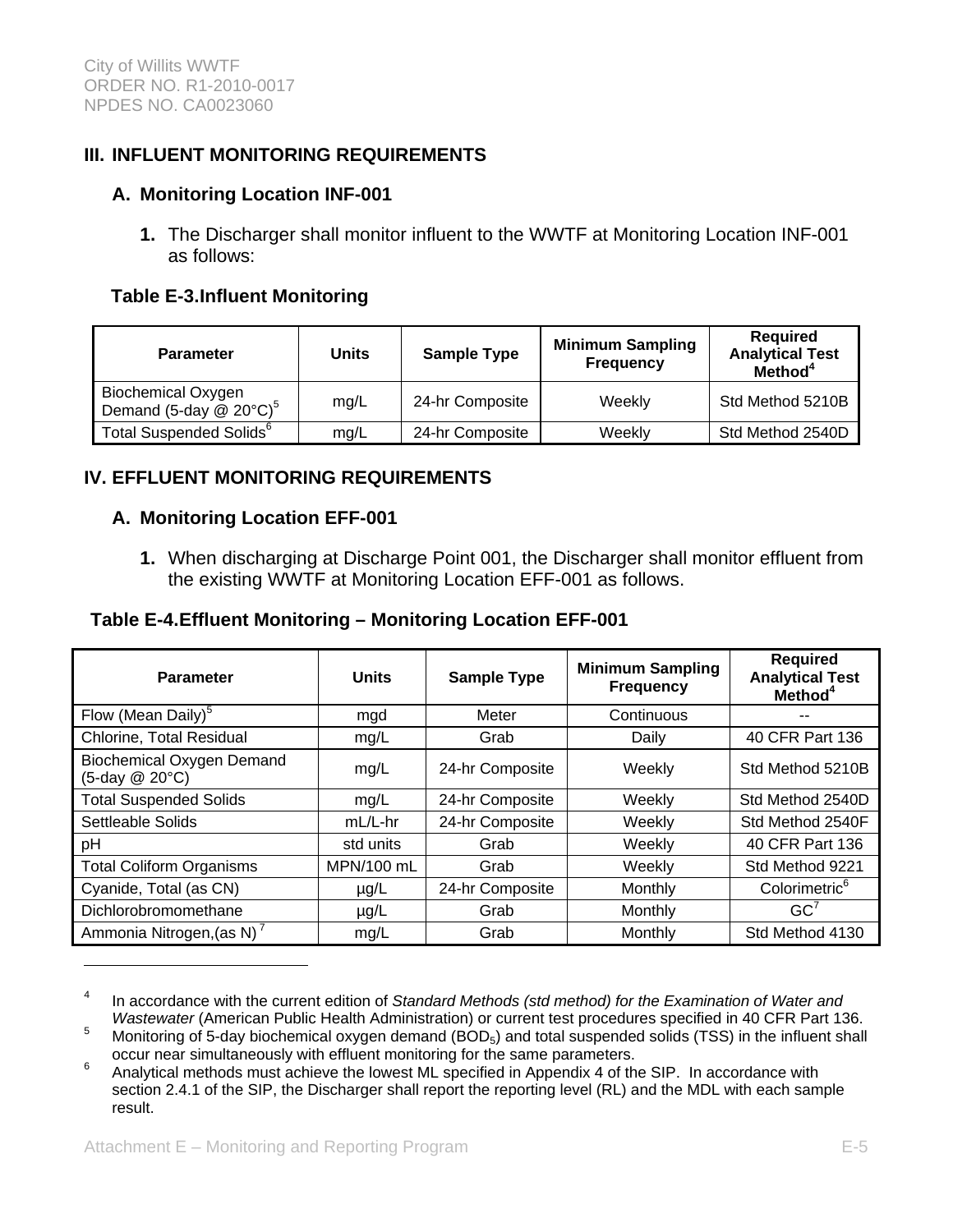| <b>Parameter</b>         | <b>Units</b> | <b>Sample Type</b> | <b>Minimum Sampling</b><br><b>Frequency</b> | <b>Required</b><br><b>Analytical Test</b><br>Method <sup>4</sup> |
|--------------------------|--------------|--------------------|---------------------------------------------|------------------------------------------------------------------|
| Nitrate Nitrogen         | mg/L         | Grab               | Monthly                                     | Std Method 4130                                                  |
| Nitrite Nitrogen         | mg/L         | Grab               | Monthly                                     | Std Method 4130                                                  |
| Organic Nitrogen         | mg/L         | Grab               | Monthly                                     | Std Method 4500                                                  |
| Nitrogen, Total (as N)   | mg/L         | Calculation        | Monthly                                     | <b>Std Method</b>                                                |
| Phosphorus, Total (as P) | mg/L         | Grab               | Monthly                                     | Std Method 4130                                                  |
| <b>Acute Toxicity</b>    | % Survival   | 24-hr Composite    | 2X/Year <sup>8</sup>                        | MRP section V                                                    |
| <b>Chronic Toxicity</b>  | TUc          | 24-hr Composite    | 2X/Year <sup>9</sup>                        | MRP section V                                                    |

# **Table E-4. Effluent Monitoring – Monitoring Location EFF-001**

#### **B. Monitoring Location EFF-002**

**1.** The Discharger shall monitor effluent from the mechanical treatment system of the new WWTF at Monitoring Location EFF-002 as follows:

#### **Table E-5. Effluent Monitoring – Monitoring Location EFF-002**

| <b>Parameter</b>                                   | <b>Units</b> | <b>Sample Type</b> | <b>Minimum</b><br><b>Sampling</b><br><b>Frequency</b> | <b>Required Analytical Test</b><br>Method <sup>4</sup> |
|----------------------------------------------------|--------------|--------------------|-------------------------------------------------------|--------------------------------------------------------|
| Flow (Mean Daily) <sup>5</sup>                     | mgd          | Meter              | Continuous                                            | --                                                     |
| <b>Biochemical Oxygen Demand</b><br>(5-day @ 20°C) | mg/L         | 24-hr Composite    | Weekly                                                | Std Method 5210B                                       |
| <b>Total Suspended Solids</b>                      | mg/L         | 24-hr Composite    | Weekly                                                | Std Method 2540D                                       |
| pH                                                 | std units    | Grab               | Weekly'                                               | <b>Standard Methods</b>                                |
| <b>Total Coliform Organisms</b>                    | MPN/100 mL   | Grab               | Weekly                                                | Std Method 9221                                        |
| Ammonia Nitrogen, (as N)                           | mg/L         | Grab               | Monthly                                               | Std Method 4130                                        |
| Nitrate Nitrogen                                   | mg/L         | Grab               | Monthly                                               | Std Method 4130                                        |
| Nitrite Nitrogen                                   | mg/L         | Grab               | Monthly                                               | Std Method 4130                                        |
| Organic Nitrogen                                   | mg/L         | Grab               | Monthly                                               | Std Method 4500                                        |
| Nitrogen, Total (as N)                             | mq/L         | Calculation        | Monthly                                               | Std Method                                             |

### **C. Monitoring Location EFF-003**

 $\overline{a}$ 

**1.** When discharging at Discharge Point 003, the Discharger shall monitor effluent from the Enhancement Wetland Storage Pond of the new WWTF at Monitoring Location EFF-003 as follows:

<sup>7</sup> pH and temperature monitoring must coincide with monthly monitoring for ammonia.

<sup>8</sup> Monitoring shall occur during the first month of surface water discharge and during the second consecutive month thereafter (i.e., if monitoring occurs in November, consecutive monitoring shall be performed in January).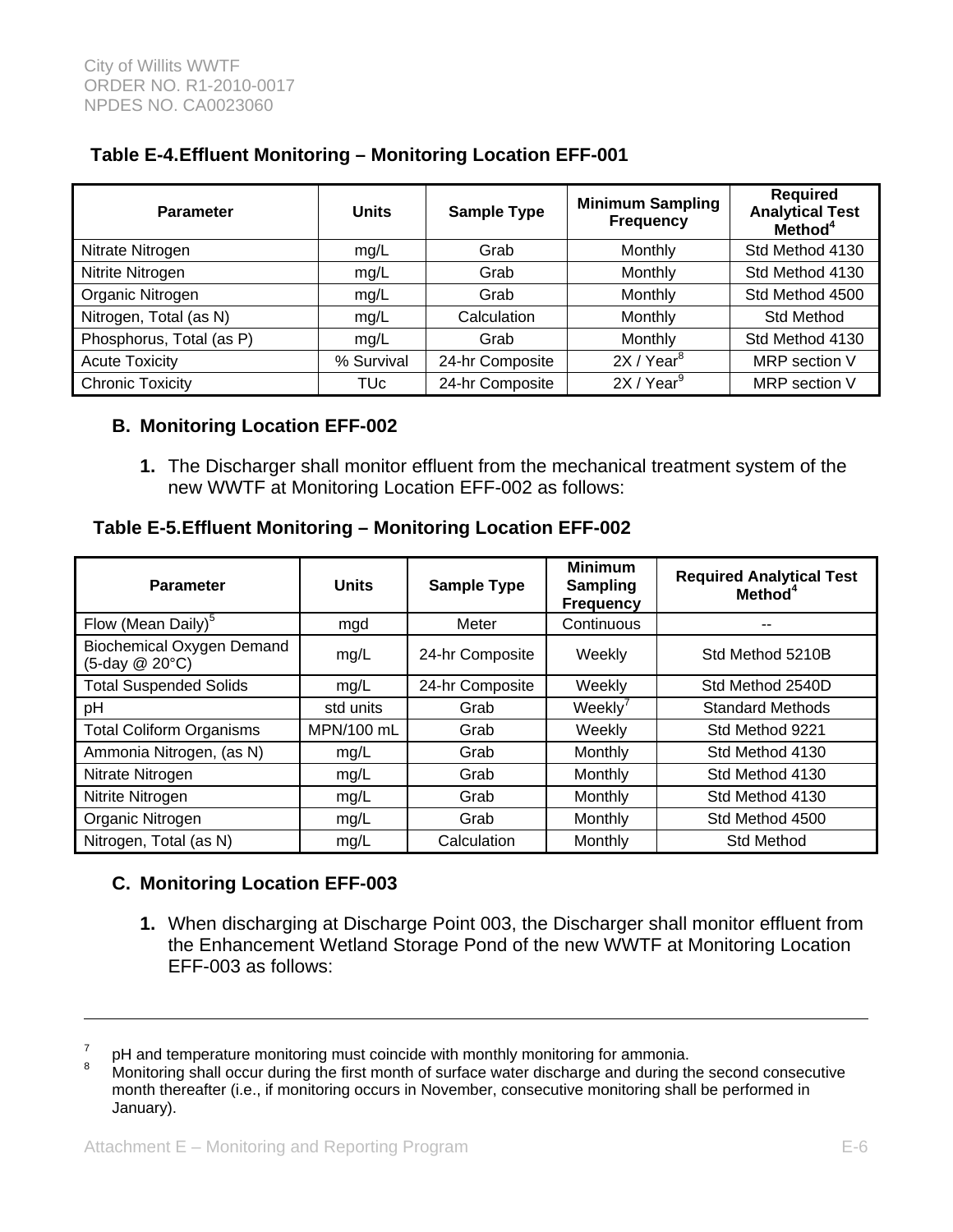# **Table E-6. Effluent Monitoring – Monitoring Location EFF-003<sup>9</sup>**

| <b>Parameter</b>                        | <b>Units</b>    | <b>Sample Type</b> | <b>Minimum</b><br><b>Sampling</b><br><b>Frequency</b> | <b>Required Analytical Test</b><br>Method <sup>4</sup> |
|-----------------------------------------|-----------------|--------------------|-------------------------------------------------------|--------------------------------------------------------|
| Effluent Flow (Mean Daily) <sup>5</sup> | mgd             | Meter              | Continuous                                            | ---                                                    |
|                                         |                 |                    |                                                       |                                                        |
|                                         |                 |                    |                                                       |                                                        |
| Settleable Solids                       | mL/L-hr         | 24-hr Composite    | Weekly                                                | Standard Method 2540F                                  |
| pH                                      | std units       | Grab               | Weekly <sup>'</sup>                                   | <b>Standard Methods</b>                                |
| Cyanide, Total (as CN)                  | µg/L            | 24-hr Composite    | Monthly                                               | Colorimetric <sup>8</sup>                              |
| Temperature                             | $\rm ^{\circ}C$ | Grab               | Monthly <sup>'</sup>                                  | 40 CFR Part 136                                        |
| Ammonia Nitrogen, (as N) <sup>8</sup>   | mg/L            | Grab               | Monthly                                               | Std Method 4130                                        |
| Nitrate Nitrogen                        | mg/L            | Grab               | Monthly                                               | Std Method 4130                                        |
| Nitrite Nitrogen                        | mg/L            | Grab               | Monthly                                               | Std Method 4130                                        |
| Organic Nitrogen                        | mg/L            | Grab               | Monthly                                               | Std Method 4500                                        |
| Nitrogen, Total (as N)                  | mg/L            | Calculation        | Monthly                                               | <b>Std Method</b>                                      |
| Hardness, Total (as $CaCO3$ )           | mg/L            | Grab               | Monthly                                               | <b>Standard Methods</b>                                |
| Phosphorus, Total (as P)                | mg/L            | Grab               | Monthly                                               | Std Method 4130                                        |
| <b>Acute Toxicity</b>                   | % Survival      | 24-hr Composite    | 2X/Year <sup>9</sup>                                  | MRP section V                                          |
| <b>Chronic Toxicity</b>                 | TUc             | 24-hr Composite    | 2X/Year <sup>9</sup>                                  | MRP section V                                          |
| CTR Pollutants <sup>10</sup>            | $\mu$ g/L       | Grab               | Annually                                              | Standard Methods <sup>7</sup>                          |

# **V. WHOLE EFFLUENT TOXICITY TESTING REQUIREMENTS**

# **A. Acute Toxicity Testing**

 $\overline{a}$ 

The Discharger shall conduct whole effluent toxicity (WET) testing to determine compliance with the acute toxicity effluent limitations established in section IV.A.1.e and IV.B.2.e of the Order. The Discharger shall meet the following acute toxicity testing requirements:

- **1. Test Frequency.** The Discharger shall conduct acute WET testing in accordance with the schedule established by this MRP, as summarized in Tables E-4 and E-6, above, when discharging to surface water.
- **2. Sample Type.** For 96-hour static renewal or 96-hour static non-renewal testing, the samples shall be an 8-hour composite sample and shall be representative of the volume and quality of the discharge. When discharging at Discharge Point 001,

<sup>9</sup> Once the new mechanical treatment facility is operational, sampling and analysis for compliance with EFF-003 monitoring requirements and Discharge Point 003 effluent limitations for all constituents other than nitrogen compounds shall be conducted at EFF-002 until September 30, 2012.<br><sup>10</sup> Those pollutants identified by the California Toxics Rule (CTR) at 40 CFR 131.38. Monitoring shall occur

simultaneously with receiving water monitoring for CTR pollutants required by section VIII.A.1 of this MRP.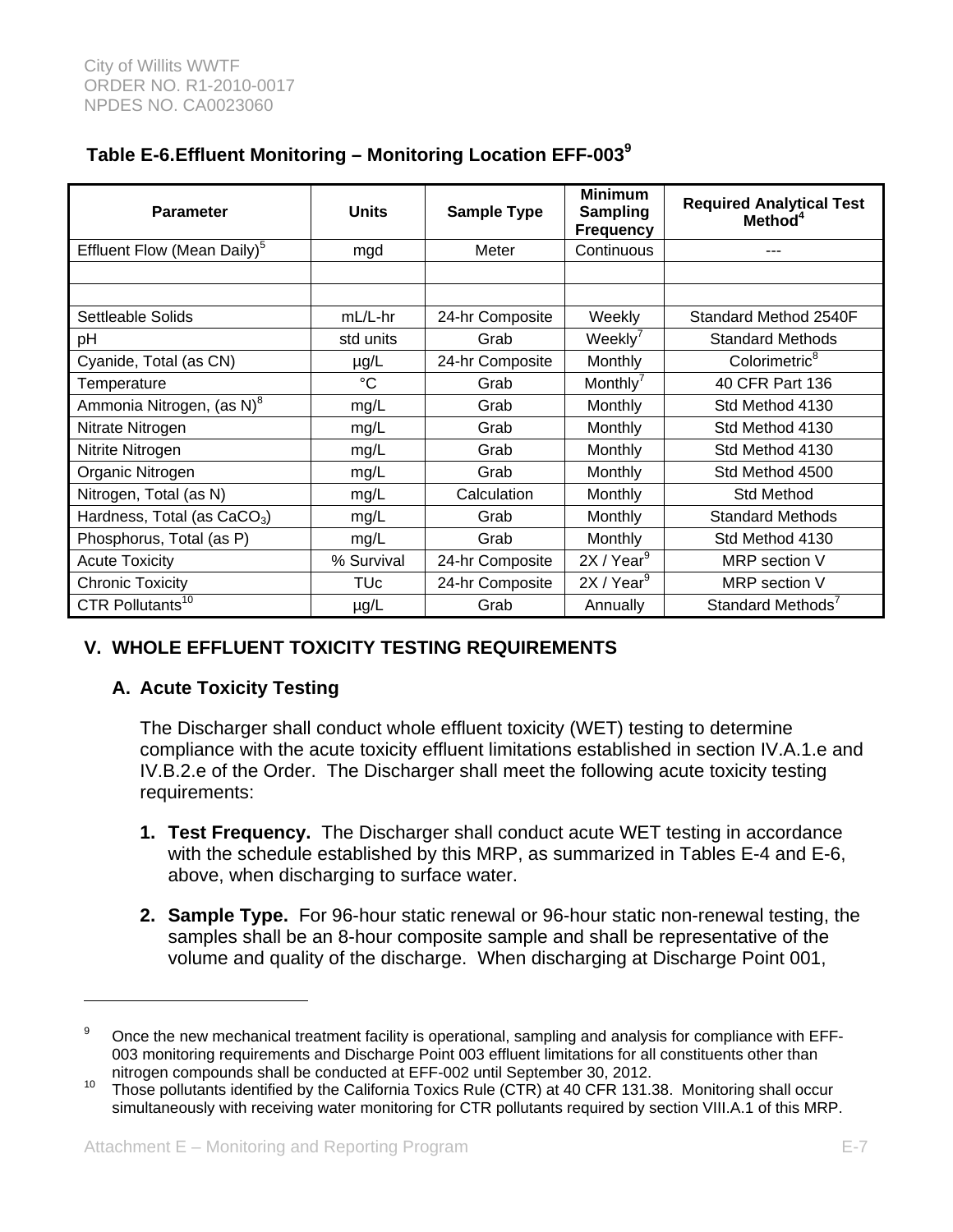effluent samples shall be collected at Monitoring Location EFF-001. When discharging at Discharge Point 003, effluent samples shall be collected at Monitoring Location EFF-003<sup>10</sup>. Ammonia, pH, and temperature shall be recorded at 24-hour intervals during the test and shall be reported with the toxicity test results.

- **3. Test Species.** Test species for acute testing shall be an invertebrate, the water flea, *Ceriodaphnia dubia*, and a vertebrate, the rainbow trout, *Oncorhynchus mykiss*, for at least the first two suites of tests conducted within 12 months after the effective date of the Order. After this screening period, monitoring shall be conducted using the most sensitive species. At least one time every 5 years, the Discharger shall rescreen with the two species described above and continue routine monitoring with the most sensitive species.
- **4. Test Methods.** The presence of acute toxicity shall be estimated as specified in *Methods for Measuring the Acute Toxicity of Effluents and Receiving Waters to Freshwater and Marine Organisms* (USEPA Report No. EPA-821-R-02-012, 5th edition or subsequent editions), or other methods approved by the Executive Officer. Test procedures related to pH control, sample filtration, aeration, temperature control, and sample dechlorination shall be performed in accordance with the USEPA method and fully explained and justified in each acute toxicity report submitted to the Regional Water Board. Control of the pH in acute toxicity tests is allowed, provided the test pH is maintained at the measured effluent pH, and the control of pH is done in a manner that has the least influence on the test water chemistry and on the toxicity of other pH sensitive materials such as some heavy metals, sulfide, and cyanide.
- **5. Test Dilutions.** The acute toxicity test shall be conducted using 100 percent effluent collected at Monitoring Location EFF-001 when discharging at Discharge Point 001 and at Monitoring Location EFF-003<sup>10</sup> when discharging at Discharge Point 003.
- **6. Test Failure.** If an acute toxicity test does not meet all test acceptability criteria, as specified in the test method, the Discharger shall re-sample and re-test as soon as possible, not to exceed 7 days following notification of test failure.
- **7. Accelerated Monitoring.** If the result of any acute toxicity test fails to meet the single test minimum limitation established in sections IV.A.1.e and IV.B.2.e of the Order (70 percent survival), and the testing meets all test acceptability criteria, the Discharger shall take two more samples, one within 14 days, and one within 21 days of receiving the initial sample result. If any of the additional samples do not comply with the three sample median minimum limitation (90 percent survival), the Discharger shall initiate a Toxicity Reduction Evaluation (TRE) in accordance with section VI.C.2.a of the Order. If the two additional samples are in compliance with the acute toxicity requirement, and the testing meets all test acceptability criteria, then TRE implementation will not be required. If the discharge has ceased before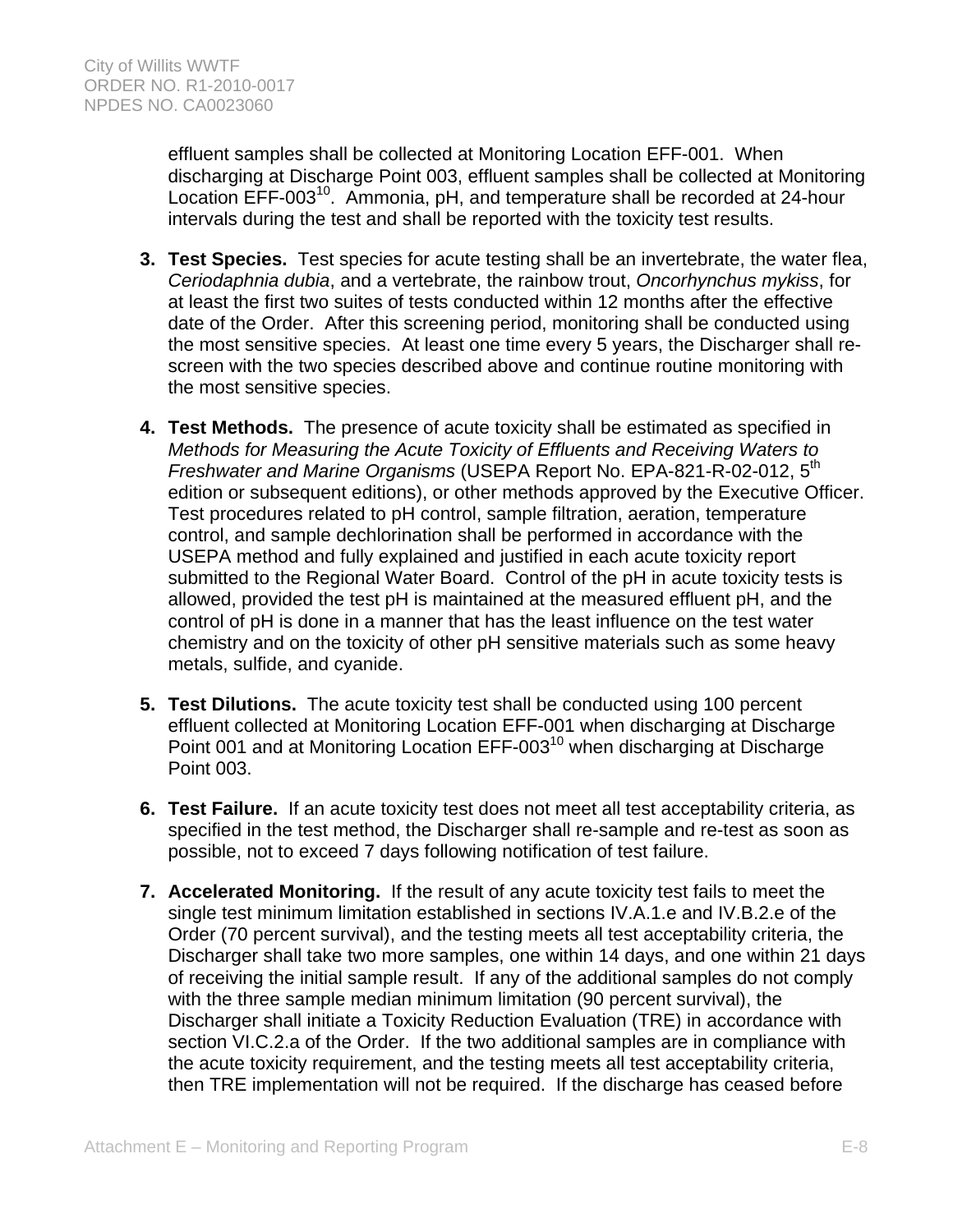the additional samples could be collected, the Discharger shall contact the Executive Officer within 21 days with a plan to demonstrate compliance with the acute toxicity effluent limitation.

- **8. Notification.** The Discharger shall notify the Regional Water Board in writing 14 days after the receipt of test results exceeding an effluent limitation or trigger. The notification will describe actions the Discharger has taken or will take to investigate and correct the cause(s) of toxicity. It may also include a status report on any actions required by this Order, with a schedule for actions not yet completed. If no actions have been taken, the reasons shall be given.
- **9. Reporting.** Test results for acute toxicity tests shall be reported according to section 12 (Report Preparation) of *Methods for Measuring the Acute Toxicity of Effluents and Receiving Waters to Freshwater and Marine Organisms* or in an equivalent format that clearly demonstrates that the Discharger is in compliance with effluent limitations and other permit requirements.
- **10. Ammonia Toxicity.** The acute toxicity test shall be conducted without modifications to eliminate ammonia toxicity.

# **B. Chronic Toxicity Testing**

The Discharger shall conduct chronic WET testing to demonstrate compliance with the Basin Plan's narrative water quality objective for toxicity. The Discharger shall meet the following chronic toxicity testing requirements:

- **1. Test Frequency.** The Discharger shall conduct chronic WET testing in accordance with the schedule established by this MRP, as summarized in Tables E-4 and E-6, above, when discharging to surface water.
- **2. Sample Type.** For 96-hour static renewal or 96-hour static non-renewal testing, the samples shall be 24-hour composite samples and shall be representative of the volume and quality of the discharge. When discharging at Discharge Point 001, effluent samples shall be collected at Monitoring Location EFF-001. When discharging at Discharge Point 003, effluent samples shall be collected at Monitoring Location EFF-003<sup>10</sup>.
- **3. Test Species.** Test species for chronic testing shall be a vertebrate, the fathead minnow, *Pimephales promelas* (larval survival and growth test); an invertebrate, the water flea, *Ceriodaphnia dubia* (survival and reproduction test); and a plant, the green alga, *Selanastrum capricornutum* (growth test).
- **4. Test Methods.** The presence of chronic toxicity shall be estimated as specified in USEPA's *Short-Term Methods for Estimating the Chronic Toxicity of Effluents and Receiving Water to Freshwater Organisms* (USEPA Report No. EPA-821-R-02-013,  $4<sup>th</sup>$  or subsequent editions). Test procedures related to pH control, sample filtration,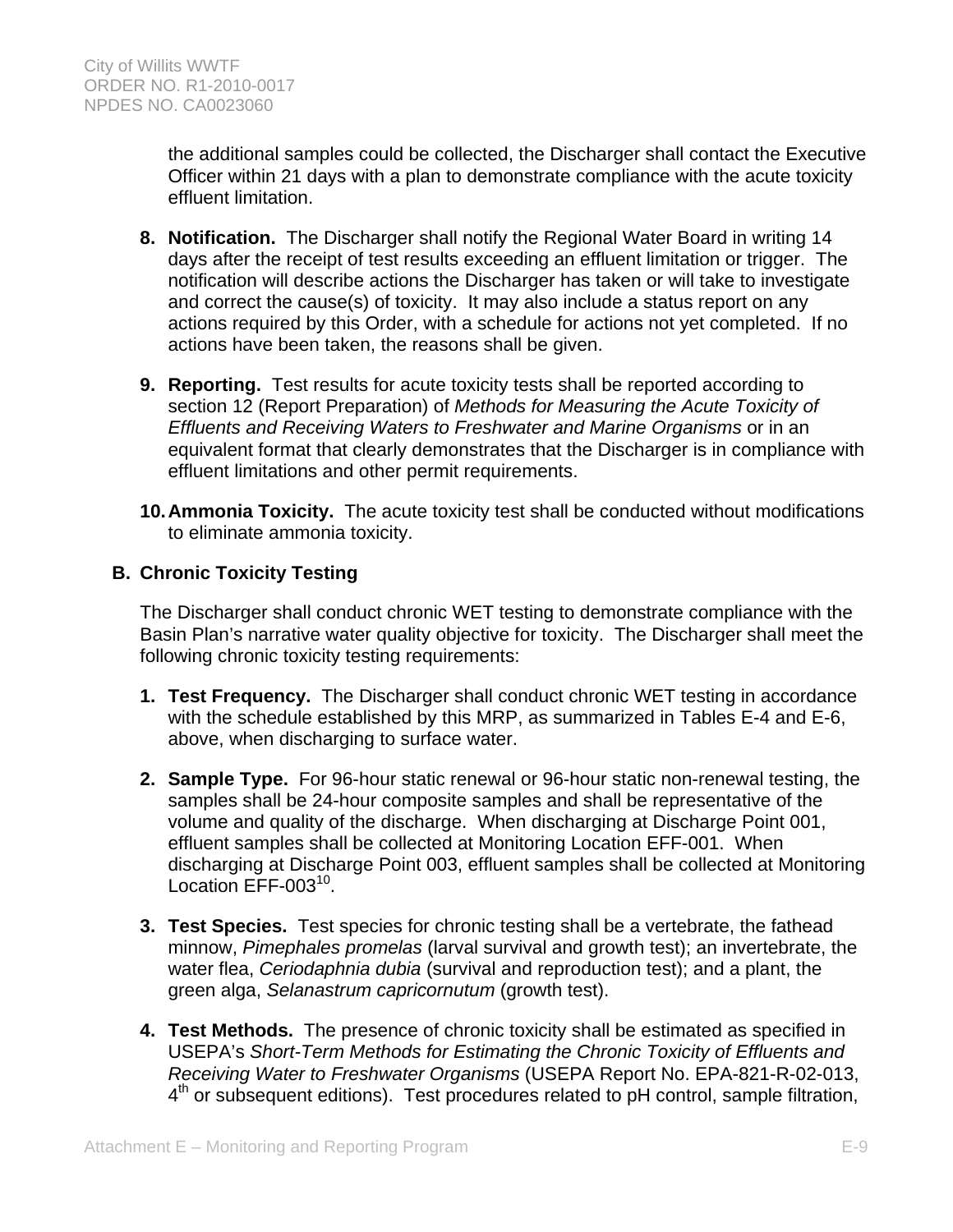aeration, temperature control, and sample dechlorination shall be performed in accordance with the USEPA method and fully explained and justified in each chronic toxicity report submitted to the Regional Water Board. Control of the pH in chronic toxicity tests is allowed, provided the test pH is maintained at the measured pH of the downstream receiving water, and the control of pH is done in a manner that has the least influence on the test water chemistry and on the toxicity of other pH sensitive materials such as some heavy metals, sulfide, and cyanide.

- **5. Test Dilutions.** The chronic toxicity test shall be conducted using a series of at least five dilutions and a control. The series shall consist of the following dilution series: 25, 50, 70, 85, and 100 percent effluent. Control and dilution water should be receiving water at an appropriate location upstream of the discharge point. Laboratory water may be substituted for receiving water, as described in the manual, upon approval by the Regional Water Board Executive Officer. Specifically, for the *Selenastrum capricornutum* test, synthetic laboratory water with a hardness similar to the receiving water shall be used as the control and dilution water. If the dilution water used is different from the culture water, a second control using culture water shall be used.
- **6. Reference Toxicant.** If organisms are not cultured in-house, concurrent testing with a reference toxicant shall be conducted. Where organisms are cultured in-house, monthly reference toxicant testing is sufficient. Reference toxicant tests also shall be conducted using the same test conditions as the effluent toxicity tests (e.g., same test duration, etc.).
- **7. Test Failure.** If either the reference toxicant test or the chronic toxicity test does not meet all test acceptability criteria, as specified in the test method, the Discharger shall re-sample and re-test as soon as possible, not to exceed 14 days following notification of test failure.
- **8. Notification.** The Discharger shall notify the Regional Water Board in writing within 14 days after the receipt of test results that indicate an exceedance of the monitoring trigger for chronic toxicity during regular or accelerated monitoring.
- **9. Accelerated Monitoring Requirements.** If the result of any chronic toxicity test exceeds a chronic toxicity trigger of 1.0 TUc, and the testing meets all test acceptability criteria, the Discharger shall initiate accelerated monitoring. Accelerated monitoring shall consist of four additional effluent samples, on test conducted approximately every week, over a 4-week period. Testing shall commence within 14 days of receipt of the sample results of the exceedance of the chronic toxicity trigger. If the discharge will cease before the additional samples can be collected, the Discharger shall contact the executive Officer within 21 days with a plan to demonstrate compliance with the Basin Plan's narrative water quality objective for toxicity. The following protocol shall be used for accelerated monitoring and TRE implementation.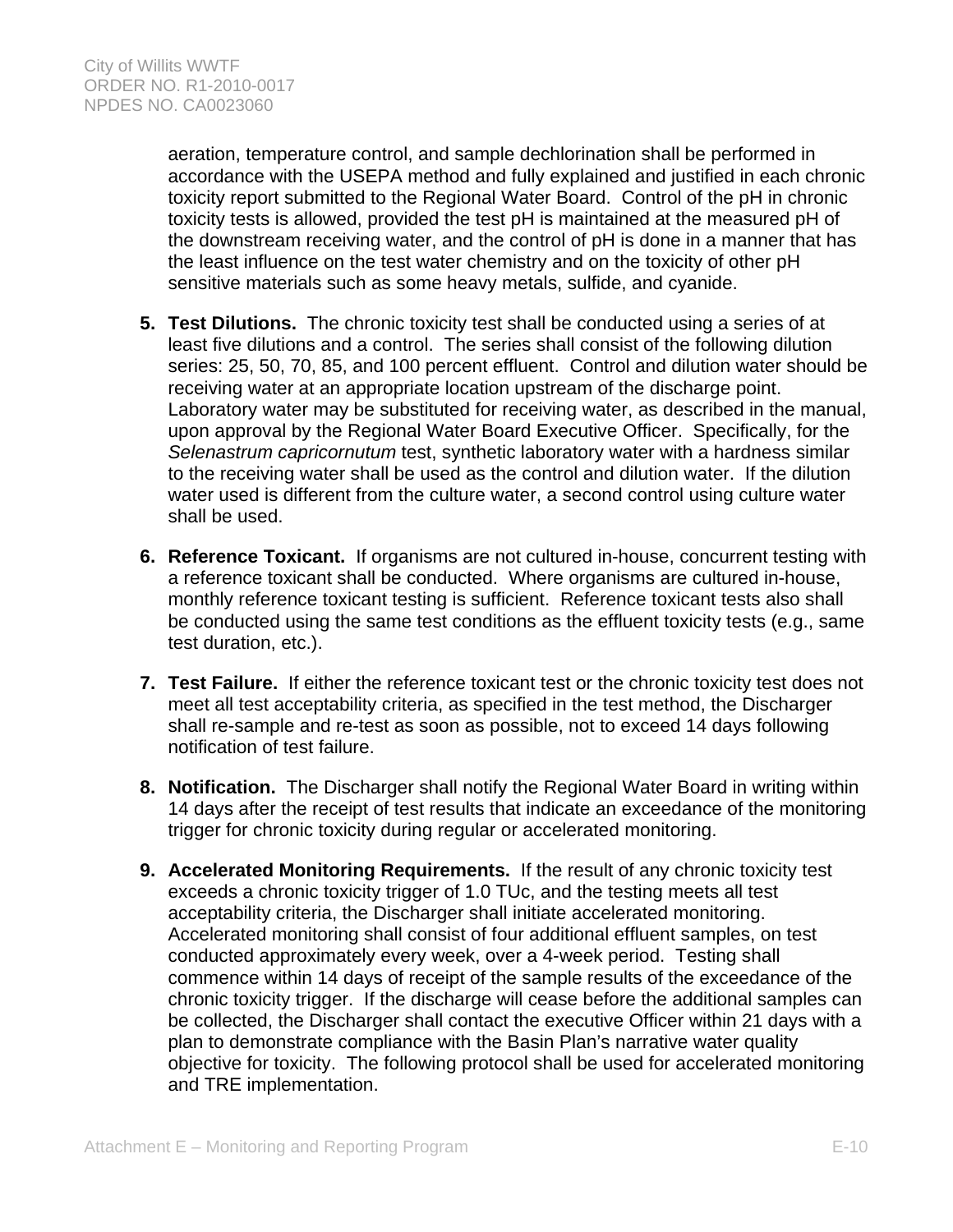- **a.** If the results of four consecutive accelerated monitoring tests do not exceed the chronic toxicity trigger, the Discharger may cease accelerated monitoring and resume regular chronic toxicity monitoring. If there is adequate evidence of a pattern of effluent toxicity, however, the Regional Water Board Executive Officer may require that the Discharger initiate a TRE.
- **b.** If the source(s) of the toxicity is easily identified (i.e., temporary plant upset), the Discharger shall make necessary corrections to the facility and shall continue accelerated monitoring until four consecutive accelerated tests do not exceed the chronic toxicity trigger. Upon confirmation that the effluent toxicity has been removed, the Discharger may cease accelerated monitoring and resume regular chronic toxicity monitoring.
- **c.** If the result of any accelerated toxicity test exceeds the chronic toxicity trigger, the Discharger shall cease accelerated monitoring and initiate a TRE to investigate the cause(s) of, and identify corrective actions to reduce or eliminate effluent toxicity. Within thirty (30) days of notification by the laboratory of the test results exceeding the chronic toxicity trigger during accelerated monitoring, the Discharger shall submit a TRE Action Plan to the Regional Water Board including, at minimum:
	- **i.** Specific actions the Discharger took to investigate and identify the cause(s) of toxicity, including a TRE WET monitoring schedule;
	- **ii.** Specific actions the Discharger took to mitigate the impact of the discharge and prevent the recurrence of toxicity;
	- **iii.** Recommendations for further actions to mitigate continued toxicity, if needed; and
	- **iv.** A schedule for implementation of recommended actions.
- **10. Ammonia Toxicity.** The chronic toxicity test shall be conducted without modifications to eliminate ammonia toxicity.

# **C. Chronic Toxicity Reporting Requirements**

- **1. Routine Reporting.** Test results for chronic tests shall be reported according to the acute and chronic manuals and the Monitoring and Reporting Program and shall be attached to the corresponding monthly self-monitoring report. Test results shall include, at minimum, for each test:
	- **a.** Sample date(s);
	- **b.** Test initiation date;
	- **c.** Test species;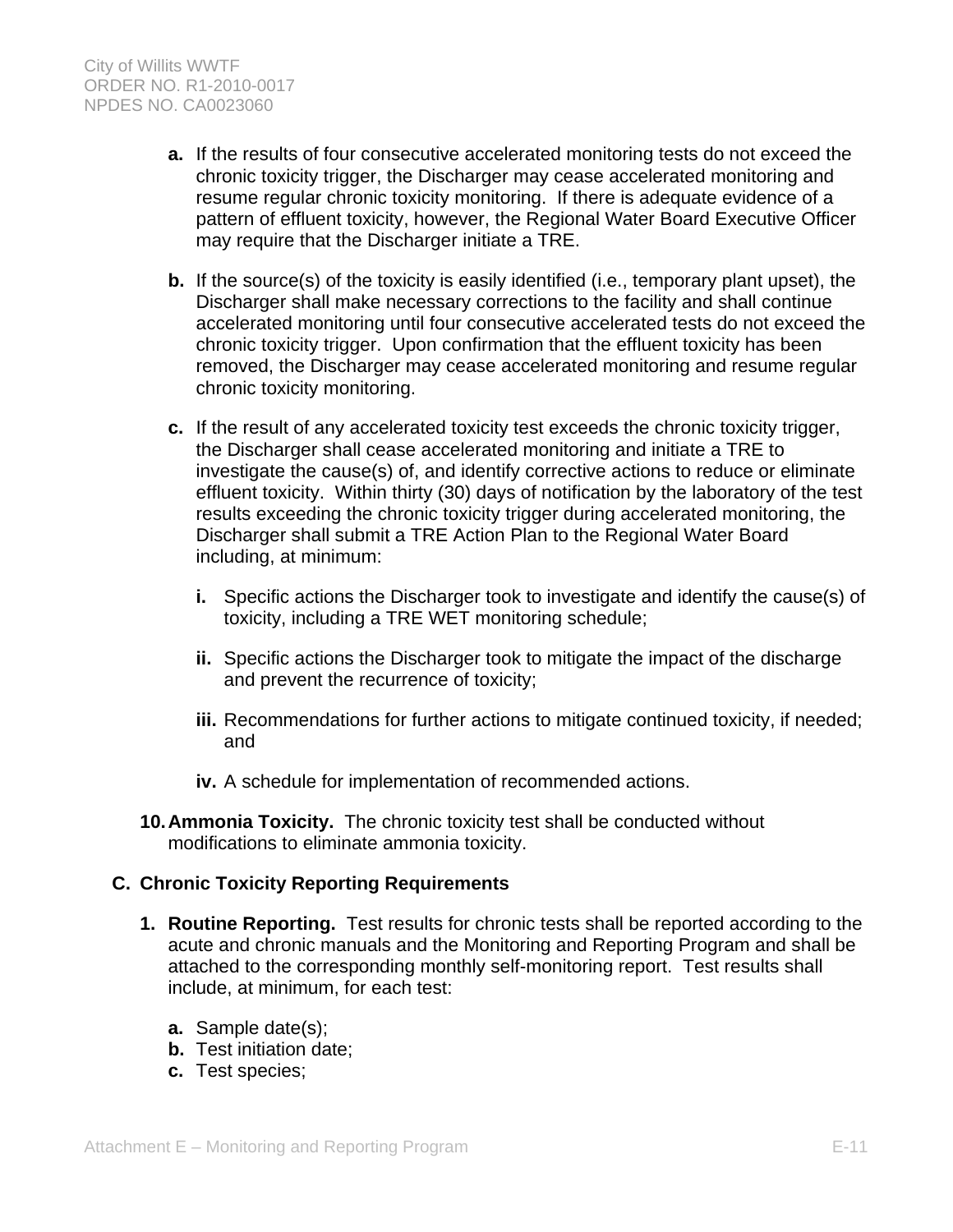- **d.** End point values for each dilution (e.g., number of young, growth rate, percent survival);
- **e.** NOEC value(s) in percent effluent;
- **f.** IC15, IC25, IC40, and IC50 values (or EC15, EC25…etc.) in percent effluent;
- **g.** TUc values (100/NOEC);
- **h.** Mean percent mortality (±s.d.) after 96 hours in 100 percent effluent (if applicable);
- **i.** NOEC and LOEC values for reference toxicant test(s);
- **j.** IC50 and EC50 value(s) for reference toxicant test(s);
- **k.** Available water quality measurements for each test (e.g., pH, dissolved oxygen, temperature, conductivity, hardness, salinity, ammonia);
- **l.** Statistical methods used to calculate endpoints; and
- **m.** The statistical output page, which includes the calculation of percent minimum significant difference (PMSD).
- **2. Quality Assurance Reporting.** Because the permit requires sublethal hypothesis testing endpoints from Methods 1000.0, 1002.0, and 1003.0 in the test methods manual titled *Short-term Methods for Estimating the Chronic Toxicity of Effluents and Receiving Waters to Freshwater Organisms* (EPA-821-R-02-013, 2002), with-in test variability must be reviewed for acceptability, and variability criteria (upper and lower PMSD bounds) must be applied, as directed under section 10.2.8 – *Test Variability*  of the test methods manual. Under section 10.2.8, the calculated PMSD for both reference toxicant test and effluent toxicity test results must be compared with the upper and lower PMSD bounds variability criteria specified in Table 6 – *Variability Criteria (Upper and Lower PMSD Bounds) for Sublethal Hypothesis Testing Endpoints Submitted Under NPDES Permits*, following the review criteria in paragraphs 10.2.8.2.1 through 10.2.8.2.5 of the test methods manual. Based on this review, only accepted effluent toxicity test results shall be reported.
- **3. Compliance Summary.** Monthly self-monitoring reports submitted by the Discharger shall contain an updated chronology of chronic toxicity test results expressed in TUc, and organized by test species, type of test (survival, growth, or reproduction), and monitoring frequency (routine, accelerated, or TRE). The final report shall clearly demonstrate that the Discharger is in compliance with effluent limitations and other permit requirements.

# **VI. LAND DISCHARGE MONITORING REQUIREMENTS – NOT APPLICABLE**

This section is not applicable to the Discharger as treated wastewater is not discharged to or applied to land for the purpose of disposal. The Discharger reclaims treated wastewater thus the Discharger has Reclamation Monitoring Requirements rather than Land Discharge Monitoring Requirements.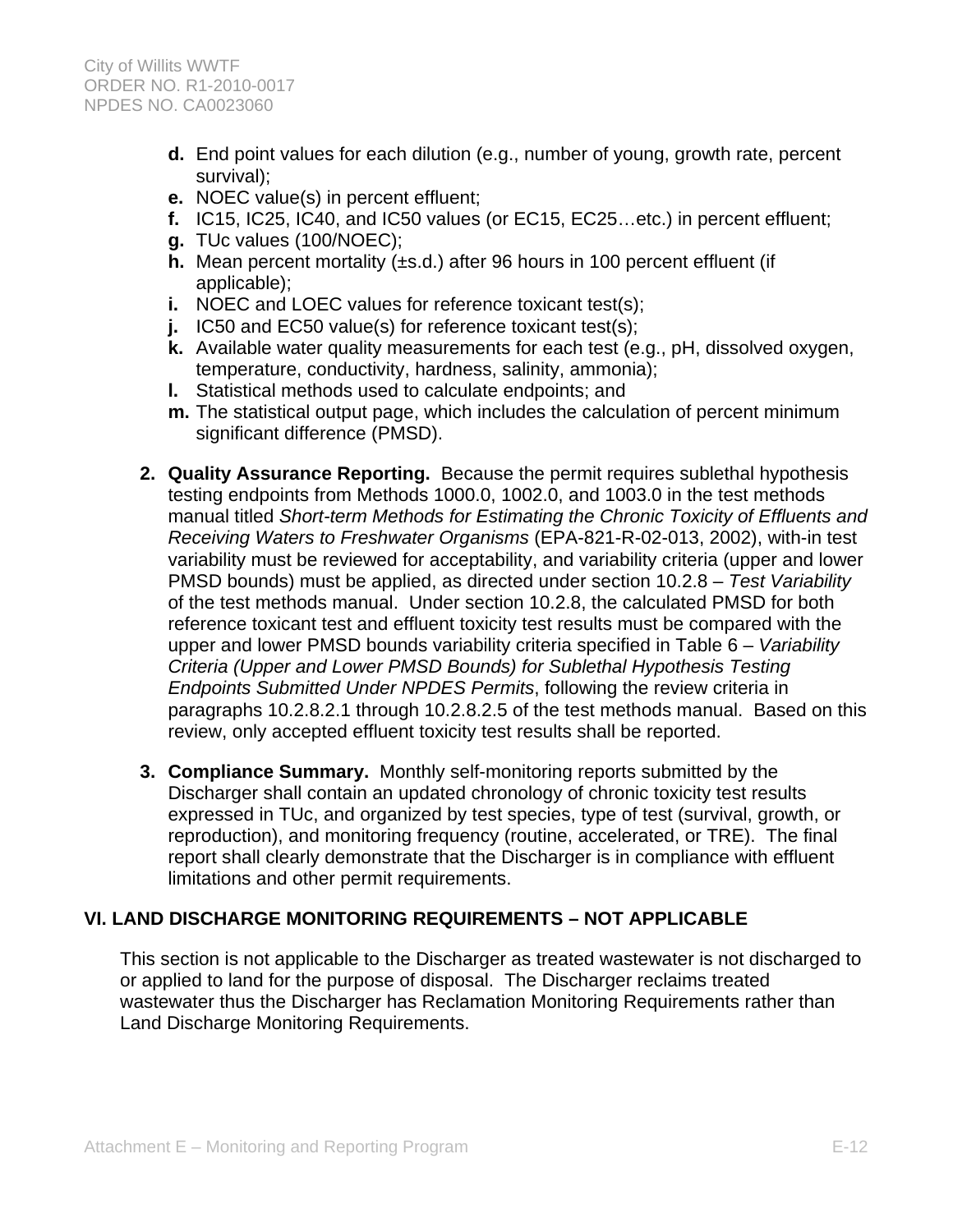# **VII. RECLAMATION MONITORING REQUIREMENTS**

#### **A. Monitoring Location EFF-004**

**1.** The Discharger shall monitor treated effluent from the new WWTF downstream of the enhancement wetland before effluent application to reclamation use area(s) at Monitoring Location EFF-004 as follows:

### **Table E-7. Recycled Water Effluent Monitoring – Monitoring Location EFF-004**

| <b>Parameter</b>                      | <b>Units</b> | <b>Sample Type</b> | <b>Minimum</b><br><b>Sampling</b><br><b>Frequency</b> | <b>Required Analytical Test</b><br>Method <sup>4</sup> |
|---------------------------------------|--------------|--------------------|-------------------------------------------------------|--------------------------------------------------------|
| Flow (Mean Daily) <sup>5</sup>        | mgd          | Meter              | Continuous                                            | --                                                     |
|                                       |              |                    |                                                       |                                                        |
|                                       |              |                    |                                                       |                                                        |
| pH                                    | std units    | Grab               | Weekly                                                | <b>Standard Methods</b>                                |
| Ammonia Nitrogen, (as N) <sup>8</sup> | mg/L         | Grab               | Monthly                                               | Std Method 4130                                        |
| Nitrate Nitrogen                      | mg/L         | Grab               | Monthly                                               | Std Method 4130                                        |
| Nitrite Nitrogen                      | mg/L         | Grab               | Monthly                                               | Std Method 4130                                        |
| Organic Nitrogen                      | mg/L         | Grab               | Monthly                                               | Std Method 4500                                        |
| Nitrogen, Total (as N)                | mg/L         | Calculation        | Monthly                                               | Std Method                                             |

### **B. Recycled Water Production and Use.**

Recycled water quality characteristics and precipitation data shall be used to ascertain nitrogen loading rates at each recycled water use site. The following information shall be reported for each use site:

### **Table E-8. Recycled Water Production and Use**

| <b>Parameter</b>                                           | <b>Units</b>     | <b>Sample Type</b> | <b>Minimum Sampling Frequency</b> |
|------------------------------------------------------------|------------------|--------------------|-----------------------------------|
| Volume of recycled water <sup>11</sup>                     | Acre-feet        | Meter              | Monthly                           |
| Total area of application                                  | Acres            | Observation        | Monthly                           |
| Total Nitrogen (as N)<br>application rate <sup>12,13</sup> | Ibs N/acre-month | Calculation        | Monthly                           |

 $\overline{a}$ 

 $11$  Estimation of the volume of recycled water shall not include other potable or non-potable "make-up" water used in conjunction with recycled water.<br><sup>12</sup> Nitrogen application rate shall consider nitrogen content of the recycled water, based on analytical data

obtained at the point of discharge.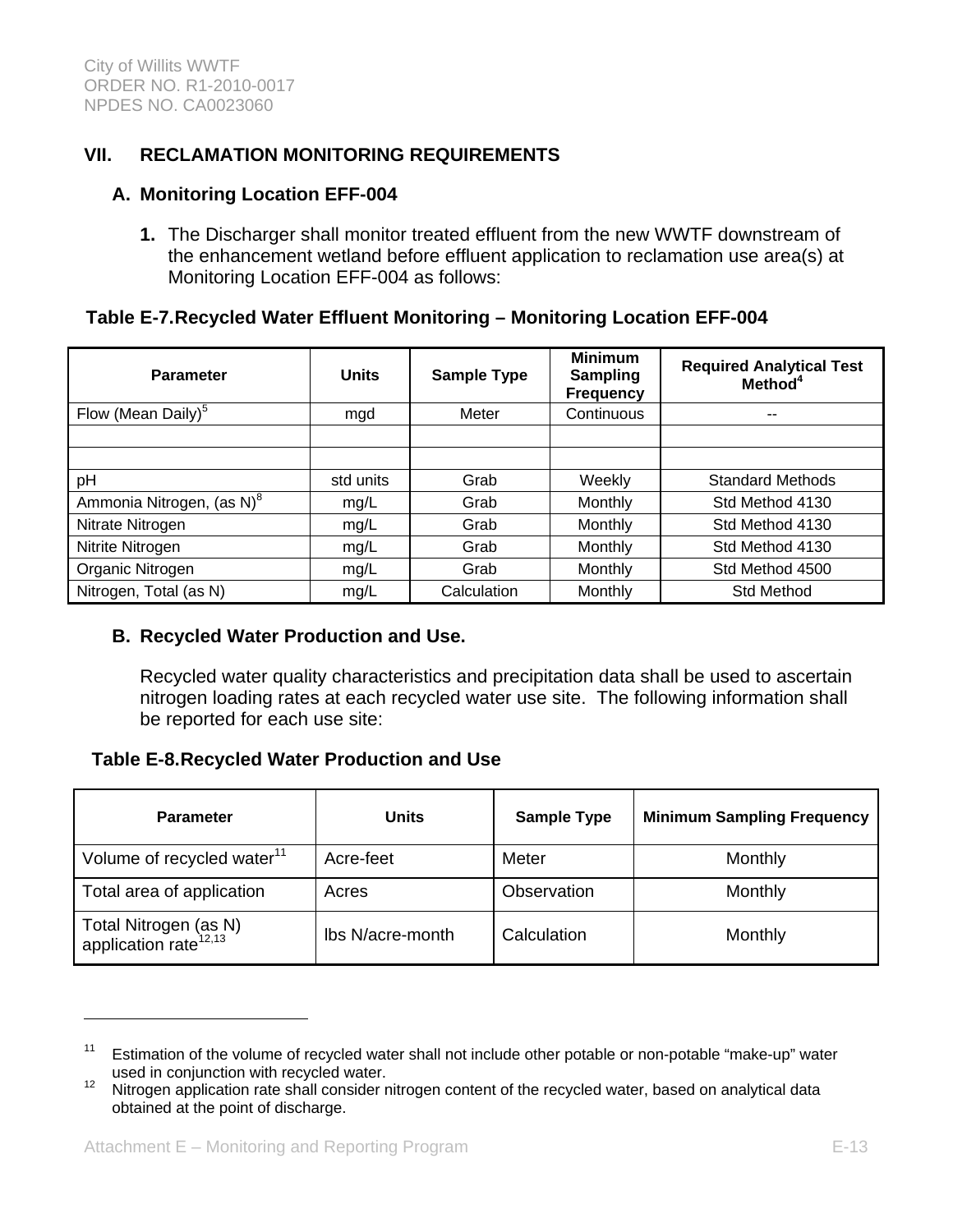# **Table E-8. Recycled Water Production and Use**

| <b>Parameter</b> | Units  | <b>Sample Type</b> | <b>Minimum Sampling Frequency</b> |
|------------------|--------|--------------------|-----------------------------------|
| Rainfall         | Inches | Gage               | Dailv                             |

# **VIII. RECEIVING WATER MONITORING REQUIREMENTS**

#### **A. Surface Water Monitoring Location RSW-001**

**1.** The Discharger shall monitor Outlet Creek at Monitoring Location RSW-001 when discharging to surface water as follows:

### **Table E-9. Receiving Water Monitoring Requirements – RSW-001**

| <b>Parameter</b>                        | <b>Units</b> | <b>Sample Type</b>           | <b>Minimum</b><br><b>Sampling</b><br><b>Frequency</b> | <b>Required Analytical Test</b><br>Method <sup>4</sup> |
|-----------------------------------------|--------------|------------------------------|-------------------------------------------------------|--------------------------------------------------------|
| <b>Flow</b>                             | mgd          | Gauge or Meter <sup>14</sup> | Daily                                                 |                                                        |
| <b>Visual Observations</b>              |              | Visual <sup>15</sup>         | Weekly                                                |                                                        |
| pH                                      | std units    | Grab                         | Monthly <sup>4</sup>                                  | 40 CFR Part 136                                        |
| Dissolved Oxygen                        | mg/L         | Grab                         | Monthly                                               | 40 CFR Part 136                                        |
| Electrical Conductivity @ 25°C          | µmhos/cm     | Grab                         | Monthly                                               | 40 CFR Part 136                                        |
| Hardness, Total (as CaCO <sub>3</sub> ) | mg/L         | Grab                         | Monthly                                               | <b>Standard Methods</b>                                |
| Temperature                             | $^{\circ}$ C | Grab                         | Monthly <sup>4</sup>                                  | 40 CFR Part 136                                        |
| Turbidity                               | <b>NTU</b>   | Grab                         | Monthly                                               | Standard Method 2130B                                  |
| Phosphorus, Total (as P)                | mg/L         | Grab                         | Monthly                                               | Std Method 4130                                        |
| Ammonia Nitrogen, (as N) <sup>8</sup>   | mg/L         | Grab                         | Monthly                                               | Std Method 4130                                        |
| Nitrate Nitrogen                        | mg/L         | Grab                         | Monthly                                               | Std Method 4130                                        |
| Nitrite Nitrogen                        | mg/L         | Grab                         | Monthly                                               | Std Method 4130                                        |
| Organic Nitrogen                        | mg/L         | Grab                         | Monthly                                               | Std Method 4500                                        |
| Nitrogen, Total (as N)                  | mg/L         | Calculation                  | Monthly                                               | Std Method                                             |
| CTR Pollutants <sup>16</sup>            | $\mu$ g/L    | Grab                         | Annually                                              | Standard Methods <sup>8</sup>                          |

<sup>&</sup>lt;sup>13</sup> Nitrogen concentrations shall be calculated and reported "as N". For example, nitrate-nitrogen= 27 mg/L as NO<sub>3</sub> shall be converted and reported as nitrate-nitrogen = 6.1 mg/L as N using a conversion factor of 14.0067 (N)/62.0049 (NO<sub>3</sub>)

<sup>16</sup> Those pollutants identified by the CTR at 40 CFR 131.38. Monitoring shall occur simultaneously with effluent monitoring for CTR pollutants required by section IV. of this MRP.

 $14$  The Discharger shall propose a method of measurement for the receiving water flow for approval by the Executive Officer.

 $15$  Visual observations shall be made for evidence of floatables (i.e., solids, liquids, foam, and scum), visible films (i.e., oils, greases, and waxes), aquatic growths, and discoloration. Observations shall be recorded and included in the monthly self-monitoring reports.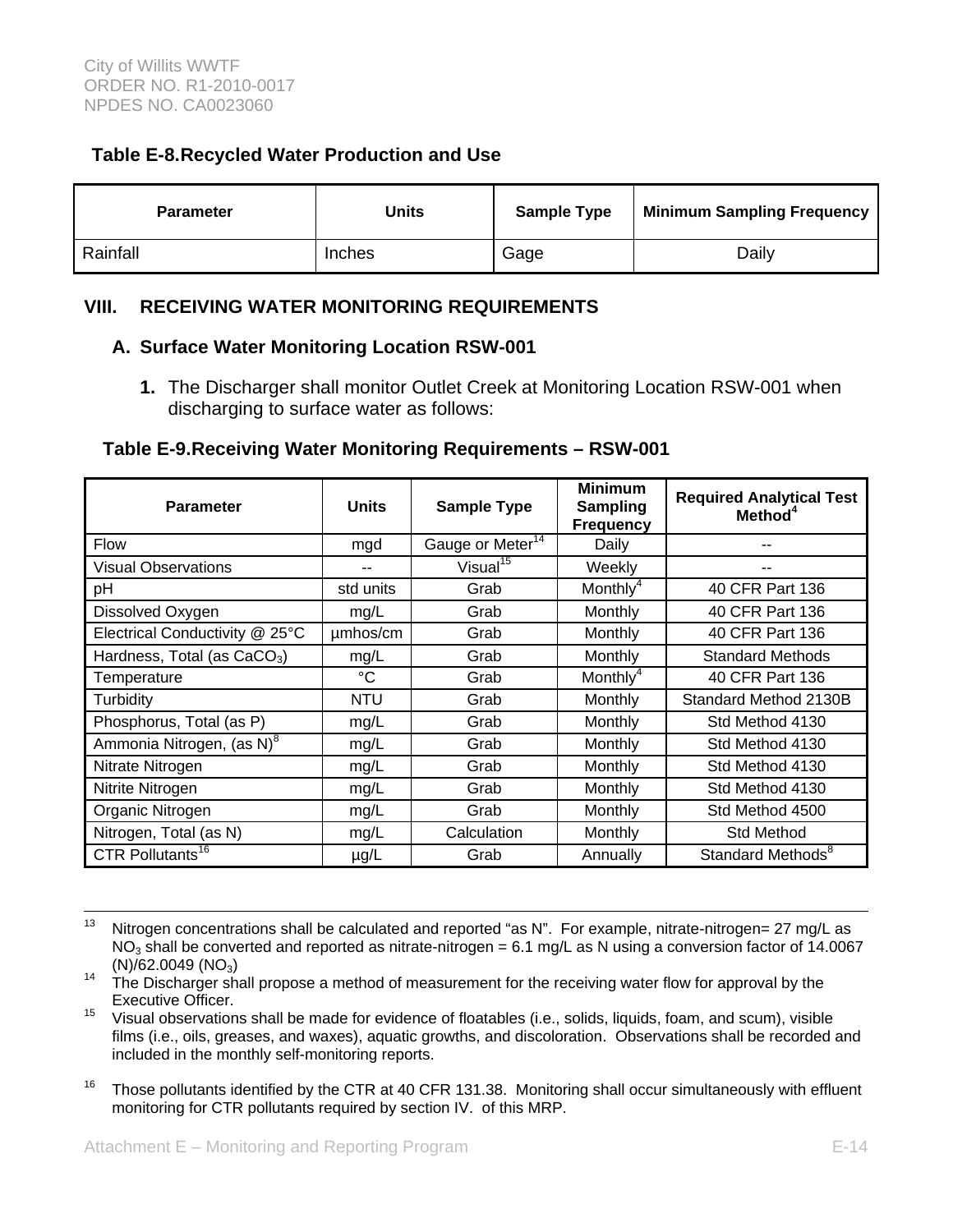# **B. Surface Water Monitoring Location RSW-002**

**1.** The Discharger shall monitor Outlet Creek at Monitoring Location RSW-002 when discharging to surface water from themechanical treatment facility as follows:

**Table E-10. Receiving Water Monitoring Requirements – RSW-002** 

| <b>Parameter</b>               | <b>Units</b><br><b>Sample Type</b> |                      | <b>Minimum</b><br><b>Sampling</b><br><b>Frequency</b> | <b>Required Analytical</b><br>Test Method <sup>1</sup> |
|--------------------------------|------------------------------------|----------------------|-------------------------------------------------------|--------------------------------------------------------|
| <b>Visual Observations</b>     | --                                 | Visual <sup>15</sup> | Weekly                                                | $- -$                                                  |
| pH                             | std units                          | Grab                 | Monthly <sup>4</sup>                                  | 40 CFR Part 136                                        |
| Dissolved Oxygen               | mq/L                               | Grab                 | Monthly                                               | 40 CFR Part 136                                        |
| Electrical Conductivity @ 25°C | umhos/cm                           | Grab                 | Monthly                                               | 40 CFR Part 136                                        |
| Temperature                    | °C                                 | Grab                 | Monthly <sup>4</sup>                                  | 40 CFR Part 136                                        |
| Turbidity                      | <b>NTU</b>                         | Grab                 | Monthly                                               | Standard Method 2130B                                  |

# **C. Surface Water Monitoring Locations RSW-003 and RSW-004**

**1.** The Discharger shall monitor Outlet Creek at Monitoring Locations RSW-003 and RSW-004 when discharging to surface water, as follows:

| Table E-11. Receiving Water Monitoring Requirements - RSW-003 and RSW-004 |              |                              |                                                       |                                                        |
|---------------------------------------------------------------------------|--------------|------------------------------|-------------------------------------------------------|--------------------------------------------------------|
| <b>Parameter</b>                                                          | <b>Units</b> | <b>Sample</b><br><b>Type</b> | <b>Minimum</b><br><b>Sampling</b><br><b>Frequency</b> | <b>Required Analytical Test</b><br>Method <sup>1</sup> |
| <b>Visual Observations</b>                                                |              | Visual <sup>15</sup>         | Weekly                                                | --                                                     |
| pH                                                                        | std units    | Grab                         | Monthly <sup>4</sup>                                  | 40 CFR Part 136                                        |
| Dissolved Oxygen                                                          | mg/L         | Grab                         | Monthly                                               | 40 CFR Part 136                                        |
| Electrical Conductivity @ 25°C                                            | umhos/cm     | Grab                         | Monthly                                               | 40 CFR Part 136                                        |
| Temperature                                                               | ℃            | Grab                         | Monthly <sup>4</sup>                                  | 40 CFR Part 136                                        |
| Turbidity                                                                 | <b>NTU</b>   | Grab                         | Monthly                                               | Standard Method 2130B                                  |

# **D. Groundwater Monitoring**

This MRP does not require groundwater monitoring at this time. The Order does not permit treated wastewater to be land applied for the purpose of disposal. The Order does include a special study under section VI.C.2, which requires evaluation of reclamation/irrigation uses of treated wastewater. Should the special study indicate potential impacts to groundwater, this section of the MRP will be revised.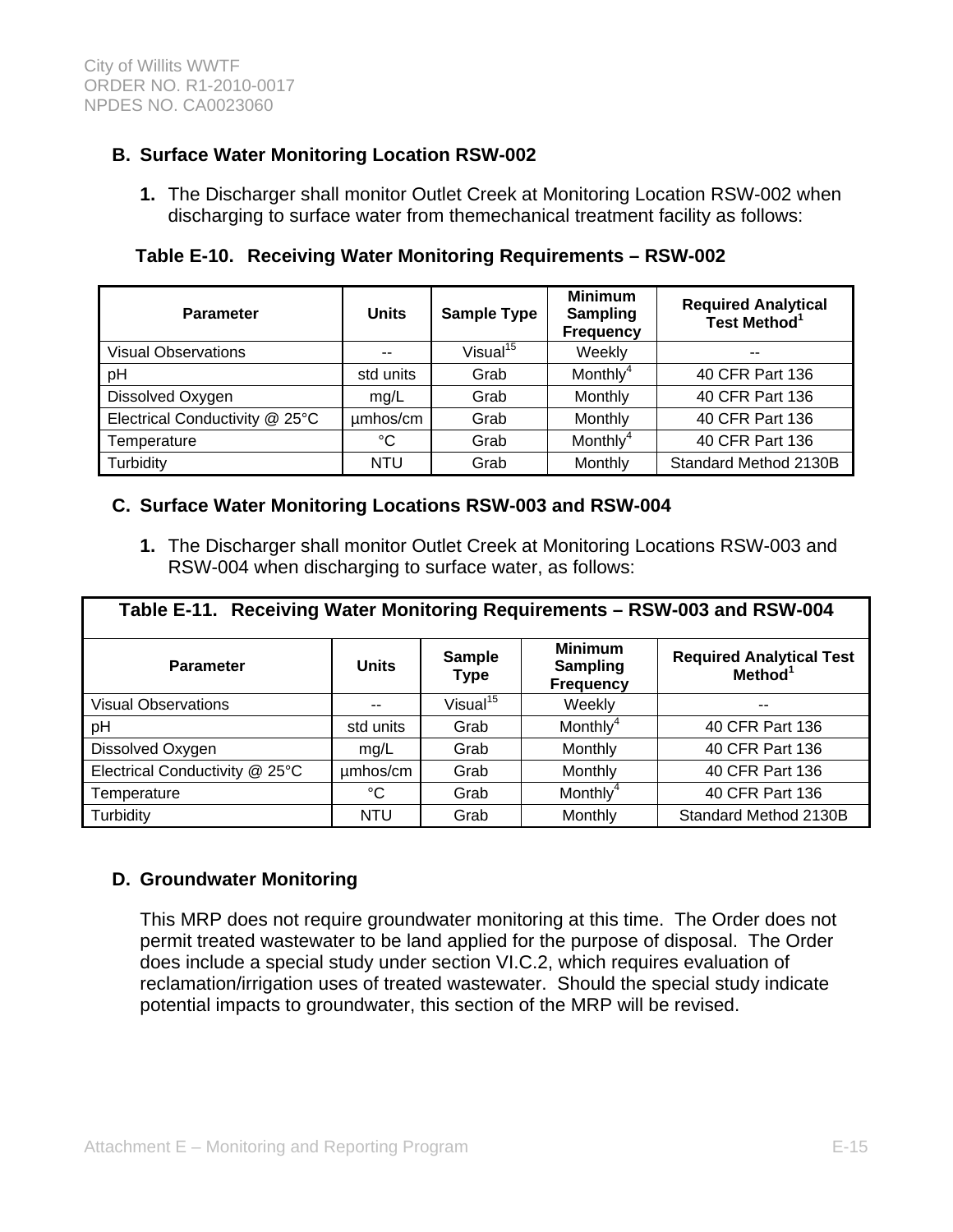# **IX. OTHER MONITORING REQUIREMENTS**

### **A. Monitoring Location INT-001**

When discharging at Discharge Point 001, the Discharger shall monitor chlorine residual at the existing WWTF in the chlorine contact chamber at Monitoring Location INT-001, as follows.

### **Table E-12. Internal Monitoring Requirements – INT-001**

| <b>Parameter</b>                | Units | Sample<br>$T$ ype | <b>Minimum Sampling</b><br><b>Frequency</b> | <b>Required Analytical Test</b><br><b>Method</b> |
|---------------------------------|-------|-------------------|---------------------------------------------|--------------------------------------------------|
| <b>Chlorine, Total Residual</b> | mg/L  | Grab              | Daily                                       | 40 CFR Part 136                                  |

### **B. Septage Station Monitoring**

### **1. Monitoring Location SEP-001**

- **a.** For each septage load delivered to the treatment facility, the Discharger shall require the hauler to collect and report a pH value representative of the load.
- **b.** The Discharger shall estimate, prior to the beginning of a quarterly and semiannual monitoring period, the number of anticipated septage deliveries for the given monitoring frequency, and generate a random load number from this total. When the delivery corresponding to the pre-chosen random number is received, the Discharger will collect a representative septage sample and have the samples analyzed in accordance with Table E-13 and with standard sample collection and handling procedures. Each sample analyzed in accordance with the following table.

### **Table E-13. Septage Monitoring Requirements – SEP-001**

| <b>Parameter</b>                   | <b>Units</b> | <b>Sample</b><br>Type | <b>Minimum Sampling</b><br><b>Frequency</b> | <b>Required Analytical Test</b><br>Method <sup>1</sup> |
|------------------------------------|--------------|-----------------------|---------------------------------------------|--------------------------------------------------------|
| pH                                 | std units    | Grab                  | Weekly                                      | 40 CFR Part 136                                        |
| Chemical Oxygen Demand             | mg/L         | Grab                  | Quarterly                                   | Standard Method 5220                                   |
| Oil and Grease                     | mg/L         | Grab                  | Quarterly                                   | EPA Method 1664                                        |
| <b>Metals and Trace Elements</b>   | $\mu$ g/L    | Grab                  | Quarterly                                   | EPA Method 200.7                                       |
| <b>Purgeable Organic Compounds</b> | $\mu$ g/L    | Grab                  | Semiannually                                | EPA Method 624                                         |
| Semivolatile Organic<br>Compounds  | $\mu$ g/L    | Grab                  | Semiannually                                | EPA Method 625                                         |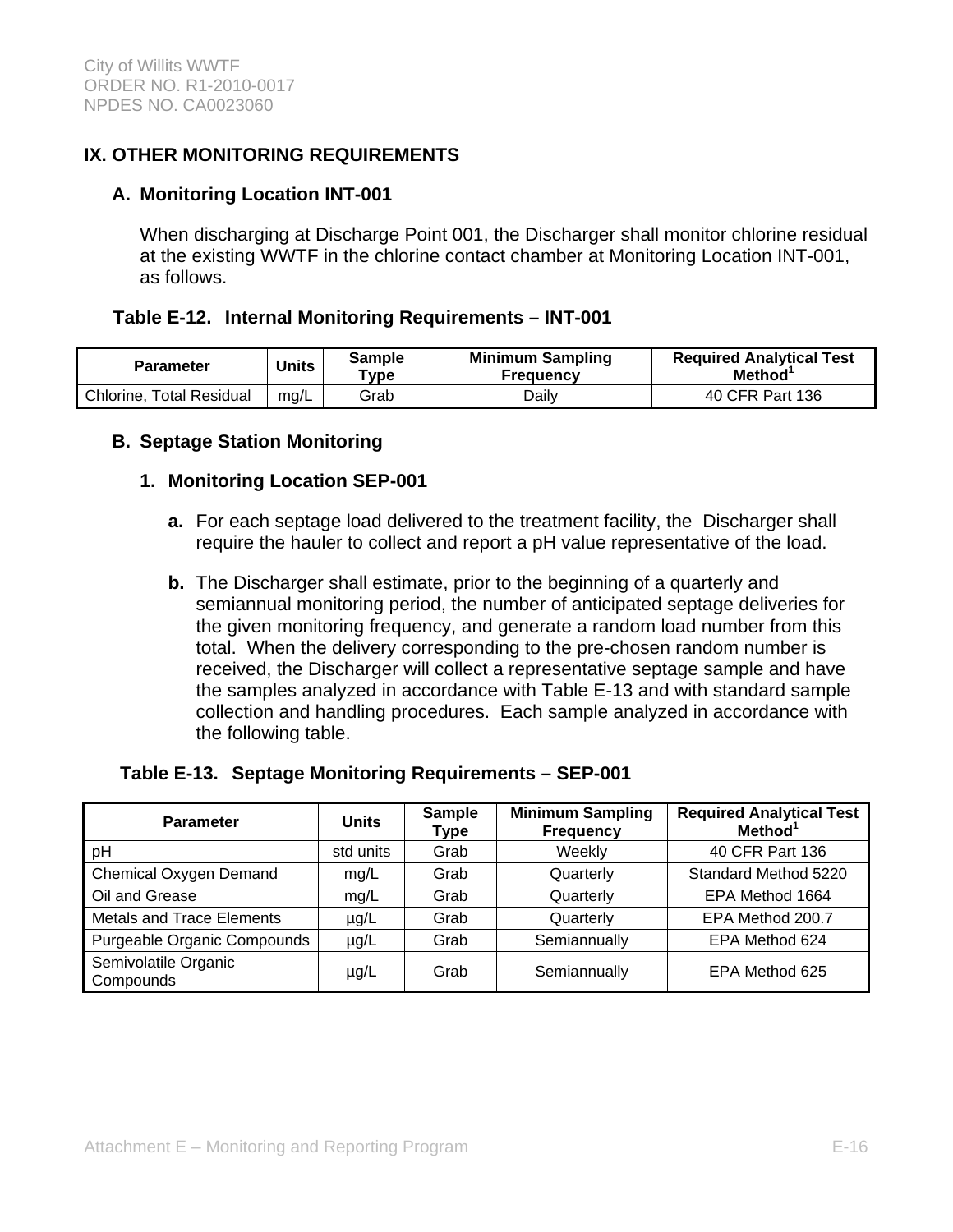### **2. Septage Hauler Tracking**

For any month when septage waste is received by the treatment facility or collection system, the source(s) of the waste shall be documented. A summary table of all septage discharged to the WWTF shall be submitted quarterly and shall include:

- **a.** Date and time of discharge
- **b.** Name, County ID number, and District ID number of the hauler
- **c.** Volume discharged
- **d.** Source(s) of the waste
- **e.** pH of septage load

### **C. Disinfection Process Monitoring for UV Disinfection System**

Upon completion and approval of the UV disinfection system, the following monitoring requirements must be implemented.

- **1. Monitoring.** The UV transmittance of the effluent from the UV disinfection system shall be monitored continuously and recorded. The operation UV dose shall be calculated from UV transmittance, UV intensity, turbidity, and exposure time, using lamp age and sleeve fouling factors.
- **2. Reporting.** The Discharger shall report daily average and lowest daily transmittance and operational UV dose on its monthly monitoring reports. If the UV transmittance falls below 65 percent or UV dose falls below 50 mJ/cm<sup>2</sup>, the event shall be reported to the Regional Water Board by telephone within 24 hours and documented in a narrative description to accompany the applicable routine monthly self monitoring report.

# **X. REPORTING REQUIREMENTS**

### **A. General Monitoring and Reporting Requirements**

- **1.** The Discharger shall comply with all Standard Provisions (Attachment D) related to monitoring, reporting, and recordkeeping.
- **2. Special Study.** The Discharger shall submit all reports and documentation required by the special study established by this Order. Such reports and documentation shall be submitted to the Regional Water Board on or before each compliance date established by the Order. If noncompliance is reported, the Discharger shall describe the reasons for noncompliance and a specific date when compliance will be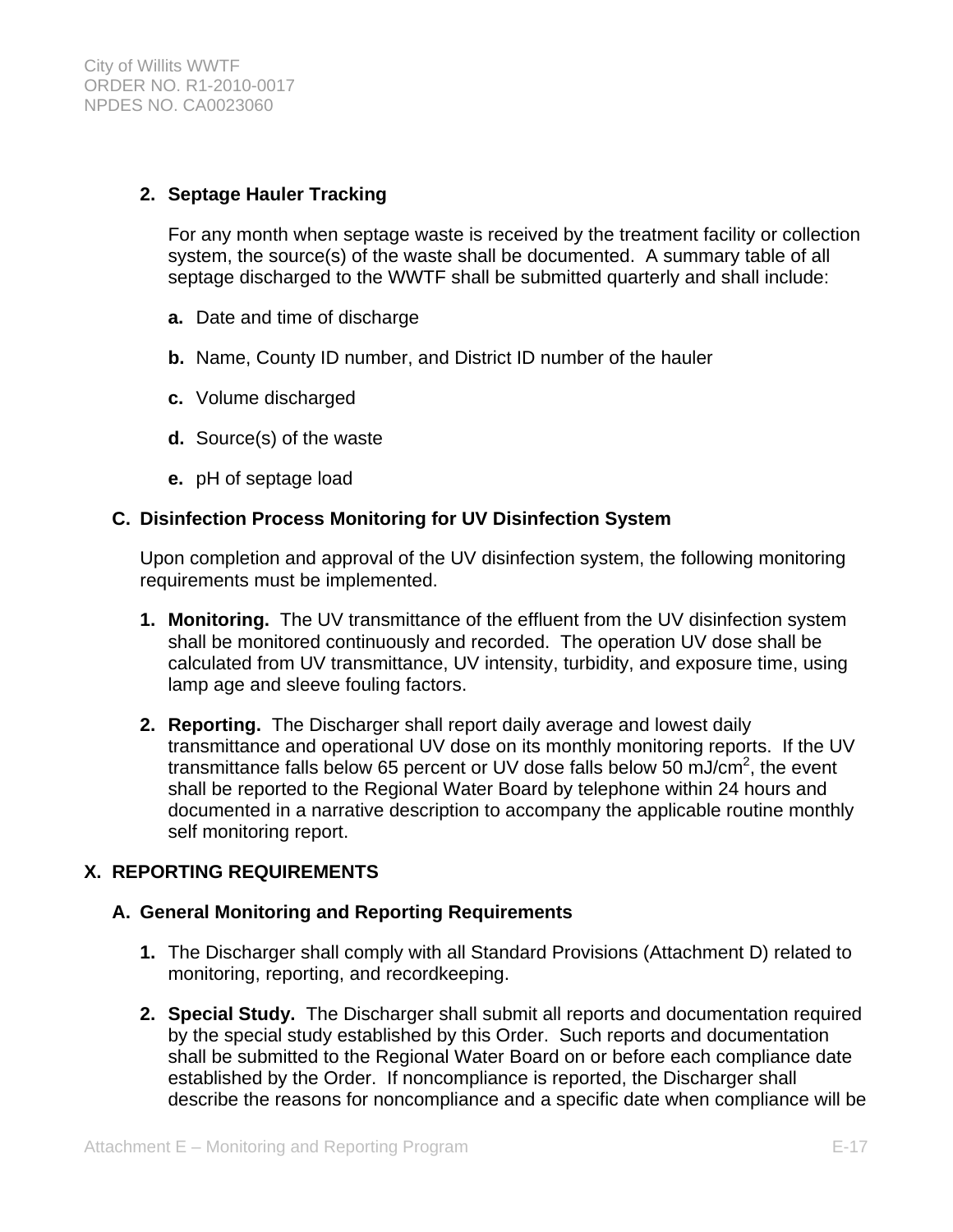achieved. The Discharger shall notify the Regional Water Board when it returns to compliance with applicable compliance dates.

# **B. Self Monitoring Reports (SMRs)**

- **1.** At any time during the term of this permit, the State or Regional Water Board may notify the Discharger to electronically submit Self-Monitoring Reports (SMRs) using the State Water Board's California Integrated Water Quality System (CIWQS) Program Web site (http://www.waterboards.ca.gov/ciwqs/index.html). Until such notification is given, the Discharger shall submit hard copy SMRs. The CIWQS Web site will provide additional directions for SMR submittal in the event there will be service interruption for electronic submittal.
- **2.** The Discharger shall report in the SMR the results for all monitoring specified in this MRP under sections III through IX. The Discharger shall submit monthly SMRs including the results of all required monitoring using USEPA-approved test methods or other test methods specified in this Order. If the Discharger monitors any pollutant more frequently than required by this Order, the results of this monitoring shall be included in the calculations and reporting of the data submitted in the SMR.
- **3.** All monitoring results shall include complete laboratory data sheets for each analysis and be submitted in conjunction with the monthly SMR on the fist day of the second month following sample collection. Annual summary reports shall be submitted by March 1<sup>st</sup> each year.
- **4.** Monitoring periods for all required monitoring shall be completed according to the following schedule:

| <b>Sampling</b><br><b>Frequency</b> | <b>Monitoring Period Begins On</b> | <b>Monitoring Period</b>                                                                                                        |
|-------------------------------------|------------------------------------|---------------------------------------------------------------------------------------------------------------------------------|
| Continuous                          | August 1, 2010                     | All                                                                                                                             |
| Daily                               | August 1, 2010                     | (Midnight through 11:59 PM) or any 24-<br>hour period that reasonably represents<br>a calendar day for purposes of<br>sampling. |
| Weekly                              | August 1, 2010                     | Sunday through Saturday                                                                                                         |
| Monthly                             | August 1, 2010                     | 1 <sup>st</sup> day of calendar month through last<br>day of calendar month                                                     |
| 2X / Year                           | October 1, 2010                    | 1 <sup>st</sup> month of surface water discharge<br>and during the 2 <sup>nd</sup> consecutive month<br>thereafter              |
| Quarterly                           | July 1, 2010                       | January 1 through March 31<br>April 1 through June 30<br>July 1 through September 30<br>October 1 through December 31           |

**Table E-14. Monitoring Periods and Reporting Schedule**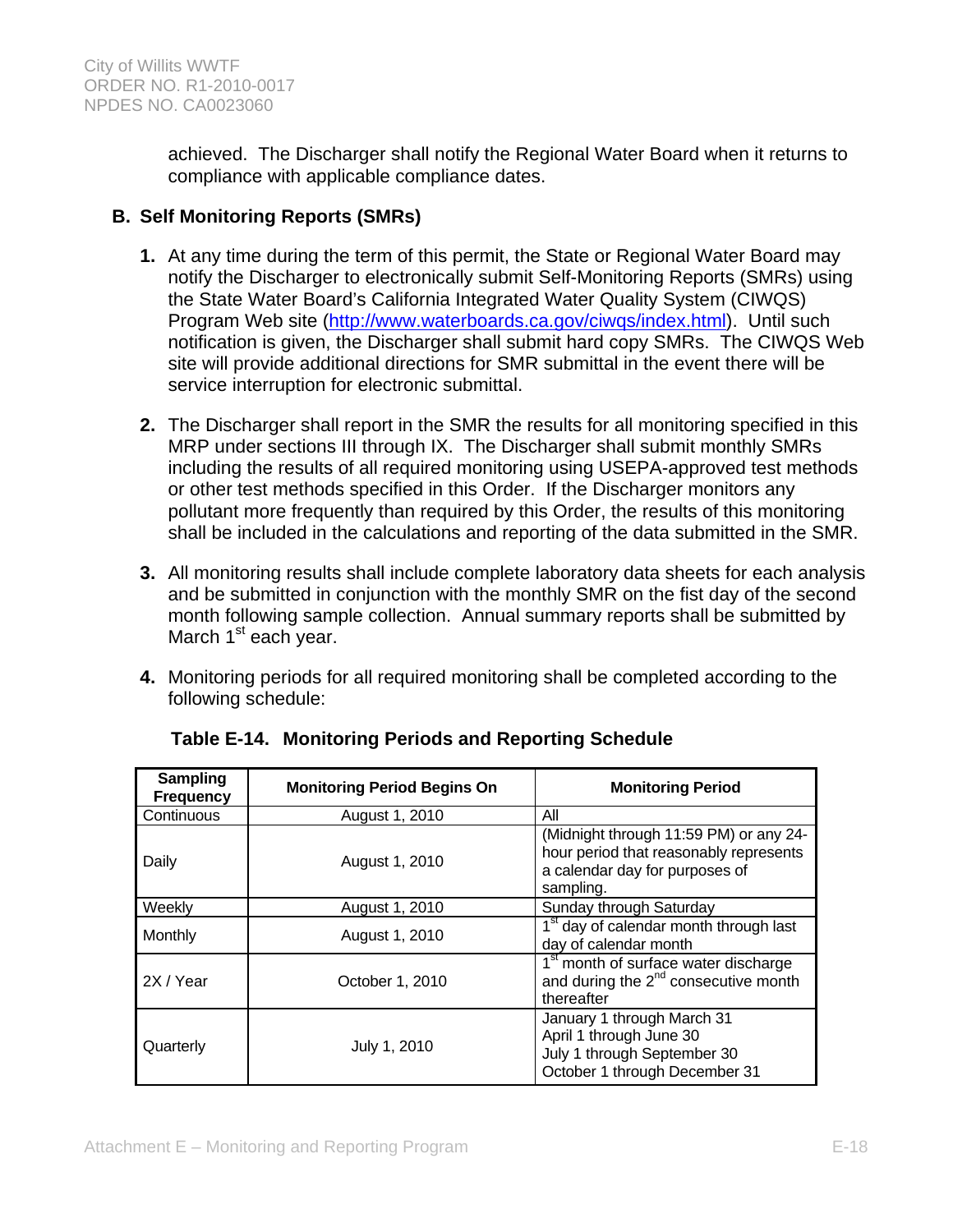| Sampling<br><b>Frequency</b> | <b>Monitoring Period Begins On</b> | <b>Monitoring Period</b>                                |  |
|------------------------------|------------------------------------|---------------------------------------------------------|--|
| Semiannually                 | July 1, 2010                       | January 1 through June 30<br>July 1 through December 31 |  |
| Annually                     | January 1, 2010                    | January 1 through December 31                           |  |
| Twice per<br>Permit Term     | August 1, 2010                     | August 1, 2010 through July 30, 2013                    |  |

# **Table E-14. Monitoring Periods and Reporting Schedule**

**5. Reporting Protocols**. The Discharger shall report with each sample result the applicable Minimum Level (ML), the reporting level (RL) and the current Method Detection Limit (MDL), as determined by the procedure in Part 136.

The Discharger shall report the results of analytical determinations for the presence of chemical constituents in a sample using the following reporting protocols:

- a. Sample results greater than or equal to the reported ML shall be reported as measured by the laboratory (i.e., the measured chemical concentration in the sample).
- b. Sample results less than the RL, but greater than or equal to the laboratory's MDL, shall be reported as "Detected, but Not Quantified," or DNQ. The estimated chemical concentration of the sample shall also be reported.

For the purposes of data collection, the laboratory shall write the estimated chemical concentration next to DNQ as well as the words "Estimated Concentration" (may be shortened to "Est. Conc."). The laboratory may, if such information is available, include numerical estimates of the data quality for the reported result. Numerical estimates of data quality may be percent accuracy (+ a percentage of the reported value), numerical ranges (low to high), or any other means considered appropriate by the laboratory.

- c. Sample results less than the laboratory's MDL shall be reported as "Not Detected," or ND.
- d. Dischargers are to instruct laboratories to establish calibration standards so that the ML value (or its equivalent if there is differential treatment of samples relative to calibration standards) is the lowest calibration standard. At no time is the Discharger to use analytical data derived from extrapolation beyond the lowest point of the calibration curve.
- **6. Self Monitoring Reports**. The Discharger shall submit self monitoring reports (SMRs) in accordance with the following requirements:
	- **a.** The Discharger shall arrange all reported data in a tabular format. The data shall be summarized to clearly illustrate whether the facility is operating in compliance with interim and/or final effluent limitations. The Discharger is not required to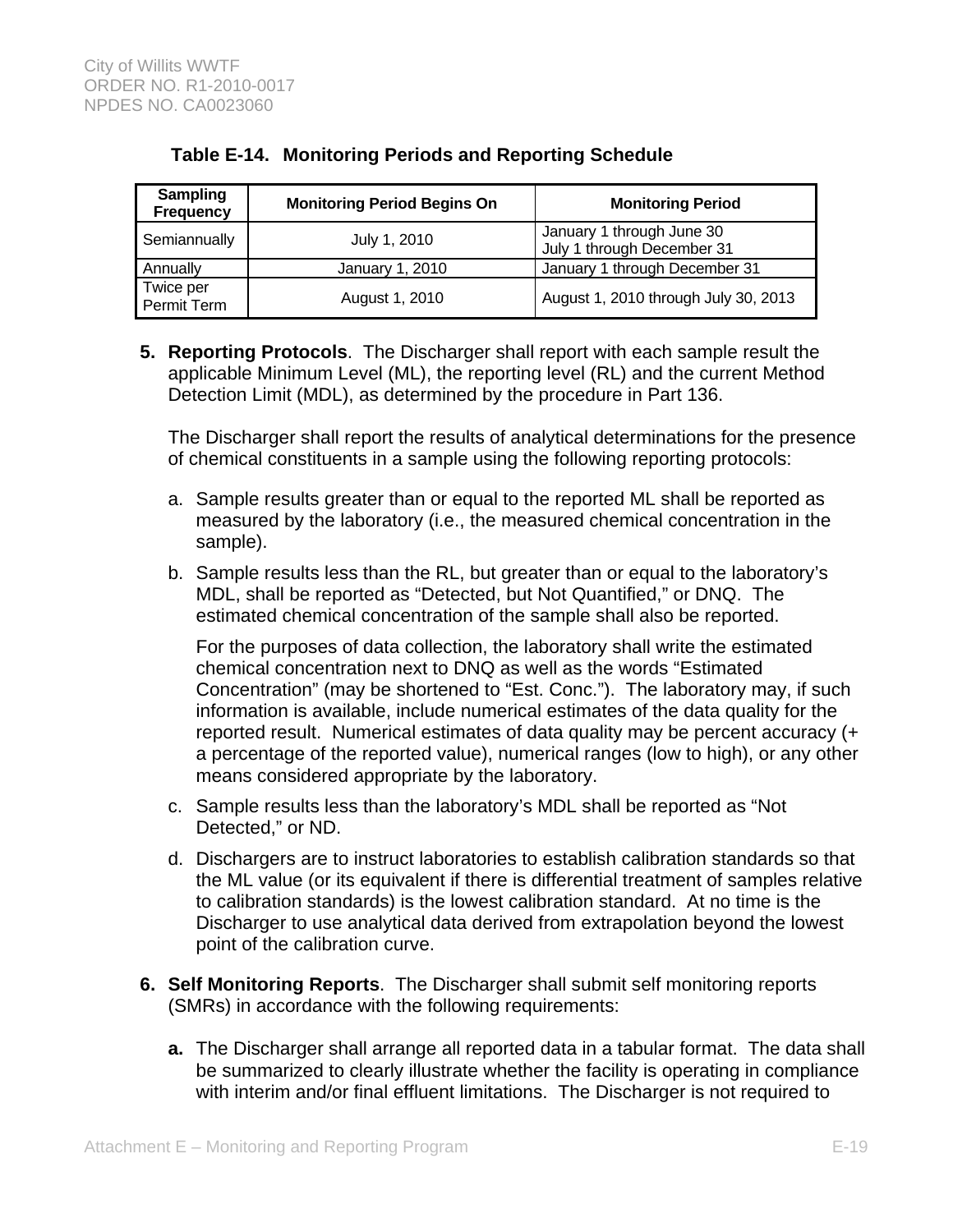duplicate the submittal of data that is entered in a tabular format within CIWQS. When electronic submittal of data is required and CIWQS does not provide for entry into a tabular format within the system, the Discharger shall electronically submit the data in a tabular format as an attachment.

- **b.** The Discharger shall attach a cover letter to the SMR. The information contained in the cover letter shall clearly identify:
	- **i.** Facility name and address;
	- **ii.** WDID number;
	- **iii.** Applicable period of monitoring and reporting;
	- **iv.** Violations of the WDRs (identified violations must include a description of the requirement that was violated and a description of the violation);
	- **v.** Corrective actions taken or planned; and
	- **vi.** The proposed time schedule for corrective actions.
- **c.** SMRs must be submitted to the Regional Water Board, signed and certified as required by the Standard Provisions (Attachment D), to the address listed below:

**Regional Water Quality Control Board North Coast Region 5550 Skylane Blvd., Suite A Santa Rosa, CA 95403** 

# **C. Discharge Monitoring Reports (DMRs)**

**1.** As described in section X.B.1 above, at any time during the term of this permit, the State or Regional Water Board may notify the Discharger to electronically submit SMRs that will satisfy federal requirements for submittal of Discharge Monitoring Reports (DMRs). Until such notification is given, the Discharger shall submit DMRs in accordance with the requirements described below.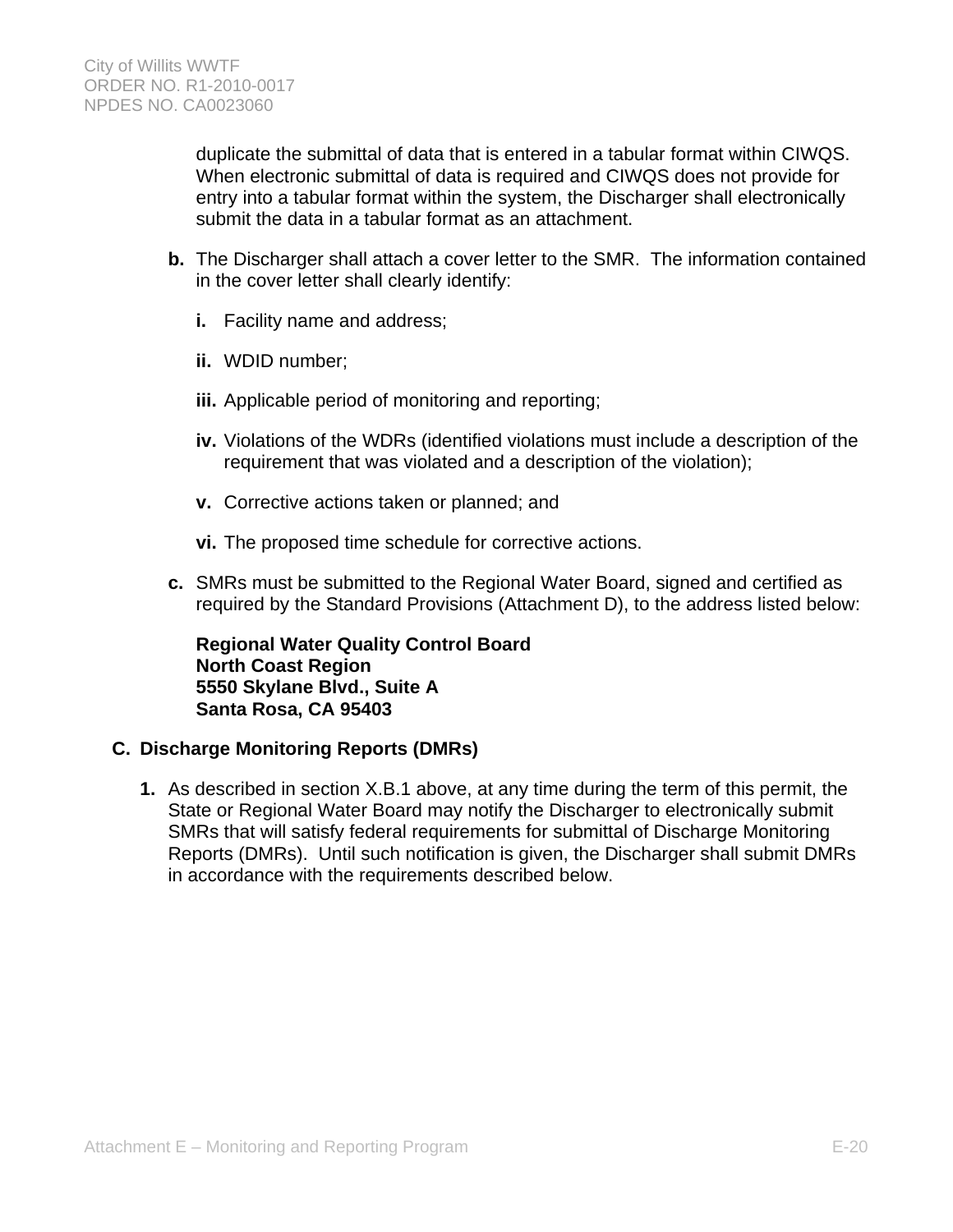**2.** DMRs must be signed and certified as required by the standard provisions (Attachment D). The Discharger shall submit the original DMR and one copy of the DMR to the address listed below:

| <b>STANDARD MAIL</b>                       | <b>FEDEX/UPS/</b><br><b>OTHER PRIVATE CARRIERS</b> |  |  |
|--------------------------------------------|----------------------------------------------------|--|--|
| <b>State Water Resources Control Board</b> | <b>State Water Resources Control Board</b>         |  |  |
| <b>Division of Water Quality</b>           | <b>Division of Water Quality</b>                   |  |  |
| c/o DMR Processing Center                  | c/o DMR Processing Center                          |  |  |
| <b>PO Box 100</b>                          | 1001   Street, 15 <sup>th</sup> Floor              |  |  |
| Sacramento, CA 95812-1000                  | Sacramento, CA 95814                               |  |  |

**3.** All discharge monitoring results must be reported on the official USEPA pre-printed DMR forms (EPA Form 3320-1). Forms that are self-generated or modified cannot be accepted.

### **D. Other Reports**

- **1. Special Study Submittals.** The Discharger shall report the results of the special studies required by Special Provision VI.C.2 of this Order.
- **2. Water Reclamation System**
	- **a. Reclamation Operations Reporting.** Upon completion and start-up of the Discharger's reclamation system, the Discharger shall submit reports pertaining to the operation, performance, monitoring, and other activities related to water reclamation as follows:
		- **i. Quarterly Recycled Water Report.** The Discharger shall submit a quarterly recycled water summary report, as required by section 13523.1(b)(4) of the Water Code, containing the following information:
			- **(a)** Total volume of recycled water supplied to each recycled water user for each month of the reporting period;
			- **(b)** Total number of recycled water use sites;
			- **(c)** Locations of recycled water use sites, including a map and tabular summary with acreage and name of property owner;
			- **(d)** A summary of recycled water use site inspections conducted by the Discharger, including inspection dates and identification of recycled water user violations, including:
				- **(1)** all observations of recycled water overapplication and/or runoff,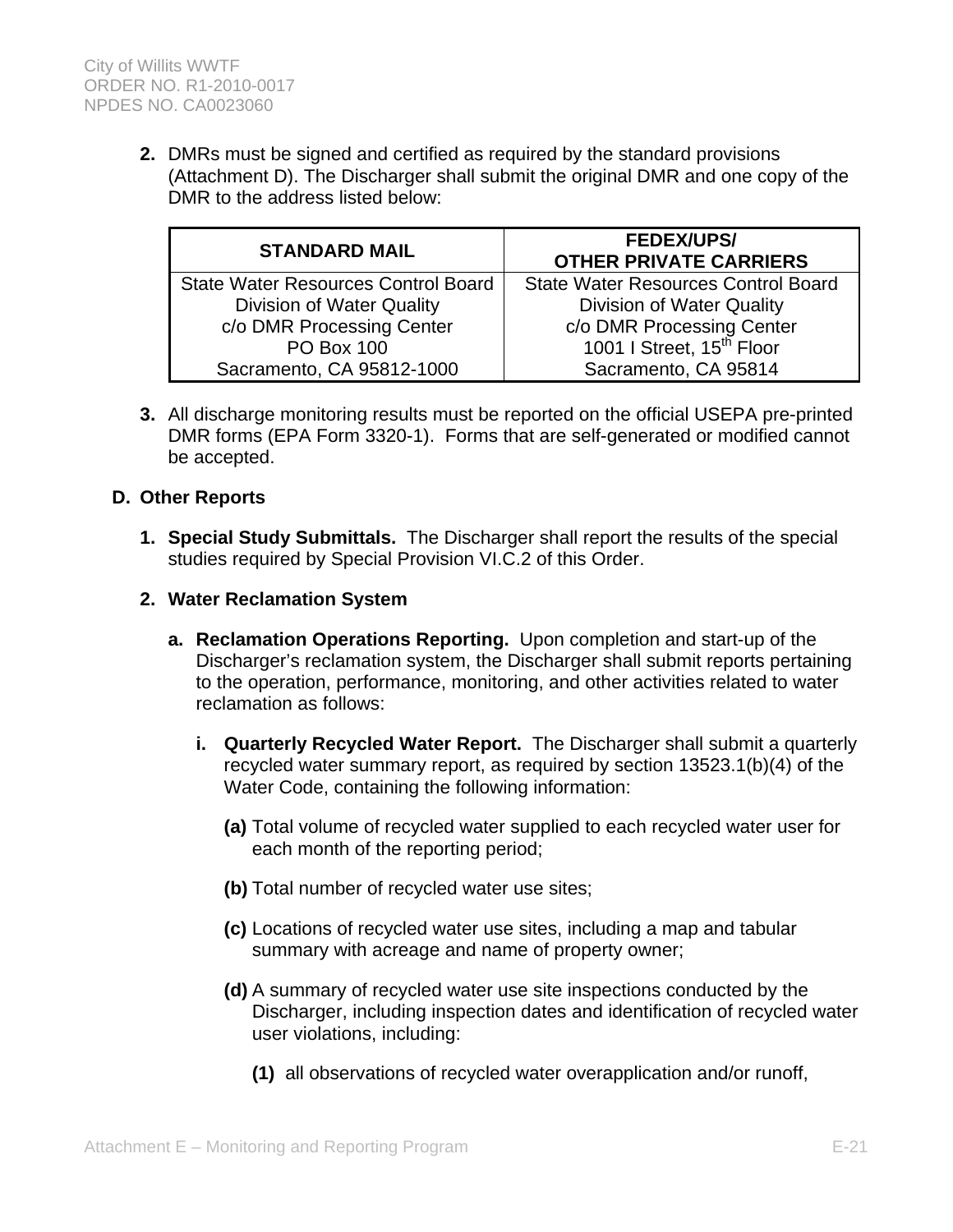- **(2)** misuse of recycled water,
- **(3)** cross-connections and/or improper backflow prevention devices, and
- **(4)** any other violations of the Master Reclamation Permit or the Discharger's rules and regulations;
- **(e)** A summary of operational problems, plant equipment malfunctions, and any diversion of recycled water which does not meet the requirements specified in this Order.
- **(f)** Documentation of notifications to users if any recycled water was delivered that did not meet the requirements specified in this Order.
- **(g)** A record of equipment or process failures initiating an alarm, as well as any corrective and preventative actions;
- **ii. Annual Recycled Water Report.** The annual report shall contain the following:
	- **(a)** A compliance summary and discussion of the compliance record for the prior calendar year, including:
		- **(1)** If violations occurred, the report shall also discuss the corrective actions taken and planned to bring the reclamation program into full compliance with this Order.
		- **(2)** An evaluation verifying that the application of recycled water to each use area occurred at reasonable agronomic rates identified in the Irrigation Management Plans required by section C.5 of Attachment H and utilizing the data required by Table E-7 of the MRP. If the agronomic rate evaluation determines that exceedances of the agronomic rate may be occurring, the Discharger shall identify and implement corrective actions to ensure recycled water use occurs at reasonable agronomic rates.
		- **(3)** Certification that all reasonable BMPs and management practices were implemented to ensure efficient and compliant operation of the recycled water system.
		- **(4)** Identification of any other problems that occurred in the recycled water system during the prior year and plans to rectify those problems in the coming year.
	- **(b)** A summary of scheduled and nonscheduled maintenance of the reclamation system appurtenances and irrigation areas;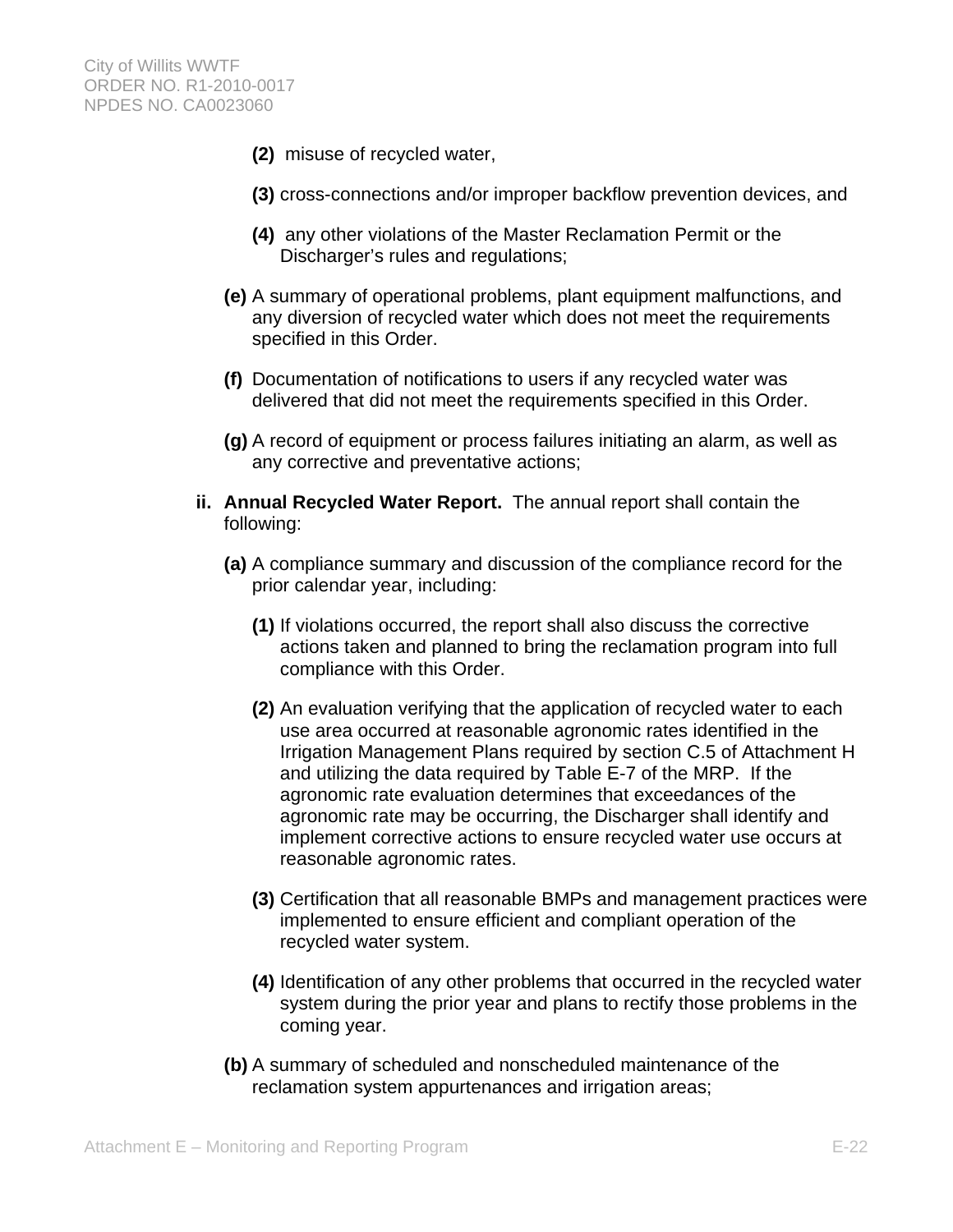- **(c)** Enforcement and monitoring activities that occurred during the previous year, and identification of any problems and how the problems were addressed;
- **(d)** A summary of all cross-connection testing and back-flow prevention activities (inspections, maintenance) and a summary of any problems identified, or certification that no problems occurred.
- **(e)** The Discharger shall document compliance with California Health and Safety Code section 116815 regarding the installation and marking of recycled water piping.
- **3. Annual Report.** The Discharger shall submit an annual report to the Regional Water Board for each calendar year. The report shall be submitted by March 1<sup>st</sup> of the following year. The report shall, at a minimum, include the following:
	- **a. Monitoring Data Summaries.** Both tabular and, where appropriate, graphical summaries of the monitoring data and disposal records from the previous year. If the Discharger monitors any pollutant more frequently than required by this Order, using test procedures approved under 40 CFR Part 136 or as specified in this Order, the results of this monitoring shall be included in the calculation and report of the data submitted SMR.
	- **b. Compliance Reporting.** A comprehensive discussion of the facility's compliance (or lack thereof) with all effluent limitations and other WDRs, and the corrective actions taken or planned, which may be needed to bring the discharge into full compliance with the Order.
	- **c. Sanitary Sewer System Reporting.** The Discharger shall submit, as part of its annual report to the Regional Water Board, a description of the Discharger's activities within the sanitary sewer system over the previous calendar year. The report shall contain:
		- **i.** A description of any change in the local legal authorities enacted to implement the Sewer System Management Plan (SSMP);
		- **ii.** A summary of the SSOs that occurred in the past year. The summary shall include the date, location of overflow point, affected receiving water (if any), estimated volume, and cause of the SSO, and the names and addresses of the responsible parties as well as the names and addresses of the property owner(s) affected by the sanitary sewer overflow.
		- **iii.** A summary of compliance and enforcement activities during the past year. The summary shall include fines, other penalties, or corrective actions taken as a result of the SSO. The summary shall also include a description of public participation activities to involve and inform the public;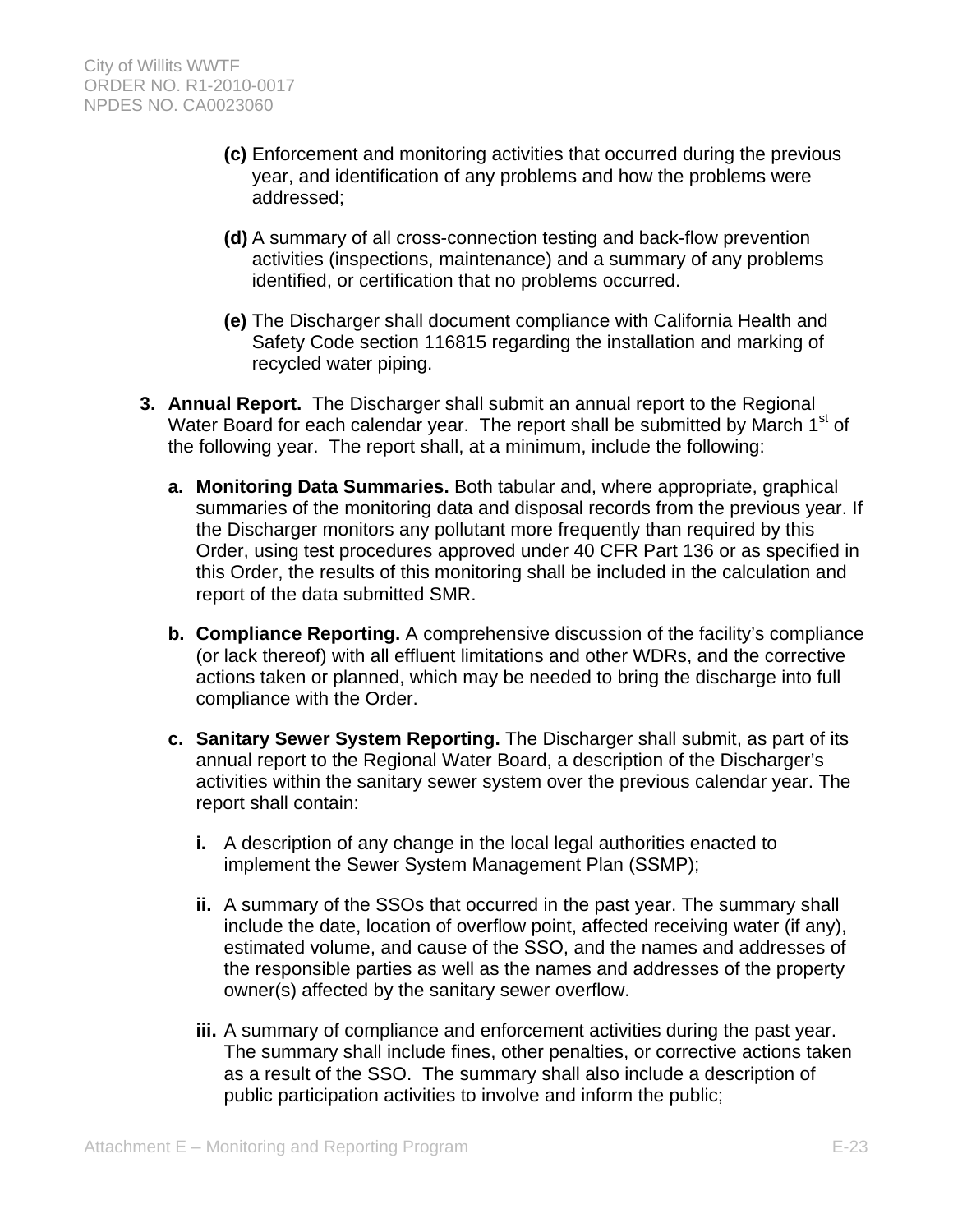- **iv.** Documentation that all feasible steps to stop and mitigate impacts of sanitary sewer overflows have been taken.
- **d. Source Control Activity Reporting.** The Discharger shall submit, as part of its annual report to the Regional Water Board, a description of the Discharger's source control activities, during the past year. This annual report is due on March  $1<sup>st</sup>$  of each year.
	- **i.** A copy of the source control standards.
	- **ii.** A description of the waste hauler permit system.
	- **iii.** A summary of the compliance and enforcement activities during the past year. The summary shall include the names and addresses of any industrial or commercial users under surveillance by the Discharger, an explanation of whether they were inspected, sampled, or both, the frequency of these activities at each user, and the conclusions or results from the inspection or sampling of each user.
	- **iv.** A summary of any waste survey results.
	- **v.** A summary of public participation activities to involve and inform the public.
- **e. Biosolids Handling and Disposal Activity Reporting.** The Discharger shall submit, as part of its annual report to the Regional Water Board, a description of the Discharger's solids handling, disposal and reuse activities over the previous calendar year. At a minimum, the report shall contain:
	- **i.** Annual sludge production, in dry tons and percent solids
	- **ii.** A schematic diagram showing sludge handling facilities (e.g., digesters, thickeners, drying beds, etc.), if any and a solids flow diagram.
	- **iii.** Methods of final disposal of sludge:
		- **(a)** For any portion of sludge discharged to a sanitary landfill, the Discharger shall provided the volume of sludge transported to the land fill or other appropriately permitted facility, the names and locations of the facilities receiving sludge, the Regional Water Board's WDRs order number for the regulated facility, and the landfill classification.
		- **(b)** For any portion of sludge discharged through land application, the Discharger shall provide the volume of biosolids applied, the date and locations where biosolids were applied, the Regional Water Board's WDRs order number for the regulated discharge, a demonstration that the discharge was conducted in compliance with applicable permits and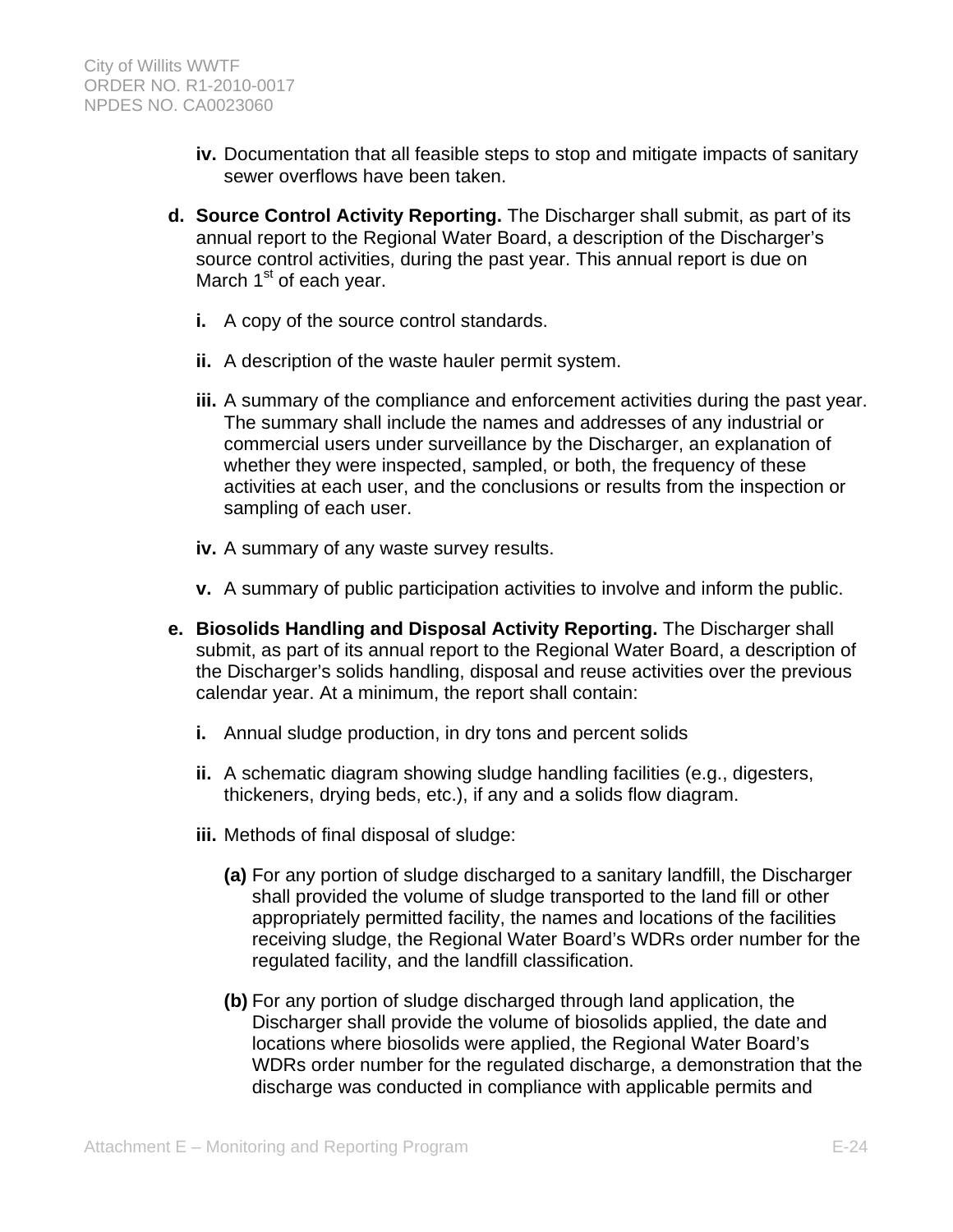regulations, and, if applicable, corrective actions taken or planned to bring the discharge into compliance with WDRs.

- **(c)** For any portion of sludge further treated through composting, the Discharger shall provide a summary of the composting process, the volume of sludge composted, and a demonstration and signed certification statement that the composting process and final product met all requirements for Class A biosolids.
- **f. Storm Water Reporting.** The Discharger shall submit, as part of its annual report to the Regional Water Board, an evaluation of the effectiveness of the Discharger's Best Management Practices (BMPs) to control the storm water associated with the treatment facility site, as well as activities to maintain and upgrade these BMPs.
- **g. Septage Monitoring and Reporting.** The results of septage monitoring shall be provided as follows:
	- **i.** A narrative description of all preparatory, monitoring, sampling, and analytical testing activities for the septage monitoring program. The narrative shall be sufficiently detailed to verify compliance with waste discharge requirements and this monitoring and reporting program.
	- **ii.** A summary table of all discharges of septage to the WWTF. At a minimum, the table shall include; the name, County ID number, and District ID number of each hauler discharging into the WWTF system over the past calendar year.
	- **iii.** A summary table of analytical results for all samples of septage collected in compliance with waste discharge requirements and this monitoring and reporting program. When directed by the Regional Water Board, the Discharger shall also append analytical reports, chains of custody, and other documentation necessary to confirm the validity of the monitoring samples.

# **E. Spills and Overflows Notification**

- **1.** All spills, unauthorized discharges, and sanitary sewer overflows (SSOs) equal to or in excess of 1,000 gallons or any size spill or SSO that results in a discharge to a drainage channel or a surface water:
	- **a.** As soon as possible, **but not later than two (2) hours** after becoming aware of the discharge, the Discharger shall notify the State Office of Emergency Services (OES), the local health officer or directors of environmental health with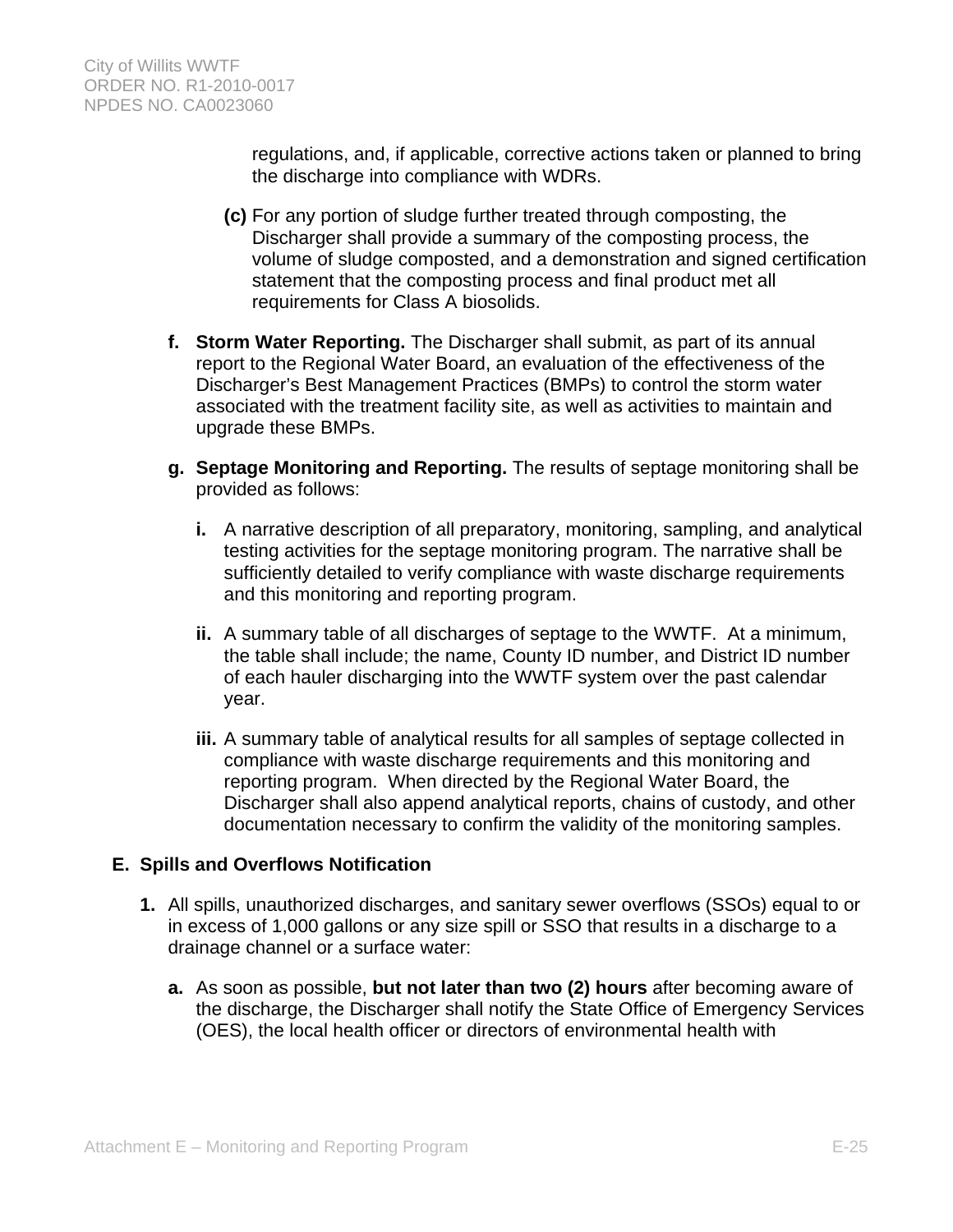jurisdiction over affected water bodies or land areas, and the Regional Water Board.**<sup>17</sup>**

Information to be provided verbally to the Regional Water Board includes:

- **i.** Name and contact information of caller;
- **ii.** Date, time and location of spill occurrence;
- **iii.** Estimates of spill volume, rate of flow, and spill duration;
- **iv.** Surface water bodies impacted, if any;
- **v.** Cause of spill;
- **vi.** Cleanup actions taken or repairs made; and
- **vii.** Responding agencies.
- **b.** As soon as possible, but **not later than twenty-four (24) hours** after becoming aware of a discharge, the Discharger shall submit to the Regional Water Board a certification that the State Office of Emergency Services and the local health officer or directors of environmental health with jurisdiction over affected water bodies or land areas have been notified of the discharge. For the purpose of this requirement, "certification" means an OES certification number and, for the local health department, name of local health staff, department name, phone number and date and time contacted.
- **c. Within five (5) business days**, the Discharger shall submit a written report to the Regional Water Board office. The report must include all available details related to the cause of the spill and corrective action taken or planned to be taken, as well as copies of reports submitted to other agencies.
	- **i.** Information provided in the verbal notification;
	- **ii.** Other agencies notified by telephone;
	- **iii.** Detailed description of cleanup actions and repairs taken; and
	- **iv.** Description of actions that will be taken to minimize or prevent future spills.
- **d.** In the cover letter of the SMR, the Discharger shall include a brief written summary of the event and any additional details related to the cause or resolution of the event, including, but not limited to results of any water quality monitoring conducted.
- **2.** All spills, unauthorized discharges, and sanitary sewer overflows (SSOs) less than 1,000 gallons that do not reach a drainage channel or a surface water:

 $\overline{a}$ 

The contact number for spill reporting for the Office of Emergency Services is (800) 852-7550. The contact number of the Regional Water Board during normal business hours is (707) 576-2220. After normal business hours, spill reporting to OES will satisfy the 2 hour notification requirement for the Regional Water Board.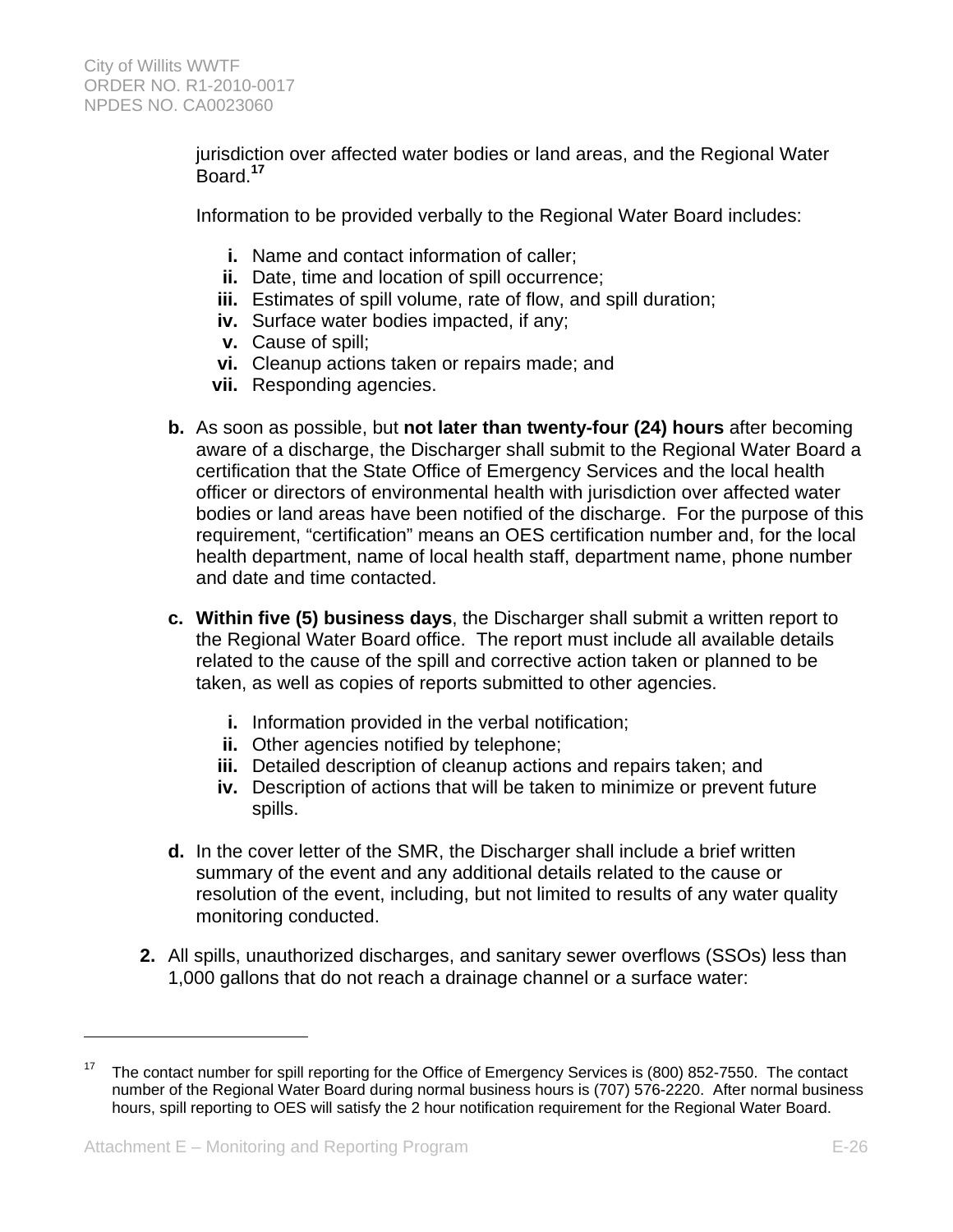- **a.** As soon as possible, but **not later than twenty-four (24) hours** after becoming aware of the discharge, the Discharger shall notify the Regional Water Board and provide the applicable information in requirement 1.a of this section.
- **b.** In the cover letter of the SMR, the Discharger shall include a written description of the spill event.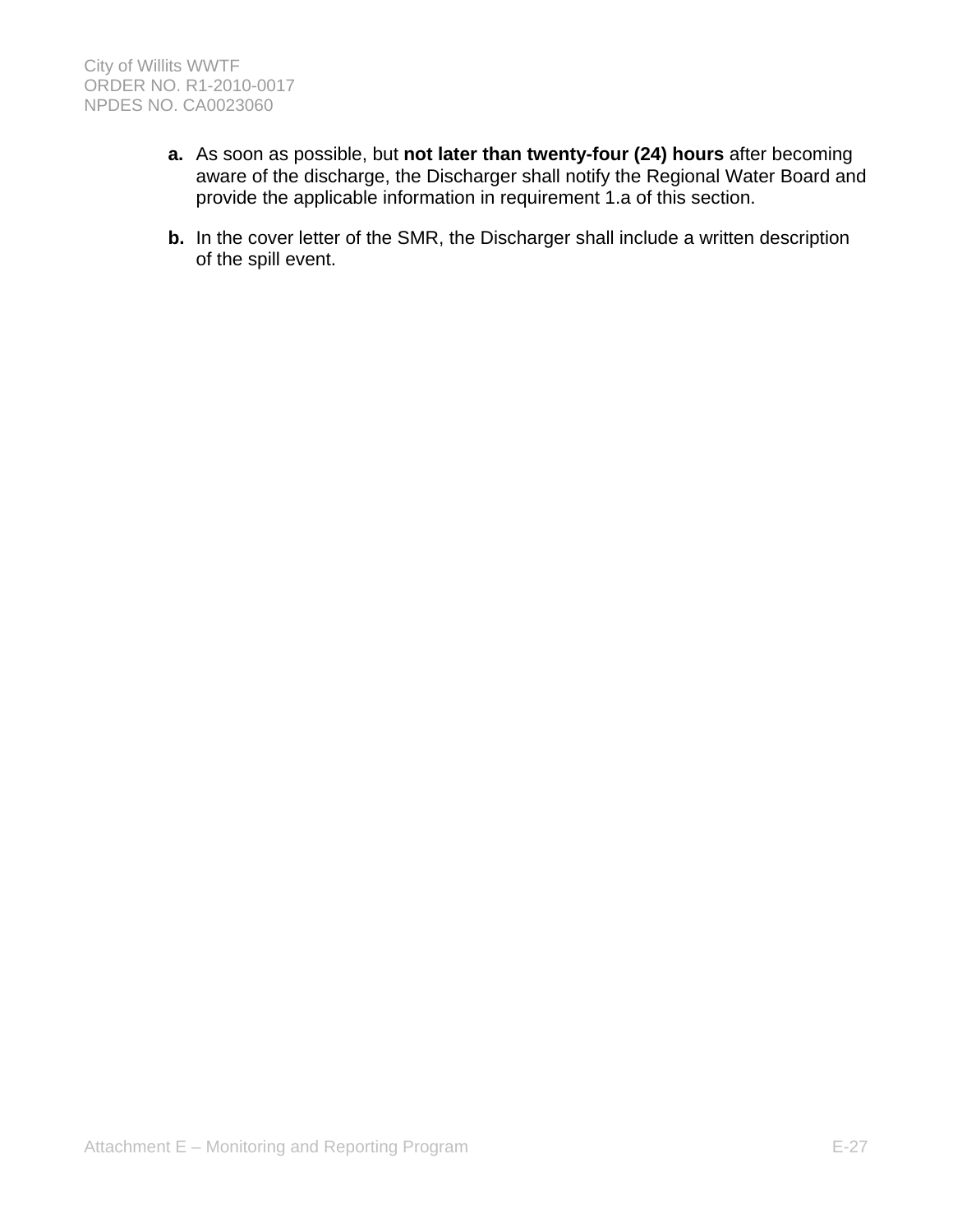# **ATTACHMENT F – FACT SHEET**

# **Table of Contents**

| $\mathsf{L}$ |         |                                                                              |  |
|--------------|---------|------------------------------------------------------------------------------|--|
| Ш.           |         |                                                                              |  |
|              | А.      | Description of Wastewater and Biosolids Treatment or Controls  F-4           |  |
|              | В.      |                                                                              |  |
|              | $C_{1}$ | Summary of Existing Requirements and Self-Monitoring Report (SMR) Data  F-11 |  |
|              | D.      |                                                                              |  |
|              | Е.      |                                                                              |  |
| III.         |         |                                                                              |  |
|              | А.      |                                                                              |  |
|              | В.      |                                                                              |  |
|              | C.      |                                                                              |  |
|              | D.      |                                                                              |  |
|              | Е.      |                                                                              |  |
| IV.          |         | Rationale For Effluent Limitations and Discharge Specifications F-20         |  |
|              | А.      |                                                                              |  |
|              | В.      |                                                                              |  |
|              |         |                                                                              |  |
|              |         |                                                                              |  |
|              | C.      |                                                                              |  |
|              |         |                                                                              |  |
|              |         | 2. Applicable Beneficial Uses and Water Quality Criteria and Objectives F-32 |  |
|              |         |                                                                              |  |
|              |         |                                                                              |  |
|              |         |                                                                              |  |
|              | D.      |                                                                              |  |
|              |         |                                                                              |  |
|              |         |                                                                              |  |
|              |         |                                                                              |  |
|              |         |                                                                              |  |
|              | Е.      |                                                                              |  |
|              | F.      |                                                                              |  |
|              | G.      |                                                                              |  |
|              |         |                                                                              |  |
|              |         | 2. Applicable Beneficial Uses and Water Quality Criteria and Objectives F-49 |  |
|              |         |                                                                              |  |
|              |         | 4. Summary of Final Effluent Limitations for the New WWTF  F-51              |  |
|              |         |                                                                              |  |
|              | Н.      |                                                                              |  |
| V.           |         |                                                                              |  |
|              | А.      |                                                                              |  |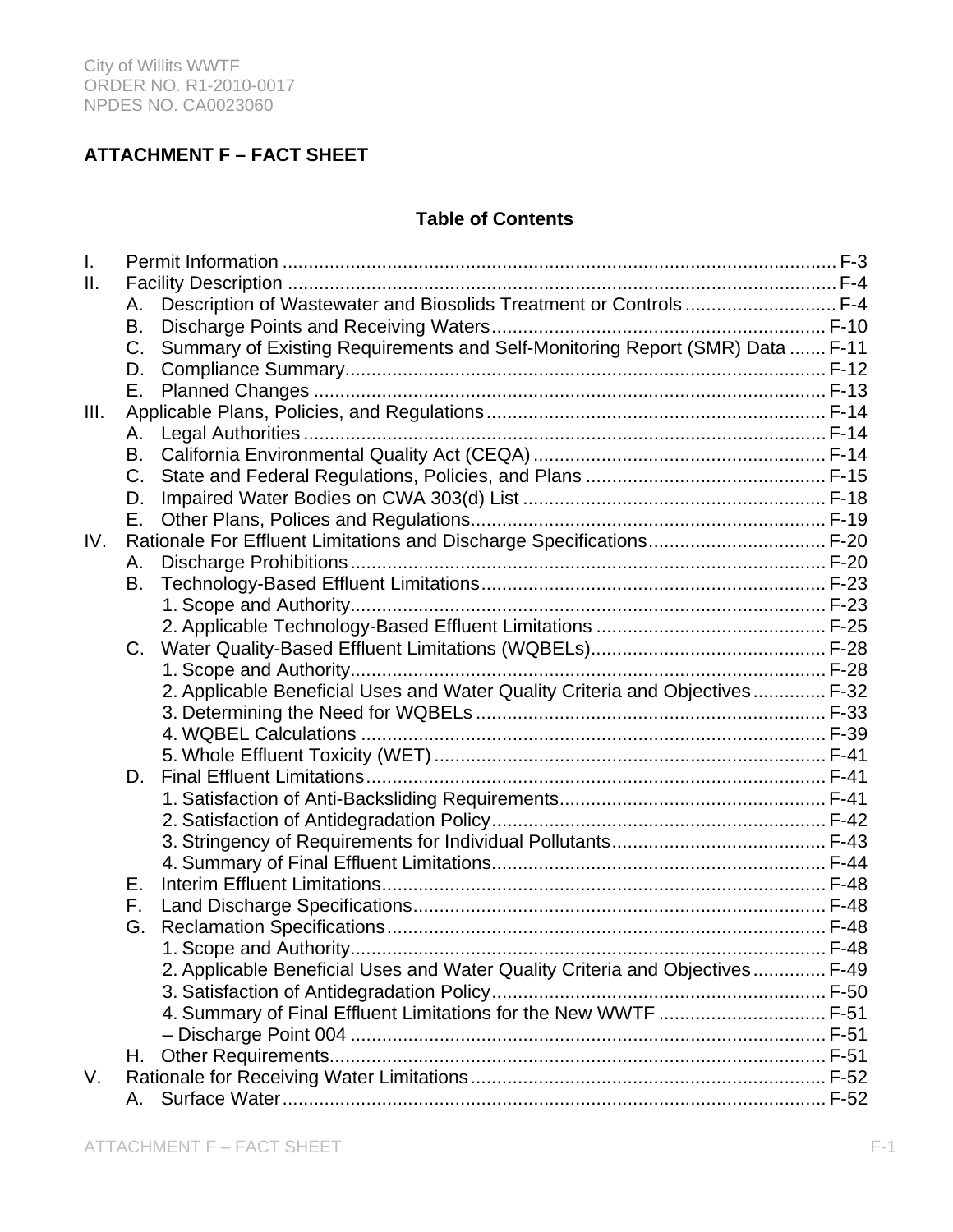|      | B.      |                                                                   |
|------|---------|-------------------------------------------------------------------|
| VI.  |         |                                                                   |
|      | Α.      |                                                                   |
|      | B.      |                                                                   |
|      | C.      |                                                                   |
|      | D.      |                                                                   |
|      |         |                                                                   |
|      |         |                                                                   |
|      | Е.      |                                                                   |
| VII. |         |                                                                   |
|      | $A_{-}$ |                                                                   |
|      | B.      |                                                                   |
|      | $C_{-}$ |                                                                   |
|      |         |                                                                   |
|      |         | 2. Special Studies and Additional Monitoring Requirements F-61    |
|      |         |                                                                   |
|      |         | 4. Construction, Operation, and Maintenance Specifications F-62   |
|      |         | 5. Special Provisions for Municipal Facilities (POTWs Only)  F-63 |
|      |         |                                                                   |
|      |         |                                                                   |
|      | А.      |                                                                   |
|      | B.      |                                                                   |
|      | C.      |                                                                   |
|      | D.      |                                                                   |
|      | Ε.      |                                                                   |
|      | F.      |                                                                   |
|      | G.      |                                                                   |

# **List of Tables**

| Table F-4. Summary of Technology-based Effluent Limitations - Existing WWTF  F-26           |  |
|---------------------------------------------------------------------------------------------|--|
| Table F-5. Summary of Technology-based Effluent Limitations - New WWTF F-27                 |  |
|                                                                                             |  |
|                                                                                             |  |
|                                                                                             |  |
| Table F-9. Final WQBELs for Priority Pollutants Based on Aquatic Life Criteria  F-40        |  |
| Table F-10. Final WQBELs for Priority Pollutants Based on Human Health Criteria  F-40       |  |
| Table F-11. Summary of Final Effluent Limitations Existing WWTF - Discharge Point 001. F-44 |  |
| Table F-12. Summary of Final Effluent Limitations New WWTF - Discharge Point 002  F-45      |  |
| Table F-13. Summary of Final Effluent Limitations New WWTF - Discharge Point 003  F-46      |  |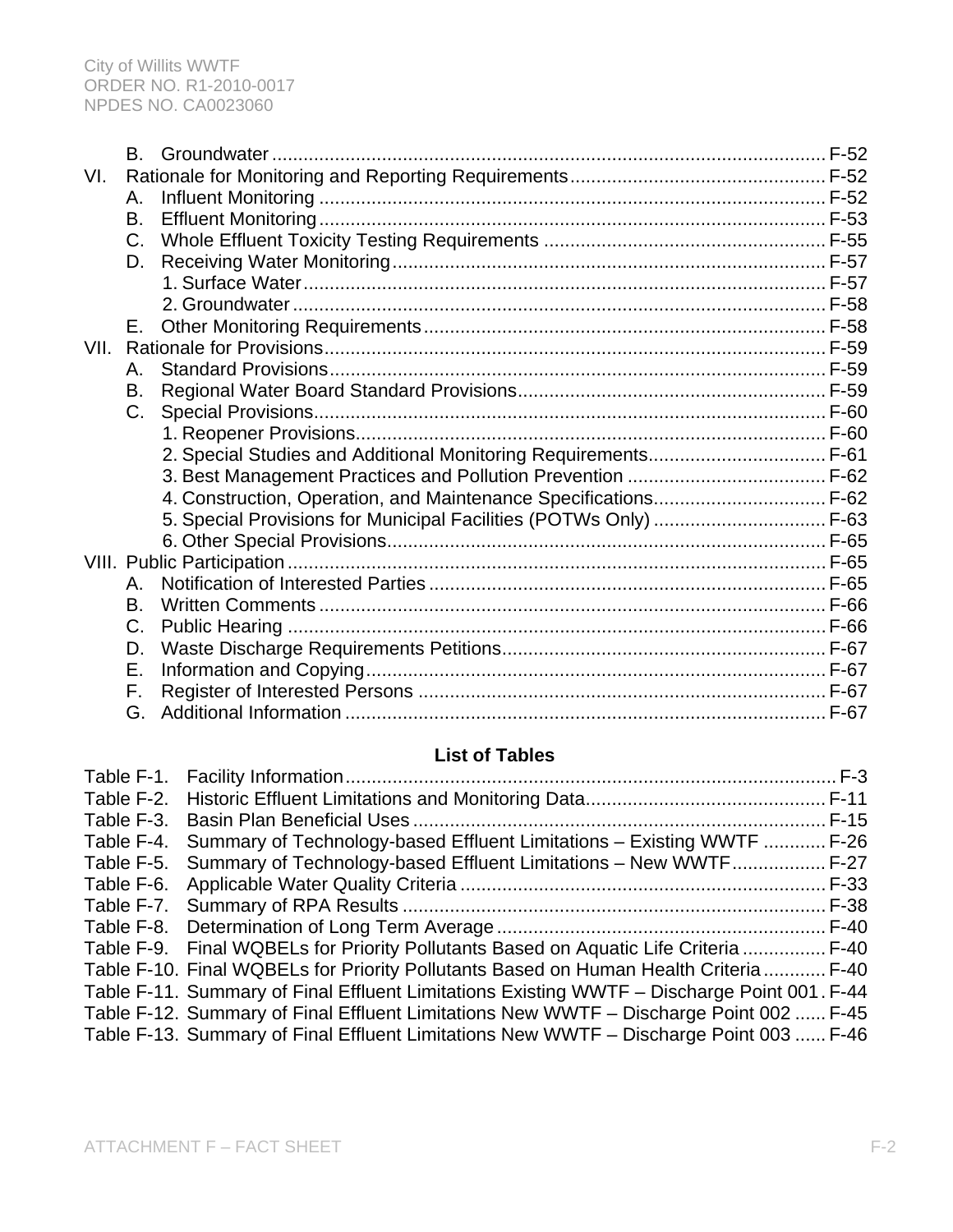# **ATTACHMENT F – FACT SHEET**

As described in section II of this Order, this Fact Sheet includes the legal requirements and technical rationale that serve as the basis for the requirements of this Order.

This Order has been prepared under a standardized format to accommodate a broad range of discharge requirements for dischargers in California. Only those sections or subsections of this Order that are specifically identified as "not applicable" have been determined not to apply to this Discharger. Sections or subsections of this Order not specifically identified as "not applicable" are fully applicable to this Discharger.

### **I. PERMIT INFORMATION**

The following table summarizes administrative information related to the facility.

| <b>WDID</b>                                            | 1B80078OMEN                                                                             |
|--------------------------------------------------------|-----------------------------------------------------------------------------------------|
| <b>Discharger</b>                                      | City of Willits                                                                         |
| <b>Name of Facility</b>                                | City of Willits Wastewater Treatment Facility                                           |
|                                                        | 300 N. Lenore Street                                                                    |
| <b>Facility Address</b>                                | Willits, CA 95490                                                                       |
|                                                        | Mendocino County                                                                        |
| <b>Facility Contact, Title and</b><br><b>Phone</b>     | JC England, Chief Plant Operator, (707) 459-5028                                        |
| <b>Authorized Person to Sign</b><br>and Submit Reports | Paul Cayler, City Manager, (707) 459-4601                                               |
| <b>Mailing Address</b>                                 | 111 E. Commercial Street, Willits, CA 95490                                             |
| <b>Billing Address</b>                                 | Same as Mailing Address                                                                 |
| <b>Type of Facility</b>                                | Publicly Owned Treatment Works (POTW)                                                   |
| <b>Major or Minor Facility</b>                         | Major                                                                                   |
| <b>Threat to Water Quality</b>                         | 1                                                                                       |
| <b>Complexity</b>                                      | A                                                                                       |
| <b>Pretreatment Program</b>                            | <b>No</b>                                                                               |
| <b>Reclamation Requirements</b>                        | <b>No</b>                                                                               |
|                                                        | 1.3 million gallons per day (mgd) Average Dry Weather Flow Treatment<br>Capacity (ADWF) |
| <b>Existing Facility Design Flow</b>                   | 3.0 mgd Peak Wet Weather Flow Treatment Capacity (PWWF)                                 |
| <b>Existing Facility Permitted</b>                     | 1.3 mgd ADWF                                                                            |
| <b>Flow</b>                                            | 3.0 mgd PWWF                                                                            |
| <b>New Facility Design Flow</b>                        | 7.0 mgd Monthly Average Flow                                                            |
| <b>New Facility Permitted Flow</b>                     | 4.0 mgd Monthly Average Flow                                                            |
| Watershed                                              | <b>Upper Eel River</b>                                                                  |
| <b>Receiving Water</b>                                 | <b>Outlet Creek</b>                                                                     |
| <b>Receiving Water Type</b>                            | Inland surface water                                                                    |

**Table F-1. Facility Information**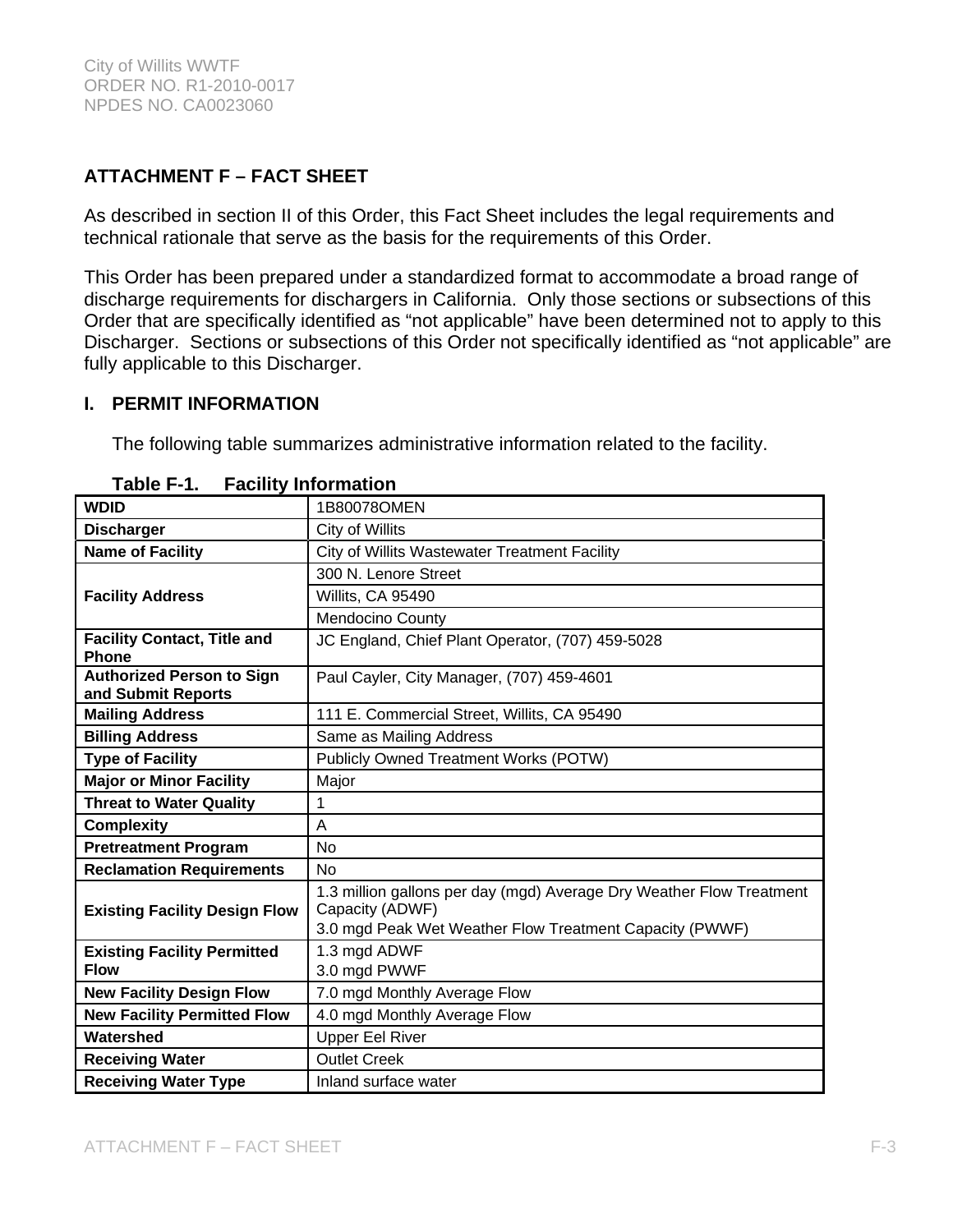**A.** The City of Willits (hereinafter Discharger) is the owner and operator of the City of Willits Wastewater Treatment Facility (hereinafter Facility), a publically owned treatment works (POTW).

For the purposes of this Order, references to the "discharger" or "permittee" in applicable federal and state laws, regulations, plans, or policy are held to be equivalent to references to the Discharger herein.

- **B.** The Facility discharges wastewater to Outlet Creek, a water of the United States, and is currently regulated by Order No. R1-2001-71 which was adopted on June 28, 2001 and expired on June 28, 2006. The terms and conditions of the current Order have been automatically continued and remain in effect until new Waste Discharge Requirements (WDRs) and National Pollutant Discharge Elimination System (NPDES) permit requirements are adopted pursuant to this Order.
- **C.** The Discharger filed a report of waste discharge and submitted an application for renewal of its WDRs and NPDES permit on March 30, 2006. The application was revised to reflect requirements for the proposed WWTF design and configuration. The Discharger submitted a revised application on December 7, 2009. Application modifications and clarifications were received on January 26, 2010, February 17, 2010 and March 11, 2010. A site visit was conducted on October 7, 2009 to observe operations and collect additional data to develop permit limitations and conditions.

# **II. FACILITY DESCRIPTION**

The Discharger owns and operates a municipal wastewater treatment facility (WWTF) and associated wastewater collection, reclamation, and disposal facilities that serve a population of 9,500 residential and commercial users. The WWTF receives septage from local area haulers. The septage receiving station precedes the WWTF headworks.

### **A. Description of Wastewater and Biosolids Treatment or Controls**

The Facility is located northeast of Willits, California adjacent to Broaddus Creek and Baechtel Creek and serves the City of Willits, the Brooktrails Community Services District and the Meadowbrook Manor Sanitation District. From October 1 through May 14, treated wastewater is currently discharged from Discharge Point 001 to Outlet Creek, just downstream of the confluence of Broaddus Creek and Baechtel Creek. From May 15 through September 30, treated wastewater is reclaimed via irrigation on adjacent pasture lands. Outlet Creek is tributary to the Eel River within the Outlet Creek Hydrologic Subarea of the Upper Main Eel River Hydrologic Area.

# **1. Existing Wastewater Treatment Facility**

The existing WWTF consists of an extended aeration activated sludge process followed by clarification and chlorine disinfection. The average dry weather design flow capacity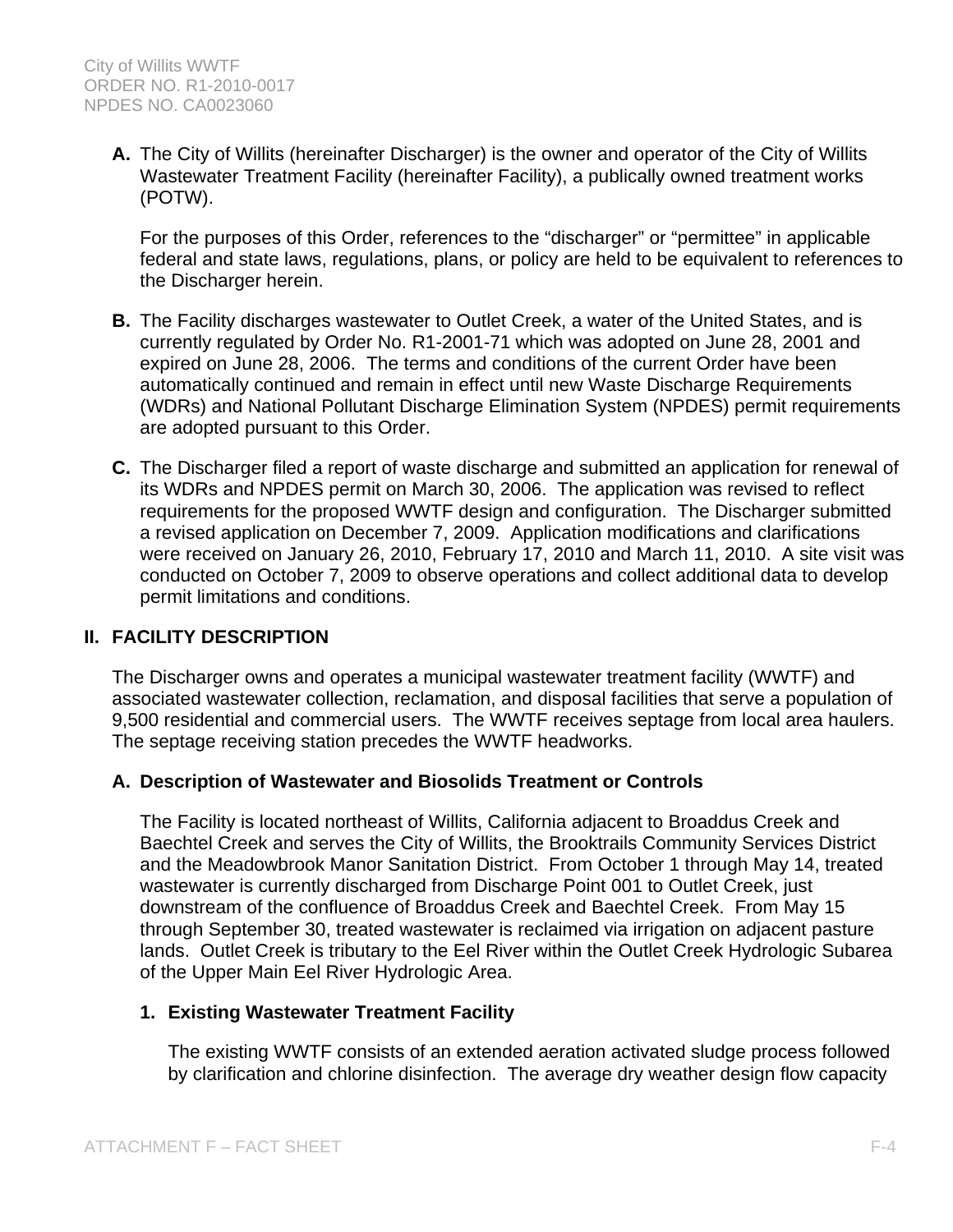of the existing WWTF is 1.3 mgd and the peak wet weather design flow capacity is 3.0 mgd.

Primary treatment is provided in a recently constructed two-story headworks building and influent pump station. Influent to the WWTF is directed to the influent pump station wet well chamber below the first level of the headworks building. Influent to the wet well chamber is measured by a Parshall flume at a manhole located west of the headworks building just prior to entering the wet well chamber. The wet well chamber has four pumps and removes flotables with a pre-rotation process. The two larger pumps (38.9 horsepower (HP) each) can pump up to 2,430 gallons per minute (gpm). The two smaller pumps (25.4 HP each) can pump up to 1,215 gpm. Wastewater in the wet well is pumped through two screw conveyed inclined screens to the second-story. Solids removed by the inclined screens are conveyed by chutes and bagged for disposal by Solids Waste Services. Wastewater from the inclined screens is directed to a grit removal and classification chamber. The grit classifier is supplied by two alternating 15 HP pumps rated at 300 gpm. Solids from the grit removal process are collected in a bin on the first level. The headworks treatment processes are sized to handle a future peak influent flow capacity of 10 mgd.

Primary treated wastewater exceeding the secondary treatment capacity is diverted by a secondary influent splitter box to the first of five storm equalization ponds located on the south end of the Facility property. The equalization ponds have a total capacity of approximately 16 million gallons. Pond No. 1 is lined with concrete, while the remaining ponds are lined with impermeable clay liners.

During periods of wet weather, influent flows that exceed the capacity of the Facility are directed into Pond No. 1. When Pond No. 1 has reached capacity, excess wastewater flows over a weir into Pond No. 2, leaving behind any settleable solids as it skims the wastewater off the top. When Pond No. 2 reaches capacity, wastewater flows into Pond No. 3 via a pipe set at the bottom of the pond, which removes floatables as they remain at the top. Wastewater is piped from Pond No. 3 to Pond Nos. 4 and 5 as required by wet weather flows. Flow between each of the ponds is controlled by gravity. When influent flows to the WWTF drop below the treatment capacity, wastewater from Pond No. 1 can be directed back to the headworks through a pipe in the northeast corner of the pond. A one-way flow restrictor between Pond Nos. 1 and 2 opens as the flow reverses and allows water from the ponds to be redirected from the ponds to the headworks.

After primary treatment, wastewater is directed from the headworks to two extended aeration basins with a combined volume of 0.8 million gallons. The aeration basins are designed for two 20 HP, low-speed, turbine-type floating aerators. The existing aerators have reached the end of their 20-year design lives. The aeration basins are constructed with earthen berms and are lined with impermeable clay liners. The berms are armored with rock-filled gabions above the water level.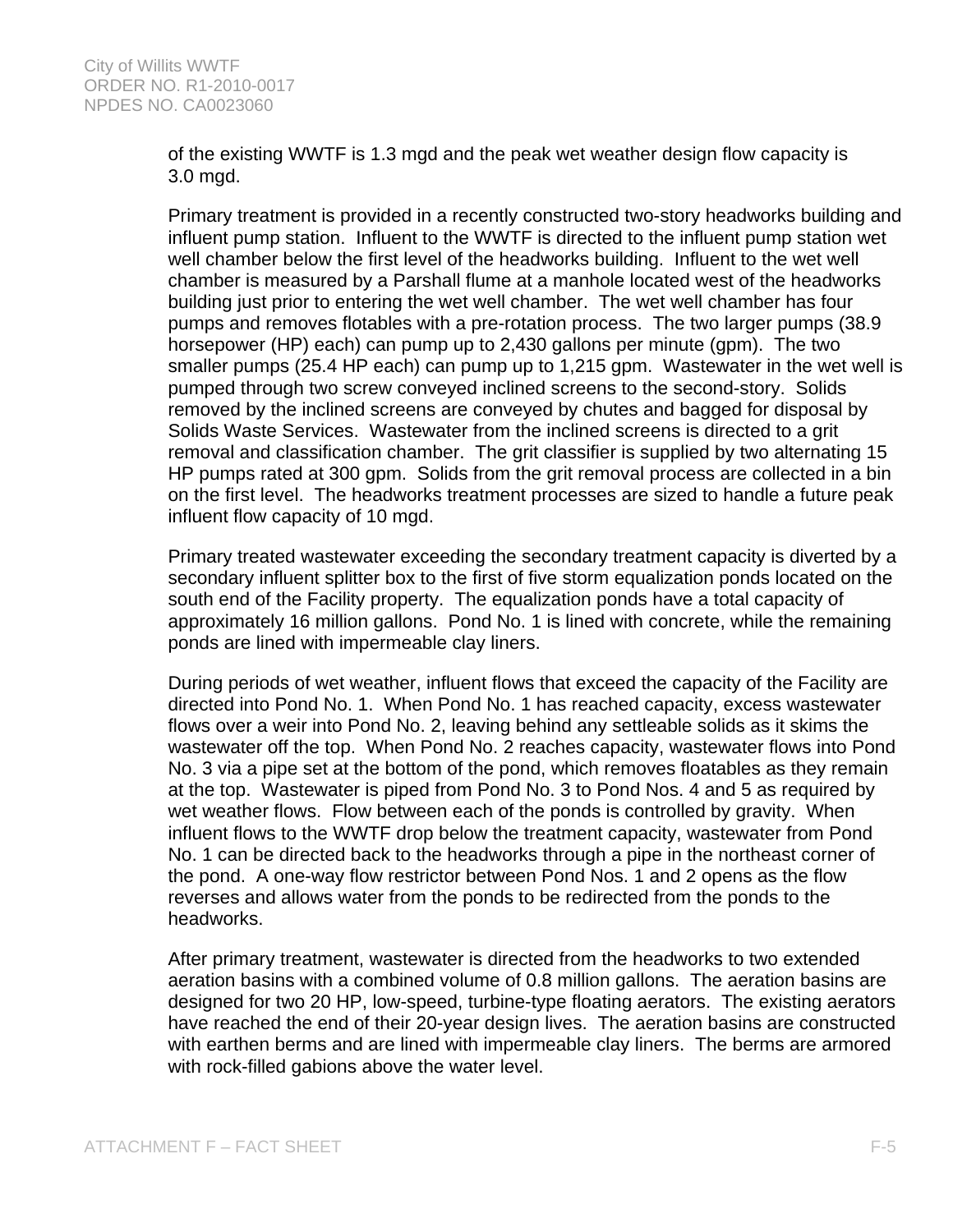From the aeration basins, wastewater is directed to a 50-foot diameter, concrete, centerfeed, peripheral clarifier. A center drive sludge collector and sludge collector tubes discharge into a hopper in the bottom of the clarifier where the sludge flows by gravity to the return activated sludge (RAS) pump suction header or to an aerobic digester. Two variable speed drive pumps, with a maximum rate of return of 0.8 mgd each, convey RAS from the clarifier to the aeration basins. One centrifugal, self-priming pump is used to convey waste activated sludge (WAS) from the sludge collection hopper at the center of the clarifier to the aerobic digester. The existing clarifier drive mechanisms are past their design life.

Disinfection occurs in the chlorine contact chamber, which is designed to provide disinfection at plug flow hydraulic conditions and has a contact time of 20 minutes at a flow rate of 2.4 mgd. However, operational staff typically limits flow through the treatment system to 1.8 mgd, which results in a 30-minute contact time.

From October 1 through May 14, under sufficient stream flow conditions, treated wastewater is discharged at Discharge Point 001 to Outlet Creek, just downstream of the confluence of Broaddus Creek and Baechtel Creek. The discharge to Outlet Creek flows by gravity through a 24-inch pipe outfall structure located just downstream of a concrete trapezoid weir located across the creek channel. The outfall pipe discharges at the edge of the creek just above the water surface. The effluent does not mix well with the receiving water at the outfall location and can be observed to follow the western bank of the creek as a discrete plume for some distance below the outfall.

During the winter months when stream flows are insufficient and from May 15 through September 30, treated wastewater is used for spray irrigation on up to 200 acres of pasture located near the WWTF.

### **2. Existing Biosolids Management**

Digested sludge is pumped with 15 HP pumps from the aerobic digester to dewatering and drying stations. Dewatering and drying processes work simultaneously. The drying station consists of three 50 square foot under-drained sand drying beds, which are used weather-permitting. The beds are filled to a depth of 1 foot where water either evaporates or percolates through the sand. Collected filtrate is returned to the plant influent structure for treatment. Dried sludge is composted on site.

A new 36 inch rotary fan press supplements the dewatering and drying process and mechanically separates liquids and solids, producing dewatered biosolids at 15 to 18 percent. The rotary fan press is capable of dewatering at a maximum rate of 70 gpm. The effluent from the rotary fan press is pumped into a 30 cubic yard dump trailer and the remaining solids are transferred to the composting area.

Composting is achieved through a three-step process including mixing, composting and curing, and storage. Dewatered biosolids are mixed with wood chips or sawdust at a 1:1 ratio by a front-end loader on a paved area next to the receiving bin. After approximately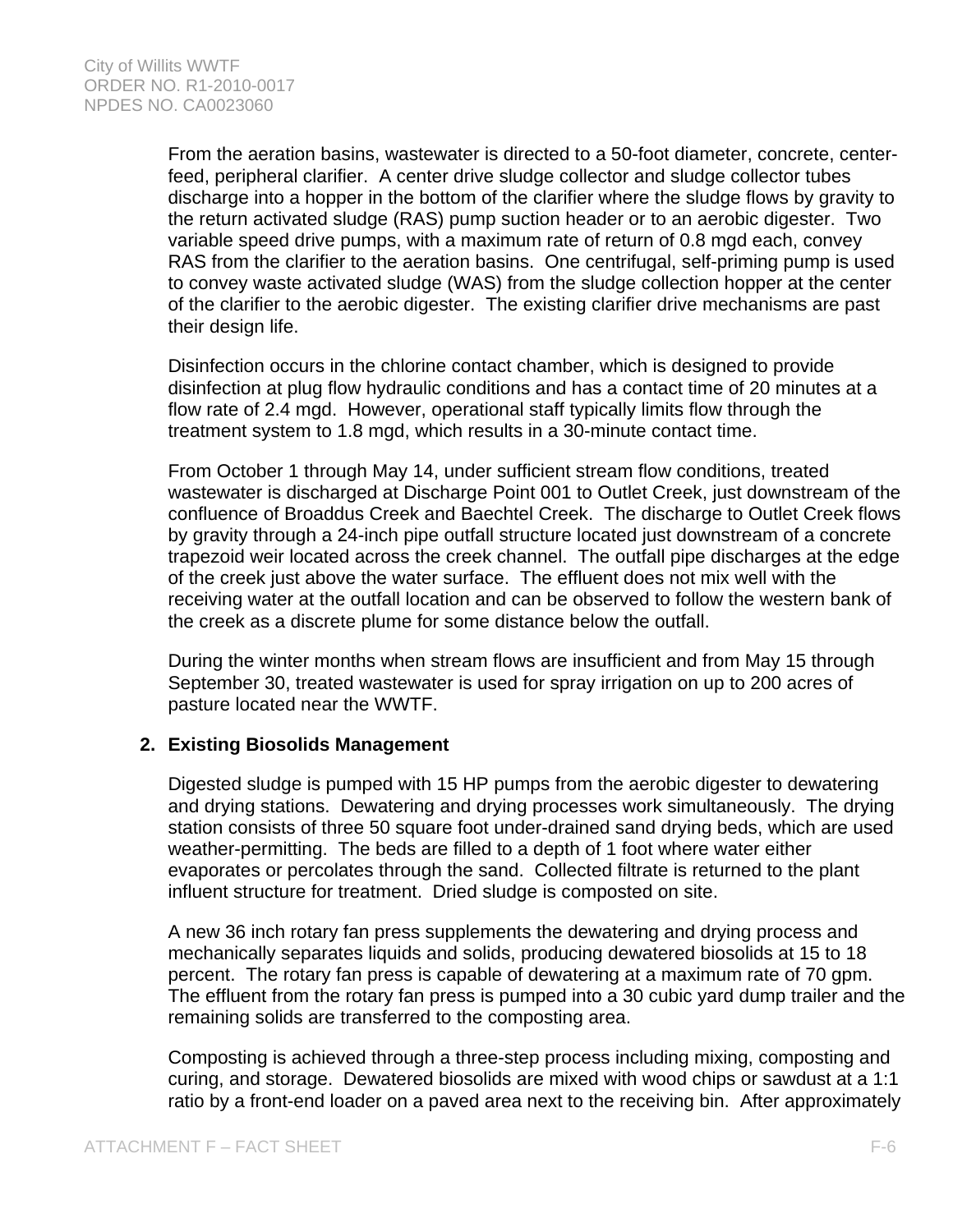1 month of residence time, the mixture is moved to a compost pile where it continues to dry and composting begins. The compost pile is turned each month and is allowed to compost for 6 to 12 months. The compost mixture is then moved to a storage pile and allowed to cure for at least a year. The finished compost is then land applied on an 18 acre agricultural parcel owned by the Discharger and located immediately west of the Facility. Compost is applied to approximately one-third of the parcel (6 acres) each year. The section receiving compost is fenced to prohibit access by grazing livestock during the early portion of the growing season.

### **3. New Wastewater Treatment Facility**

The Discharger is planning to upgrade the WWTF during the term of this Order in order to comply with the regulatory requirements. The proposed WWTF will include primary treatment at the existing new headworks building, as described above, an enhanced extended aeration activated sludge mechanical secondary treatment process with nutrient removal, ultraviolet (UV) disinfection, followed by enhanced effluent treatment and storage within new treatment wetland. The proposed WWTF will be sized and constructed to provide current required treatment capacity and accommodate anticipated growth through 2025. Although treatment components of the proposed WWTF have been designed to accommodate higher flows, the Discharger has only requested a permitted discharge of an average monthly flow up to 4.0 mgd.

The new WWTF will replace the existing aeration basins with a new extended aeration system, providing efficient biochemical oxygen demand (BOD) and nutrient removal. A long solids retention time in the extended aeration system will provide process stability and, due to the large quantity of biological solids present, wide swings in organic and hydraulic loads can be handled without adjustments to the process or equipment. The extended aeration system will also produce well digested and stabilized biomass. The extended aeration system will be designed for a peak hydraulic capacity of 7.0 mgd.

Each basin will contain eight diffuser chains. The air to each diffuser chain will be individually controlled by a motorized valve which will operate on a timed cycle during denitrification mode. When diffuser chains are turned off, anoxic zones are created to promote denitrification. Of the eight diffuser chains in each basin, six will operate as part of the timed cycle with three chains on and three off.

The two new basins will be 134 feet wide at grade and 150 feet in length, measured at the top of the berm, providing a combined volume of 2,437 million gallons. The basins will be lined with a polypropylene reinforced geomembrane with a minimum thickness of 60 millimeters (mm). The proposed northern basin (Aeration Basin No. 1) will be in the shadow of the existing WWTF, minimizing interference with existing floodway. However, some floodway mitigation will be required, including re-grading the eastern section of the existing drying beds and composting area. Composting and dewatering will be relocated to the north end of the existing WWTF, west of the proposed Aeration Basin No. 1. This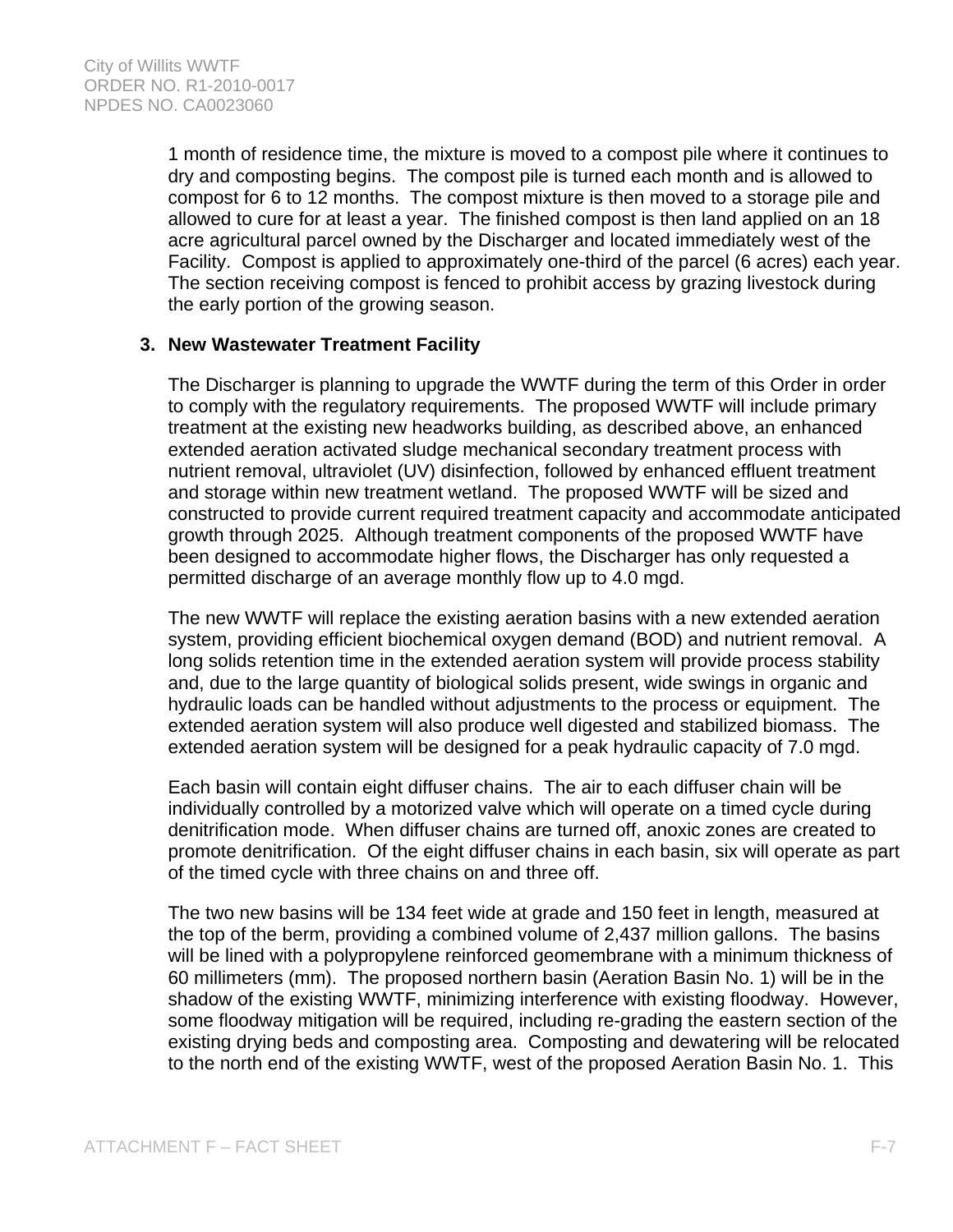will provide improved access to the sludge handling area and puts the operation in close proximity to the field where the compost is currently land applied.

The new WWTF upgrades include replacing the existing clarifier with two new circular clarifiers which will be located west of the new aeration basins. Each clarifier will be 70 feet diameter by 14 feet deep tanks constructed of concrete. The combined capacity of the two clarifiers will be 7.0 mgd. At a peak flow of 7.0 mgd, the overflow rate of the clarifiers will be 1,099 gpd/SF. The Discharger plans to replace the two variable speed drive RAS pumps with three screw centrifugal pumps with a capacity of 1,250 gpm each, with a maximum return rate of 3.6 mgd. Two pumps will be operated at all times while one will be reserved for backup. The RAS pumps will be located adjacent to the clarifiers. The Discharger also plans to install small, certified constant speed pumps in the blower building for WAS.

Upgrades will include a UV disinfection system which will be installed in the existing chlorine contact basin. The UV disinfection system will be designed to achieve a median total coliform organism concentration of less than 23 most probable number per 100 milliliters (MPN/100 mL) and a daily maximum concentration of 230 MPN/100 mL. The delivered dose is a function of the clarity of the water or the UV transmissivity (UVT). The proposed design of the system conservatively assumes transmissivity of 55 percent. If the effluent is shown to have higher transmissivity, then the required system size will be reduced. The UV disinfection system will be sized to handle capacities as low as 0.35 mgd and as great as 7.0 mgd.

Following disinfection processes, effluent will ultimately be discharged into an enhancement wetland for further treatment. The enhancement wetland will be constructed on a 40-acre parcel owned by the Discharger located immediately east of the existing WWTF on the east side of Outlet Creek. The treatment wetland will consist of approximately 30 acres of free water surface, with the remaining acreage set aside for potential wetland and floodplain mitigation and an Outlet Creek setback zone. The wetland will consist of three cells; each planted with a variety of wetland species and operated at a normal operating depth of 1 to 2 feet. The wetland will be lined with the clay soils existing onsite. The exterior berms surrounding the cells will be approximately 8 to 10 feet tall and the interior berms will be 6 feet tall. The Discharger plans for approximately 3 feet of active storage above the normal operating depth providing approximately 90 ac-ft of active storage and buffering prior to discharging to Outlet Creek. An additional 90 acre-feet (ac-ft) of storage (3 foot depth) is proposed above the active storage volume for use during critical discharge periods to help reduce potential discharge violations, provide capacity for future growth, and provide another layer of redundancy and reliability. Each cell in enhancement wetland will be stepped down approximately 2 feet from south to north. Flow between the cells will be controlled by a series of weir structures.

A period of two to three growing seasons will be necessary to allow the new enhancement wetland vegetation to fully establish prior to operation. Flooding of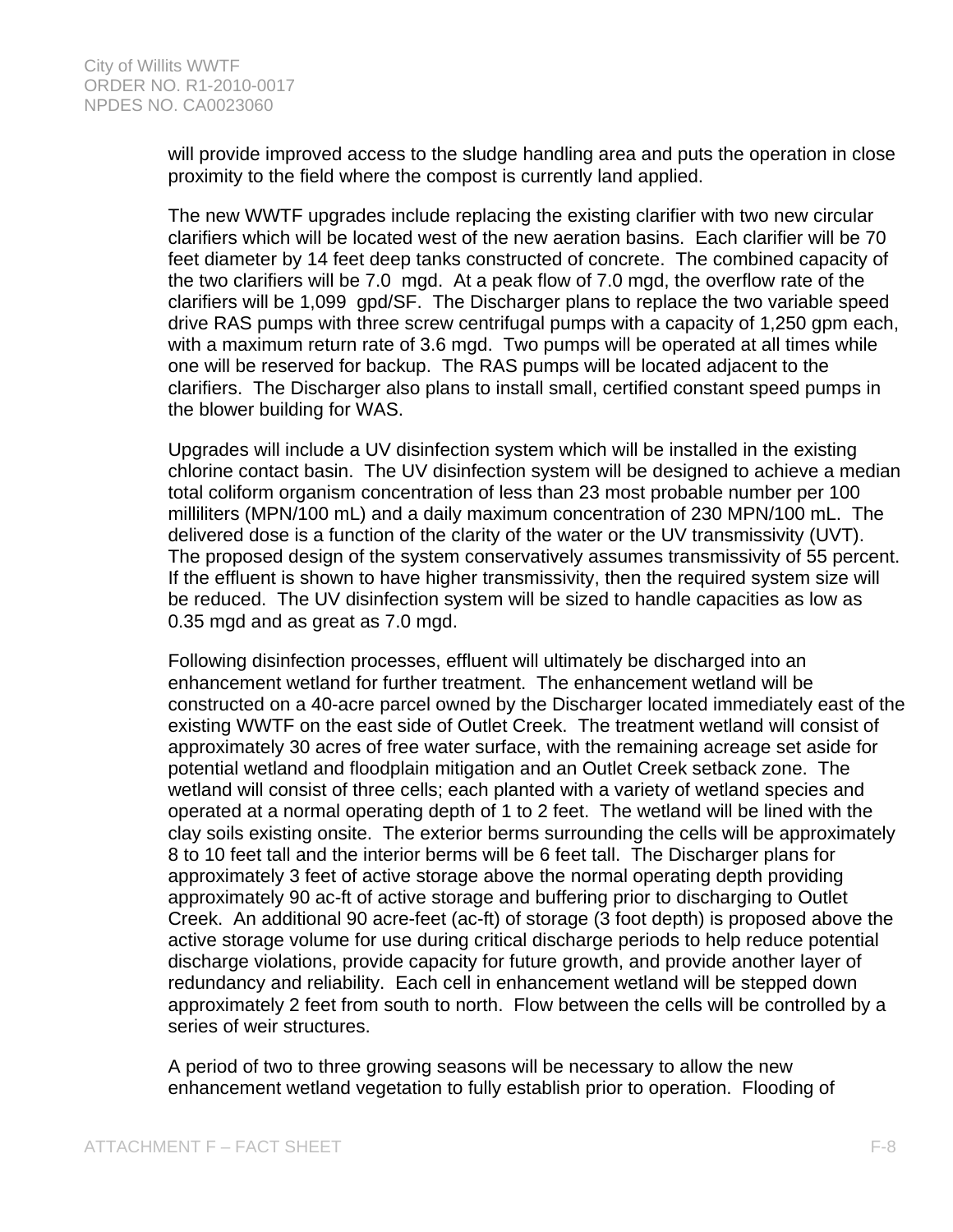treatment wetlands prior to plant establishment can cause significant loss of wetland vegetation, leading to short circuiting of the system and ultimately poor performance. The enhancement wetlands are a critical part of the treatment system and need to be fully functional to achieve the desired water quality results. This Order requires the enhancement wetlands be ready for operation no later than October 1, 2012. The Discharger anticipates that the mechanical portion of the new WWTF will be operational prior to the October 1, 2012 date. During the interim period, the new mechanical WWTF will continue to discharge at Discharge Location 001 and other than nitrogen criterion, compliance with effluent limitations applicable to Discharge Point 003 will be assessed along with requirements for Discharge Point 002 at Monitoring Location EFF-002.

Beginning October 1, 2012, from October 1 through May 14 each year, treated wastewater from the enhancement wetland will be discharged to Outlet Creek at Discharge Point 003, which will be located at the north end of the wetland approximately 2,700 feet downstream of Discharge Point 001. The discharge from the wetland will pass through a submerged slide gate with a motor actuated operator to a 30-inch outfall pipe. The outfall pipe will incorporate flow metering to provide control of the outfall discharge proportional to the measured flow in Outlet Creek. The outfall pipe will consist of approximately 600 feet of 30-inch pipe, a metering vault, and a concrete outfall structure located at the creek. Utilizing the full capacity of the enhancement wetland, the proposed WWTF will be able to maintain the 10 percent discharge rate 99.5 percent of the time at an average monthly design capacity of 10.0 mgd.

From May 15 through September 30 and any other time seasonally appropriate, treated wastewater will continue to be recycled as spray irrigation. The Discharger plans to replace the existing irrigation pump station, vertical turbine pumps, and power service components with a newly constructed irrigation pump station and outlet structure. The new pumps will be vertical turbine pumps with a similar capacity as the existing pumps and will be located in a rectangular reinforced concrete wet well. The wet well will be connected to the last well of the treatment wetland though a weir designed to maintain a minimum depth of 1.5 feet in the wetland to ensure optimum aquatic plant survival conditions. The pumps will be able to be operated manually and automatically.

### **4. Future Biosolids Management**

The Discharger plans to continue with its current three-step composting operation, as described above. However, as part of the WWTF upgrade, an open and paved composting area will be provided for processing of dewatered biosolids and the Discharger will cover a portion of the existing composting area to facilitate wet weather mixing of wood chips and biosolids.

Currently, septage is received at the Facility from septage haulers who discharge septage to equalization Pond No. 1, where it is directed to the headworks. Over the term of this Order, the Discharger plans to install a septic hauling station to alleviate processing demands on the treatment process. The septage station would include an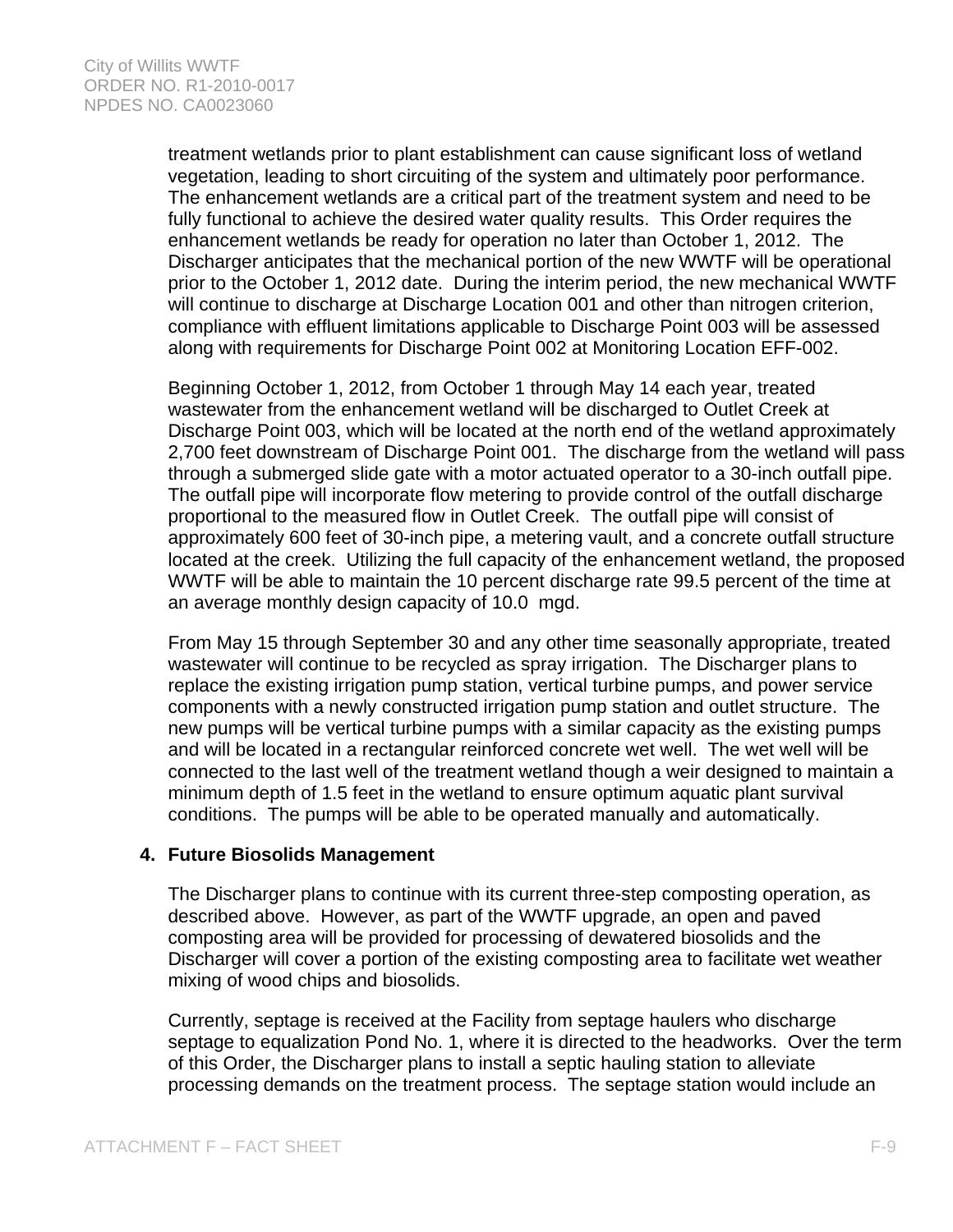alternate headworks which would be accessed by haulers through a card key system. The septage would filter through the screening and grit removal process and go to a batch tank where random or targeted samples could be taken. The septage would then be treated in a polymer injection station, dewatered, and incorporated into the general composting area. Water extracted from the septage would be directed into the WWTF headworks for treatment.

### **B. Discharge Points and Receiving Waters**

During the discharge season, wastewater is currently discharged to Outlet Creek at Discharge Point 001 (39° 25' 14" N latitude and 123° 20' 24" W longitude), just downstream of the confluence of Baechtel Creek and Broaddus Creek, within the Outlet Creek Hydrologic Subarea of the Upper Main Eel River Hydrologic Area. The *Water Quality Control Plan for the North Coast Region* (hereinafter Basin Plan) limits discharges to the Eel River and its tributaries to 1 percent of the receiving water flow (1:100) unless an exception to the requirement is granted by the Regional Water Quality Control Board (Regional Water Board). (See section IV.C of this Fact Sheet.) Exceptions are given for cause on a case-bycase basis, taking into consideration:

- **1.** The reliability of the WWTF;
- **2.** Whether the discharge of waste is limited to rates and constituent levels that protect the beneficial uses of the receiving waters;
- **3.** Whether reasonable alternatives for reclamation have been addressed to limit the amount of the wastewater to be discharged;
- **4.** Whether the exception complies with State and federal antidegradation policies; and
- **5.** Whether there is any discharge of waste to surface waters during the period of May 15 through September 30.

In order to consistently achieve effluent of sufficient quality to protect beneficial uses and become eligible for an exception to the Basin Plan discharge rate requirements, the Discharger plans construction of the new WWTF described in section II.A above. The new WWTF will discharge from the treatment wetland into Outlet Creek at Discharge Point 003 approximately 2,700 feet downstream of the existing point of discharge. As discussed in detail in section IV.C, of this Fact Sheet, improved treatment capabilities for conventional and biostimulatory pollutants in the new WWTF are projected to meet water quality criteria for the protection of surface water beneficial uses at a discharge rate up to 1:10 (10% of receiving water flow).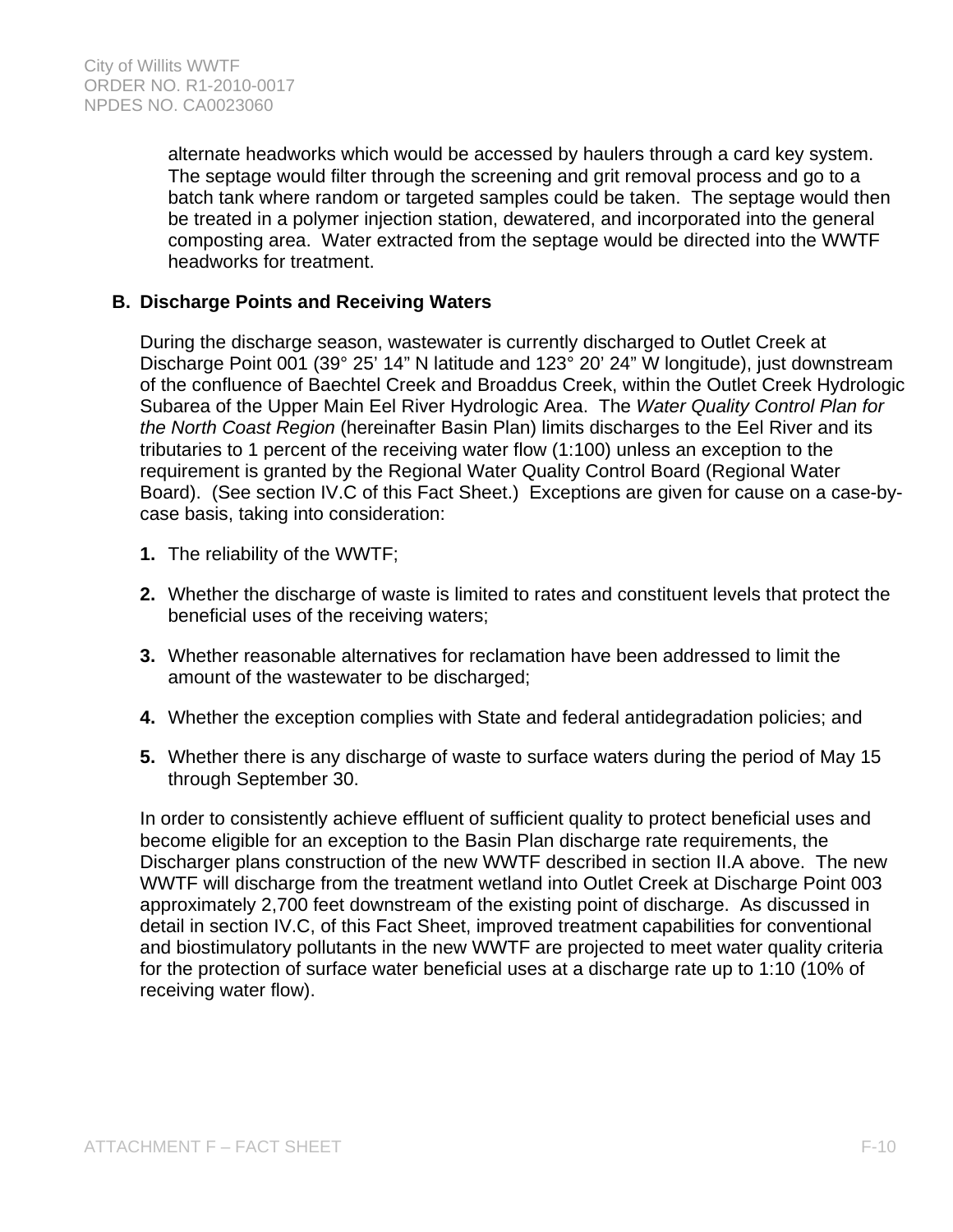# **C. Summary of Existing Requirements and Self-Monitoring Report (SMR) Data**

Effluent limitations contained in Order No. R1-2001-71 for discharges from Discharge Point 001 (Monitoring Location EFF-001) and documented violations from the term of Order No. R1-2001-71 are as follows:

| <b>Parameter</b>                      | <b>Units</b>         | <b>Effluent Limitations</b>     |                                | <b>Monitoring Data</b><br>(From July 2001 to June 2008) |                                                      |                                |
|---------------------------------------|----------------------|---------------------------------|--------------------------------|---------------------------------------------------------|------------------------------------------------------|--------------------------------|
|                                       |                      | Average<br>Monthly <sup>1</sup> | Average<br>Weekly <sup>2</sup> | <b>Maximum</b><br>Daily $3$                             | <b>Reported Value of</b><br><b>Highest Violation</b> | Number of<br><b>Violations</b> |
| Biochemical                           | mg/L                 | 30                              | 45                             | 60                                                      |                                                      | No Violations                  |
| Oxygen Demand                         | lbs/day <sup>4</sup> | 325                             | 488                            | 650                                                     |                                                      | No Violations                  |
| (5-day @ 20°C)                        | % Removal            | 85                              |                                |                                                         | $63^{5}$                                             | 11                             |
|                                       | mg/L                 | 30                              | 45                             | 60                                                      | --                                                   | No Violations                  |
| <b>Total Suspended</b><br>Solids      | lbs/day <sup>4</sup> | 325                             | 488                            | 650                                                     | --                                                   | No Violations                  |
|                                       | % Removal            | 85                              |                                | --                                                      | 79 <sup>5</sup>                                      | 2                              |
| Settleable Solids                     | m/L                  | 0.1                             | --                             | 0.2                                                     | --                                                   | No Violations                  |
| Total Coliform<br>Organisms           | MPN/100 mL           | $23^{6}$                        |                                | 230                                                     |                                                      | No Violations                  |
| pH                                    | standard<br>units    |                                 |                                | $6.5 - 8.5$                                             | $6.3^{7}$                                            | 2                              |
| Chlorine, Total<br>Residual           | mg/L                 | $1.5^8$                         |                                | $0.1^9$                                                 |                                                      | <b>No Violations</b>           |
| Mean Daily Dry<br><b>Weather Flow</b> | mgd                  | 1.3                             |                                | --                                                      |                                                      | No Violations                  |
| <b>Acute Toxicity</b>                 | % Survival           | --                              | --                             | 10                                                      | --                                                   | No Violations                  |

| Table F-2. | <b>Historic Effluent Limitations and Monitoring Data</b> |
|------------|----------------------------------------------------------|
|------------|----------------------------------------------------------|

1 The arithmetic mean of all samples collected in a calendar month.

2 The arithmetic mean of all samples collected in a calendar week, Sunday to Saturday.

3 The maximum result of all samples collected in a calendar day.

4 The mass discharge (lbs/day) is obtained from the following calculation of any calendar day:

$$
\frac{8.34}{N}\sum_{i=1}^{N}Q_{i}C_{i}
$$

in which N is the number of samples analyzed in any calendar day.  $Q_i$  and  $C_i$  are the flow rate (mgd) and the constituent concentration (mg/L), respectively, that are associated with each of the N grab samples, that may be taken in any calendar day. If a composite sample is taken,  $C_i$  is the concentration measured in the composite sample; and  $Q_i$  is the average flow rate occurring during the period over which samples are composited.

5 Value represents the lowest reported monthly average percent removal resulting in an effluent limitation violation.

6 Median.

 $\overline{a}$ 

- 7 Value represents the lowest reported pH resulting in an effluent limitation violation.
- A minimum total chlorine residual of 1.5 mg/L shall be maintained at the end of the disinfection process.
- 9 Waste discharged to the Eel River or its tributaries shall have no detectable levels of chlorine using a minimum detection limit of 0.1 mg/L.<br><sup>10</sup> There shall be no acute toxicity in the effluent. Effluent is considered acutely toxic when there is: 1) less than 90
- percent survival 70 percent of the time based on any monthly median, or 2) less than 70 percent survival 100 percent of the time.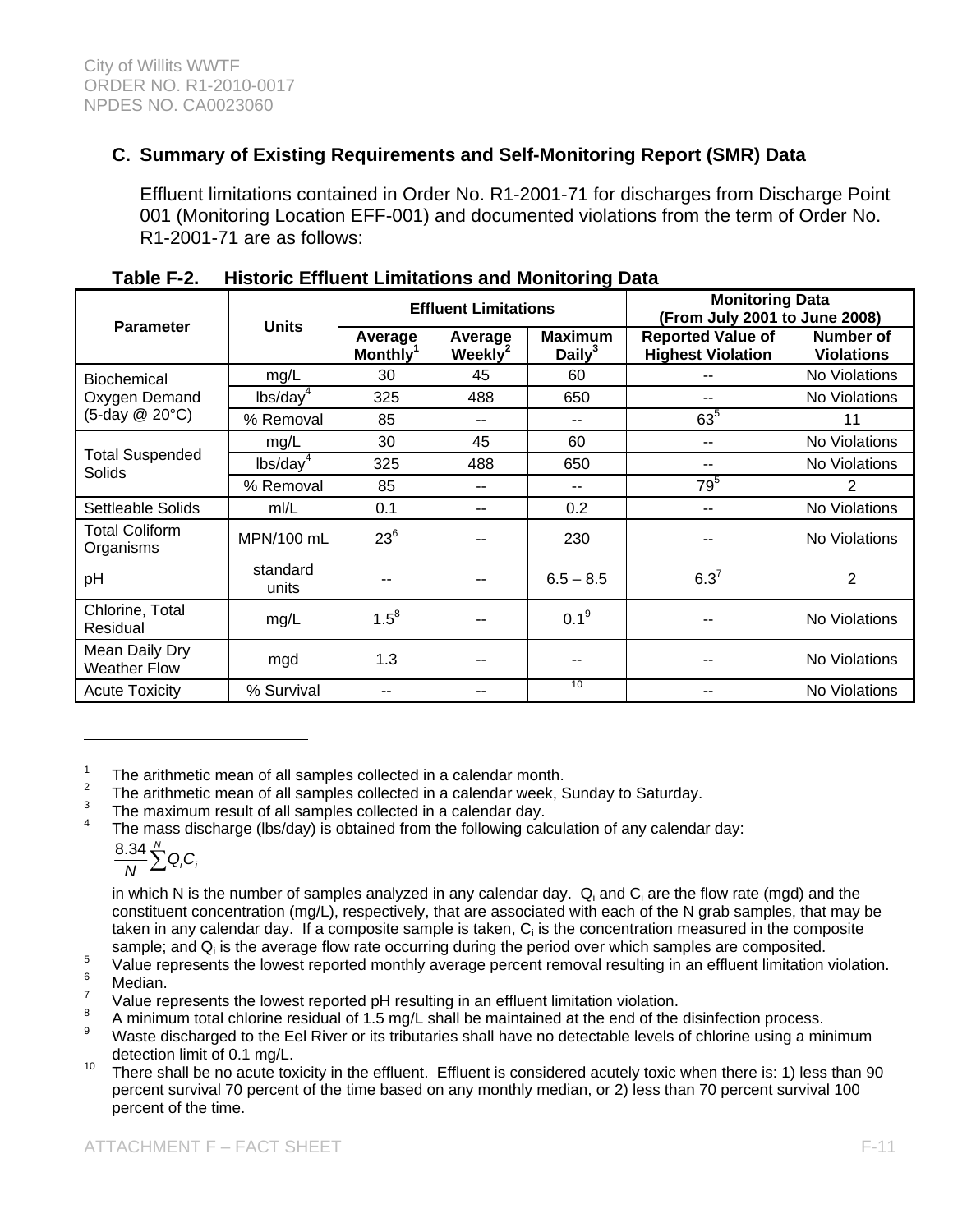# **D. Compliance Summary**

In accordance with the Basin Plan, Order No. R1-2001-71 prohibited the discharge of treated effluent to the Eel River and its tributaries to less than 1 percent of the receiving water flow during the allowable discharge season, from October 1 to May 14 each year. Because discharges of treated effluent from the Facility frequently exceed 1 percent of the receiving water flow, the Regional Water Board adopted Cease and Desist Order (CDO) No. R1-2001-71 on June 28, 2001, which contained a time schedule for developing a long-term wastewater management strategy that would address the discharge violations at the Facility and provide compliance with the Basin Plan requirement by June 1, 2006. In accordance with the tasks outlined in CDO No. R1-2001-71, the Discharger submitted a certified Environmental Impact Report in 2003 that outlined two feasible alternatives that would meet long-term wastewater treatment and disposal needs. The Discharger identified the preferred alternative for the project, which included construction of oxidation ponds and a series of constructed treatment wetlands, and requested additional time to complete design and construction of the preferred alternative. On November 29, 2004, the Regional Water Board adopted CDO No. R1-2004-0095, which established a new time schedule to complete key phases of design and construction for the preferred alternative. Preliminary design documents outlining the preferred alternative were completed and submitted in accordance to the requirements of CDO No. R1-2004-0095.

During initial permitting activities for the preferred alternative, responses received from the various regulatory agencies indicated that the preferred alternative, as identified in the environmental documents, would not be permittable as the least environmentally damaging practicable alternative (LEDPA) for the project, due to the large extent of wetland impacts that would be associated with the preferred project. In response to the agency review comments, the Discharger opted to revise the proposed project to reduce the potential wetland impacts associated with the project, and selected the second alternative, an upgraded mechanical plant with an enhancement/treatment wetland, as the new preferred alternative.

To allow the Discharger additional time to reassess design and construction of the revised preferred alternative, the Regional Water Board adopted CDO No. R1-2006-0108 on November 29, 2006. CDO No. R1-2006-0108 established a time schedule for achieving compliance with the Basin Plan requirement, including submittal of a variance request to address the ratio of surface water to discharge rates and associated sizing requirements for the proposed treatment wetland.

In addition to being subject to the CDOs described above, the Regional Water Board adopted Administrative Civil Liability Order (ACLO) No. R1-2007-0093 on December 6, 2007. The ACLO assessed mandatory minimum penalties for violations of effluent limitations during the period from January 1, 2000 through May 31, 2006. To satisfy the assessed penalties of \$21,000, the Discharger paid a sum of \$6,000 and agreed to complete a Compliance Project (CP) in lieu of paying the remaining \$15,000.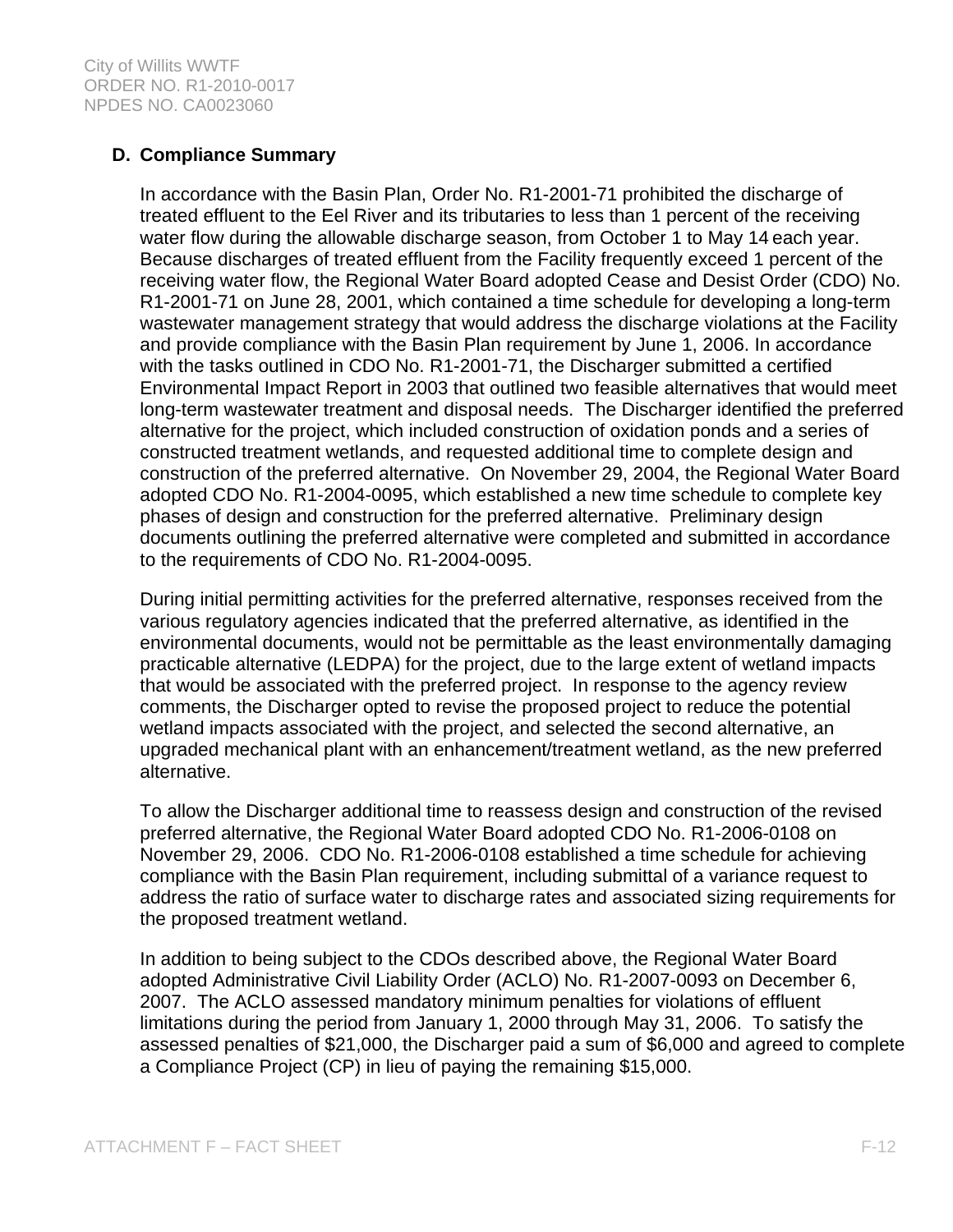On June 27, 2008, the Regional Water Board issued Order No. R1-2008-0087, Notice of Violation and Conditional Offer to Participate in Expedited Payment Program Relating to Violations of NPDES Permit, to the Discharger. Order No. R1-2008-0087 alleged two violations of effluent limitations and provided the Discharger with a Conditional Offer to resolve these violations. After discussions with staff, the Discharger agreed to have the violations identified under Order No. R1-2008-0087 deferred and incorporated into a future formalized enforcement action.

# **E. Planned Changes**

The Discharger intends to construct a new WWTF (as described under section II.A above) to replace the existing WWTF in accordance with CDO No. R1-2006-0108. This Order will serve to transition from the existing WWTF to the new WWTF and therefore contains effluent limitations specific to each. The new WWTF is expected to improve compliance by providing enhanced secondary treated effluent using a combination of extended aeration activated sludge secondary treatment processes with nutrient removal, UV disinfection, and enhanced treatment and storage within new enhancement wetlands. The existing storm bypass/overflow ponds will continue to provide 16 million gallons of equalization capacity for peak flows entering the WWTF.

In March 2007, the Discharger submitted a request for a variance to Basin Plan discharge rate requirements. The variance request addressed requirements contained in the Implementation Plan section of the Basin Plan (specifically at page 4-2.00). The variance request identified each constituent of concern (COC) known or reasonably thought to be present in the effluent; documented existing water quality for each COC in the receiving water upstream of the influence of the discharge; and compared the water quality objectives necessary to support the most sensitive beneficial uses identified for the receiving water in the Basin Plan against the levels of each COC and their cumulative impacts.

Considering the potential effluent quality and flows that can be achieved with the new WWTF, the models submitted to support the variance request predicted that discharges of enhanced secondary-treated effluent from the new WWTF will result in dissolved oxygen levels in the downstream receiving water above the Basin Plan minimum of 7.0 mg/L. Further the variance request concluded that the proposed WWTF will removal a large percentage of both total nitrogen and total phosphorus loads into Outlet Creek and that the new WWTF will not raise benthic biomass (phytoplankton chlorophyll-a) levels above those for the existing 1:100 permitted condition. Based upon the evaluation of the information submitted in support of the variance request, the Regional Water Board finds that the discharge of effluent from the new WWTF at 10 percent of the receiving water flow (1:10) will be protective of the beneficial uses of the receiving water and consistent with Basin Plan requirements.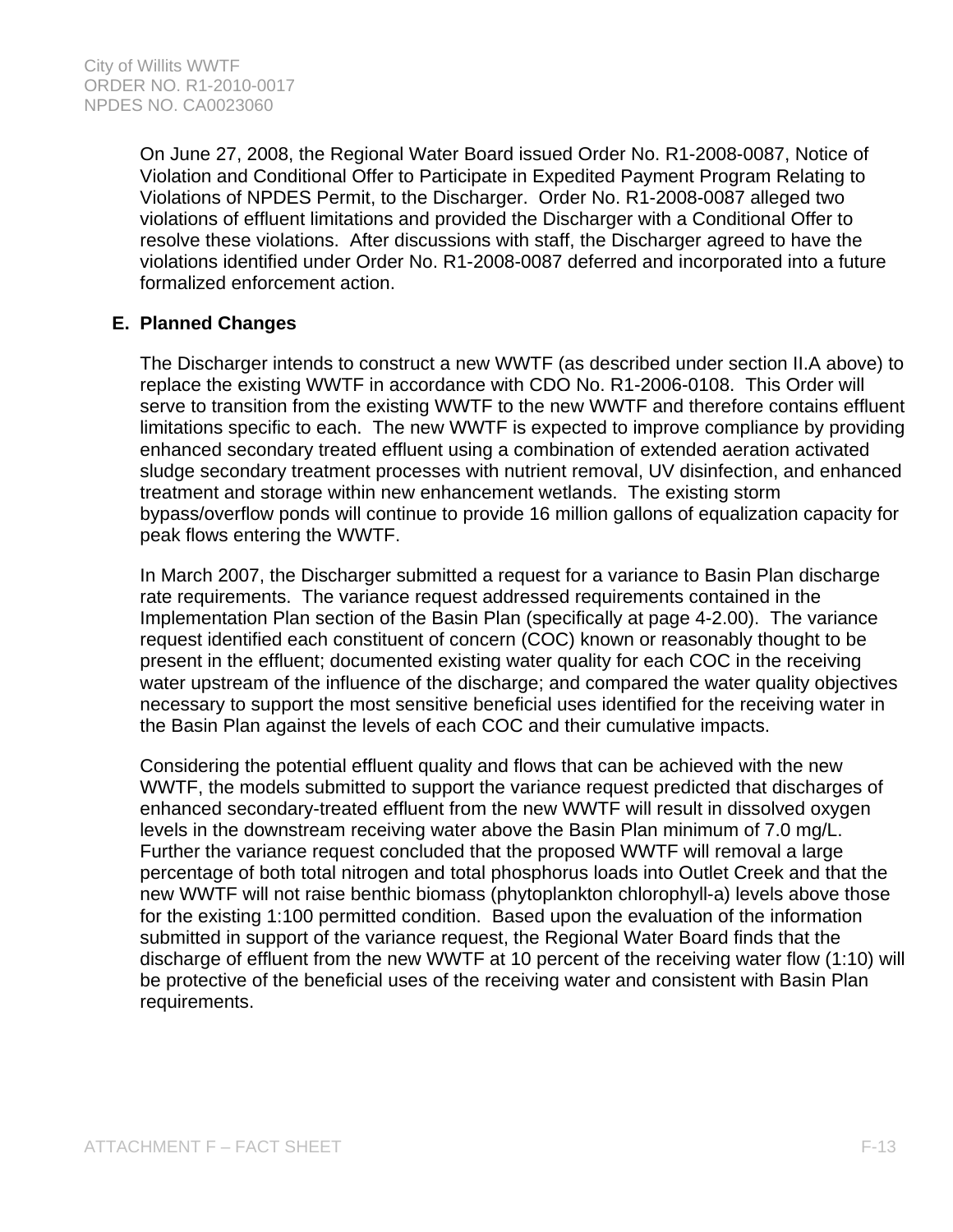# **III. APPLICABLE PLANS, POLICIES, AND REGULATIONS**

The requirements contained in the proposed Order are based on the requirements and authorities described in this section. This section provides supplemental information, where appropriate, for the plans, policies, and regulations relevant to the discharge.

### **A. Legal Authorities**

This Order is issued pursuant to section 402 of the federal Clean Water Act (CWA) and implementing regulations adopted by the U.S. Environmental Protection Agency (USEPA) and chapter 5.5, division 7 of the California Water Code (commencing with section 13370). It shall serve as a NPDES permit for point source discharges from this facility to surface waters. This Order also serves as Waste Discharge Requirements (WDRs) pursuant to article 4, chapter 4, division 7 of the Water Code (commencing with section 13260).

### **B. California Environmental Quality Act (CEQA)**

Under Water Code section 13389, this action to adopt an NPDES permit is exempt from the provisions of CEQA, Public Resources Code sections 21100 through 21177.

This action also involves the adoption of WDRs for irrigation using treated effluent. For the portion of the permit that addresses WDRs for discharges to land, the Discharger certified an Environmental Impact Report (State Clearing House #2001032016) stating that the land disposal/reclamation areas of the project would comply with regulatory criteria, not have any significant effects or result in cumulative impacts on groundwater quality.

As a responsible agency under CEQA, the Regional Water Board is required to consider the final certified CEQA document(s) and reach its own conclusions on whether and how to approve a permit for the Discharger's reclamation plan. Prior to approving this Order, the Regional Water Board considered the environmental effects of the Discharger's reclamation plan as identified in the certified final EIR. In considering alternatives and mitigation measures, the Regional Water Board only has the responsibility for mitigating or avoiding those direct or indirect environmental effects of those parts of the reclamation plan that are within its jurisdiction to approve. (Public Resources Code, Section 21002.1(d); California Code of Regulations, title 14, section 15096(g) and (h)). The Regional Water Board has required, as a condition of this Order, mitigation measures for those potentially significant impacts over which the Regional Water Board has authority. The Regional Water Board finds that with mitigation, all potentially significant impacts of the City's reclamation plan will be reduced to levels of insignificance, as described below.

Uses of recycled water for irrigation of agricultural operations under the seasonal irrigation option have the potential to create or contribute to incidental offsite runoff and discharge to adjacent drainages. Therefore, discharges of irrigation runoff could reach natural surface waters and potentially cause incidental changes in water quality conditions. The potential for such occurrences of offsite runoff from irrigated areas is considered low because the City must develop a detailed engineering report under the applicable title 22 regulations and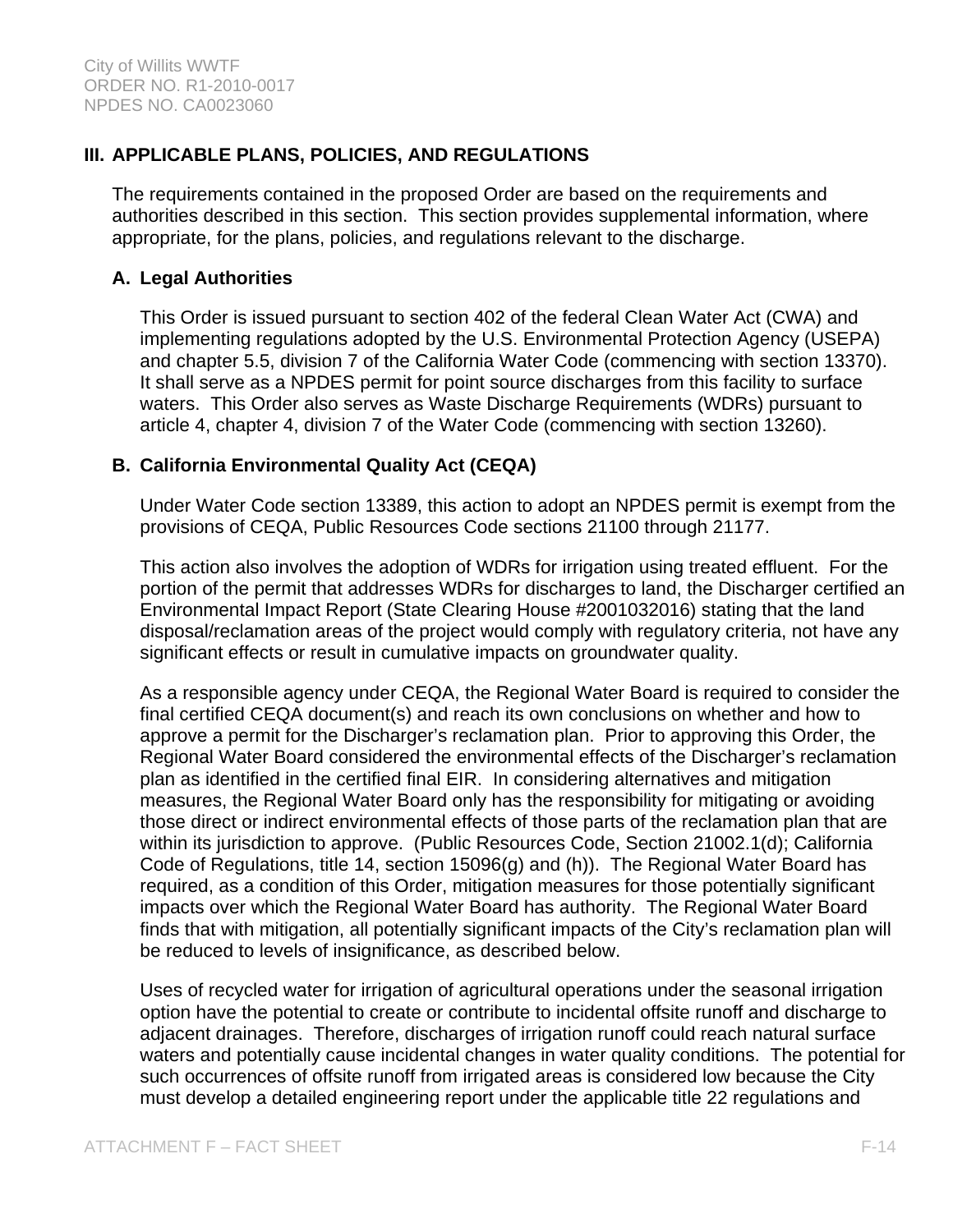Irrigation Management Plans for each use site that identifies the operational controls and environmental protection measures that will be implemented to protect surface water and groundwater quality. In addition, the projected effluent quality indicates that the anticipated constituent concentrations would be low and the small quantity of incidental runoff events would not be expected to substantially impair receiving waters. This impact would be less than significant.

In order to allow reclamation at sites not addressed in the existing EIR, the Discharger will need to conduct an environmental analysis of any potential impacts, and will act as the lead agency for CEQA. The Discharger must ensure all reclamation activities comply with Attachment H – Water Reclamation Requirements and Provisions, of this Order.

### **C. State and Federal Regulations, Policies, and Plans**

**1. Water Quality Control Plans.** The Regional Water Board adopted a Basin Plan that designates beneficial uses, establishes water quality objectives, and contains implementation programs and policies to achieve those objectives for all waters addressed through the plan.

The Basin Plan at page 2-1 states that the beneficial uses of any specifically identified water body generally apply to its tributary streams. The Basin Plan does not specifically identify beneficial uses for Outlet Creek, but does identify present and potential uses for the Eel River, in the Outlet Creek Hydrologic Subarea, to which Outlet Creek is tributary. In addition, the Basin Plan implements State Water Resources Control Board (State Water Board) Resolution No. 88-63, which established State policy that all waters, with certain exceptions, should be considered suitable or potentially suitable for municipal or domestic supply. Thus, the beneficial uses applicable to areal groundwater and Outlet Creek are as follows:

|                                           | <b>Receiving Water Name</b><br><b>Discharge Points</b>                    |                                                 |
|-------------------------------------------|---------------------------------------------------------------------------|-------------------------------------------------|
| <b>Beneficial Use (s)</b>                 | <b>Outlet Creek</b><br><b>EFF-001</b><br><b>EFF-002</b><br><b>EFF-003</b> | Groundwater<br><b>EFF-002</b><br><b>EFF-004</b> |
| Municipal and Domestic Water Supply (MUN) | Е                                                                         | Е                                               |
| Agricultural Supply (AGR)                 | Е                                                                         | E                                               |
| Industrial Service Supply (IND)           | E                                                                         | E                                               |
| Industrial Process Supply (PRO)           | P                                                                         | P                                               |
| Groundwater Recharge (GWR)                | F                                                                         |                                                 |
| Freshwater Replenishment (FRESH)          |                                                                           | F                                               |
| Navigation (NAV)                          | F                                                                         |                                                 |
| <b>Hydropower Generation (POW)</b>        | P                                                                         | ---                                             |
| <b>Water Contact Recreation (REC-1)</b>   | E                                                                         |                                                 |
| Non-contact Water Recreation (REC-2)      | F                                                                         |                                                 |

| <b>Basin Plan Beneficial Uses</b><br>Table F-3. |  |
|-------------------------------------------------|--|
|-------------------------------------------------|--|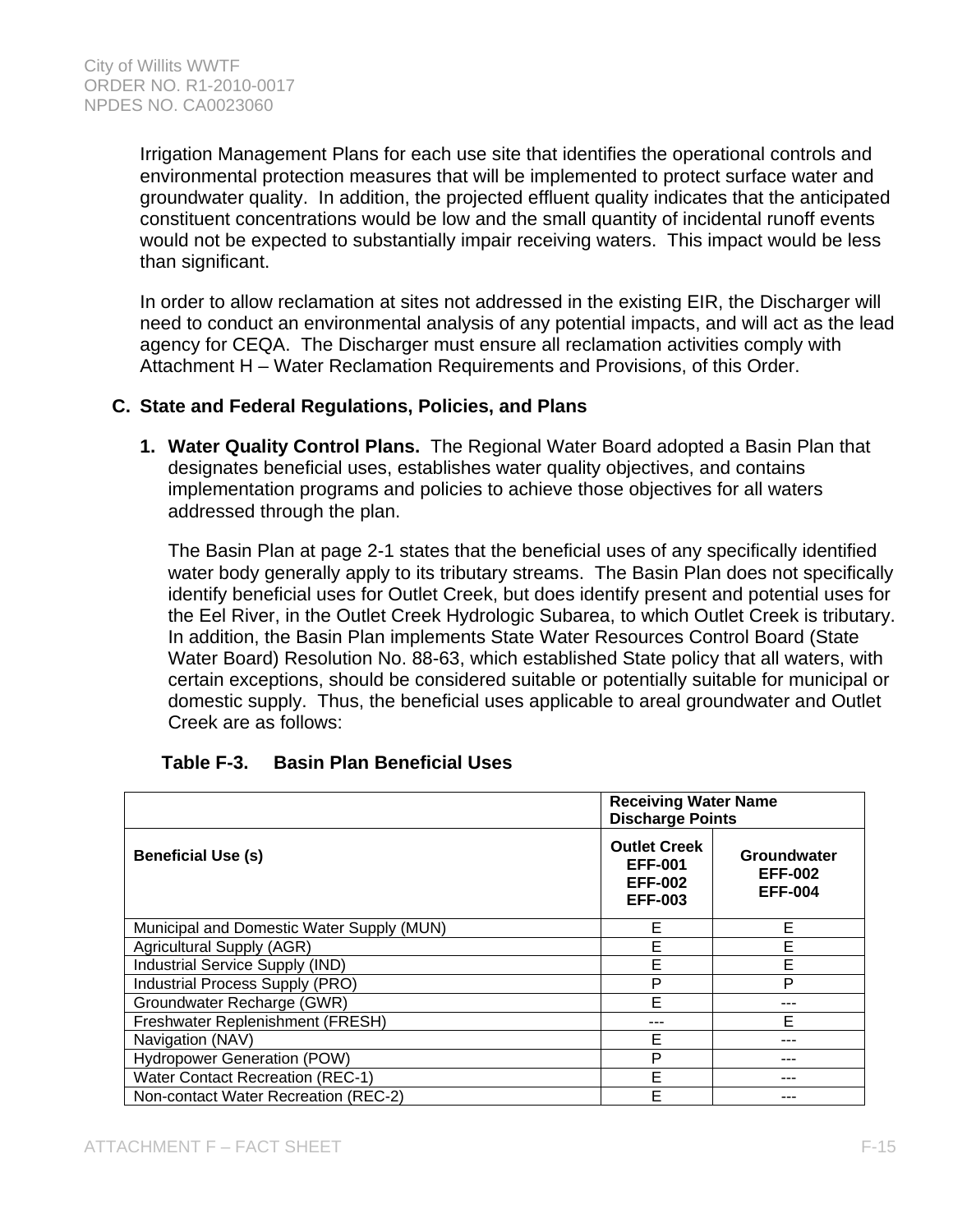| Table F-3. |  | <b>Basin Plan Beneficial Uses</b> |
|------------|--|-----------------------------------|
|------------|--|-----------------------------------|

|                                                               | <b>Receiving Water Name</b><br><b>Discharge Points</b>                    |                                                 |
|---------------------------------------------------------------|---------------------------------------------------------------------------|-------------------------------------------------|
| <b>Beneficial Use (s)</b>                                     | <b>Outlet Creek</b><br><b>EFF-001</b><br><b>EFF-002</b><br><b>EFF-003</b> | Groundwater<br><b>EFF-002</b><br><b>EFF-004</b> |
| Commercial and Sport Fishing (COMM)                           | Е                                                                         |                                                 |
| Warm Freshwater Habitat (WARM)                                | E                                                                         |                                                 |
| Cold Freshwater Habitat (COLD)                                | Е                                                                         | --                                              |
| <b>Wildlife Habitat (WILD)</b>                                | E                                                                         |                                                 |
| Preservation of Rare, Threatened or Endangered Species (RARE) | E                                                                         |                                                 |
| Migration of Aquatic Organisms (MIGR)                         | E                                                                         | ---                                             |
| Spawning, Reproduction, and/or Early Development (SPWN)       | E                                                                         |                                                 |
| Aquaculture (AQUA)                                            | E                                                                         | P                                               |
| Native American Culture (CUL)                                 | E                                                                         | F                                               |

In addition to the beneficial uses set out in the Basin Plan, there are several implementation plans that include actions intended to meet water quality objectives and protect beneficial uses of the North Coast Basin. For the Eel River and its tributaries, no point source waste discharges are allowed during the period of May 15 through September 30 and for all other periods the receiving stream's flow must be at least 100 times greater than the waste flow unless an exception to the requirement is granted by the Regional Water Board.

The Basin Plan also contains a narrative water quality objective for toxicity that states:

*All waters shall be maintained free of toxic substances in concentrations that are toxic to, or that produce detrimental physiological responses in human, plant, animal, or aquatic life. Compliance with this objective will be determined by use of indicator organisms, analyses of species diversity, population density, growth anomalies, bioassay of appropriate duration or other appropriate methods as specified by the Regional Water Board.* 

*The survival of aquatic life in surface waters subjected to a waste discharge, or other controllable water quality factors, shall not be less than that for the same water body in areas unaffected by the waste discharge, or when necessary for other control water that is consistent with the requirements for 'experimental water' as described in Standard Methods for the Examination of Water and Wastewater 18<sup>th</sup> Edition (1992). At a minimum, compliance with this objective as stated in the previous sentence shall be evaluated with a 96-hour bioassay.* 

*In addition, effluent limits based upon acute bioassays of effluent will be prescribed. Where appropriate, additional numerical receiving water objectives for specific toxicants*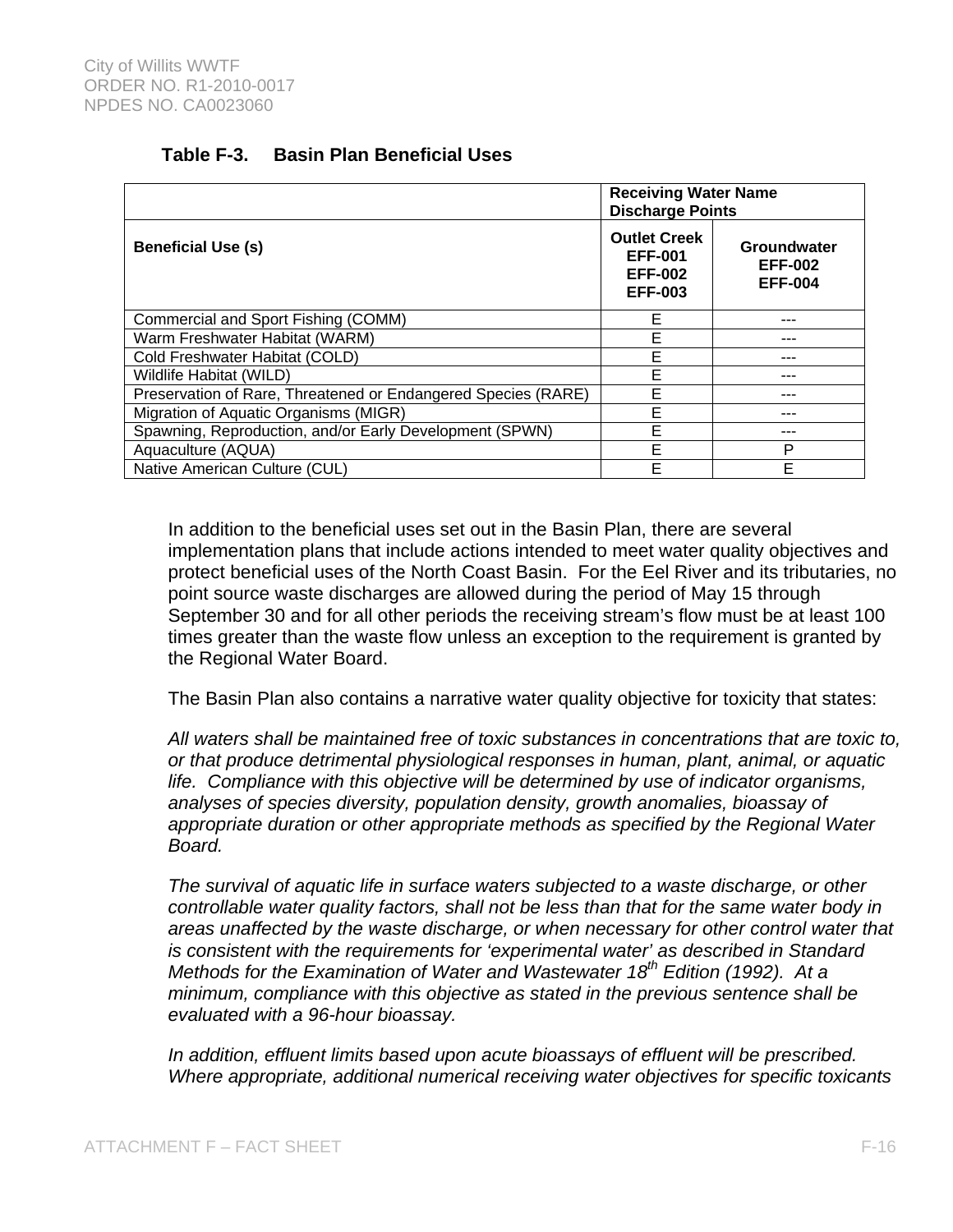*will be established as sufficient data becomes available, and source control of toxic substances will be required.* 

Requirements of this Order implement the Basin Plan.

- **2. Thermal Plan.** The State Water Board adopted a Water Quality Control Plan for Control of Temperature in the Coastal and Interstate Water and Enclosed Bays and Estuaries of California (Thermal Plan) on May 18, 1972, and amended this plan on September 18, 1975. This plan contains temperature objectives for coastal and interstate waters and enclosed bays and estuaries of the State. Requirements of this Order implement the Thermal Plan to the extent that it is applicable to receiving waters for this Discharger.
- **3. National Toxics Rule (NTR) and California Toxics Rule (CTR).** USEPA adopted the NTR on December 22, 1992, and later amended it on May 4, 1995 and November 9, 1999. About forty criteria in the NTR applied in California. On May 18, 2000, USEPA adopted the CTR. The CTR promulgated new toxics criteria for California and, in addition, incorporated the previously adopted NTR criteria that were applicable in the state. The CTR was amended on February 13, 2001. These rules contain water quality criteria for priority pollutants.
- **4. State Implementation Policy.** On March 2, 2000, the State Water Board adopted the *Policy for Implementation of Toxics Standards for Inland Surface Waters, Enclosed Bays, and Estuaries of California* (State Implementation Policy or SIP). The SIP became effective on April 28, 2000 with respect to the priority pollutant criteria promulgated for California by the USEPA through the NTR and to the priority pollutant objectives established by the Regional Water Board in the Basin Plan. The SIP became effective on May 18, 2000 with respect to the priority pollutant criteria promulgated by the USEPA through the CTR. The State Water Board adopted amendments to the SIP on February 24, 2005 that became effective on July 13, 2005. The SIP establishes implementation provisions for priority pollutant criteria and objectives and provisions for chronic toxicity control. Requirements of this Order implement the SIP.
- **5. Alaska Rule.** On March 30, 2000, USEPA revised its regulation that specifies when new and revised state and tribal water quality standards (WQS) become effective for CWA purposes (40 C.F.R. § 131.21, 65 Fed. Reg. 24641 (April 27, 2000)). Under the revised regulation (also known as the Alaska rule), new and revised standards submitted to USEPA after May 30, 2000, must be approved by USEPA before being used for CWA purposes. The final rule also provides that standards already in effect and submitted to USEPA by May 30, 2000, may be used for CWA purposes, whether or not approved by USEPA.
- **6. Antidegradation Policy.** Section 131.12, title 40 of the Code of Federal Regulations (40 CFR 131.12) requires that the state water quality standards include an antidegradation policy consistent with the federal policy. The State Water Board established California's antidegradation policy in State Water Board Resolution No. 68-16. Resolution No. 68-16 incorporates the federal antidegradation policy where the federal policy applies under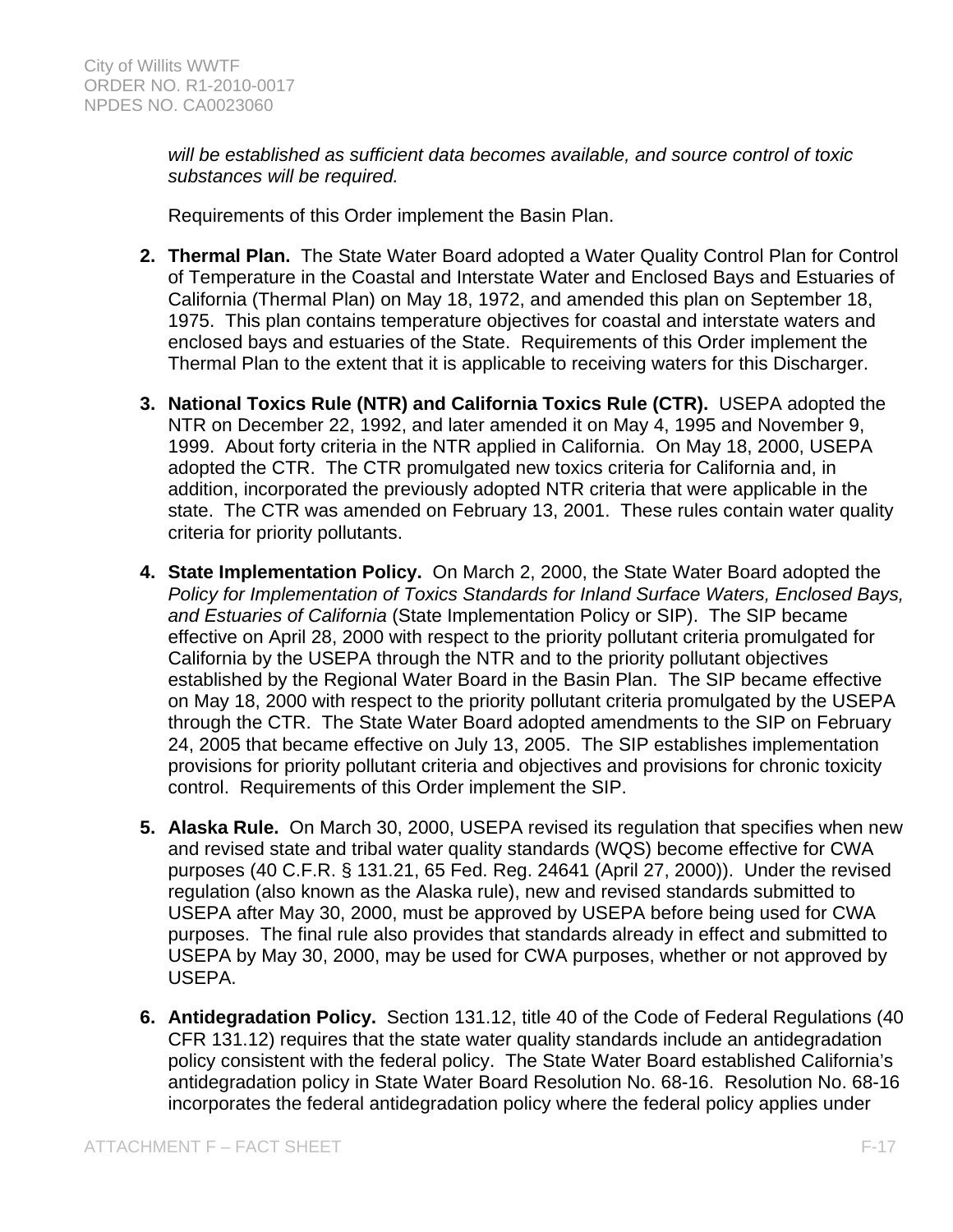federal law. Resolution No. 68-16 requires that existing water quality be maintained unless degradation is justified based on specific findings. The Regional Water Board's Basin Plan implements, and incorporates by reference, both the State and federal antidegradation policies. The permitted discharge must be consistent with the antidegradation provision of 40 CFR 131.12 and State Water Board Resolution No. 68- 16. Section IV.D.2 of this Fact Sheet discusses how the requirements of this Order satisfy the Antidegradation Policy.

**7. Anti-Backsliding Requirements.** Sections 402(o)(2) and 303(d)(4) of the CWA and federal regulations at 40 CFR 122.44(l) prohibit backsliding in NPDES permits. These anti-backsliding provisions require that effluent limitations in a reissued permit must be as stringent as those in the previous permit, with some exceptions in which limitations may be relaxed. Section IV.D.1 of this Fact Sheet provides a detailed discussion of how the requirements of this Order satisfy anti-backsliding requirements.

# **D. Impaired Water Bodies on CWA 303(d) List**

Section 303(d) of the federal CWA requires states to identify waterbodies that do not meet water quality standards and are not supporting their beneficial uses after implementation of technology-based effluent limitations on point sources. Each state must submit an updated list, the 303(d) List of Impaired Waterbodies, to USEPA by April of each even numbered year. In addition to identifying the waterbodies that are not supporting beneficial uses, the 303(d) list also identifies the pollutant or stressor causing impairment and establishes a schedule for developing a control plan to address the impairment. USEPA requires the Regional Water Board to develop total maximum daily loads (TMDLs) for each 303(d) listed pollutant and water body contaminant. TMDLs establish the maximum quantity of a given pollutant that can be added to a water body from all sources without exceeding the applicable water quality standard for that pollutant and determine wasteload allocations (the portion of a TMDL allocated to existing and future point sources) for point sources and load allocations (the portion of a TMDL attributed to existing and future nonpoint sources) for nonpoint sources.

In June 2007, USEPA provided final approval of the 303(d) list of impaired water bodies prepared by the State. The list identifies the Upper Main Fork of the Eel River is 303(d) listed as impaired by sedimentation/siltation and temperature. On December 29, 2004, USEPA approved a TMDL addressing sediment and temperature in the Upper Main Eel River and its tributaries, including Outlet Creek. Regarding temperature, the TMDL concludes that most sources of heat in the Upper Main Eel watershed are the result of nonpoint sources, primarily caused by removing riparian vegetation, timber harvesting, road building, grazing, and urbanization. As the critical time period for temperature is in the summer, the TMDL was established for that critical time period, which is also the time period when point source discharges from the Facility are prohibited. Because of the summer discharge prohibition, the Facility does not contribute to temperature loadings to the Upper Main Eel River. The TMDL states that there are no point sources in the Upper Main Eel Watershed, therefore the wasteload allocation in the watershed is zero. The Regional Water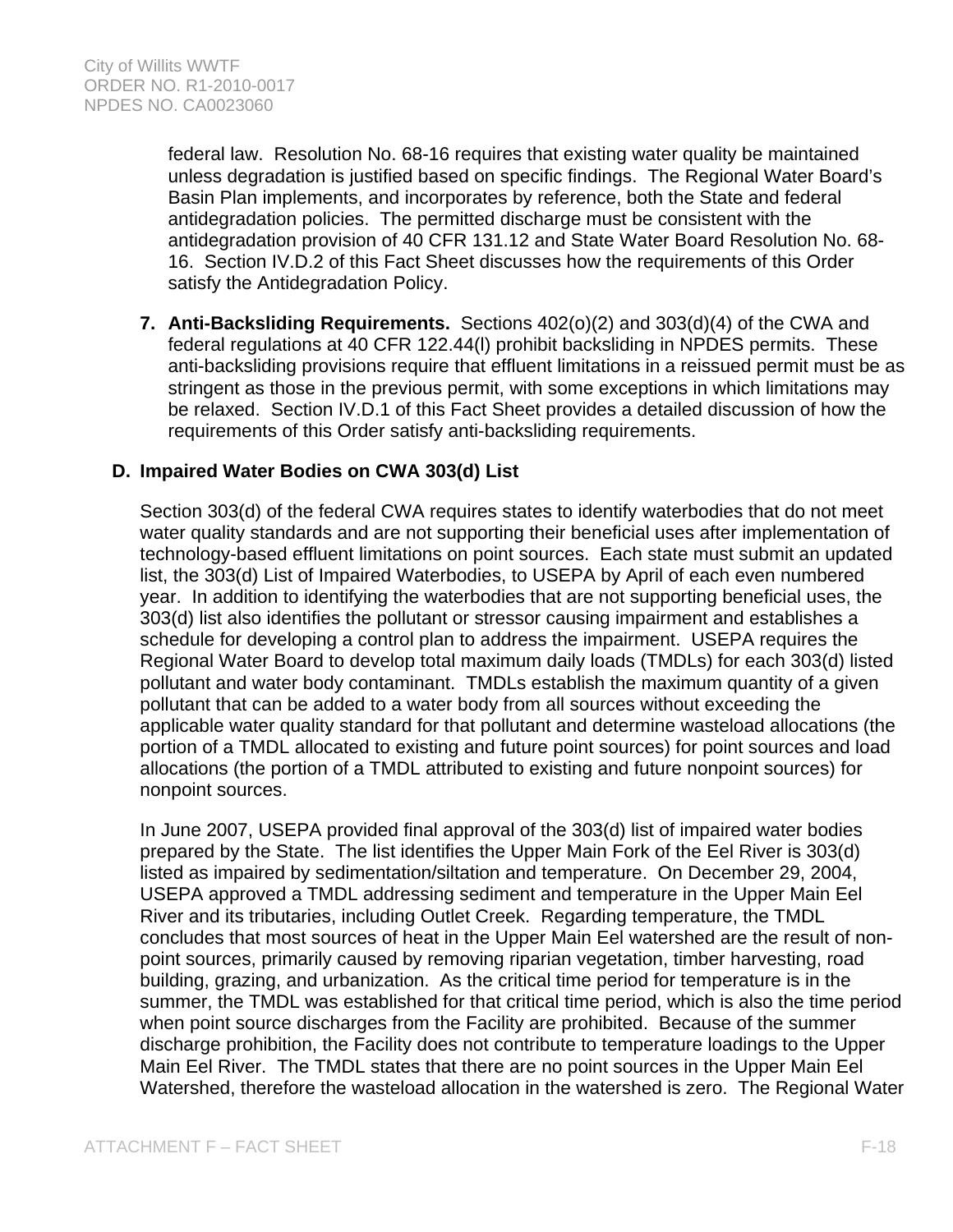Board interprets this wasteload allocation to mean that, as long as the Discharger adheres to the summer discharge prohibition, it will be in compliance with the approved TMDL for temperature.

The TMDL establishes a maximum loading of 125 percent of the natural sediment loading for the watershed and further defines that loading rate as 388 tons of sediment per square mile of watershed per year. The TMDL found that non-point sources were primarily responsible for most sediment loading in the watershed, but identified CalTrans facilities and construction sites as point sources. The Facility was not identified as a point source and no wasteload allocation was established for the Facility. In order to be protective of Basin Plan water quality objectives for sediment in the Upper Main Eel watershed, this Order retains effluent concentration limitations for the existing WWTF applicable to settleable solids and total suspended solids from Order No. R1-2001-71 for discharges to Outlet Creek.

# **E. Other Plans, Polices and Regulations**

- **1. Storm Water.** All areas within the treatment facility drain to two storm drain inlets on the property where storm water is routed to the headworks. The State Water Board Water Quality Order No. 97-03-DWQ, NPDES General Permit No. CAS000001, Waste Discharge Requirements for Discharges of Storm Water Associated with Industrial Activities Excluding Construction Activities, does not require facilities to obtain coverage if storm water is captured and treated and/or disposed of within the facility's NPDES permitted process wastewater or if storm water is disposed of to evaporation ponds, percolation ponds, or combined sewer systems. Therefore, coverage under the General Storm Water Permit is not required for this Facility.
- **2. Sanitary Sewer Systems.** On May 2, 2006, the State Water Board adopted State Water Board Order No. 2006-0003-DWQ, *Statewide General WDRs for Sanitary Sewer Systems.* The general permit is applicable to all "federal and state agencies, municipalities, counties, districts, and other public entities that own or operate sanitary sewer systems greater than one mile in length that collect and/or convey untreated or partially treated wastewater to a publicly owned treatment facility in the State of California." The purpose of the general permit is to promote the proper and efficient management, operation, and maintenance of sanitary sewer systems and to minimize the occurrences and impacts of sanitary sewer overflows. Section VI.C.5.a of the Order requires the Discharger to seek/maintain coverage under Order No. 2006-0003-DWQ, and restates some provisions of the general permit.
- **3. Discharge of Biosolids to Land.** On July 22, 2004, the State Water Board adopted State Water Board Order No. 2004-0012-DWQ, *General Waste Discharge Requirements for the Discharge of Biosolids to Land for Use as a Soil Amendment in Agricultural, Silvicultural, Horticultural, and Land Reclamation Activities*. The general waste discharge requirements establish standards for agronomic applications and the use of biosolids as a soil amendment or fertilizer in agriculture, forestry, and surface mining reclamation, and include provisions to mitigate significant environmental impacts. The Order requires the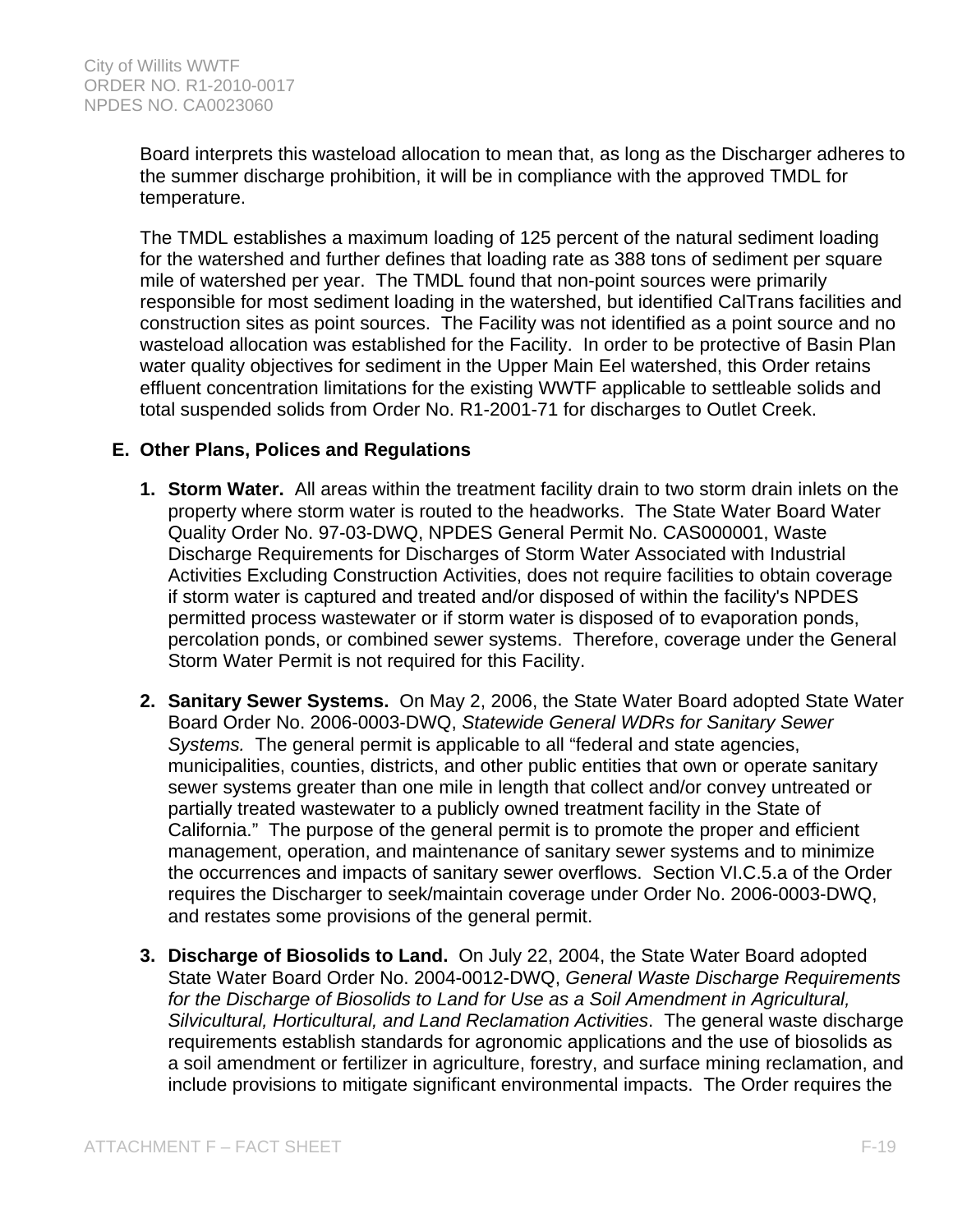Discharger to obtain coverage under Order No. 2004-0012-DWQ or other appropriate WDRs for the discharge of biosolids from the wastewater treatment plant. Section VI.C.5.f of the Order requires the Discharger to seek coverage under Order No. 2004- 0012-DWQ, if applicable, and restates some provisions of the general permit.

# **IV. RATIONALE FOR EFFLUENT LIMITATIONS AND DISCHARGE SPECIFICATIONS**

The CWA requires point source dischargers to control the amount of conventional, nonconventional, and toxic pollutants that are discharged into the waters of the United States. The control of pollutants discharged is established through effluent limitations and other requirements in NPDES permits. There are two principal bases for effluent limitations in the 40 CFR 122.44(a) requires that permits include applicable technology-based limitations and standards; and 40 CFR 122.44(d) requires that permits include water quality-based effluent limitations (WQBELs) to attain and maintain applicable numeric and narrative water quality criteria to protect the beneficial uses of the receiving water. Where the discharge has the reasonable potential to cause or contribute to an excursion above a narrative criterion, but numeric water quality objectives have not been established, WQBELs may be established using one or more of three methods described at 40 CFR 122.44(d)(vi). First, WQBELs may be established using a calculated water quality criterion, such as a proposed State criterion or an explicit State policy or regulation interpreting its narrative criterion. Second, WQBELs may be established on a case-by-case basis using USEPA criteria guidance published under CWA section 304(a). Third, WQBELs may be established using an indicator parameter for the pollutant of concern.

### **A. Discharge Prohibitions**

**1. Prohibition III.A.** The discharge of any waste not disclosed by the Discharger or not within the reasonable contemplation of the Regional Water Board is prohibited.

This prohibition is based on the Basin Plan, the previous Order (Order No. R1-2001-71), and State Water Board Order WQO 2002-0012 regarding the petition of WDR Order No. 01-072 for the East Bay Municipal Utility District and Bay Area Clean Water Agencies. In State Water Board Order WQO 2002-0012, the State Water Board found that this prohibition is acceptable in Orders, but should be interpreted to apply only to constituents that are either not disclosed by the Discharger or are not reasonably anticipated to be present in the discharge, but have not been disclosed by the Discharger. It specifically does not apply to constituents in the discharge that do not have "reasonable potential" to exceed water quality objectives.

The State Water Board has stated that the only pollutants not covered by this prohibition are those which were "disclosed…or…can be reasonably contemplated." (In re the Petition of East Bay Municipal Utilities District et al., (State Water Board 2002) Order No. WQ 2002-0012, p. 24) In that Order, the State Water Board cited a case which held the Discharger is liable for discharge of pollutants not "within the reasonable contemplation of the permitting authority"…, (Piney Run Preservation Assn. v. County Commissioners of Carroll County, Maryland  $(4^{th}$  Cir. 2001) 368 F .3d 255, 268.) Thus, State Water Board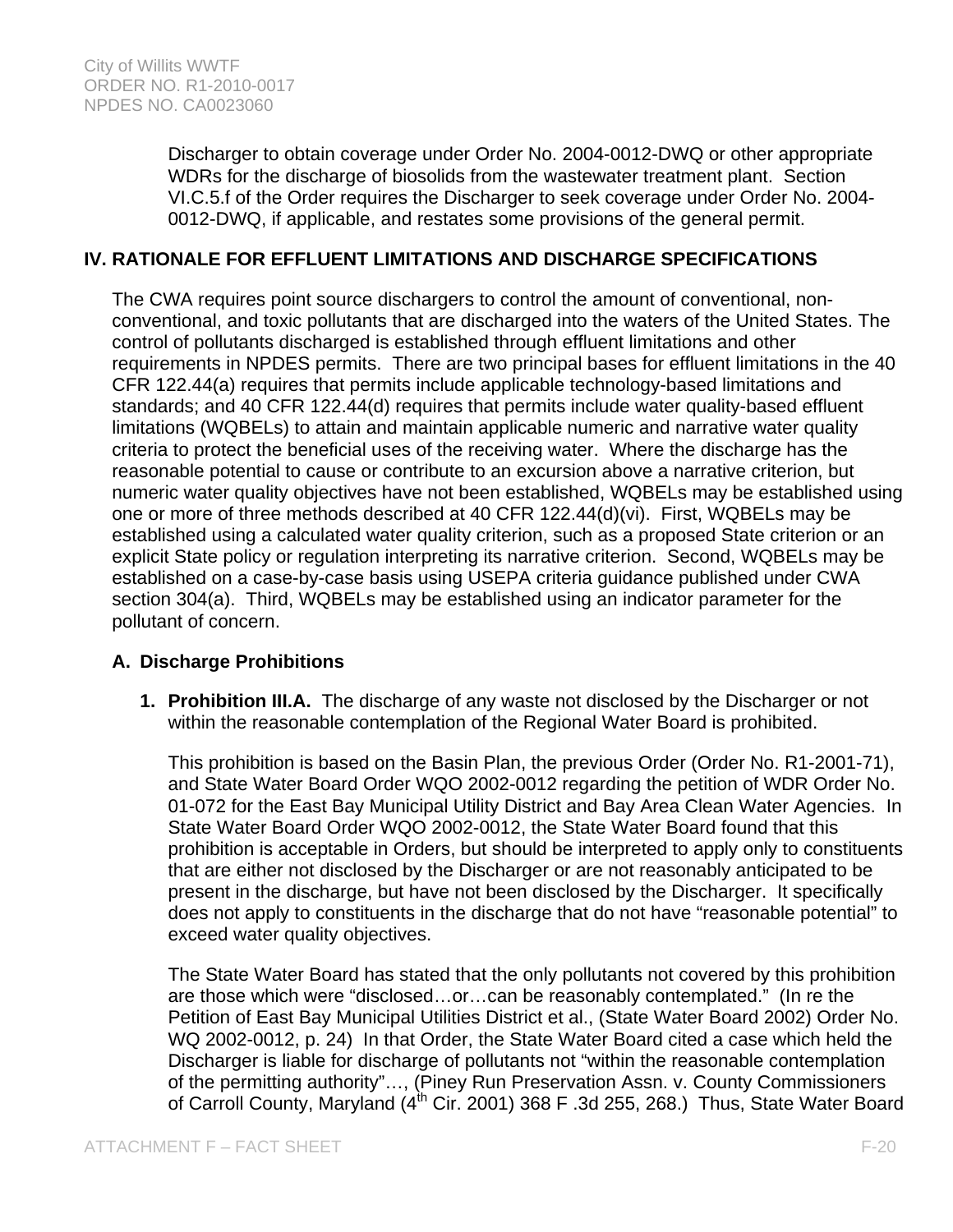authority provides that, to be permissible, the constituent discharged (1) must have been disclosed by the Discharger or (2) can be reasonably contemplated by the Regional Water Board.

Whether or not the Discharger reasonably contemplates the discharge of a constituent is not relevant. What matters is whether the Discharger disclosed the constituent to the Regional Water Board or whether the presence of the pollutant in the discharge can otherwise by reasonably contemplated by the Regional Water Board at the time of Order adoption.

**2. Prohibition III.B.** Creation of pollution, contamination, or nuisance, as defined by section 13050 of the Water Code, is prohibited.

This prohibition is based on section 13050 of the Water Code. It has been retained from Order No. R1-2001-71.

**3. Prohibition III.C.** The discharge of sludge or digester supernatant is prohibited, except as authorized under section VI.C.5.c (Solids Disposal and Handling requirements).

This prohibition is based on restrictions on the disposal of sewage sludge found in federal regulations (40 CFR Part 503 (Biosolids), Part 527, and Part 258) and title 27 Cal. Code of Regs. It has been retained from Order No. R1-2001-71.

**4. Prohibition III.D.** The discharge or reclamation use of untreated or partially treated waste (receiving a lower level of treatment than described in section II.A of the Fact Sheet) from anywhere within the collection, treatment, or disposal system is prohibited, except as provided for in Prohibition III.E and in Attachment D, Standard Provision G (Bypass).

This Prohibition has been retained from Order No. R1-2001-71 and is based on the Basin Plan to protect beneficial uses of the receiving water from unpermitted discharges, and the intent of Water Code sections 13260 through 13264 relating to the discharge of waste to waters of the State without filing for and being issued an Order. This prohibition applies to spills not related to sanitary sewer overflows (SSOs) and other unauthorized discharges of wastewater within the collection, treatment, and disposal facilities. The discharge of untreated or partially treated wastewater from the collection, treatment, or disposal facility represents an unauthorized bypass pursuant to 40 CFR 122.41(m) or an unauthorized discharge which poses a threat to human health and/or aquatic life, and therefore, is explicitly prohibited by this Order.

**5. Prohibition III.E.** Any SSO that results in a discharge of untreated or partially treated wastewater to (a) waters of the United States, (b) groundwater, or (c) land that creates a pollution, contamination, or nuisance as defined in Water Code section 13050(m) is prohibited.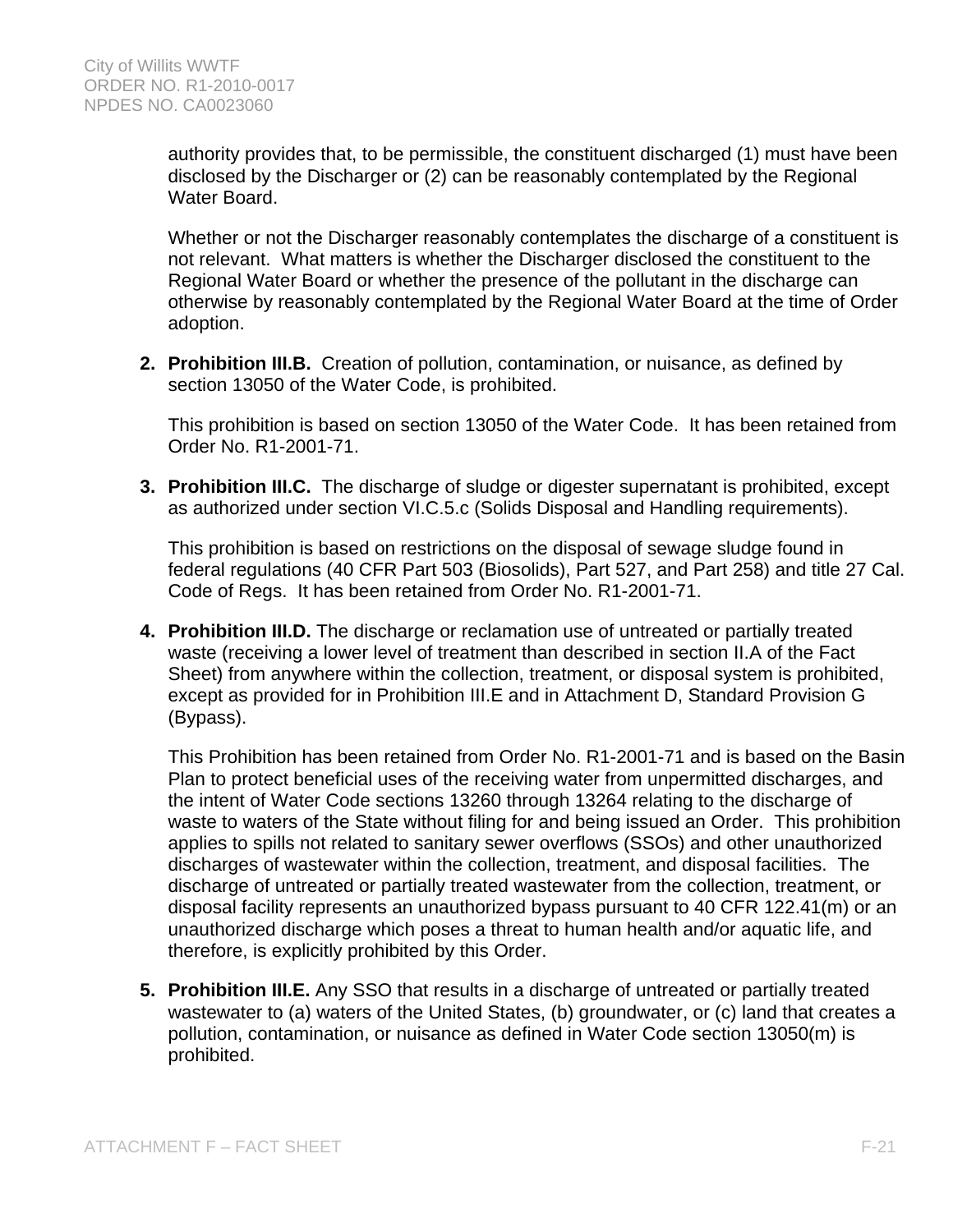This prohibition applies to spills related to SSOs and is based on State standards, including section 13050 of the Water Code and the Basin Plan. This prohibition is consistent with the States' antidegradation policy as specified in State Water Board Resolution No. 68-16 (Statement of Policy with Respect to Maintaining High Quality of Waters in California) in that the prohibition imposes conditions to prevent impacts to water quality, does not allow the degradation of water quality, will not unreasonably affect beneficial uses of water, and will not result in water quality less that that prescribed in State Water Board or Regional Water Board plans and policies.

This prohibition is stricter than the prohibitions stated in State Water Board Order 2006- 0003-DWQ, *Statewide General WDRs for Sanitary Sewer Systems*. Order 2006-0003- DWQ prohibits SSOs that result in the discharge of untreated or partially treated wastewater to waters of the United States and SSOs that create a nuisance. Prohibition III.E of this Order further prohibits any SSO that results in the discharge of untreated or partially treated wastewater to groundwater due to the prevalence of high groundwater in this Region and this Region's reliance on groundwater as a drinking water source.

**6. Prohibition III.F.** The discharge of waste to land that is not owned by or under agreement to use by the Discharger is prohibited, except for use for fire suppression as provided in title 22, sections 60307 (a) and (b) of the California Code of Regulations.

This prohibition is retained from Order No. R1-2001-71. Land used for the application of wastewater must be owned by the Discharger or be under control of the Discharger by contract so that the Discharger maintains a means for ultimate disposal of treated wastewater.

**7. Prohibition III.G.** The discharge of waste at any point not described in Finding II.B or authorized by a permit issued by the State Water Board or another Regional Water Board is prohibited.

This prohibition is a general prohibition that allows the Discharger to discharge waste only in accordance with WDRs. It is based on sections 301 and 402 of the federal CWA and section 13263 of the Water Code.

**8. Prohibition III.H.** The discharge of treated wastewater from the WWTF to the Eel River or its tributaries is prohibited during the period May 15 through September 30 of each year.

This prohibition is required by the Basin Plan. The Basin Plan prohibits discharges to the Eel River and its tributaries during the period May 15 through September 30 (Chapter 4, Waste Discharge prohibitions for the North Coastal Basin).

**9. Prohibition III.I.** The discharge of septage to a location other than an approved septage receiving station is prohibited.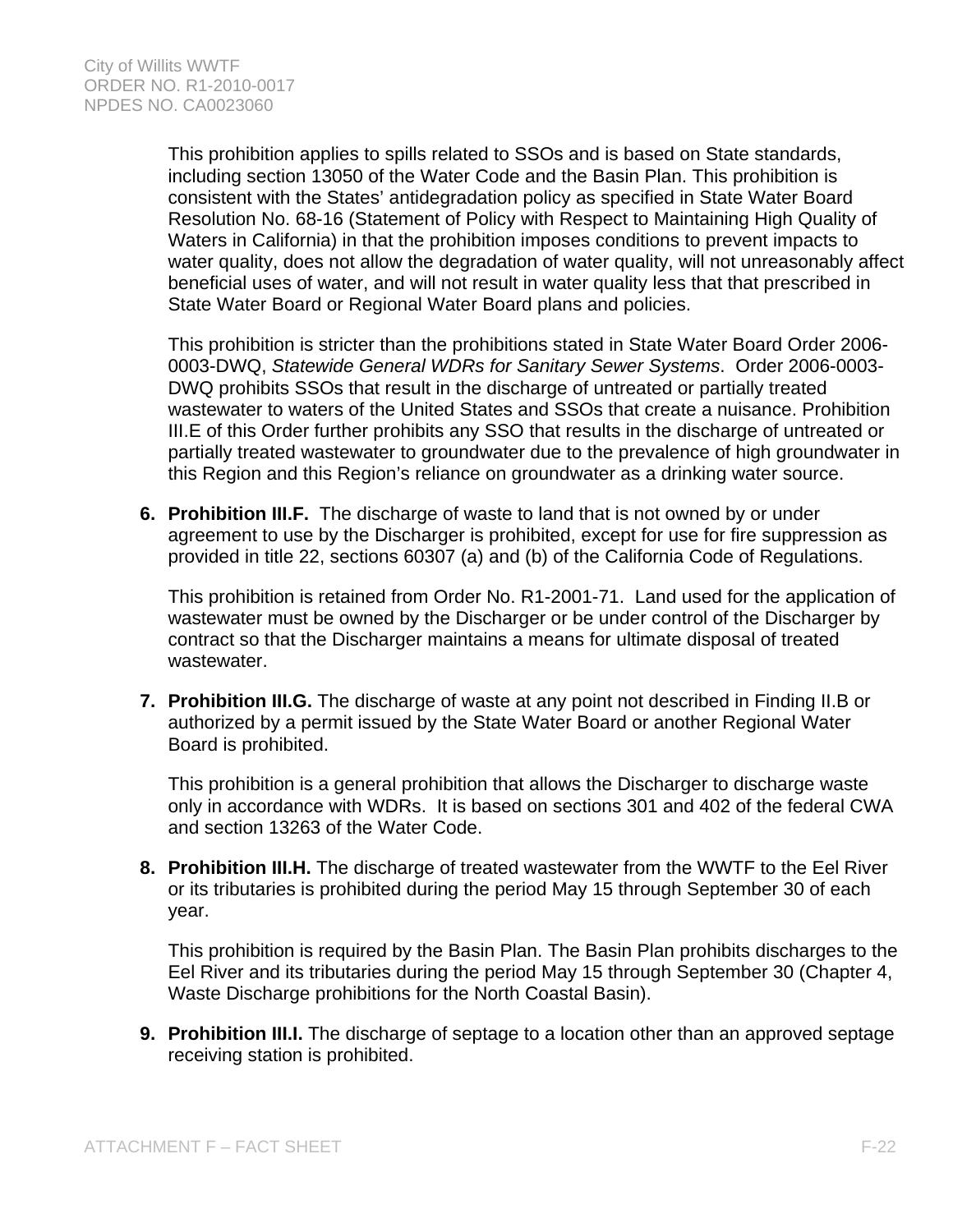This prohibition is necessary to ensure that the Discharger is aware of all discharges of septage into the treatment system so that pollutants associated with domestic septage do not pass through or interfere with the operation or performance of the WWTF.

**10. Prohibition III.J**. The mean daily dry weather flow of waste through the existing treatment plant shall not exceed 1.3 mgd, measured at INF-001 over a calendar month. The wet weather flow of waste through the existing treatment plant shall not exceed peak flows of 3.0 mgd, measured continuously at INF-001, calculated daily and averaged over a calendar month.

This prohibition is retained from the previous permit and is based on the dry weather and peak hydraulic treatment capacity of the existing Facility.

**11. Prohibition III.K**. The mean daily flow of waste through the new treatment plant shall not exceed 4.0 mgd, measured continuously at INF-001, calculated daily and averaged over a calendar month.

This prohibition represents a fraction of the new WWTF treatment and hydraulic design capacity of 7.0 mgd. This prohibition correspond to the treatment capacity deemed necessary by the Discharger to adequately treat current and anticipated waste flows for the term of this Order. As the community grows, the Discharger may request that this limit be increased, up to the full treatment capacity design of 7.0mgd. Any additional increase from the current limit of 4.0 mgd will require that the permit be reopened and must be approved by the Regional Water Board after appropriate analysis and consideration.

# **B. Technology-Based Effluent Limitations**

### **1. Scope and Authority**

Section 301(b) of the CWA and implementing USEPA permit regulations at 40 CFR 122.44 require that permits include conditions meeting applicable technologybased requirements at a minimum, and any more stringent effluent limitations necessary to meet applicable water quality standards. The discharge authorized by this Order must meet minimum federal technology-based requirements based on Secondary Treatment Standards at 40 CFR Part 133.

Regulations promulgated in 40 CFR 125.3(a)(1) require technology-based effluent limitations for municipal Dischargers to be placed in NPDES permits based on Secondary Treatment Standards or Equivalent to Secondary Treatment Standards.

The Federal Water Pollution Control Act Amendments of 1972 (PL 92-500) established the minimum performance requirements for POTWs [defined in section 304(d)(1)]. Section 301(b)(1)(B) of that Act requires that such treatment works must, as a minimum, meet effluent limitations based on secondary treatment as defined by the USEPA Administrator.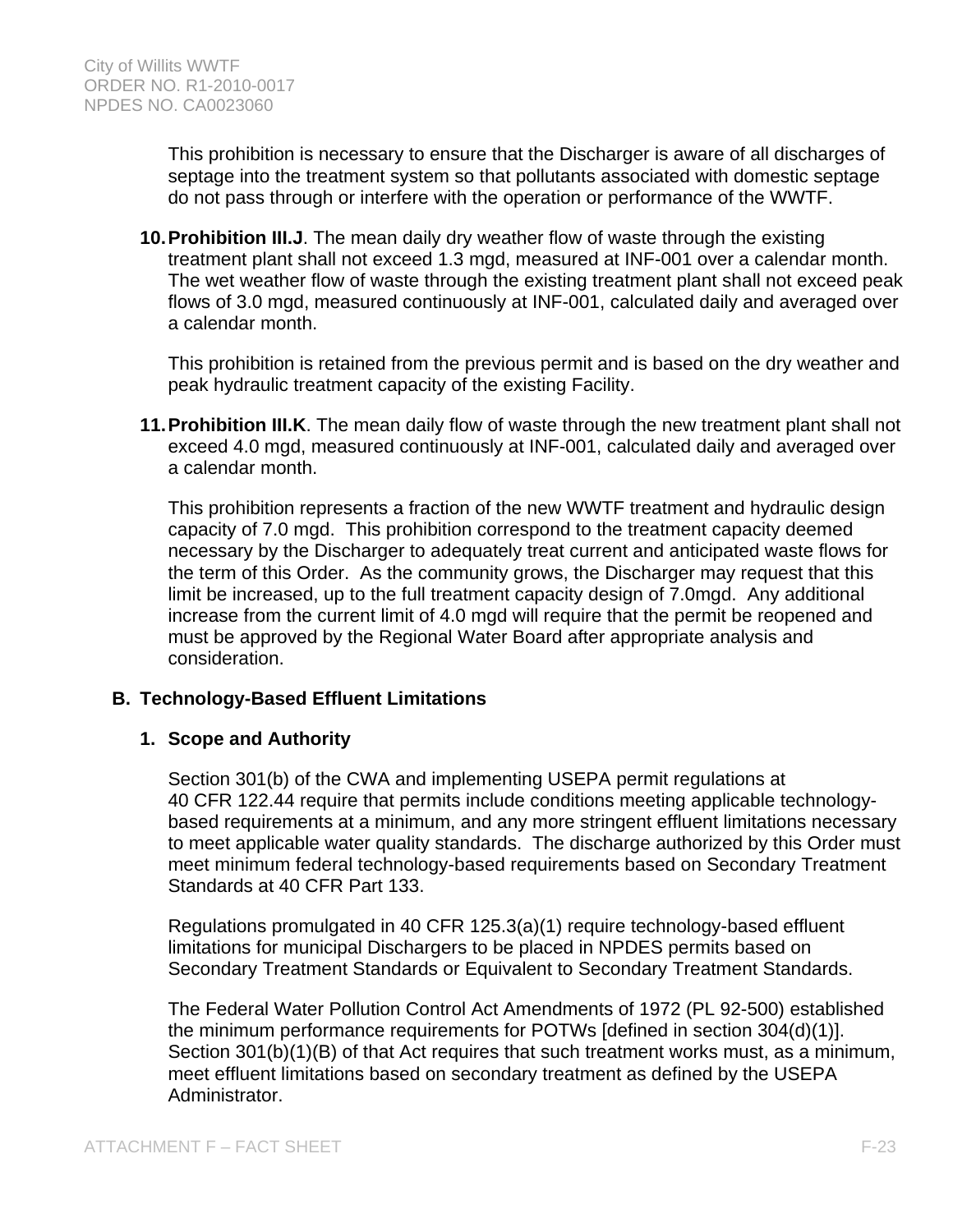Based on this statutory requirement, USEPA developed secondary treatment regulations, which are specified in 40 CFR Part 133. These technology-based regulations apply to all municipal wastewater treatment plants and identify the minimum level of effluent quality attainable by secondary treatment in terms of 5-day biochemical oxygen demand  $(BOD<sub>5</sub>)$ , total suspended solids (TSS), and pH as follows:

# a. BOD<sub>5</sub> and TSS

- **i.** The 30-day average shall not exceed 30 mg/L.
- **ii.** The 7-day average shall not exceed 45 mg/L.
- **iii.** The 30-day average percent removal shall not be less than 85%.

# **b. pH**

**i.** The pH shall be maintained within the limits of 6.0 to 9.0.

In addition, 40 CFR 122.45(f) requires the establishment of mass-based effluent limitations for all pollutants limited in Orders, except for 1) pH, temperature, radiation, or other pollutants which cannot be appropriately expressed by mass, 2) when applicable standards and limitations are expressed in terms of other units of measure, and 3) where the permit limitation is established on a case-by-case basis under 40 CFR 125.3, and the limitations expressed in terms of mass are infeasible because the mass of the pollutant discharged cannot be related to a measure of operation, and permit conditions ensure that dilution will not be used as a substitute for treatment. Pollutants limited in terms of mass additionally may be limited in terms of other units of measurement, and the permit shall require that permittee to comply with both limitations. Mass-based effluent limitations are based on the facility design flow.

Technology-based effluent limitations may be set on a case-by-case basis under section 402(a)(1) of the CWA to the extent that EPA-promulgated effluent limitations are inapplicable based upon the available information and unique factors related to the applicant. A combination of EPA-promulgated effluent limitations and effluent limitations developed under a case-by-case basis scenario may be applied to carry out the provisions of the CWA.

Alternative requirements, described as "Best Practicable Control Technology" (BPT) requirements may be established by a permitting authority on a case-by-case basis considering the appropriate factors listed at 40 CFR 125.3(d)(1). Factors to be considered for BPT requirements include:

- **a.** The total cost of application of the technology in relation to the effluent reduction benefits to be achieved from such application;
- **b.** The age of equipment and facilities involved;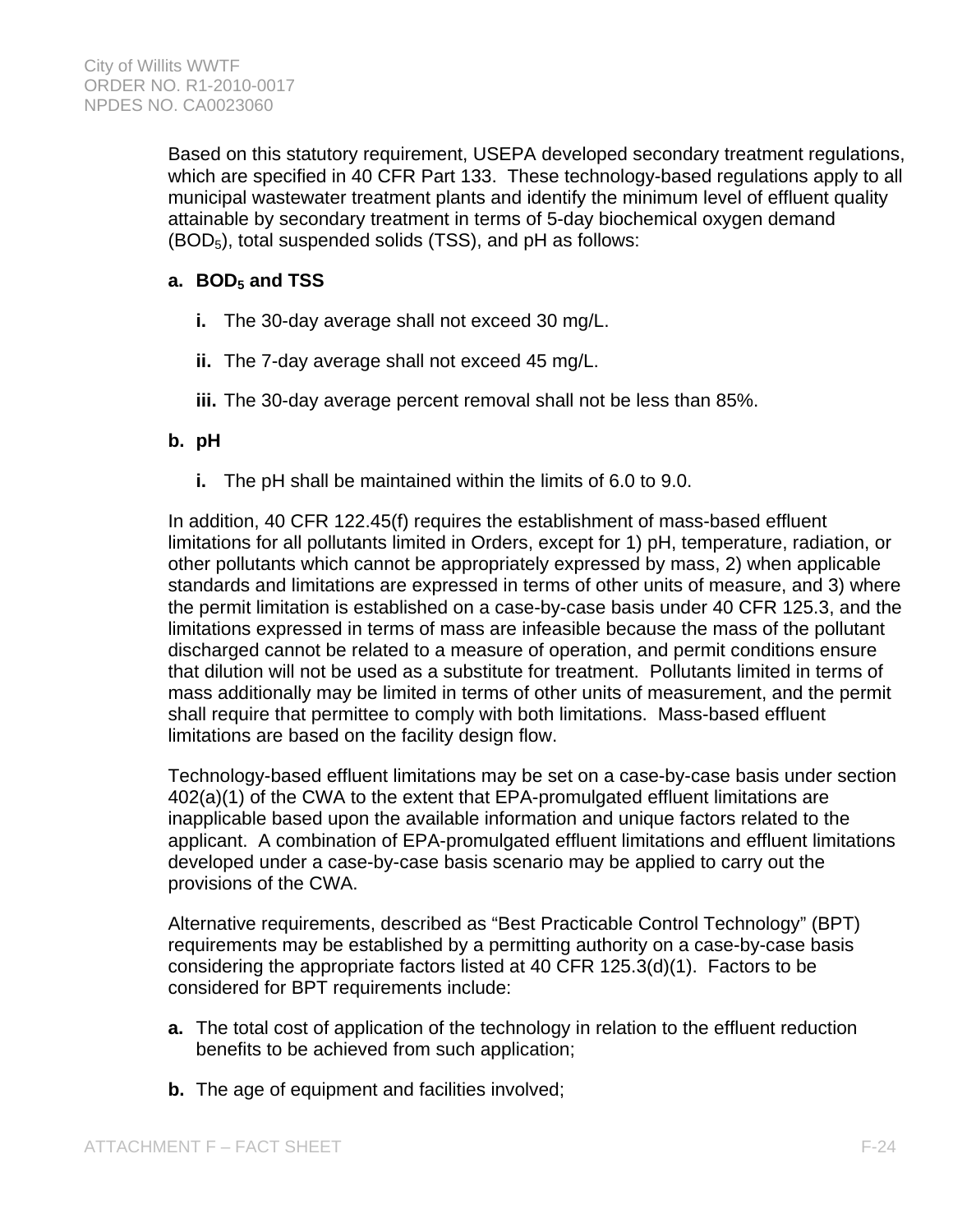- **c.** The process employed;
- **d.** The engineering aspects of the application of various types of control techniques;
- **e.** Process changes; and
- **f.** Non-water quality environmental impacts (including energy requirements).

### **2. Applicable Technology-Based Effluent Limitations**

- **a. Existing WWTF**
	- **i.** BOD<sub>5</sub> and TSS. Federal regulations at 40 CFR Part 133, establish the minimum weekly and monthly average level of effluent quality attainable by secondary treatment for  $BOD<sub>5</sub>$  and TSS. This Order includes effluent limitations for  $BOD<sub>5</sub>$ and TSS consistent with the secondary treatment requirements established in 40 CFR Part 133. A daily maximum effluent limitation for discharges between October 1<sup>st</sup> and May  $14<sup>th</sup>$  for BOD<sub>5</sub> and TSS is also included in the Order to ensure that the treatment works are not organically overloaded and operate in accordance with design capabilities. Mass emission limitations are based on the Facility's current design average dry weather treatment capacity of 1.3 mgd. In addition, 40 CFR 133.102, in describing the minimum level of effluent quality attainable by secondary treatment, states that the 30-day average percent removal shall not be less than 85 percent. This Order contains a limitation requiring an average of 85 percent removal of  $BOD<sub>5</sub>$  and TSS over each calendar month.
	- **ii. pH.** The secondary treatment regulations at 40 CFR Part 133 also require that pH be maintained between 6.0 and 9.0 standard units. Note that a more stringent effluent limitation range of  $6.5 - 8.5$  for pH required to meet the water quality objective for hydrogen ion concentration (pH) in the Eel River is contained in the Basin Plan, Table 3-1.

This Order establishes the following technology-based effluent limitations, applicable to the existing WWTF for discharges from Discharge Point 001.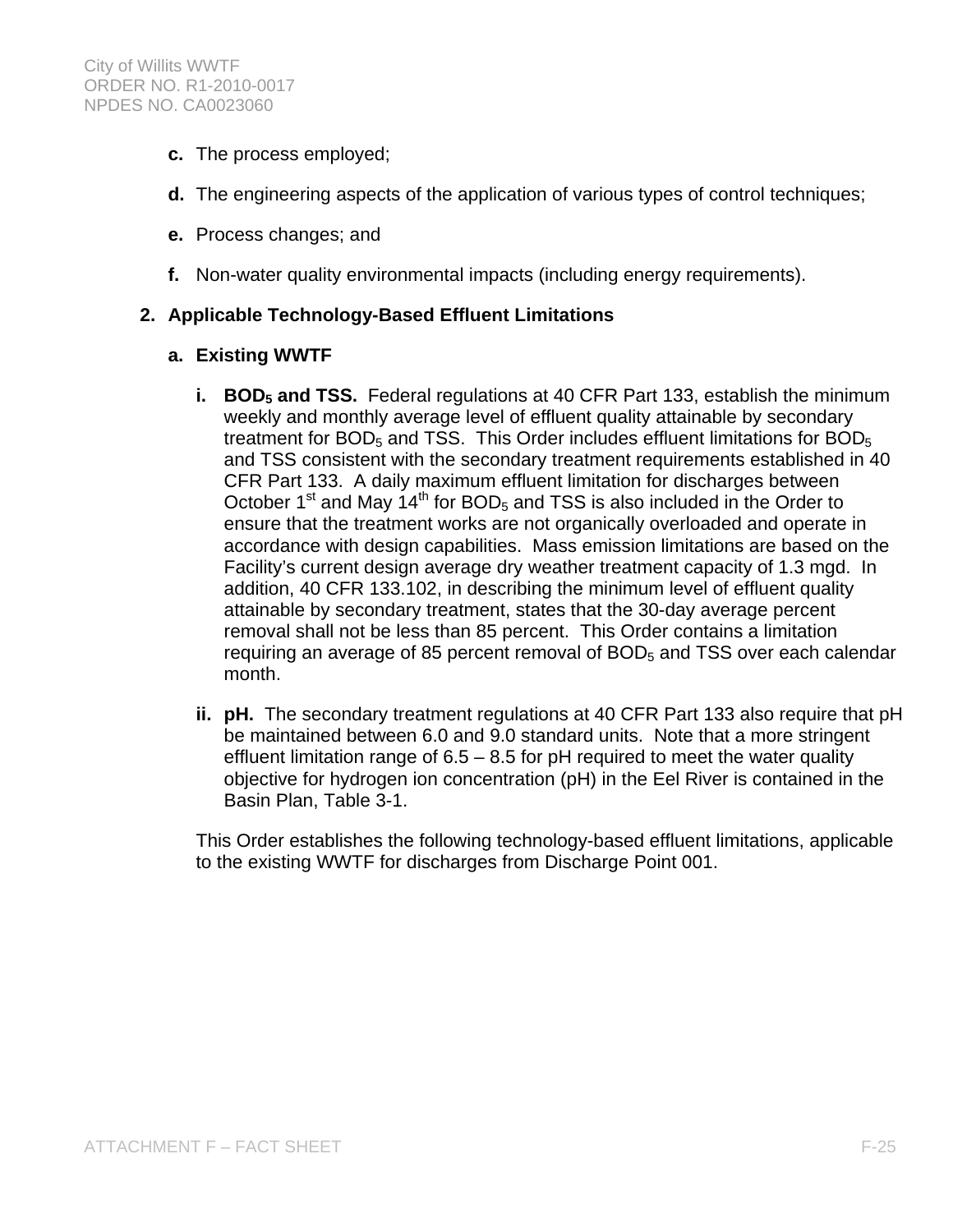|                                                    | <b>Units</b>               | --<br><b>Effluent Limitations</b> |                          |                                |                                        |                                        |  |
|----------------------------------------------------|----------------------------|-----------------------------------|--------------------------|--------------------------------|----------------------------------------|----------------------------------------|--|
| <b>Parameter</b>                                   |                            | Average<br><b>Monthly</b>         | Average<br><b>Weekly</b> | <b>Maximum</b><br><b>Daily</b> | <b>Instantaneous</b><br><b>Minimum</b> | <b>Instantaneous</b><br><b>Maximum</b> |  |
| Biochemical<br>Oxygen<br>Demand (5-<br>day @ 20°C) | mg/L                       | 30                                | 45                       | 60                             | $-$                                    | $- -$                                  |  |
|                                                    | $lbs/day$ <sup>11,12</sup> | 325                               | 488                      | 650                            | $-$                                    | $- -$                                  |  |
|                                                    | % Removal $^{13}$          | 85                                | --                       | $- -$                          | --                                     | $- -$                                  |  |
| Total<br>Suspended<br>Solids                       | mg/L                       | 30                                | 45                       | 60                             | $\overline{\phantom{a}}$               | $- -$                                  |  |
|                                                    | $\frac{1}{1.12}$           | 325                               | 488                      | 650                            | $-$                                    | $- -$                                  |  |
|                                                    | % Removal <sup>13</sup>    | 85                                | $- -$                    | $-$                            | $\sim$ $\sim$                          | $\sim$ $\sim$                          |  |
| pH                                                 | standard units             | --                                | --                       | --                             | $6.0^{14}$                             | $9.0^{14}$                             |  |

### **Table F-4. Summary of Technology-based Effluent Limitations – Existing WWTF**

#### **b. New WWTF**

**i.** BOD<sub>5</sub> and TSS. Treated effluent from the Facility may be discharged to Outlet Creek just downstream of the confluence of Baechtel Creek and Broaddus Creek during the winter discharge period of October 1 to May 14. The Facility is located in Little Lake Valley in the upper portion of the Eel River watershed. Stream flows in Little Lake Valley fluctuate rapidly, increasing in response to storm events and diminishing rapidly after each storm. Treated effluent flow from the Facility frequently exceeds 1 percent of the receiving water flow in violation of permit and Basin Plan requirements. The Discharger has been under a CDO to comply with the Basin Plan discharge rate requirements since June 28, 2001. The Discharger plans construction of a new WWTF utilizing an enhanced extended aeration activated sludge mechanical enhanced secondary treatment process with nutrient removal, UV disinfection, followed by effluent treatment and storage within new enhanced treatment wetlands to comply with the criteria for an exception from the rate limitations set forth in Prohibition 3 of the Basin Plan, which are discussed in detail under section IV.C.1 of this Fact Sheet.

In accordance with 40 CFR 125.3(c), a combination of EPA-promulgated and case-by-case technology-based effluent limitations has been established for the

 $\overline{a}$ 

The mass discharge (lbs/day) is obtained from the following calculation for any calendar week or month:

 $\frac{8.34}{N}$  $\sum_{i=1}^{N}$  Q<sub>i</sub>C<sub>i</sub>

in which N is the number of samples analyzed in any calendar week or month.  $Q_i$  and  $C_i$  are the flow rate (mgd) and the constituent concentration (mg/L), respectively, which are associated with each of the N grab samples, which may be taken in any calendar week or month. If a composite sample is taken,  $C_i$  is the concentration measured in the composite sample and  $Q_i$  is the average flow rate occurring during the period over which samples are composited.<br><sup>12</sup> Mass-based effluent limitations are based on the average dry weather flow of 1.3 mgd.<br><sup>13</sup> Percent removal is determined for both BOD<sub>5</sub> and TSS through comparison of the monthly average concentration

measured in the influent and effluent.

<sup>&</sup>lt;sup>14</sup> The final effluent limitation for pH is established between 6.5 and 8.5 based upon the more stringent water quality criteria.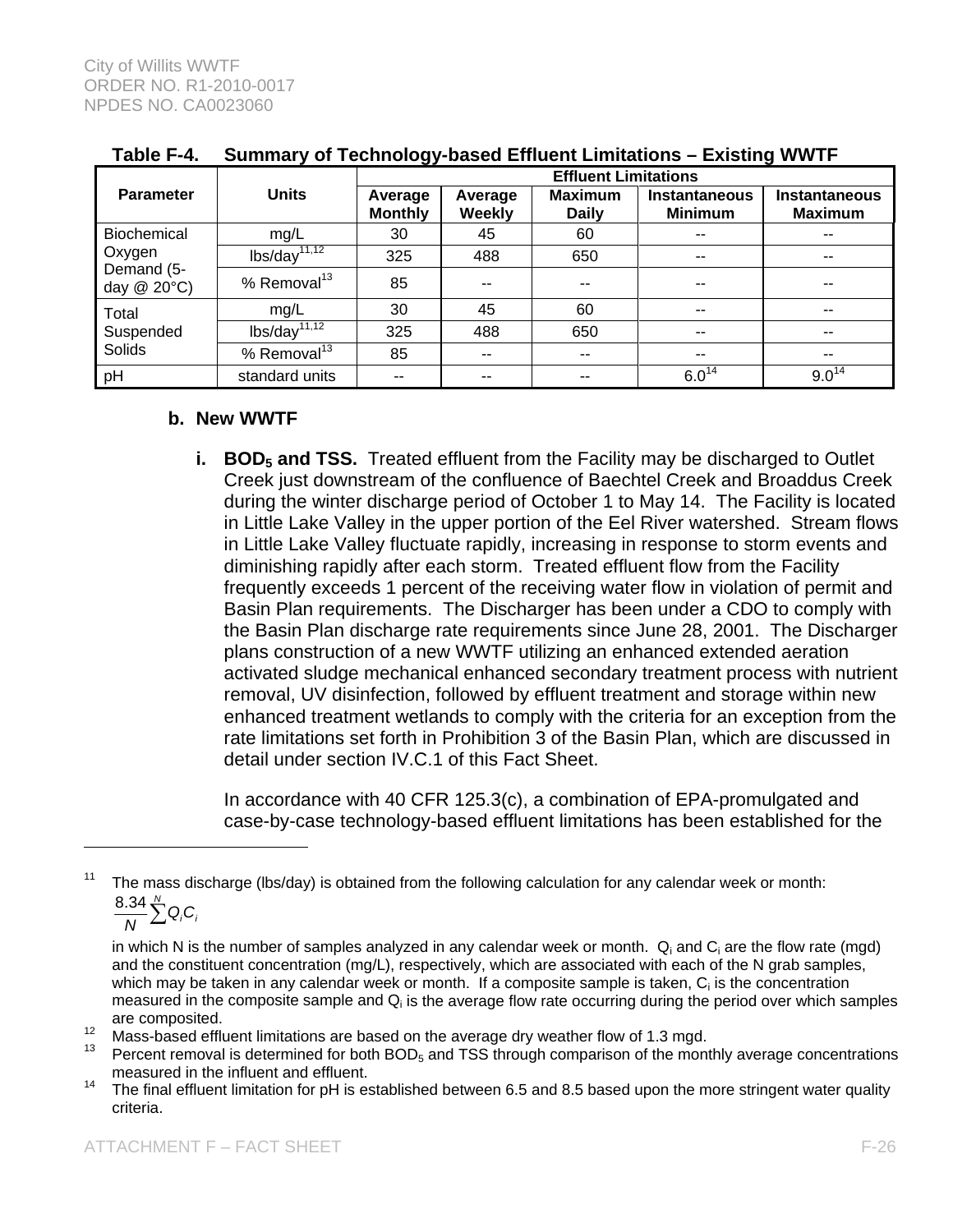new WWTF. In setting case-by-case limitations pursuant to 40 CFR 125.3 and based on BPT, the Regional Water Board considered the factors set forth in 40 CFR 125.3(d). This information was provided by the Discharger in its March 2007 Variance Request for an Exception to the Water Quality Control Plan for the North Coast Region Discharge Rate Limitation (Exception Request). The Exception Request, which demonstrated the capabilities of the new WWTF, explains that the new WWTF will be capable of consistently treating wastewater to enhanced secondary level quality through the operation of new enhanced extended aeration activated sludge mechanical secondary treatment process with nutrient removal, UV disinfection, followed by enhanced effluent treatment and storage within new enhancement wetlands. Enhanced secondary level treatment is defined under these circumstances as the ability to achieve 10 mg/L as a monthly average for  $BOD<sub>5</sub>$  and TSS.

An average weekly effluent limitation for  $BOD<sub>5</sub>$  and TSS has also been established in the Order as required by 40 CFR 122.45(d)(2), which states that effluent limitations for POTWs must be expressed as average weekly and average monthly limitations unless impracticable. In accordance with 40 CFR 133.101, the average weekly limitation was calculated by multiplying the average monthly limitation of 10 mg/L by 1.5 to obtain a result of 15 mg/L.

Concentration-based limitations for BOD<sub>5</sub> and TSS reflect enhanced secondary treatment and are more restrictive than limitations for the existing WWTF. The mass emission limitations are based on the Facility's new permitted annual average flow of 4.0 mgd.

The 30-day average percent removal requirement established by this Order for the new WWTF is 85 percent as required by the secondary treatment standards established at 40 CFR Part 133.

**ii. pH.** The secondary treatment regulations at 40 CFR Part 133 also require that pH be maintained between 6.0 and 9.0 standard units. Note that a more stringent effluent limitation for pH required to meet the water quality objective for hydrogen ion concentration (pH) is contained in the Basin Plan, Table 3-1.

This Order establishes the following technology-based effluent limitations, applicable to the new WWTF for Discharge Point 002.

### **Table F-5. Summary of Technology-based Effluent Limitations – New WWTF**

|                             | Units                           | <b>Effluent Limitations</b> |                   |                                        |                                        |
|-----------------------------|---------------------------------|-----------------------------|-------------------|----------------------------------------|----------------------------------------|
| <b>Parameter</b>            |                                 | Average<br><b>Monthly</b>   | Average<br>Weekly | <b>Instantaneous</b><br><b>Minimum</b> | <b>Instantaneous</b><br><b>Maximum</b> |
| <b>Biochemical Oxygen</b>   | mq/L                            | 10                          | 15                | $- -$                                  | $- -$                                  |
| Demand (5-day $@$ 20 $°C$ ) | $\text{lbs}/\text{day}^{11,15}$ | 334                         | 500               | $-$                                    | $-$                                    |

 $\overline{a}$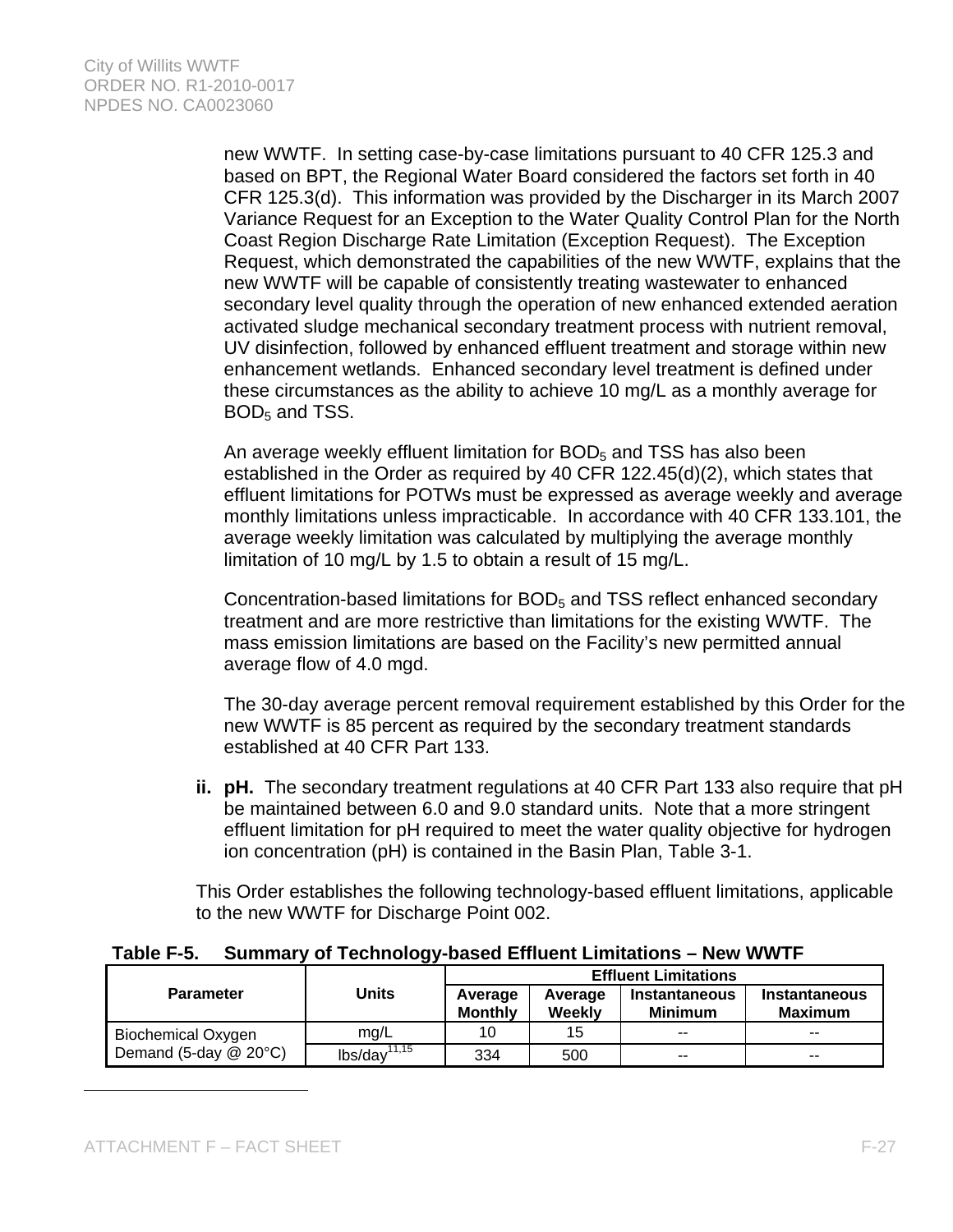|                               |                         |                           | <b>Effluent Limitations</b> |                                        |                                        |  |  |  |
|-------------------------------|-------------------------|---------------------------|-----------------------------|----------------------------------------|----------------------------------------|--|--|--|
| <b>Parameter</b>              | <b>Units</b>            | Average<br><b>Monthly</b> | Average<br><b>Weekly</b>    | <b>Instantaneous</b><br><b>Minimum</b> | <b>Instantaneous</b><br><b>Maximum</b> |  |  |  |
|                               | % Removal <sup>13</sup> | 85                        | --                          | $- -$                                  | $- -$                                  |  |  |  |
|                               | mg/L                    | 10                        | 15                          | --                                     | --                                     |  |  |  |
| <b>Total Suspended Solids</b> | $\frac{1}{15}$          | 334                       | 500                         | $-$                                    | $- -$                                  |  |  |  |
|                               | % Removal <sup>13</sup> | 85                        | $-$                         | $- -$                                  | $- -$                                  |  |  |  |
| pH                            | standard units          | $- -$                     | $- -$                       | $6.0^{14}$                             | $9.0^{14}$                             |  |  |  |

## **C. Water Quality-Based Effluent Limitations (WQBELs)**

### **1. Scope and Authority**

Section 301(b) of the CWA and NPDES regulations at 40 CFR 122.44(d) require that permits include limitations more stringent than applicable federal technology-based requirements where necessary to achieve applicable water quality standards, including numeric and narrative objectives within a standard.

40 CFR 122.44(d)(1)(i) mandates that permits include effluent limitations for all pollutants that are or may be discharged at levels that have the reasonable potential to cause or contribute to an exceedance of a water quality standard, including numeric and narrative objectives within a standard.

A reasonable potential analysis (RPA) demonstrated reasonable potential for discharges from the existing WWTF to cause or contribute to exceedances of applicable water quality criteria for chlorine residual, cyanide, dichlorobromomethane, pH, settleable solids, and total coliform organisms.

An RPA demonstrated reasonable potential for discharges from the new WWTF to cause or contribute to exceedances of applicable water quality criteria for ammonia, cyanide, nitrate, total nitrogen, pH, settleable solids, and total coliform organisms.

Where reasonable potential has been established for a pollutant, but there is no numeric criterion or objective for the pollutant, WQBELs must be established in accordance with the requirements of 40 CFR 122.44(d)(1)(vi), using: (1) USEPA criteria guidance under CWA section 304(a), supplemented where necessary by other relevant information; (2) an indicator parameter for the pollutant of concern; or (3) a calculated numeric water quality criterion, such as a proposed state criterion or policy interpreting the state's narrative criterion, supplemented with other relevant information.

The process for determining "reasonable potential" and calculating WQBELs when necessary is intended to protect the designated uses of the receiving water as specified in the Basin Plan, and achieve applicable water quality objectives and criteria that are

 $15$  Mass-based effluent limitations are based on the permitted annual average flow of 4.0 mgd.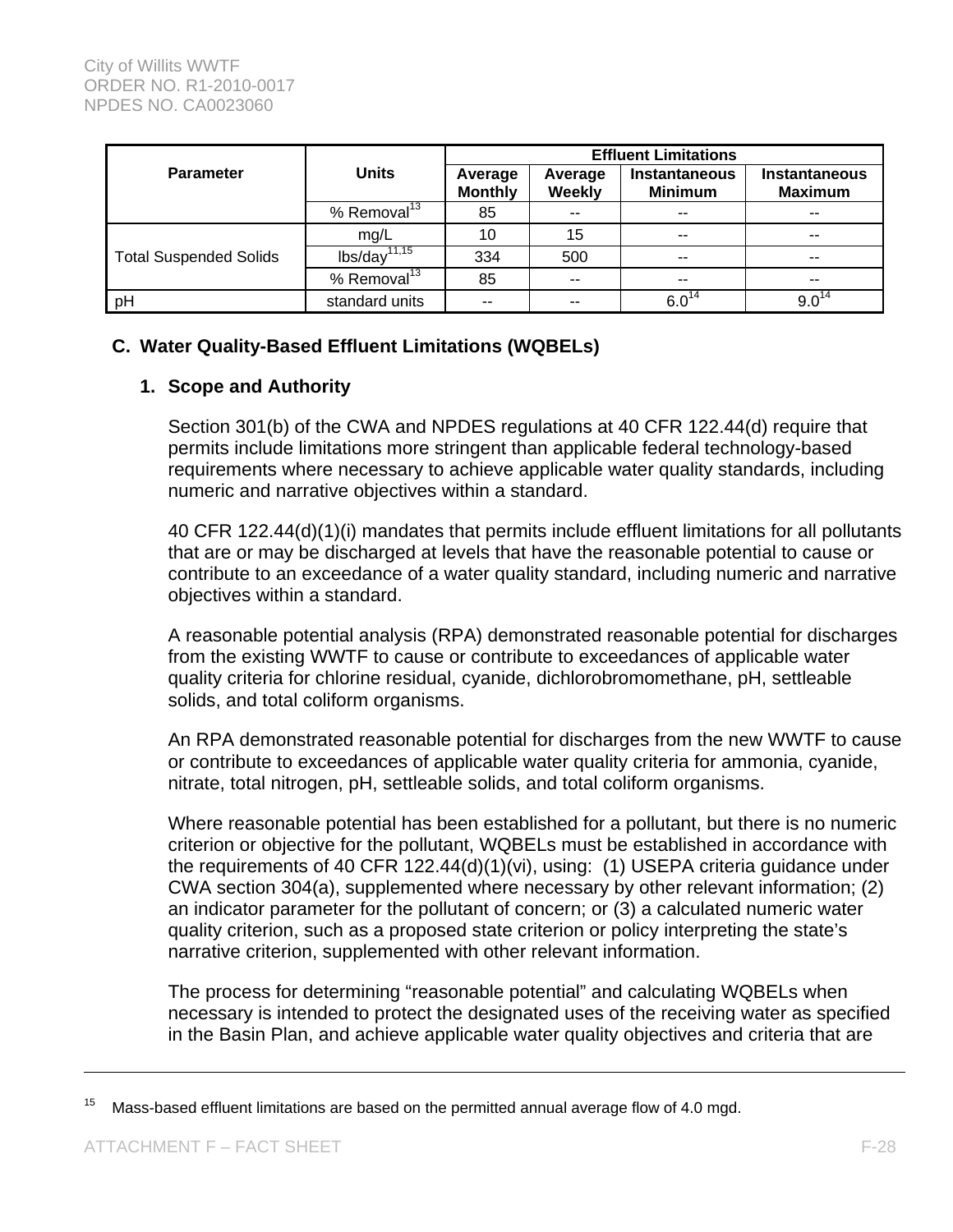contained in the Basin Plan and in other applicable State and federal rules, plans, and policies, including applicable water quality criteria from the CTR and the NTR.

Section 4 of the Basin Plan limits discharges to the Eel River and its tributaries to releases not exceeding 1 percent (1:100) of the receiving stream's flow during the allowable discharge season. As described under section II.D of this Fact Sheet, the Discharger has been under CDOs to comply with Basin Plan discharge rate requirements since June 28, 2001.

The Basin Plan indicates that the Regional Water Board will consider for cause exceptions to the waste discharge rate limitations and requires that exceptions be defined in NPDES permits for each discharger, on a case by case basis. The Discharger has applied for an exception to the waste discharge rate limitation. The Discharger has demonstrated consistency with Basin Plan exception requirements for a discharge rate at 10 percent of the receiving water flow (1:10) as follows:

**a.** *The wastewater treatment facility shall be reliable.* 

The Discharger will construct a new WWTF including an enhanced extended aeration activated sludge mechanical secondary treatment process with nutrient removal, UV disinfection, followed by enhanced effluent treatment and storage within new enhancement wetlands. UV disinfection has been shown to be more effective than chlorine in denaturing viruses and provides a higher level of pathogen removal than chlorine disinfection. Extended aeration and treatment wetland (enhancement wetland) technologies that will be applied at the new WWTF will produce reliably high quality effluent of enhanced secondary level quality.

**b.** *Reliability shall be demonstrated through analysis of the features of the facility including, but not limited to, system redundancy, proper operation and maintenance, and backup storage capacity to prevent the threat of pollution or nuisance.* 

The new WWTF will be designed to accept a wide range of hydraulic loads, which will be ensured through upgrades to the headworks facility (completed), construction of a new mechanical activated sludge process, and installation of a unit processes control system. The new WWTF will have the ability to store both influent and effluent in the existing 16 million gallon storm bypass/overflow ponds. This upfront storage can be used to equalize high influent flows and provide emergency storage in the event of mechanical treatment process upset or routine operation and maintenance needs. Emergency storage of 29 million gallons (90 ac-ft) of effluent can be accommodated in the enhancement wetlands. Redundancy in the power systems will be achieved through new main power transmission lines and emergency power generators. Additionally, the enhancement wetlands operate without electrical energy and will remain functional through any power upsets.

**c.** *The discharge of waste shall be limited to rates and constituent levels which protect the beneficial uses of the receiving waters.*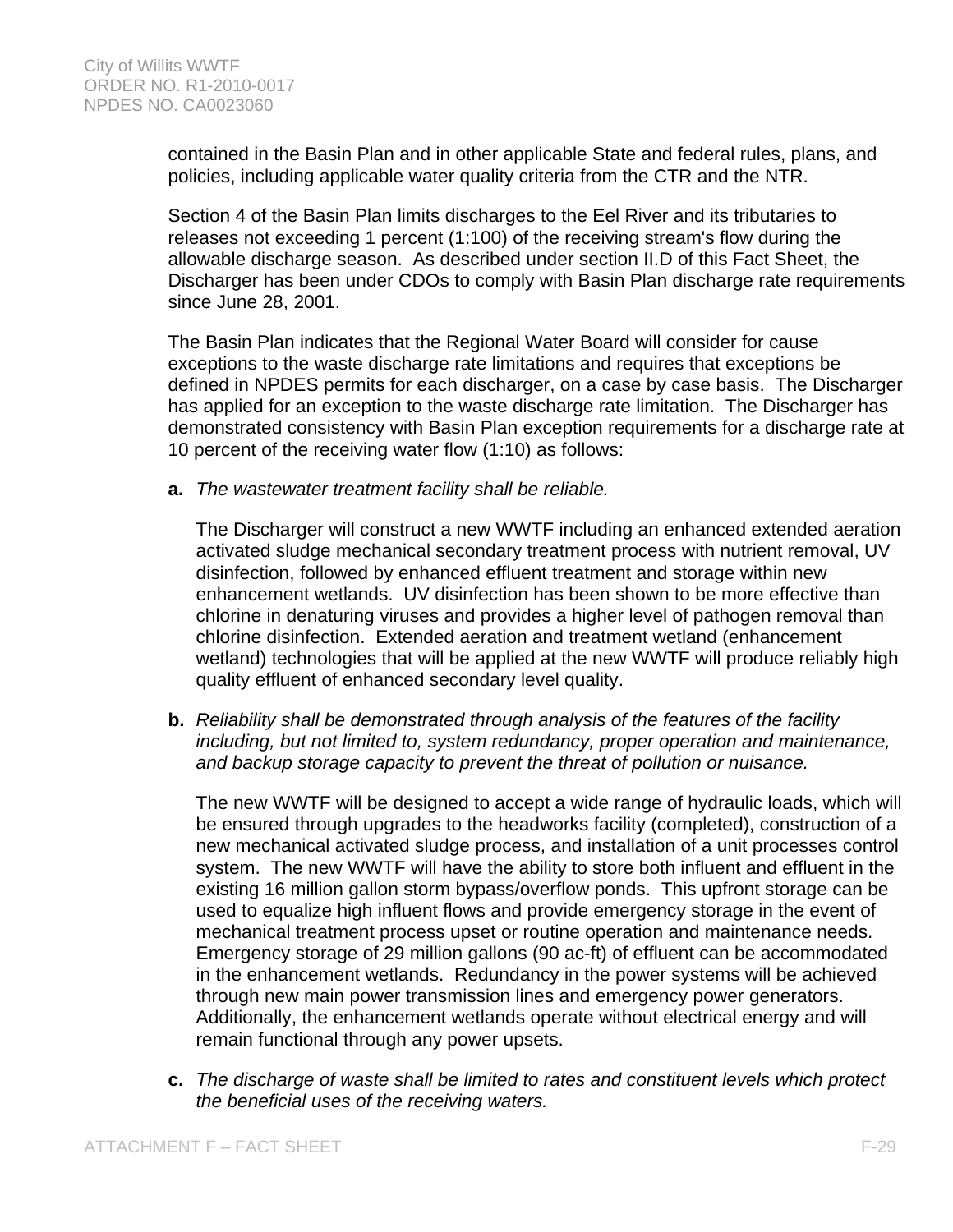In conjunction with the application for NPDES permit renewal, the Discharger submitted an Exception Request. The analysis provided by the Discharger in the Exception Request, and reviewed by the Regional Water Board Staff, demonstrates that the discharge from the WWTF will be limited to concentrations and rates protective of beneficial uses identified under Table F-3 of this Fact Sheet.

**d.** *Protection shall be demonstrated through analysis of all the beneficial uses of the receiving waters. For receiving waters which support domestic water supply (MUN) and water contact recreation (REC1), analysis shall include expected normal and extreme weather conditions within the discharge period, including estimates of instantaneous and long-term minimum, average, and maximum discharge flows and percent dilution in receiving waters. The analysis shall evaluate and address cumulative effects of all discharges, including point and nonpoint source contributions, both in existence and reasonably foreseeable. For receiving waters which support domestic water supply (MUN), the Regional Water Board shall consider the California Department of Health Services evaluation of compliance with the Surface Water Filtration and Disinfection Regulations contained in Section 64650 through 64666, Chapter 17, title 22 of the California Code of Regulations. Demonstration of protection of beneficial uses shall include consultation with the California Department of Fish and Game regarding compliance with the California Endangered Species Act.* 

The Exception Request includes an analysis that compares the potential cumulative effects of the discharge of the enhanced secondary treated wastewater that could occur under extreme conditions on the existing receiving water quality, with the existing effluent quality, and models the projected conditions. Constituents that were identified and compared to water quality objectives in the Basin Plan for the protection of beneficial uses include: color, taste and odor, floating materials, suspended material, settleable material, oil and grease, biostimulatory substances (i.e., nitrogen, phosphorus, and chlorophyll-a), sediment, turbidity, dissolved oxygen, pH, bacteria (i.e., total coliform and fecal coliform), temperature, toxicity (i.e., whole effluent toxicity, ammonia toxicity, and nitrate toxicity), pesticides, chemical constituents (i.e., specific conductance, total dissolved solids, cyanide, and dichlorobromomethane), and radioactivity.

**e.** *The exception shall be limited to that increment of wastewater which remains after reasonable alternatives for reclamation have been addressed.* 

The Discharger reclaims all treated wastewater from May 15 through September 30 each year. Additional periods of reclamation occur as weather permits. The Discharger indicated in the Exception Request that further opportunities to reclaim water have been evaluated in the past, however the industries identified that might use the reclaimed water are no longer in operation. The Discharger plans to explore additional reclamation opportunities in the future, including irrigation of community areas such as parks and a recently constructed ball field.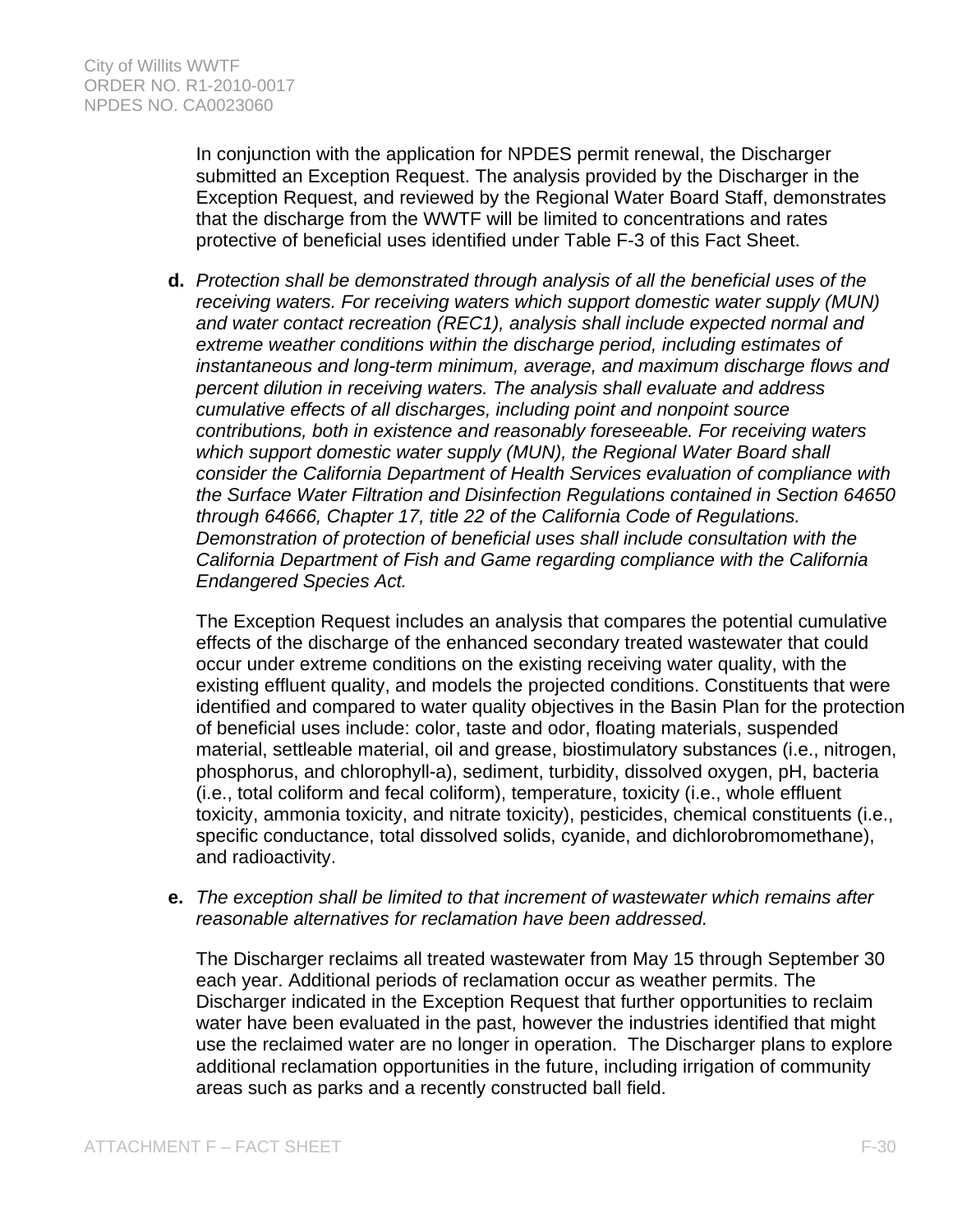**f.** *The exception shall comply with State Water Board Resolution No. 68-16, "Statement of Policy with Respect to Maintaining High Quality Waters in California," and the federal regulations covering antidegradation (40 CFR 131.12).* 

The Exception Request concludes that the new WWTF complies with and meets the requirements of the State and federal antidegradation policies, as outlined below:

- **i.** Existing water quality objectives and beneficial uses of Outlet Creek and the Eel River will be protected and/or not adversely affected.
- **ii.** The proposed WWTF system is necessary to the economic and social needs of the Willits, Brooktrails, and Meadowbrook Manor communities.
- **iii.** The proposed WWTF system provides a best practicable treatment method for water quality protection, and reducing and managing effluent nutrient loads into Outlet Creek.
- **iv.** The proposed WWTF system will improve existing water quality conditions in Outlet Creek.
- **v.** The proposed WWTF system discharging effluent at a 10 percent discharge rate provides the same or better water quality protection as the 1:100 existing permitted condition.
- **g.** *There shall be no discharge of waste during the period May 15 through September 30.*

The Order prohibits discharges to surface water between May 15 and September 30 each year, during which time the Discharger reuses effluent for spray irrigation onto adjacent pasture land.

In conjunction with the Exception Request, the Discharger identified COCs associated with discharges from the new WWTF. Effluent and receiving water analyses coupled with computer modeling demonstrates reasonable potential for discharges from the Facility (existing and or new WWTF) to cause or contribute to exceedances of applicable water quality criteria associated with ammonia (new only) chlorine (existing only), cyanide, dichlorobromomethane (existing only), nitrate (new only), total nitrogen (new only), pH, settleable solids, and total coliform organisms. WQBELs must, therefore, be developed for these COCs. Based upon the analyses provided in the Exception Request, which compares each of these COCs to the water quality criteria for the protection of beneficial uses of receiving water, the WQBELs established in this Order will protect beneficial uses at the increased rate of discharge (1:10).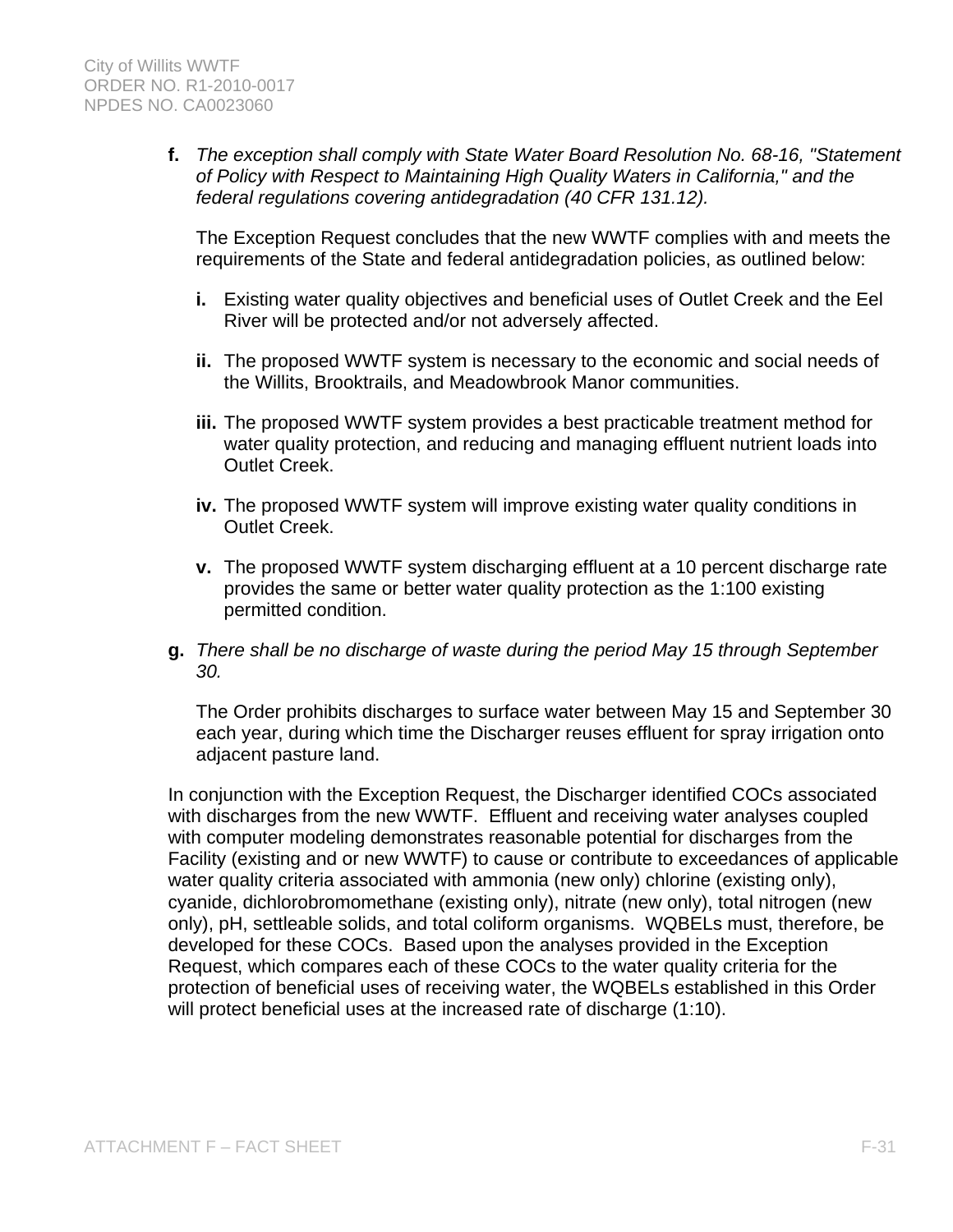## **2. Applicable Beneficial Uses and Water Quality Criteria and Objectives**

- **a. Beneficial Uses.** Beneficial use designations for receiving waters for discharges from the Facility are discussed in Finding II.H of the Order and section III.C.1 of this Fact Sheet.
- **b. Basin Plan Water Quality Objectives.** In addition to specific water quality objectives, the Basin Plan contains narrative objectives for color, tastes and odors, floating material, suspended material, settleable material, oil and grease, biostimulatory substances, sediment, turbidity, pH, dissolved oxygen, bacteria, temperature, toxicity, pesticides, chemical constituents, and radioactivity that apply to inland surface waters, enclosed bays, and estuaries, including Outlet Creek and the Eel River.
- **c. State Implementation Policy (SIP), CTR, and NTR.** Water quality criteria and objectives applicable to this receiving water are established by the California Toxics Rule (CTR), established by the USEPA at 40 CFR 131.38; and the National Toxics Rule (NTR), established by the USEPA at 40 CFR 131.36. Criteria for most of the 126 priority pollutants are contained within the CTR and the NTR.

Aquatic life freshwater and saltwater criteria are further identified as criterion maximum concentrations (CMC) and criterion continuous concentrations (CCC). The CTR defines the CMC as the highest concentration of a pollutant to which aquatic life can be exposed for a short period of time without deleterious effects and the CCC as the highest concentration of a pollutant to which aquatic life can be exposed for an extended period of time (4 days) without deleterious effects. The CMC is used to calculate an acute or 1-hour average numeric effluent limitation and the CCC is used to calculate a chronic or 4-day average numeric effluent limitation. Aquatic life freshwater criteria were used for the RPA, and for the calculation of effluent limitations for pollutants that showed reasonable potential.

Human health criteria are further identified as "water and organisms" and "organisms only." The criteria from the "water and organisms" column of the CTR were used for the RPA, as the receiving water, Outlet Creek, tributary to the Eel River, has the beneficial use designation as a municipal and domestic supply.

At title 22, Division 4, Chapter 15, Cal. Code of Regs, the Department of Public Health (DPH) has established Maximum Contaminant Levels (MCLs) for certain pollutants. Chapter 3 of the Basin Plan establishes these MCLs as water quality objectives applicable to receiving waters with the beneficial use designation of municipal and domestic supply

The SIP, which is described in Finding II.J of the Order and section III.C.3 of the Fact Sheet, includes procedures for determining the need for and calculating WQBELs and requires dischargers to submit data sufficient to do so. Table F-6 summarizes applicable water quality criteria/objectives for each priority pollutant that has been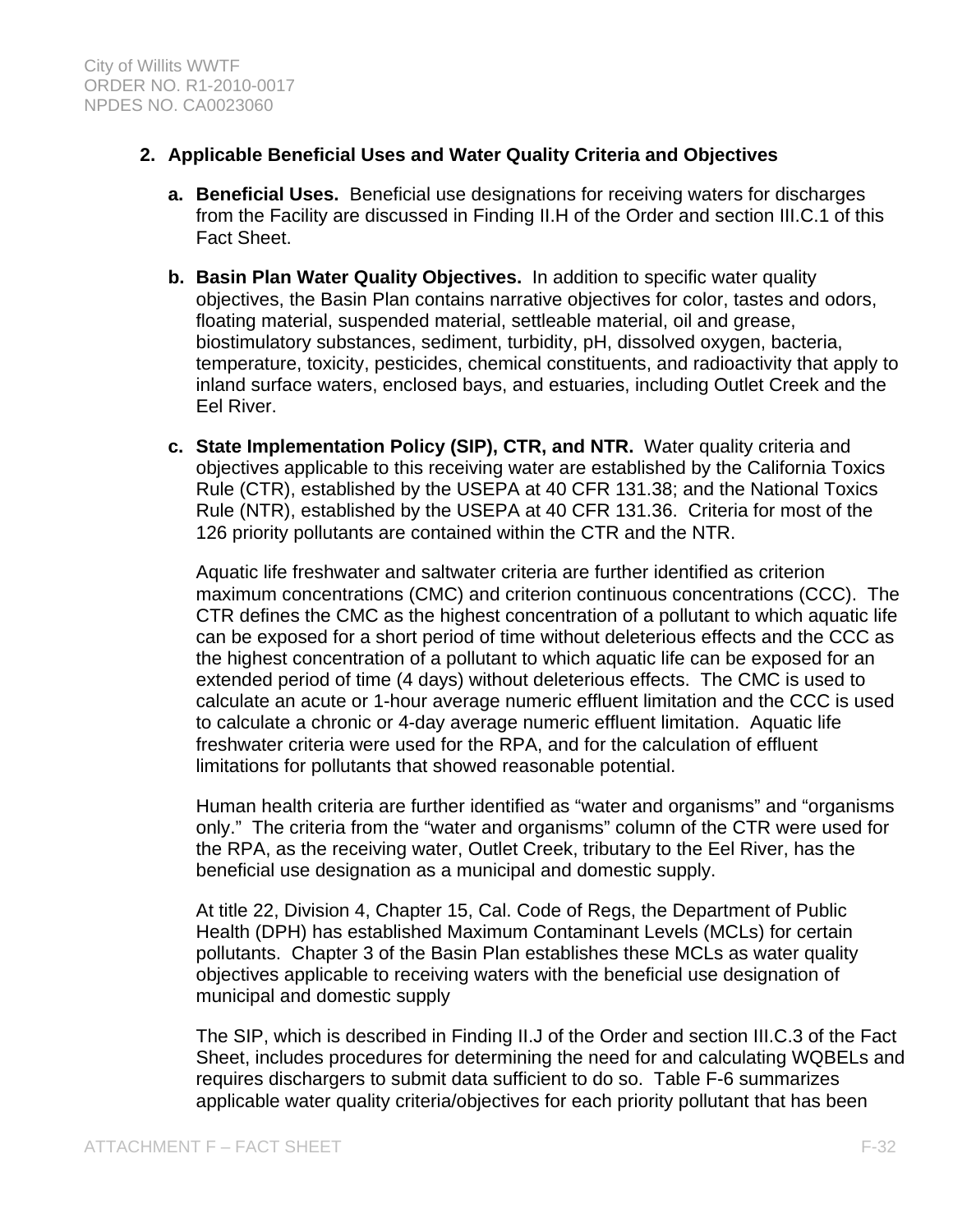detected at a measurable concentration in the effluent or in the receiving water during the term of Order No. R1-2001-71.

|                            | <b>Water Quality Criteria (µg/L)</b> |                         |                             |                             |  |  |  |  |
|----------------------------|--------------------------------------|-------------------------|-----------------------------|-----------------------------|--|--|--|--|
| <b>Constituent</b>         | title 22 MCLs                        |                         | <b>CTR/NTR Aquatic Life</b> | <b>CTR/NTR Human Health</b> |  |  |  |  |
|                            |                                      | <b>Chronic</b><br>Acute |                             |                             |  |  |  |  |
| Arsenic, Total Recoverable | 50                                   | 340                     | 150                         | --                          |  |  |  |  |
| Lead, Total Recoverable    |                                      | $23^{16}$               | $0.9^{16}$                  | --                          |  |  |  |  |
| Mercury, Total Recoverable | 2.0                                  | --                      | --                          | 0.050                       |  |  |  |  |
| Nickel, Total Recoverable  | 100                                  | $202^{16}$              | $23^{16}$                   | --                          |  |  |  |  |
| Silver, Total Recoverable  |                                      | $0.7^{16}$              |                             | --                          |  |  |  |  |
| Zinc, Total Recoverable    |                                      | $52^{16}$               | $52^{16}$                   | --                          |  |  |  |  |
| Cyanide, Total Recoverable | 150                                  | 22                      | 5.2                         | 700                         |  |  |  |  |
| Chloroform                 |                                      | --                      |                             | --                          |  |  |  |  |
| Dichlorobromomethane       |                                      |                         | --                          | 0.56                        |  |  |  |  |
| Toluene                    | 150                                  |                         |                             | 6,800                       |  |  |  |  |
| 1,4-Dichlorobenzene        | 5                                    |                         |                             | 400                         |  |  |  |  |

**Table F-6. Applicable Water Quality Criteria** 

## **3. Determining the Need for WQBELs**

## **a. Non-Priority Pollutants**

- **i. pH.** The Order retains an effluent limitation for pH of 6.5 to 8.5 from Order No. R1-2001-71. This limitation is based on the water quality objective for Outlet Creek established by the Basin Plan Table 3-1 (Chapter 3). This effluent limitation will be in effect for both the existing and new WWTF.
- **ii. Total Coliform Bacteria.** Coliform bacteria are a pollutant of concern in all wastewaters of domestic origin, and therefore, the Order retains effluent limitations for total coliform bacteria from Order No. R1-2001-71. These effluent limitations will ensure that water quality objectives for bacteria, as established by Chapter 3 of the Basin Plan, will be maintained. The specific limitations are based on requirements established by California Department of Public Health (CDPH) at title 22, Cal. Code of Regs, Division 4, Chapter 3 (Water Recycling Criteria, and are those levels of bacteria required for the reclamation use of treated wastewater for surface irrigation of (i) pasture used for animals producing milk for human consumption and (ii) any nonedible vegetation where access is controlled. This effluent limitation will be in effect for both the existing and new WWTF.

 $16$  Aquatic life criteria for this metal are hardness dependent (in general, as hardness decreases, metal toxicity increases). For this metal, a hardness of 37 mg/L CaCO<sub>3</sub>, the lowest hardness measured in the receiving water, was used to determine "reasonable potential." If an effluent limitation was required based on a finding of "reasonable potential" for this metal, the Order requires a determination of limitations based on actual receiving water hardness measured at the time of compliance determination.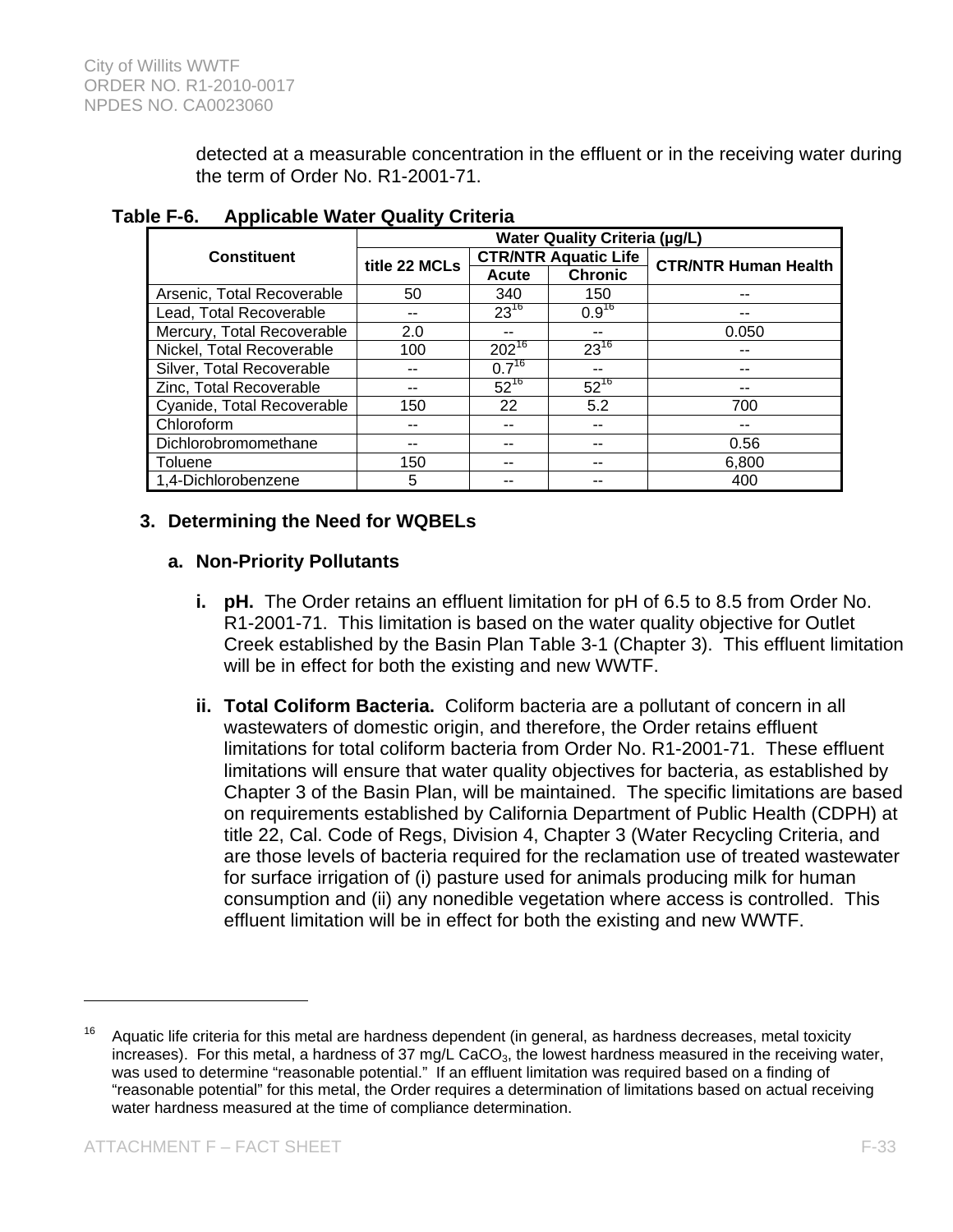- **iii. Settleable Solids.** Effluent limitations for settleable solids are retained from Order No. R1-2001-71 and reflect levels of treatment attainable by secondary treatment facilities. This limitation is based on the water quality objective prohibiting bottom deposits for all surface waters of the North Coast Region established by the Basin Plan. This effluent limitation will be in effect for both the existing and new WWTF.
- **iv. Chlorine Residual.** The Basin Plan establishes a narrative water quality objective for toxicity, stating that "[a]*ll waters shall be maintained free of toxic substances in concentrations that are toxic to, or that produce detrimental physiological responses in human, plant, animal, or aquatic life."* The Regional Water Board considers any chlorinated discharge as having the reasonable potential to cause or contribute to exceedances of this water quality objective for toxicity, and therefore, the Order establishes effluent limitations for chlorine. USEPA has established the following criteria for chlorine-produced oxidants for protection of freshwater aquatic life. [*Quality Criteria for Water 1986* (The Gold Book, 1986, EPA 440/5/-86-001)]

| <b>Chronic Criterion</b> | <b>Acute Criterion</b> |
|--------------------------|------------------------|
| $0.011$ mg/L             | $0.019$ mg/L           |

Order No. R1-2001-71 required that there be no detectable level of chlorine in the effluent at the point of discharge. This Order revises effluent limitations for chlorine residual to be consistent with the water quality criteria, which are below current analytical detection limits. The water quality criteria recommended by USEPA have been translated to average monthly and maximum daily effluent limitations for total chlorine residual. These effluent limitations will be in effect until chlorination is no longer used as a disinfection practice at the Facility.

**v. Flow Ratio.** Until the new WWTF is online, during the period of October 1 through May 14, discharges of wastewater shall not exceed 1 percent (1:100) of the flows in Outlet Creek / the Eel River. This effluent limitation is consistent with a prohibition retained from Order No. R1-2001-71 and is a restatement of a Waste Discharge Prohibition established in Chapter 4 of the Basin Plan for the North Coast Basin.

Once both parts of the new WWTF (mechanical and treatment wetlands) are online, discharges of wastewater to Outlet Creek / the Eel River during the period of October 1 through May 14 shall not exceed 10 percent (1:10) of the receiving water flow. The Discharger has submitted an exception request consistent with exception criteria applicable to the Basin Plan prohibition and is intended to protect water quality and beneficial uses during critical low flow periods of the year.

**vi. Nitrogen Compounds.** Untreated domestic wastewater contains ammonia nitrogen. Nitrification is a biological process that converts ammonia to nitrite and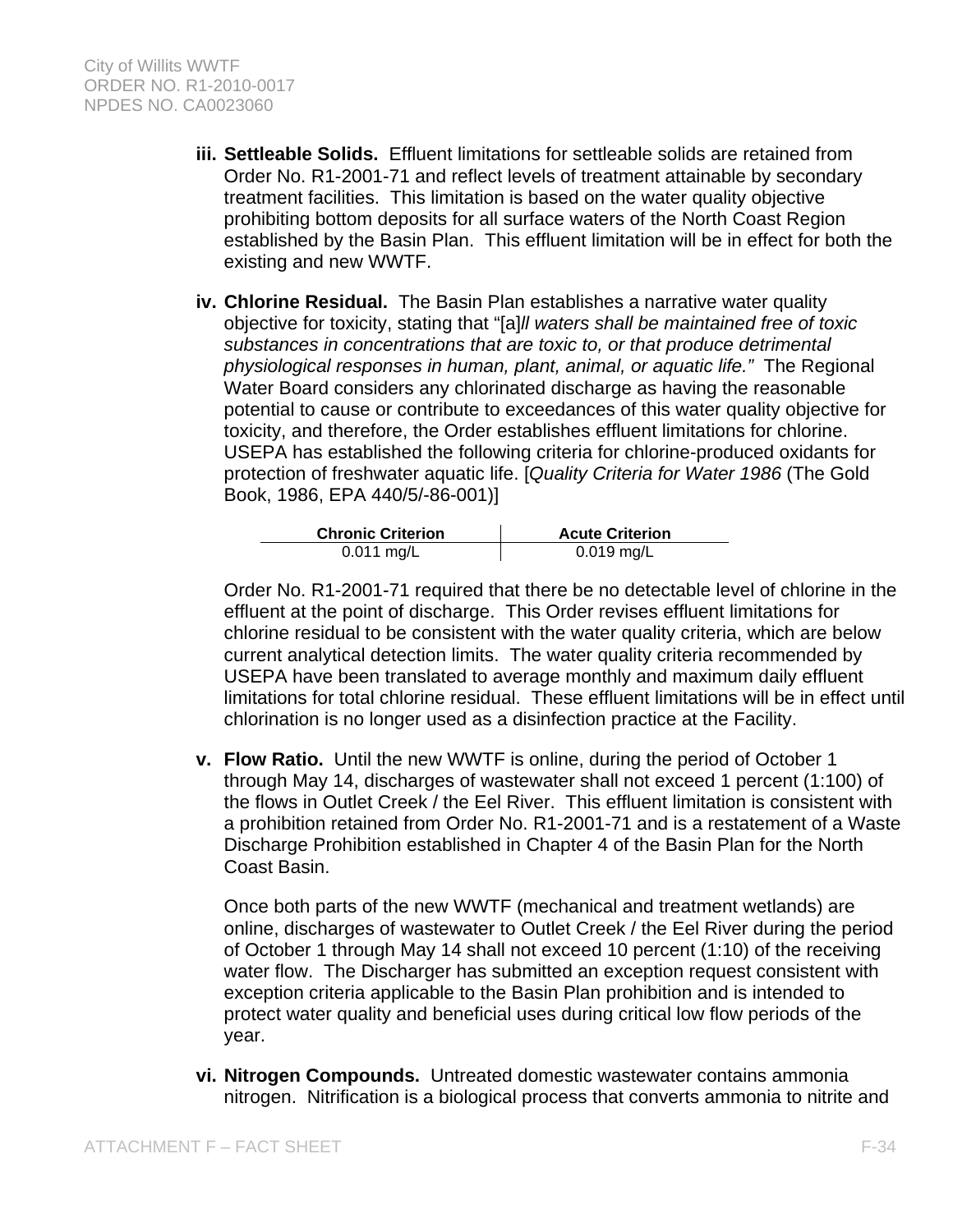nitrate. Denitrification is a process that converts nitrate to nitrogen gas, which is then released to the atmosphere. Inadequate or incomplete nitrification may result in the discharge of ammonia to the receiving stream and inadequate or incomplete denitrification may result in the discharge of nitrate to the receiving stream. The new WWTF will be designed to use nitrification to remove ammonia from the waste stream and denitrification to remove nitrate from the waste stream, culminating in an overall reduction in total nitrogen.

**(a) Total Nitrogen.** The Basin Plan contains a narrative water quality objective for biostimulatory substances that states, "[w]*aters shall not contain biostimulatory substances in concentrations that promote aquatic growths to the extent that such growths cause nuisance or adversely affect beneficial uses.*" The Regional Water Board is increasingly concerned about the biostimulatory properties of discharges to surface waters in the North Coast Region. The Exception Request submitted by the Discharger evaluated the potential for biostimulatory effects specific to Outlet Creek from nutrients, such as phosphorus and nitrogen containing compounds, common to treated wastewaters. Stimulation of biological growth can diurnally deplete dissolved oxygen in receiving water below Basin Plan criteria.

Results from site-specific monitoring and modeling indicate that nitrogen is the potential limiting nutrient for biostimulatory activity in Outlet Creek and the Eel River. Table 5-6 of the Discharger's Exception Request indicates that the expected concentration of total nitrogen in effluent from the mechanical extended aeration activated sludge treatment process is 8.0 mg/L. Table 5-7 of the Discharger's Exception Request indicates that the fall and winter season concentration of total nitrogen expected in the discharge from the treatment wetland will be less than 6.0 mg/L. The Exception Request further indicates that total nitrogen concentrations in the effluent to Outlet Creek during the spring time growing season will be less than 1.6 mg/L. Based upon the biostimulatory analysis in the Exception Request, the discharge from the new WWTF at a dilution ratio of 1:10 is expected to increase the overall background total nitrogen levels which will cause an increase in benthic biomass levels in Outlet Creek. However, modeling indicates that the discharge from the proposed WWTF at a 1:10 dilution ratio will significantly decrease total nitrogen loads compared to the discharge from the existing WWTF at a 1:100 dilution ratio and will not increase benthic biomass levels above those for the current permitted condition. Modeling results also indicate that the increased benthic biomass from the discharge of effluent from the new WWTF at a 1:10 dilution ratio would not significantly lower minimum dissolved oxygen levels below background conditions.

In order to support the Discharger's Exception Request, protect groundwater quality, and ensure proper operation of the new WWTF, this Order establishes an effluent limitation for the new WWTF for total nitrogen at 10.0 mg/L to be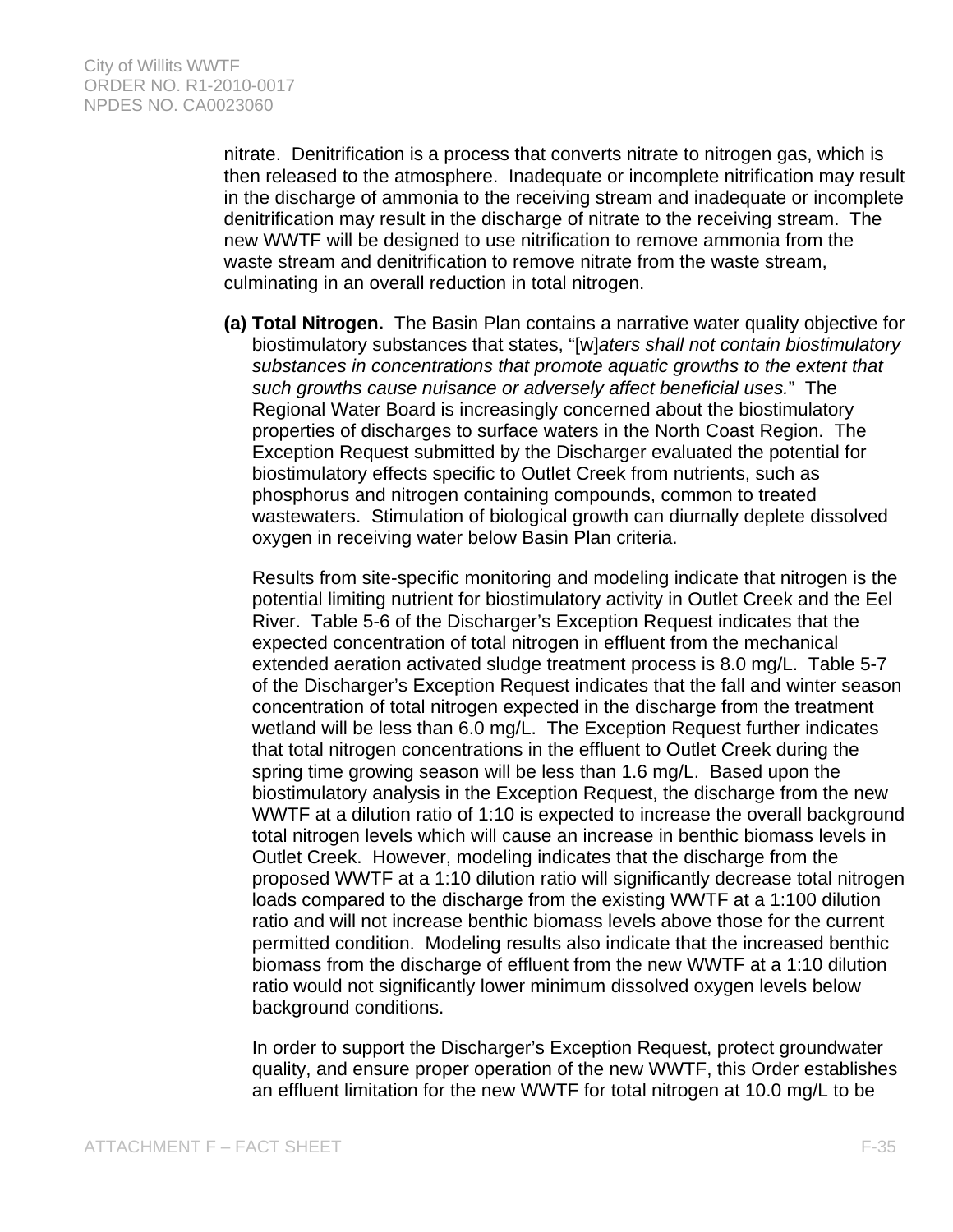met at the point of discharge into the enhancement treatment wetland. The Order establishes two additional limitations for total nitrogen at the discharge from the treatment wetland into Outlet Creek of 6.0 mg/L under most operating conditions and 1.6 mg/L during critical receiving water conditions which occur primarily in the spring. These effluent limitations have been selected based upon results from data and modeling in the Discharger's Exception Request to protect surface water quality and mitigate biosiumlatory effects. Confirmation of modeling assumptions and associated effluent limitations will be evaluated based upon ongoing monitoring of actual conditions over time once the entire new WWTF is online.

- **(b) Nitrate.** Nitrate is known to cause adverse health effects in humans. For waters designated as domestic or municipal supply, the Basin Plan (Chapter 3) adopts the MCLs, established by the CDPH for the protection of public water supplies at title 22 of the California Code of Regulations, section 64431 (Inorganic Chemicals) and 64444 (Organic Chemicals), as applicable water quality criteria. The MCL for nitrate (10 mg/L N) is therefore applicable as a water quality criterion. In order to support the Exception Request, this Order establishes effluent limitations for total nitrogen at 10.0 mg/L which will serve for the protection of human health as well as prevention of biostimulatory effects which could result in diurnal swings of dissolved oxygen concentrations in the receiving water below Basin Plan criteria as described above. Therefore, an individual limitation for nitrate has not been established.
- **(c) Ammonia.** Ammonia is known to cause toxicity to aquatic organisms in surface waters. The Basin Plan establishes a narrative water quality objective for toxicity, stating that "[a]*ll waters shall be maintained free of toxic substances in concentrations that are toxic to, or that produce detrimental physiological responses in human, plant, animal, or aquatic life.*" Due to concerns regarding ammonia toxicity, the Regional Water Board relies on USEPA's recommended water quality criteria for ammonia in fresh water from the 1999 Update of Ambient Water Quality Criteria for Ammonia, EPA-822-R-99-014 (1999) to interpret the Basin Plan's narrative objective for toxicity. USEPA has recommended acute and chronic water quality criteria for the protection of aquatic life, which are dependent on receiving water pH, and the presence/absence of salmonids (acute criteria); and pH, temperature, and the presence/absence of early life stages of fish (chronic criteria). Applying the USEPA acute and chronic ammonia toxicity criteria for periods where salmonids are present the acute and chronic ammonia concentrations in extreme temperature (20°C) and pH (8.5) conditions, as reported in the Exception Request, would be calculated at 2.14 mg/L and 0.76 mg/L, respectively. It should be noted that these temperature and pH receiving water conditions have not actually been observed through monitoring during the discharge period and are very conservative. Expected ammonia concentrations from the new WWTF will be less than 1.0 mg/L based upon the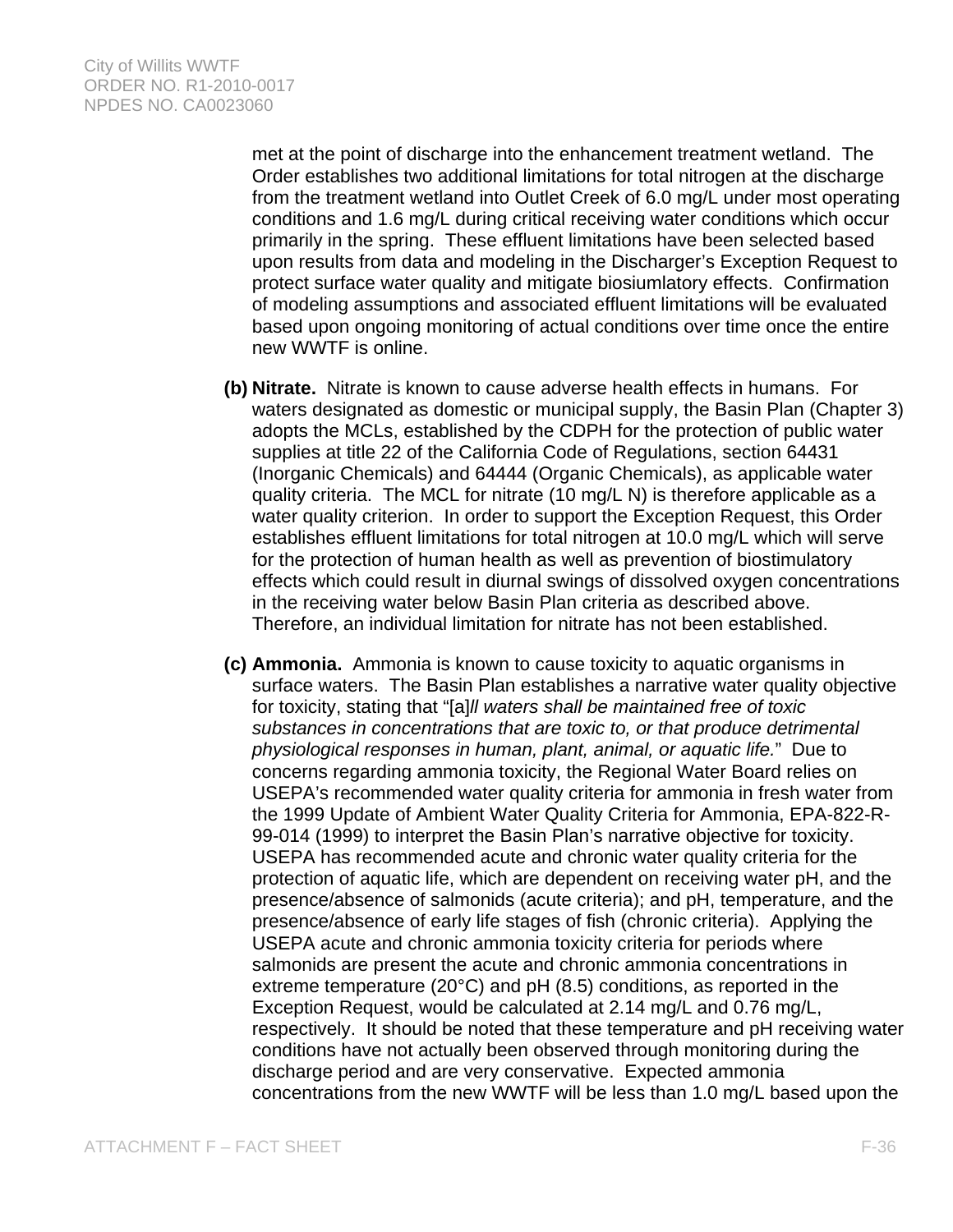Discharger's proposal in the Exception Request. Modeling conducted as part of the Discharger's Exception Request indicated that the discharge of an expected ammonia concentration of 1.0 mg/L from the new WWTF does not have a reasonable potential to cause or contribute to an exceedance of the acute criterion for ammonia, but that it does have the potential to cause or contribute to slight exceedances of the chronic criterion in the immediate vicinity of the point of discharge. Modeling indicates that the elevated ammonia levels only occupy a small portion of the channel cross-section at the point of discharge and rapidly decrease downstream and laterally from the point of discharge. Because ammonia levels in the effluent have been measured at concentrations greater than USEPA's recommended water quality criteria for fresh waters, the Regional Water Board concludes that discharges from the Facility have a reasonable potential to cause or contribute to exceedances of the Basin Plan's applicable narrative water quality criterion for toxicity.

In order to support the Exception Request, this Order establishes effluent limitations for ammonia for the protection of aquatic life. Compliance with the effluent limitations for ammonia, which are based on USEPA's recommended water quality criteria, will be determined based on the pH and temperature of the receiving water at the time the discharge is sampled. Full tables of the effluent limitations for ammonia are included in Attachment G. These effluent limitations will take effect once the entire new WWTF is online.

### **b. Priority Pollutants**

**i. Reasonable Potential Analysis (RPA).** SIP section 1.3 requires the Regional Water Board to use all available, valid, relevant, and representative receiving water and effluent data and information to conduct an RPA. For this RPA, the Regional Water Board has used effluent and receiving water monitoring data generated during two monitoring events that occurred in April 2002 and July 2002.

Some freshwater water quality criteria are hardness-dependent; i.e., as hardness decreases, the toxicity of certain metals increases and the applicable water quality criteria become correspondingly more stringent. For this RPA, a hardness concentration of 37 mg/L  $CaCO<sub>3</sub>$  was used, reflecting the lowest receiving water hardness reported by the Discharger during the term of Order No. R1-2001-71.

To conduct the RPA, Regional Water Board staff identified the maximum effluent concentration (MEC) and maximum background concentration (B) for each priority pollutant from effluent and receiving water data provided by the Discharger, and compared this information to the most stringent applicable water quality criterion (C) for each pollutant with applicable water quality criteria from the NTR, CTR, and Basin Plan. Section 1.3 of the SIP establishes three triggers for a finding of reasonable potential.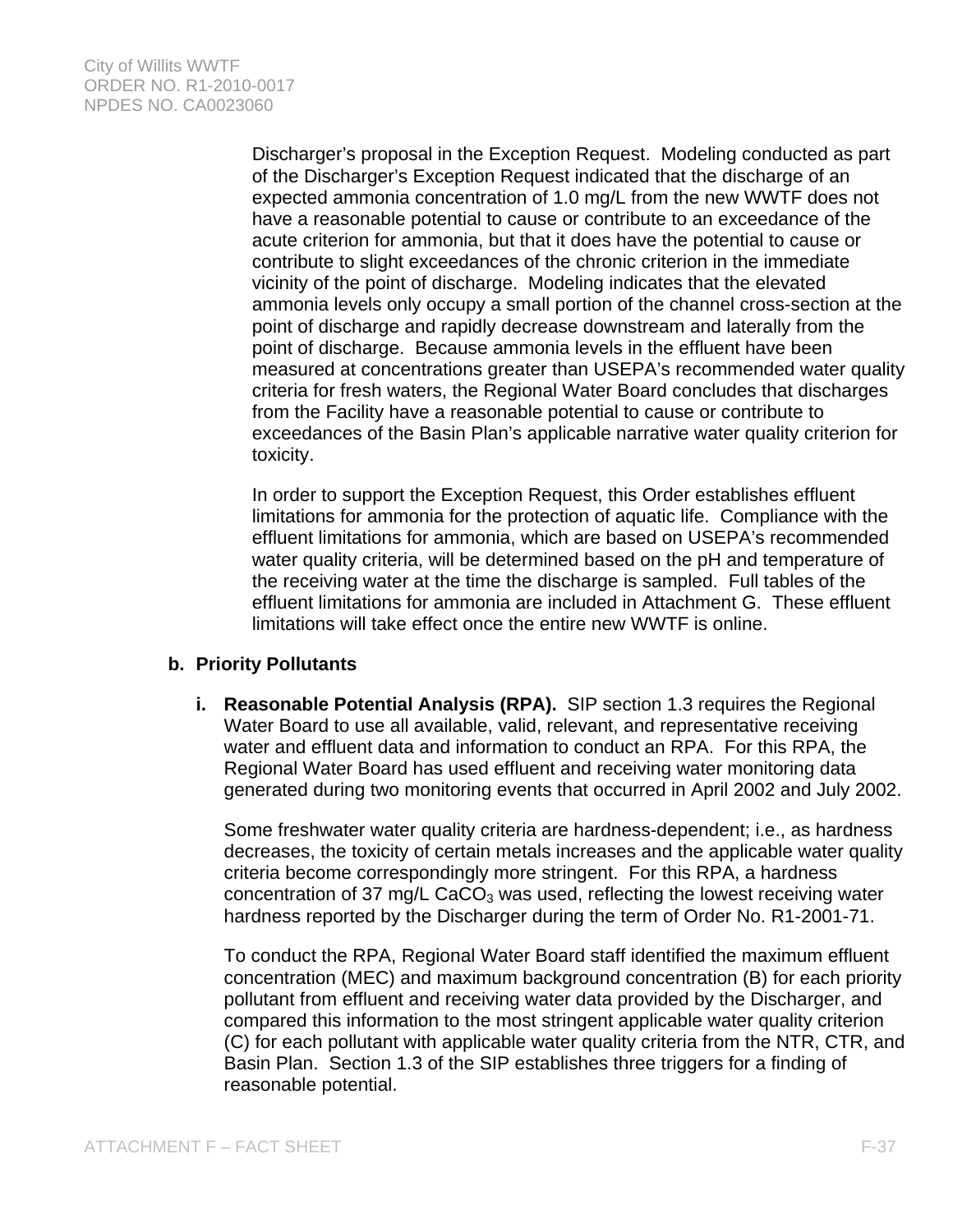- **(a) Trigger 1.** If the MEC is greater than C, there is reasonable potential, and an effluent limitation is required.
- **(b) Trigger 2.** If B is greater than C, and the pollutant is detected in the effluent (MEC > ND), there is reasonable potential, and an effluent limitation is required.
- **(c) Trigger 3.** After a review of other available and relevant information, a permit writer may decide that a WQBEL is required. Such additional information may include, but is not limited to: the facility type, the discharge type, solids loading analyses, lack of dilution, history of compliance problems, potential toxic impact of the discharge, fish tissue residue data, water quality and beneficial uses of the receiving water, CWA 303(d) listing for the pollutant, and the presence of endangered or threatened species or their critical habitat.
- **ii. Priority Pollutant Reasonable Potential Determination.** The RPA demonstrated reasonable potential for discharges from the existing Facility for cyanide and dichlorobromomethane. Reasonable potential could not be determined for all pollutants, as there are not applicable water quality criteria and/or available monitoring data for all pollutants. The RPA determined that there is either no reasonable potential or there was insufficient information to conclude affirmative reasonable potential for the remainder of the 126 priority pollutants. A new RPA will be conducted for the new WWTF, once online, in accordance with monitoring required under this Order.

The following table summarizes the RPA for each priority pollutant that was reported in detectable concentrations in the effluent from the existing WWTF or background receiving water. The MECs, most stringent WQO/WQCs (C), and background concentrations (B) used in the RPA are presented in the following table, along with the RPA results (yes or no) for each priority pollutant analyzed.

| <b>CTR</b><br># | <b>Priority Pollutant</b>     | <b>MEC or</b><br><b>Minimum</b><br>$DL^{17,18}$ |    | <b>B</b> or Minimum<br>DL <sup>17,18</sup> | <b>RPA</b><br>Results <sup>19</sup> |
|-----------------|-------------------------------|-------------------------------------------------|----|--------------------------------------------|-------------------------------------|
|                 | Arsenic, Total<br>Recoverable | < 0.86                                          | 50 | 1.6 (DNQ)                                  | No                                  |

## **Table F-7. Summary of RPA Results**

- = Yes, if MEC > WQO/WQC, or B > WQO/WQC and MEC is detected;
- = No, if MEC and B are < WQO/WQC or all effluent data are undetected;
- = Undetermined (Ud), if no criteria have been promulgated;
- = Cannot Determine, if there are insufficient data.

<sup>&</sup>lt;sup>17</sup> The MEC or B is the actual detected concentration unless it is preceded by " $\lt$ ", in which case the value shown is the minimum detection level as the analytical result was reported as not detected (ND). Values reported as DNQ

were "detected, but not quantified".<br>
<sup>18</sup> The MEC or B is "Not Available" when there are no monitoring data for the constituent.<br>
<sup>19</sup> RPA Results: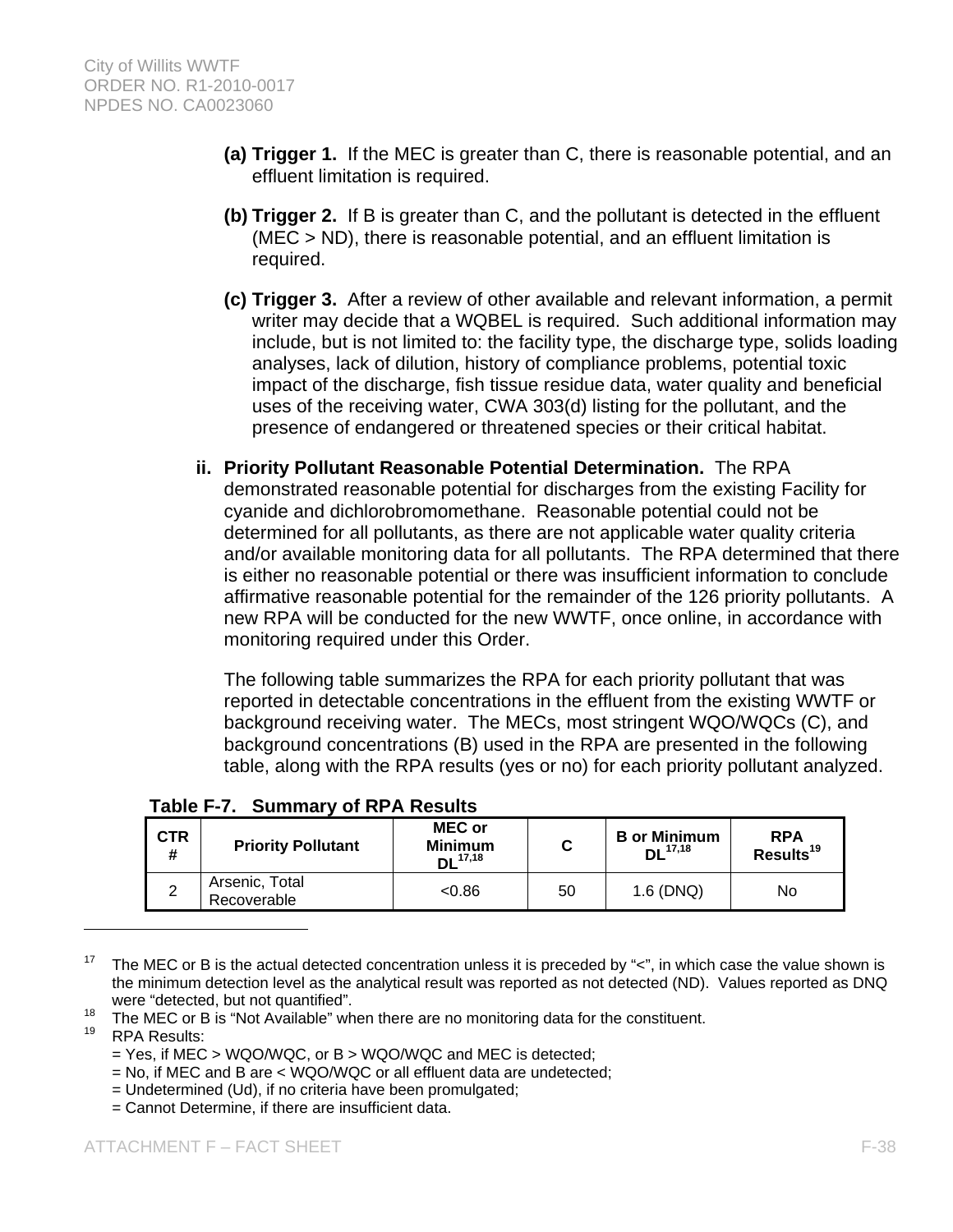| <b>CTR</b><br># | <b>Priority Pollutant</b>     | <b>MEC or</b><br><b>Minimum</b><br>$DL^{17,18}$ | C              | <b>B</b> or Minimum<br>$DL^{17,18}$ | <b>RPA</b><br>Results <sup>19</sup> |
|-----------------|-------------------------------|-------------------------------------------------|----------------|-------------------------------------|-------------------------------------|
| 7               | Lead, Total Recoverable       | 0.82 (DNQ)                                      | 0.90           | < 0.5                               | No                                  |
| 8               | Mercury, Total<br>Recoverable | 0.012                                           | 0.050          | 0.0022                              | No                                  |
| 9               | Nickel, Total<br>Recoverable  | 2.2 (DNQ)                                       | 22             | 3.7 (DNQ)                           | No                                  |
| 11              | Silver, Total Recoverable     | 4.8 (DNQ)                                       | 0.73           | 2.9                                 | Cannot<br>Determine                 |
| 13              | Zinc, Total Recoverable       | 38                                              | 52             | 9.1 (DNQ)                           | No.                                 |
| 14              | Cyanide, Total<br>Recoverable | 36                                              | 5.2            | $\leq$                              | Yes                                 |
| 26              | Chloroform                    | 8.3                                             | No<br>Criteria | < 0.084                             | Ud                                  |
| 27              | Dichlorobromomethane          | 1.2                                             | 0.56           | < 0.1                               | Yes                                 |
| 39              | Toluene                       | 0.54                                            | 150            | < 0.11                              | No                                  |
| 77              | 1,4-Dichlorobenzene           | $0.019$ (DNQ)                                   | 5              | < 0.081                             | No                                  |

## **4. WQBEL Calculations**

Final WQBELs for cyanide and dichlorobromomethane have been determined using the methods described in section 1.4 of the SIP.

**Step 1:** To calculate the effluent limitations, an effluent concentration allowance (ECA) is calculated for each pollutant found to have reasonable potential using the following equation, which takes into account dilution and background concentrations:

 $ECA = C + D (C - B)$ , where

- $C =$  the applicable water quality objective or criterion (adjusted for receiving water hardness and expressed as the total recoverable metal, if necessary)
- $D =$  dilution credit (here  $D = 0$ , as the discharge to Outlet Creek does not qualify for a dilution credit)
- $B =$  background concentration

Here, because no credit for dilution is allowed, the ECA is equal to the applicable criterion  $(ECA = C)$ .

**Step 2:** For each ECA based on an aquatic life criterion/objective (here, cyanide), the long term average discharge condition (LTA) is determined by multiplying the ECA by a factor (multiplier), which adjusts the ECA to account for effluent variability. The multiplier depends on the coefficient of variation (CV) of the data set and whether it is an acute or chronic criterion/objective. Table 1 of the SIP provides pre-calculated values for the multipliers based on the values of the CV. When the data set contains less than 10 sample results (as for the Facility), or when 80 percent or more of the data set is reported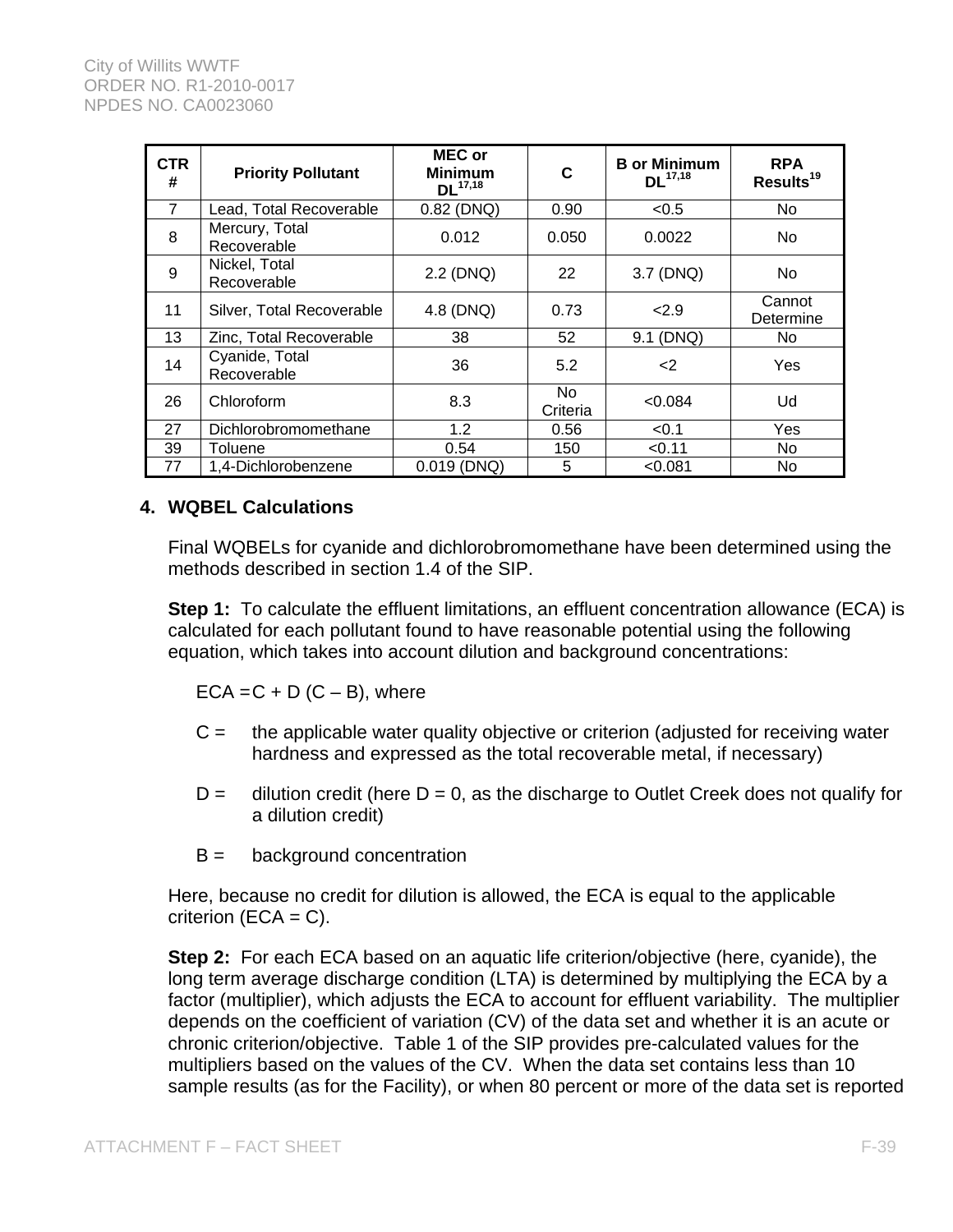as non-detect (ND), the CV is set equal to 0.6. Derivation of the multipliers is presented in section 1.4 of the SIP.

From Table 1 of the SIP, the ECA multipliers for calculating LTAs at the 99<sup>th</sup> percentile occurrence probability are 0.321 (acute multiplier) and 0.527 (chronic multiplier). The LTAs are determined as follows in Table F-8.

### **Table F-8. Determination of Long Term Average**

| <b>Pollutant</b>       | ECA   |           | <b>ECA Multiplier</b> |                  | $LTA$ ( $\mu$ g/L) |                        |
|------------------------|-------|-----------|-----------------------|------------------|--------------------|------------------------|
|                        | Acute | l Chronic | <b>Acute</b>          | <b>∣ Chronic</b> |                    | <b>Acute   Chronic</b> |
| Cyanide, Total (as CN) | 22    |           | 0.321                 | 0.527            |                    |                        |

**Step 3:** WQBELs, including an average monthly effluent limitation (AMEL) and a maximum daily effluent limitation (MDEL) are calculated using the most limiting (lowest) LTA. The LTA is multiplied by a factor that accounts for averaging periods and exceedance frequencies of the effluent limitations, and for the AMEL, the effluent monitoring frequency. Here, the CV is set equal to 0.6, and the sampling frequency is set equal to 4 (n = 4). The 99<sup>th</sup> percentile occurrence probability was used to determine the MDEL multiplier and a 95<sup>th</sup> percentile occurrence probability was used to determine the AMEL multiplier. From Table 2 of the SIP, the MDEL multiplier is 3.11, and the AMEL multiplier is 1.55. Final WQBELs for cyanide are determined as follows.

#### **Table F-9. Final WQBELs for Priority Pollutants Based on Aquatic Life Criteria**

| Pollutant                       | (µg/L) | <b>Multiplier</b><br><b>MDEL</b> | <b>Multiplier</b><br>AMEL | MDEL $(\mu q/L)$ | (µq/L,<br><b>AMEL</b> |
|---------------------------------|--------|----------------------------------|---------------------------|------------------|-----------------------|
| CN)<br>Cvanide.<br>l (as<br>ota | .      |                                  | . . JJ                    | ∪.∪              |                       |

**Step 4:** When the most stringent water quality criterion/objective is a human health criterion/objective (as in these circumstances for dichlorobromomethane), the AMEL is set equal to the ECA. From Table 2 of the SIP, when  $CV = 0.6$  and  $n = 4$ , the MDEL multiplier at the 99<sup>th</sup> percentile occurrence probability equals 3.11, and the AMEL multiplier at the 95<sup>th</sup> percentile occurrence probability equals 1.55. The MDEL for protection of human health is calculated by multiplying the ECA by the ratio of the MDEL multiplier to the AMEL multiplier. Final WQBELs for dichlorobromomethane are determined as follows.

### **Table F-10. Final WQBELs for Priority Pollutants Based on Human Health Criteria**

| Pollutant            | (ua/L<br><b>ECA</b> | <b>MDEL Multiplier/AMEL Multiplier</b> | $MDEL$ ( $\mu q/L$ ) | AMEL (µq/L, |
|----------------------|---------------------|----------------------------------------|----------------------|-------------|
| Dichlorobromomethane | ა.56                | F(Y)                                   | . .                  | ว.56        |

Because dichlorobromomethane is a chlorine disinfection byproduct and the Discharger intends to replace the existing chlorine disinfection process with a UV disinfection process, the effluent limitations for dichlorobromomethane will only be in effect until chlorination is no longer used as a disinfection practice at the Facility (i.e., for discharges from Discharge Point 002).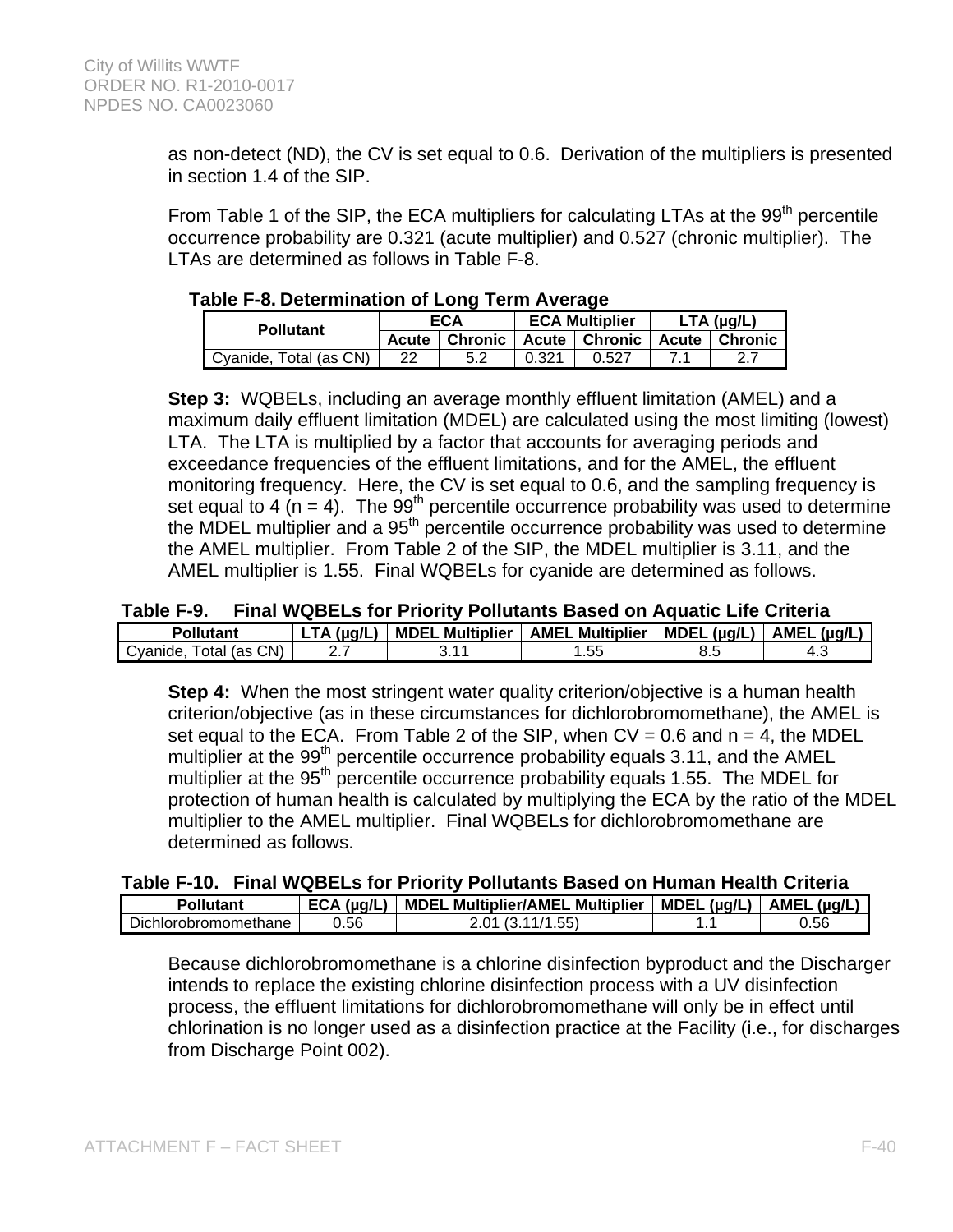# **5. Whole Effluent Toxicity (WET)**

Effluent limitations for acute and chronic WET protect the receiving water from the aggregate effect of a mixture of pollutants that may be present in the effluent. There are two types of WET tests – acute and chronic. An acute toxicity test is conducted over a longer period of time and may measure mortality, reproduction, and/or growth. The Basin Plan establishes a narrative water quality objective for toxicity, requiring that all waters be maintained free of toxic substances in concentrations that are lethal to, or produce other detrimental responses in aquatic organisms. Detrimental responses may include, but are not limited to, decreased growth rate, decreased reproductive success of resident or indicator species, and/or significant alterations in population, community ecology, or receiving water biota.

Order No. R1-2001-71 includes an effluent limitation for acute toxicity in accordance with the Basin Plan, which requires that the average survival of test organisms in undiluted effluent for any three consecutive 96-hour bioassay tests be at least 90 percent, with no single test having less than 70 percent survival.

In addition to the Basin Plan requirements, section 4 of the SIP states that chronic toxicity limitations are required in Orders for all discharges that will cause, have the reasonable potential to cause, or contribute to chronic toxicity in receiving waters. This Order does not establish an effluent limitation for chronic toxicity; however, chronic WET monitoring is required and limitations will be established if monitoring results demonstrate that discharges from the Facility are causing or contributing to chronic toxicity in the receiving water.

## **D. Final Effluent Limitations**

### **1. Satisfaction of Anti-Backsliding Requirements**

Except as provided in 40 CFR 122.44(l)(2), federal anti-backsliding regulations require effluent limitations, standards, and conditions contained in reissued permits to be at least as stringent as the effluent limitations, standards, and conditions contained in the previous permit.

New effluent limitations are established for chlorine residual. In the previous permit, the effluent limitation was expressed as no detectable levels of chlorine residual in the discharge, using a method detection limit of 0.1 mg/L. The new limitations are expressed as an average monthly limitation of 0.01 mg/L and a maximum daily limitation of 0.02 mg/L. The new limitations established in the Order are numerically lower than the minimum detection limit for the final effluent limitation of the previous permit that required no detectable level of chlorine in the effluent at the point of discharge. Although no longer expressed as "non-detect", the newly established effluent limitations are effectively more stringent limitations because the discharge is required to achieve an effluent concentration of chlorine residual that is numerically lower than was required by the previous permit.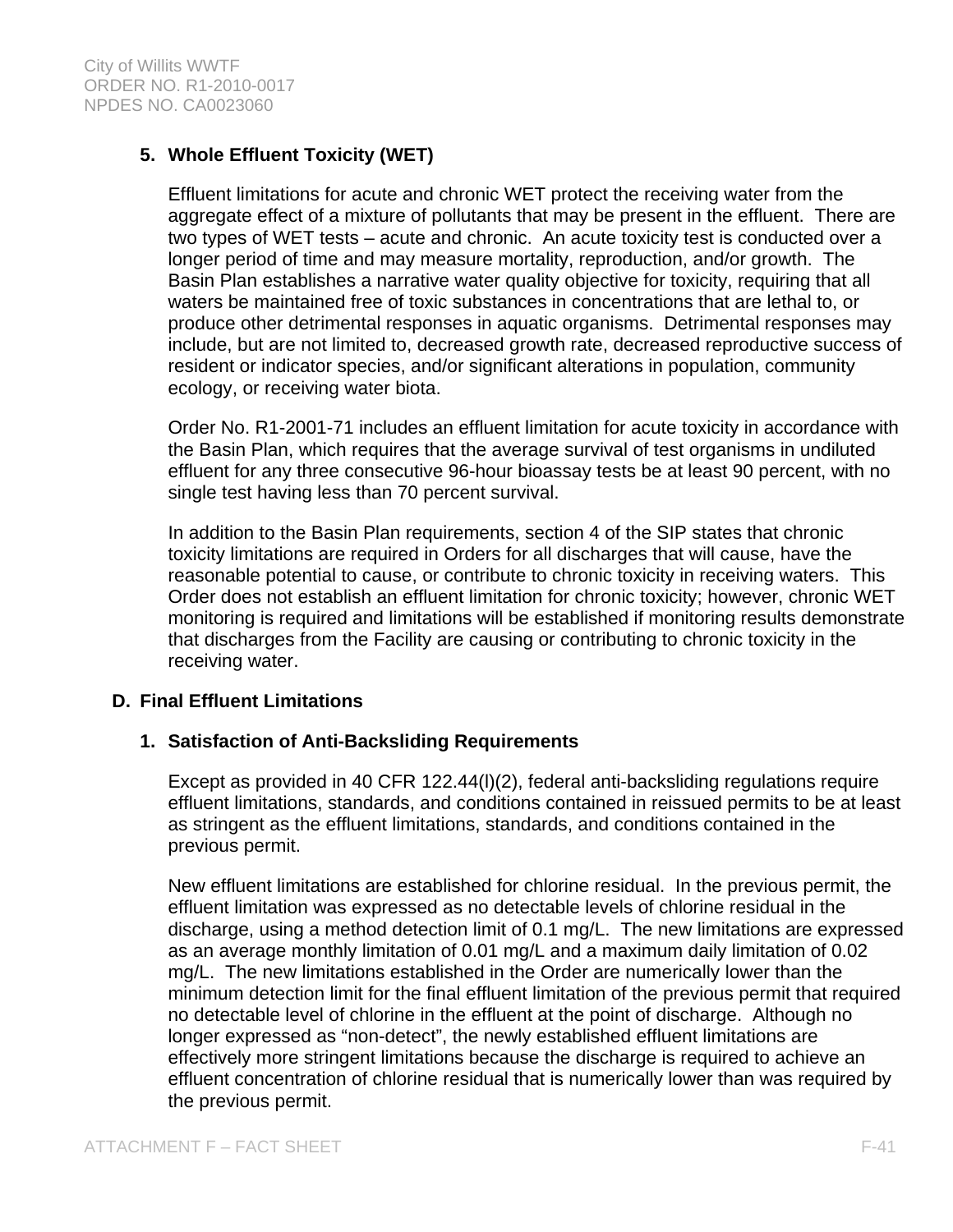The condition limiting the discharge rate of treated wastewater has been relaxed from 1 percent (1:100) of the receiving water flow in Order No. R1-2001-71 to 10 percent (1:10) of the receiving water flow during the period between October 1 and May 15 each year. This relaxed condition will go into effect once the entire new WWTF is online. The construction of the new WWTF is a material and substantial alteration that justifies application of a less stringent effluent limitation (40 CFR 122.44(l)(2)(i)(A)). Because the new WWTF will provide enhanced secondary quality effluent, replacing the existing WWTF that now provides secondary quality effluent, the quality of the discharge will significantly improve, resulting in an overall improvement to existing conditions in the receiving water.

The condition limiting the discharge volume has been relaxed to accommodate up to 4.0 million gallons per day (MGD) averaged over a calendar month. Mass limitations for  $BOD<sub>5</sub>$  and TSS will be effectively increased as a result. The increase in mass limitations will be substantially offset by WWTF improvements resulting in enhanced secondary level treatment as described above. Monthly limitations for  $BOD<sub>5</sub>$  and TSS will be increased from 325 lbs/day to 334 lbs/day. These relaxed conditions will go into effect once the new mechanical WWTF is online. Both  $BOD<sub>5</sub>$  and TSS at increased flows up to 10 MGD were assessed in conjunction with the Exception Request and found to be protective of beneficial uses.

In addition, the Discharger has provided technical justification for a discharge rate and volume increase contained in the Exception Request, discussed in detail under section IV.C.1 of this Fact Sheet. This information was not available at the time Order No. R1- 2001-71 was issued. The Exception Request documents the projected water quality that will occur once the new WWTF is online, which will constitute an overall improvement to existing conditions in the receiving water. All other effluent limitations, standards, and conditions contained in this Order are at least as stringent as the effluent limitations in Order No. R1-2001-71.

Where a permit contains a less stringent effluent limitation than in the previous permit, CWA section 402(o) requires compliance with CWA 303(d)(4). Where the water quality meets or exceeds the applicable water quality standard for that constituent, section 303(d)(4) allows the effluent limitation to be revised only if it is consistent with the antidegradation policy. As explained below, this permit satisfies the requirements of the federal and State antidegradation policies.

## **2. Satisfaction of Antidegradation Policy**

The permitted discharge is consistent with the antidegradation provisions of 40 CFR 131.12 and State Water Board Resolution No. 68-16. This Order provides for an increase in the volume and mass of pollutants discharged. The increase will not have significant impacts on aquatic life, which is the beneficial use most likely affected by the pollutants discharged (i.e., nutrients and cyanide). Compliance with the requirements of this Order will result in the use of best practicable treatment or control of the discharge.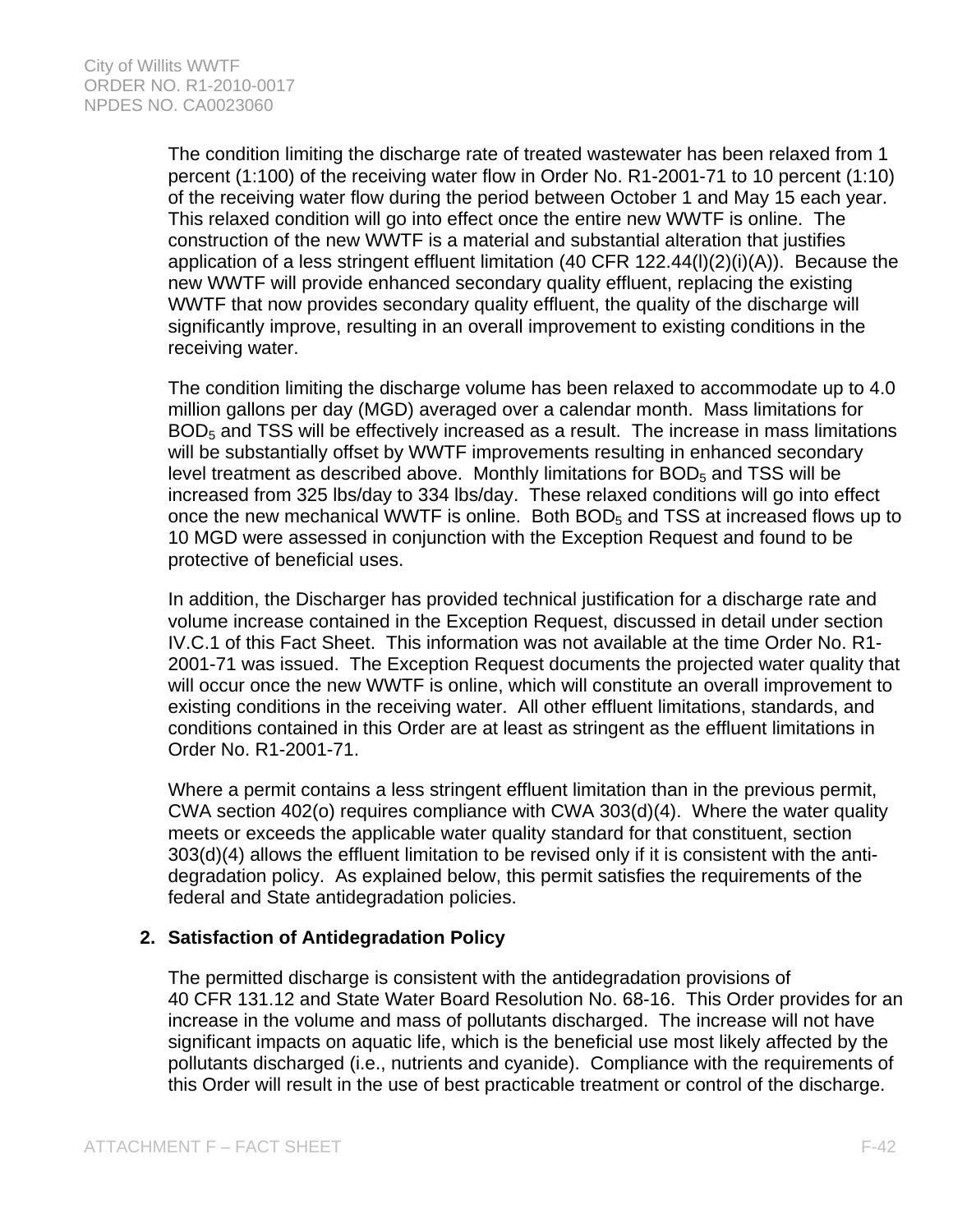The Discharger's Exception Request demonstrated compliance with the requirements of the State and federal antidegradation policies, as outlined below:

- **a.** Existing water quality objectives and beneficial uses of Outlet Creek and the Eel River will be protected and/or not adversely affected;
- **b.** The new WWTF is necessary to support the economic and social needs of the Willits, Meadow Brook, and Brooktrails communities and is considered to be a benefit to the people of the State;
- **c.** The new WWTF provides a best practicable treatment method for water quality protection, and reducing and managing effluent nutrient loads into Outlet Creek;
- **d.** The new WWTF will improve existing water quality conditions in Outlet Creek; and
- **e.** The new WWTF discharging effluent at a 10 percent dilution ratio provides the same or better water quality protection as the existing permitted condition (i.e., one percent dilution ratio).

## **3. Stringency of Requirements for Individual Pollutants**

This Order contains both technology-based effluent limitations and WQBELs for individual pollutants. The technology-based effluent limitations consist of restrictions on BOD<sub>5</sub> and TSS. Restrictions on these pollutants are discussed in sections IV.B.2 and IV.D of this Fact Sheet. This Order's technology-based pollutant restrictions implement the minimum, applicable federal technology-based requirements applicable to both the existing and new WWTFs. In addition, this Order contains effluent limitations for chlorine residual, pH, total coliform bacteria, settleable solids, total nitrogen, ammonia, cyanide, and dichlorobromomethane that are more stringent than the minimum, federal technology-based requirements but are necessary to meet water quality standards. These requirements are discussed in section IV.C.3 of this Fact Sheet.

WQBELs have been scientifically derived to implement water quality objectives that protect beneficial uses. Both the beneficial uses and the water quality objectives have been approved pursuant to federal law and are the applicable federal water quality standards. To the extent that toxic pollutant WQBELs were derived from the CTR, the CTR is the applicable standard pursuant to 40 CFR 131.38. The scientific procedures for calculating the individual WQBELs for priority pollutants are based on the CTR-SIP, which was approved by USEPA on May 18, 2000. Most beneficial uses and water quality objectives contained in the Basin Plan were approved under State law and submitted to and approved by USEPA prior to May 30, 2000. Any water quality objectives and beneficial uses submitted to USEPA prior to May 30, 2000, but not approved by USEPA before that date, are nonetheless "applicable water quality standards for purposes of the CWA" pursuant to 40 CFR 131.21(c)(1). The remaining water quality objectives and beneficial uses implemented by this Order (specifically the addition of the beneficial use of Native American Culture (CUL) and the General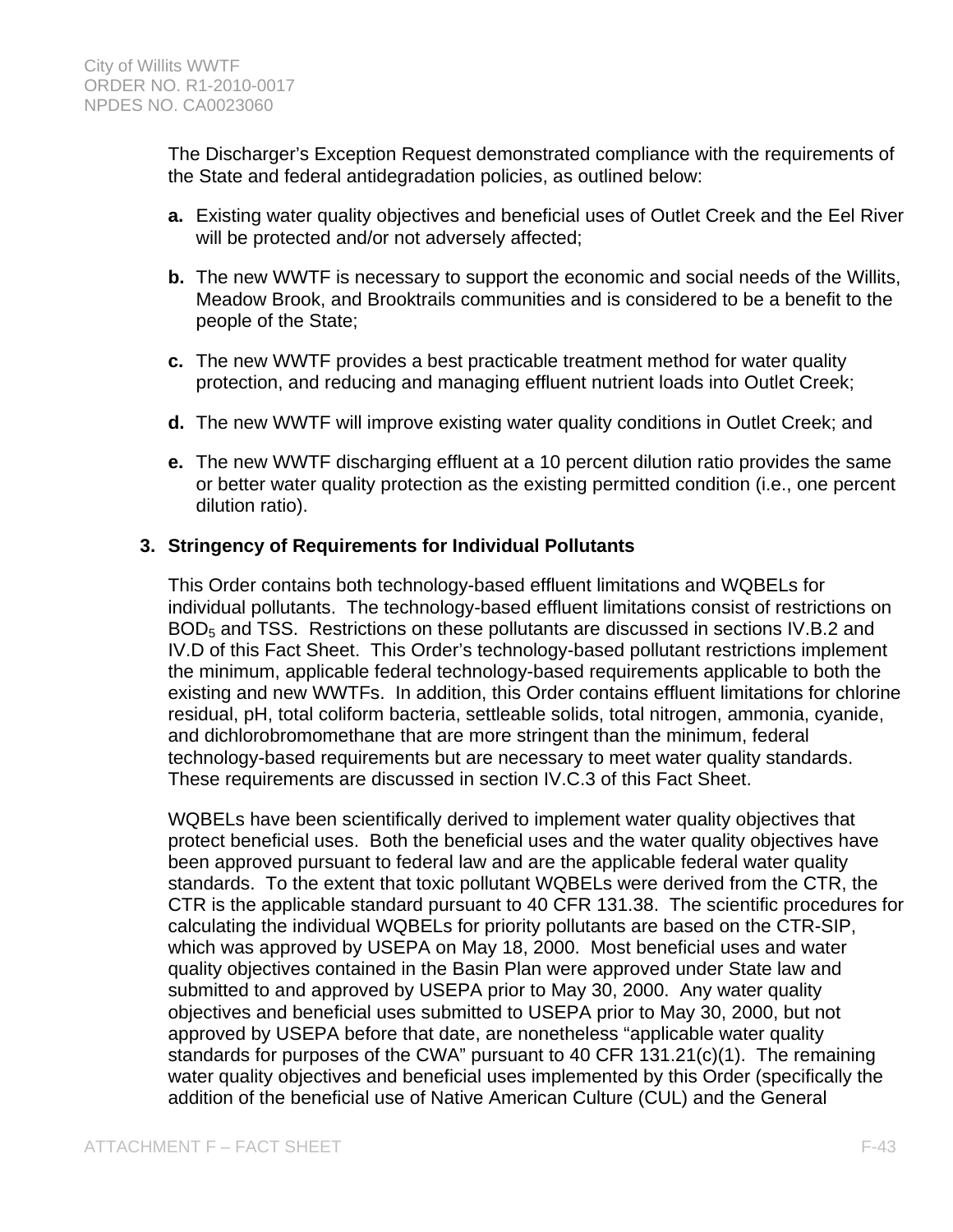Objective regarding antidegradation) were approved by USEPA on March 4, 2005, and are applicable water quality standards pursuant to 40 CFR 131.21(c)(2). Collectively, this Order's restrictions on individual pollutants are no more stringent than required to implement the requirements of the CWA.

# **4. Summary of Final Effluent Limitations**

### **a. Summary of Final Effluent Limitations for the Existing WWTF – Discharge Point 001**

Final effluent limitations for discharges from the existing WWTF at Discharge Point 001 are summarized below.

|                                    |                                        |                           |                   | <b>Effluent Limitations</b>    |                                        |                                        |               |
|------------------------------------|----------------------------------------|---------------------------|-------------------|--------------------------------|----------------------------------------|----------------------------------------|---------------|
| <b>Parameter</b>                   | <b>Units</b>                           | Average<br><b>Monthly</b> | Average<br>Weekly | <b>Maximum</b><br><b>Daily</b> | <b>Instantaneous</b><br><b>Minimum</b> | <b>Instantaneous</b><br><b>Maximum</b> | Basis $^{20}$ |
| <b>Biochemical Oxygen</b>          | mg/L                                   | 30                        | 45                | 60                             |                                        | --                                     |               |
| demand (5-day @<br>$20^{\circ}$ C) | lbs/day <sup>11,12</sup>               | 325                       | 488               | 650                            |                                        |                                        | <b>CFR</b>    |
| <b>Total Suspended</b>             | mg/L                                   | 30                        | 45                | 60                             |                                        | --                                     | <b>CFR</b>    |
| <b>Solids</b>                      | $\frac{1}{1}$ lbs/day <sup>11,12</sup> | 325                       | 488               | 650                            | --                                     | --                                     |               |
| pH                                 | standard<br>units                      | --                        | --                |                                | 6.5                                    | 8.5                                    | <b>BP</b>     |
| Cyanide, Total (as CN)             | $\mu$ g/L                              | 4.3                       | --                | 8.5                            |                                        | --                                     | <b>CTR</b>    |
| Dichlorobromomethane               | $\mu$ g/L                              | 0.56                      | --                | 1.1                            |                                        | --                                     | <b>CTR</b>    |
| Chlorine, Total<br>Residual        | mg/L                                   | 0.01                      | --                | 0.02                           |                                        |                                        | <b>NAWQC</b>  |
| Settleable Solids                  | mI/L                                   | 0.1                       | --                | 0.2                            |                                        | --                                     | <b>BP</b>     |
| <b>Total Coliform</b><br>Organisms | MPN/100 mL                             | $23^{21}$                 | --                | 230                            |                                        |                                        | title 22      |

# **Table F-11. Summary of Final Effluent Limitations Existing WWTF – Discharge Point 001**

**i. Percent Removal.** The average monthly percent removal of BOD<sub>5</sub> and TSS shall not be less than 85 percent. Percent removal shall be determined from the 30-day average value influent wastewater concentration in comparison to the 30-day average value effluent concentration for the same constituent over the same time period as measured at Monitoring Locations INF-001 and EFF-001, respectively.

 $20$  CFR – Based on secondary treatment requirements established at 40 CFR Part 133. BP – Based on water quality objectives contained in the Basin Plan. CTR – Based on water quality criteria contained in the California Toxics Rule and applied as specified in the SIP. NAWQC – Based on USEPA's National Ambient Water Quality Criteria for the protection of freshwater aquatic life to implement the Basin Plan's narrative toxicity objective.<br>Title 22 – Based on DPH Reclamation Criteria, CCR, Division 4, Chapter 3 (Title 22).

<sup>&</sup>lt;sup>21</sup> The median of all samples collected in a 30-day period calculated on a continuous basis.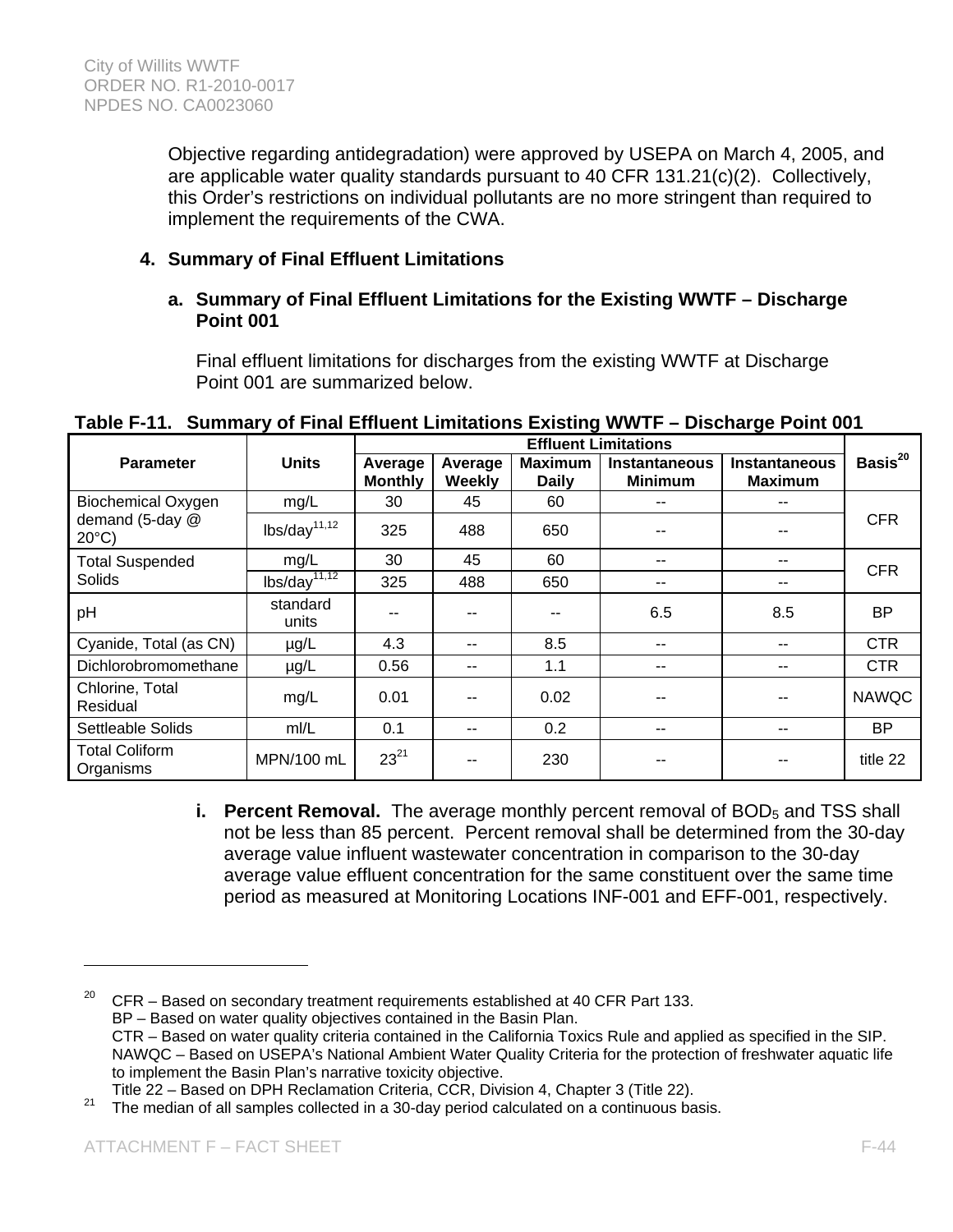- **ii. Discharge Rate.** During the period from October 1 through May 14, discharges of treated wastewater shall not exceed 1 percent (1:100) of the upstream receiving water flow. For purposes of this Order, the flow in Outlet Creek shall be the flow measured at the concrete flow-control structure in the creek below the confluence of Bechtel and Broaddus Creeks.
- **iii. Acute Toxicity.** There shall be no acute toxicity in treated wastewater discharged to the Eel River and its tributaries. The Discharger will be considered compliant with this limitation when the survival of aquatic organisms in a 96-hour bioassay of undiluted effluent complies with the following:
	- **(a)** Minimum for any one bioassay: 70 percent survival; and
	- **(b)** Median for any three or more consecutive bioassays: at least 90 percent survival.
- **b. Summary of Final Effluent Limitations for the New WWTF Discharge Point 002**

Final effluent limitations for the new WWTF at Discharge Point 002 are summarized below.

|                                     |                                 |                           |                   |                                | <b>Effluent Limitations</b>            |                                        |               |
|-------------------------------------|---------------------------------|---------------------------|-------------------|--------------------------------|----------------------------------------|----------------------------------------|---------------|
| <b>Parameter</b>                    | <b>Units</b>                    | Average<br><b>Monthly</b> | Average<br>Weekly | <b>Maximum</b><br><b>Daily</b> | <b>Instantaneous</b><br><b>Minimum</b> | <b>Instantaneous</b><br><b>Maximum</b> | Basis $^{22}$ |
| Biochemical                         | mg/L                            | 10                        | 15                | $\overline{\phantom{a}}$       | $- -$                                  | $- -$                                  |               |
| Oxygen<br>demand (5-<br>day @ 20°C) | $\text{lbs/day}^{\text{11,15}}$ | 334                       | 500               | --                             |                                        |                                        | TТ            |
| Total                               | mg/L                            | 10                        | 15                | $\sim$ $\sim$                  | $\sim$ $\sim$                          | $\sim$ $\sim$                          |               |
| Suspended<br>Solids                 | $\text{lbs/day}^{11,15}$        | 334                       | 500               | $-$                            | --                                     | --                                     | TТ            |
| pH                                  | standard<br>units               | --                        | --                | $- -$                          | 6.5                                    | 8.5                                    | <b>BP</b>     |
| Nitrogen,<br>Total<br>(as N)        | mg/L                            | 10.0                      | --                | --                             | $- -$                                  | $- -$                                  | тı            |

### **Table F-12. Summary of Final Effluent Limitations New WWTF – Discharge Point 002**

 $22$  TT – Based on treatment capability of the new WWTF.

Title 22 – Based on DPH Reclamation Criteria, CCR, Division 4, Chapter 3 (Title 22).

BP – Based on water quality objectives contained in the Basin Plan.

NAWQC – Based on USEPA's National Ambient Water Quality Criteria for the protection of freshwater aquatic life to implement the Basin Plan's narrative toxicity objective.

CTR – Based on water quality criteria contained in the California Toxics Rule and applied as specified in the SIP. MCL – Based on the Primary Maximum Contaminant Level.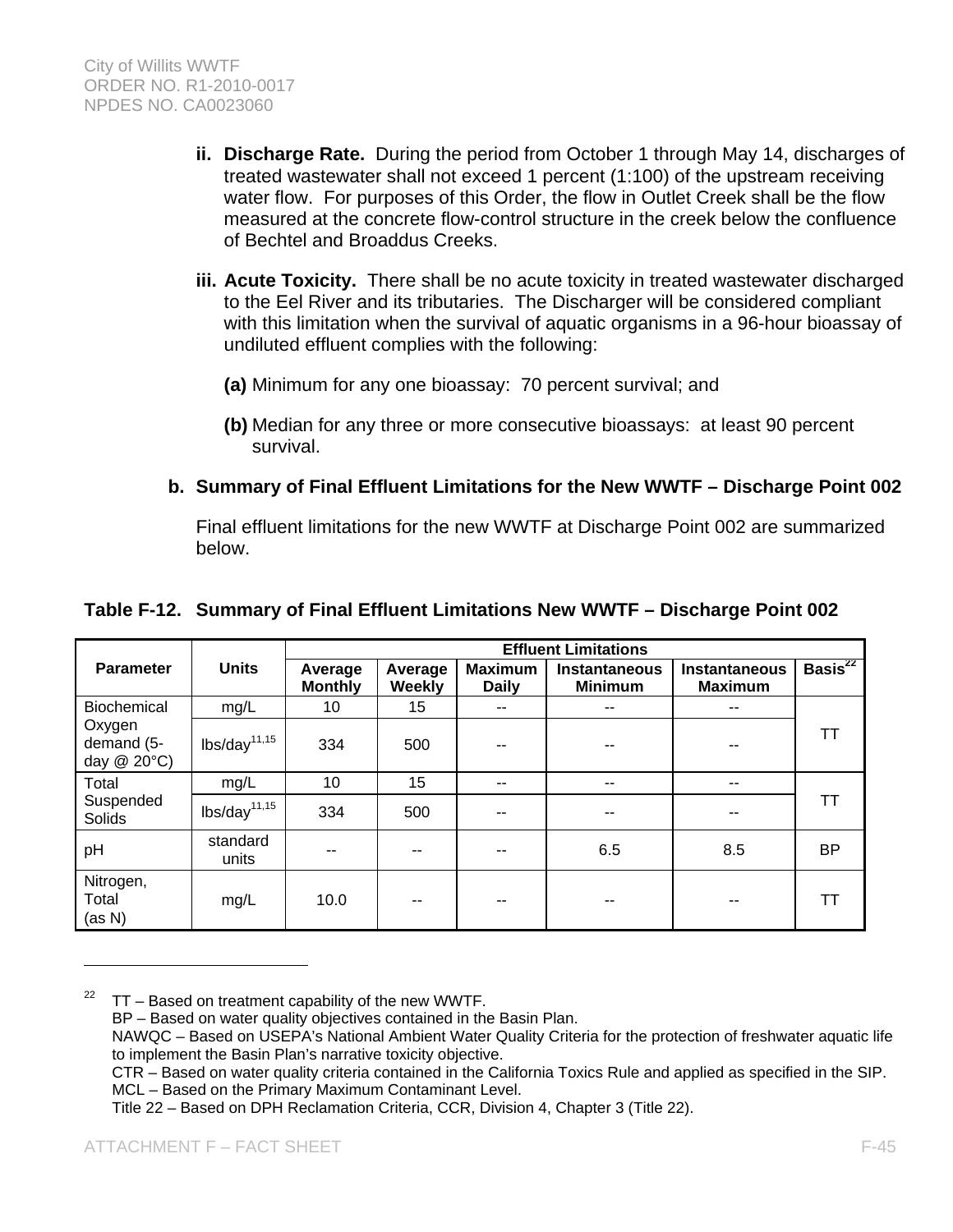|  |  | Table F-12. Summary of Final Effluent Limitations New WWTF - Discharge Point 002 |
|--|--|----------------------------------------------------------------------------------|
|  |  |                                                                                  |

|                                                  |               |                           | <b>Effluent Limitations</b> |                  |                                 |                                        |               |  |  |
|--------------------------------------------------|---------------|---------------------------|-----------------------------|------------------|---------------------------------|----------------------------------------|---------------|--|--|
| <b>Parameter</b>                                 | Units         | Average<br><b>Monthly</b> | Average<br>Weekly           | Maximum<br>Dailv | Instantaneous<br><b>Minimum</b> | <b>Instantaneous</b><br><b>Maximum</b> | Basis $^{22}$ |  |  |
| <b>Total Coliform</b><br>Organisms <sup>23</sup> | MPN/100<br>mL | $23^{24}$                 | 230                         | $- -$            | $-$                             | $-$                                    | title 22      |  |  |

## **c. Summary of Final Effluent Limitations for the New WWTF – Discharge Point 003**

Final effluent limitations for the new WWTF at Discharge Point 003 are summarized below.

**Table F-13. Summary of Final Effluent Limitations New WWTF – Discharge Point 00325**

|                              |                   | <b>Effluent Limitations</b> |                          |                                |                                        |                                        |               |  |
|------------------------------|-------------------|-----------------------------|--------------------------|--------------------------------|----------------------------------------|----------------------------------------|---------------|--|
| <b>Parameter</b>             | <b>Units</b>      | Average<br><b>Monthly</b>   | Average<br><b>Weekly</b> | <b>Maximum</b><br><b>Daily</b> | <b>Instantaneous</b><br><b>Minimum</b> | <b>Instantaneous</b><br><b>Maximum</b> | Basis $^{26}$ |  |
|                              |                   |                             |                          |                                |                                        |                                        |               |  |
|                              |                   |                             |                          |                                |                                        |                                        |               |  |
|                              |                   |                             |                          |                                |                                        |                                        |               |  |
| pH                           | standard<br>units | $- -$                       | --                       | --                             | 6.5                                    | 8.5                                    | <b>BP</b>     |  |
| Cyanide,<br>Total<br>(as CN) | $\mu$ g/L         | 4.3                         | $- -$                    | 8.5                            | --                                     | $- -$                                  | <b>CTR</b>    |  |

Title 22 – Based on DPH Reclamation Criteria, CCR, Division 4, Chapter 3 (Title 22).

 $23$  Compliance with this parameter shall apply at all times. During periods of discharge at Discharge Point 003, compliance shall be applied in accordance with surface water criteria. At all other times, including during periods of discharge Point 004, compliance shall be evaluated in light of groundwater criteria.

discharge from Discharge Point 004, compliance shall be evaluated in light of groundwater criteria. 24 The median of all samples collected in a 30-day period. Compliance with the 30-day median shall be calculated

based upon a continuous basis.<br><sup>25</sup> Once the new mechanical treatment facility is operational, sampling and analysis for compliance with EFF-003 monitoring requirements and Discharge Point 003 effluent limitations for all constituents other than nitrogen compounds shall be conducted at EFF-002 until September 30, 2012. 26 TT – Based on treatment capability of the new WWTF.

BP – Based on water quality objectives contained in the Basin Plan.

NAWQC – Based on USEPA's National Ambient Water Quality Criteria for the protection of freshwater aquatic life to implement the Basin Plan's narrative toxicity objective.

CTR – Based on water quality criteria contained in the California Toxics Rule and applied as specified in the SIP. MCL – Based on the Primary Maximum Contaminant Level.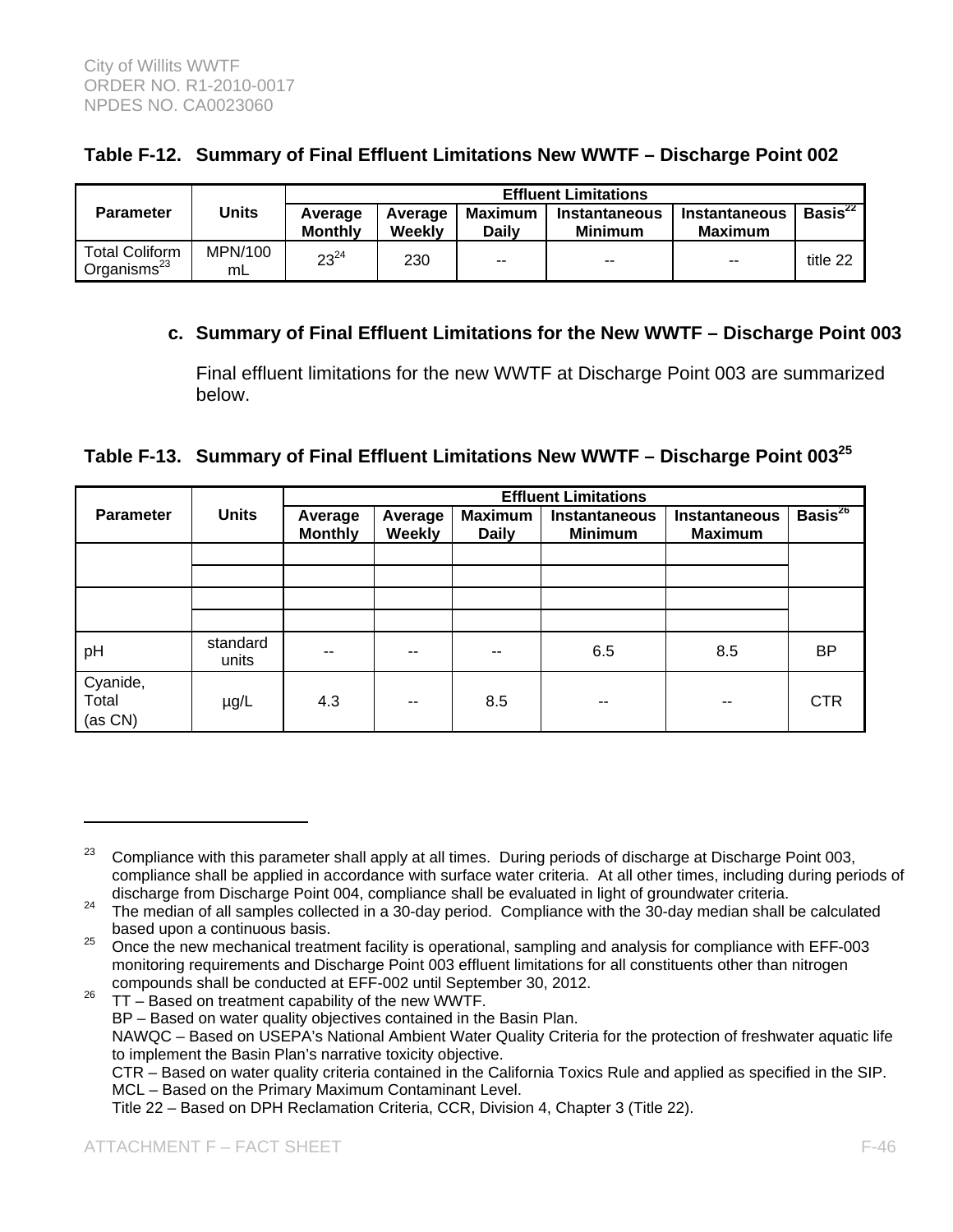|                                |              | <b>Effluent Limitations</b> |                   |                                |                                        |                                        |               |  |
|--------------------------------|--------------|-----------------------------|-------------------|--------------------------------|----------------------------------------|----------------------------------------|---------------|--|
| <b>Parameter</b>               | <b>Units</b> | Average<br><b>Monthly</b>   | Average<br>Weekly | <b>Maximum</b><br><b>Daily</b> | <b>Instantaneous</b><br><b>Minimum</b> | <b>Instantaneous</b><br><b>Maximum</b> | Basis $^{26}$ |  |
| Ammonia<br>Nitrogen,<br>(as N) | mg/L         | 27                          | --                | 23                             | --                                     | --                                     | <b>NAWQC</b>  |  |
| Nitrogen,<br>Total<br>(as N)   | mg/L         | $1.6^{28}$                  | --                | --                             | --                                     | --                                     | BP/TT         |  |
| Nitrogen,<br>Total<br>(as N)   | mg/L         | 6.0                         |                   |                                | --                                     | --                                     | BP/TT         |  |
| Settleable<br>Solids           | m/L          | 0.1                         | --                | 0.2                            | --                                     | --                                     | ΒP            |  |

## **Table F-13. Summary of Final Effluent Limitations New WWTF – Discharge Point 00325**

- **i. Percent Removal.** The average monthly percent removal of BOD<sub>5</sub> and TSS shall not be less than 85 percent. Percent removal shall be determined from the 30-day average value influent wastewater concentration in comparison to the 30-day average value effluent concentration for the same constituent over the same time period as measured at Monitoring Locations INF-001 and EFF-002, respectively.
- **ii. Discharge Rate.** During the period from October 1 through May 14, discharges of treated wastewater shall not exceed 10 percent (1:10) of the upstream receiving water flow. For purposes of this Order, the flow in Outlet Creek shall be the flow measured at the concrete flow-control structure in the creek below the confluence of Bechtel and Broaddus Creeks
- **iii. Acute Toxicity.** There shall be no acute toxicity in treated wastewater discharged to the Eel River and its tributaries. The Discharger will be considered compliant with this limitation when the survival of aquatic organisms in a 96-hour bioassay of undiluted effluent complies with the following:
	- **(a)** Minimum for any one bioassay: 70 percent survival; and
	- **(b)** Median for any three or more consecutive bioassays: at least 90 percent survival.

<sup>&</sup>lt;sup>27</sup> Average monthly effluent limitations (AMELs) for ammonia are determined based on the pH and temperature of the receiving water at the time the discharge is sampled. Maximum daily effluent limitations (MDELs) for ammonia are determined based on the pH of the receiving water at the time the discharge is sampled, and the presence/absence of salmonids. See Attachments G and H for full tables of effluent limitations for ammonia.

<sup>&</sup>lt;sup>28</sup> This effluent limitation applies only under critical conditions which occur when receiving water in Outlet Creek is either greater than 15°C or flowing at less than 2.4 cubic feet per second (cfs). At all other times, the total nitrogen effluent limitations for Discharge Point 003 shall be 6.0 mg/L.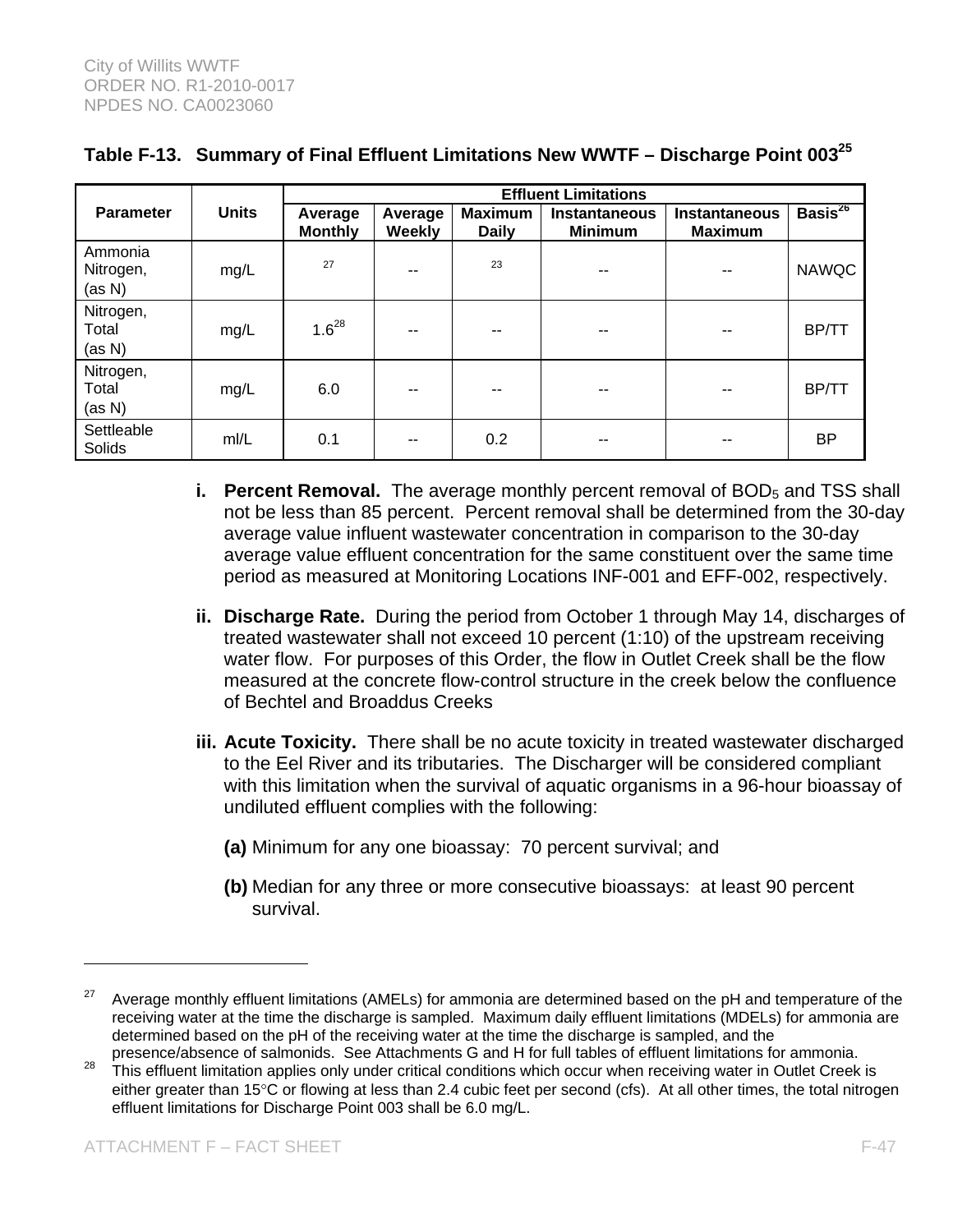## **E. Interim Effluent Limitations**

No interim effluent limitations are established in this Order as the Discharger has not requested interim effluent limitations. In addition, interim limitations for CTR constituents may no longer be included in NPDES permits after May 18, 2010.

### **F. Land Discharge Specifications**

This section is not applicable to the Discharger as treated wastewater is not discharged to or applied to land for the purpose of disposal. The Discharger will reclaim treated wastewater as it develops its recycled water distribution system, thus the Discharger has Reclamation Specifications rather than Land Discharge Specifications.

### **G. Reclamation Specifications**

### **1. Scope and Authority**

Section 13263 of the Water Code requires the Regional Water Board to prescribe requirements for proposed discharges, existing discharges, or material change in an existing discharge based upon the conditions of the disposal area or receiving waters upon or into which the discharge is made or proposed. The prescribed requirements shall implement any relevant water quality control plans that have been adopted, and shall take into consideration the beneficial uses to be protected, the water quality objectives reasonably required for that purpose, other waste discharges, the need to prevent nuisance, and the provisions of Water Code section 13241. In prescribing requirements, the Regional Water Board is not obligated to authorize the full waste assimilation capacities of the receiving water.

Water Code section 13241 requires the Regional Board to establish water quality objectives in water quality control plans as in its judgment will ensure the reasonable protection of beneficial uses and prevention of nuisance, recognizing that it may be possible for the quality of water to be changed to some degree without unreasonably affecting beneficial uses. The Basin Plan establishes water quality objectives specific to the North Coast Region for the protection of past, present, and probable future beneficial uses of water. Factors required for consideration during development of applicable water quality objectives, such as the characteristics of the hydrographic unit under consideration, economic considerations, and other factors required in accordance with section 13241 were considered during the Basin Planning and adoption process.

The discharge of treated wastewater from the enhancement wetland will fluctuate from surface water to reclamation at varying times of the year. Therefore, limitations for BOD5, TSS were derived based upon the treatment capability of the new WWTF in order to implement water quality objectives that protect beneficial uses of both surface and groundwater. Both beneficial uses and the water quality objectives have been approved pursuant to state law, and then submitted to and approved by USEPA. In addition,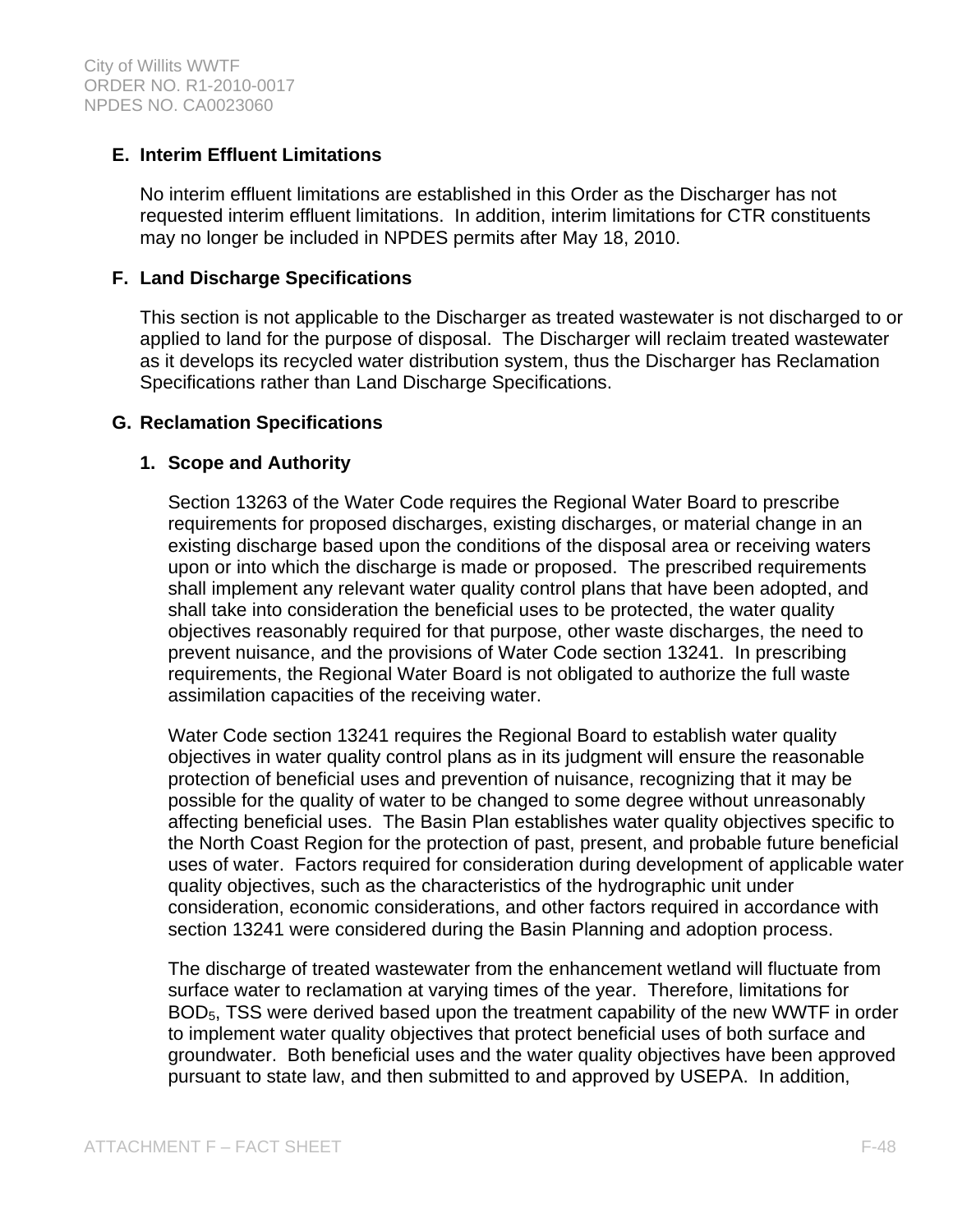discharge prohibitions were included to prohibit the reclamation use of untreated or partially treated waste, in order to prevent nuisance.

The Regional Water Board considered the factors set forth in Water Code section 13241, including the consideration of past, present, and probable future beneficial uses of the receiving water, which the Regional Water Board anticipates to be the same as set forth in the Basin Plan. The Regional Water Board considered the environmental characteristics, including water quality, of the Outlet Creek Hydrologic Subarea of the Eel River Hydrologic unit, the coordinated control of all factors which affect water quality in the area, and the need to develop and use recycled water, which this Order supports. The Discharger did not submit any evidence regarding whether the waste discharge requirements for reclamation discharges would interfere with the development of needed housing within the region or the costs of compliance, particularly anything to show that the costs of compliance with the Order would be unmanageable.

- **2.** Applicable Beneficial Uses and Water Quality Criteria and Objectives
	- a. **Beneficial Uses.** Beneficial use designations for groundwater established in the Basin Plan include MUN, AGR, IND, PRO, AQUA, and CUL.
	- b. **Basin Plan Water Quality Objectives.** The Basin Plan contains narrative objectives for tastes and odors, bacteria, radioactivity, and chemical constituents (including those chemicals that adversely affect agricultural water supply) that apply to groundwater.
	- **3. Determining the Need for WQBELs and Technology-Based Limits for Reclamation** 
		- a. **BOD<sub>5</sub> and TSS.** This Order establishes discharge limitations for BOD<sub>5</sub> and TSS based on technology-based effluent limitations that consist of a monthly average of 10 mg/L and a weekly average of 15 mg/L. These levels are technically achievable based on the capability of the enhanced secondary treatment system. These limits are included in the Order to ensure that discharges to the reclamation system, receive proper treatment.
		- b. **pH.** The Order establishes a reclamation discharge specification for pH of 6.0 to 9.0 based on technology-based effluent limitations required by USEPA pursuant to 40 CFR Part 133. These pH limits are included in the Order to ensure that pH levels are appropriate for protection of groundwater when discharging to reclamation sites.
		- c. **Discharge Rate.** Discharge specifications and effluent limitations have been established for recycled water in the Order based upon the maintenance of separation between treated effluent and groundwater. Should recycled water be applied at rates which exceed the agronomic demand of the crops being irrigated, pollutants may reach groundwater and have the potential to impact beneficial uses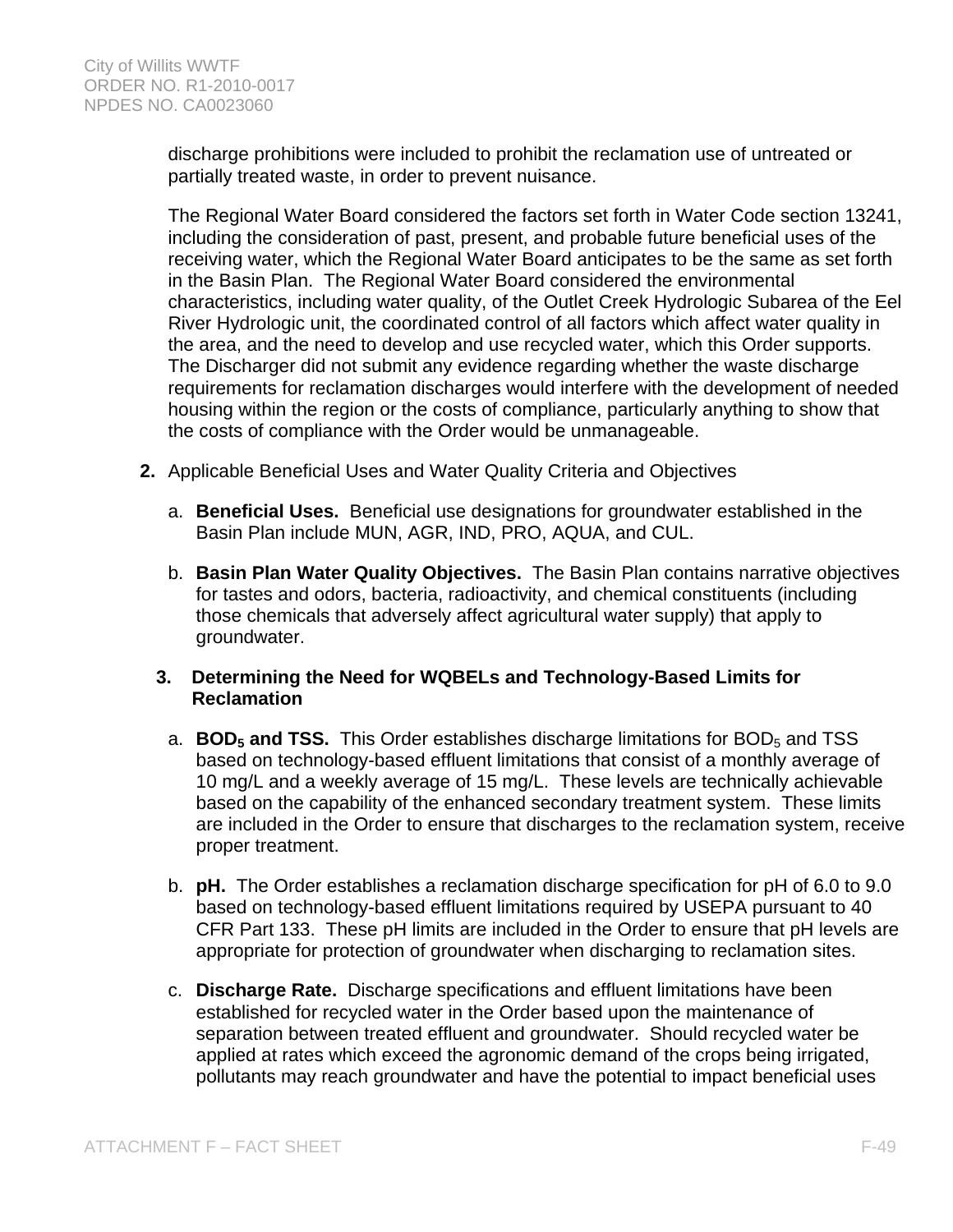thereof. The discharge rate for recycled water is limited to agronomic rates for the protection of groundwater beneficial uses.

- d. **Coliform Bacteria.** Coliform bacteria are a pollutant of concern in all wastewaters of domestic origin, and therefore, the Order retains effluent limitations for total coliform bacteria from Order No. R1-2001-71. These effluent limitations will ensure that water quality objectives for bacteria, as established by Chapter 3 of the Basin Plan, will be maintained. The specific limitations are based on requirements established by California Department of Public Health (CDPH) at title 22, Cal. Code of Regs, Division 4, Chapter 3 (Water Recycling Criteria, and are those levels of bacteria required for the reclamation use of treated wastewater for surface irrigation of (i) pasture used for animals producing milk for human consumption and (ii) any nonedible vegetation where access is controlled. These limitations are imposed at Discharge Point 002.
- e. **Chemical Constituents.** Basin Plan requires that waters designated for use as MUN shall not contain concentrations of chemical constituents in excess of the limits specified in California Code of Regulations, title 22, Chapter 15, Division 4, Article 4, Section 64435 (Tables 2 and 3), and Section 64444.5 (Table 5), and listed in Table 3- 2 of the Basin Plan. Historic sampling and analyses have not shown reasonable potential for exceedances of chemical constituents other than nitrate regulated in accordance with title 22 MCLs. Therefore discharge specifications for these chemical parameters are not required by this Order.
- f. **Nitrate.** Nitrate is known to cause adverse health effects in humans. For waters designated as domestic or municipal supply, the Basin Plan (Chapter 3) adopts the MCLs, established by the CDPH for the protection of public water supplies at title 22 of the California Code of Regulations, section 64431 (Inorganic Chemicals) and 64444 (Organic Chemicals), as applicable water quality criteria. The MCL for nitrate (10 mg/L N) is therefore applicable as a water quality criterion. In order to support the Exception Request, this Order establishes effluent limitations discharged into the enhancement wetland (Discharge Point 002) for total nitrogen at 8.0 mg/L which will serve for the protection of human health for any unintended leaching of nitrogen through the clay liner of the wetland. Therefore, an individual limitation for nitrate has not been established. .

## **3. Satisfaction of Antidegradation Policy**

The permitted discharge is consistent with the antidegradation provisions of State Water Board Resolution No. 68-16. This Order provides for an increase in the volume and mass of pollutants discharged. The increase will not have significant impacts on the beneficial uses of groundwater because the Order does not authorize the discharge of treated wastewater to groundwater. The Discharger is limited to application of recycled water at agronomic rates. The exact application rates necessary to achieve agronomic application of recycled water will be derived through the special study required in accordance with section VI.C of the Order.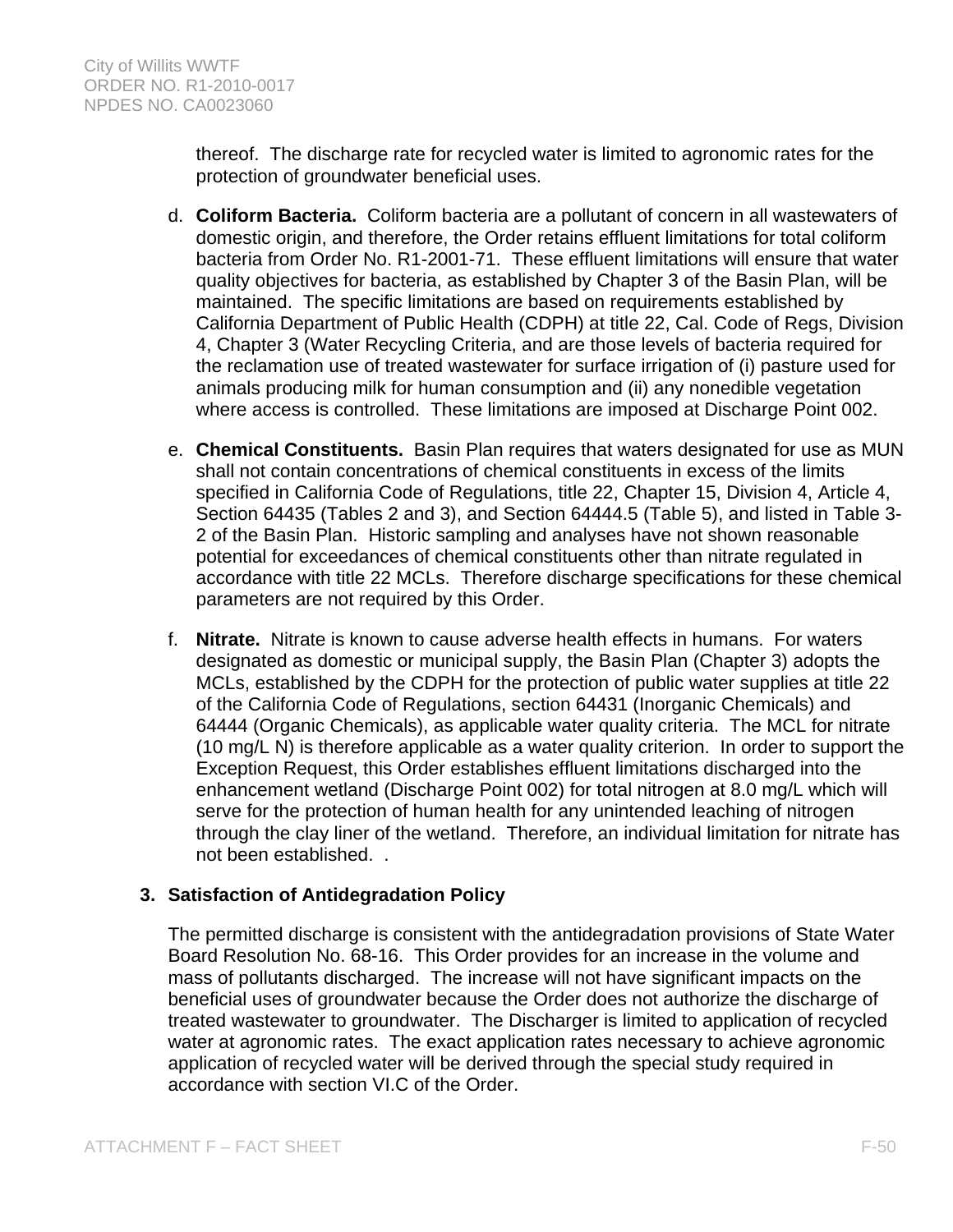## **4. Summary of Final Effluent Limitations for the New WWTF – Discharge Point 004**

Final effluent limitations for the new WWTF at Discharge Point 004 based on treatment capability of the new WWTF and title 22 are summarized below.

- **i.** The Discharger shall comply with applicable state and local requirements regarding the production and use of reclaimed wastewater, including requirements of California Water Code (Water Code) sections 13500 – 13577 (Water Reclamation) and Department of Health Services (DHS) regulations at title 22, sections 60301 – 60357 of the Cal. Code of Regs (Water Recycling Criteria).
- **ii.** The Discharger shall comply with the specific requirements contained in Reclamation Requirements and Provisions - Attachment H of this Order.
- **iii. Discharge Rate.** During the period from May 15 through September 30 and all other times seasonally appropriate, discharges of treated wastewater shall not exceed the agronomic requirements of the crops being irrigated. .

#### **H. Other Requirements**

The Order contains additional specifications that apply to the new WWTF regardless of the disposal method (surface water discharge, storage, or reclamation).

**Ultraviolet Disinfection Process Requirements.** The Order also contains new monitoring requirements for the UV disinfection system. These requirements are needed to determine compliance with requirements for recycled wastewater systems, established at CCR title 22, division 4, chapter 3 and to ensure that the disinfection process achieves effective pathogen reduction.

UV system operation requirements are necessary to ensure that adequate UV dosage is applied to the wastewater to inactivate pathogens (e.g. viruses) in the wastewater. UV dosage is dependent on several factors such as UV transmittance, UV power setting, and wastewater flow through the UV System. Minimum dosage requirements are based on recommendations by the CDPH and guidelines established by the National Water Research Institute (NWRI) and American Water Works Association Research Foundation's (NWRI/AWWARF) "Ultraviolet Disinfection Guidelines for Drinking Water and Water Reuse" first published in December 2000 revised as a Second Edition dated May 2003. Furthermore, a Memorandum dated November 1, 2004 issued by CDPH to Regional Water Board Executive Officers recommended that provisions be included in permits for water recycling treatment plants employing UV disinfection requiring dischargers to establish fixed cleaning frequency of quartz sleeves as well as include provisions that specify minimum delivered UV dose that must be maintained (as recommended by the NWRI/AWWARF UV Disinfection Guidelines). Minimum UV dosage requirements specified in Effluent Limitations and Discharge Specifications Section IV.D.2 ensures that adequate disinfection of wastewater will be achieved.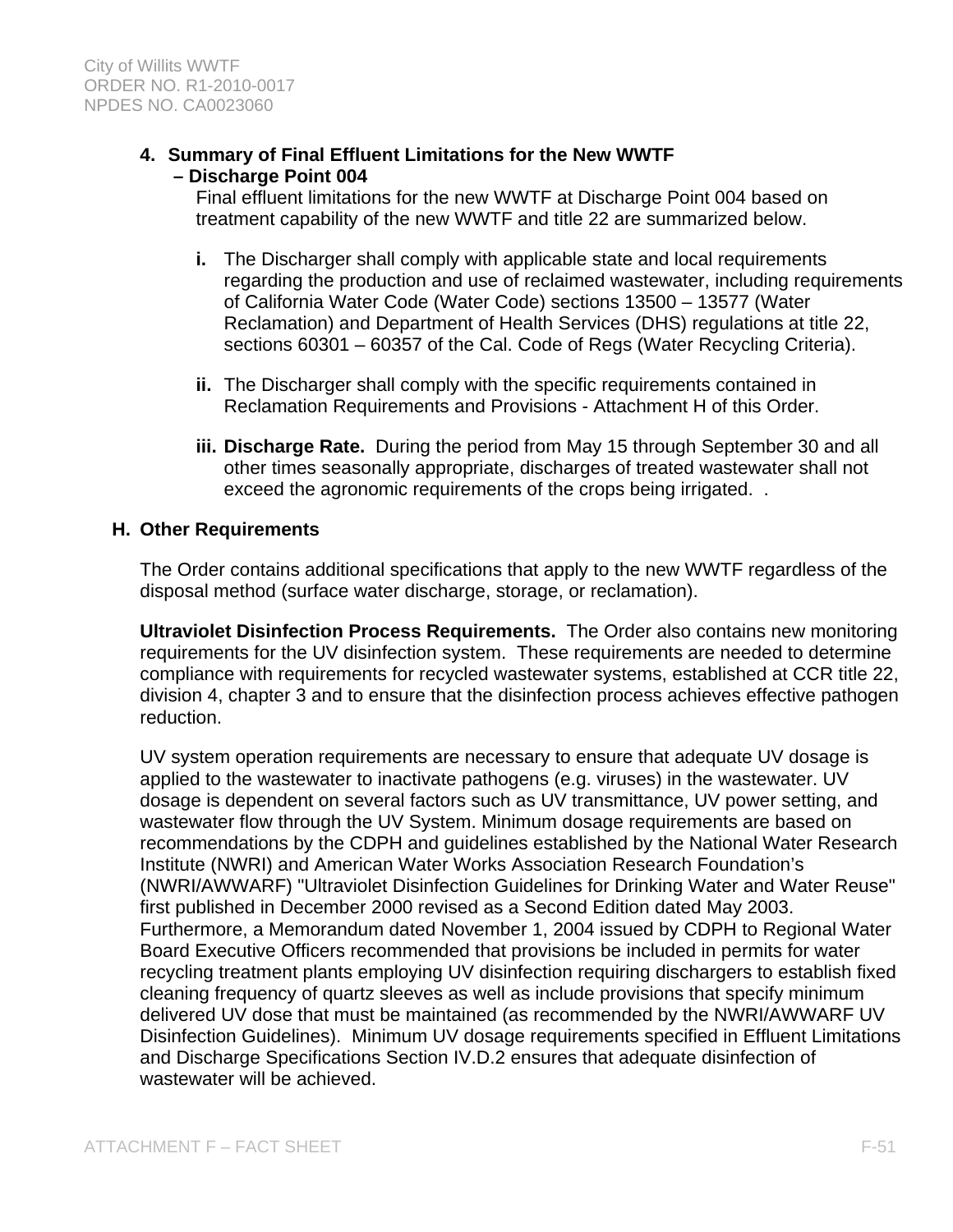## **V. RATIONALE FOR RECEIVING WATER LIMITATIONS**

### **A. Surface Water**

CWA section 303(a-c) requires states to adopt water quality standards, including criteria where they are necessary to protect beneficial uses. The Regional Water Board adopted water quality criteria as water quality objectives in the Basin Plan. The Basin Plan states that "[t]*he numerical and narrative water quality objectives define the least stringent standards that the Regional* [Water] *Board will apply to regional waters in order to protect the beneficial uses.*" The Basin Plan includes numeric and narrative water quality objectives for various beneficial uses and water bodies. This Order contains receiving water limitations based on the Basin Plan numerical and narrative water quality objectives for biostimulatory substances, bacteria, chemical constituents, color, dissolved oxygen, floating material, oil and grease, pH, pesticides, radioactivity, sediment, settleable material, suspended material, tastes and odors, temperature, toxicity, and turbidity.

#### **B. Groundwater**

The beneficial uses of the underlying ground water are municipal and domestic supply, industrial service supply, industrial process supply, agricultural supply, and aquaculture, and Native American cultural uses. Groundwater limitations are required to protect the beneficial uses of the underlying groundwater.

State Water Board Resolution No. 68-16, requires, in part, that whenever the existing quality of water is better than the quality established in policies as of the date on which such policies become effective, such existing high quality water will be maintained until it is demonstrated to the state that any changes will be consistent with maximum benefit to the people of the state, will not unreasonably affect beneficial uses of such water, and will not result in water quality less than prescribed in the policies.

### **VI. RATIONALE FOR MONITORING AND REPORTING REQUIREMENTS**

40 CFR 122.48 requires that all NPDES permits specify requirements for recording and reporting monitoring results. Water Code sections 13267 and 13383 authorizes the Regional Water Board to require technical and monitoring reports. The Monitoring and Reporting Program (MRP), Attachment E of this Order, establishes monitoring and reporting requirements to implement federal and state requirements. The following provides the rationale for the monitoring and reporting requirements contained in the MRP for the Facility.

### **A. Influent Monitoring**

**1.** Influent monitoring requirements for BOD<sub>5</sub> and TSS are retained from Order No. R1-2001-71 and are necessary to determine compliance with the Order's percent removal requirements for these parameters.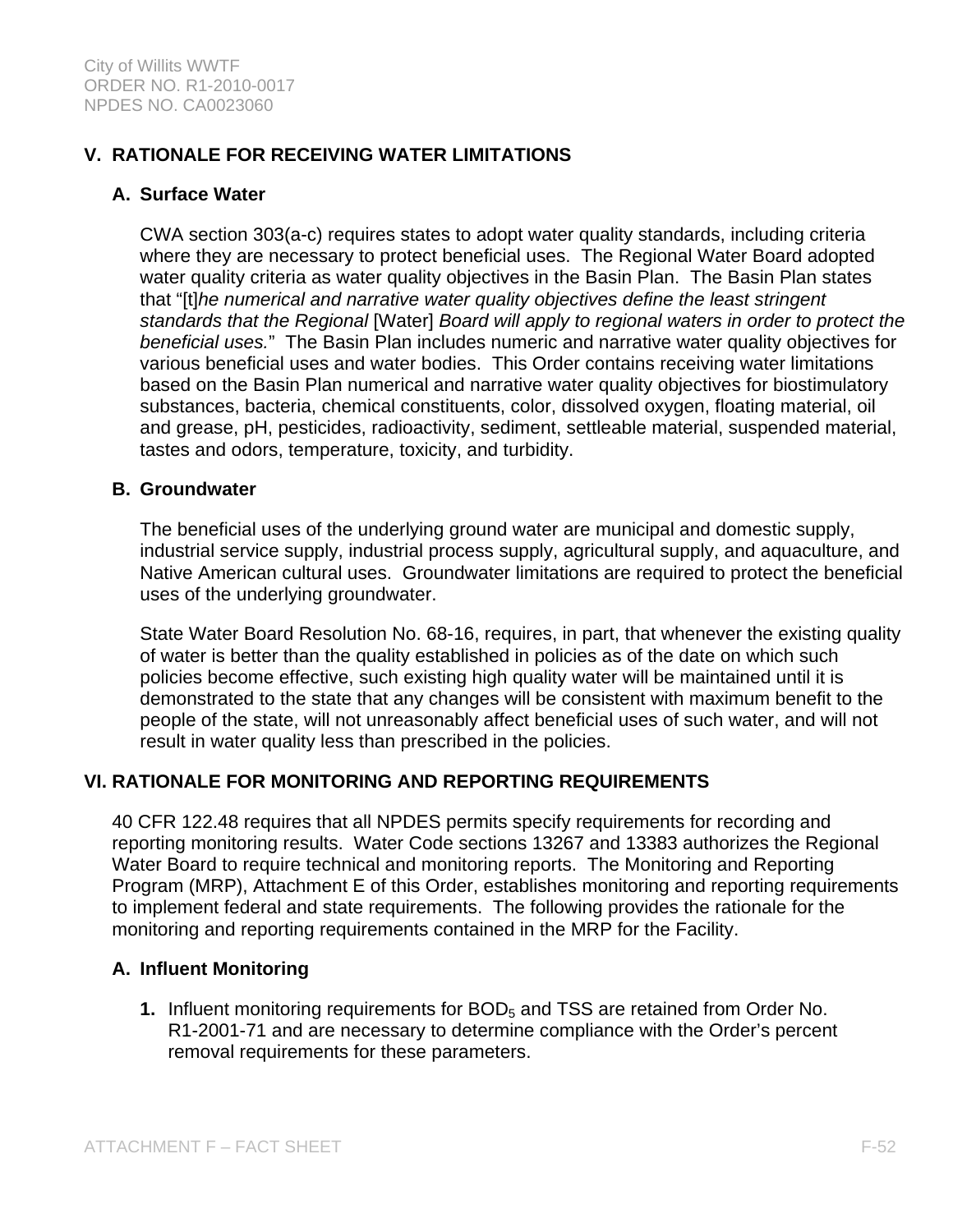**2.** Influent flow monitoring has been established to characterize flows to the WWTF. The Discharger currently measures influent flows to the Facility using a Parshall flume, accessible through a manhole located west of the new headworks building.

## **B. Effluent Monitoring**

- **1.** Pursuant to the requirements of 40 CFR 122.44(i)(2) effluent monitoring is required for all constituents with effluent limitations. Effluent monitoring is necessary to assess compliance with effluent limitations, assess the effectiveness of the treatment process, and to assess the potential for impacts of the discharge to the receiving stream and groundwater.
- **2.** As described in section II.A of this Fact Sheet, the Discharger is planning to upgrade and expand the WWTF during the term of this Order. This Order establishes monitoring requirements for the discharge from the existing WWTF (Monitoring Location EFF-001), from the new WWTF downstream of the disinfection processes and prior to discharge to the treatment wetland (Monitoring Location EFF-002), from the treatment wetland and before contact with the receiving water (Monitoring Location EFF-003) and from the treatment wetland prior to reclamation(Monitoring Location EFF-004). Monitoring of effluent is required to 1) determine compliance with technology-based effluent limitations, 2) determine compliance with WQBELs, and 3) characterize the fully treated effluent.
- **3.** This Order retains weekly effluent monitoring requirements for BOD<sub>5</sub> and TSS from Order No. R1-2001-71 to determine compliance with the applicable technology-based effluent limitations at Monitoring Locations EFF-001 and EFF-003.
- **4.** This Order retains weekly effluent monitoring requirements for settleable solids, total coliform organisms, and pH from Order No. R1-2001-71 to determine compliance with the applicable WQBELs at Monitoring Locations EFF-001 and EFF-003.
- **5.** This Order retains daily effluent monitoring requirements for chlorine residual from Order No. R1-2001-71 for the discharge from the existing WWTF at Monitoring Location EFF-001 to determine compliance with effluent limitations. As the Discharger is planning to replace the existing chlorine disinfection system with a new UV disinfection system, monitoring requirements for chlorine residual are not required for the discharge from the new WWTF.
- **6.** Continuous flow monitoring has been retained from Order No. R1-2001-71 at Monitoring Locations EFF-001 and EFF-002 at the end of mechanical treatment. Continuous flow monitoring is also required at Monitoring Locations EFF-003 and EFF-004. Continuous flow monitoring will be used to characterize effluent flows for the calculation of mass to determine compliance with mass-based effluent limitations for  $BOD<sub>5</sub>$  and TSS, calculations for discharge rates into surface water, and to calculate mass for determination of reclamation agronomic rates.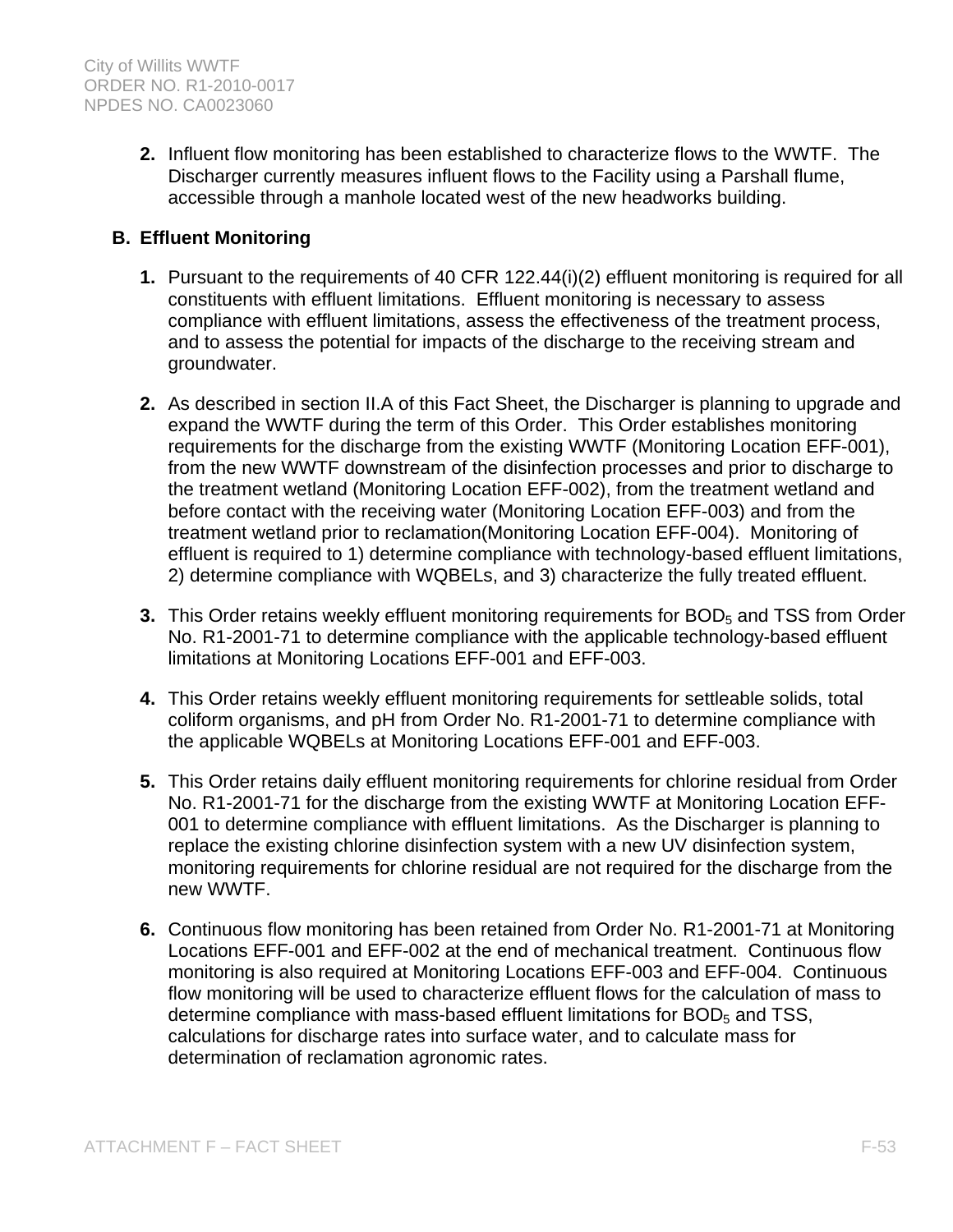- **7.** Monitoring data collected over the term of Order No. R1-2001-71 for cyanide indicates reasonable potential to exceed water quality criteria. Therefore, monthly effluent monitoring for cyanide has been established at Monitoring Location EFF-001 and EFF-003 to determine compliance with the applicable WQBELs.
- **8.** Monitoring data collected over the term of Order No. R1-2001-71 for dichlorobromomethane indicates reasonable potential to exceed water quality criteria. Dichlorobromomethane is a chlorine disinfection byproduct and is not expected to be present in the effluent upon replacement of the chlorine disinfection system with the new UV disinfection system. Therefore, monitoring for dichlorobromomethane is only required for the discharge from the existing WWTF at EFF- 001 to determine compliance with effluent limitations.
- **9.** The Regional Water Board is increasingly concerned about the biostimulatory properties of discharges to surface waters in the North Coast Region. Biostimulatory pollutants, such as nitrogen and phosphorus containing compounds, are a common component of domestic wastewater. Due to these concerns, this Order establishes monitoring requirements for ammonia, nitrate, nitrite, organic nitrogen, total nitrogen, and phosphorus for the discharge from the existing WWTF at Monitoring Location EFF-001. Because wastewater in the treatment wetland may slowly leach to groundwater, this Order requires compliance with effluent limitations for total nitrogen from the new mechanical secondary treatment system at Monitoring Location EFF-002. In order to support the Discharger's Exception Request, this Order establishes effluent limitations for ammonia, and total nitrogen to protect the receiving water when discharging at a 1:10 dilution ratio. This Order requires monitoring for ammonia and total nitrogen in the effluent from the treatment wetland into Outlet Creek at Monitoring Location EFF-003. Monitoring for phosphorus is also required at Monitoring Location EFF-003 to determine levels of phosphorus discharged to the receiving water.
- **10.** Effluent monitoring at Monitoring Locations EFF-001 and EFF-003 for temperature is established in this Order to determine compliance with the floating effluent limitations for ammonia, which are based on pH and temperature.
- **11.** Priority pollutant data for the effluent from the existing WWTF has been provided by the Discharger over the term of Order No. R1-2001-71, and was used to conduct an RPA. In accordance with Section 1.3 of the SIP, periodic monitoring is required for priority pollutants for which criteria or objectives apply and for which no effluent limitations have been established. This Order establishes annual monitoring for priority pollutants in the effluent from the new WWTF at Monitoring Location EFF-003, which will allow for the characterization of the effluent subsequent to the proposed upgrades. Effluent monitoring for hardness has been established at Monitoring Location EFF-003 to adjust water quality criteria for hardness-based metals.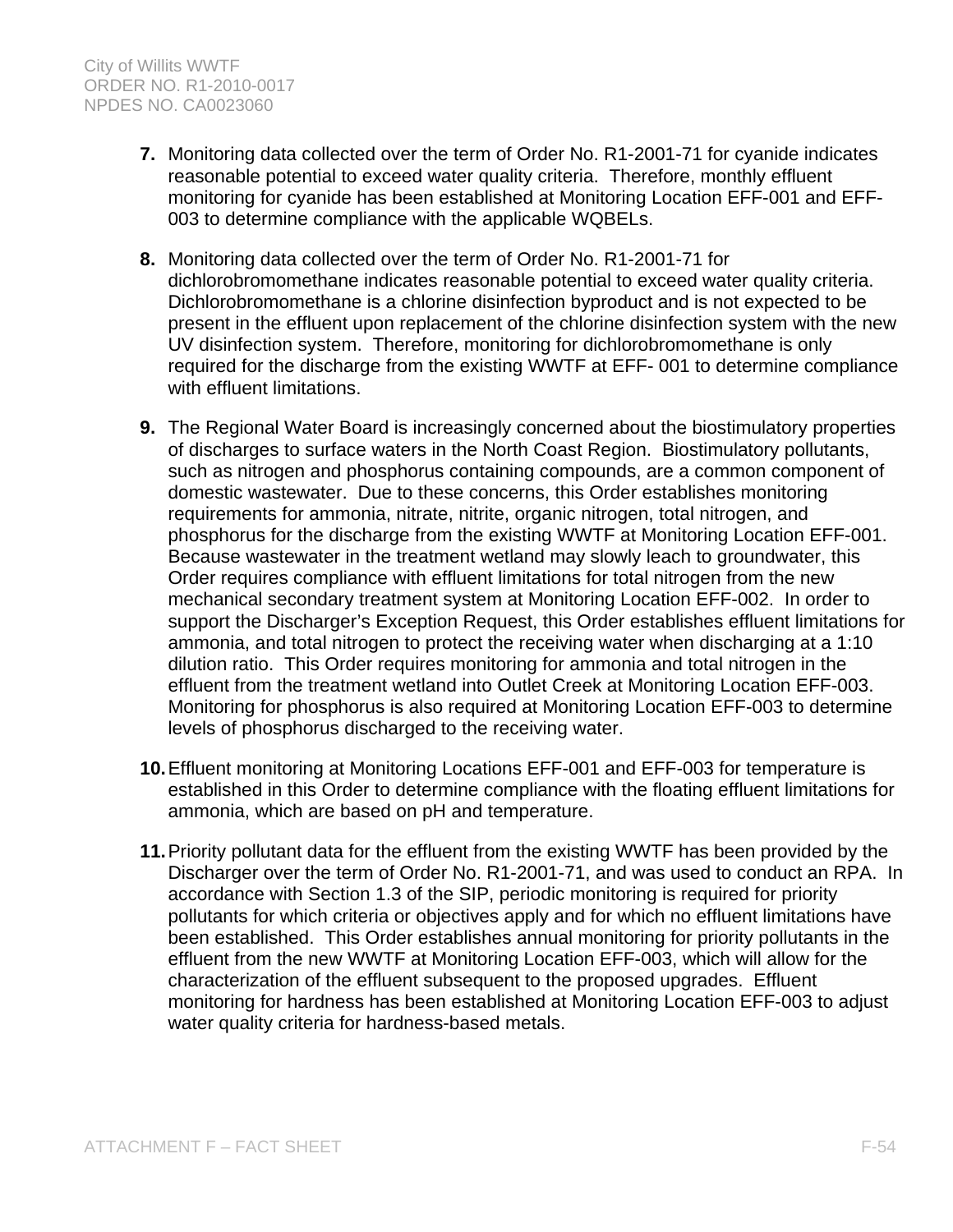## **C. Whole Effluent Toxicity Testing Requirements**

#### **1. Acute Toxicity**

- **a. Rationale.** 96-hour bioassay testing is required to demonstrate compliance with the effluent limitation for acute toxicity (Effluent Limitations IV.A.1.e and IV.B.1.e).
- **b. Test Frequency.** The MRP increases the monitoring frequency from quarterly to twice annually during the discharge season. Because the discharge to surface water is seasonally limited, this monitoring frequency is considered equivalent to USEPA's recommendation for monthly WET testing for facilities listed as "major facilities" and quarterly testing for "minor facilities." (*Regions 9 & 10 Guidance for Implementing Whole Effluent Toxicity Testing Programs,* USEPA, 1996).
- **c. Sample Location.** Representative effluent samples shall be collected at Monitoring Location EFF-001 when discharging at Discharge Point 001 and at Monitoring Location EFF-003 when discharging at Discharge Point 003.
- **d. Sample Type.** This Order specifies a 96-hour static renewal or static non-renewal test as described in *Methods for Measuring the Acute Toxicity of Effluents and Receiving Waters to Freshwater and Marine Organisms* (USEPA Report No. EPA-821-R-02-012, 5<sup>th</sup> edition or subsequent editions). Upon request, other methods may be approved by the Regional Water Board's Executive Officer.
- **e. Test Species.** This Order requires the Discharger to conduct acute toxicity tests with the water flea, *Ceriodaphnia dubia*, and the rainbow trout, *Oncorhynchus mykiss*, for at least two suites of tests. For the first two suites of acute toxicity tests, the Discharger will determine the most sensitive aquatic species and continue to monitor with the most sensitive species. At least once every 5 years, the Discharger will rescreen to reconfirm the most sensitive species for the acute toxicity test.
- **f. Test Method.** The presence of acute toxicity shall be estimated as specified in effluent limitations IV.A.1.e and IV.B.1.e of the Order and shall be consistent with *Methods for Measuring the Acute Toxicity of Effluents and Receiving Waters to Freshwater and Marine Organisms* (USEPA Report No. EPA-821-R-02-012, 5th edition or subsequent editions). Upon request, other methods may be approved by the Regional Water Board Executive Officer.
- **g. Dilution Water.** Acute toxicity tests shall be conducted using undiluted effluent.
- **h. Test Failure.** If an acute toxicity test does not meet all test acceptability criteria, as specified in the test method, the Discharger shall re-sample and re-test as soon as possible, not to exceed 7 days following notification of test failure.
- **i. Accelerated Monitoring.** This provision requires accelerated acute toxicity testing when routine acute toxicity test results exceed the single sample effluent limitation (70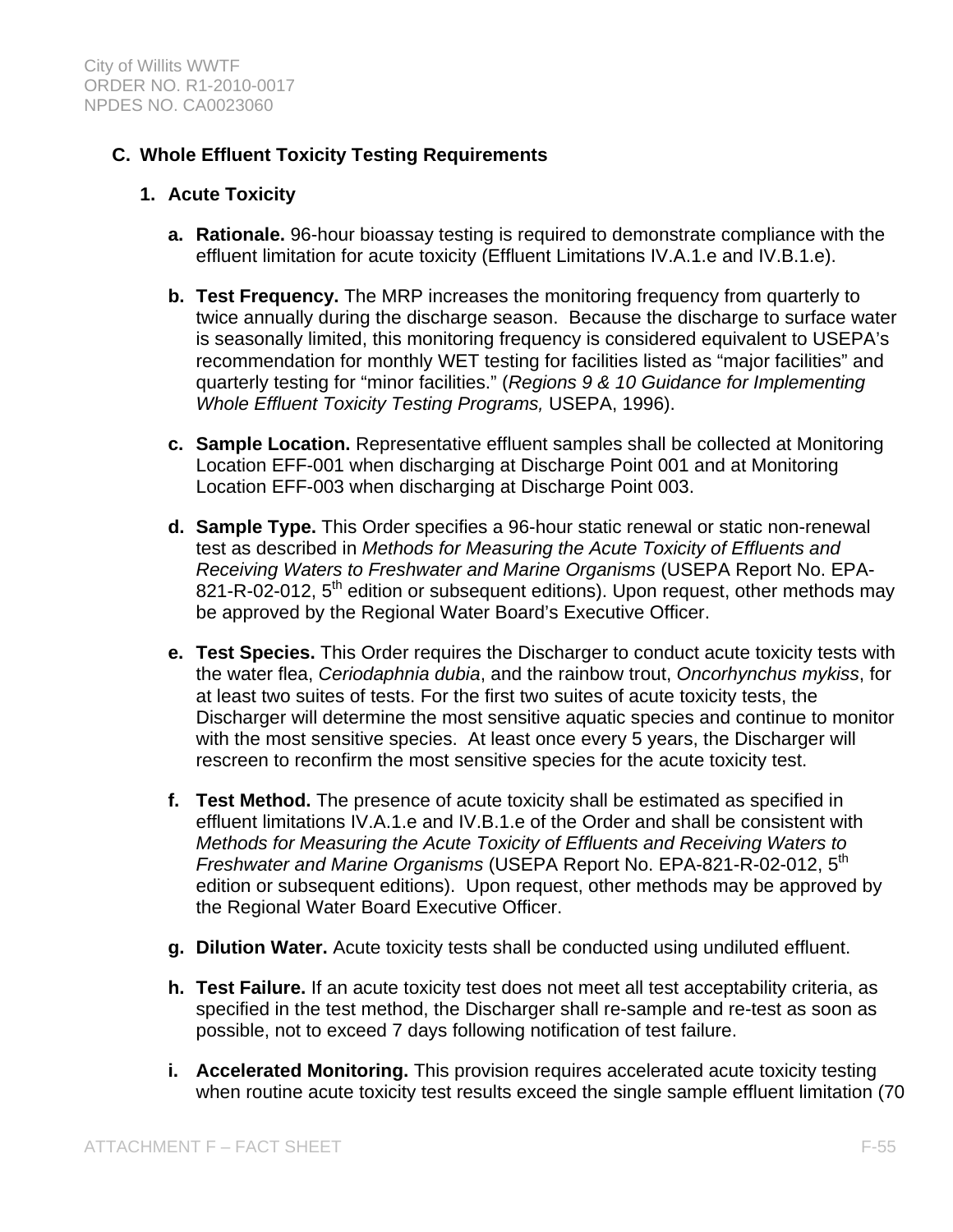percent survival). The purpose of accelerated monitoring is to determine, in an expedient manner, whether there is a pattern of toxicity before requiring the implementation of a TRE. Under this provision, the Discharger is required to conduct testing on at least two additional samples, one within 14 days, and one within 21 days of receiving the initial sample result. If any of the additional samples do not comply with the three sample median minimum limitation (90 percent survival) using that sample result and the two previous sample results, the Discharger shall initiate a TRE. If any test of a sample is ruled invalid, the Discharger will re-sample within 7 days following notification of test invalidation.

**j. Notification and Reporting.** The MRP includes notification requirements regarding test results that exceed the acute toxicity effluent limitation and require reporting of WET test results in accordance with the acute toxicity manual Chapter 12 (Report Preparation) or in an equivalent format.

## **2. Chronic Toxicity**

- **a. Rationale.** Chronic WET testing is required two times per year, during the discharge season, in order to demonstrate compliance with the Basin Plan's narrative toxicity objective.
- **b. Test Frequency.** USEPA has no fixed guidance on the establishment of monitoring frequency, but recommends monthly WET testing for facilities listed as "major facilities" and quarterly testing for "minor facilities" during the first year of WET testing in order to develop sufficient data to conduct an RPA. USEPA further recommends that a reduction in sampling frequency is appropriate if no individual toxicity test exceeds the WET limit or trigger. Chronic WET testing results submitted with the report of waste discharge and conducted in June and November 2009 did not show toxicity in the effluent. Therefore, this Order requires chronic WET testing two times per year, consistent with Order No. R1-2001-71.
- **c. Sample Location.** Representative effluent samples shall be collected at Monitoring Location EFF-001 when discharging at Discharge Point 001 and at Monitoring Location EFF-003 when discharging at Discharge Point 003.
- **d. Sample Type.** The Discharger shall collect 24-hour composite samples of effluent discharged from Discharge Point 001 and Discharge Point 003 for critical life stage toxicity testing as indicated in this Order.
- **e. Test Species.** This Order requires the Discharger to conduct short-term tests with the water flea, *Ceriodaphnia dubia* (survival and reproduction test), the fathead minnow, *Pimephales promelas* (larval survival and growth test), and the green alga, *Selenastrum capricornutum* (growth test). Initially, the Discharger is required to determine the most sensitive test species and monitor the discharge for chronic toxicity using that species for no more than 5 years, whereupon, the Discharger will repeat the screening procedure to confirm the most sensitive species. If reasonable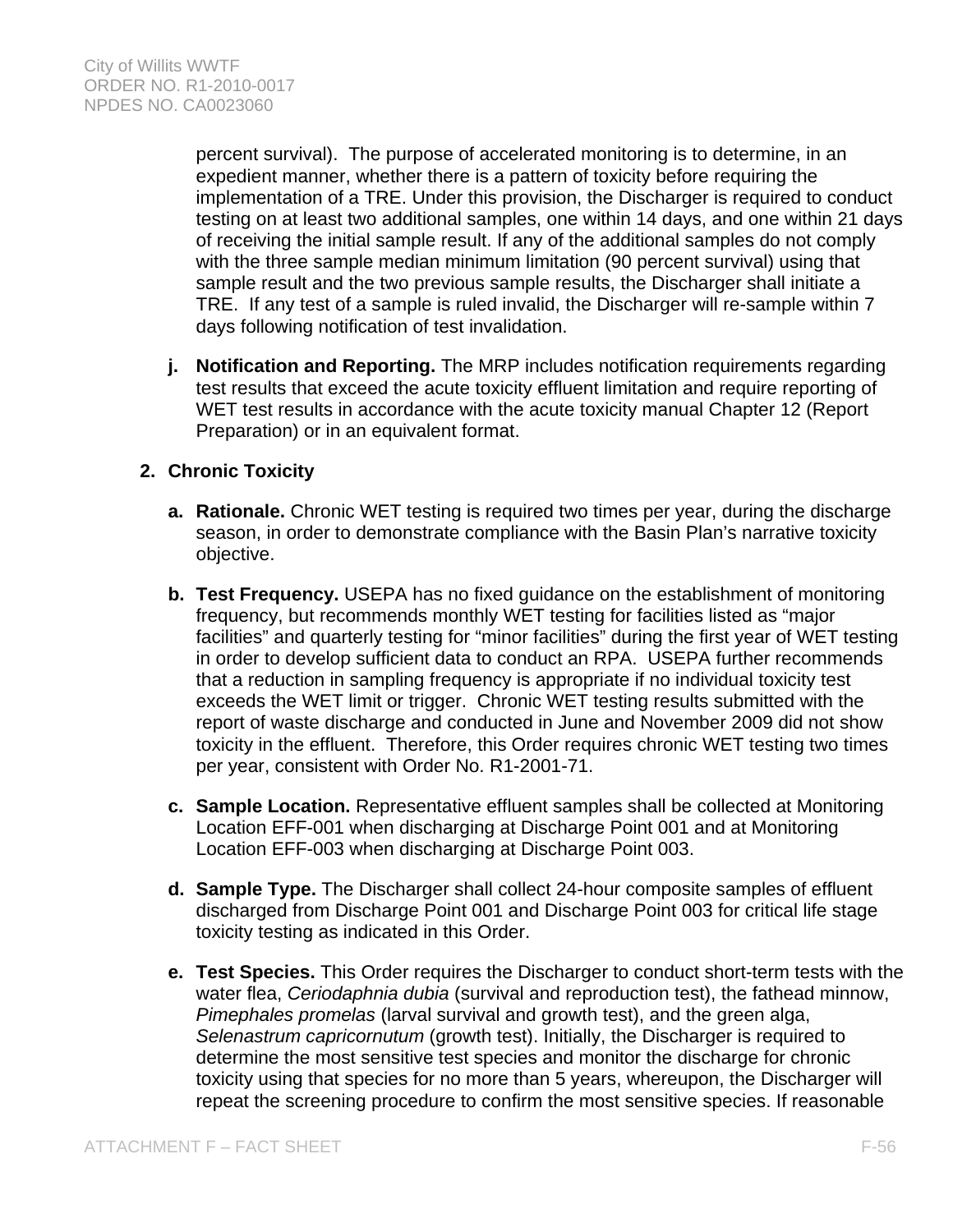potential to exceed the narrative water quality objective is found to exist, the Permit may be reopened to include a chronic toxicity limitation, as appropriate. The Basin Plan does not allow a mixing zone for this discharge; therefore, reasonable potential will be based on results of chronic toxicity tests from samples collected at the end of the pipe.

- **f. Test Method.** The presence of chronic toxicity shall be estimated as specified in and shall be consistent with *Short-Term Methods for Estimating the Chronic Toxicity of Effluents and Receiving Waters to Freshwater Organisms* (USEPA Report No. EPA-821-R-02-013, 4<sup>th</sup> Edition or subsequent editions).
- **g. Dilution Water.** Control and dilution water should be receiving water at a location immediately upstream and outside the influence of the outfall for all test methods except the short-term chronic *Selenastrum capricornutum* test. For the *Selenastrum capricornutum* test method, synthetic laboratory water with a hardness similar to the receiving water shall be used as a control and diluent. Laboratory water may be substituted for receiving water, as described in the manual, upon approval by the Regional Water Board Executive Officer.
- **h. Accelerated Monitoring.** Guidance regarding accelerated monitoring and TRE initiation is provided in the *Technical Support Document for Water Quality-Based Toxics Control*, EPA/505/2-90-001, March 1991 (TSD). The TSD at page 118 states, "*EPA recommends if toxicity is repeatedly or periodically present at levels above effluent limits more than 20 percent of the time, a TRE should be required*." If there is adequate evidence of a pattern of effluent toxicity (i.e., toxicity present exceeding the monitoring trigger 20 percent of the time), the Regional Water Board's Executive Officer will require the Discharger to initiate a TRE. The TRE will include follow-up monitoring requirements to assure toxicity has been mitigated. Due to possible seasonality of the toxicity, the accelerated monitoring should be performed in a timely manner, preferably taking no more than 2 to 3 months to complete.
- **i. Monitoring Trigger.** A numeric chronic toxicity monitoring trigger of 1.0 TUc (where TUc = 100/NOEC) is established by the Order, because this Order does not allow any dilution for the chronic condition. Therefore, a TRE is triggered when the effluent exhibits a pattern of toxicity at 100 percent effluent.

## **D. Receiving Water Monitoring**

### **1. Surface Water**

**a.** Receiving water monitoring requirements are necessary to determine compliance with prohibitions, effluent limitations, and receiving water limitations established by the Order. Order No. R1-2001-71 required effluent monitoring for pH and dissolved oxygen upstream and downstream of the discharge. This Order defines the upstream monitoring location as Monitoring Location RSW-001 which shall be located in Outlet Creek upstream of Discharge Point 001. Monitoring is also required at the point of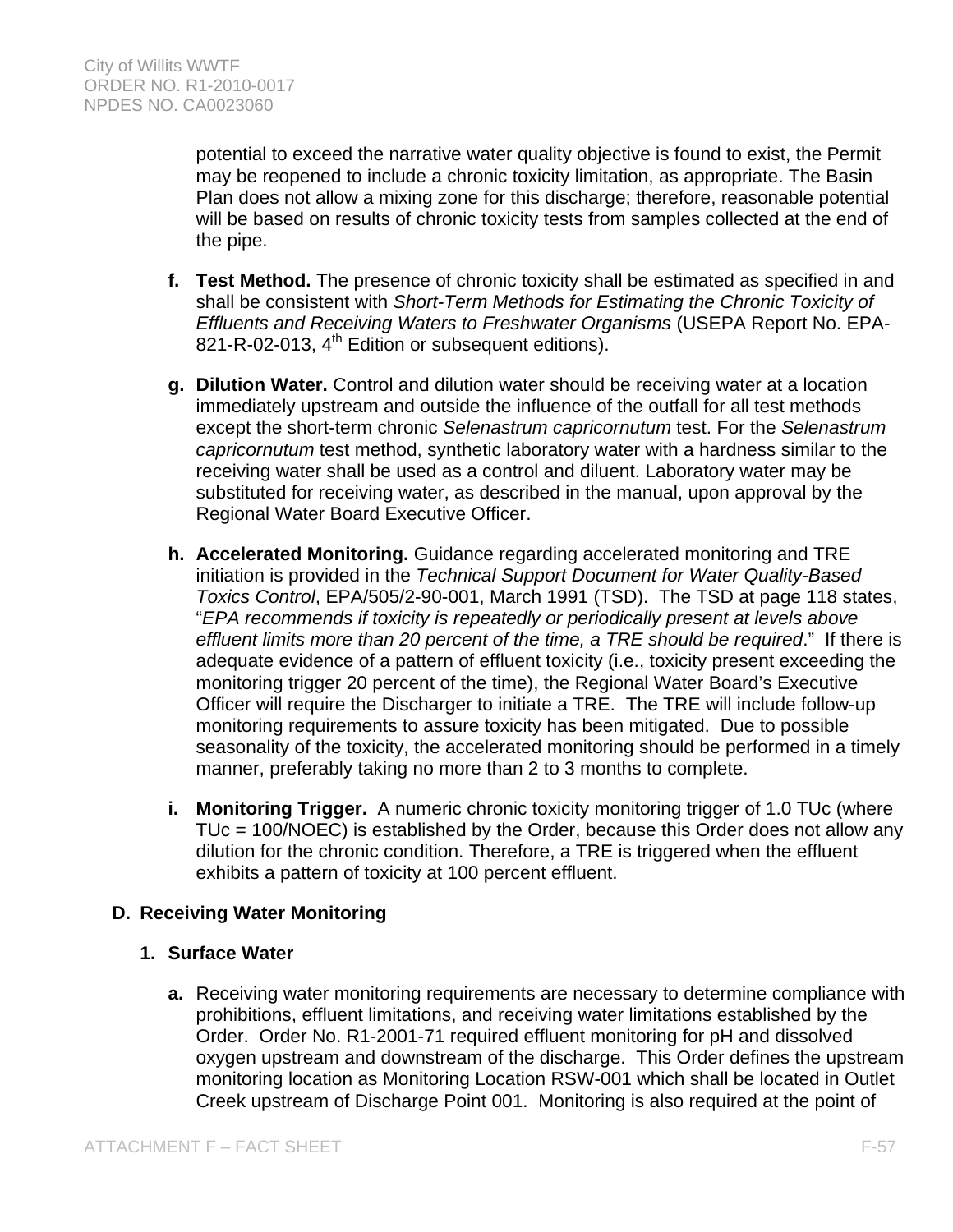discharge for Discharge Points 001 and 003 at Monitoring Locations RSW-002 and RSW-003. Monitoring at Monitoring Location RSW-002 may be discontinued upon commencement of discharges from Discharge Point 003. Additional downstream monitoring is established at Monitoring Location RSW-004, which shall be located downstream of Discharge Point 003.

- **b.** This Order retains monthly monitoring from Order No. R1-2007-71 for pH and dissolved oxygen at Monitoring Locations RSW-001, RSW-002, RSW-003, and RSW-004.
- **c.** Upstream receiving water monitoring requirements for flow, ammonia, nitrate, nitrite, total nitrogen, organinic nitrogen, dissolved oxygen, electrical conductivity, hardness, phosphorus, temperature, turbidity, and visual observations are established at Monitoring Location RSW-001 to assess background receiving water quality. Annual monitoring for priority pollutants upstream at Monitoring Location RSW-001 is required to collect the necessary data to determine reasonable potential as required in section 1.2 of the SIP. The hardness (as  $CaCO<sub>3</sub>$ ) of the upstream receiving water shall also be monitored concurrently with the priority pollutants as well as pH to ensure the water quality criteria/objectives are correctly adjusted for the receiving water when determining reasonable potential as specified in section 1.3 of the SIP.
- **d.** Monitoring requirements for pH, dissolved oxygen, electrical conductivity, temperature, turbidity, and visual observations are required at Monitoring Locations RSW-002, RSW-003, and RSW-004 to assess receiving water quality at the point of discharge and in downstream receiving water to confirm assumptions of beneficial use protection presented in the Discharger's Exception Request.

### **2. Groundwater**

No groundwater monitoring is required by the MRP as the Order does not permit discharges to this receiving water from the reclamation system.

### **E. Other Monitoring Requirements**

- **1. Monitoring Location INT-001.** Until the UV disinfection system is inline, the MRP requires internal monitoring in the chlorine contact chamber for chlorine residual at the existing WWTF to ensure that the effluent is adequately disinfected prior to discharge to Outlet Creek.
- **2. Septage Monitoring Requirements.** The Discharger currently accepts and treats septage at the WWTF. This Order establishes monitoring requirements to characterize discharges of septage into the treatment system and to ensure that pollutants associated with domestic septage do not pass through or interfere with the operation or performance of the WWTF.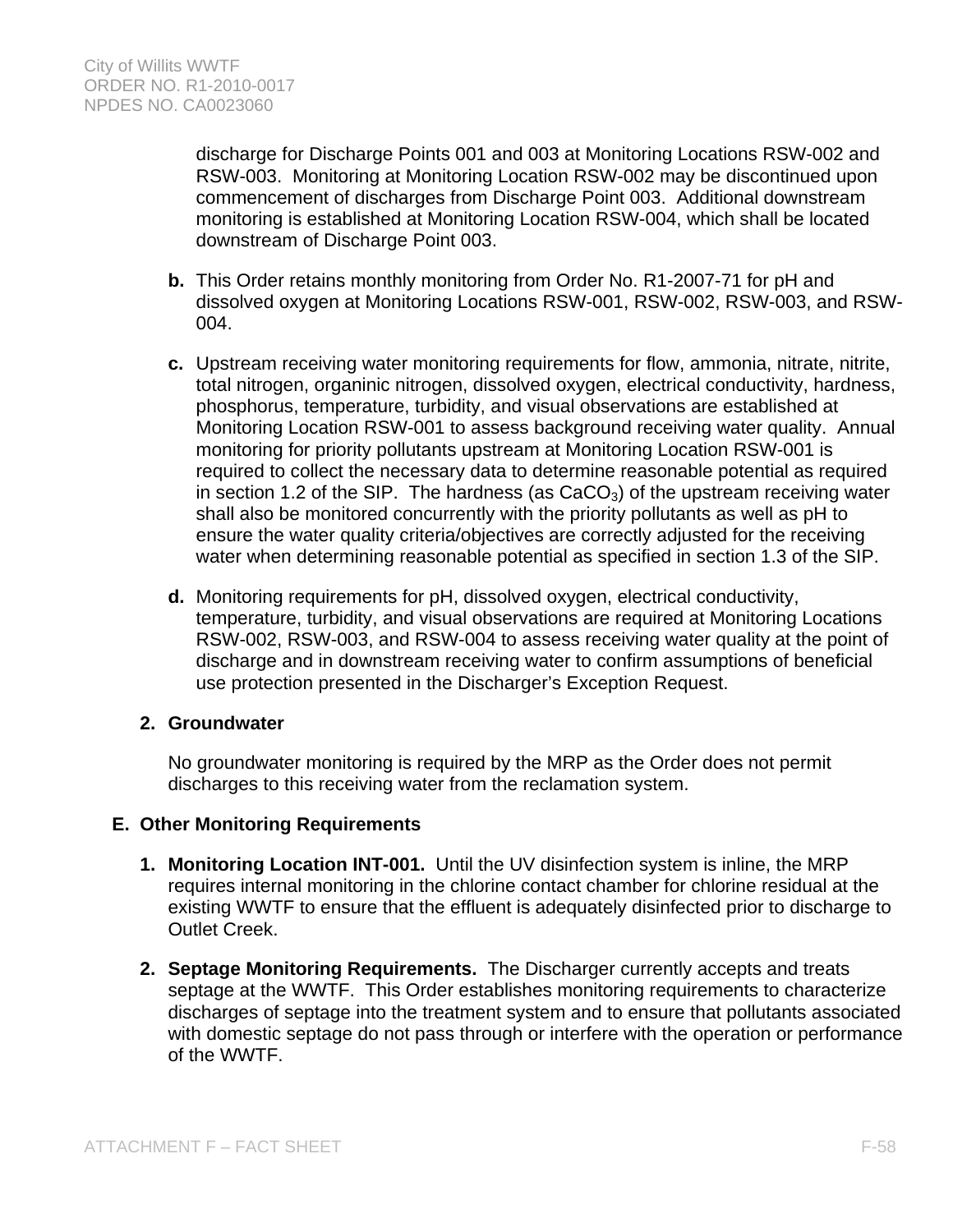**3. Disinfection Process Monitoring for UV Disinfection System.** This Order establishes operations monitoring for the UV disinfection system. These monitoring requirements are established to document proper operations and maintenance of the disinfection system for the new WWTF. This monitoring is intended to ensure adherence to proper standards for UV light dosage are implemented, adequate disinfection occurs, and maintain required bacterial monitoring at a weekly frequency.

# **VII. RATIONALE FOR PROVISIONS**

### **A. Standard Provisions**

Standard Provisions, which apply to all NPDES permits in accordance with 40 CFR 122.41, and additional conditions applicable to specified categories of permits in accordance with 40 CFR 122.42, are provided in Attachment D. The Discharger must comply with all standard provisions and with those additional conditions that are applicable under 40 CFR 122.42.

40 CFR 122.41(a)(1) and (b) through (n) establish conditions that apply to all State-issued NPDES permits. These conditions must be incorporated into the permits either expressly or by reference. If incorporated by reference, a specific citation to the regulations must be included in the Order. 40 CFR 123.25(a)(12) allows the state to omit or modify conditions to impose more stringent requirements. In accordance with 40 CFR 123.25, this Order omits federal conditions that address enforcement authority specified in 40 CFR 122.41(j)(5) and (k)(2) because the enforcement authority under the Water Code is more stringent. In lieu of these conditions, this Order incorporates by reference Water Code section 13387(e).

### **B. Regional Water Board Standard Provisions**

In addition to the Federal Standard Provisions (Attachment D), the Discharger must comply with the Regional Water Board Standard Provisions provided in Standard Provisions VI.A.2.

- **1.** Order Provision VI.A.2.a identifies the State's enforcement authority under the Water Code, which is more stringent than the enforcement authority specified in the federal regulations (e.g., 40 CFR 122.41(j)(5) and (k)(2)).
- **2.** Order Provision VI.A.2.b requires the Discharger to notify Regional Water Board staff, orally and in writing, in the event that the Discharger does not comply or will be unable to comply with any Order requirement. The Provision requires the Discharger to make direct contact with a Regional Water Board staff person.
- **3.** Order Provision VI.A.2.c requires the Discharger to petition with, and receive approval from, the State Water Board Division of Water Rights prior to making any change in the point of discharge, place of use, or purpose of use of treated wastewater that results in a decrease of flow in any portion of a watercourse. This requirement is mandated by Water Code section 1211.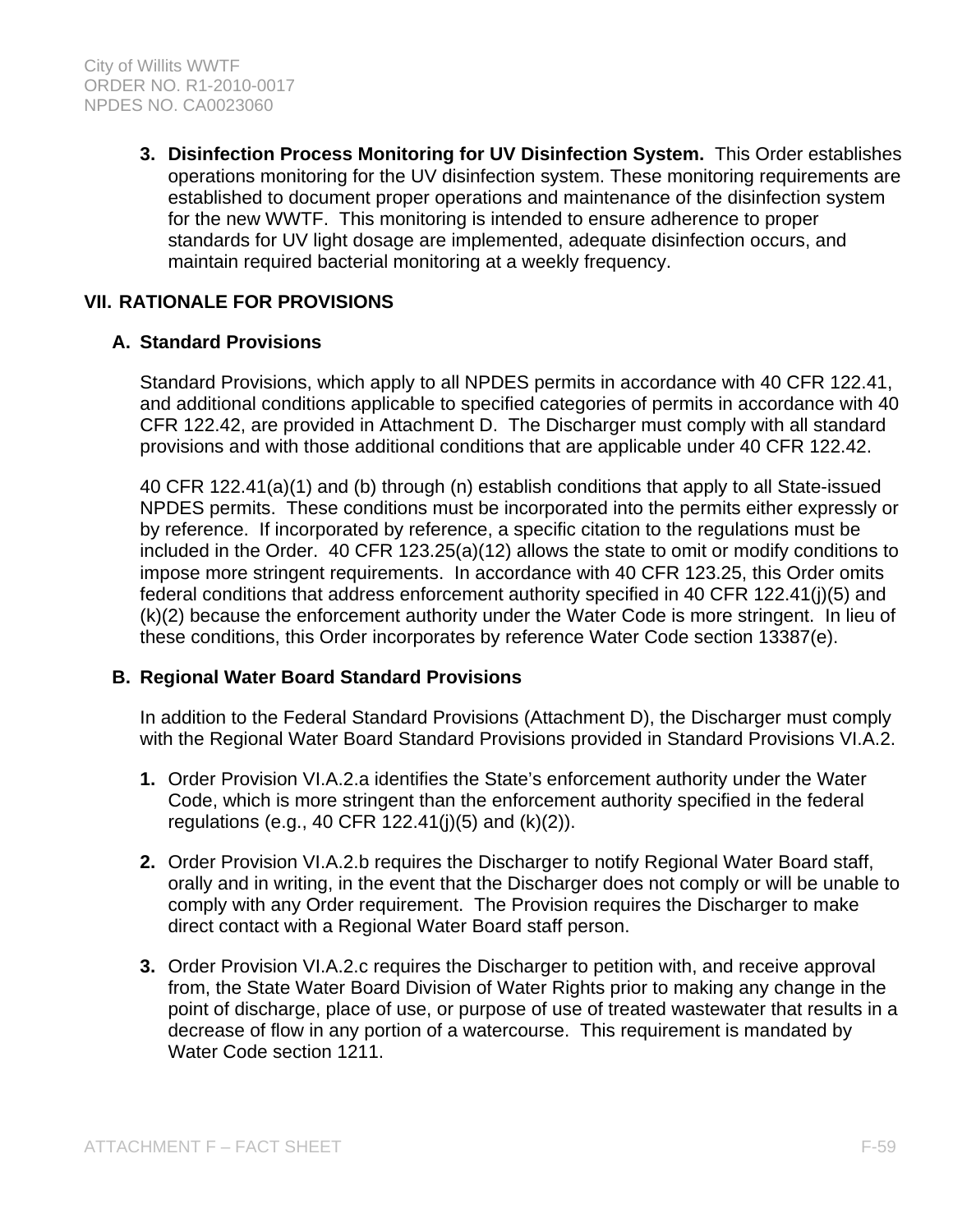**4.** Order Provision VI.A.2.c requires the Discharger to submit design proposals for new wastewater storage ponds to the Regional Water Board Executive Officer for review prior to construction. Construction plans must demonstrate that the pond design will ensure protection of groundwater beneficial uses and complies with the Water Code and title 27 of the California Code of Regulations.

## **C. Special Provisions**

### **1. Reopener Provisions**

- **a. Standards Revisions (Special Provisions VI.C.1.a).** Conditions that necessitate a major modification of a permit are described in 40 CFR 122.62, which include the following:
	- **i.** When standards or regulations on which the permit was based have been changed by promulgation of amended standards or regulations or by judicial decision. Therefore, if revisions of applicable water quality standards are promulgated or approved pursuant to section 303 of the CWA or amendments thereto, the Regional Water Board will revise and modify this Order in accordance with such revised standards.
	- **ii.** When new information, that was not available at the time of permit issuance, would have justified different permit conditions at the time of issuance.
- **b. Reasonable Potential (Special Provisions VI.C.1.b).** This provision allows the Regional Water Board to modify, or revoke and reissue, this Order if present or future investigations demonstrate that the Discharger governed by this Permit is causing or contributing to excursions above any applicable priority pollutant criterion or objective or adversely impacting water quality and/or the beneficial uses of receiving waters.
- **c. Whole Effluent Toxicity (Special Provisions VI.C.1.c).** This Order requires the Discharger to investigate the causes of, and identify corrective actions to reduce or eliminate effluent toxicity through a TRE. This Order may be reopened to include a numeric chronic toxicity limitation, a new acute toxicity limitation, and/or a limitation for a specific toxicant identified in the TRE. Additionally, if a numeric chronic toxicity water quality objective is adopted by the State Water Board, this Order may be reopened to include a numeric chronic toxicity limitation based on that objective.
- **d. 303(d)-Listed Pollutants (Special Provisions VI.C.1.d).** This provision allows the Regional Water Board to reopen this Order to modify existing effluent limitations or add effluent limitations for pollutant(s) that are the subject of any future TMDL action.
- **e. Special Studies (Special Provisions VI.C.1.e).** The Discharger may elect to study the feasibility of the use of water effect ratios and/or mixing zones to meet water quality objectives and effluent limitations for toxic pollutants. If these or other future water quality studies such as the required reclamation / recycled water evaluation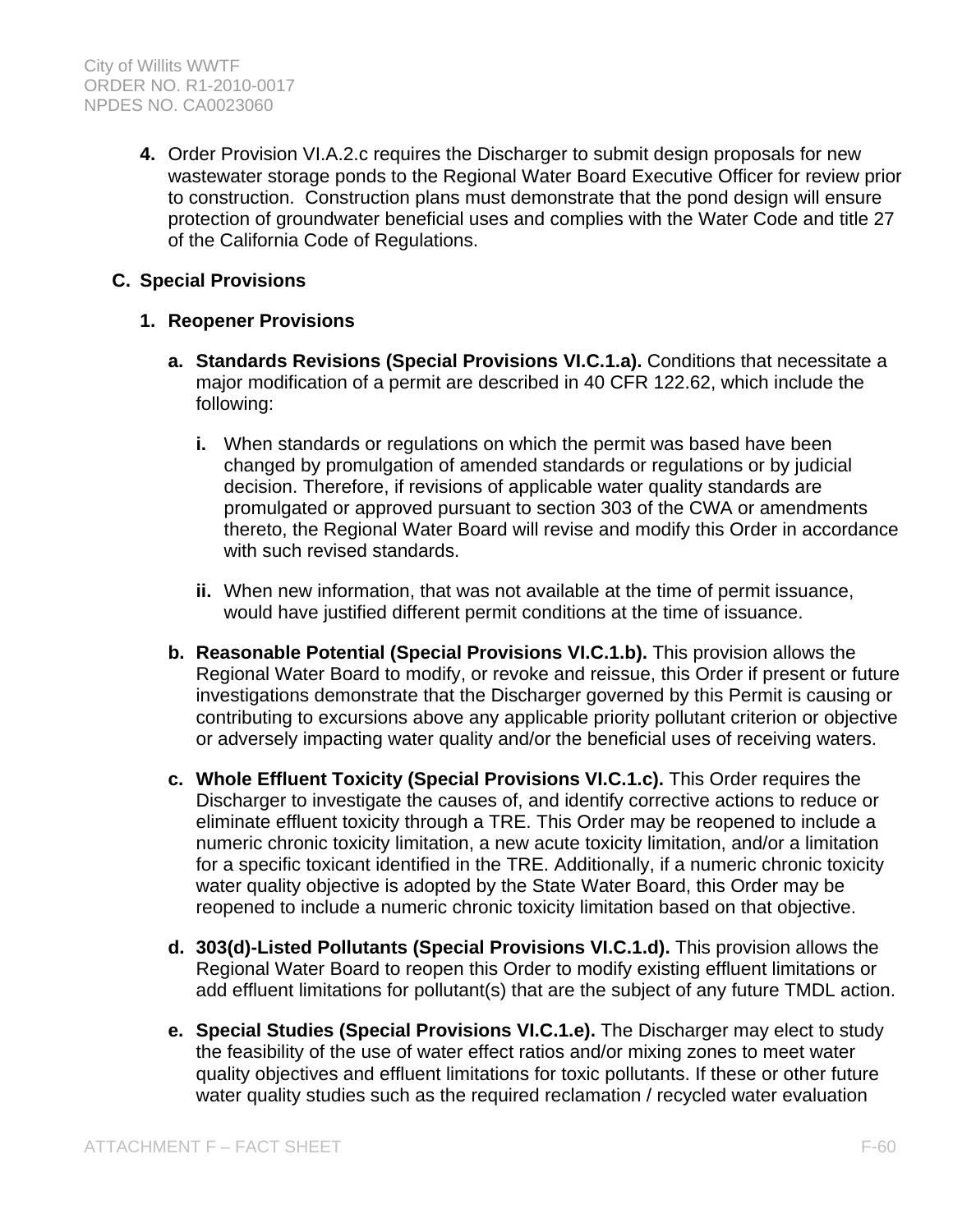provide new information and a basis for determining that a permit condition or conditions should be modified, the Regional Water Board may reopen this Order and make appropriate modifications to this Order.

**f. Nutrients (Special Provisions VI.C.1.f).** This reopener allows the Regional Water Board to reopen and modify the Order to include new or modified effluent limitations for nutrients if monitoring data indicates the need for more stringent effluent limitations for ammonia, nitrate, and total nitrogen or new effluent limitations for other nutrient parameters.

## **2. Special Studies and Additional Monitoring Requirements**

**a. Toxicity Reduction Evaluations (Special Provision VI.C.2.a).** The SIP requires the use of short-term chronic toxicity tests to determine compliance with the narrative toxicity objectives for aquatic life in the Basin Plan. Attachment E of this Order requires chronic toxicity monitoring for demonstration of compliance with the narrative toxicity objective.

In addition to WET monitoring, Special Provisions VI.C.2.a.ii requires the Discharger to submit to the Regional Water Board a TRE Work Plan for approval by the Executive Officer, to ensure the Discharger has a plan to immediately move forward with the initial tiers of a TRE, in the event effluent toxicity is encountered in the future. The TRE is initiated by evidence of a pattern of toxicity demonstrated through the additional effluent monitoring provided as a result of an accelerated monitoring program.

- **b. TRE Guidance.** The Discharger is required to prepare a TRE Work Plan in accordance with USEPA guidance. Numerous guidance documents are available, as identified below:
	- **i.** *Toxicity Reduction Evaluation Guidance for Municipal Wastewater Treatment Plants* (EPA/833B-99/002), August 1999.
	- **ii.** *Generalized Methodology for Conducting Industrial TREs* (EPA/600/2-88/070), April 1989.
	- **iii.** *Methods for Aquatic Toxicity Identification evaluations: Phase I Toxicity Characterization Procedures*. Second Edition, EPA 600/6-91/005F, February 1991.
	- **iv.** *Toxicity Identification evaluation: Characterization of Chronically Toxic Effluents, Phase I*, EPA 600/6-91/005F, May 1992.
	- **v.** *Methods for Aquatic Toxicity Identification Evaluations: Phase II Toxicity Identification Procedures for Samples Exhibiting Acute and Chronic Toxicity,* Second Edition, EPA 600/R-92/080, September 1993.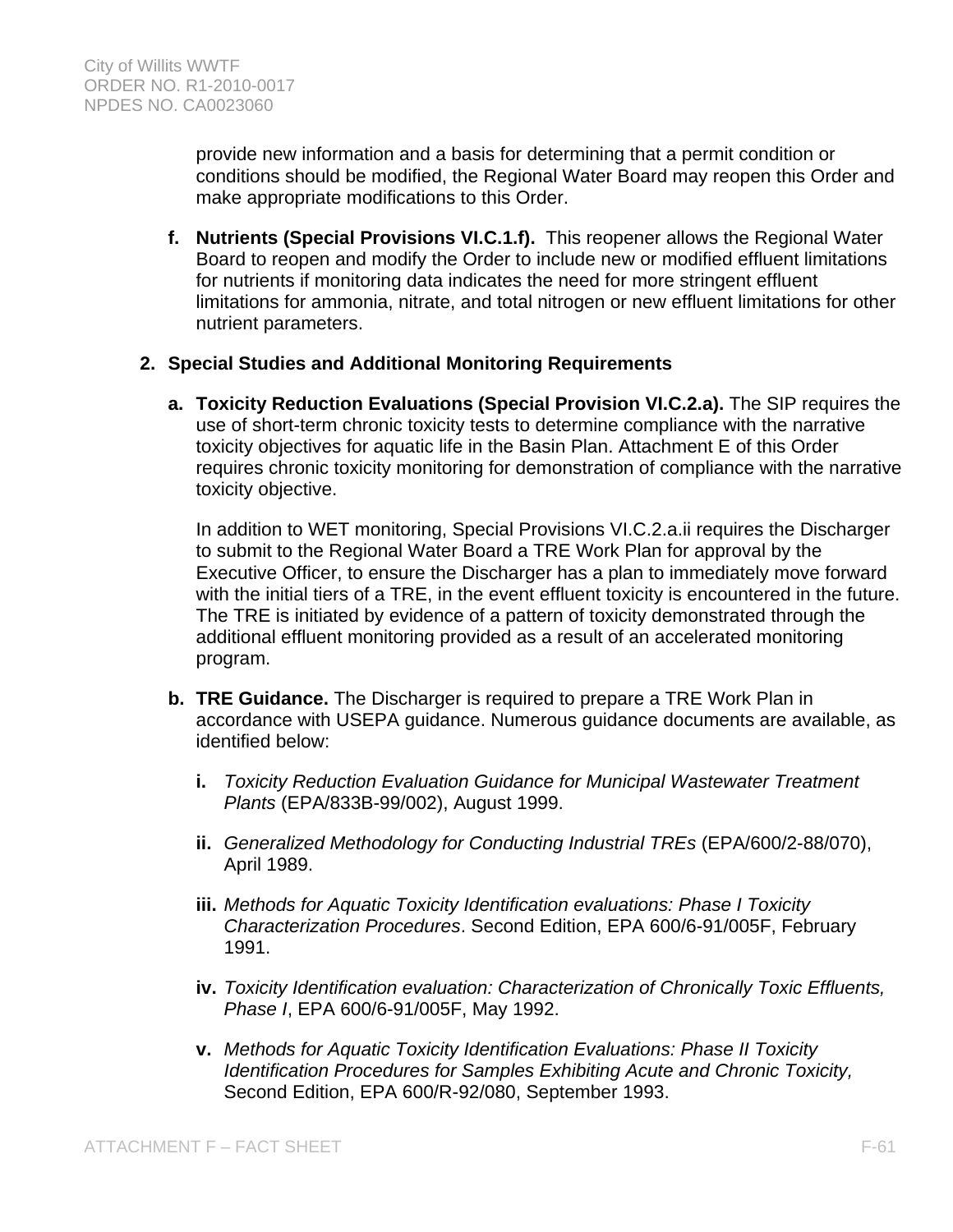- **vi.** *Methods for Aquatic Toxicity Identification Evaluations: Phase III Toxicity Confirmation Procedures for Samples Exhibiting Acute and Chronic Toxicity*, Second Edition, EPA 600/R-92/081, September 1993.
- **vii.** *Methods for Measuring the Acute Toxicity of Effluents and Receiving Waters to Freshwater and Marine Organisms,* Fifth Edition, EPA-821-R-02-012, October 2002.
- **viii.** *Short-term Methods for Estimating the Chronic Toxicity of Effluents and Receiving Waters to Freshwater Organisms,* Fourth Edition, EPA-821-R-02-013, October 2002.
- **ix.** *Technical Support Document for Water Quality-based Toxics Control*, EPA/505/2- 90-001, March 1991.
- **c. Wastewater Reclamation Evaluation (Special Provision VI.C.2.b)** This Order allows seasonal use of reclaimed wastewater. These discharges are required to comply with California Water Code sections 13500 – 13577 (Water Reclamation) and CDPH regulations at title 22, Cal. Code of Regs., sections 60301 – 60357 (Water Recycling Criteria). The special study required under this section of the Order requires the Discharge to evaluate the agronomic requirements of the crops being irrigated with recycled water and time to make adjustments to application practices, if necessary.

### **3. Best Management Practices and Pollution Prevention**

**a. Pollution Minimization Plan (Special Provision VI.C.2.c).** Provision VI.C.2.c is included in this Order as required by section 2.4.5 of the SIP. The Regional Water Board included standard provisions in all NPDES permits requiring development of a Pollutant Minimization Program when there is evidence that a toxic pollutant is present in effluent at a concentration greater than an applicable effluent limitation.

## **4. Construction, Operation, and Maintenance Specifications**

- **a. Operation and Maintenance (Special Provisions VI.C.2.d).** 40 CFR 122.41(e) requires proper operation and maintenance of permitted wastewater systems and related facilities to achieve compliance with permit conditions. An up-to-date operation and maintenance manual, as required by Provision VI.C.2.d of the Order, is an integral part of a well-operated and maintained facility.
- **b. Septage Handling Requirements (Special Provisions VI.C.2.e).** The Discharger currently accepts and treats septage at the WWTF. Domestic septage is defined as the liquid or solid material removed from a septic tank, cesspool, portable toilet, type III marine sanitation device, recreational vehicle's sanitation tank, or similar storage or treatment works that receives only domestic septage. Septage is characterized by high organic strength, high solids content, high odor potential, high vector attraction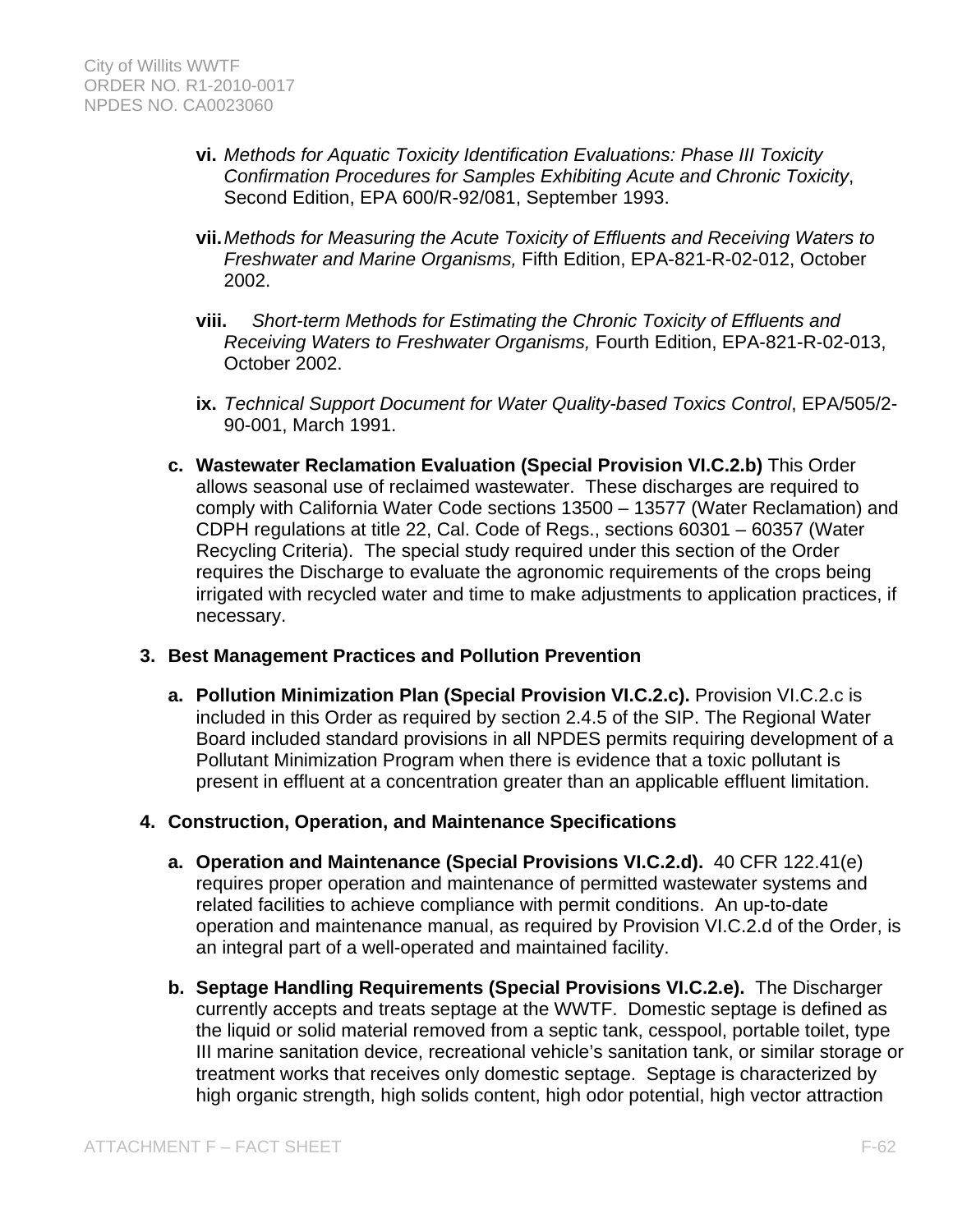potential, and high potential to pollute groundwater. Septage may be 6 to 80 times more concentrated than typical municipal wastewater and may also contain heavy metals and illicitly dumped hazardous materials. Septage has the potential to upset plant treatment operations or process performance or both if the plant is not designed to handle septage. Some of the impacts of septage addition to WWTFs include: potential toxic shock to biological processes; increased odor emissions; increased volume of grit, scum, screenings, and sludge; increased organic loading to biological processes; and increased housekeeping requirements. This Order requires the Discharger to manage septage accepted at the WWTF in a manner that ensures that pollutants associated with domestic septage do not pass through or interfere with the operation or performance of the WWTF.

## **5. Special Provisions for Municipal Facilities (POTWs Only)**

The Regional Water Board includes special provisions in all NPDES Orders for municipal wastewater treatment facilities regarding wastewater collection systems, sanitary sewer overflows, source control, sludge handling and disposal, operator certification, and adequate capacity. These provisions assure efficient and satisfactory operation of municipal wastewater collection and treatment systems.

## **a. Wastewater Collection System (Special Provision VI.C.5.a)**

**i. Statewide General WDRs for Sanitary Sewer Systems.** The State Water Board issued General Waste Discharge Requirements for Sanitary Sewer Systems, Water Quality Order No. 2006-0003-DWQ (General Order) on May 2, 2006. The General Order requires public agencies that own or operate sanitary sewer systems with greater than one mile of pipes or sewer lines to enroll for coverage under the General Order. The General Order requires agencies to develop sanitary sewer management plans (SSMPs) and report all SSOs, among other requirements and prohibitions.

Furthermore, the General Order contains requirements for operation and maintenance of collection systems and for reporting and mitigating sanitary sewer overflows. Inasmuch that the Discharger's collection system is part of the system that is subject to this Order, certain standard provisions are applicable as specified in Provisions, section VI.C.5. For instance, the 24-hour reporting requirements in this Order are not included in the General Order. The Discharger must comply with both the General Order and this Order. The Discharger and public agencies that are discharging wastewater into the facility were required to obtain enrollment for regulation under the General Order by December 1, 2006.

All NPDES permits for POTWs currently include federally required standard conditions to mitigate discharges (40 CFR 122.41(d)), to report non-compliance (40 CFR 122.41(1)(6) and (7)), and to properly operate and maintain facilities (40 CFR 122.41(e)). This provision is consistent with these federal requirements.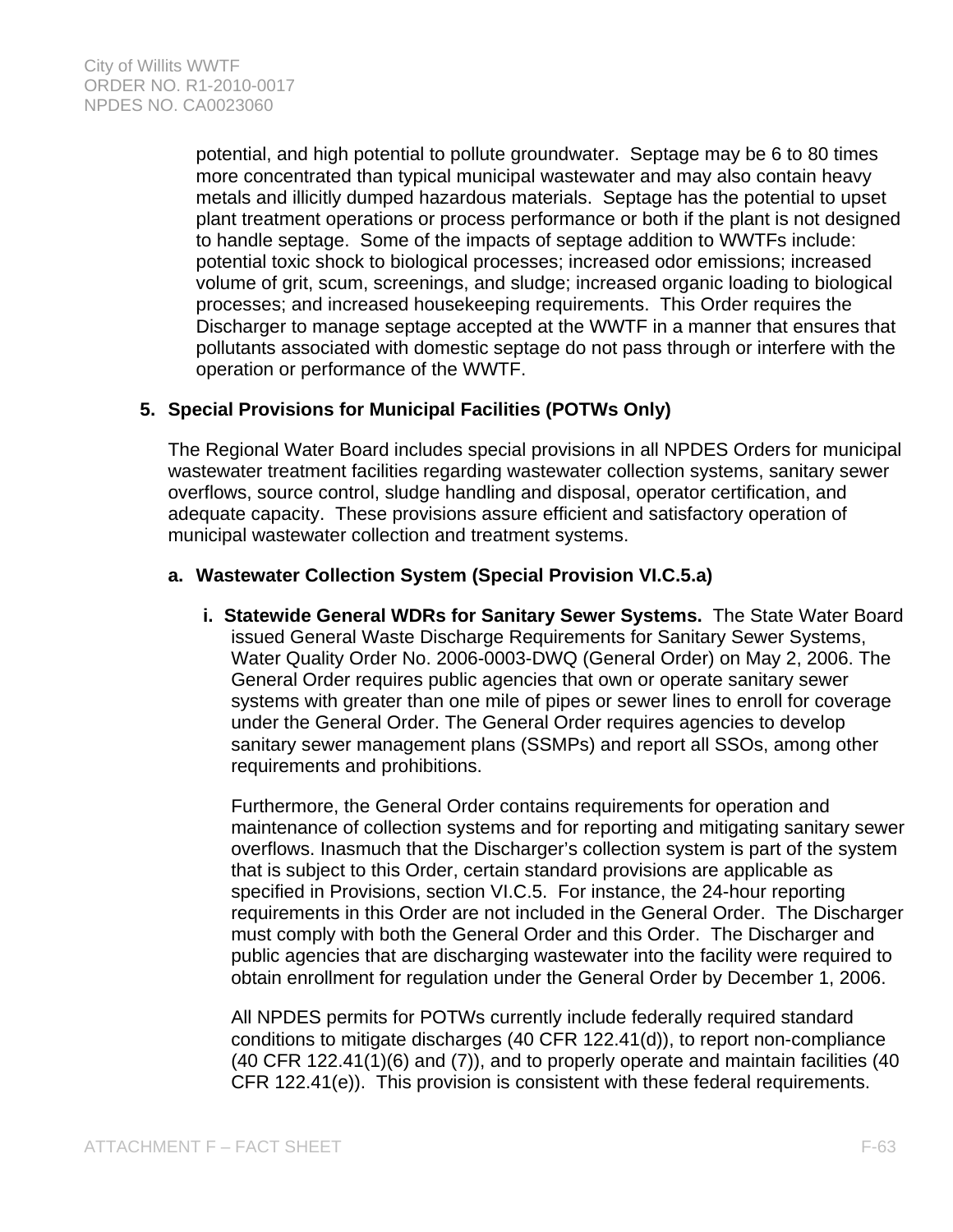**ii. Sanitary Sewer Overflows. (Special Provision VI.C.2.f.i).** The Order also includes reporting provisions (Provision VI.C.5.(a)(2) and Attachment D subsections I.C., I.D., V.E., and V,H.) to ensure adequate and timely notifications are made to the Regional Water Board and appropriate local, state, and federal authorities. In addition, as an Enrollee under General Order No. 2006-0003- DWQ, the Discharger is required to report SSOs to an online SSO database administered through the California Integrated Water Quality System (CIWQS) and via telefax when the online SSO database is not available. Detailed notification and reporting requirements for SSOs and sewage spills are specified in section E of the MRP. The goal of these provisions is to ensure appropriate and timely response by the Discharger to SSOs to protect public health and water quality.

The MRP that is part of the Order establishes oral reporting limits for SSOs. The Discharger is required to orally report all spills, SSOs, and unauthorized discharges. If the spill volume is greater than 1,000 gallons or the spill reaches a drainage channel or surface waters, it must be reported within 2 hours of the Discharger becoming aware of the spill. All other spills must be reported within 24 hours. All SSOs, regardless of volume, must be electronically reported pursuant to State Water Board Order No. 2006-0003-DWQ, Statewide General Waste Discharge Requirements for Sanitary Sewer Systems.

**b. Source Control Provisions (Special Provision VI.C.2.f.ii).** Because the permitted flow of the Facility is less than 5.0 mgd, the Order does not require the Discharger to develop a pretreatment program that conforms to federal regulations. However, due to the identification of the reasonable potential for the priority pollutants cyanide and dichlorobromomethane in the discharge, this Order includes requirements for the Discharger to implement a source identification and reduction program. The Discharger's source identification and reduction program will need to address only those pollutants that continue to be detected by levels that trigger reasonable potential.

In addition, the Regional Water Board recognizes that some form of source control is prudent to ensure the efficient operation of the WWTF, the safety of the Discharger's staff, and to ensure that pollutants do not pass through the treatment facility to impair beneficial uses of the receiving water. The Order includes prohibitions for the discharge of pollutants that may interfere, pass through, or be incompatible with treatment operations, interfere with the use of disposal of sludge, or pose a health hazard to personnel.

**c. Sludge Disposal and Handling (Special Provision VI.C.2.f.iii).** The disposal or reuse of wastewater treatment screenings, sludges, or other solids removed from the liquid waste stream is regulated by 40 CFR Parts 257, 258, 501, and 503, the State Water Board promulgated provisions of title 27, Cal. Code of Regs., Division 2, and with the Water Quality Control Plan for Ocean Waters of California (California Ocean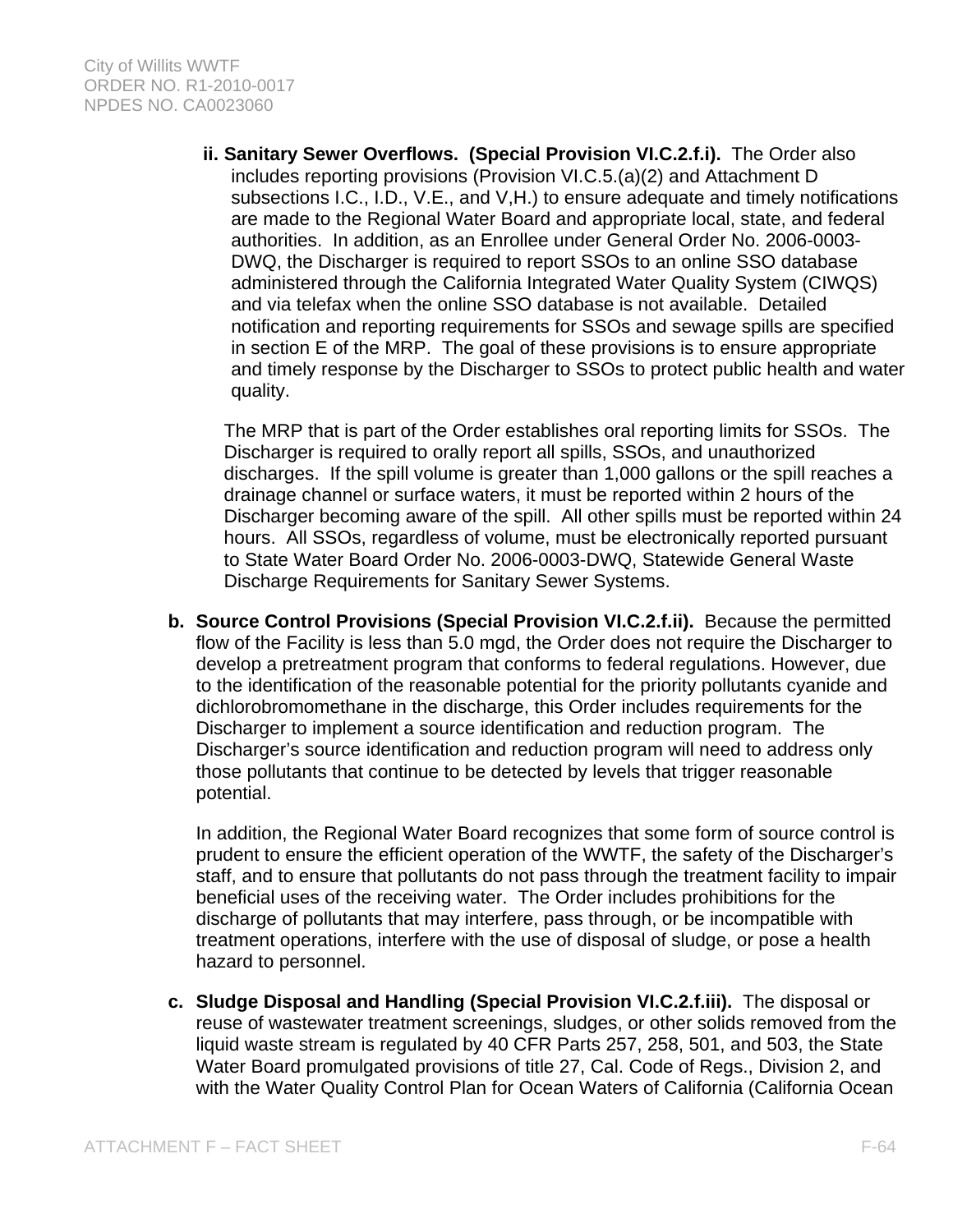Plan). The Discharger will be required to obtain coverage under State Water Board Water Quality Order No. 2004-0012-DWQ (General Waste Discharge Requirements for the Discharge of Biosolids to Land as a Soil Amendment in Agricultural, Silvicultural, Horticultural, and Land Reclamation Activities) or other applicable WDRs issued by the Regional Water Board.

- **d. Operator Certification (Special Provision VI.C.2.f.iv).** This provision requires the WWTF to be operated by supervisors and operators who are certified as required by title 23, Cal. Code of Regs., section 3680.
- **e. Adequate Capacity (Special Provision VI.C.2.f.v).** The goal of this provision is to ensure appropriate and timely planning by the Discharger to ensure adequate capacity for the protection of public health and water quality.
- **f. Statewide General WDRs for Discharge of Biosolids to Land (Special Provision VI.C.2.f.vi).** This provision requires the Discharger to comply with the State's regulations relating to the discharge of biosolids to the land. The discharge of biosolids through land application is not regulated under this Order.

## **6. Other Special Provisions**

- **a. Storm Water (Special Provision VI.C.2.g.i).** This provision requires the Discharger, if applicable, to comply with the State's regulations relating to industrial storm water activities. Currently, the Discharge is exempted from these requirements because storm water is captured, treated, and disposed of within the Facility's NPDES permitted process wastewater.
- **b. Compliance Schedules (Special Provision VI.C.2.g.i).** The Order does not contain a compliance schedule. This section is not applicable to the Facility.

# **VIII. PUBLIC PARTICIPATION**

The California Regional Water Quality Control Board, North Coast Region (Regional Water Board) is considering the issuance of waste discharge requirements (WDRs) that will serve as a National Pollutant Discharge Elimination System (NPDES) permit for the City of Willits Wastewater Treatment Facility. As a step in the WDR adoption process, the Regional Water Board staff has developed tentative WDRs. The Regional Water Board encourages public participation in the WDR adoption process.

## **A. Notification of Interested Parties**

The Regional Water Board has notified the Discharger and interested agencies and persons of its intent to prescribe waste discharge requirements for the discharge and has provided them with an opportunity to submit their written comments and recommendations. Notification was provided through posting at the Willits City Hall, the community library bulletin board, on the Regional Water Board's Internet site at: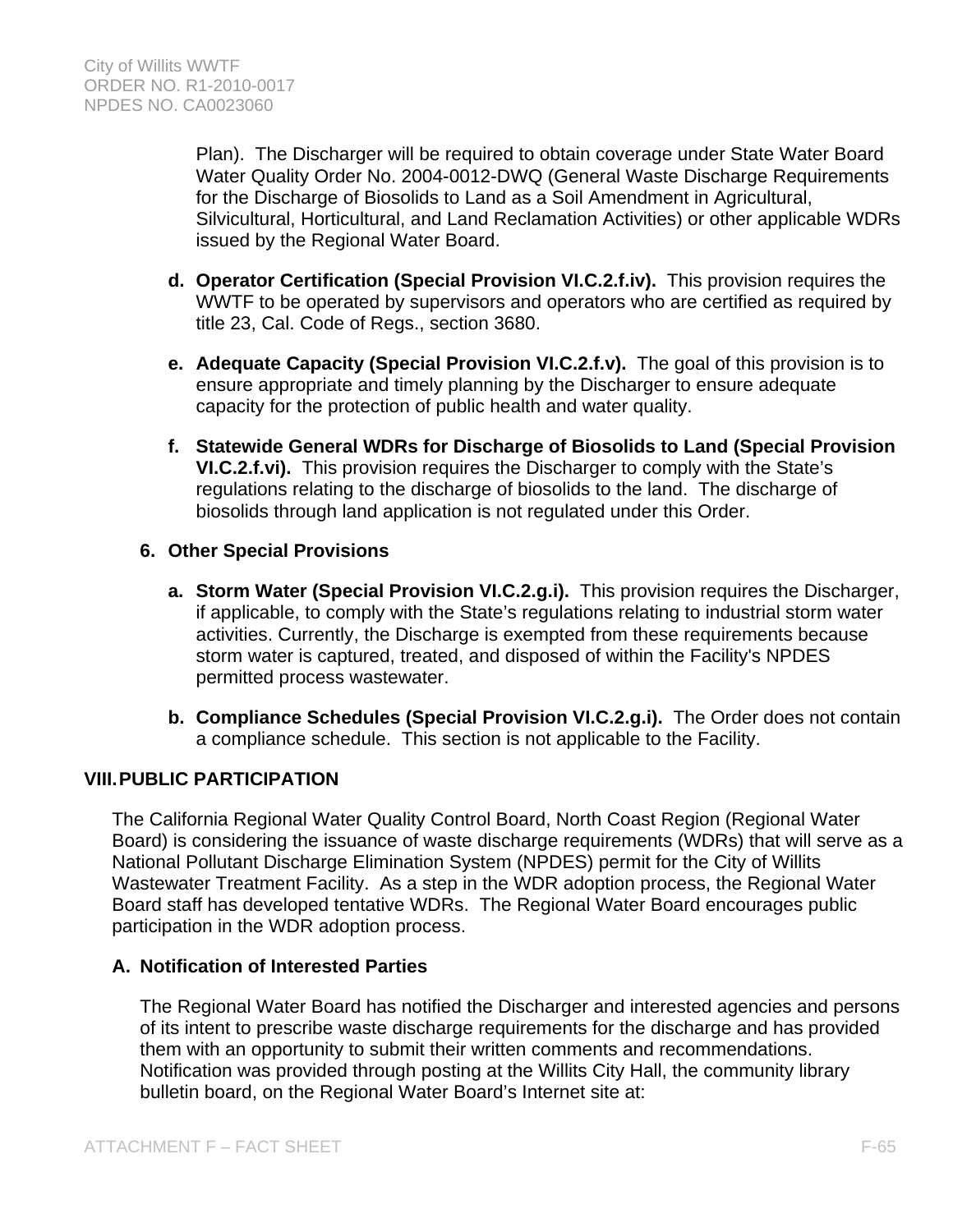http://www.waterboards.ca.gov/northcoast/public\_notices/notice\_of\_consideration/ and through publication in the Willits News on March 29, 2010.

## **B. Written Comments**

The staff determinations are tentative. Interested persons are invited to submit written comments concerning these tentative WDRs. Comments must be submitted either in person or by mail to the Executive Office at the Regional Water Board at the address above on the cover page of this Order.

To be fully responded to by staff and considered by the Regional Water Board, written comments must be received at the Regional Water Board offices by 5:00 p.m. on April 28, 2010.

#### **C. Public Hearing**

The Regional Water Board held a public hearing on the tentative WDRs during its regular Board meeting on the following date and time and at the following location:

| Date:     | June 10, 2010                                                                      |
|-----------|------------------------------------------------------------------------------------|
| Time:     | $8:30$ a.m.                                                                        |
| Location: | Regional Water Board Office, Board Hearing Room<br>5550 Skylane Boulevard, Suite A |
|           | Santa Rosa, CA 95403                                                               |

The Regional Water Board deferred the decision to adopt this order until its regular board meeting on the following date and time:

| Date:     | July 15, 2010                                   |
|-----------|-------------------------------------------------|
| Time:     | $8:30$ a.m.                                     |
| Location: | Regional Water Board Office, Board Hearing Room |
|           | 5550 Skylane Boulevard, Suite A                 |
|           | Santa Rosa, CA 95403                            |

Interested persons are invited to attend. At the public hearing, the Regional Water Board will hear testimony, if any, pertinent to the discharge, WDRs, and permit. Oral testimony will be heard; however, for accuracy of the record, important testimony should be in writing.

Please be aware that dates and venues may change. Our Web address is http://www.waterboards.ca.gov/northcoast where you can access the current agenda for changes in dates and locations.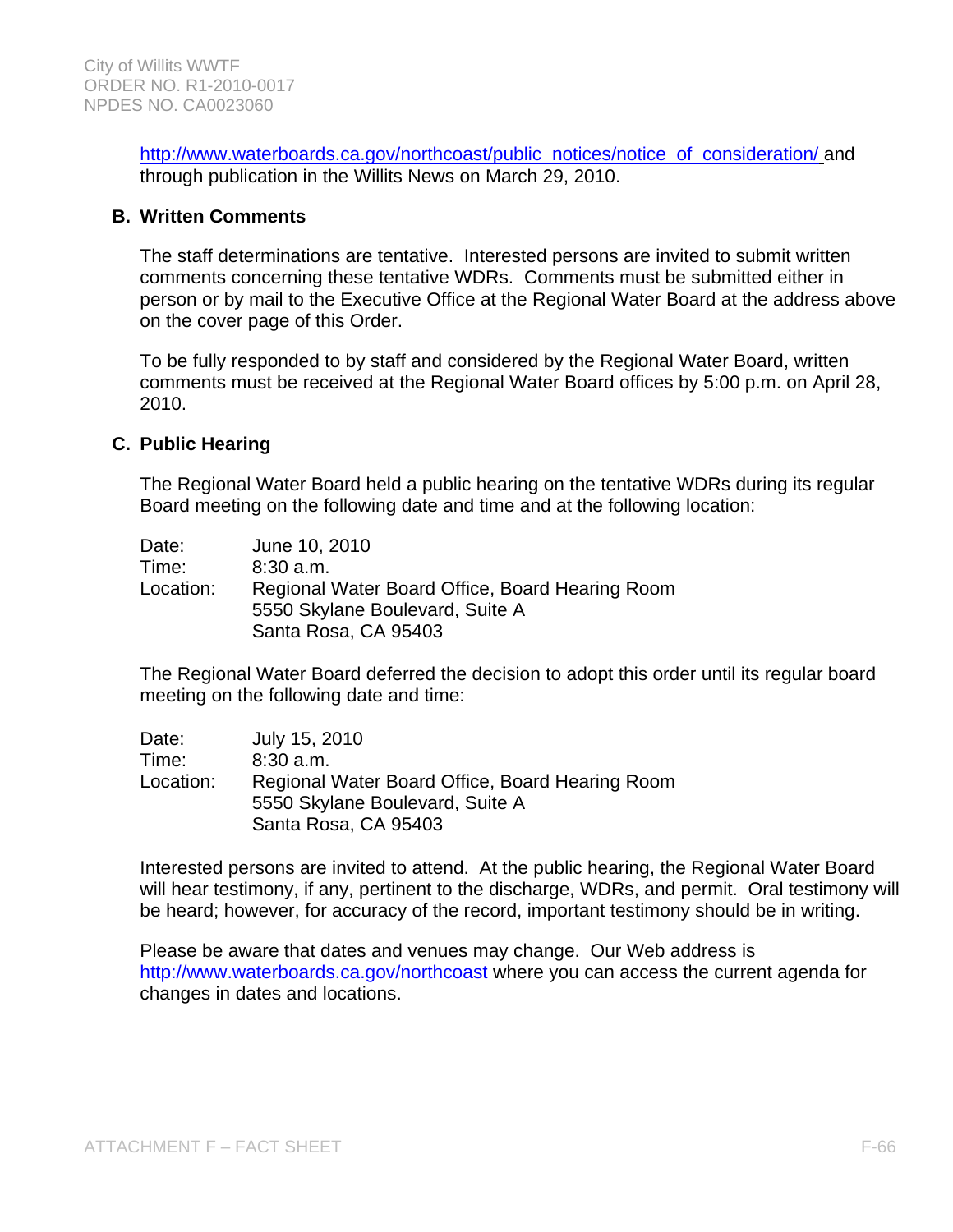## **D. Waste Discharge Requirements Petitions**

Any aggrieved person may petition the State Water Resources Control Board to review the decision of the Regional Water Board regarding the final WDRs. The petition must be submitted within 30 days of the Regional Water Board's action to the following address:

State Water Resources Control Board Office of Chief Counsel P.O. Box 100, 1001 I Street Sacramento, CA 95812-0100

## **E. Information and Copying**

The Report of Waste Discharge (RWD), related documents, tentative effluent limitations and special provisions, comments received, and other information are on file and may be inspected at the address above at any time between 8:30 a.m. and 4:45 p.m., Monday through Friday. Copying of documents may be arranged through the Regional Water Board by calling (707) 576-2220.

## **F. Register of Interested Persons**

Any person interested in being placed on the mailing list for information regarding the WDRs and NPDES permit should contact the Regional Water Board, reference this facility, and provide a name, address, and phone number.

#### **G. Additional Information**

Requests for additional information or questions regarding this order should be directed to Lisa Bernard at (707) 576-2677 or **Ibernard@waterboards.ca.gov.**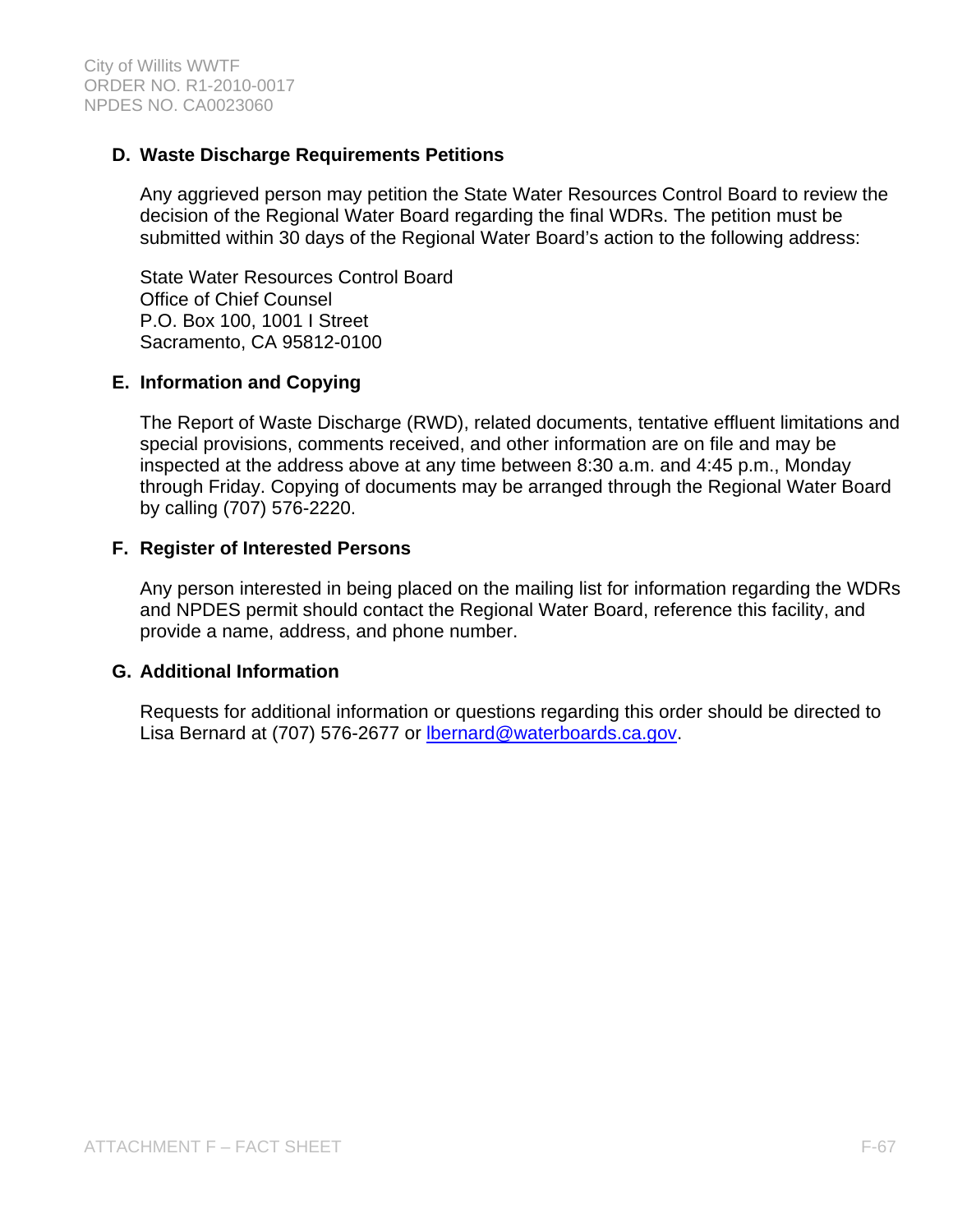| Ammonia (mg N/L) |                                 |       |                  |                  |                  |                  |                  |      |      |                  |      |
|------------------|---------------------------------|-------|------------------|------------------|------------------|------------------|------------------|------|------|------------------|------|
| <b>Receiving</b> | Receiving Water Temperature, °C |       |                  |                  |                  |                  |                  |      |      |                  |      |
| <b>Water</b>     |                                 |       |                  |                  |                  |                  |                  |      |      |                  |      |
| pH               | $\mathbf 0$                     | 14    | 15               | 16               | 18               | 20               | 22               | 24   | 26   | 28               | 30   |
| 6.5              | 6.7                             | 6.7   | 6.5              | 6.1              | 5.3              | 4.7              | 4.1              | 3.6  | 3.2  | 2.8              | 2.5  |
| 6.6              | 6.6                             | 6.6   | 6.4              | 6.0              | 5.2              | 4.6              | 4.1              | 3.6  | 3.1  | 2.8              | 2.4  |
| 6.7              | 6.4                             | 6.4   | 6.2              | 5.9              | 5.1              | 4.5              | 4.0              | 3.5  | 3.1  | 2.7              | 2.4  |
| 6.8              | 6.3                             | 6.3   | 6.1              | 5.7              | 5.0              | 4.4              | 3.9              | 3.4  | 3.0  | 2.6              | 2.3  |
| 6.9              | 6.1                             | 6.1   | 5.9              | 5.6              | 4.9              | 4.3              | 3.8              | 3.3  | 2.9  | 2.6              | 2.3  |
| 7.0              | 5.9                             | 5.9   | 5.7              | 5.4              | 4.7              | 4.2              | 3.6              | 3.2  | 2.8  | 2.5              | 2.2  |
| 7.1              | 5.7                             | 5.7   | 5.5              | 5.2              | 4.5              | 4.0              | 3.5              | 3.1  | 2.7  | 2.4              | 2.1  |
| 7.2              | 5.4                             | 5.4   | 5.2              | 4.9              | 4.3              | 3.8              | 3.3              | 2.9  | 2.6  | 2.3              | 2.0  |
| 7.3              | 5.1                             | 5.1   | 4.9              | 4.6              | 4.1              | $\overline{3.6}$ | $\overline{3.1}$ | 2.8  | 2.4  | $\overline{2.1}$ | 1.9  |
| 7.4              | 4.7                             | 4.7   | 4.6              | 4.3              | 3.8              | 3.3              | 2.9              | 2.6  | 2.3  | 2.0              | 1.7  |
| 7.5              | 4.4                             | 4.4   | 4.2              | 4.0              | 3.5              | 3.1              | 2.7              | 2.4  | 2.1  | 1.8              | 1.6  |
| 7.6              | 4.0                             | 4.0   | 3.9              | 3.6              | 3.2              | 2.8              | 2.5              | 2.2  | 1.9  | 1.7              | 1.5  |
| 7.7              | 3.6                             | 3.6   | $\overline{3.5}$ | $\overline{3.3}$ | 2.9              | $\overline{2.5}$ | 2.2              | 1.9  | 1.7  | 1.5              | 1.3  |
| 7.8              | 3.2                             | 3.2   | 3.1              | 2.9              | 2.5              | 2.2              | 2.0              | 1.7  | 1.5  | 1.3              | 1.2  |
| 7.9              | 2.8                             | 2.8   | 2.7              | 2.5              | $\overline{2.2}$ | 2.0              | 1.7              | 1.5  | 1.3  | 1.2              | 1.0  |
| 8.0              | 2.4                             | 2.4   | 2.4              | 2.2              | 1.9              | 1.7              | 1.5              | 1.3  | 1.2  | 1.0              | 0.90 |
| 8.1              | $\overline{2.1}$                | 2.1   | $\overline{2.0}$ | 1.9              | 1.7              | 1.5              | 1.3              | 1.1  | 1.0  | 0.88             | 0.77 |
| 8.2              | 1.8                             | 1.8   | 1.7              | 1.6              | 1.4              | 1.3              | 1.1              | 0.97 | 0.86 | 0.75             | 0.66 |
| 8.3              | 1.5                             | 1.5   | 1.5              | 1.4              | 1.2              | 1.1              | 0.94             | 0.83 | 0.73 | 0.64             | 0.56 |
| 8.4              | 1.3                             | 1.3   | 1.3              | 1.2              | 1.0              | 0.91             | 0.80             | 0.70 | 0.62 | 0.54             | 0.48 |
| 8.5              | 1.1                             | $1.1$ | 1.1              | 0.99             | 0.87             | 0.76             | 0.67             | 0.59 | 0.52 | 0.46             | 0.40 |
| 8.6              | 0.92                            | 0.92  | 0.89             | 0.84             | 0.73             | 0.65             | 0.57             | 0.50 | 0.44 | 0.39             | 0.34 |
| 8.7              | 0.78                            | 0.78  | 0.75             | 0.71             | 0.62             | 0.55             | 0.48             | 0.42 | 0.37 | 0.33             | 0.29 |
| 8.8              | 0.66                            | 0.66  | 0.64             | 0.60             | 0.53             | 0.46             | 0.41             | 0.36 | 0.32 | 0.28             | 0.24 |
| 8.9              | 0.56                            | 0.56  | 0.55             | 0.51             | 0.45             | 0.40             | 0.35             | 0.31 | 0.27 | 0.24             | 0.21 |
| 9.0              | 0.49                            | 0.49  | 0.47             | 0.44             | 0.39             | 0.34             | 0.30             | 0.26 | 0.23 | 0.20             | 0.18 |

# **ATTACHMENT G 1 – FINAL AMMONIA AVERAGE MONTHLY EFFLUENT LIMITATIONS**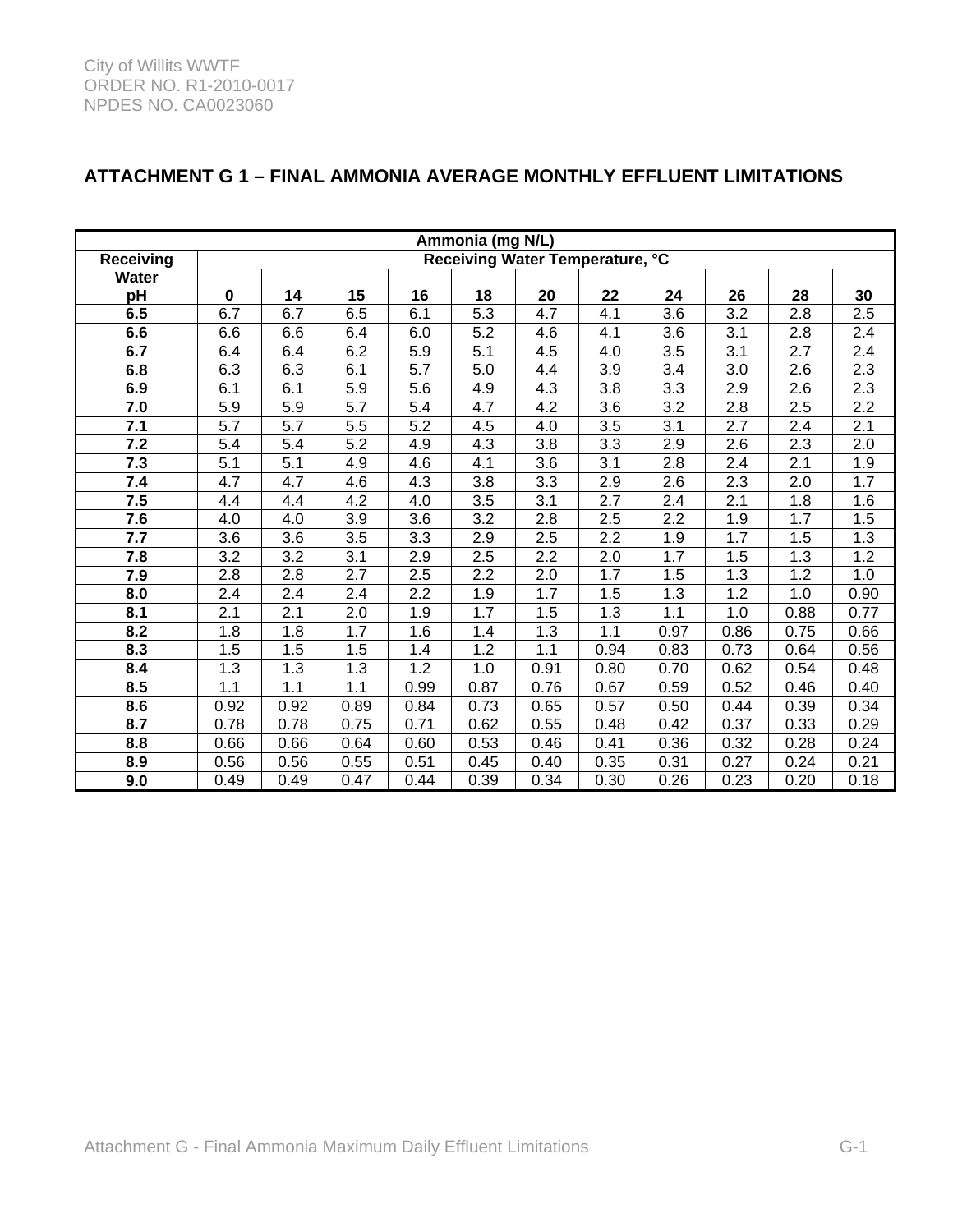# **ATTACHMENT G-2 – FINAL AMMONIA MAXIMUM DAILY EFFLUENT LIMITATIONS**

| Receiving<br>Water<br>рH  | Ammonia mg/L N                     |  |  |  |  |  |
|---------------------------|------------------------------------|--|--|--|--|--|
| 6.5                       | 33                                 |  |  |  |  |  |
| 6.6                       | $\overline{31}$                    |  |  |  |  |  |
| 6.7                       | 30                                 |  |  |  |  |  |
| 6.8                       | $\overline{28}$                    |  |  |  |  |  |
| 6.9                       | $\overline{26}$                    |  |  |  |  |  |
| 7.0                       |                                    |  |  |  |  |  |
| $\overline{7.1}$          | $\frac{24}{22}$<br>$\frac{22}{20}$ |  |  |  |  |  |
| 7.2                       |                                    |  |  |  |  |  |
| 7.3                       | $\overline{18}$                    |  |  |  |  |  |
| 7.4                       | $\overline{15}$                    |  |  |  |  |  |
| 7.5                       | $\overline{13}$                    |  |  |  |  |  |
| 7.6                       | $\overline{11}$                    |  |  |  |  |  |
| 7.7                       | 9.6                                |  |  |  |  |  |
| $\overline{7.8}$          | $\overline{8.1}$                   |  |  |  |  |  |
| 7.9                       | $6.\overline{8}$                   |  |  |  |  |  |
| $\overline{\mathbf{8.0}}$ | 5.6                                |  |  |  |  |  |
| 8.1                       | 4.6                                |  |  |  |  |  |
| $\overline{8.2}$          | $\overline{3.8}$                   |  |  |  |  |  |
| 8.3                       | 3.1                                |  |  |  |  |  |
| 8.4                       | $\overline{2.6}$                   |  |  |  |  |  |
| 8.5                       | $2.\overline{1}$                   |  |  |  |  |  |
| 8.6                       | 1.8                                |  |  |  |  |  |
| 8.7                       | $\overline{1.5}$                   |  |  |  |  |  |
| 8.8                       | $\overline{1.2}$                   |  |  |  |  |  |
| 8.9                       | 1.0                                |  |  |  |  |  |
| 9.0                       | 0.88                               |  |  |  |  |  |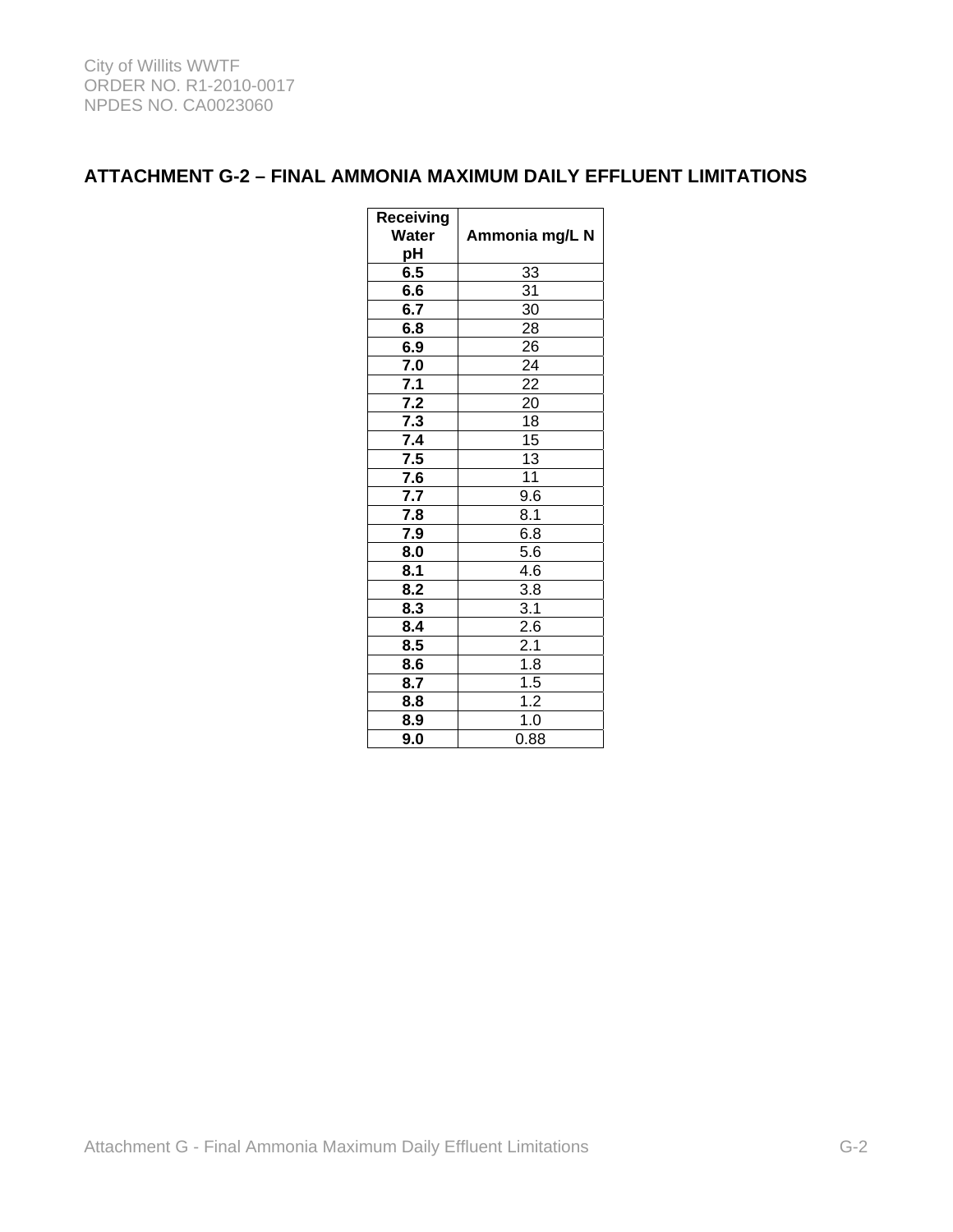# **ATTACHMENT H – WATER RECLAMATION REQUIREMENTS AND PROVISIONS**

## **A. Water Reclamation Findings**

- 1. In 1977, the State Water Board adopted Resolution No. 77-1, titled "Policy with Respect to Water Reclamation in California" (Resolution No. 77-1). Resolution No. 77-1, in part, encourages the use of recycled water in the state.
- 2. On February 3, 2009, the State Water Board adopted Resolution No. 2009-0011, titled "Adoption of a Policy for the Water Quality Control of Recycled Water" (Recycled Water Policy). The goal of the Recycled Water Policy is to increase the use of recycled water from municipal wastewater sources that meets the definition in Water Code section 13050(n). In accordance with the Recycled Water Policy, activities involving recycled water use that could impact high quality waters are required to implement best practicable treatment or control of the discharge necessary to ensure that pollution or nuisance will not occur, and the highest water quality consistent with the maximum benefit to the people of the state will be maintained.
- 3. The California Department of Public Health (CDPH) (formerly California Department of Health Services or DHS) has established statewide reclamation criteria in Chapter 3, Division 4, title 22, CCR, sections 60301 through 60355 (hereinafter title 22) for the use of recycled water for irrigation, impoundments, cooling water, and other purposes. The CDPH has also established Guidelines for Use of Reclaimed Water. This Order (Order No. R1-2010-0017, including Attachment H) implements the title 22 recycled water criteria.
- 4. In 1996, the State Water Board and CDPH set forth principles, procedures, and agreements to which the agencies committed themselves, relative to the use of recycled water in California, in a document titled Memorandum of Agreement between the Department of Health Services and the State Water Resources Control Board on the Use of Reclaimed Water (MOA). This Order is consistent with the MOA.
- 5. This Order implements section 13523.1 of the California Water Code (CWC) which authorizes issuance of a Master Reclamation Permit to suppliers or distributors, or both, of recycled water in lieu of issuing individual water reclamation requirements to each recycled water user.
- 6. The Discharger is required to develop and keep updated, an Engineering Report for the use of recycled water as required by section 60323 of title 22. This title 22 Engineering Report must be approved by CDPH and the Regional Water Board Executive Officer prior to delivery of disinfected, treated effluent to any recycled water use site as required by title 22.
- 7. This Order requires the Discharger to minimize the potential for surface runoff of recycled water, but recognizes that even with diligent implementation of BMPs, incidental runoff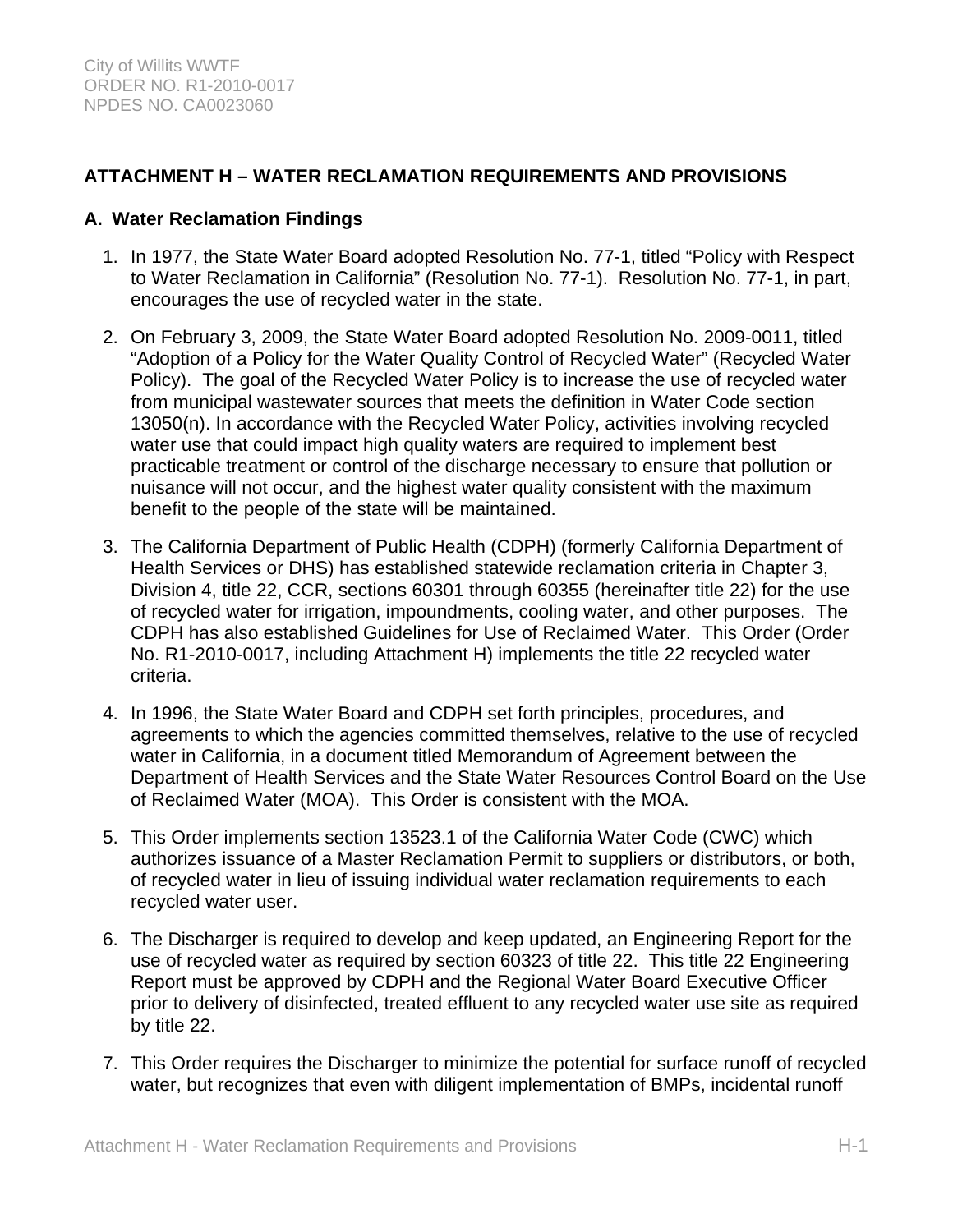events may occur on occasion. Incidental runoff is defined as unintended small amounts (volume) of runoff from recycled water use areas, such as unintended, minimal overspray from sprinklers that escapes the recycled water use area. Water leaving a recycled water use area is not considered incidental if it is part of the facility design, if it is due to excessive application, if it is due to intentional overflow or application, or if it is due to negligence. Incidental runoff events are typically infrequent, low volume, accidental, not due to a pattern of neglect or lack of oversight, and are promptly addressed. The Regional Water Board recognizes that such minor violations are unavoidable and present a low risk to water quality. All runoff incidents, including incidental runoff, shall be summarized in the Discharger's quarterly recycled water monitoring report. Enforcement action shall be considered for runoff that is not incidental, inadequate response by the Discharger to incidental runoff incidents, repeated runoff incidents that were within the Discharger's control, where incidental runoff directly causes violations of water quality objectives, incidents that create a condition of pollution or nuisance, and discharges that reach surface water in violation of Discharge Prohibitions in section III of the Order and/or Water Reclamation Requirements in Attachment G, section B.4 or B.6.

- 8. This Order authorizes the Discharger to reuse treated municipal wastewater that complies with effluent limitations contained in section IV of the Order for uses that have been addressed in a title 22 Engineering Report and for which recycled water user agreements have been negotiated.
- 9. Effluent Limitations included in Order No. R1-2010-0017 will assure compliance with requirements contained in title 22 and the CDPH (DHS)/State Water Board MOA.
- 10. The Discharger must demonstrate that the storage and use of recycled water complies with the requirements of the California Water Code and title 27 of the California Code of Regulations.
- 11. The Regional Water Board consulted with CDPH, the Sonoma County Health Department, and the local Mosquito Abatement District and considered any recommendations regarding public health aspects for this use of recycled water.

## **B. Water Reclamation Requirements**

- 1. The use of recycled water shall not result in unreasonable waste of water. Recycled water shall not be applied at greater than agronomic rates.
- 2. The use of recycled water shall not create a condition of pollution or nuisance as defined in CWC section 13050(m).
- 3. All recycled water provided pursuant to this Order shall be treated and managed in conformance with all applicable provisions of the Recycled Water Policy.
- 4. Best management practices that are protective of groundwater and surface water quality and human health shall be developed and implemented to achieve an efficient irrigation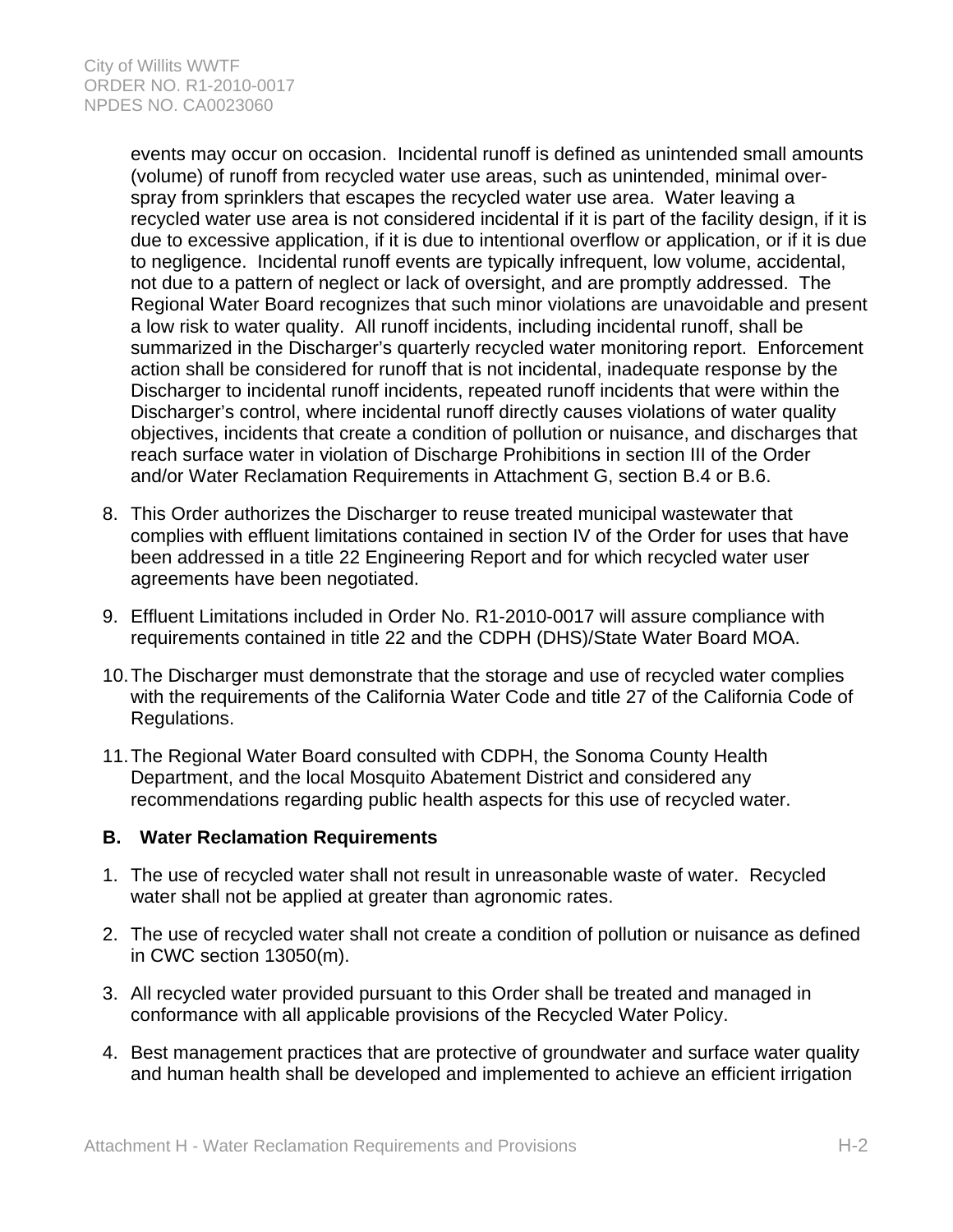system. At a minimum, the Discharger shall implement the required BMPs identified in Attachment H (Section I.A. through I.D.) and implement other BMPs as appropriate. .

- 5. The Discharger shall be responsible for ensuring that recycled water meets the quality standards of section IV.C of this Order and that all users of recycled water comply with the terms and conditions of this Order and with any rules, ordinances, or regulations adopted by the Discharger.
- 6. The Discharger shall discontinue delivery of recycled water during any period in which there is reason to believe that the requirements for use as specified in this Order or the requirements of CDPH or USEPA are not being met. The delivery of recycled water shall not resume until all conditions have been corrected.
- 7. The Discharger shall notify recycled water users if recycled water that does not meet the recycled water quality requirements of this Permit is released into the reclamation system.
- 8. The Discharger shall require each recycled water user to report all violations of recycled water regulations identified in this Order, including runoff incidents. All reported violations of recycled water regulations shall be included in the Discharger's quarterly recycled water monitoring report, including incidental runoff events that the Discharger is aware of.
- 9. Application of recycled water to use areas shall not exceed the nitrogen or hydraulic loading reasonably necessary to satisfy the nitrogen or water uptake needs of the use area considering plant, soil, climate, and nutrient demand (i.e., generally accepted agronomic rates).
	- a. Hydraulic loading to any individual recycled water use site shall be at reasonable agronomic rates designed to minimize percolation of wastewater constituents below the evaporative and root zone.
	- b. The seasonal nutritive loading of use areas, including the nutritive value of organic and chemical fertilizers and of the recycled water, shall not exceed the nutritive demand of the landscape or vegetation receiving the recycled water.
- 10. Recycled water shall not be applied on water-saturated or frozen ground or during periods of precipitation such that runoff is induced.
- 11. Recycled water shall not be allowed to escape the recycled use area(s) in the form of surface runoff. [CCR title 22, section 60310(e)] Practices and strategies to prevent the occurrence of runoff shall include, but not be limited to:
	- a. All new recycled water use sites shall include a 100 foot setback to all surface waters or provide documentation of the infeasibility of the 100 foot set back with a demonstration that additional best management practices will be implemented in order to prevent or minimize the potential for runoff discharging to surface water;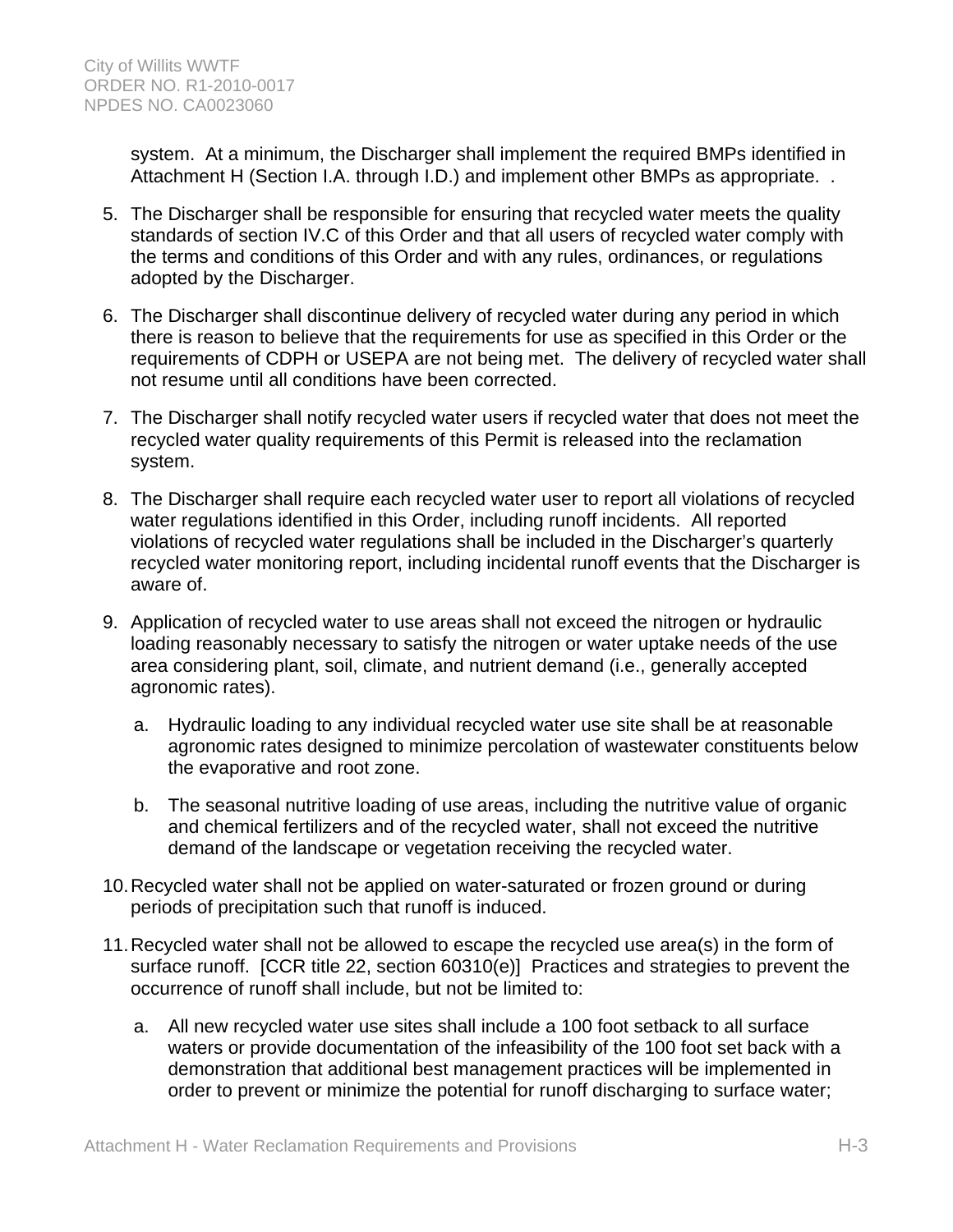- b. Urban recycled water use sites shall maintain appropriate setbacks to the street gutter and other inlets to the stormdrain system based on site conditions or implement alternative means to prevent the discharge of runoff to the surface waters.
- c. Implementation of an Operations and Maintenance Plan that provides for detection of leaks (for example, from sprinkler heads), and correction within 72 hours of learning of the runoff, or prior to the release of 1,000 gallons, whichever comes first.
- d. Proper design and aim of sprinkler heads;
- e. Refraining from application during precipitation events;
- f. Apply recycled water at an agronomic rate that does not exceed the water or nutrient demand of the crop or vegetation being irrigated; and
- g. Use of alternating start times water days to increase irrigation efficiency and reduce runoff potential.
- 12. Use areas that are spray irrigated and allow public access shall be irrigated during periods of minimal use. Consideration shall be given to allow maximum drying time prior to subsequent public use.
- 13. Direct or windblown spray, mist, or runoff from irrigation areas shall not enter dwellings, designated outdoor eating areas, or food handling facilities, roadways, or any other area where the public would be accidentally exposed to recycled water. [CCR title 22, section 60310(e)(3)]
- 14. Drinking water fountains shall be protected against contact with recycled water spray, mist, or runoff. [CCR title 22, section 60310(e)(3)]
- 15. There shall be no bypassing of untreated or partially treated wastewater from the recycled water plant or any intermediate processes to the point of use. [CCR title 22, section 60331]
- 16. All recycled water equipment, pumps, piping, valves, and outlets shall be appropriately marked to differentiate them from potable facilities.
- 17. The Discharger shall implement the requirements of the California Health and Safety Code (CHSC), section 116815 regarding the installation of purple pipe. CHSC section 116815 requires that "all pipes installed above or below the ground, on or after June 1, 1993, that are designed to carry recycled water, shall be colored purple or distinctively wrapped with purple tape." Section 116815 also contains exemptions that apply to municipal facilities that have established a labeling or marking system for recycled water used on their premises and for water delivered for agricultural use. The Discharger shall document compliance with this requirement on an annual basis in its annual monitoring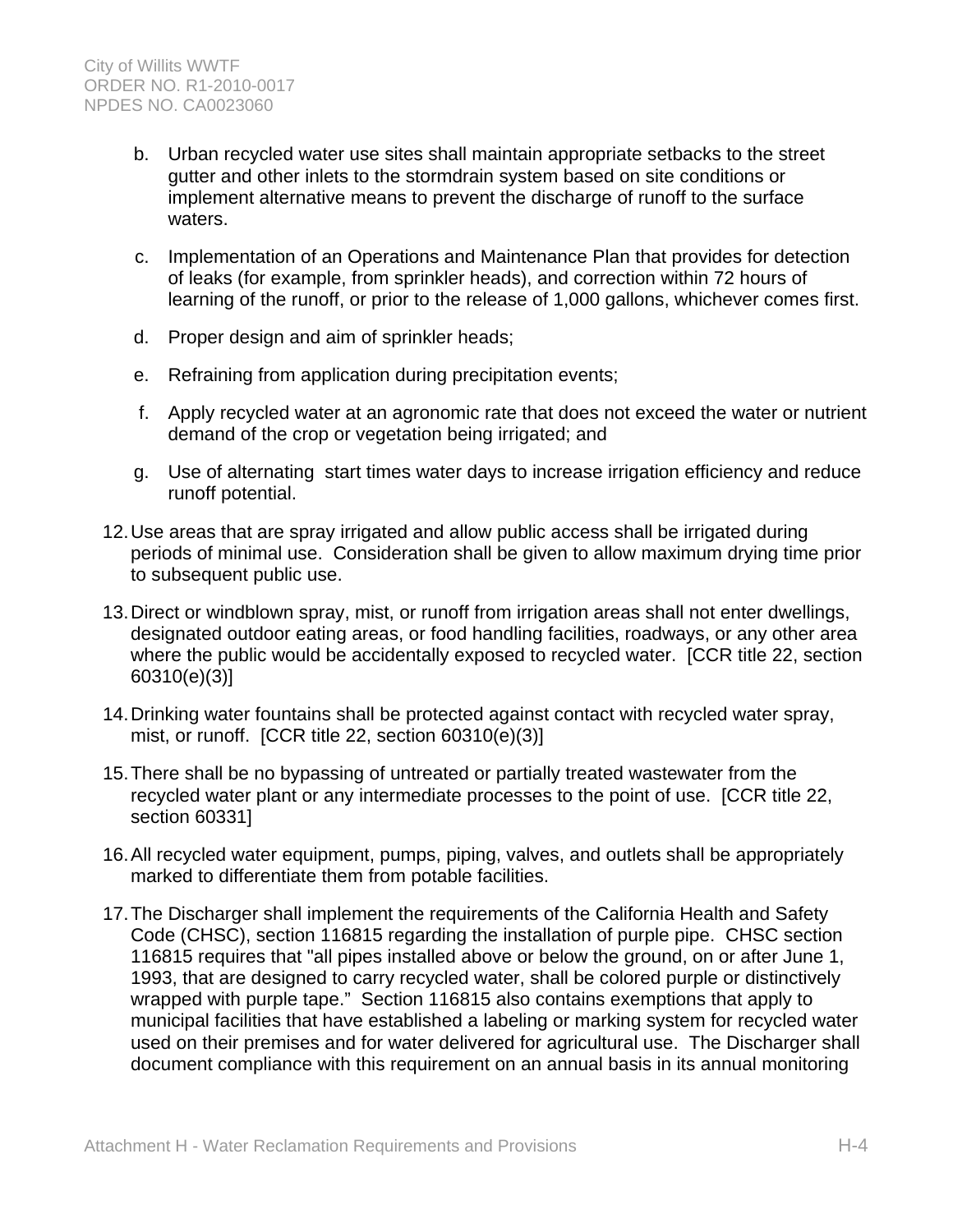report. The Discharger shall continue to implement the requirements of CHSC section 116815 during the term of this Order.

- 18. The portions of the recycled water piping system that are in areas subject to access by the general public shall not include any hose bibbs. Only quick couplers that differ from those used on the potable water system shall be used on the portions of the recycled water piping system in areas subject to public access. [CCR title 22, section 60310(I)]
- 19. Cross-connections shall not occur between any recycled water system and any separate system conveying potable water. [22 CCR, section 60310(h)] Supplementing recycled water with potable water shall not be allowed except through air gap separation [CCR title 22, section 30615].
- 20. All reservoirs and ponds storing wastewater or recycled water shall be adequately protected from erosion, washout, or flooding from a rainfall event having a predicted frequency of once in 100 years.
- 21. Disinfected enhanced secondary recycled water shall not be irrigated within 100 feet of any domestic water supply well or domestic water supply surface intake, as specified in CCR title 22, section 60310(c.
- 22. The use of recycled water shall not cause degradation of any water supply.
- 23. Areas irrigated with recycled water shall be managed to prevent ponding and conditions conducive to the proliferation of mosquitoes and other disease vectors, and to avoid creation of a public nuisance or health hazard. Irrigation water shall infiltrate completely within a 24-hour period.
- 24. All areas where recycled water is used that are accessible to the public shall be posted with signs that are visible to the public, in a size no less than 4 inches high by 8 inches wide that include the following wording: 'RECYCLED WATER – DO NOT DRINK'. [CCR title 22, section 60310(g)] Each sign shall display an international symbol similar to that shown in CCR title 22, Figure 60310-A. These warning signs shall be posted at least every 500 feet with a minimum of a sign at each corner and access road. CDPH may accept alternative signage and wording, or an educational program, provided that applicant demonstrates to CDPH that the alternative approach will assure an equivalent degree of public notification.
- 25. DHS (now CDPH) Guidance Memo No. 2003-02: Guidance Criteria for the Separation of Water Mains and Non-Potable Pipelines provides guidance for the separation of new potable water mains and recycled water pipelines which shall be implemented as follows:
	- a. There shall be at least a four-foot horizontal separation between all pipelines transporting recycled water and those transporting disinfected recycled water and new potable water mains.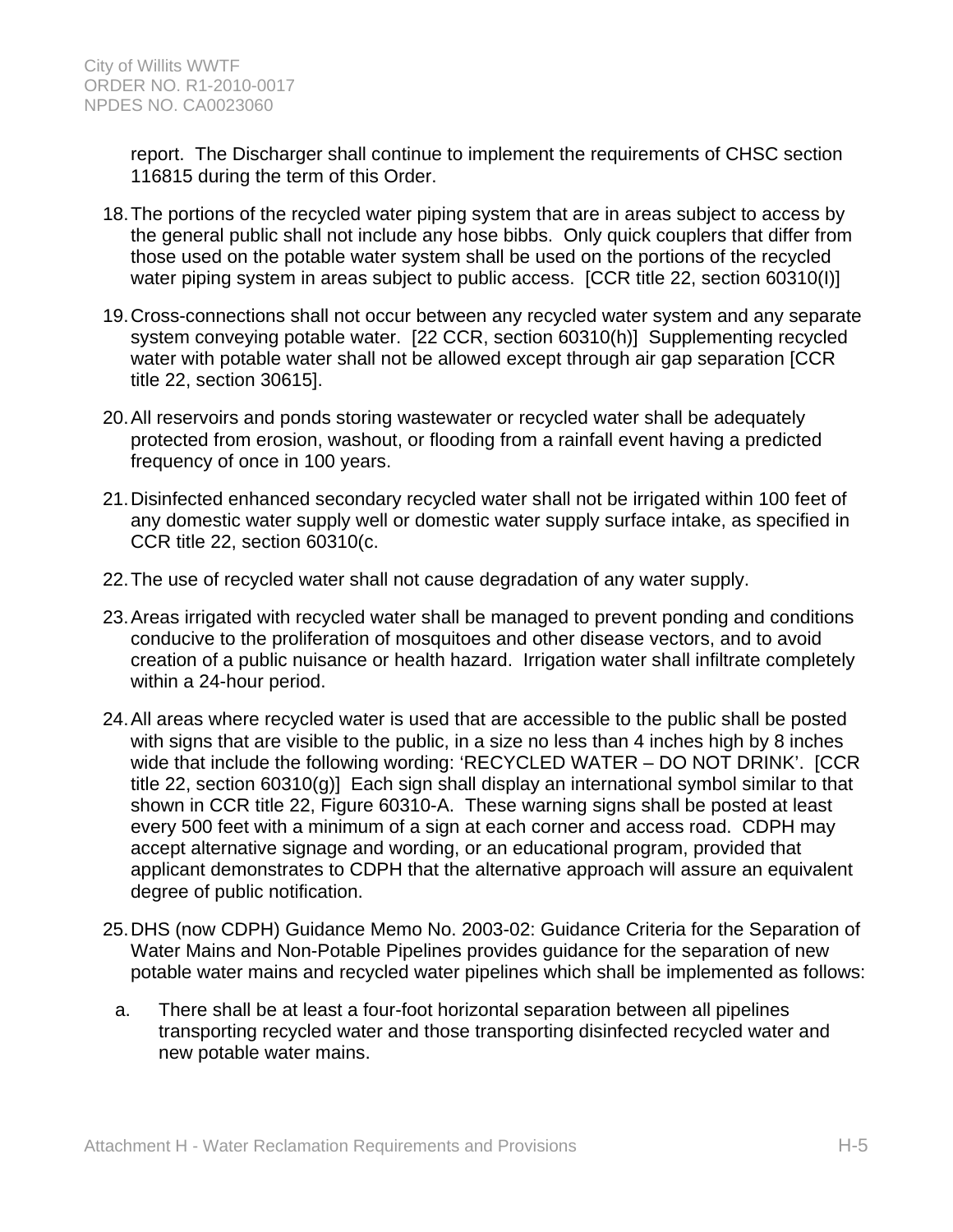- b. There shall be at least a one-foot vertical separation at crossings between all pipelines transporting recycled water and potable water mains, with the potable water main above the recycled water pipeline, unless approved by the CDPH.
- c. All portions of the recycled water pipeline that cross under a potable water main shall be enclosed in a continuous sleeve.
- d. Recycled water pipelines shall not be installed in the same trench as new water mains.
- e. Where site conditions make it impossible to comply with the above conditions, any variation shall be approved by CDPH and comply with alternative construction criteria for separation between sanitary sewers and potable water mains as described in the CDPH document titled "Criteria for Separation of Water Mains and Sanitary Sewers", treating the recycled water line as if a sanitary sewer.
- 26. A minimum freeboard, consistent with pond design, but not less than two feet, shall be maintained under normal operating conditions in any reservoir or pond containing recycled water. When extraordinary operating conditions necessitate a freeboard of less than two feet, the Discharger will document the variance in the monthly self-monitoring report. The report will include an explanation of the circumstances under which the variance is required, the estimated minimum freeboard during the extraordinary period, and any permit violations occurring as a result of the variance.
- 27. The use of recycled water for dust suppression shall only occur during periods of dry weather, shall be limited to periods of short duration, and shall be limited to areas under the control of the Discharger.

# **C. Water Reclamation Provisions**

- 1. The Discharger shall manage recycled water, and shall develop, establish and enforce administrative procedures, engineering standards, rules, ordinances and/or regulations governing the design and construction of recycled water systems and use facilities and the use of recycled water in accordance with the criteria established in CCR title 22 and this Order. The Discharger shall develop user agreements requiring user compliance with CCR title 22 and this Order. Water reclamation engineering standards, rules, ordinances and/or regulations shall be approved by the Regional Water Board Executive Officer and CDPH.
- 2. The Discharger shall submit revised and/or additional engineering report(s) to the Regional Water Board and CDPH , prior to initiating any recycled water use (e.g., new industrial use, recreational surface impoundments, water cooling, new dual-plumbed system, etc.) not addressed in any previously submitted CCR title 22 engineering report(s). The Discharger shall also submit any approval letters prepared by CDPH to the Regional Water Board. Engineering report(s) shall be prepared by a properly qualified engineer registered in California and experienced in the field of wastewater treatment, and shall contain (1) a description of the design of the reclamation system; (2)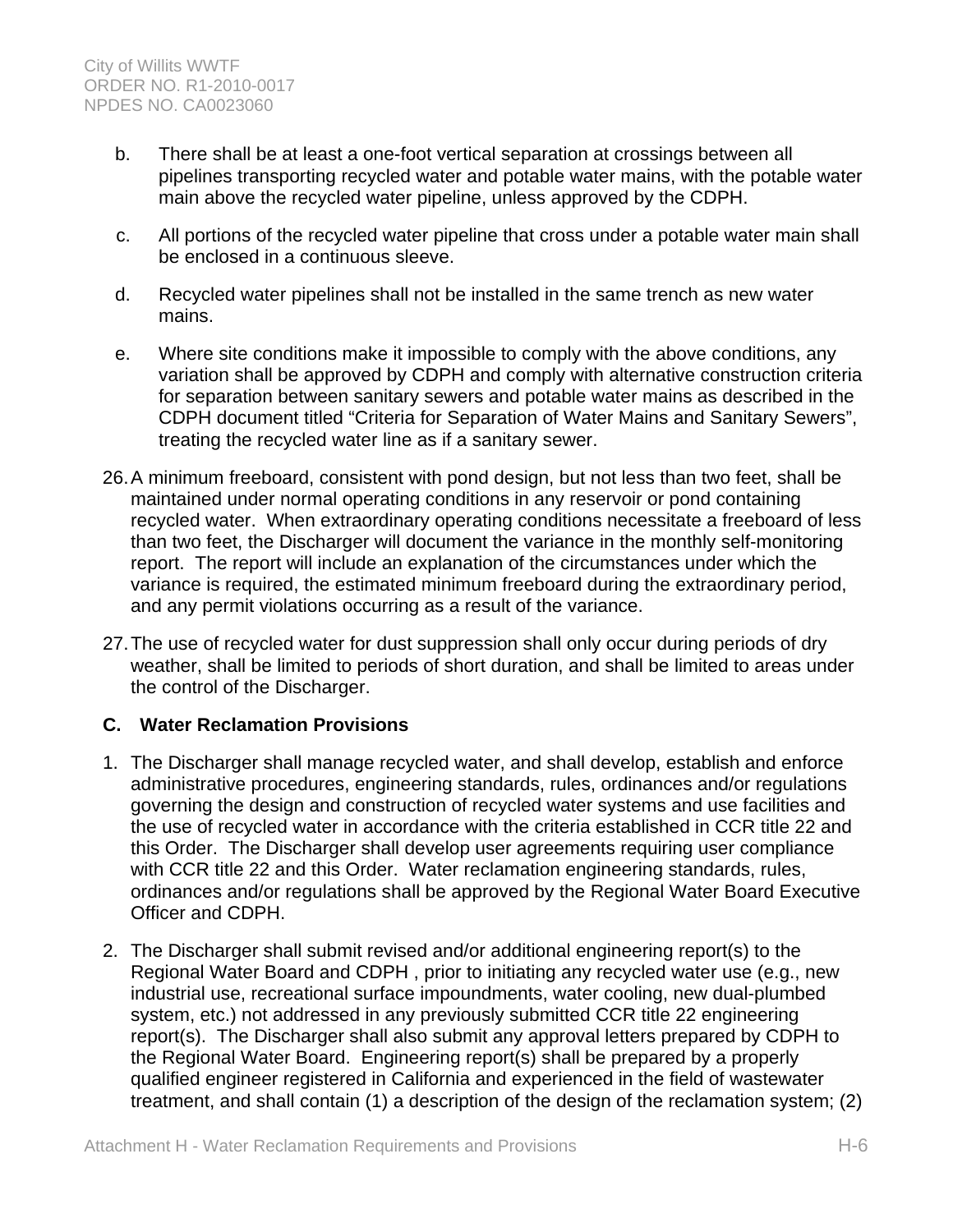a contingency plan which will assure that no untreated or inadequately treated wastewater will be delivered to the use areas; and (3) a cross-connection control program (title 17 of the California Code of Regulations) where a dual-plumbed system is used. Engineering reports shall clearly indicate the means for compliance with CCR title 22 regulations and this Order.

- 3. The Discharger shall conduct periodic inspections of the recycled water use areas, facilities, and operations to monitor and assure compliance with the conditions of this Order. The Discharger shall take whatever actions are necessary, including termination of delivery of recycled water, to correct any user violations. Where dual-plumbed systems are utilized, the Discharger shall, upon prior notification to the user, conduct regular inspections to assure cross-connections are not made with potable water systems and CDPH approved backflow prevention devices are installed and operable.
- 4. The Discharger shall be responsible for ensuring that recycled water meets the quality standards of this Order and for the operation and maintenance of transport facilities and associated appurtenances. The Discharger shall hold the recycled water users responsible for the application and use of recycled water on their designated areas and associated operations and maintenance in accordance with all applicable CCR title 22 requirements and this Order.

Prior to reclaiming water at a new location(s), the Discharger shall submit for Regional Water Board Executive Officer review and approval a technical report that includes an Operations and Irrigation Management Plan identifying management practices that will be implemented to protect surface water and groundwater quality. Alternatively, the Discharger may address this requirement programmatically by submitting a single technical report or a series of technical reports that identifies the operations and irrigation management plan for a group or group of sites where recycled water will be applied to a similar crop (e.g., same crop or same water and nutrient needs) utilizing the same irrigation method. The programmatic report must also consider other factors, such as land slope, soil type and proximity to surface waters that affect agronomic rates.

5. After preliminary review for completeness and adequacy for water quality protection, each individual or programmatic technical report shall be subject to a minimum 30-day public notice period. Because proposed recycled water use sites must be addressed in a certified CEQA document, which includes a process for public comment, the Regional Water Board will limit public comment on the information provided in the technical report to comments on the proposed management practices and hydraulic and nutrient agronomic rates proposed by the Discharger that are related to protection of surface water and groundwater quality and beneficial uses thereof. The Regional Water Board Executive Officer will place a public notice on the Regional Water Board's website and will also require the Discharger to mail the notice to adjacent residences and businesses. If no public comments are received, the Regional Water Board Executive Officer will authorize the addition of the new recycled water use after final review of the technical report. If significant public comments are received that provide substantial evidence showing water quality impacts, the Discharger shall attempt to resolve the issues and/or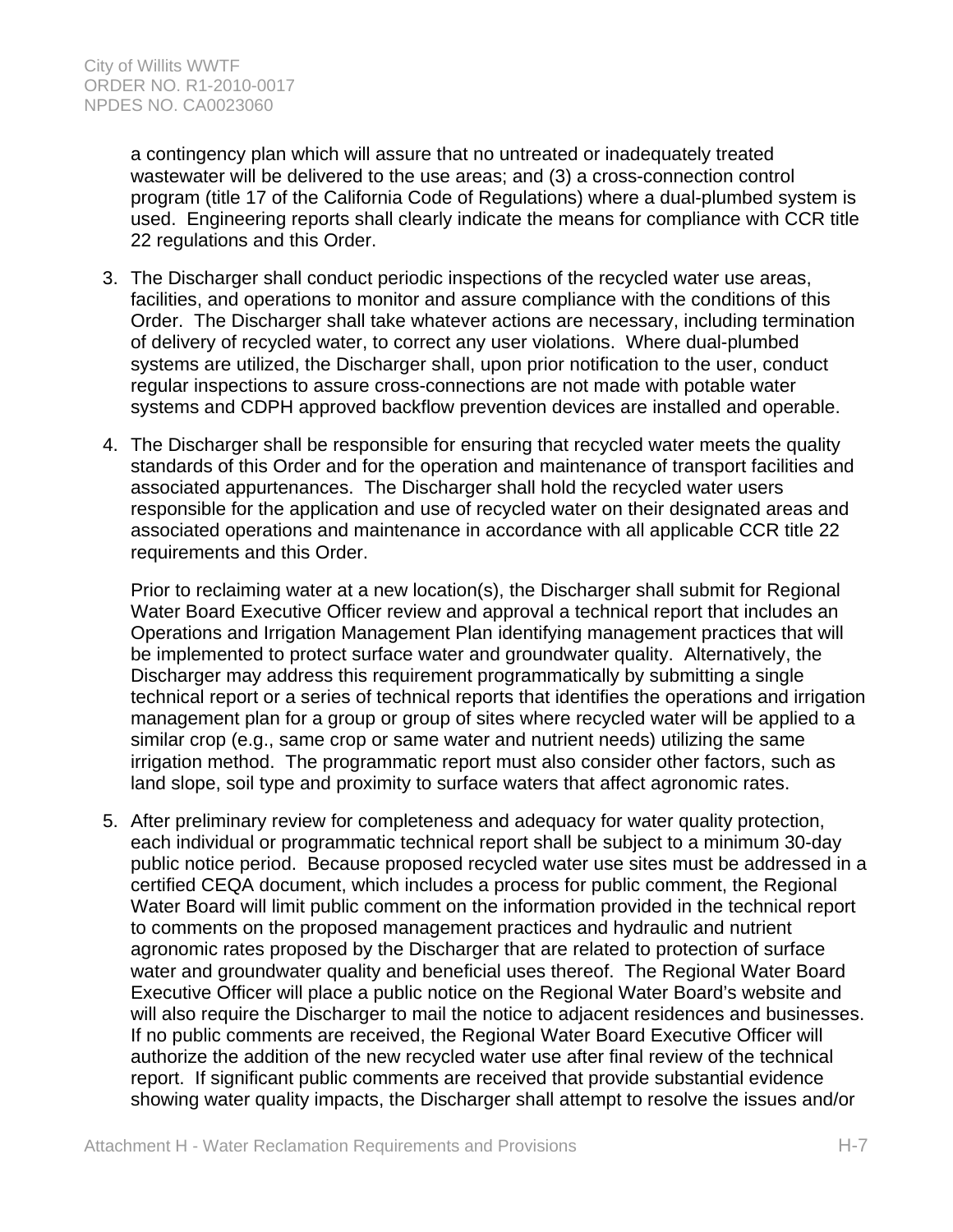the Executive Officer may schedule an action item to be considered at a Regional Water Board meeting. After submittal, public review and approval of a programmatic technical report, the Discharger must submit site-specific reports that provide specific details for each use site prior to reclaiming water at the new location. The site-specific report is not subject to the public comment period and is subject to Executive Officer approval.

The individual or programmatic technical report shall include a complete description of the proposed recycled water use, including the following:

- a. Map(s) identifying site location and topography, location of irrigation system in relation to all surface waters and wells that are within 200 feet of the boundaries of the irrigation area, public access points to the irrigation system, adjacent property boundaries, locations of structures and utilities that require protection from recycled water (e.g., eating facilities, drinking water fountains, etc).
- b. Acreage involved;
- c. County Assessor Parcel number(s);
- d. Name of property owner and/or user;
- e. Names, contact information, and assessor parcel numbers for adjacent properties that border the proposed irrigation area;
- f. Proof of signed user agreement;
- g. Use site inspection schedule; and
- h. Development of an Irrigation Management Plan. The Irrigation Management Plan shall include measures to ensure that the use of recycled water occurs at an appropriate hydraulic and nutrient agronomic rates and that management while employing practices are incorporated to ensure irrigation efficiency and necessary to minimize the potential for surface water runoff or percolation of nutrients, salts or other constituents to groundwater. A programmatic O&M Plan must include a menu of BMPs that may be selected from for each individual use site.
	- a. The Irrigation Management Plan shall include an assessment of the following use site characteristics and factors:
		- (1) Soil characteristics (e.g., soil type, nutrient content, transmissivity, etc.);
		- (2) Depth to groundwater;
		- (3) Recycled water characteristics (e.g., nutrients, including nitrogen and phosphorus content, specific ion toxicity, including chloride, boron, sodium, bicarbonate and other parameters)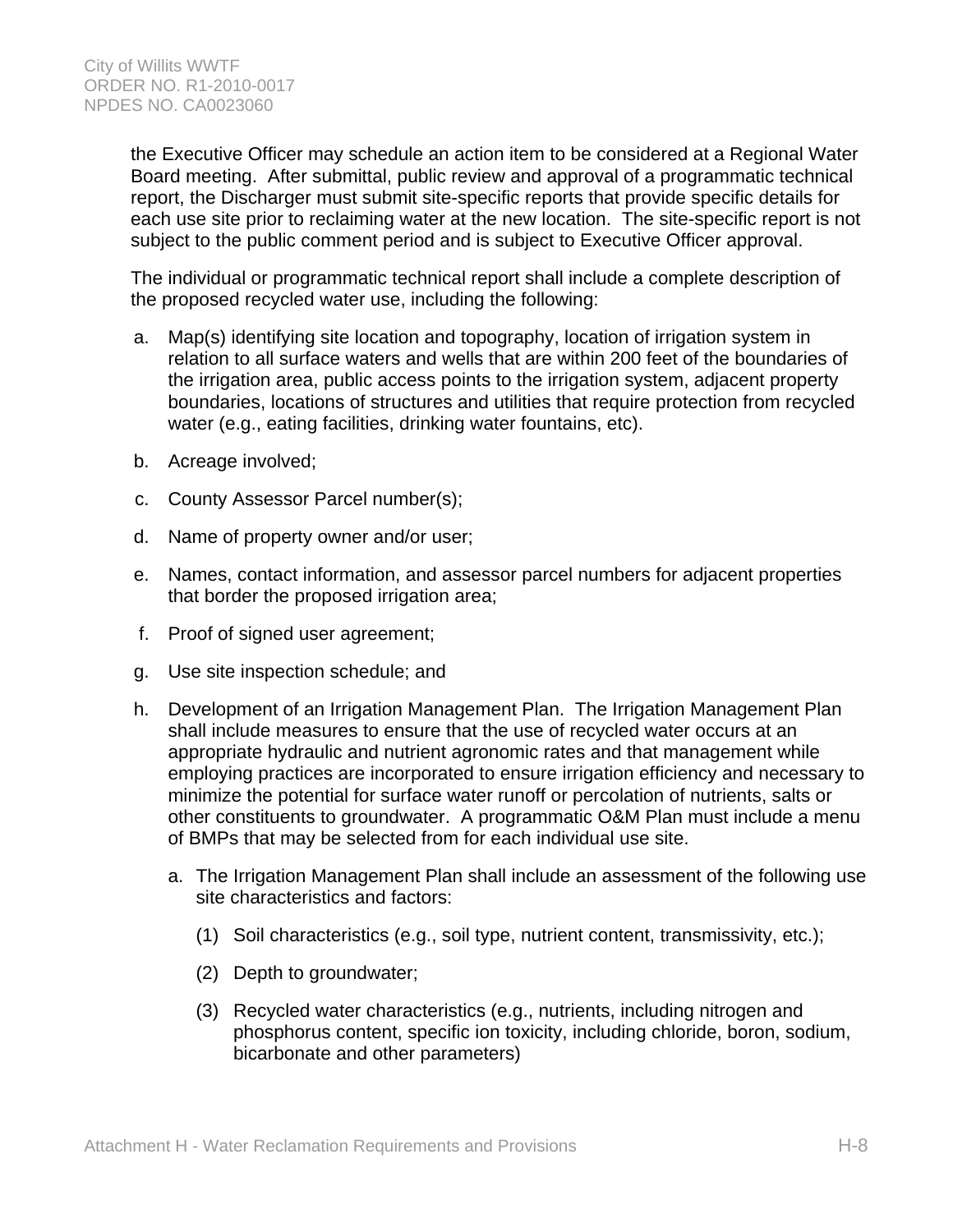- (4) General requirements of the plant species being irrigated (e.g., seasonal water demand, climate, nutrient requirements) and whether the plant species are annual or perennial;
- (5) Climatic conditions (e.g., precipitation, evapotranspiration rate, wind);
- (6) Other supplemental nutrient additions (e.g., chemical fertilizers) generally used within the use area; and
- (7) Summary of general farming practices, including field preparation, planting, fertilization, and harvesting and timing of irrigation (period of irrigation and time of day that irrigation will occur).
- b. The Irrigation Management Plan shall also include:
	- (1) Depth to groundwater in the area(s) of application;
	- (2) Water budgeting using evapotranspiration data from CIMIS or an on-site weather station and crop coefficients from Water Use Classification of Landscape Species (WUCOLS);
	- (3) Calculation of the amount of recycled water that can be agronomically applied to the use site (considering the factors identified above);
	- (4) Salt and nutrient management plan;
	- (5) Water balance demonstrating that the application of recycled water at the proposed volume, rate, and timing will not allow the discharge of recycled water to groundwater or surface water, nor cause degradation of groundwater (e.g., due to pollutants such as salts or nutrients building up in soils and being mobilized and transported to groundwater with rainwater);
	- (6) Description of the recycled water management facilities and operations plan, including best management practices that will be implemented to ensure that recycled water is not overapplied nor result in a discharge to surface waters nor cause adverse impacts to groundwater. Typical BMPs are referred to in section B.11 of this attachment (Attachment H);
	- (7) The Irrigation Management Plan shall also recognize the possibility of runoff from recycled water use areas and describe measures, including BMPs the Discharger will implement to minimize this possibility of runoff.
	- (8) Compliance with any applicable salt and nutrient management plan;
	- (9) A plan for appropriate use of fertilizers that takes into account the nutrient levels in the recycled water. The Discharger shall monitor and communicate to the recycled water users the nutrient levels in the recycled water.